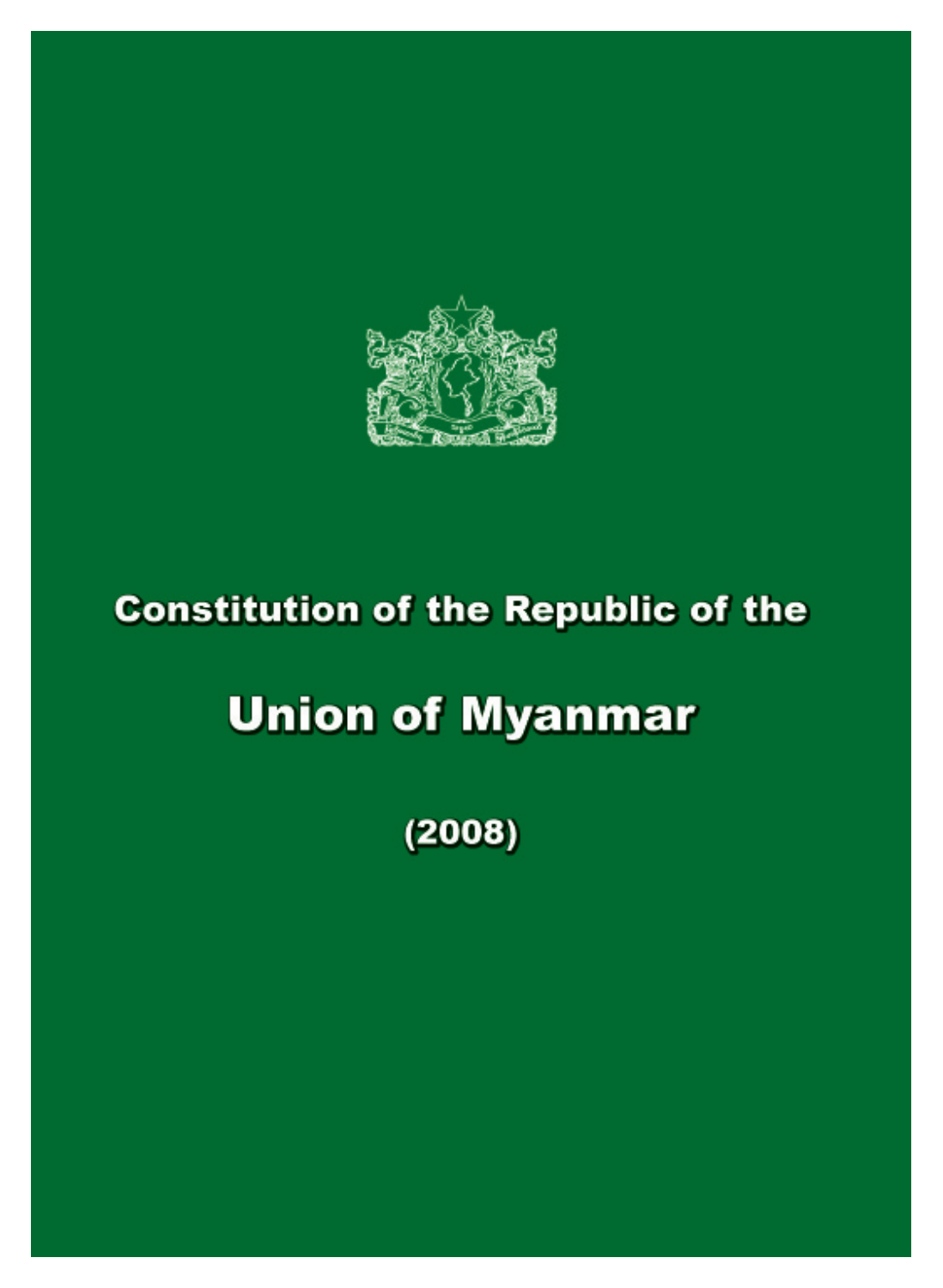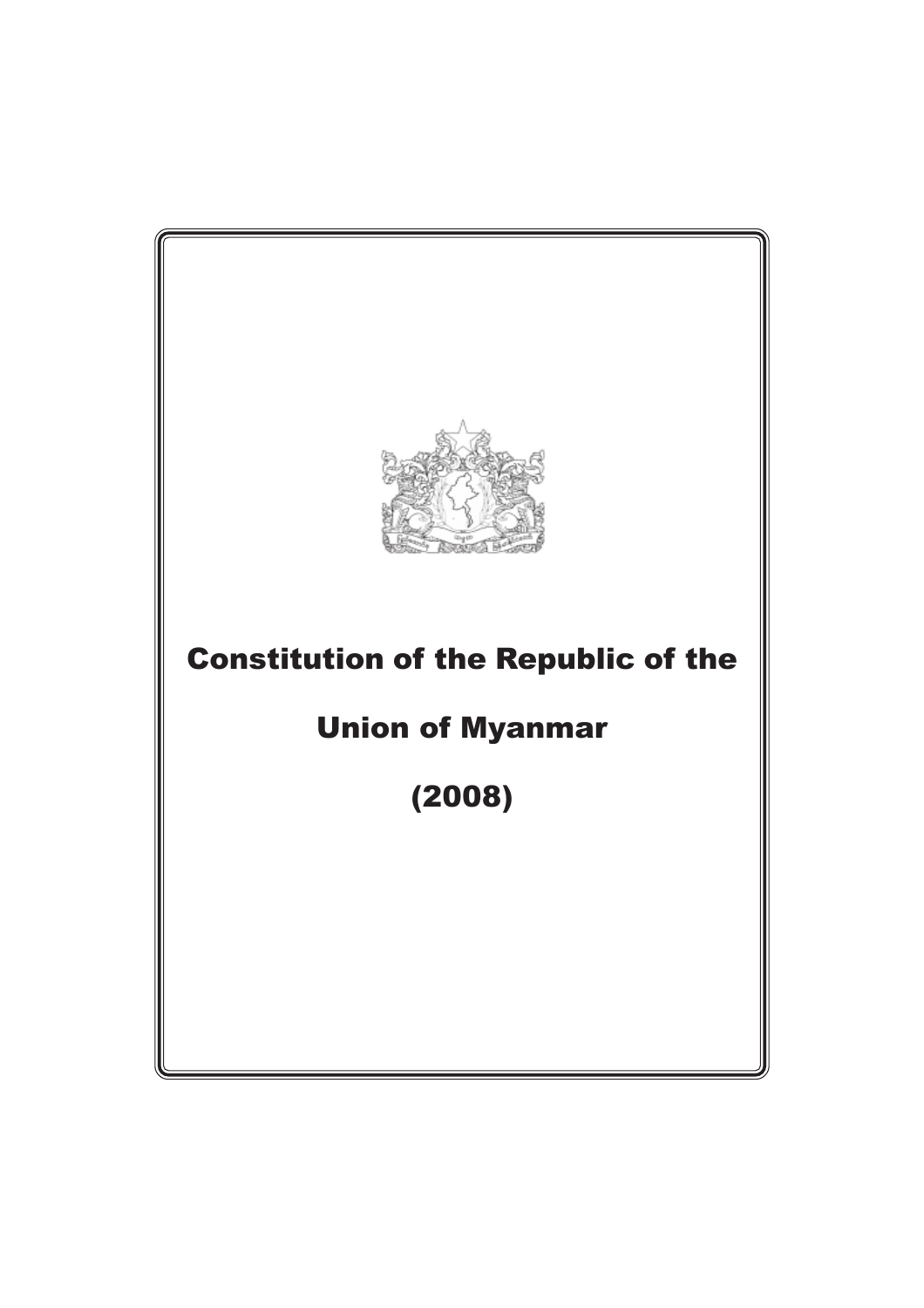### Printing

September, 2008

(10000) Copies

### Printed by

Printing & Publishing Enterprise, Ministry of Information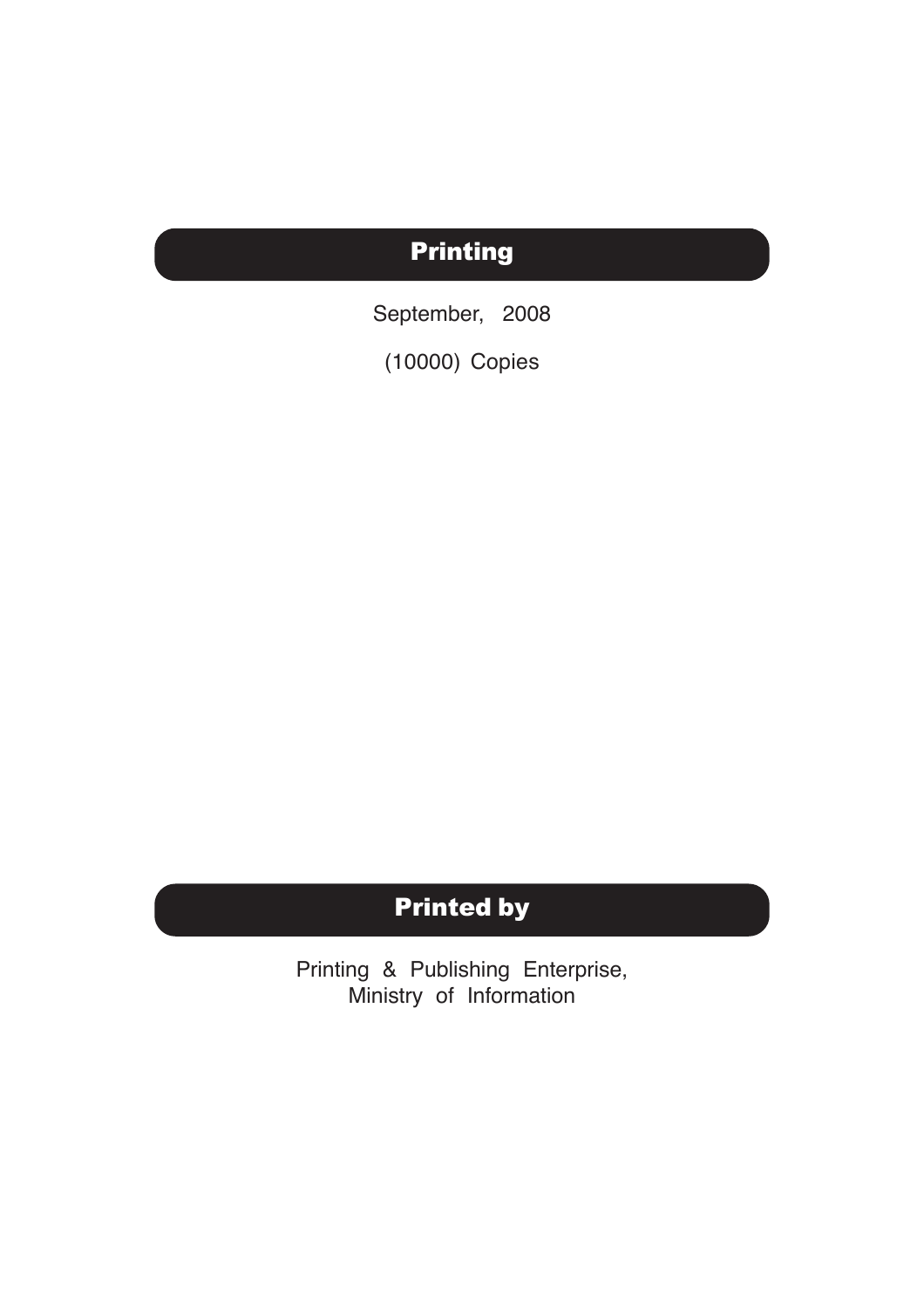### **CONTENTS**

### **CHAPTER PAGE**

|     | Preamble                                                |           | $\mathbf{1}$ |
|-----|---------------------------------------------------------|-----------|--------------|
| 1.  | Basic Principles of the Union                           | $\cdots$  | 3            |
| 2.  | <b>State Structure</b>                                  | $\cdots$  | 13           |
| 3.  | Head of State                                           | $\cdots$  | 19           |
| 4.  | Legislature                                             | $\cdots$  | 27           |
| 5.  | Executive                                               | $\ddotsc$ | 75           |
| 6.  | Judiciary                                               |           | $\ldots$ 125 |
| 7.  | <b>Defence Services</b>                                 | $\cdots$  | 148          |
| 8.  | Citizen, Fundamental Rights and Duties of the Citizens  |           | $\ldots$ 149 |
| 9.  | Election                                                | $\ddotsc$ | 157          |
| 10. | <b>Political Parties</b>                                |           | $\ldots$ 163 |
| 11. | Provisions on State of Emergency                        |           | $\ldots$ 165 |
| 12. | Amendment of the Constitution                           | $\cdots$  | 173          |
| 13. | State Flag, State Seal, National Anthem and the Capital |           | 175          |
| 14. | <b>Transitory Provisions</b>                            | $\cdots$  | 177          |
| 15. | <b>General Provisions</b>                               | $\ddotsc$ | 179          |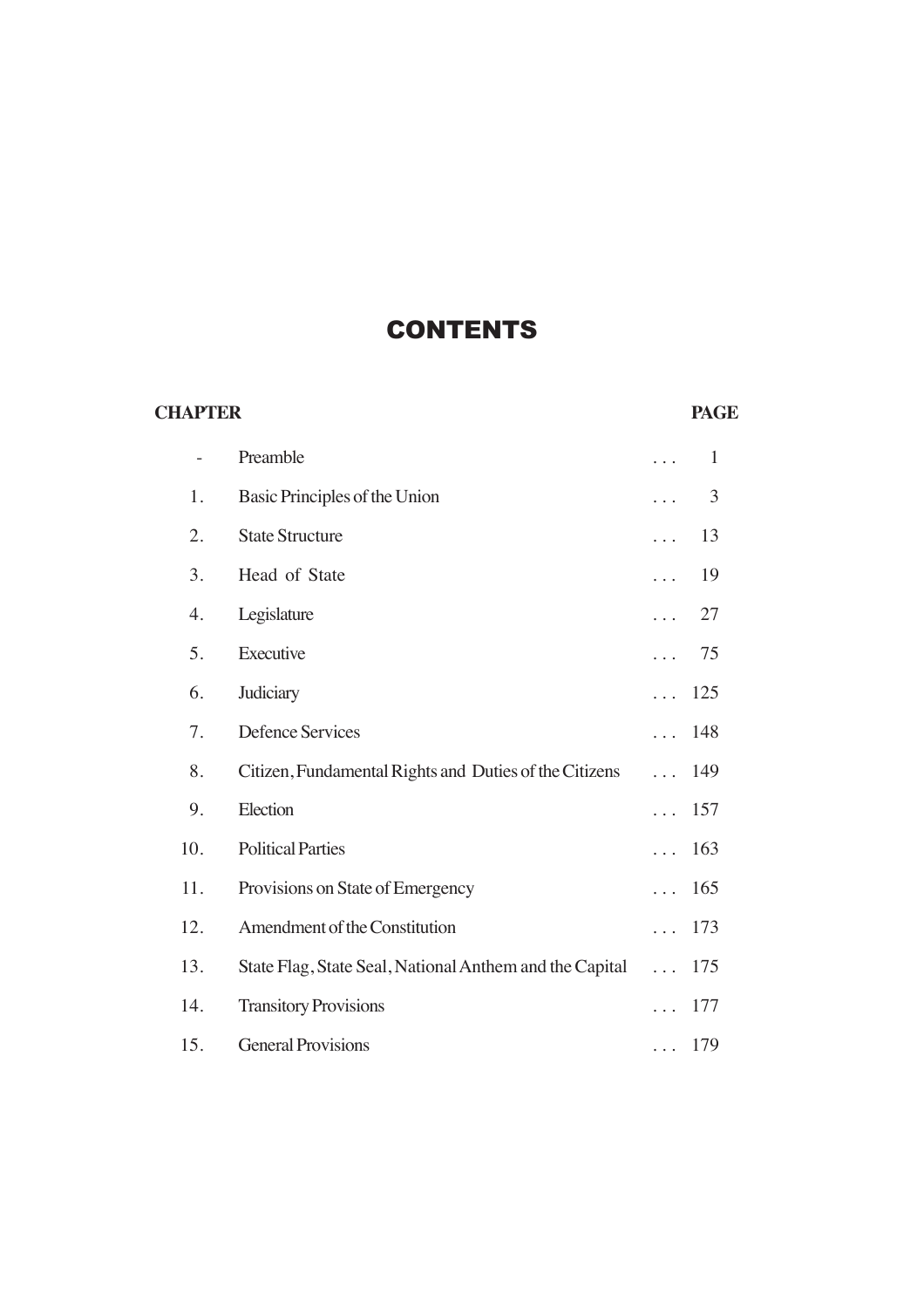#### **Preamble**

Myanmar is a Nation with magnificent historical traditions. We, the National people, have been living in unity and oneness, setting up an independent sovereign State and standing tall with pride.

Due to colonial intrusion, the Nation lost her sovereign power in 1885. The National people launched anti-colonialist struggles and National liberation struggles, with unity in strength, sacrificing lives and hence the Nation became an independent sovereign State again on 4<sup>th</sup> January 1948.

In order to gain independence speedily, the Constitution was hastily drafted, and it was adopted by the Constitutent Assembly on 24<sup>th</sup> September 1947. After attaining independence, Parliamentary Democracy System was practised in the State in accord with the Constitution of the Union of Myanmar. However, as democratic system could not be effectively materialized, the new Constitution of the Socialist Republic of the Union of Myanmar was drafted based on the single party system, and after holding a National Referendum, a socialist democratic State was set up in 1974. The Constitution came to an end because of the general situation occurred in 1988.

Later, due to public aspirations, the State Peace and Development Council made efforts to adopt multi-party democratic system and market economy in accord with the National situation.

As an enduring Constitution, that guarantees long-term benefits, has become essential for the future nation, the State Peace and Development Council convened the National Convention in 1993.

Persons who are well experienced in various aspects of politics, security, administration, economics, social and law as well as National races representatives of all townships in the Nation took part in the National Convention.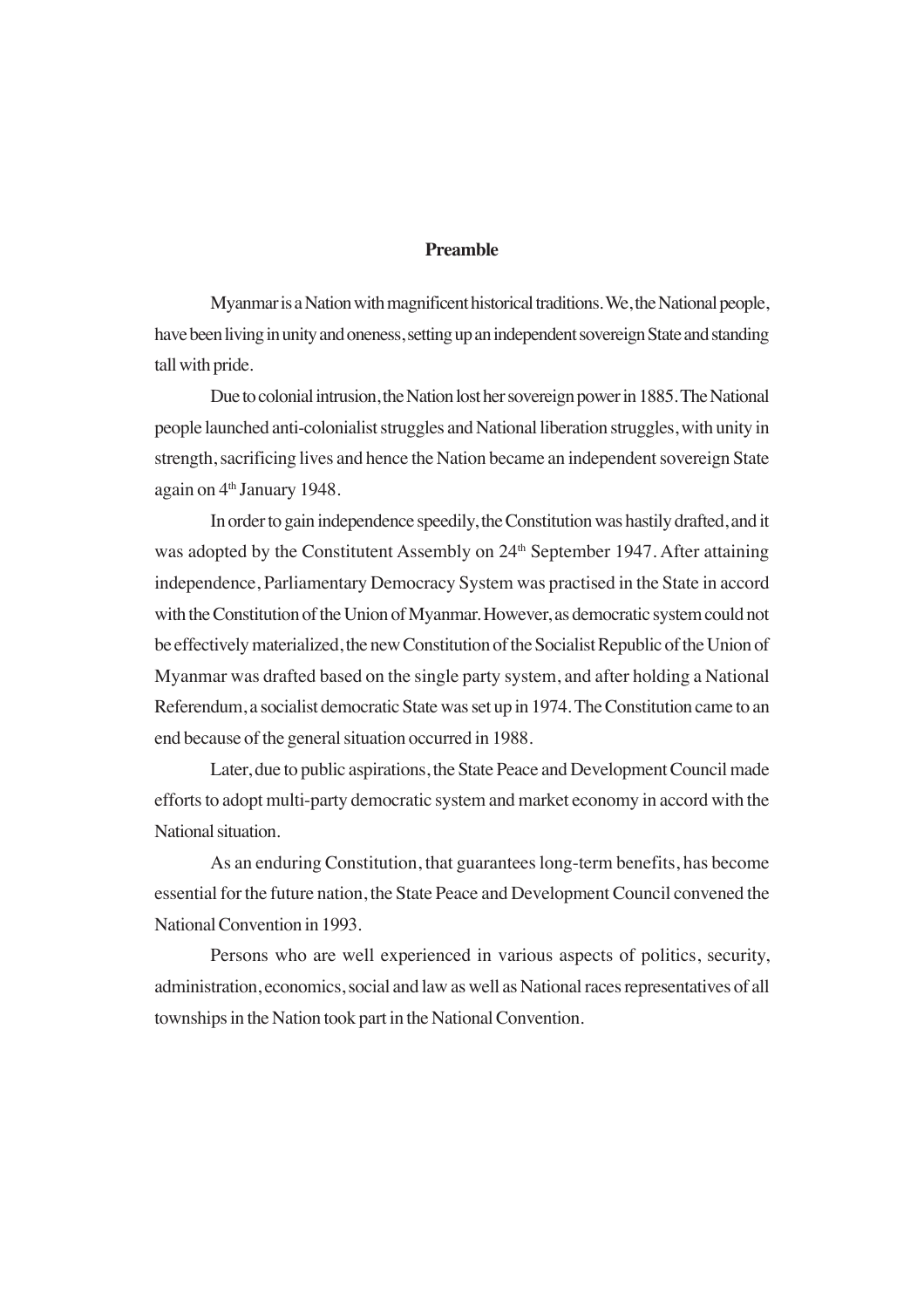Despite many difficulties and disturbances encountered the National Convention, it was unwaveringly reconvened in 2004 in accord with the seven-step Roadmap adopted in 2003. As the National Convention was able to adopt the Basic Principles and Detailed Basic Principles for formulating a Constitution, it successfully concluded on 3rd September 2007.

We, the National people, drafted this Constitution of the Republic of the Union of Myanmar in accord with the Basic Principles and Detailed Basic Principles laid down by the National Convention.

We, the National people, firmly resolve that we shall :

- steadfastly adhere to the objectives of non-disintegration of the Union, nondisintegration of National solidarity, and perpetuation of sovereignty;
- stalwartly strive for further burgeoning the **eternal principles** namely justice, liberty, equality and perpetuation of peace and prosperity of the National people;
- uphold racial equality, living eternally in unity fostering the firm Union Spirit of true patriotism;
- constantly endeavour to uphold the principles of peaceful co-existence among nations with a view to having world peace and friendly relations among nations.

DO HEREBY ADOPT this Constitution of the Republic of the Union of Myanmar through a nation-wide referendum on the Tenth day of Kasone Waning, 1370 M.E. (The Twenty-Ninth day of May, 2008 A.D.)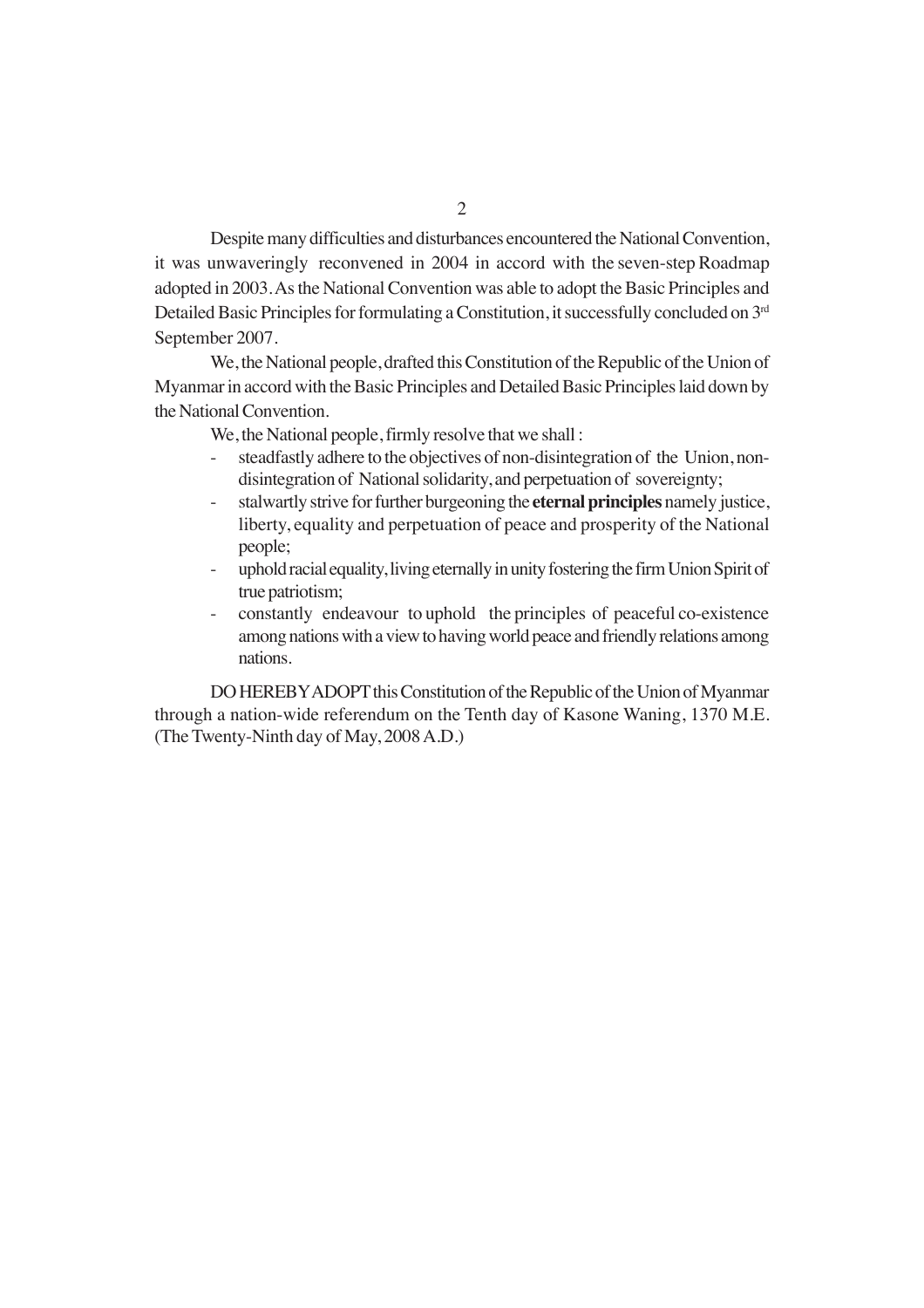## **Chapter I**

## **Basic Principles of the Union**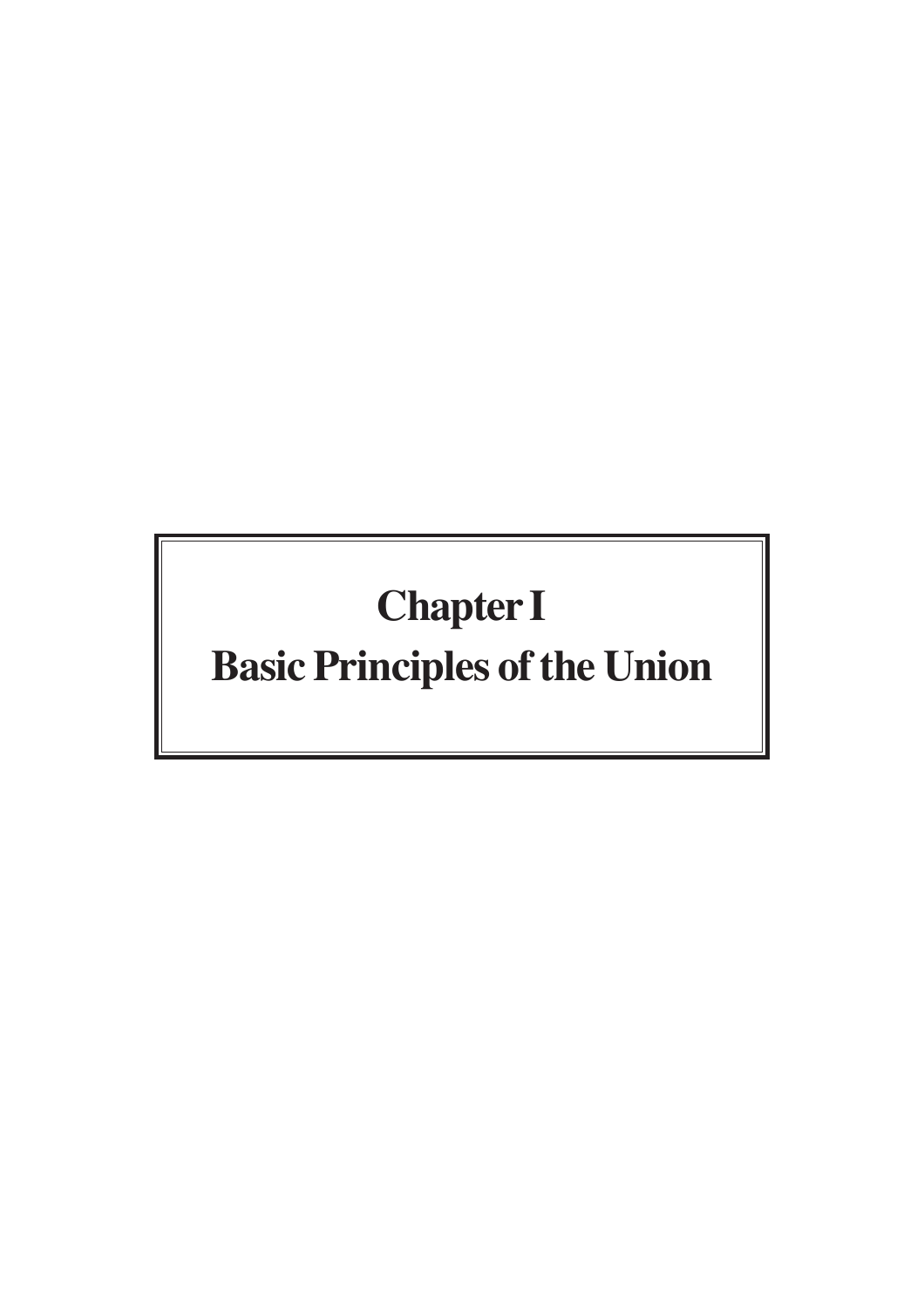### **Chapter I Basic Principles of the Union**

### **The Republic of the Union of Myanmar**

- 1. *Myanmar* is an independent sovereign Nation.
- 2. The State shall be known as the Republic of the Union of Myanmar.
- 3. The State is where multi-National races collectively reside.
- 4. The Sovereign power of the Union is derived from the citizens and is in force in the entire country.
- 5. The territory of the State shall be the land, sea, and airspace which constitutes its territory on the day this Constitution is adopted.

#### **Basic Principles**

- 6. The Union's consistent objectives are :
	- (a) non-disintegration of the Union;
	- (b) non-disintegration of National solidarity;
	- (c) perpetuation of sovereignty;
	- (d) flourishing of a genuine, disciplined multi-party democratic system;
	- (e) enhancing the eternal principles of Justice, Liberty and Equality in the Union and;
	- (f) enabling the Defence Services to be able to participate in the National political leadership role of the State.
- 7. The Union practises genuine, disciplined multi-party democratic system.
- 8. The Union is constituted by the Union system.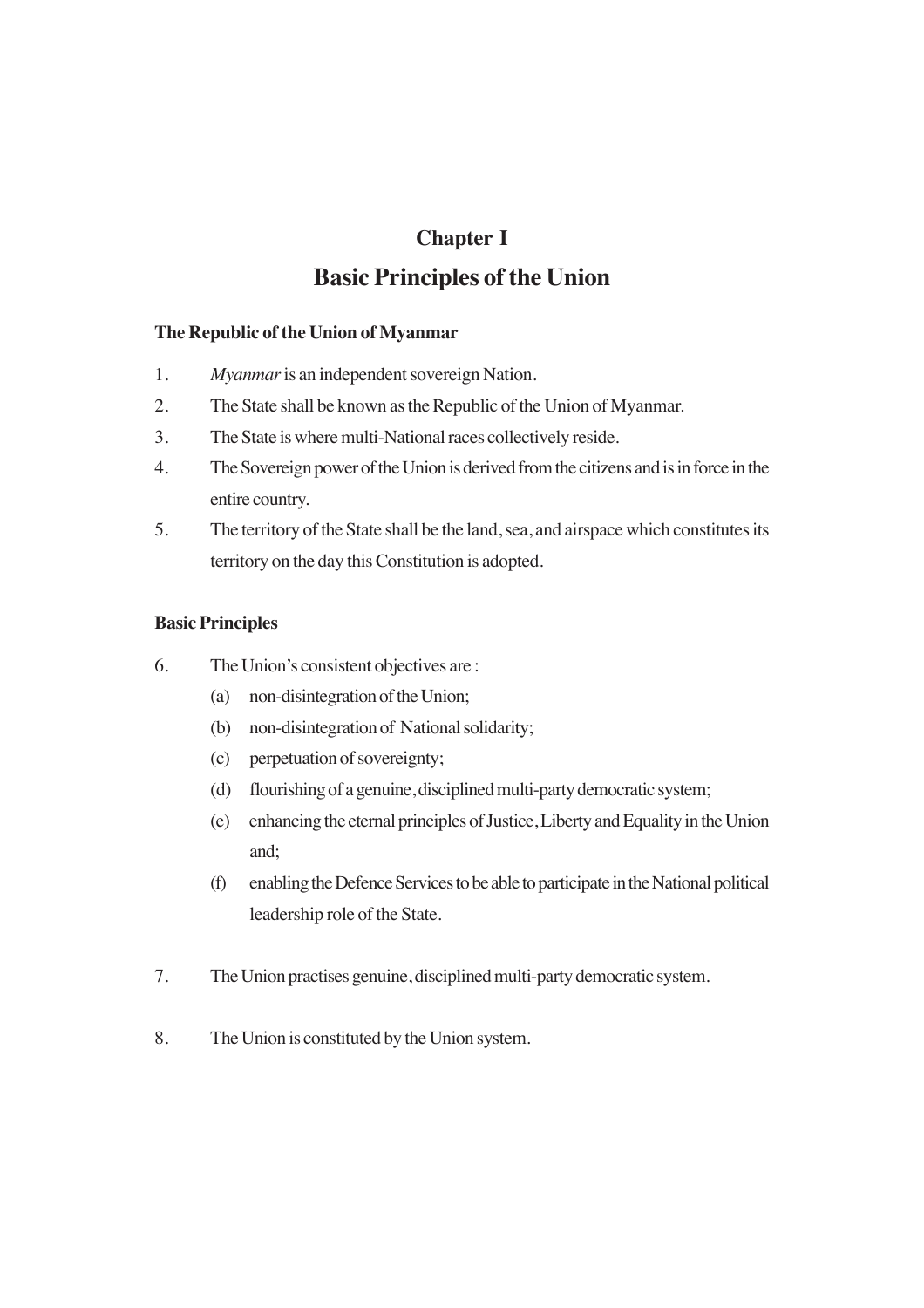- 9. (a) The existing seven Divisions are designated as seven Regions and the existing seven States are designated as seven States. Those seven Regions and seven States are of equal status.
	- (b) The names of those seven Regions and seven States are retained as they exist.
	- (c) If it is desired to change the name of a Region or a State, it shall be done so with the enactment of a law after ascertaining the desire of citizens residing in the Region or State concerned.

10. No part of the territory constituted in the Union such as Regions, States, Union Territories and Self-Administered Areas shall ever secede from the Union.

- 11. (a) The three branches of sovereign power namely, legislative power, executive power and judicial power are separated, to the extent possible, and exert reciprocal control, check and balance among themselves.
	- (b) The three branches of sovereign power, so separated are shared among the Union, Regions, States and Self-Administered Areas.
- 12. (a) The legislative power of the Union is shared among the Pyidaungsu Hluttaw, Region Hluttaws and State Hluttaws. Legislative power stipulated by this Constitution shall be shared to the Self-Administered Areas.
	- (b) The Pyidaungsu Hluttaw consisting of two Hluttaws, one Hluttaw elected on the basis of township as well as population, and the other on an equal number of representatives elected from Regions and States.

4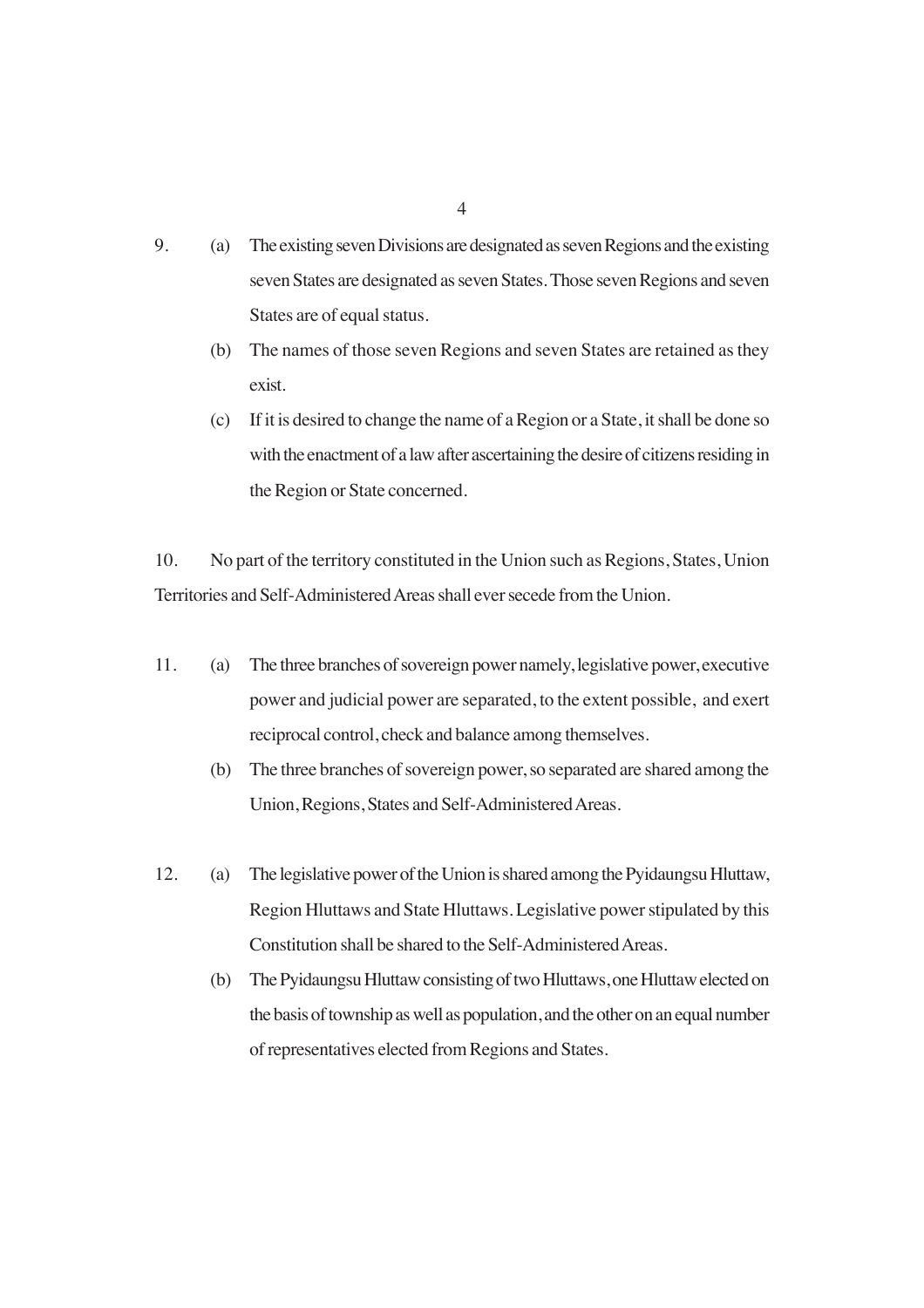13. There shall be a Region Hluttaw in each of the seven Regions, and a State Hluttaw in each of the seven States.

14. The Pyidaungsu Hluttaw, the Region Hluttaws and the State Hluttaws include the Defence Services personnel as Hluttaw representatives nominated by the Commander-in-Chief of the Defence Services in numbers stipulated by this Constitution.

15. For National races with suitable population, National races representatives are entitled to participate in legislature of Regions or States and Self-Administered Areas concerned.

16. The Head of the Union and the Head of Executive of the Union is the President.

- 17. (a) The executive power of the Union is shared among the Pyidaungsu, Regions and States; Self-Administrative power shall be shared between Self-Administered Areas as prescribed by this Constitution.
	- (b) In the executive of the Union, Regions, States, Union Territory, Self-Administered Areas and districts, Defence Services personnel, nominated by the Commander-in-Chief of the Defence Services to undertake responsibilities of the defence, security, border administration, so forth, shall be included.
	- (c) For National races of which representatives are so permitted to participate in legislature of Regions, States or Self-Administered Areas in accord with Section 15, such representatives are to be permitted to participate, mainly, to undertake their National races affairs.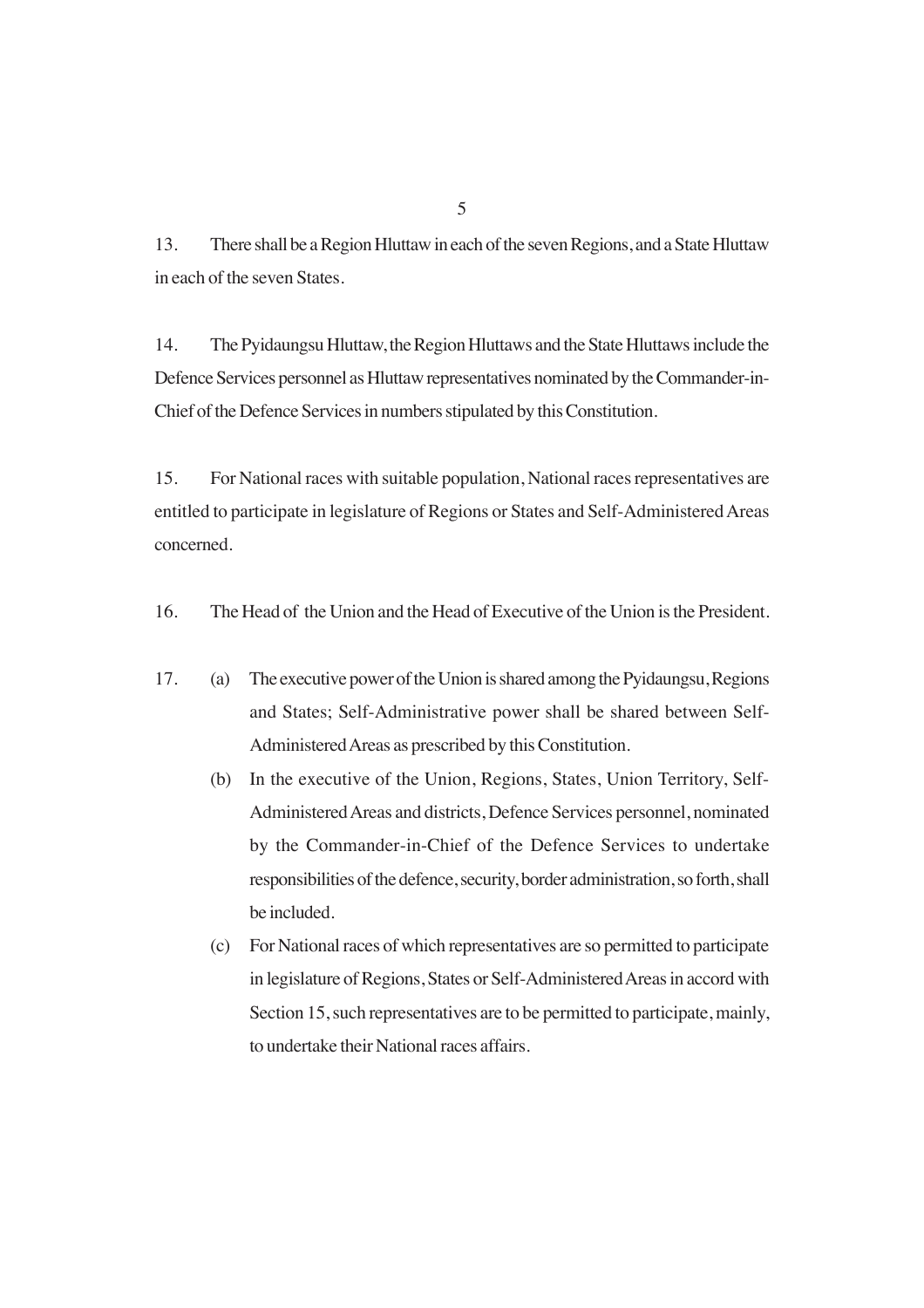- 6
- 18. (a) The judicial power of the Union is shared among the Supreme Court of the Union, High Courts of the Regions, High Courts of the States and Courts of different levels including Courts of Self-Administered Areas.
	- (b) There shall be one Supreme Court of the Union. The Supreme Court of the Union is the highest Court of the Republic.
	- (c) The Supreme Court of the Union has powers to issue writs.
	- (d) A High Court of the Region or State is constituted in each Region or State.
- 19. The following are prescribed as judicial principles :
	- (a) to administer justice independently according to law;
	- (b) to dispense justice in open court unless otherwise prohibited by law;
	- (c) to guarantee in all cases the right of defence and the right of appeal under law.
- 20. (a) The Defence Services is the sole patriotic defence force which is strong, competent and modern.
	- (b) The Defence Services has the right to independently administer and adjudicate all affairs of the armed forces.
	- (c) The Commander-in-Chief of the Defence Services is the Supreme Commander of all armed forces.
	- (d) The Defence Services has the right to administer for participation of the entire people in Union security and defence.
	- (e) The Defence Services is mainly responsible for safeguarding the nondisintegration of the Union, the non-disintegration of National solidarity and the perpetuation of sovereignty.
	- (f) The Defence Services is mainly responsible for safeguarding the Constitution.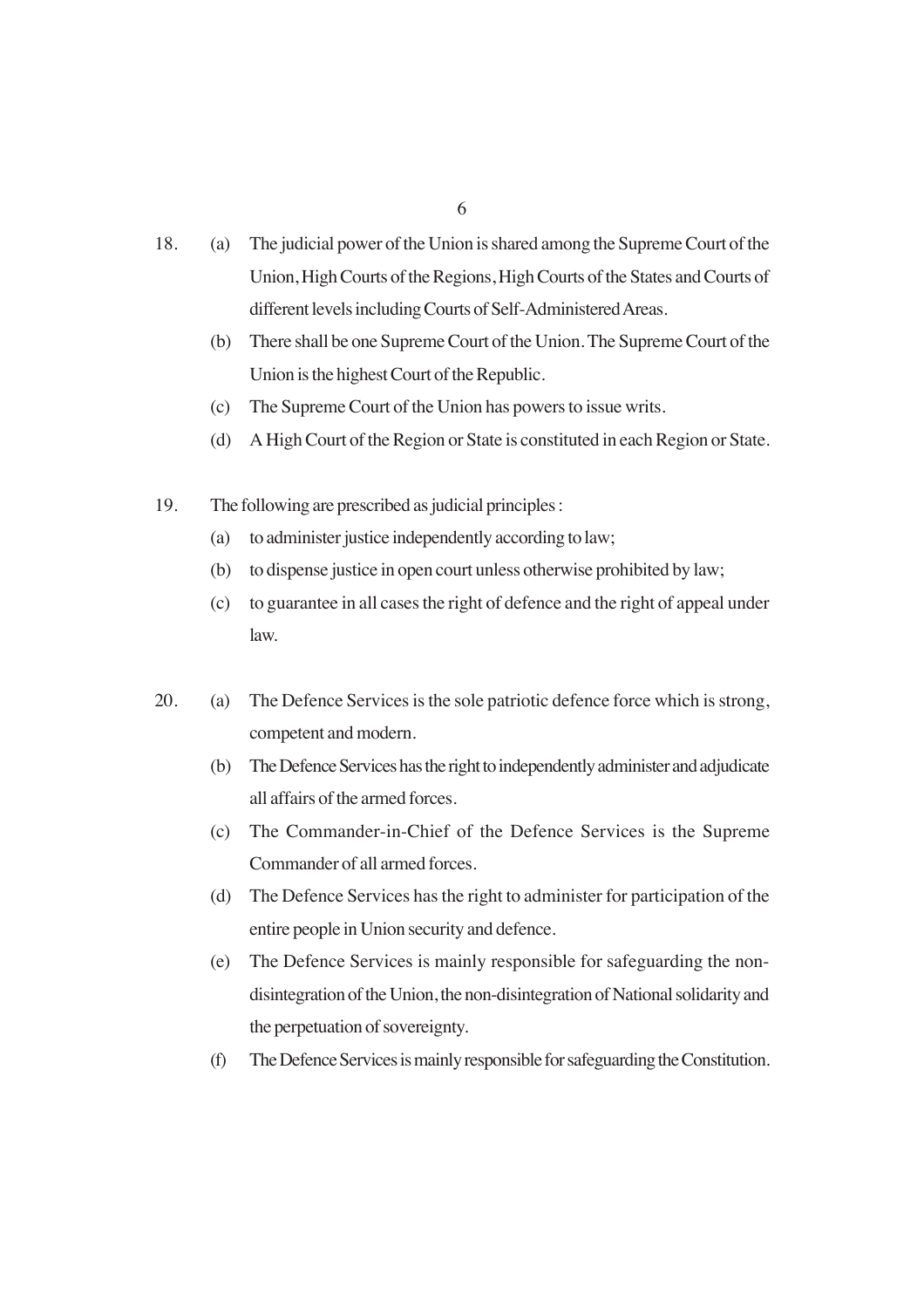- 21. (a) Every citizen shall enjoy the right of equality, the right of liberty and the right of justice, as prescribed in this Constitution.
	- (b) No citizen shall be placed in custody for more than 24 hours without the permission of a Court.
	- (c) Every citizen is responsible for public peace and tranquility and prevalence of law and order.
	- (d) Necessary law shall be enacted to make citizens' freedoms, rights, benefits, responsibilities and restrictions effective, steadfast and complete.
- 22. The Union shall assist :
	- (a) to develop language, literature, fine arts and culture of the National races;
	- (b) to promote solidarity, mutual amity and respect and mutual assistance among the National races;
	- (c) to promote socio-economic development including education, health, economy, transport and communication, so forth, of less-developed National races.
- 23. The Union shall :
	- (a) enact necessary laws to protect the rights of the peasants;
	- (b) assist peasants to obtain equitable value of their agricultural produce.
- 24. The Union shall enact necessary laws to protect the rights of workers.
- 25. The Union shall assist to promote the interests of the intellectuals and intelligentsia.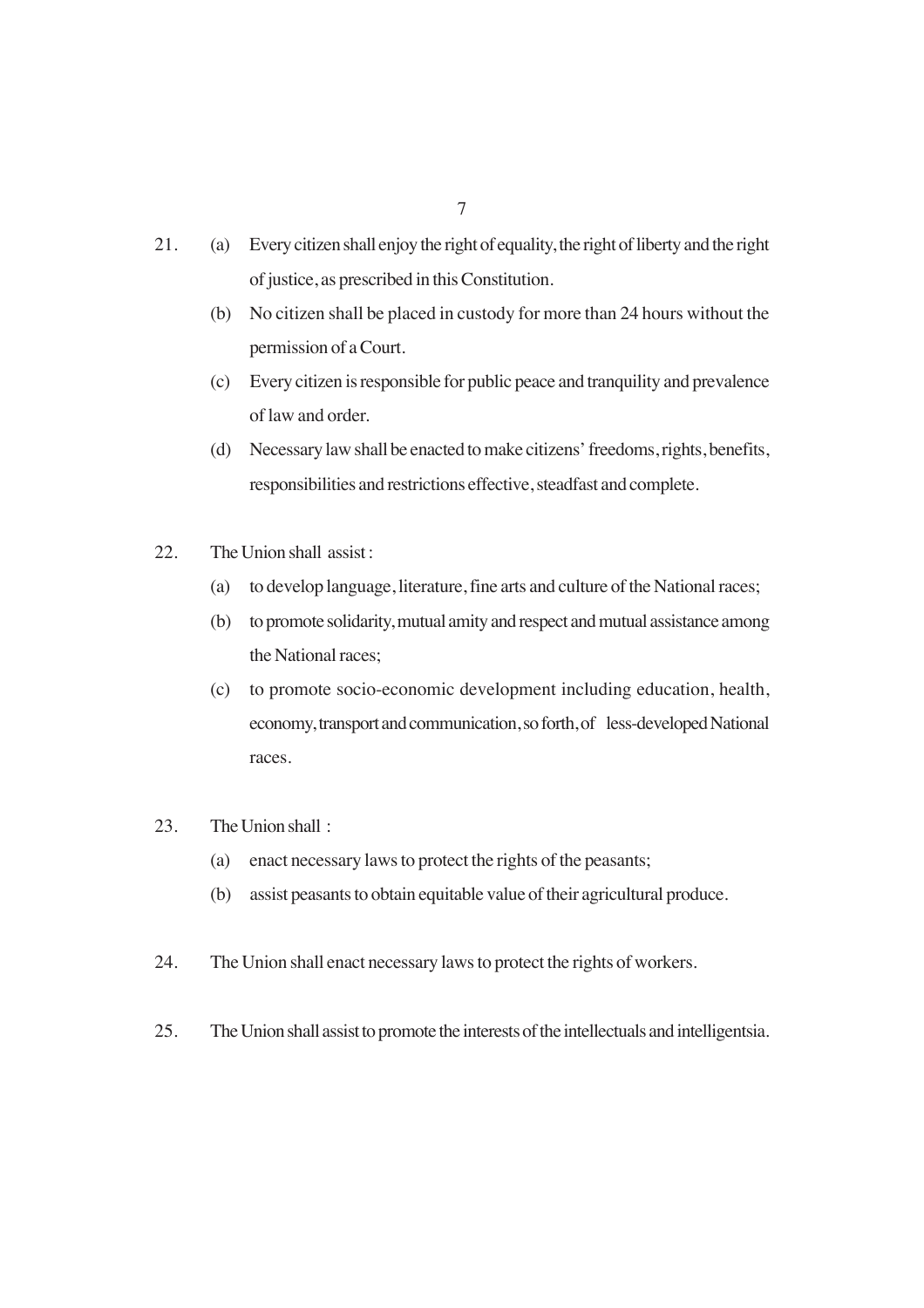- 26. (a) Civil Services personnel shall be free from party politics.
	- (b) The Union shall enact necessary laws for Civil Services personnel to have security and sufficiency of food, clothing and shelter, to get maternity benefits for married women in service, and to ease livelihood for welfare of retired Service personnel.

27. The Union shall assist development, consolidation and preservation of National culture.

- 28. The Union shall :
	- (a) earnestly strive to improve education and health of the people;
	- (b) enact the necessary law to enable National people to participate in matters of their education and health;
	- (c) implement free, compulsory primary education system;
	- (d) implement a modern education system that will promote all-around correct thinking and a good moral character contributing towards the building of the Nation.

29. The Union shall provide inputs, such as technology, investments, machinery, raw materials, so forth, to the extent possible for changeover from manual to mechanized agriculture.

30. The Union shall provide inputs, such as technology, investments, machinery, raw materials, so forth, to the extent possible, for development of industries.

31. The Union shall, to the extent possible, assist to reduce unemployment among the people.

8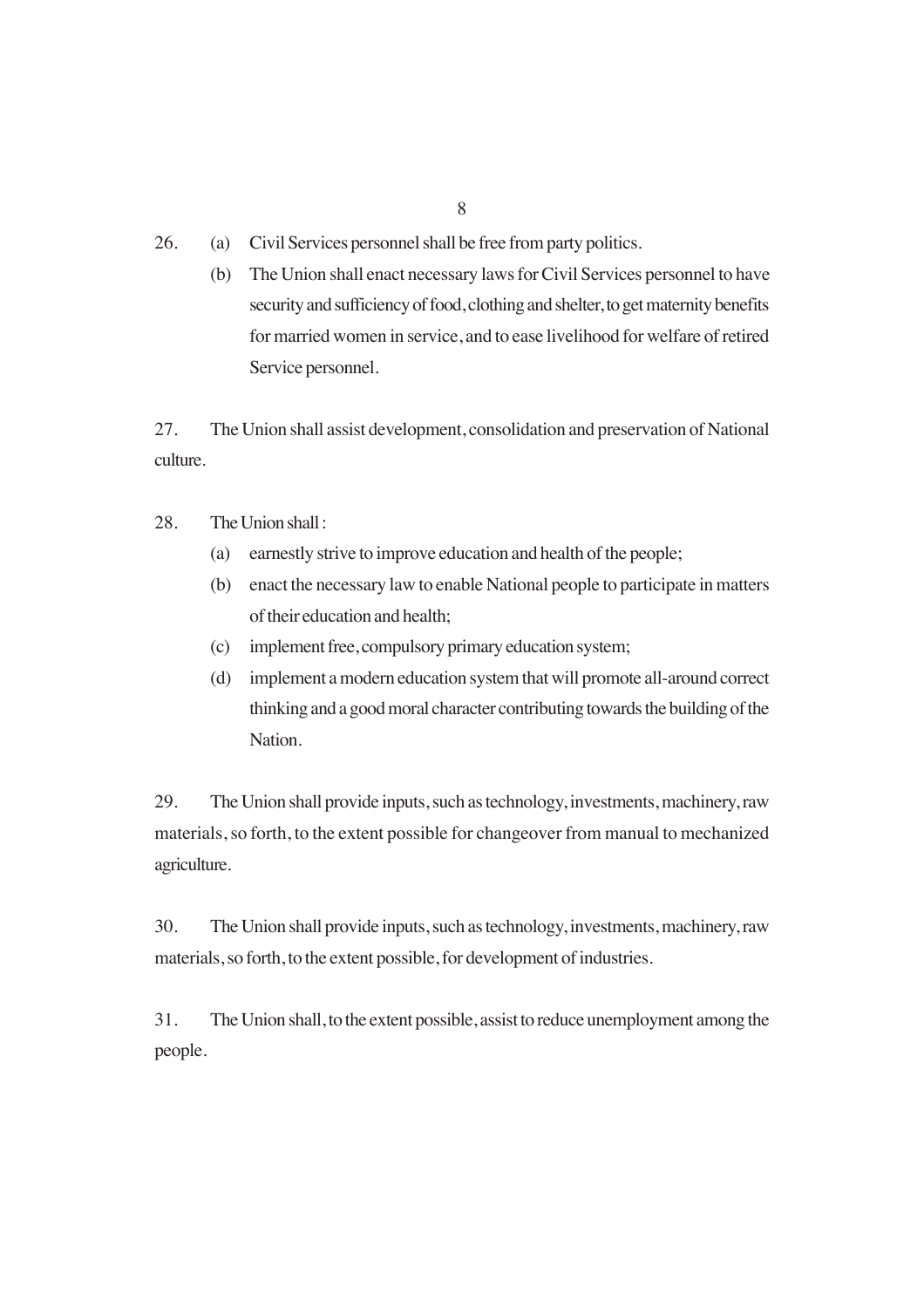- 32. The Union shall :
	- (a) care for mothers and children, orphans, fallen Defence Services personnel's children, the aged and the disabled;
	- (b) ensure disabled ex-Defence Services personnel a decent living and free vocational training.

33. The Union shall strive for youth to have strong and dynamic patriotic spirit, the correct way of thinking and to develop the five noble strengths.

34. Every citizen is equally entitled to freedom of conscience and the right to freely profess and practise religion subject to public order, morality or health and to the other provisions of this Constitution.

35. The economic system of the Union is market economy system.

#### 36. The Union shall :

- (a) permit all economic forces such as the State, regional organizations, cooperatives, joint-ventures, private individual, so forth, to take part in economic activities for the development of National economy;
- (b) protect and prevent acts that injure public interests through monopolization or manipulation of prices by an individual or group with intent to endanger fair competition in economic activities;
- (c) strive to improve the living standards of the people and development of investments;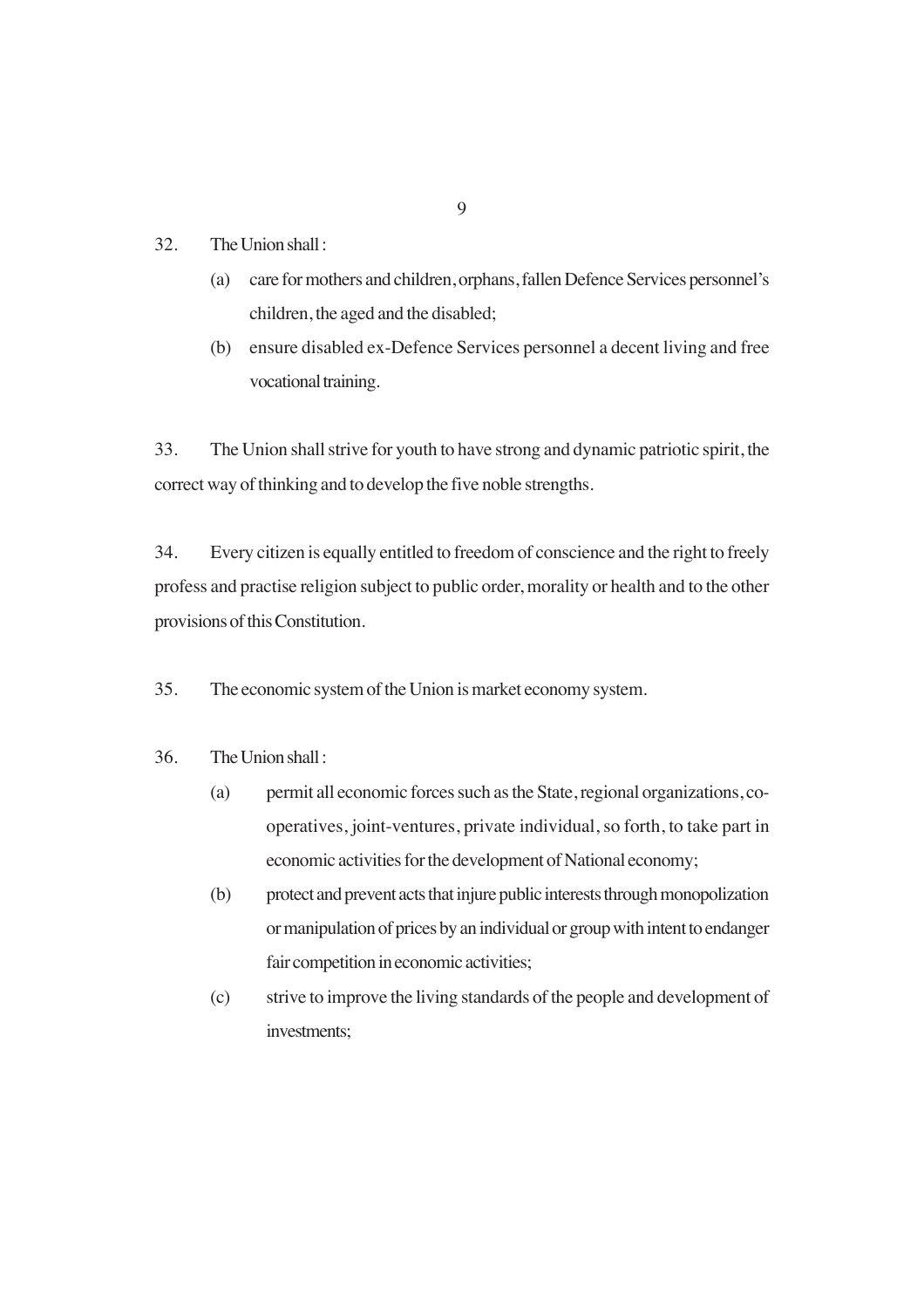- (d) not nationalize economic enterprises;
- (e) not demonetize the currency legally in circulation.
- 37. The Union :
	- (a) is the ultimate owner of all lands and all natural resources above and below the ground, above and beneath the water and in the atmosphere in the Union;
	- (b) shall enact necessary law to supervise extraction and utilization of Stateowned natural resources by economic forces;
	- (c) shall permit citizens right of private property, right of inheritance, right of private initiative and patent in accord with the law.
- 38. (a) Every citizen shall have the right to elect and be elected in accord with the law.
	- (b) Electorate concerned shall have the right to recall elected people's representatives in accord with the provisions of this Constitution.

39. The Union shall enact necessary law to systematically form political parties for flourishing of a genuine, disciplined multi-party democratic system.

40. (a) If there arises a state of emergency characterized by inability to perform executive functions in accord with the provisions of the Constitution in a Region or a State or a Self-Administered Area, the President is empowered to exercise executive power in that Region, State or Self-Administered Area and, if necessary in doing so, the President is empowered to exercise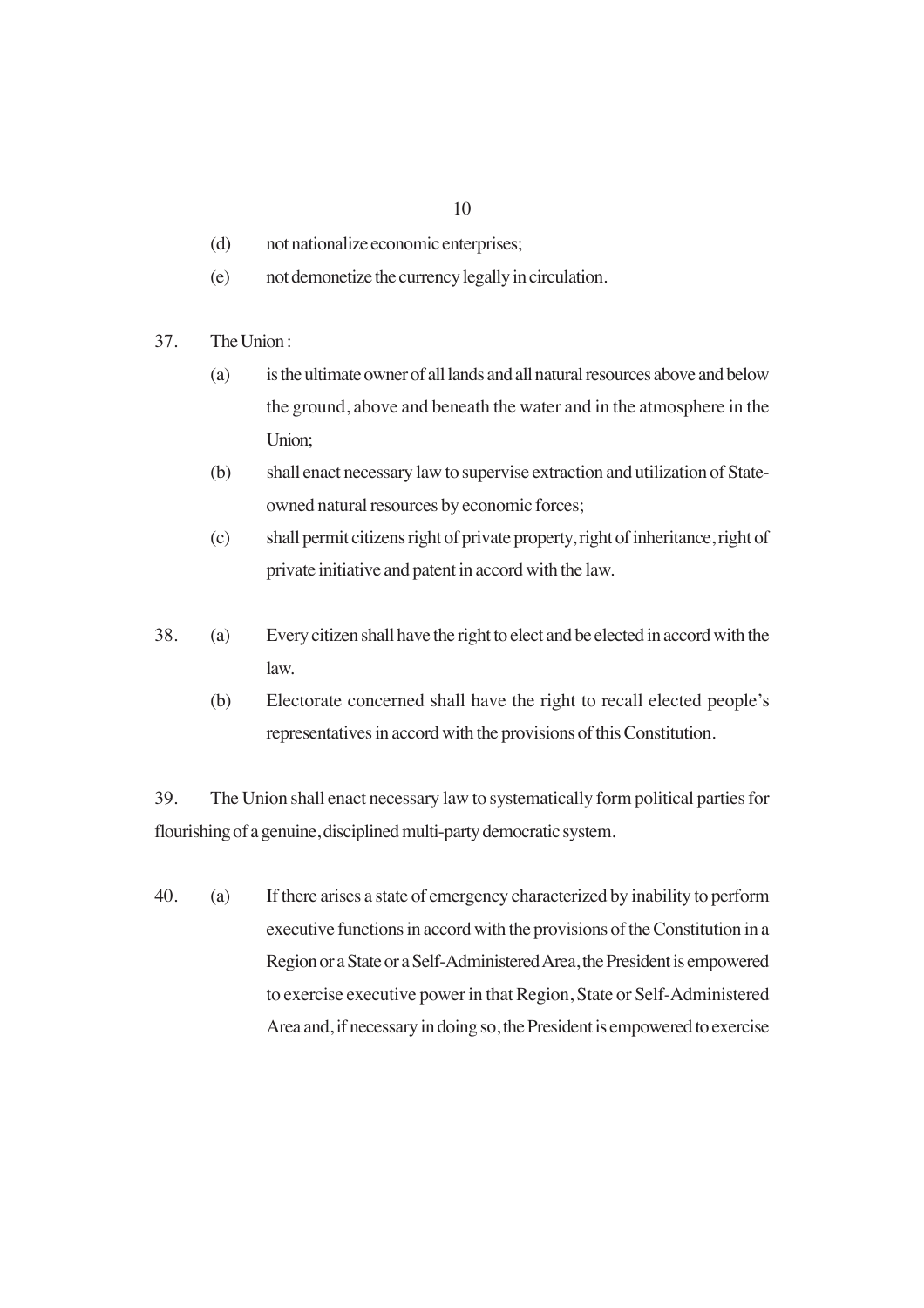legislative powers concerning that Region, State or Self-Administered Area in accord with the provisions of this Constitution.

- (b) If there arises or there is sufficient reason to arise a state of emergency endangering life and property of the **people** in a Region, State or Self-Administered Area, the Defence Services has the right, in accord with the provisions of this Constitution, to prevent that danger and provide protection.
- (c) If there arises a state of emergency that could cause disintegration of the Union, disintegration of national solidarity and loss of sovereign power or attempts therefore by wrongful forcible means such as insurgency or violence, the Commander-in-Chief of the Defence Services has the right to take over and exercise State sovereign power in accord with the provisions of this Constitution.

41. The Union practises independent, active and non-aligned foreign policy aimed at world peace and friendly relations with nations and upholds the principles of peaceful coexistence among nations.

- 42. (a) The Union shall not commence aggression against any nation.
	- (b) No foreign troops shall be permitted to be deployed in the territory of the Union.
- 43. No Penal law shall be enacted to provide retrospective effect.
- 44. No penalty shall be prescribed that violates human dignity.
- 45. The Union shall protect and conserve natural environment.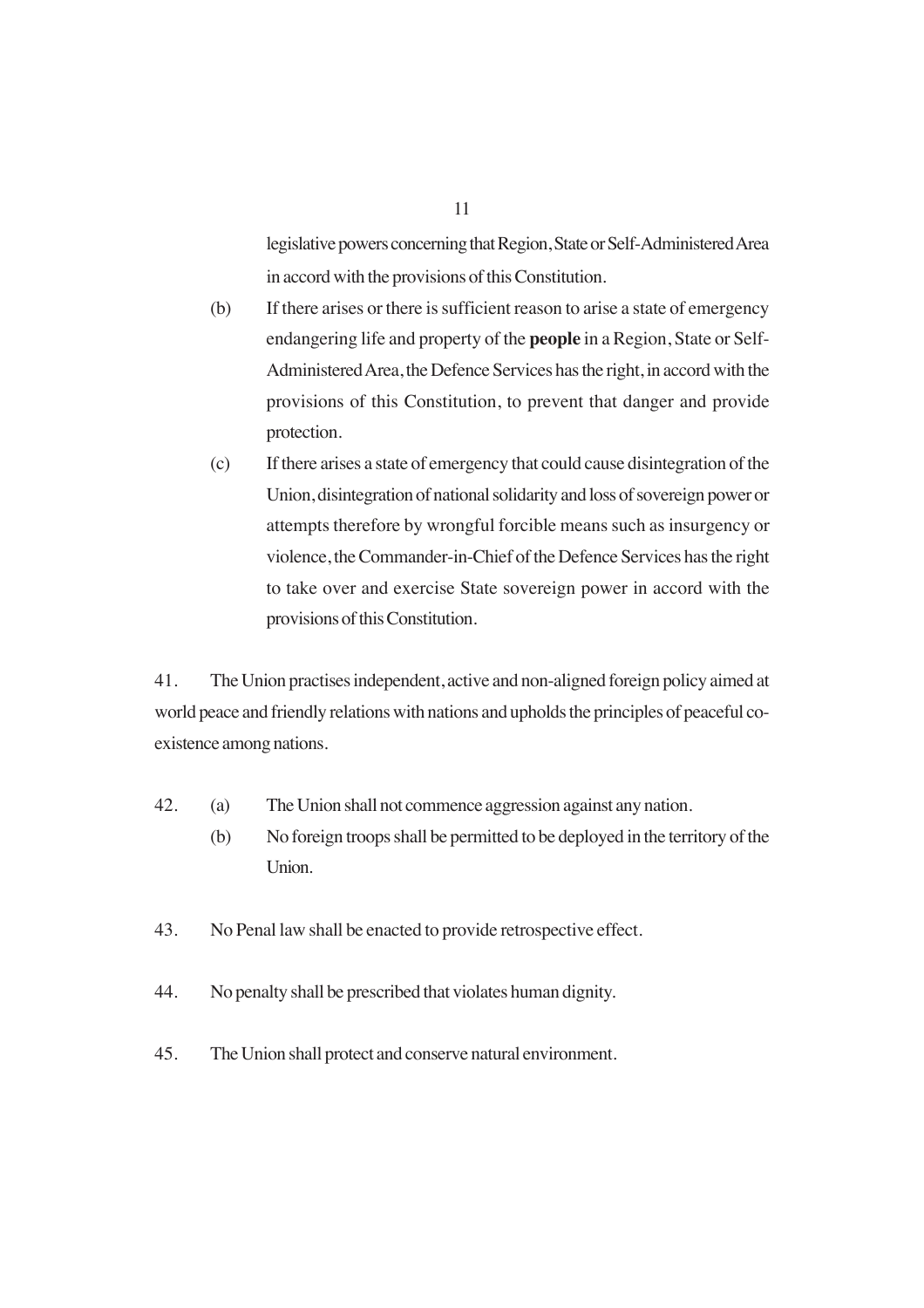46. A Constitutional Tribunal shall be set up to interpret the provisions of the Constitution, to scrutinize whether or not laws enacted by the Pyidaungsu Hluttaw, the Region Hluttaws and the State Hluttaws and functions of executive authorities of Pyidaungsu, Regions, States and Self-Administered Areas are in conformity with the Constitution, to decide on disputes relating to the Constitution between Pyidaungsu and Regions, between Pyidaungsu and States, among Regions, among States, and between Regions or States and Self-Administered Areas and among Self-Administered Areas themselves, and to perform other duties prescribed in this Constitution.

47. The Basic Principles set forth in this Chapter, and Chapter 8, Citizen, Fundamental Rights, and Duties of the Citizen, the term "Union" means person or body exercising the legislative or executive authority of the Union under this Constitution according as the context may require.

48. The Basic Principles of the Union shall be the guidance in enacting laws by legislature and in interpreting the provisions of this Constitution and other laws.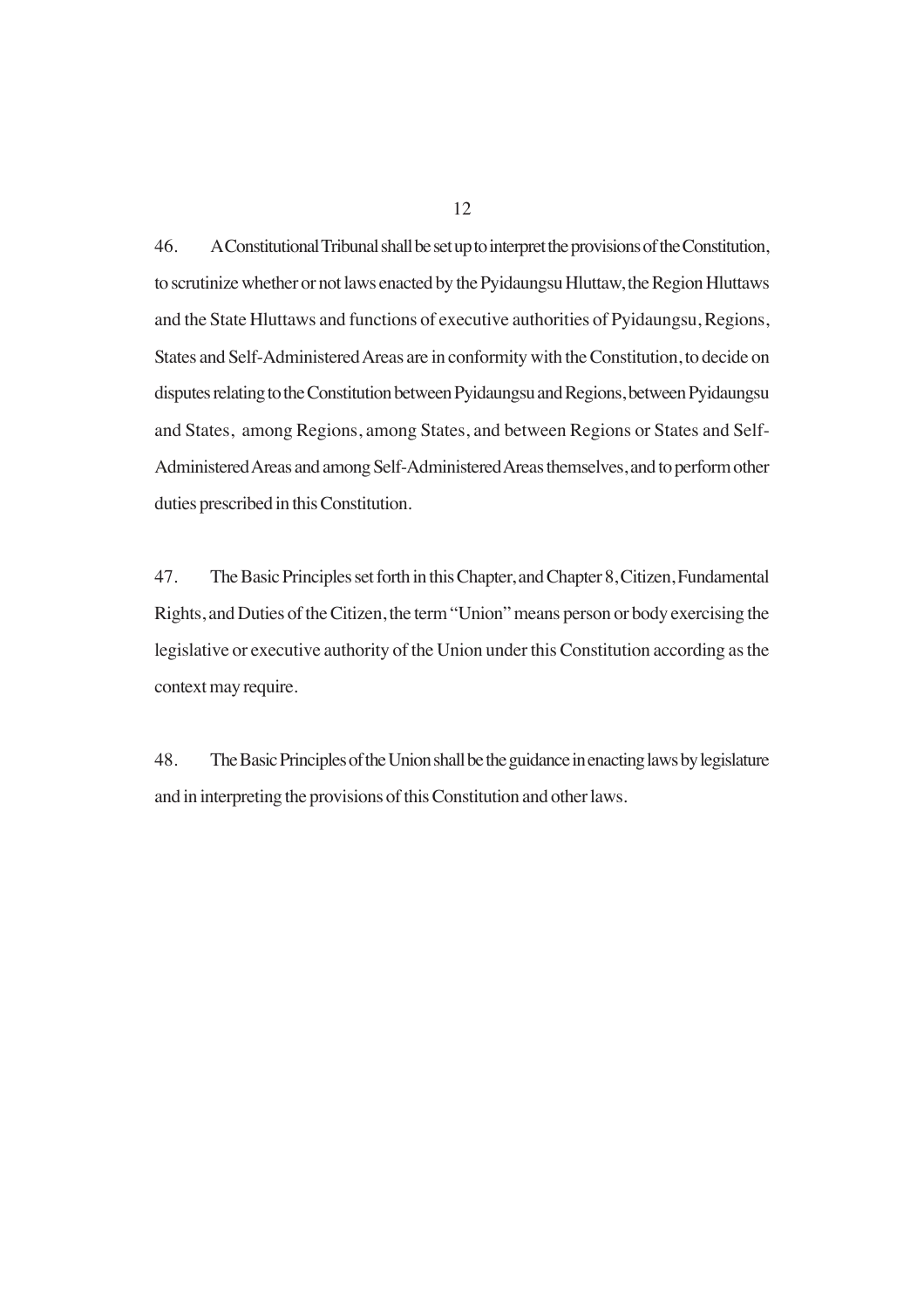## **Chapter II**

## **State Structure**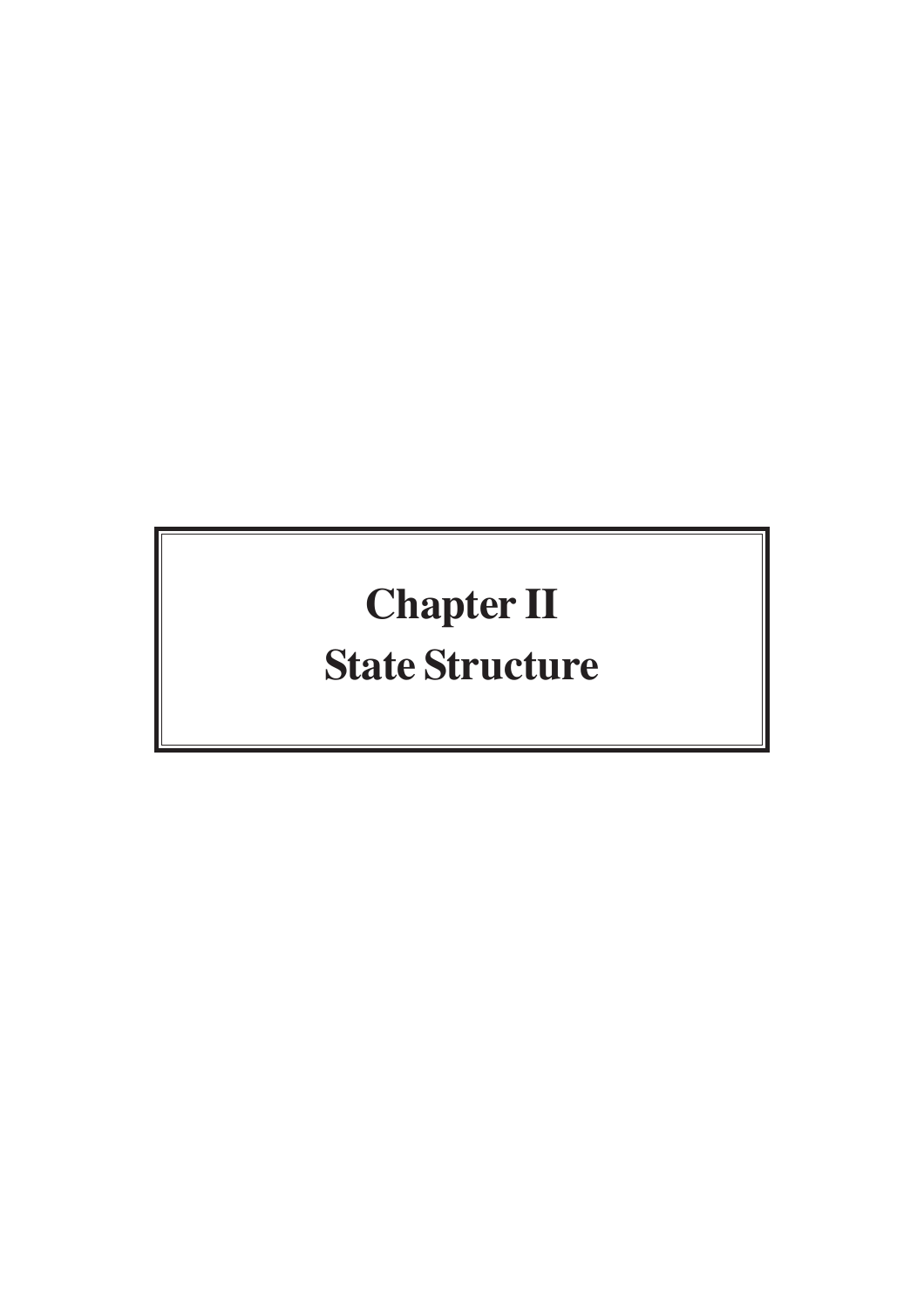### **Chapter II State Structure**

49. The Union is delineated and constituted by seven Regions, seven States and the Union territories as follows :

- (a) Kachin State;
- (b) Kayah State;
- (c) Kayin State;
- (d) Chin State;
- (e) Sagaing Region;
- (f) Taninthayi Region;
- (g) Bago Region;
- (h) Magway Region;
- (i) Mandalay Region;
- (j) Mon State;
- (k) Rakhine State;
- (l) Yangon Region;
- (m) Shan State;
- (n) Ayeyawady Region; and
- (o) Union territories.
- 50. (a) Nay Pyi Taw, the capital of the Union, prescribed as Union territory, shall be under the direct administration of the President.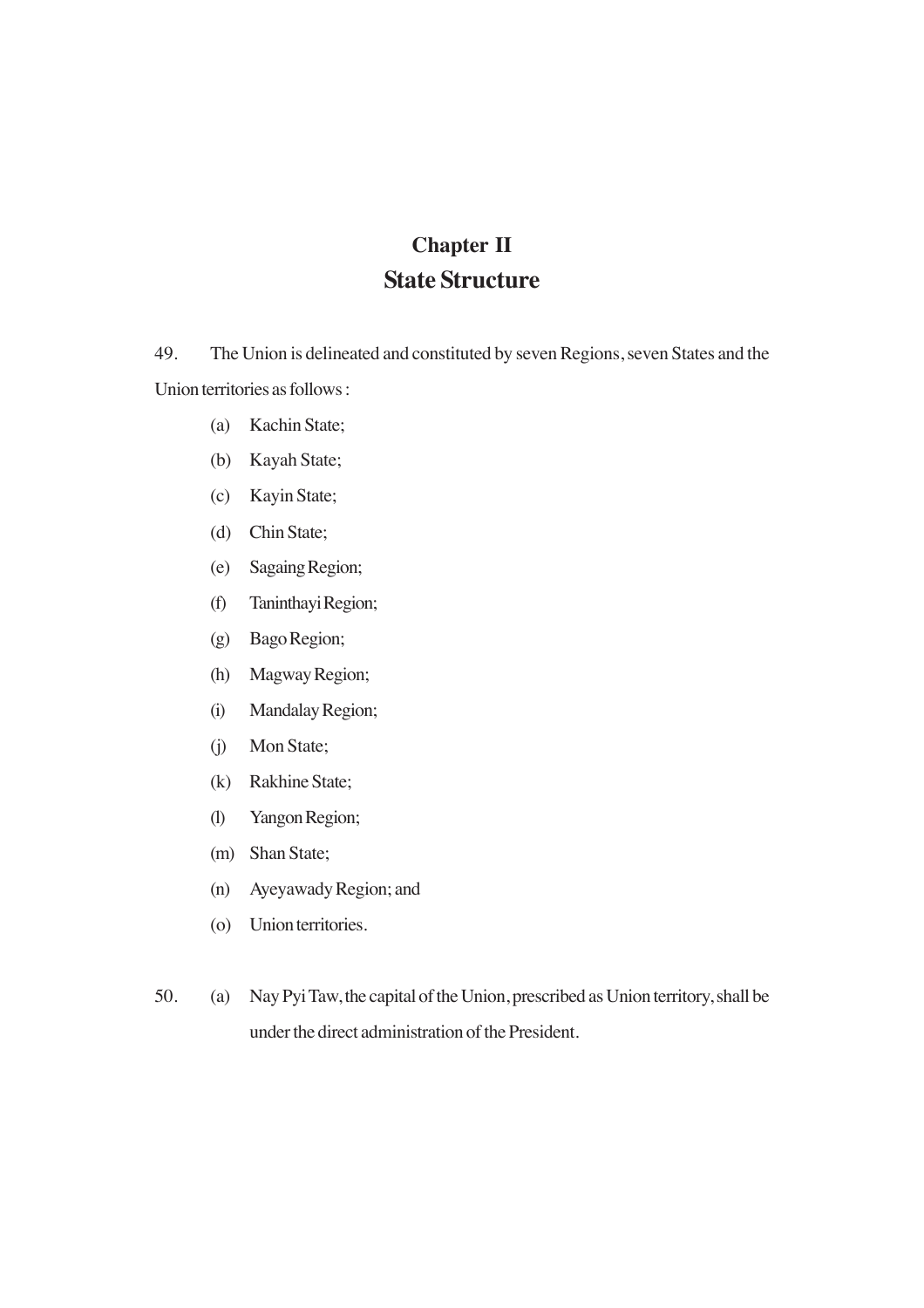- (b) If there arises a need to specify areas that have special situations concerning national defence, security, administration and economy, so forth, those areas may be prescribed as Union territories under the direct administration of the President after enacting law.
- 51. The Union is constituted as follows :
	- (a) villages are organized as village-tract;
	- (b) wards are organized as town or township;
	- (c) village-tracts and wards or towns are organized as township;
	- (d) townships are organized as district;
	- (e) districts are organized as Region or State;
	- (f) townships in a Self-Administered Zone are organized as Self-Administered Zone;
	- (g) townships in a Self-Administered Division are organized as District and such Districts are organized as Self-Administered Division;
	- (h) If there are Self-Administrated Zone or Self-Administered Division in a Region or a State, those Self-Administered Divisions, Self-Administered Zones and Districts are organized as Region or State;
	- (i) Regions, States and Union territories are organized as the Republic.
- 52. (a) If there arises a need to re-delineate the territorial boundary of the Union, the President shall firstly intimate the Head of the Pyidaungsu Hluttaw to ask for the opinion of the Pyidaungsu Hluttaw.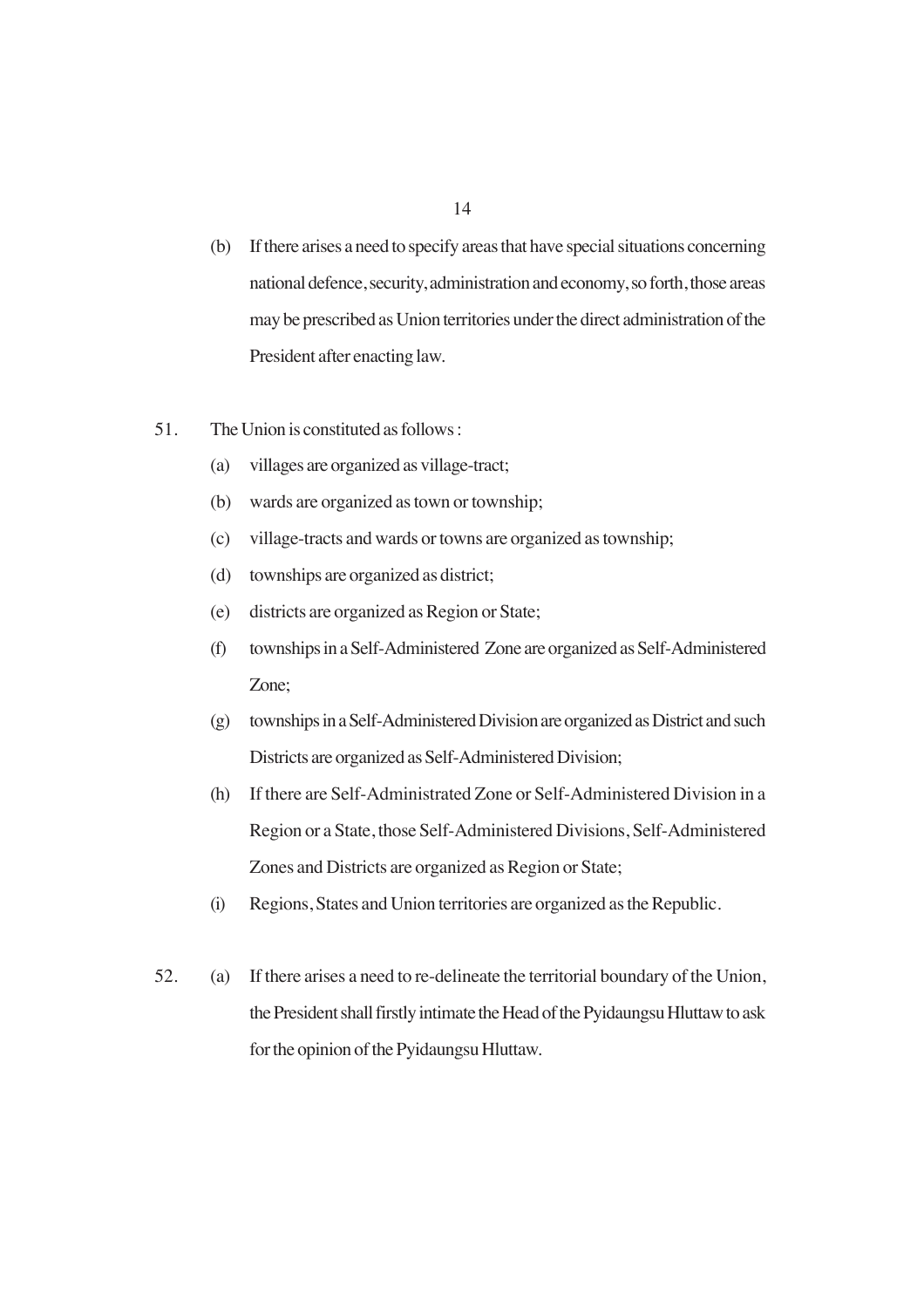- (b) The Head of the Pyidaungsu Htuttaw, after receiving the intimation of the President, shall obtain the opinion of the Hluttaw representatives as follows :
	- (i) assenting votes of more than half of the total number of representatives in the Hluttaw, elected in equal numbers from Regions and States;
	- (ii) assenting votes of more than half of the total number of representatives in the Hluttaw, elected as representatives on the basis of township as well as population;
	- (iii) assenting votes of more than half of the total number of representatives of the two Hluttaws from the Region or State involved in the boundary concerned.
- (c) The Head of the Pyidaungsu Hluttaw, after obtaining the assenting votes as mentioned above, shall inform the President for re-delineating the territorial boundary of the Union as necessary.
- (d) In accord with the above-mentioned procedures, if either of the Hluttaws, or representatives from the Region or State involved in the territorial boundary concerned resolve against re-delineation, the opinion of the Pyidaungsu Hluttaw shall be obtained. If three-fourths and above of the total number of the Pyidaungsu Hluttaw representatives cast assenting votes, the Head of the Pyidaungsu Hluttaw shall inform the President to re-delineate the territorial boundary as necessary.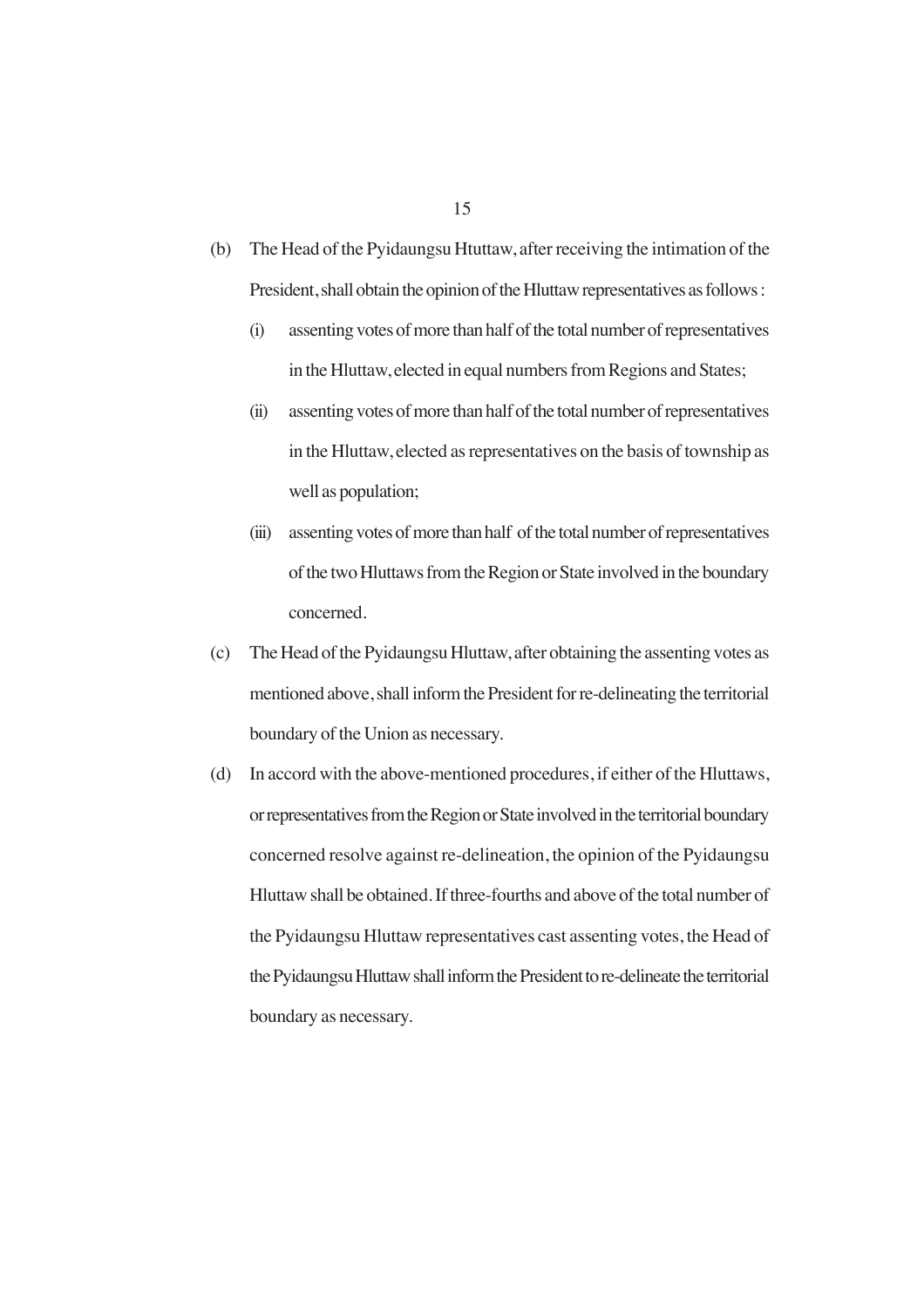- (e) The President shall take necessary measures for re-delineation of the territorial boundary of the Union, as necessary, after obtaining the opinion of the Pyidaungsu Hluttaw.
- 53. (a) If there arises a cause to re-delineate the territorial boundary of a Region or a State, the prior consent of the electorate residing within the township concerned shall be obtained.
	- (b) In obtaining consent, re-delineation of the territorial boundary shall not be executed at all in the absence of assenting votes of more than half of the total number of the electorate residing within the township concerned.
	- (c) If more than half of the total number of eligible voters residing within the township concerned cast assenting vote for re-delineation of the territorial boundary, the consent of the Hluttaw representatives of the Region or State involved in the territorial boundary concerned shall be obtained.
	- (d) The President shall re-delineate the territorial boundary of the Region or State concerned with the consent of the Pyidaungsu Hluttaw, after obtaining the assenting votes of three-fourths and above of the total number of representatives from the Region or the State concerned.
	- (e) The resolution of the Pyidaungsu Hluttaw shall be obtained if a Region Hluttaw or a State Hluttaw concerned decided against re-delineation of the territorial boundary.
	- (f) The President shall, as necessary, re-delineate the territorial boundary of a Region or a State if three-fourths and above of the total number of representatives in the Pyidaungsu Hluttaw assent to the re-delineation of the territorial boundary.

16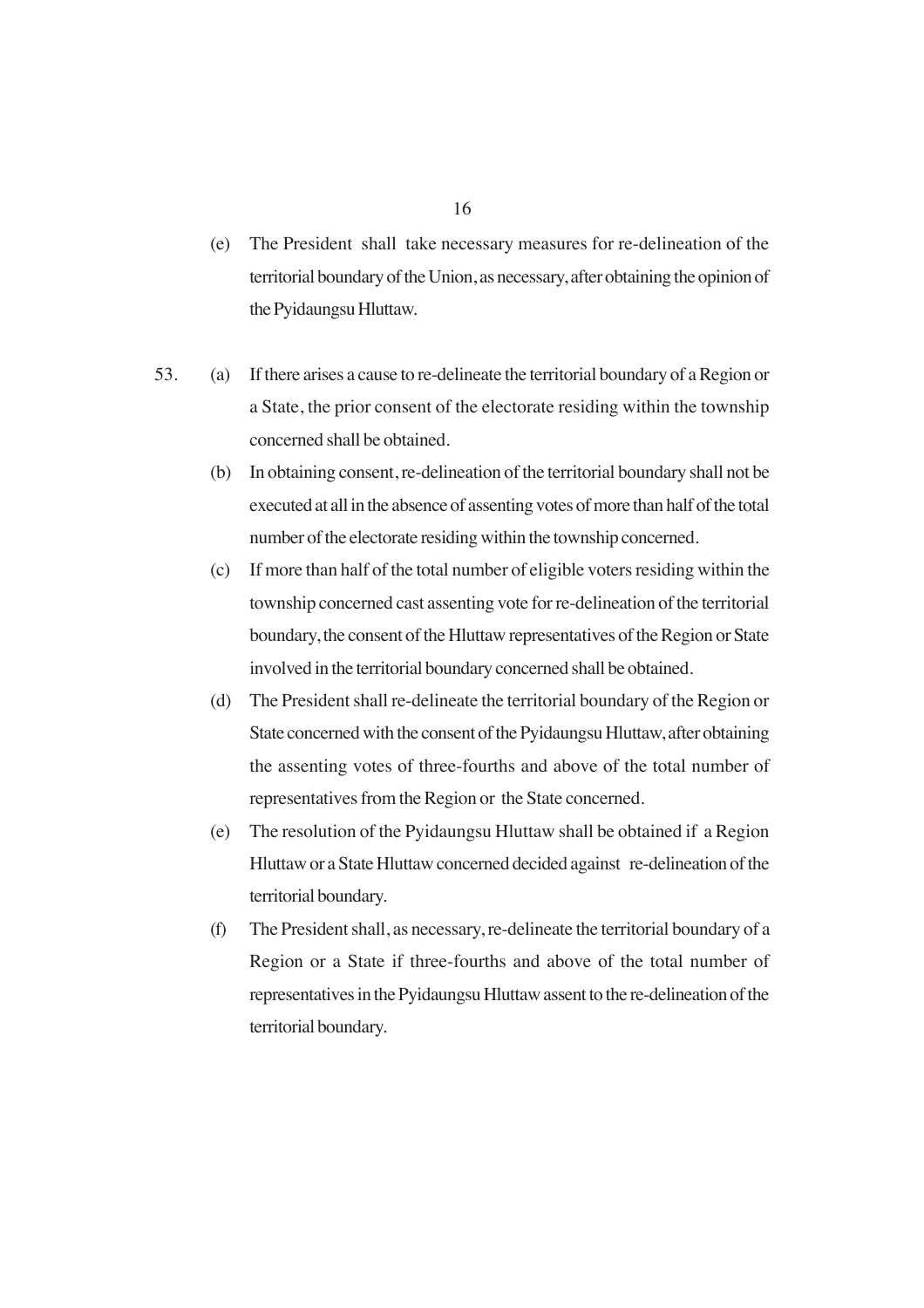54. Where there arises a situation to alter or form the territorial boundary or change the name of a village, village-tract, ward, town, township or district of a Region, State, Self-Administered Division or Self-Administered Zone concerned, the President shall act, as necessary, upon the recommendation of the Chief Minister of the Region or State concerned.

55. If it is desired to change the name of a Self-Administered Division or Self-Administered Zone, the same procedure shall be applied as in the case of changing the name of a Region or State.

56. The Self-Administered Divisions and Self-Administered Zones are delineated as follows :

- (a) grouping Leshi, Lahe and Namyun townships in Sagaing Division as Naga Self-Administered Zone;
- (b) grouping Ywangan and Pindaya townships in Shan State as Danu Self-Administered Zone;
- (c) grouping HoPong, HsiHseng and Pinlaung townships in Shan State as Pa-O Self-Administered Zone;
- (d) grouping Namhsan and Manton townships in Shan State as Pa Laung Self-Administered Zone;
- (e) grouping Konkyan and Laukkai townships in Shan State as Kokang Self-Administered Zone;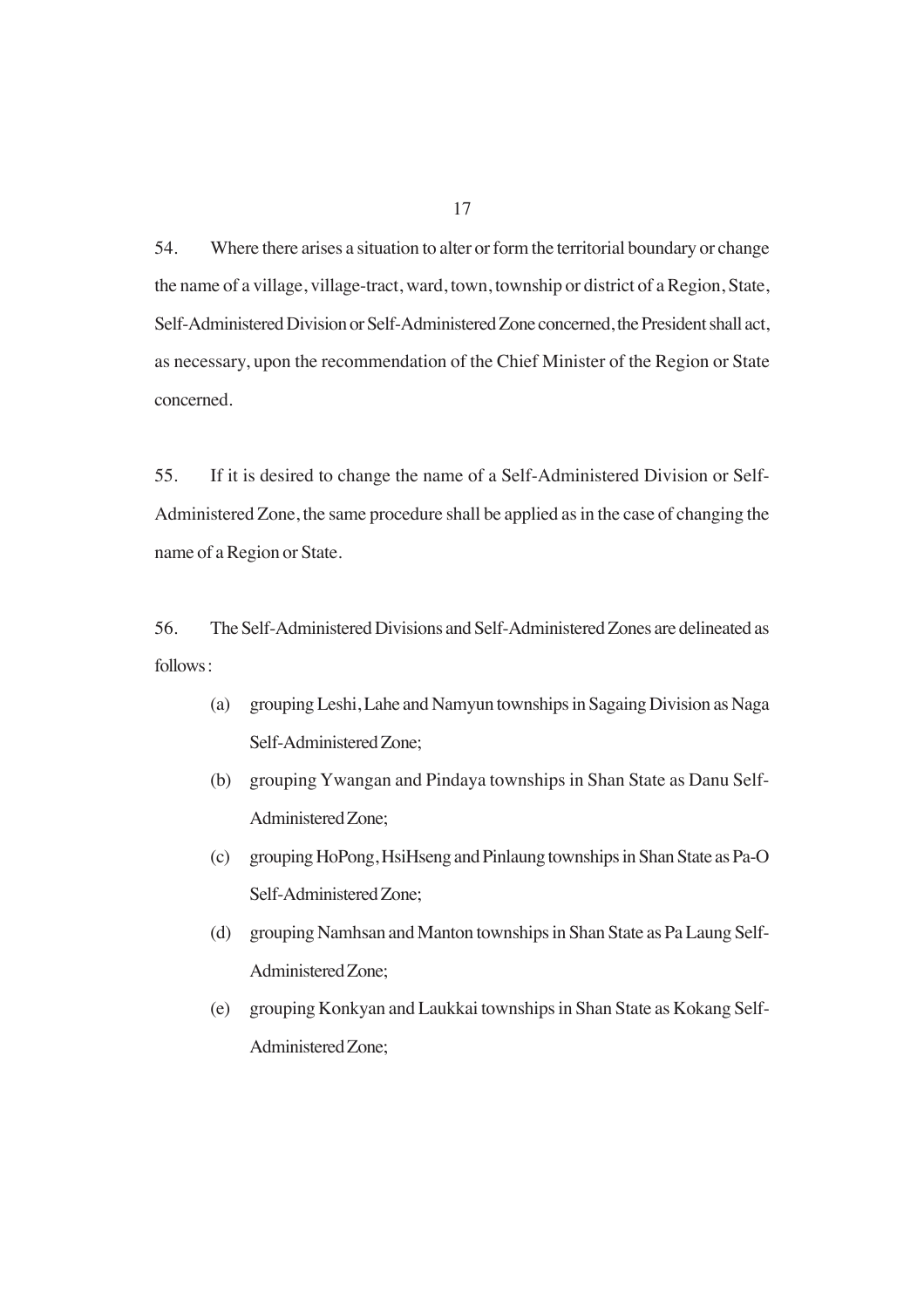(f) grouping six townships – Hopang, Mongma, Panwai, Nahpan, Metman and Pangsang (Pankham) townships in Shan State as two districts which are forged into 'Wa' Self-Administered Division.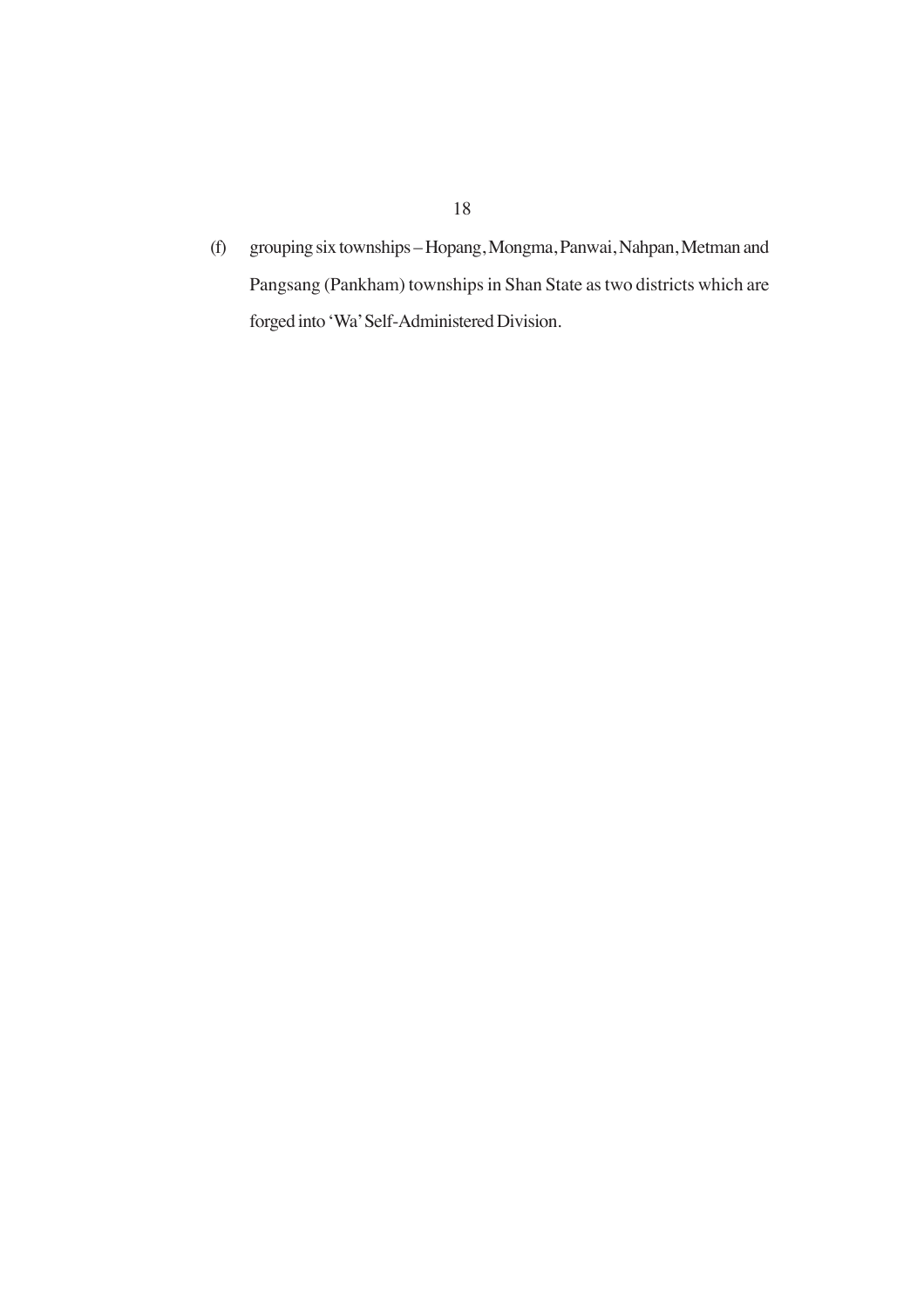# **Chapter III**

## **Head of State**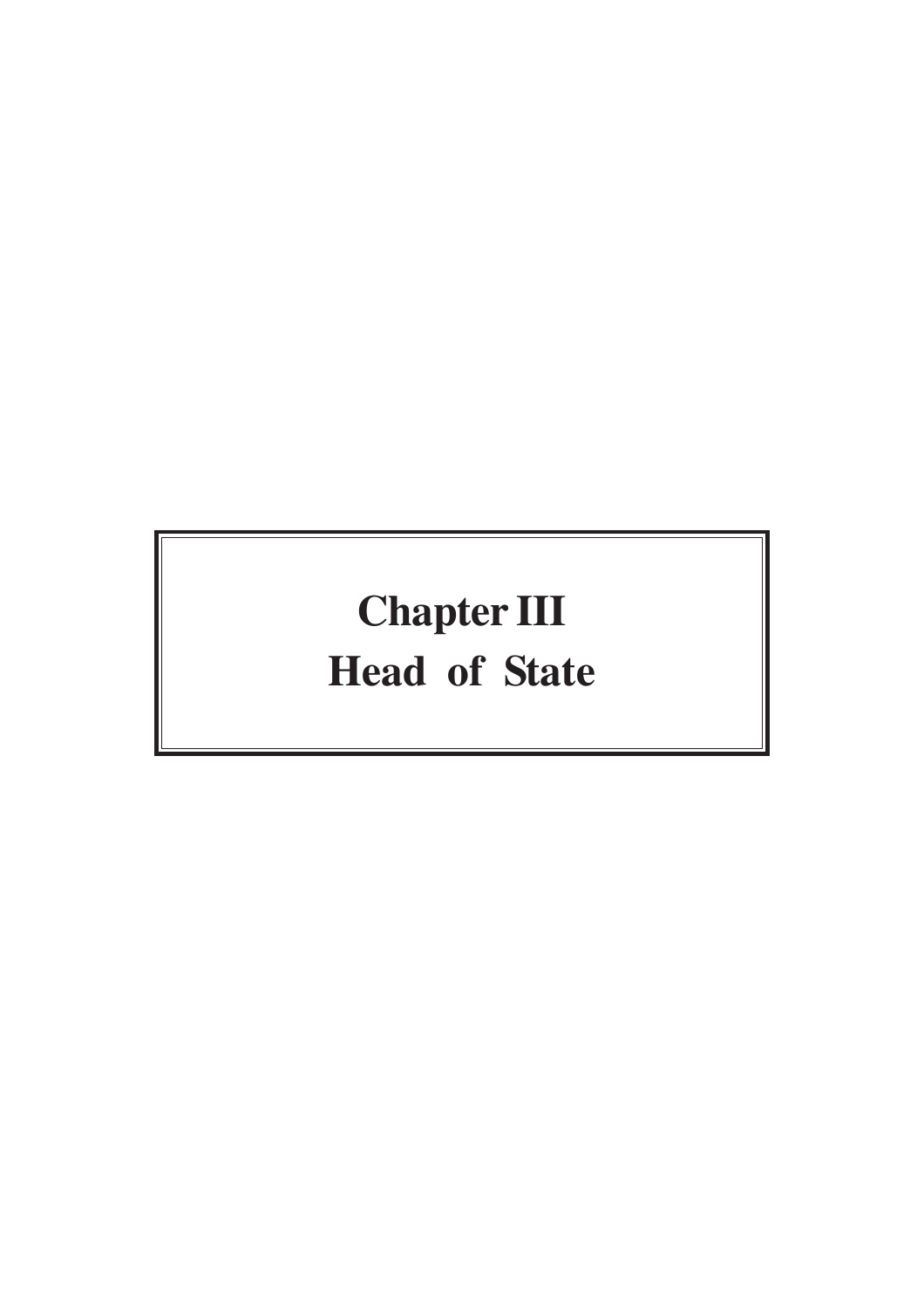### **Chapter III The President and Vice-Presidents**

57. The President and Vice-Presidents represent the Union.

58. The President of the Republic of the Union of Myanmar takes precedence over all other persons throughout the Republic of the Union of Myanmar.

59. Qualifications of the President and Vice-Presidents are as follows :

- (a) shall be loyal to the Union and its citizens;
- (b) shall be a citizen of Myanmar who was born of both parents who were born in the territory under the jurisdiction of the Union and being Myanmar Nationals;
- (c) shall be an elected person who has attained at least the age of 45;
- (d) shall be well acquainted with the affairs of the Union such as political, administrative, economic and military;
- (e) shall be a person who has resided continuously in the Union for at least 20 years up to the time of his election as President;

Proviso: An official period of stay in a foreign country with the permission of the Union shall be counted as a residing period in the Union;

(f) shall he himself, one of the parents, the spouse, one of the legitimate children or their spouses not owe allegiance to a foreign power, not be subject of a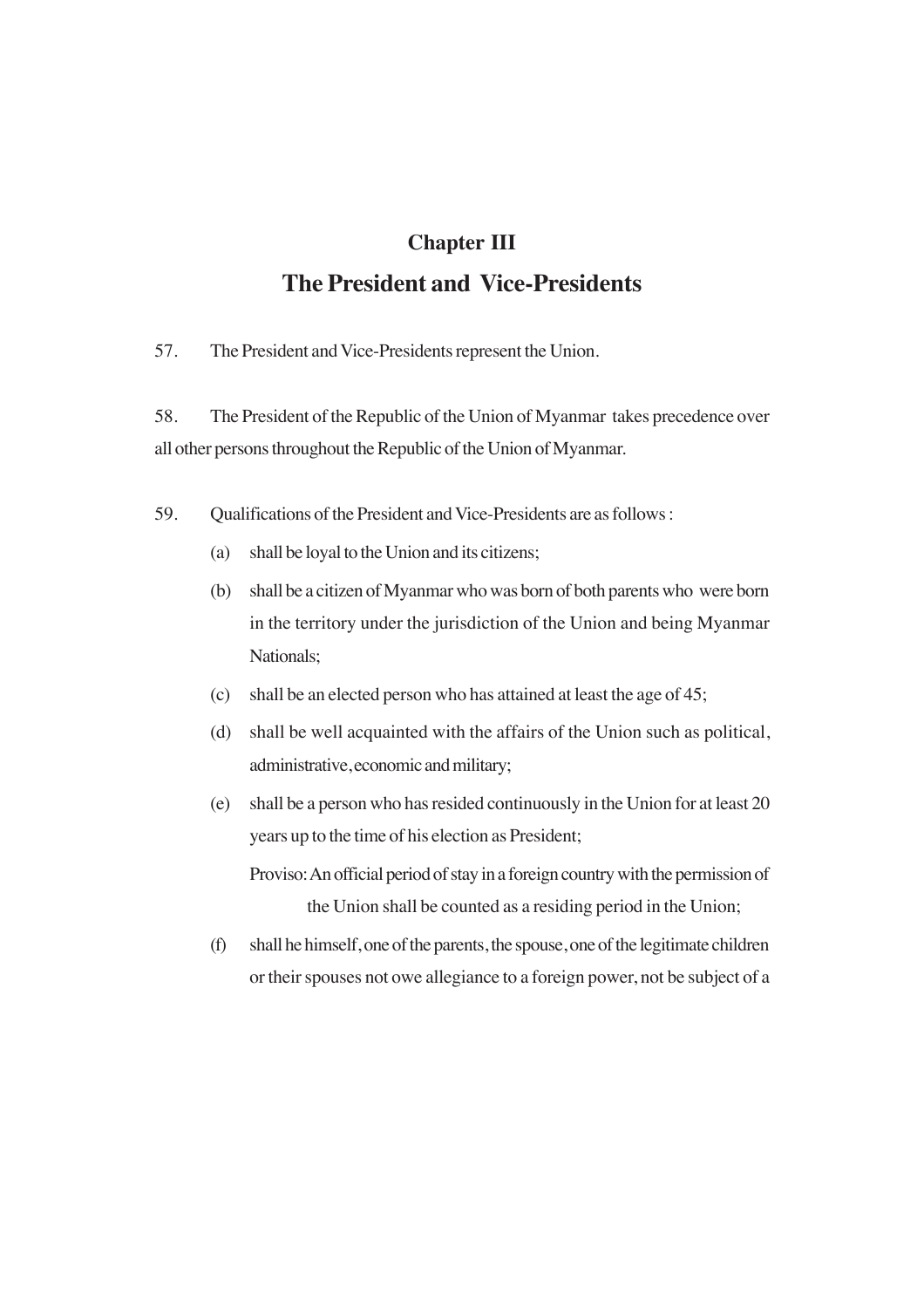foreign power or citizen of a foreign country. They shall not be persons entitled to enjoy the rights and privileges of a subject of a foreign government or citizen of a foreign country;

- (g) shall possess prescribed qualifications of the President, in addition to qualifications prescribed to stand for election to the Hluttaw.
- 60. (a) The President shall be elected by the Presidential Electoral College.
	- (b) The Presidential Electoral College shall be formed with three groups of the Pyidaungsu Hluttaw representatives as follows :
		- (i) group formed with elected Hluttaw representatives in the Hluttaw with an equal number of representatives elected from Regions and States;
		- (ii) group formed with elected Hluttaw representatives in the Hluttaw elected on the basis of township and population;
		- (iii) group formed with the Defence Services personnel Hluttaw representatives nominated by the Commander-in-Chief of the Defence Services for the said two Hluttaws.
	- (c) Each group shall elect a Vice-President from among the Hluttaw representatives or from among persons who are not Hluttaw representatives.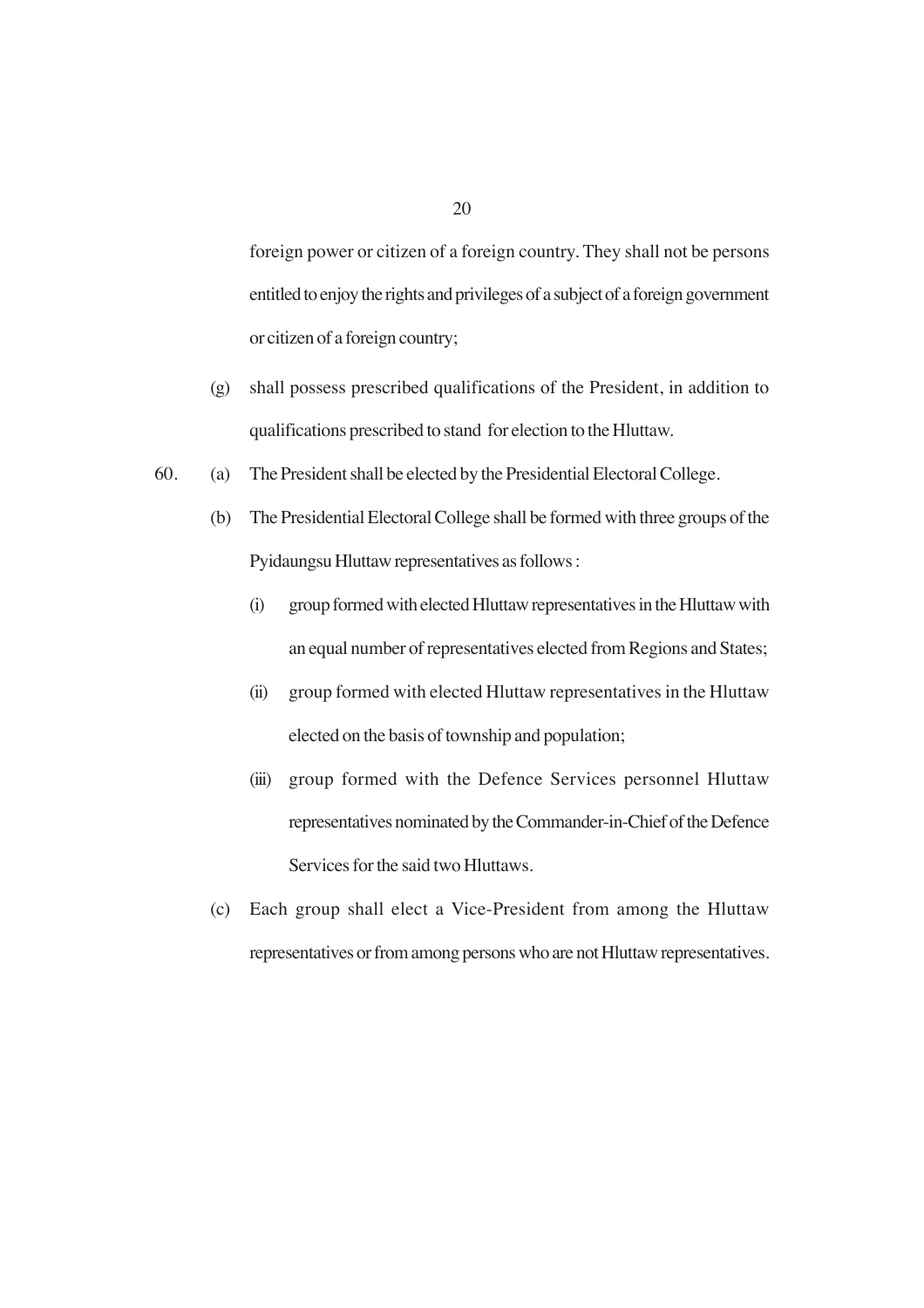- (d) The Pyidaungsu Hluttaw and a Body comprising the Heads and Deputy Heads of the two Hluttaws in the Pyidaungsu Hluttaw shall scrutinize whether or not the Vice-Presidents possess the qualifications prescribed for the President.
- (e) The Presidential Electoral College comprising all the Pyidaungsu Hluttaw representatives shall elect by vote one of the three Vice-Presidents who are Presidential candidates, as the President.
- (f) Necessary law shall be enacted for the election of President and Vice-Presidents.
- 61. (a) The term of office of the President or the Vice-Presidents is five years.
	- (b) After the expiry of the incumbent term, the President and the Vice-Presidents shall continue their duties until the time the new President is duly elected.
	- (c) The President and the Vice-Presidents shall not serve more than two terms.
	- (d) An interim period to serve as the President or the Vice-President shall not be counted as one term of office.
	- (e) If a vacancy is filled for the President or the Vice-President for any reason, the term of office of the new President or the new Vice-President shall be up to the expiry of the original term of office.
- 62. The President or the Vice-Presidents shall not be representative of any Hluttaw.

63. If the President or the Vice-Presidents are Hluttaw representatives, they shall be deemed to have resigned from their seats in that Hluttaw, and if the President or the Vice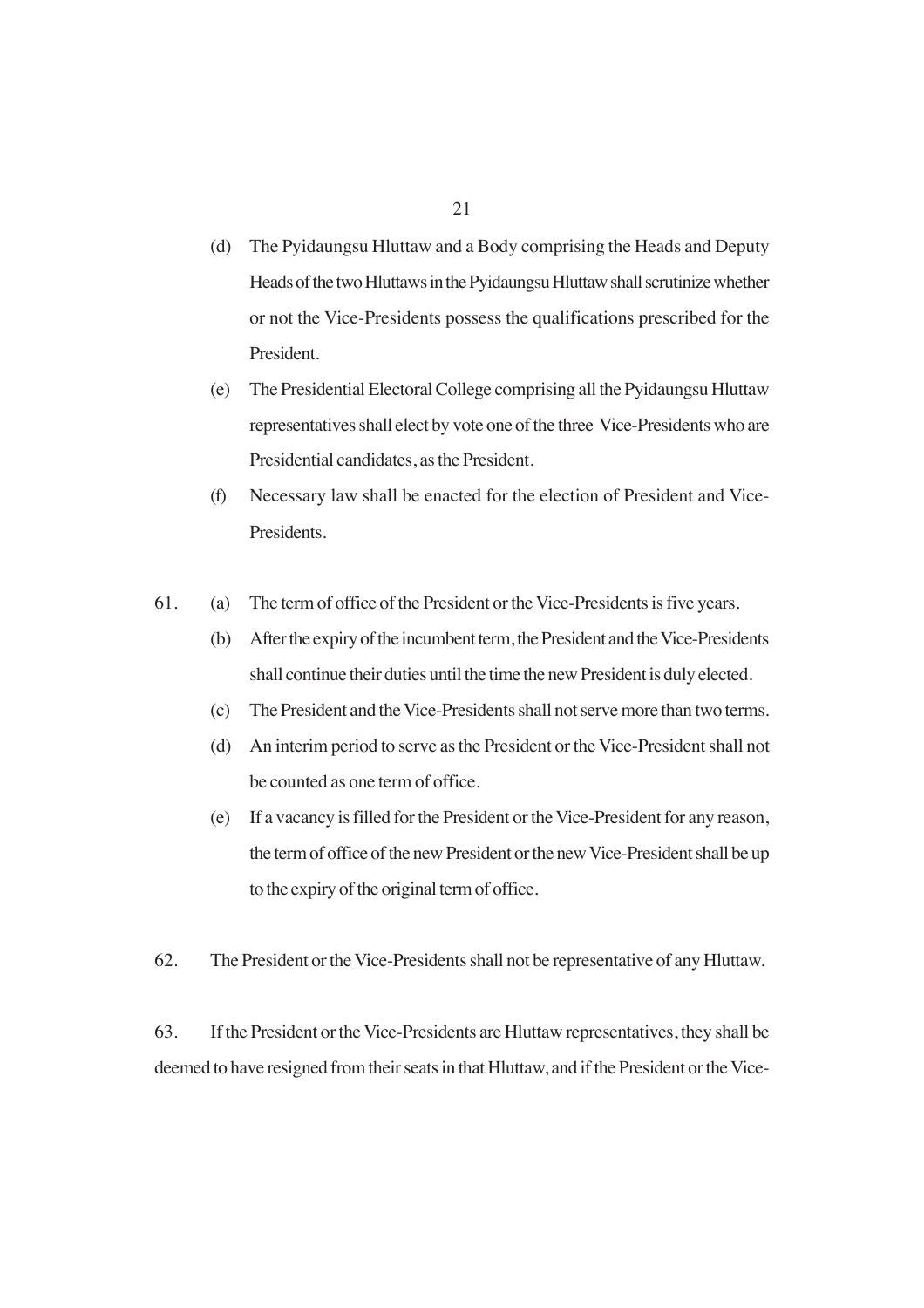Presidents are the Civil Services personnel, they shall be deemed to have resigned or retired from their offices from the day of their election.

64. If the President or the Vice-Presidents are members of a political party, they shall not take part in its party activities during their term of office from the day of their election.

65. The President and the Vice-Presidents shall make an affirmation as follows:

"I ........... do solemnly and sincerely promise and declare that I will be loyal to the Republic of the Union of Myanmar and the citizens and hold always in esteem non-disintegration of the Union, non-disintegration of national solidarity and perpetuation of sovereignty.

I will uphold and abide by the Constitution and its Laws. I will carry out the responsibilities uprightly to the best of my ability and strive for further flourishing the **eternal principles** of justice, liberty and equality. I will dedicate myself to the service of the Republic of the Union of Myanmar."

66. The President or the Vice-Presidents shall exercise duties and powers vested by this Constitution and other laws.

67. The President and the Vice-Presidents shall not hold any other office or position of emolument.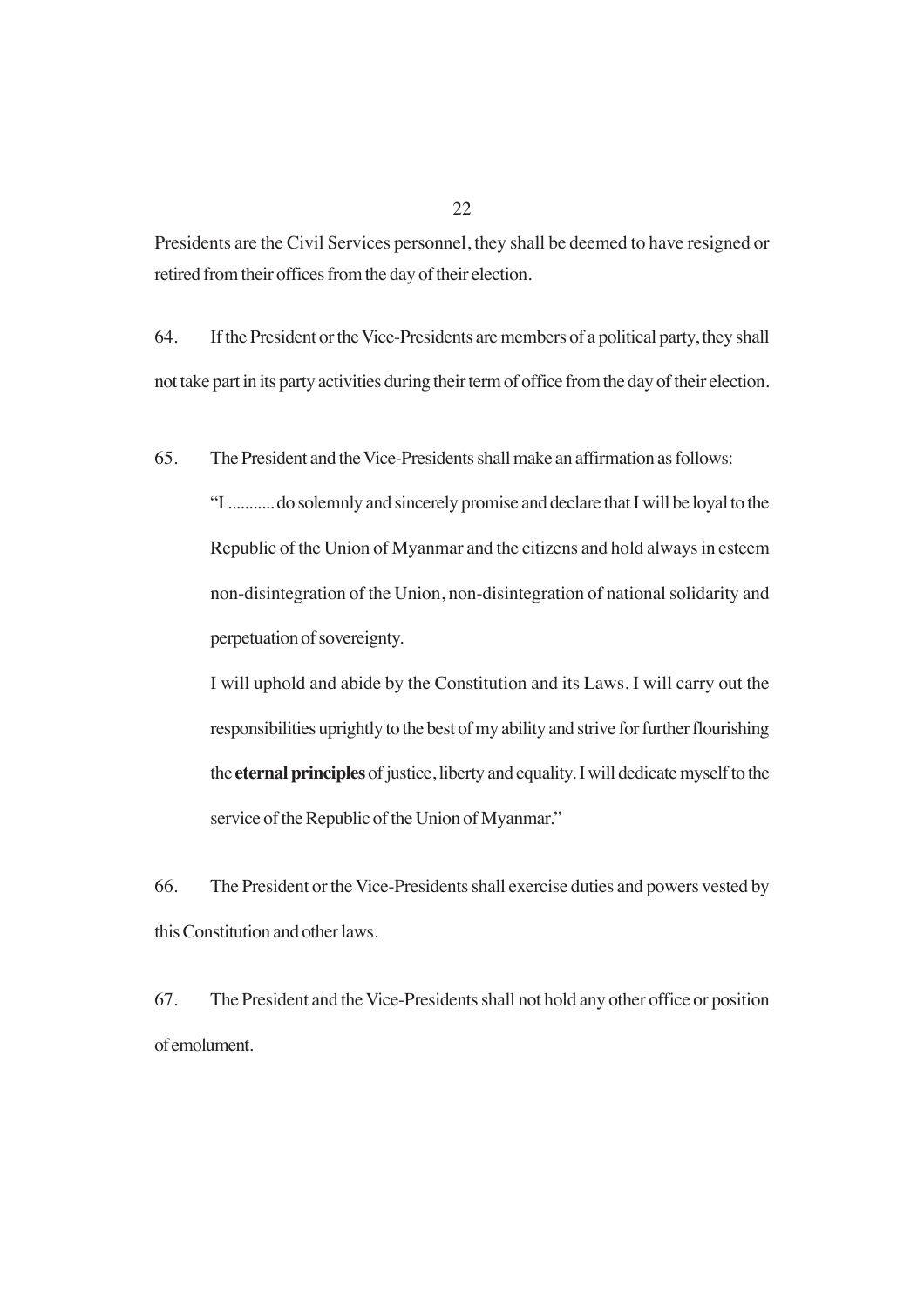68. The President and the Vice-Presidents shall furnish a list of family assets under his direction, namely land, houses, buildings, businesses, savings and other valuables together with their values to the Head of the Pyidaungsu Hluttaw.

69. The President and the Vice-Presidents shall receive the emoluments, allowances and insignia of office as prescribed by law. Each shall also be provided with an appropriate official residence.

70. Except in the case of removal from office following impeachment, the President and the Vice-Presidents shall enjoy pension and suitable allowances on retirement in accord with the law after the expiry of the term of office.

- 71. (a) The President or any Vice-President may be impeached for one of the following reasons :
	- (i) high treason;
	- (ii) breach of the provisions of this Constitution;
	- (iii) misconduct;
	- (iv) being disqualified for the President or Vice-President under provisions as prescribed in this Constitution;
	- (v) inefficient discharge of duties assigned by law.
	- (b) If it be required to impeach the President or any Vice-President, a charge signed by not less than one-fourth of the total number of representatives of either Hluttaw included in the Pyidaungsu Hluttaw shall be submitted to the Head of the Hluttaw concerned.
	- (c) Action shall proceed only when this charge is supported by not less than two-thirds of the total number of representatives of the Hluttaw concerned.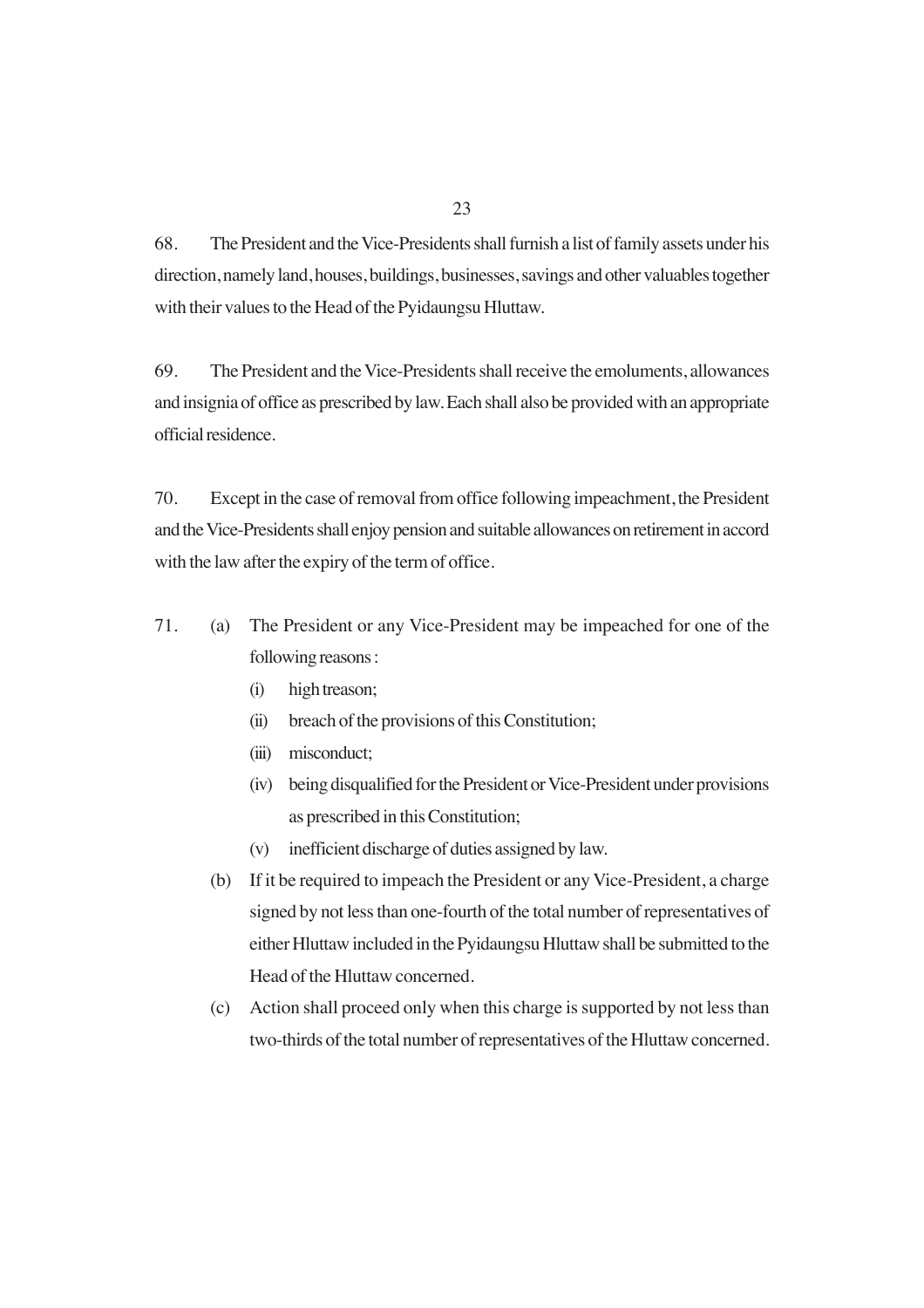- (d) If one Hluttaw supports the taking of action, the other Hluttaw shall form a Body to investigate this charge.
- (e) The President or the Vice-President shall have the right to refuse the charge himself in person or through a representative when it is investigated.
- (f) If, after the investigation, not less than two-thirds of the total number of representatives of the Hluttaw which investigated the charge or caused the investigation to be initiated passed the resolution that the charge has been substantiated and renders the President or the Vice-President unfit to continue in office, the Hluttaw concerned shall submit to the Head of the Pyidaungsu Hluttaw such resolution to remove the impeached President or the impeached Vice-President from office.
- (g) The Head of the Pyidaungsu Hluttaw shall declare the removal of the President or the Vice-President immediately after the receipt of the submission.

72. The President or any of the Vice-Presidents shall be allowed to resign from office of his own volition before the expiry of the term of office.

73. (a) One of the two Vice-Presidents who has won the second highest votes in the Presidential election shall serve as Acting President if the office of the President falls vacant due to his resignation, death, permanent disability or any other cause.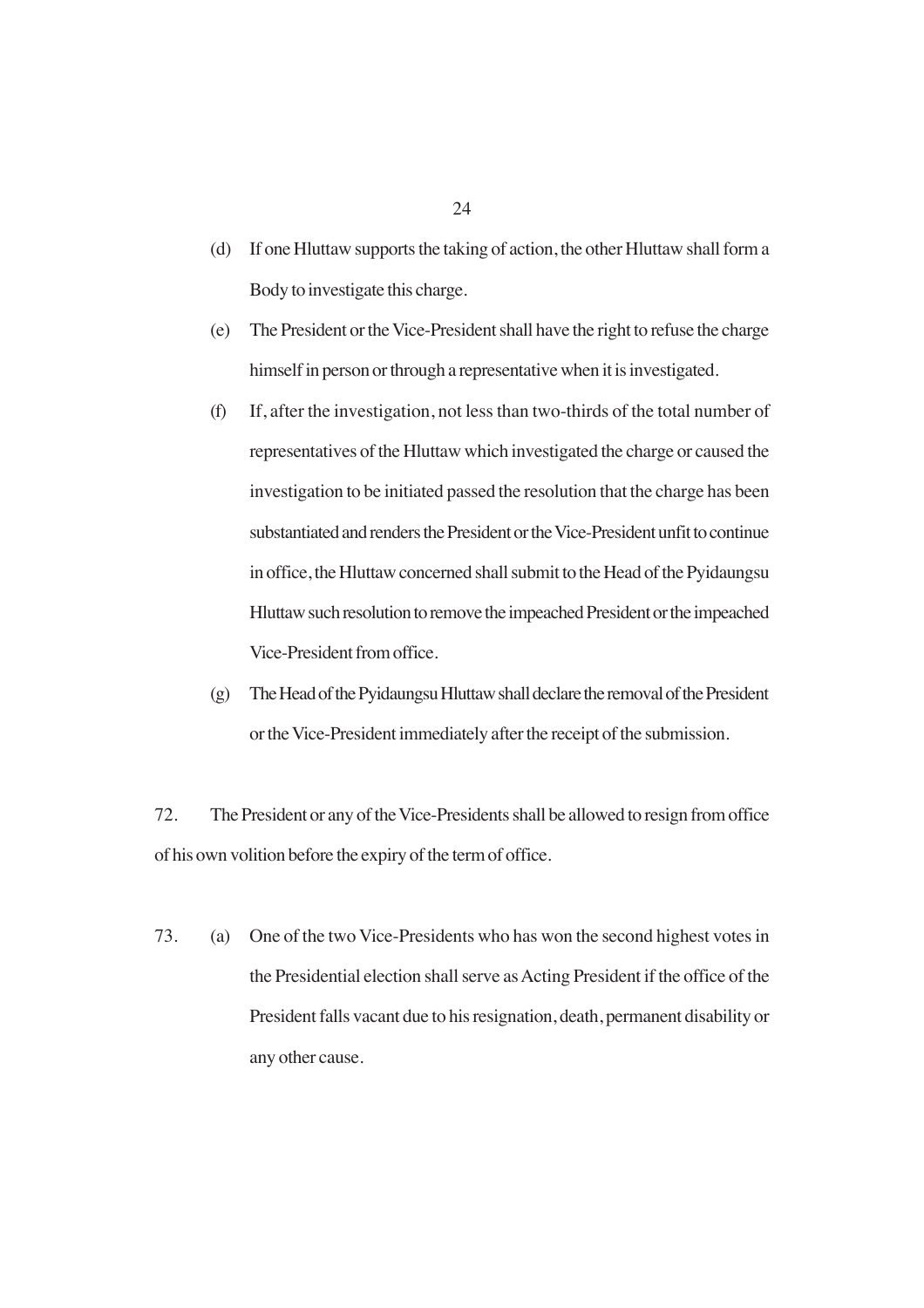- (b) If the office of the President becomes vacant when the Pyidaungsu Hluttaw is in session, the Acting President shall promptly intimate the Head of the Pyidaungsu Hluttaw to fill the vacancy within seven days.
- (c) On receipt of the intimation from the Acting President, the Head of the Pyidaungsu Hluttaw shall proceed to elect a Vice-President by the group of Hluttaw representatives concerned that initially elected the Vice-President who subsequently got elected President, the office now being vacant.
- (d) After the group of Hluttaw representatives concerned has elected a Vice-President, the Electoral College comprising all the Pyidaungsu Hluttaw representatives shall elect the President from among the three Vice-Presidents.
- (e) If the office of the President becomes vacant when the Pyidaungsu Hluttaw is not in session, the Head of the Pyidaungsu Hluttaw shall summon the Pyidaungsu Hluttaw within 21 days from the day of receipt of the intimation from the Acting President and proceed to hold election to fill the vacant office of the President in accord with the above procedure.
- (f) If the office of a Vice-President becomes vacant before the expiry of the term by reason of his resignation, death, permanent disability or any other cause when the Pyidaungsu Hluttaw is in session, the President shall promptly intimate the Head of the Pyidaungsu Hluttaw to elect a Vice-President within seven days by the group of Hluttaw representatives concerned that elected the said Vice-President.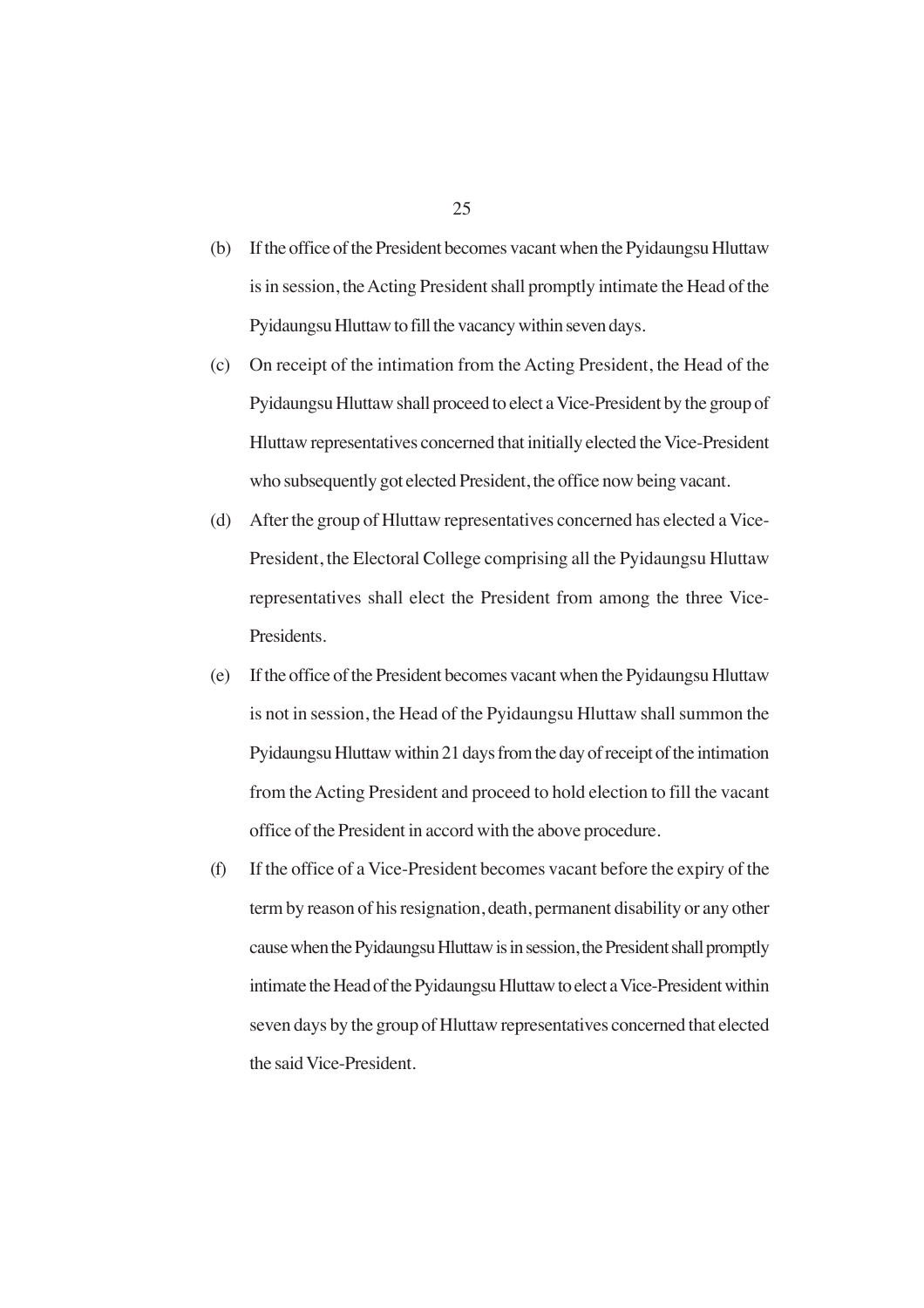(g) When the Pyidaungsu Hluttaw is not in session, the Head of the Pyidaungsu Hluttaw shall summon the Pyidaungsu Hluttaw within 21 days from the day of receipt of the intimation from the President and proceed with the election of a Vice-President by the group of Hluttaw representatives concerned in accord with the prescribed procedure.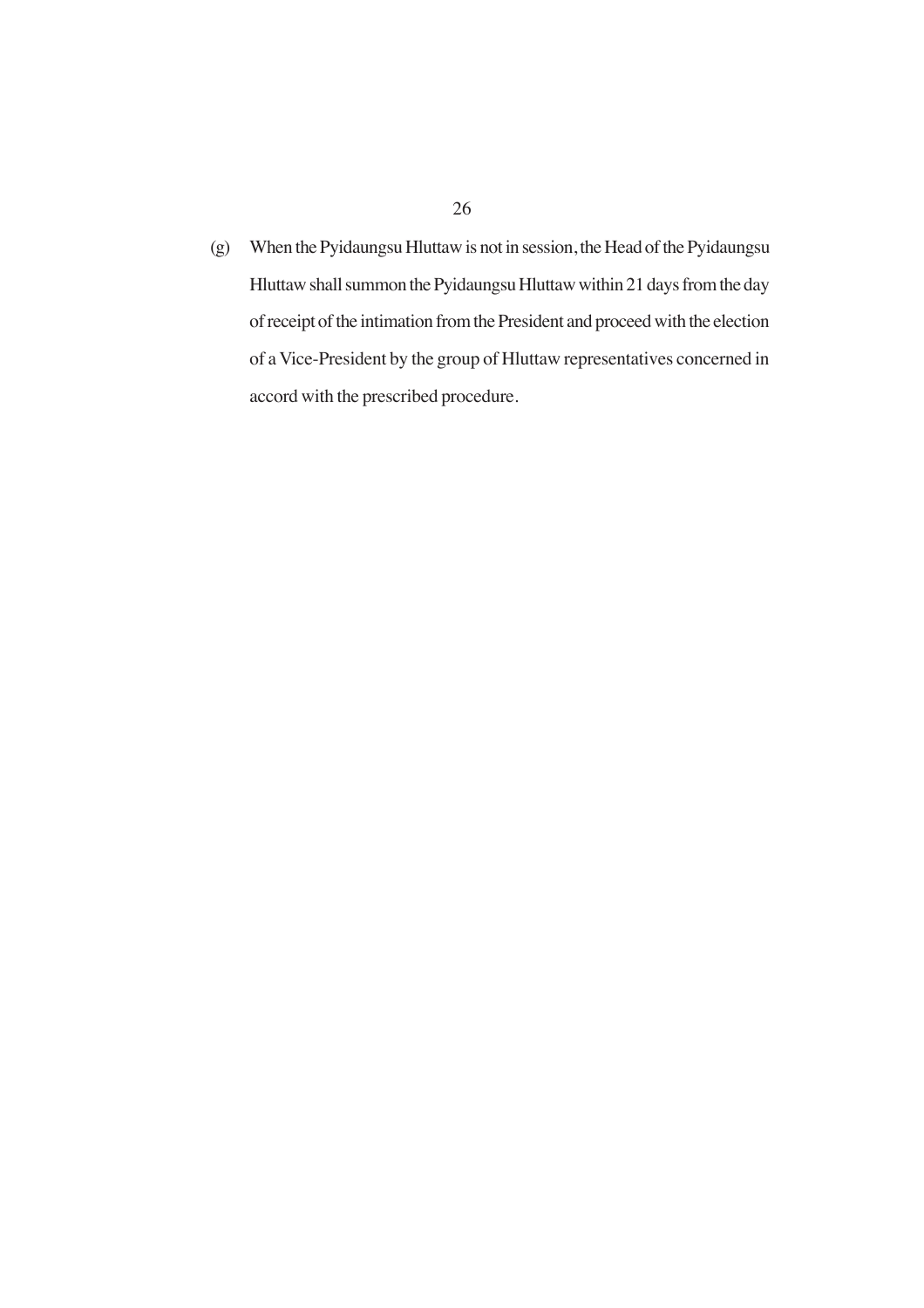## **Chapter IV**

**Legislature**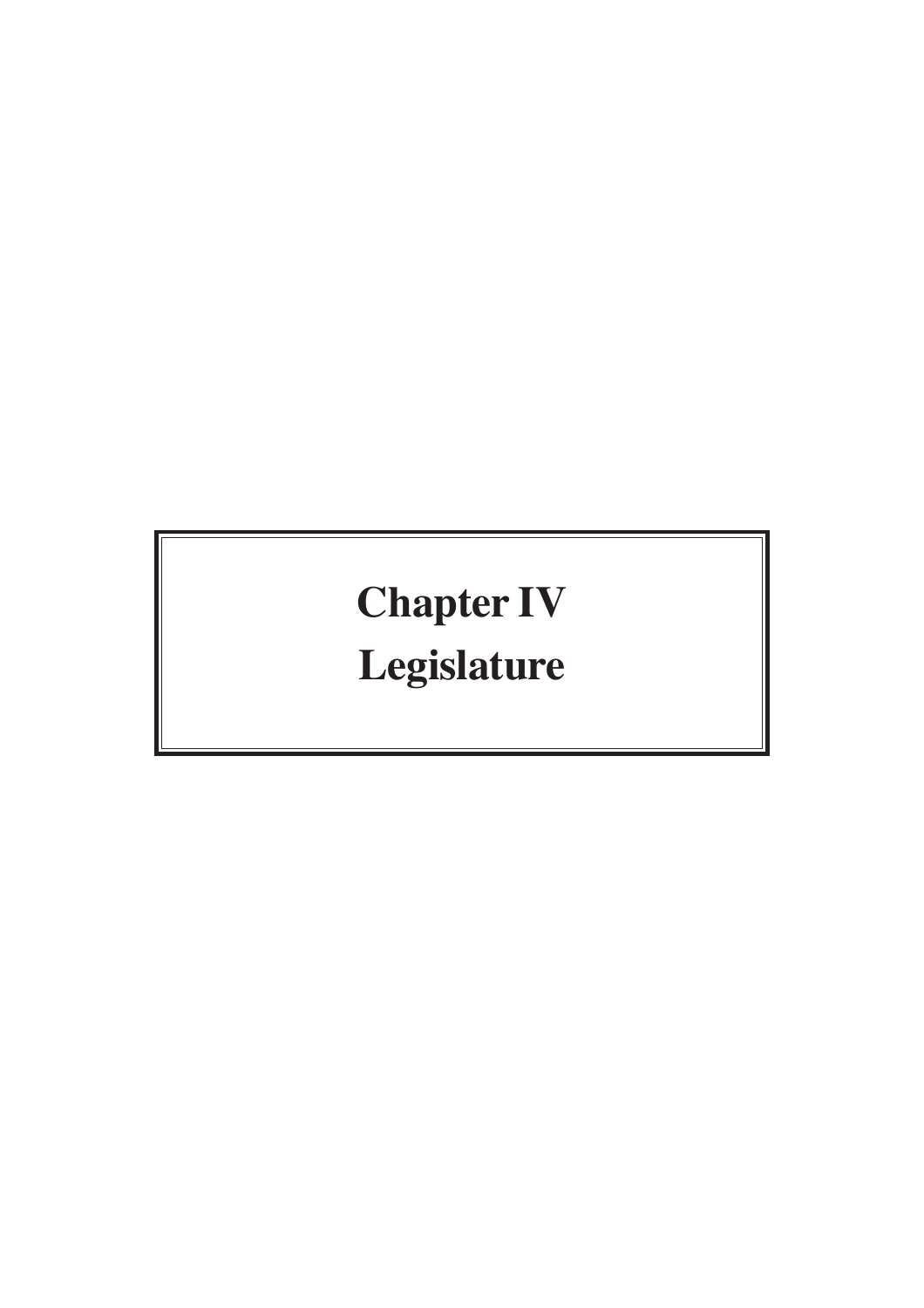### **Chapter IV Legislature The Pyidaungsu Hluttaw**

#### **Formation of the Pyidaungsu Hluttaw**

- 74. The Pyidaungsu Hluttaw comprises of the following two Hluttaws :
	- (a) in accord with the provisions of Section 109, the Pyithu Hluttaw formed with Hluttaw representatives elected on the basis of township as well as population and Hluttaw representatives being the Defence Services Personnel nominated by the Commander-in-Chief of the Defence Services;
	- (b) in accord with the provisions of Section 141, the Amyotha Hluttaw formed with Hluttaw representatives elected in equal numbers from Regions and States and Hluttaw representatives being the Defence Services Personnel nominated by the Commander-in-Chief of the Defence Services.

#### **The Head and the Deputy Heads of the respective Hluttaws**

75. On the day of commencement of the first Hluttaw session for each term of the Hluttaw concerned, the person who is to conduct and supervise the Hluttaw session held for the taking of affirmation of office by Hluttaw representatives and for electing the Hluttaw Speaker and Deputy Speaker shall be called the Chairperson, the Head and the Deputy Head of the Pyidaungsu Hluttaw shall be called the Speaker and the Deputy Speaker, the Head and the Deputy Head of the Pyithu Hluttaw, the Amyotha Hluttaw, the Region Hluttaw or the State Hluttaw shall be called the Speaker and the Deputy Speaker.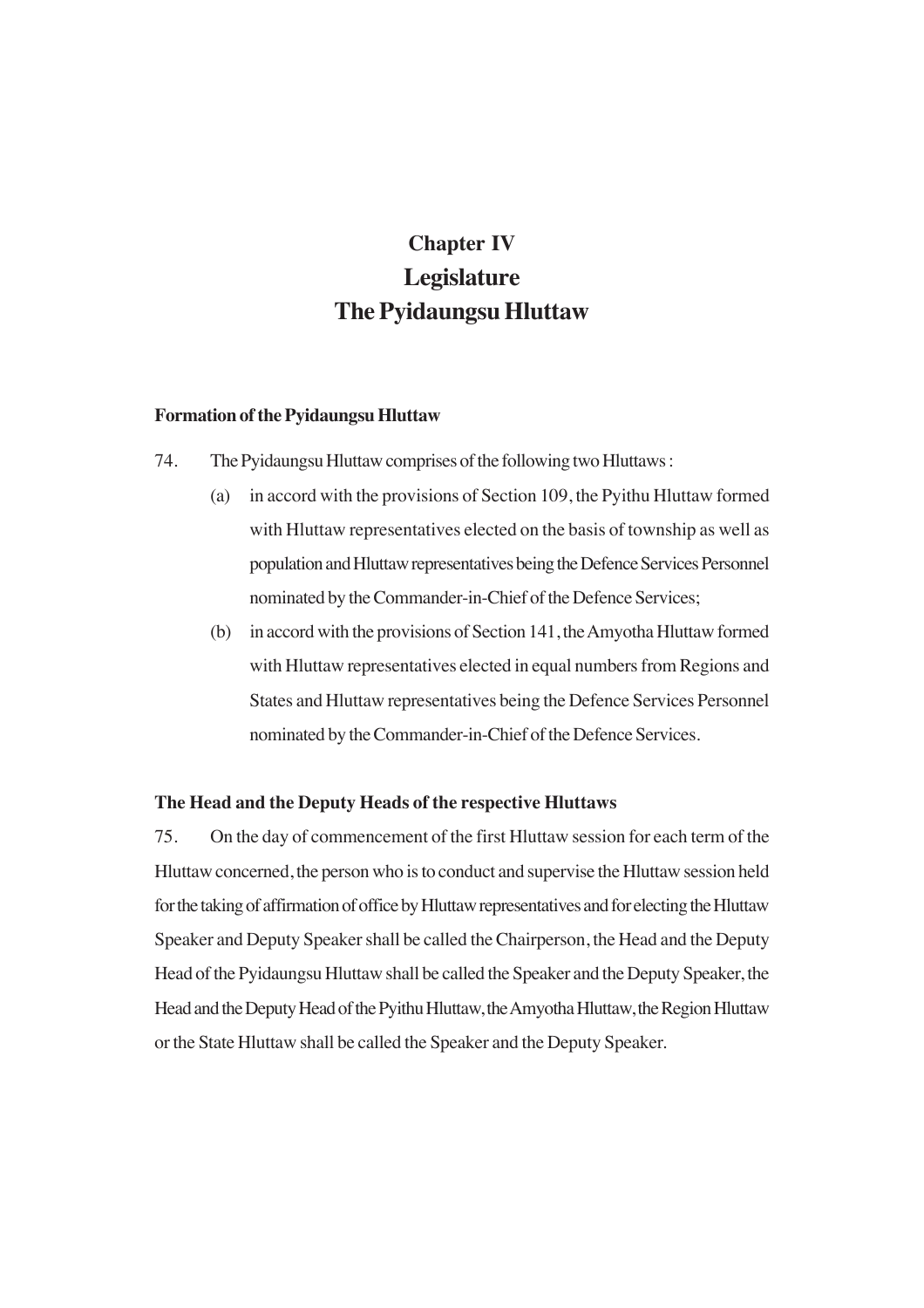### **Performance of duties by the Speaker and the Deputy Speaker of the Pyidaungsu Hluttaw**

- 76. (a) The Speaker and the Deputy Speaker of the Amyotha Hluttaw shall also serve as the Speaker and the Deputy Speaker of the Pyidaungsu Hluttaw from the day of term of the Pyithu Hluttaw commences up to the end of 30 months and the Speaker and the Deputy Speaker of the Pyithu Hluttaw shall also serve as the Speaker and the Deputy Speaker of the Pyidaungsu Hluttaw for the remaining term.
	- (b) When the Speaker of the Pyidaungsu Hluttaw is unable to perform the duties of the Speaker, the Deputy Speaker shall temporarily perform the duties of the Speaker.

#### **Functions of the Speaker of the Pyidaungsu Hluttaw**

- 77. The Speaker of the Pyidaungsu Hluttaw shall :
	- (a) supervise the Pyidaungsu Hluttaw sessions;
	- (b) invite the President, if he is intimated of the President's desire to address the Pyidaungsu Hluttaw;
	- (c) have the right to invite organizations or persons representing any of the Union level organizations formed under the Constitution to attend the Pyidaungsu Hluttaw session and give clarifications on matters relating to ongoing discussions, if necessary;
	- (d) perform other duties and powers prescribed by the Constitution or any law.

#### **Convening the Sessions of the Pyidaungsu Hluttaw**

78. The first regular session of the Pyidaungsu Hluttaw shall be held within 15 days from the first day of the commencement of the first session of the Pyithu Hluttaw. The Speaker of the Pyidaungsu Hluttaw shall convene the Pyidaungsu Hluttaw.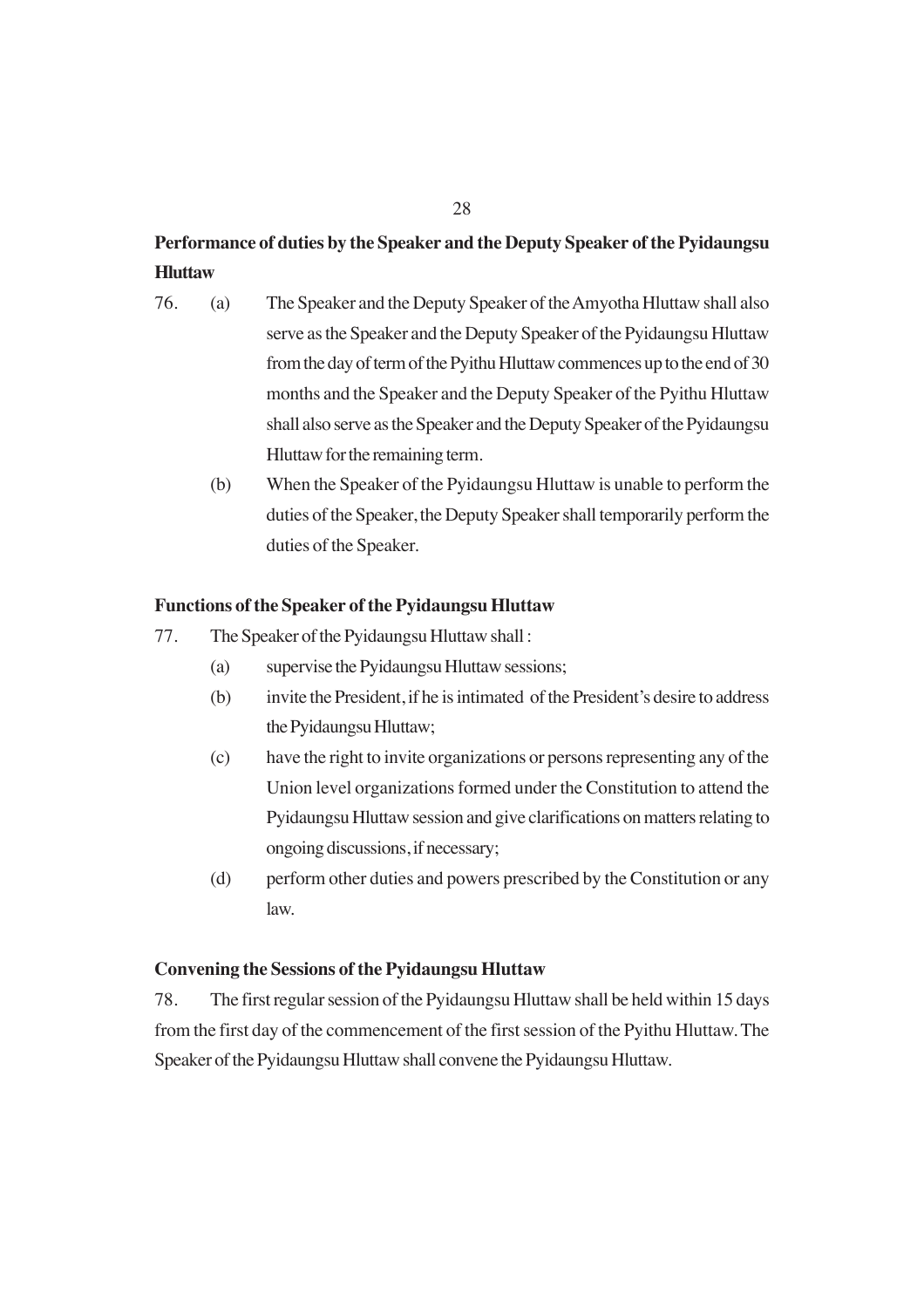79. The Speaker of the Pyidaungsu Hluttaw shall convene the Pyidaungsu Hluttaw regular session at least once a year. The maximum interval between the two regular sessions shall not exceed twelve months.

- 80. The following functions shall be carried out at the Pyidaungsu Hluttaw session :
	- (a) recording the address delivered by the President;
	- (b) reading and recording the message sent by the President and other messages permitted by the Speaker;
	- (c) submitting, discussing and resolving on a Bill;
	- (d) discussing and resolving on the remarks of the President concerning a Bill approved by the Pyidaungsu Hluttaw;
	- (e) discussing and resolving on matters to be undertaken by the Pyidaungsu Hluttaw in accord with the provisions of the Constitution;
	- (f) discussing, resolving and recording the reports submitted to the Pyidaungsu Hluttaw;
	- (g) submitting proposals, discussing and resolving;
	- (h) raising questions and replying;
	- (i) undertaking matters approved by the Speaker of the Pyidaungsu Hluttaw.

81. Matters that require resolutions, consents and approvals of the Pyidaungsu Hluttaw shall be implemented as follows :

- (a) if the Pyidaungsu Hluttaw is in session, the matter shall be discussed and resolved at that session;
- (b) if the Pyidaungsu Hluttaw is not in session, the matter shall be discussed and resolved at the nearest Pyidaungsu Hluttaw session;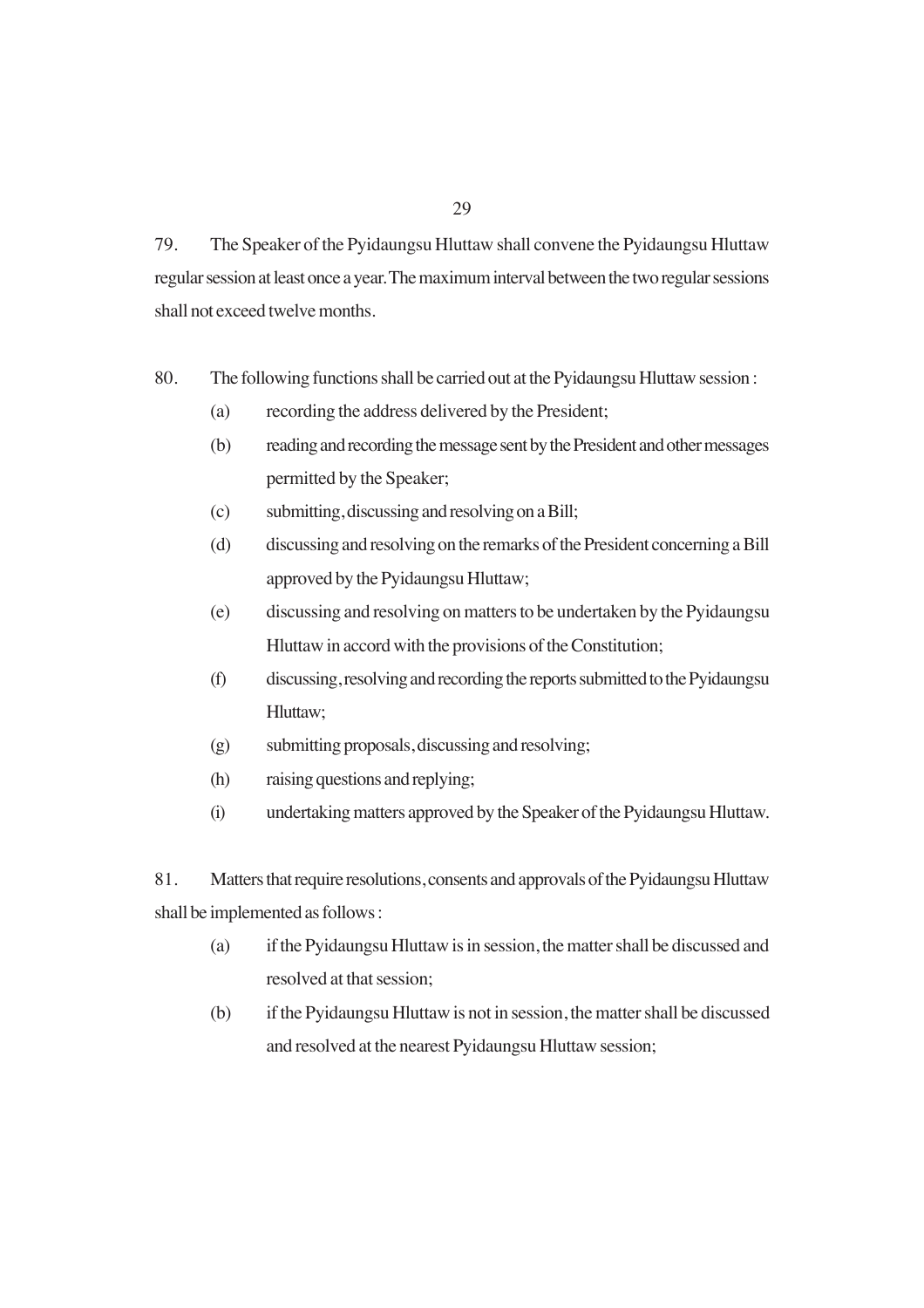(c) a special session or an emergency session shall be convened to discuss and resolve matters which need urgent action in the interest of the public.

82. The Speaker of the Pyidaungsu Hluttaw may convene a special session or an emergency session, if necessary.

83. The Speaker of the Pyidaungsu Hluttaw shall convene a special session or an emergency session as soon as possible when the President informs him to do so.

84. The Speaker of the Pyidaungsu Hluttaw shall convene a special session as soon as possible, if at least one-fourth of the total number of the representatives so require.

- 85. (a) The first day session of the Pyidaungsu Hluttaw shall be valid if more than half of the total number, who have the right to attend the session, are present. The session, if invalid, shall be adjourned.
	- (b) The sessions that are adjourned due to invalidity in accord with the Sub-Section (a) as well as the valid sessions that are extented shall be valid if at least one-third of the Hluttaw representatives are present.
- 86. (a) A matter that shall be resolved in the Pyidaungsu Hluttaw, save as otherwise provided by the Constitution, shall be determined by a majority of votes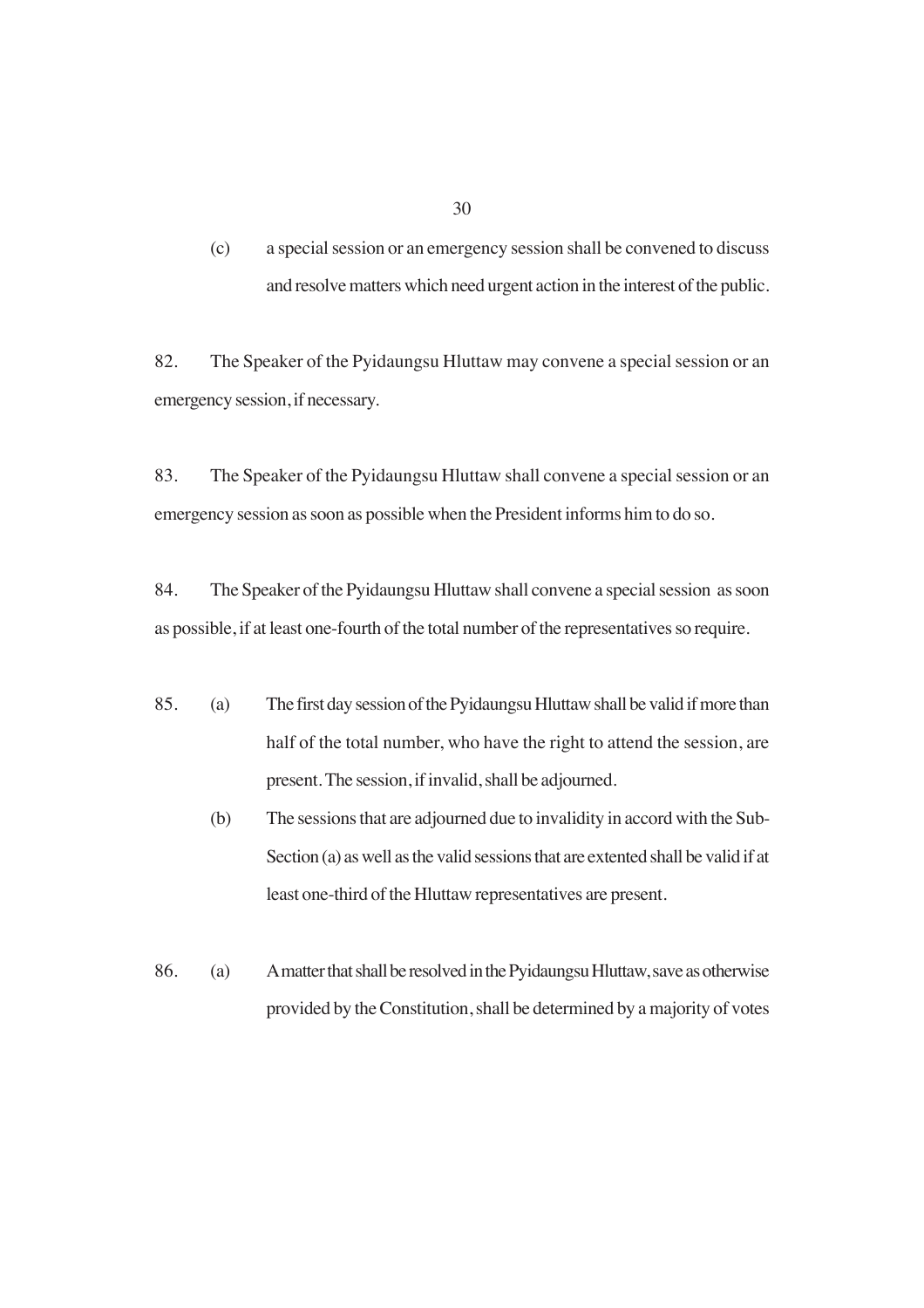of the representatives of the Pyidaungsu Hluttaw who are present and voting.

(b) The Speaker of the Pyidaungsu Hluttaw or the Deputy Speaker acting as such shall not vote in the first instance, but shall have and exercise a casting vote in the case of an equality of votes.

87. If a representative of the Pyidaungsu Hluttaw is, without permission of the Speaker of the Pyidaungsu Hluttaw, absent from sessions of the Pyidaungsu Hluttaw for a period of at least 15 consecutive days, the Speaker shall inform the Hluttaw concerned to take action against the representative according to the prescribed procedures. In computing the said period of 15 days, no account shall be taken of any period during which the session is adjourned.

88. Although there are vacant seats, the Pyidaungsu Hluttaw shall have the right to carry out its functions. Moreover, the resolutions and proceedings of the Pyidaungsu Hluttaw shall not be annulled, notwithstanding the acts of some person who was not entitled to do so sat or voted or took part in the proceedings are later discovered.

89. The proceedings and the records of the Pyidaungsu Hluttaw shall be published. However, the proceedings and the records prohibited by any law or the resolution of the Pyidaungsu Hluttaw shall not be published.

90. Members of the organizations representing any of the Union level organizations formed under the Constitution while attending the Pyidaungsu Hluttaw with the permission of the Speaker have the right to explain, converse and discuss the Bills and other matters in connection with the respective organization.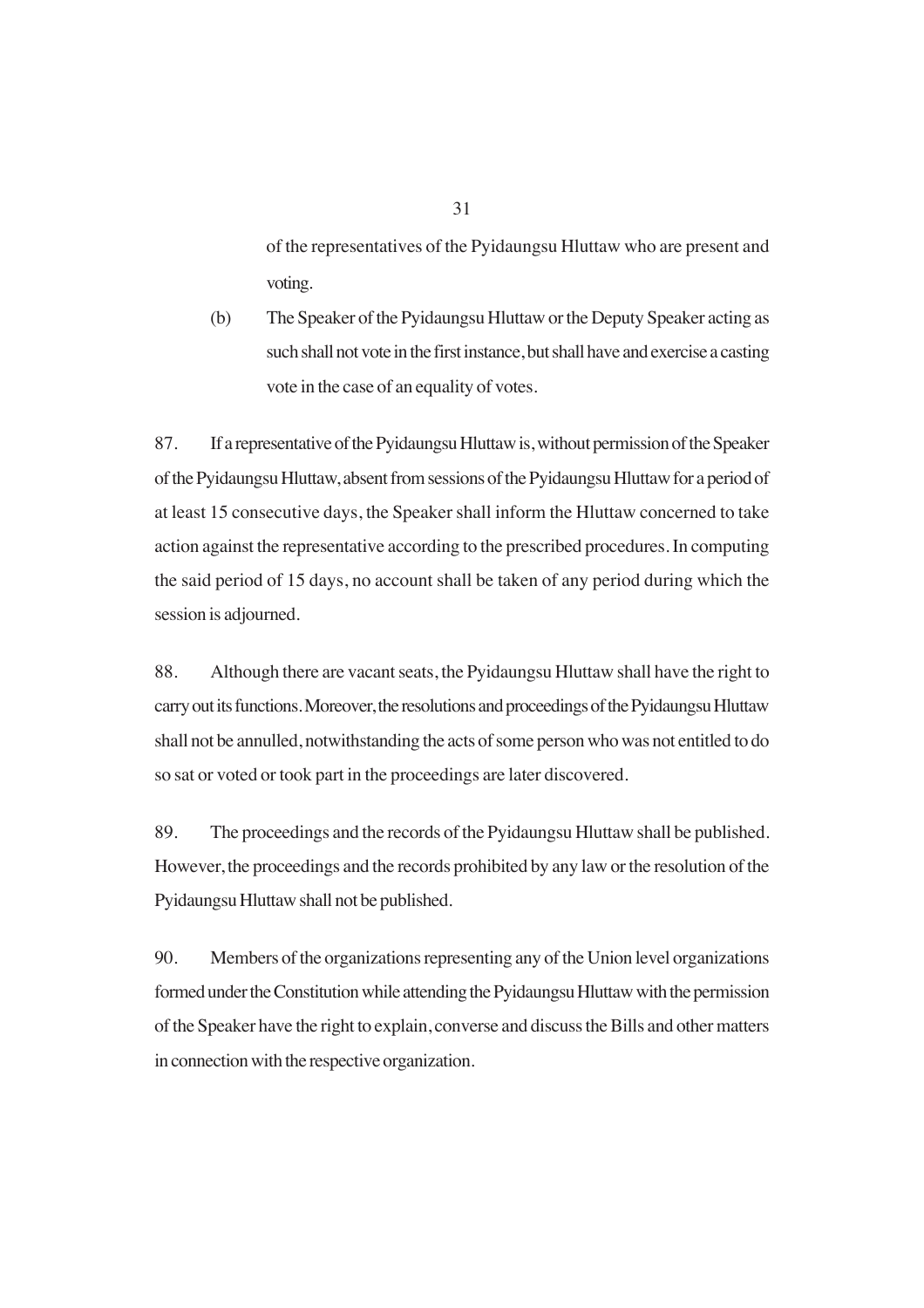91. The Union level organizations formed under the Constitution may submit the general situation in connection with the respective organization, which should be submitted to the Pyidaungsu Hluttaw with the permission of the Speaker.

- 92. (a) Subject to the provisions of the Constitution and the provisions of the law relating to the Pyidaungsu Hluttaw, the representatives of the Pyidaungsu Hluttaw shall have freedom of speech and voting at the Pyidaungsu Hluttaw and the Pyidaungsu Hluttaw Joint Committee. Concerning the submitting, discussing and performing at the Pyidaungsu Hluttaw and the Joint Committee, no action shall be taken against, a representative of the Pyidaungsu Hluttaw, except under its law.
	- (b) Subject to the provisions of the Constitution and the provisions of the law relating to the Pyidaungsu Hluttaw, members of the organizations or persons representing any of the Union level organizations formed under the Constitution who are invited to attend the Pyidaungsu Hluttaw session have the freedom of speech. No action shall be taken against such members or persons for their submission and speeches in Pyidaungsu Hluttaw by other law except under its law.
	- (c) If the persons mentioned in Sub-Sections (a) and (b) committed assault in exercising the said privileges, they shall be liable to punishment under the regulations, by-laws, procedures of the Pyidaungsu Hluttaw or the existing law.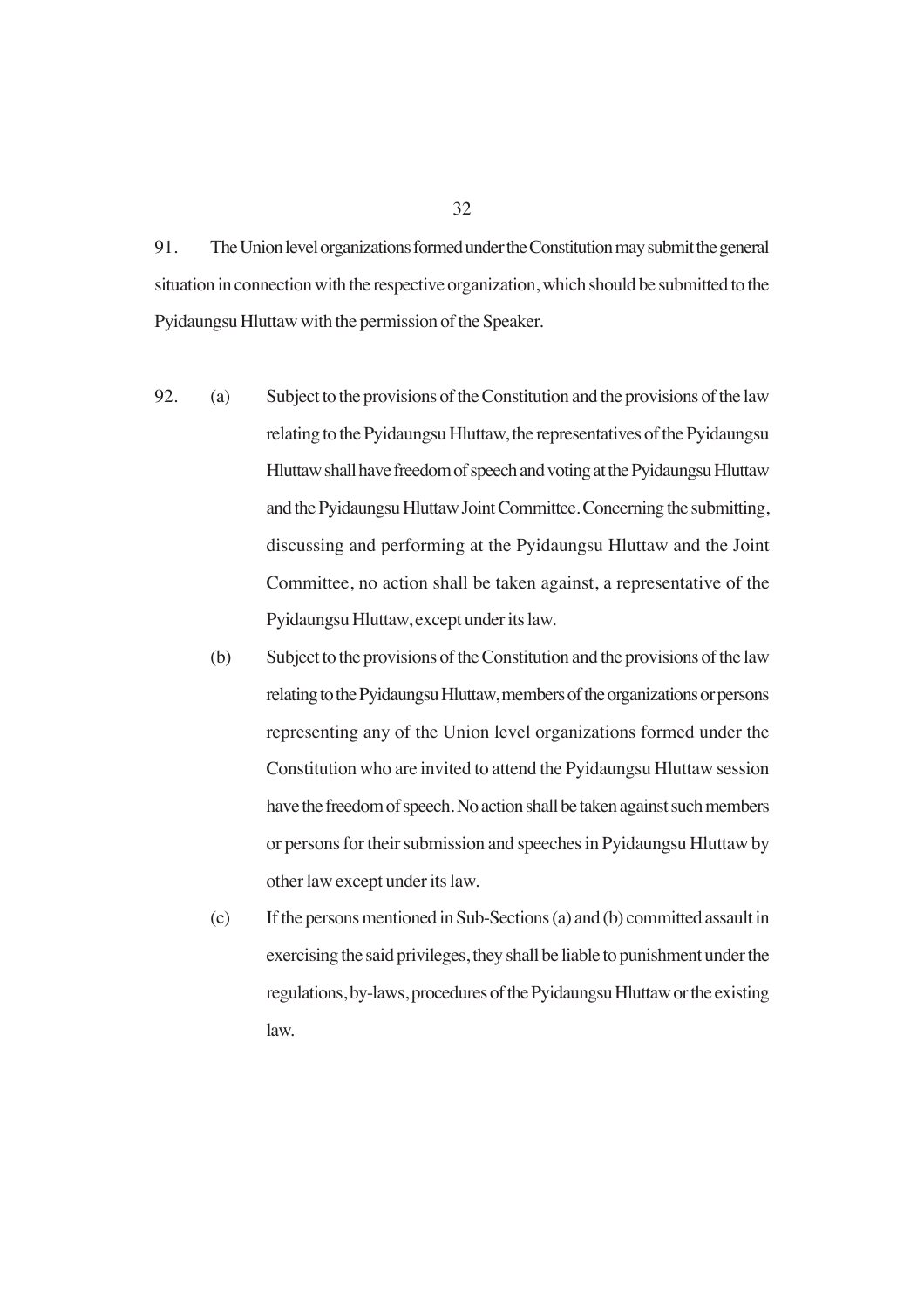93. If there is a need to arrest a Pyidaungsu Hluttaw representative attending the Pyidaungsu Hluttaw session or a person attending the Pyidaungsu Hluttaw session with the permission or invitation of the Speaker of the Pyidaungsu Hluttaw, credible evidence shall be submitted to the Speaker of the Pyidaungsu Hluttaw. He shall not be arrested without the prior permission of the Speaker of the Pyidaungsu Hluttaw.

94. No action shall be instituted relating to the reports, documents, and Hluttaw records published by the Pyidaungsu Hluttaw or under its authority.

# **Legislation**

- 95. (a) If a Bill initiated in the Pyithu Hluttaw or the Amyotha Hluttaw is approved by both Hluttaws, it shall be deemed that the Bill is approved by the Pyidaungsu Hluttaw.
	- (b) If there is a disagreement between the Pyithu Hluttaw and the Amyotha Hluttaw concerning a Bill, the Bill shall be discussed and resolved in the Pyidaungsu Hluttaw.

96. The Pyidaungsu Hluttaw shall have the right to enact laws for the entire or any part of the Union related to matters prescribed in Schedule One of the Union Legislative List.

- 97. (a) When the Pyidaungsu Hluttaw enacts a law, it may :
	- (i) authorize to issue rules, regulations and by-laws concerning that law to any Union level organization formed under the Constitution;
	- (ii) authorize to issue notifications, orders, directives and procedures to the respective organization or authority.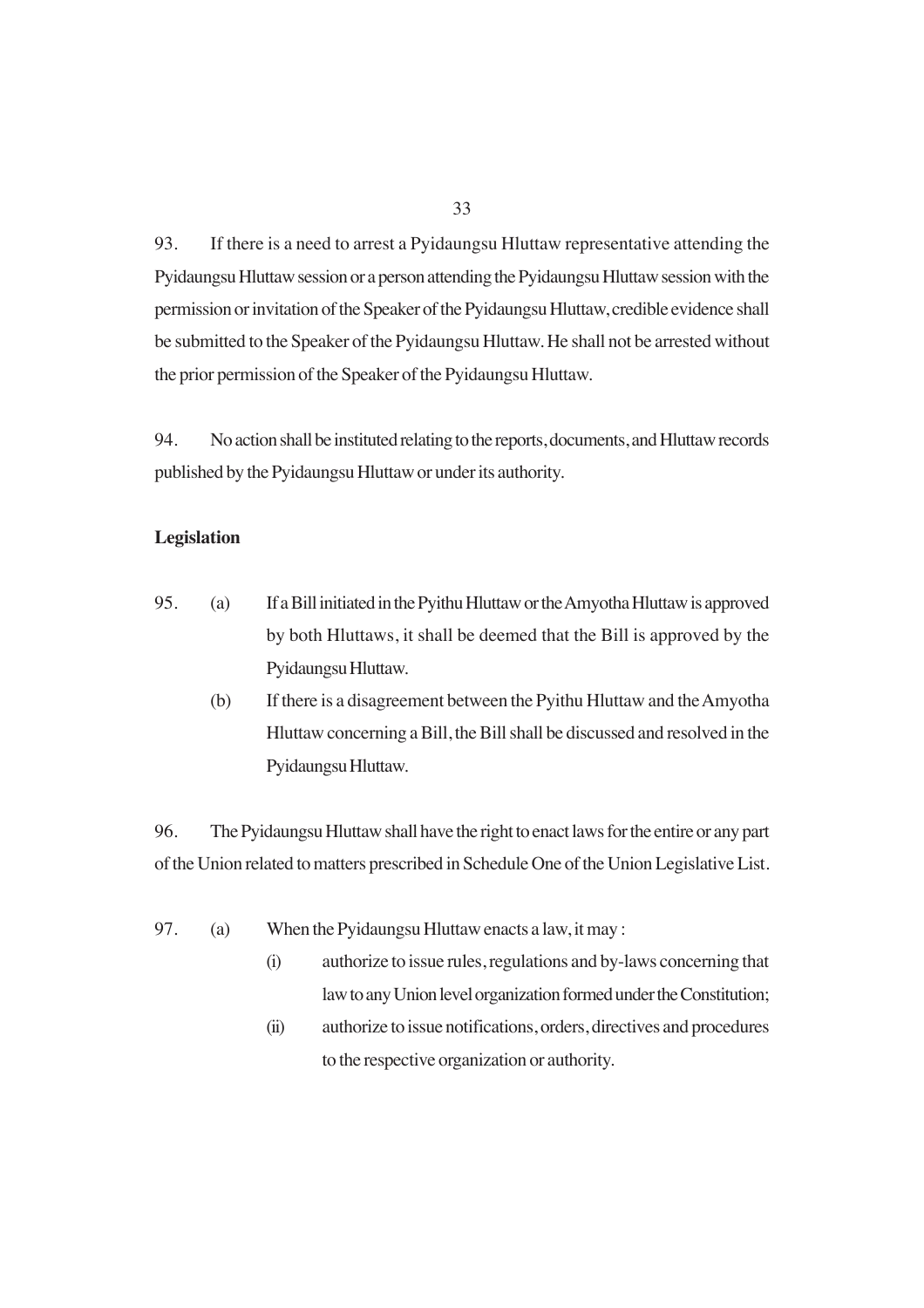- (b) The rules, regulations, notifications, orders, directives, and procedures issued under the power conferred by any law shall be in conformity with the provisions of the Constitution and the relevant law.
- (c) If both the Pyithu Hluttaw and the Amyotha Hluttaw resolve to annul or amend any rule, regulation or by-law, it shall be deemed that the rule, regulation, or by-law is annulled or amended by the Pyidaungsu Hluttaw.
- (d) If there is a disagreement to annul or amend any rule, regulation or by-law between the Pyithu Hluttaw and the Amyotha Hluttaw, it shall be discussed and resolved at the Pyidaungsu Hluttaw.
- (e) If a resolution is passed to annul or amend any rule, regulation or by-law under Sub-Section (c) or (d), the resolution shall be without prejudice to the validity of any action previously taken under the relevant rule, regulation or by-law.

### **Legislation relating to Other Matters**

98. The legislative power is vested in the Pyidaungsu Hluttaw relating to other matters not enumerated in the legislative list of the Union, Region or State and Self-Administered Division Leading Body or Self-Administered Zone Leading Body.

#### **Legislation relating to Union Territories**

99. The Pyidaungsu Hluttaw shall enact the required laws if the need arises to do so for the Union territories relating to matters for which legislative powers are vested to the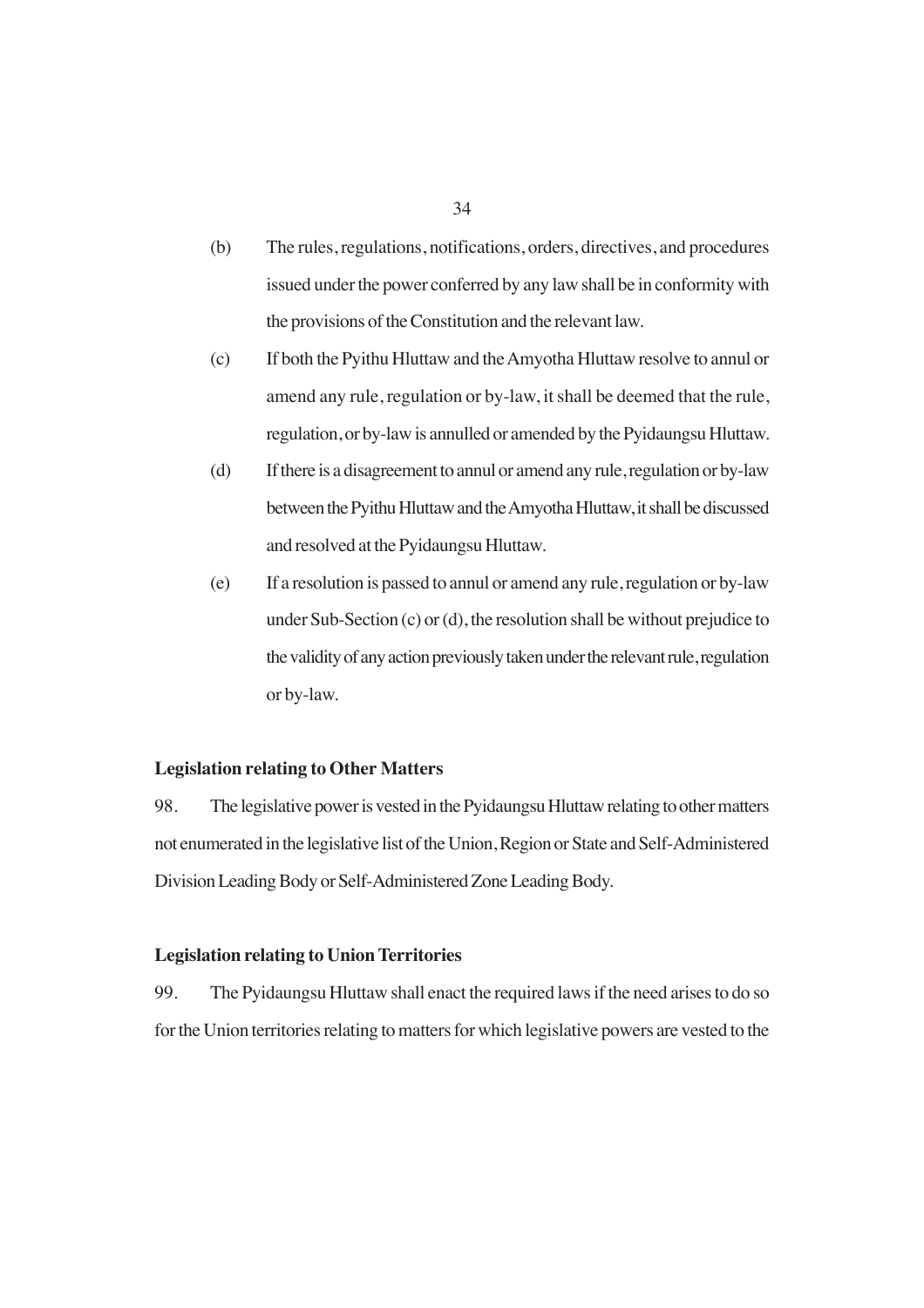Region Hluttaw or the State Hluttaw, or Self-Administered Division Leading Body or Self-Administered Zone Leading Body.

### **Submission of Bill**

- 100. (a) The Union level organizations formed under the Constitution shall have the right to submit the Bills relating to matters they administered among the matters included in the Union Legislative List to the Pyidaungsu Hluttaw in accord with the prescribed procedures.
	- (b) Bills relating to national plans, annual budgets and taxation, which are to be submitted exclusively by the Union Government shall be discussed and resolved at the Pyidaungsu Hluttaw in accord with the prescribed procedures.

101. The Bills submitted to the Pyidaungsu Hluttaw by the Union level organizations formed under the Constitution, except the Bills that are prescribed in the Constitution to be discussed and resolved exclusively at the Pyidaungsu Hluttaw, are entitled to initiate and discuss at either the Pyithu Hluttaw or the Amyotha Hluttaw in accord with the prescribed procedures.

102. The Bills, which are to be discussed and resolved exclusively at the Pyidaungsu Hluttaw need to be vetted before being discussed at the Pyidaungsu Hluttaw, those Bills shall be vetted jointly by the Pyithu Hluttaw Bill Committee and the Amyotha Hluttaw Bill Committee, and the findings and remarks of the Joint Committee together with the Bill may be submitted to the Pyidaungsu Hluttaw session in accord with the prescribed procedures.

### **Submission of the Union Budget Bill**

103. (a) The President or the person assigned by him, on behalf of the Union Government, shall submit the Union Budget Bill to the Pyidaungsu Hluttaw.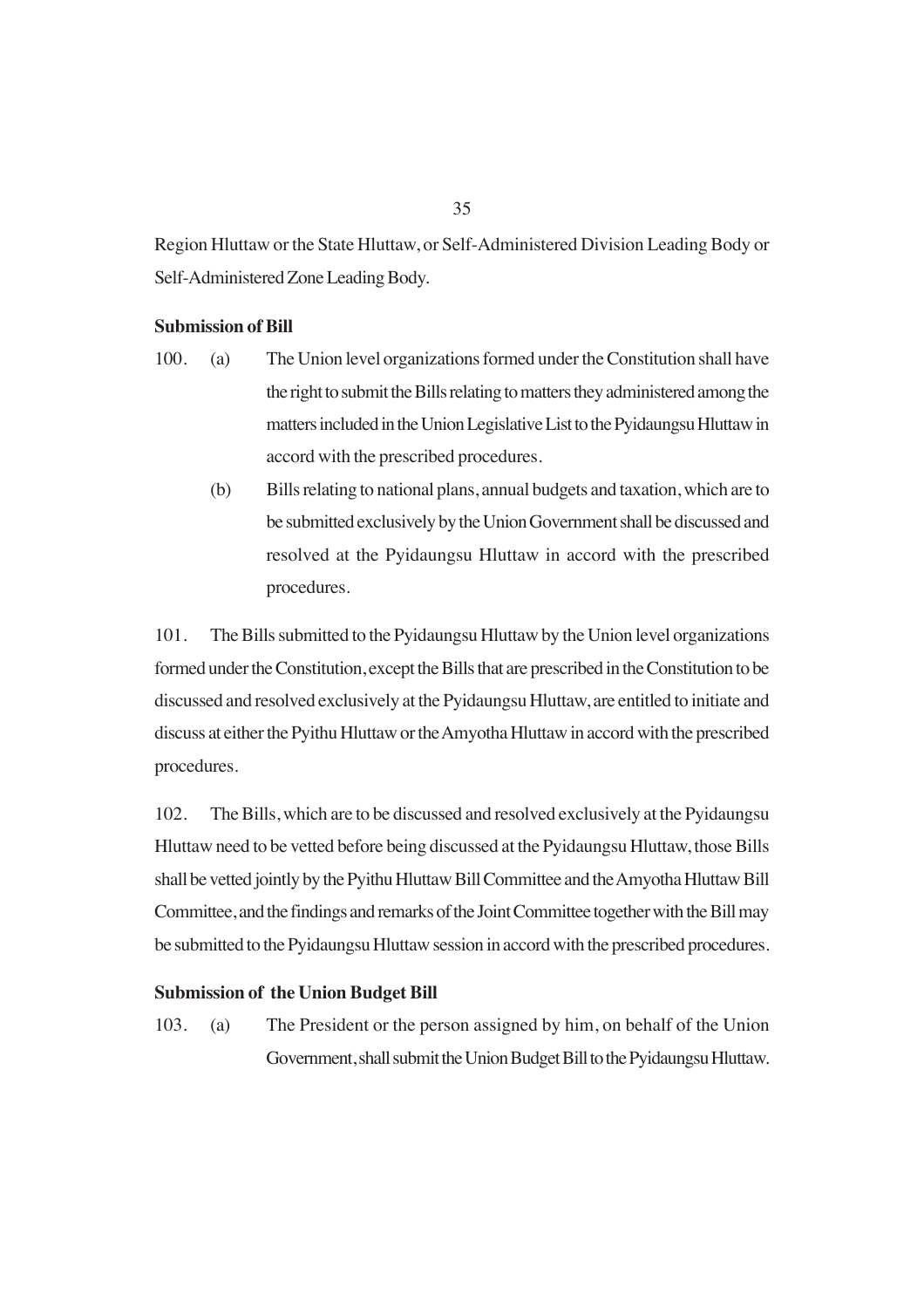- (b) The following matters included in the Union Budget Bill shall be discussed at the Pyidaungsu Hluttaw but not refused or curtailed :
	- (i) salary and allowance of Heads and Members of the Union level organizations formed under the Constitution and expenditures of those organizations;
	- (ii) debts for which the Union is liable and expenses relating to the debts, and other expenses relating to the loans taken out by the Union;
	- (iii) expenditures required to satisfy judgment, order, decree of any Court or Tribunal;
	- (iv) other expenditures which are to be charged by any existing law or any international treaty.
- (c) Approval, refusal and curtailing of other expenditures except the expenditures specified in Sub-Section (b) shall be passed by the majority consent of the Pyidaungsu Hluttaw.
- (d) The Union Government shall perform as necessary in accord with the Union Budget Law enacted by the Pyidaungsu Hluttaw.
- (e) If in respect of the relevant financial year a need has arisen to authorize the estimated receipts and authorized expenditures in the Union Budget Law enacted by the Pyidaungsu Hluttaw and in addition to estimate receipts and to authorize expenditures, the Supplementary Appropriation law shall be enacted in the above manner.
- (f) The Union Government shall perform as necessary in accord with the Supplementary Appropriation Law enacted by the Pyidaungsu Hluttaw.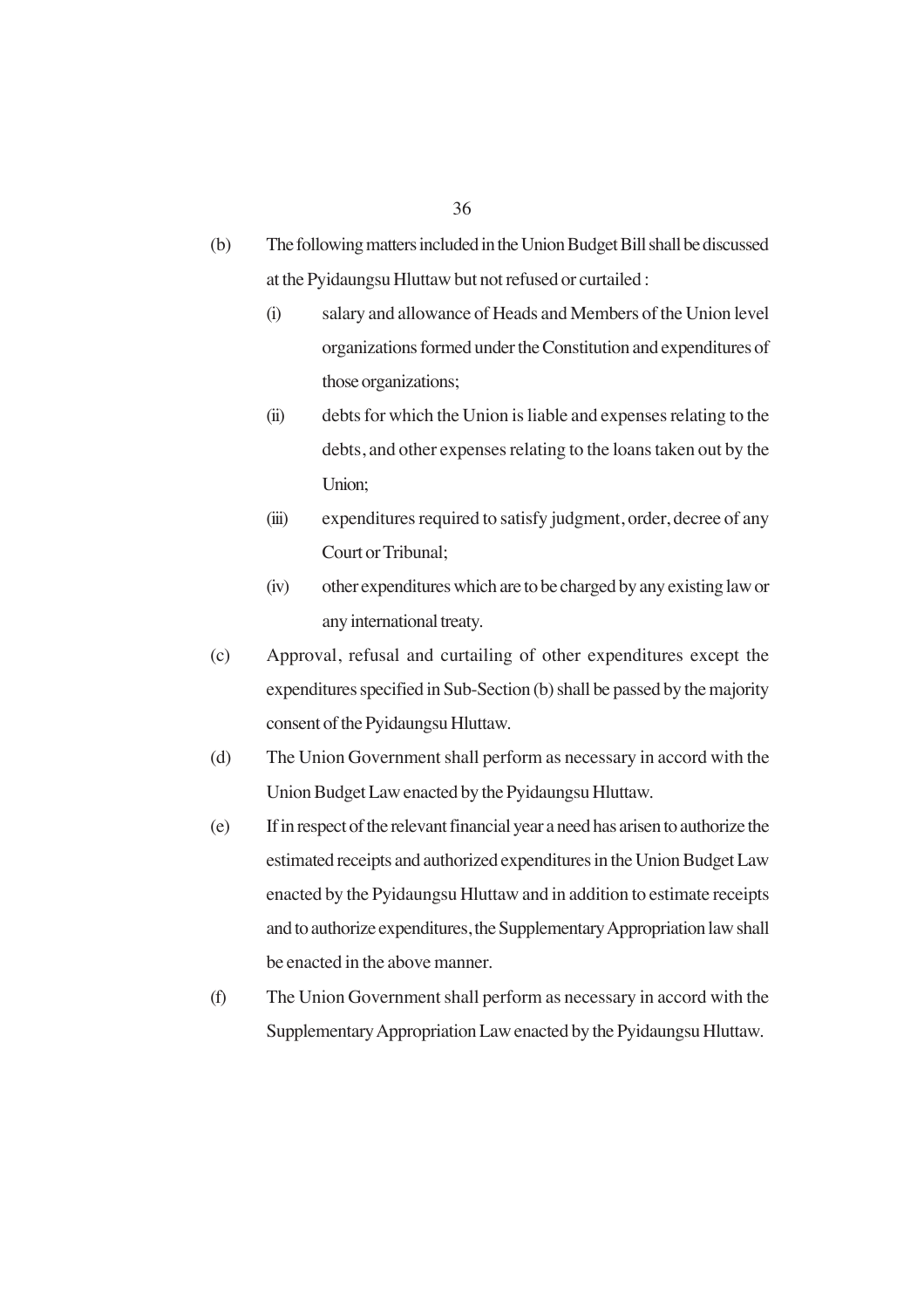# **Ordinance**

104. When the President after promulgating an Ordinance submits it to the Pyidaungsu Hluttaw for approval, the Pyidaungsu Hluttaw shall :

- (a) resolve to approve the Ordinance or not;
- (b) if it is approved determine the period, the Ordinance shall continue to be in operation;
- (c) if it is disapproved, cease to operate from the day of its disapproval.

# **Promulgation as Law**

105. (a) The President shall sign the Bills approved or the Bills deemed to be approved by the Pyidaungsu Hluttaw, within 14 days after the day of receipt, and shall promulgate it as Law.

- (b) The President, within the prescribed period, may send the Bill back to the Pyidaungsu Hluttaw together with his comments.
- (c) If the President does not send the Bill back to the Pyidaungsu Hluttaw together with his signature and comments within the prescribed period, or if the President does not sign to promulgate, on the day after the completion of that period, the Bill shall become a law as if he had signed it.
- 106. (a) If the President sends the Bill back to the Pyidaungsu Hluttaw together with his comments within the prescribed period, the Pyidaungsu Hluttaw, after discussion of the President's comments, may accept his comment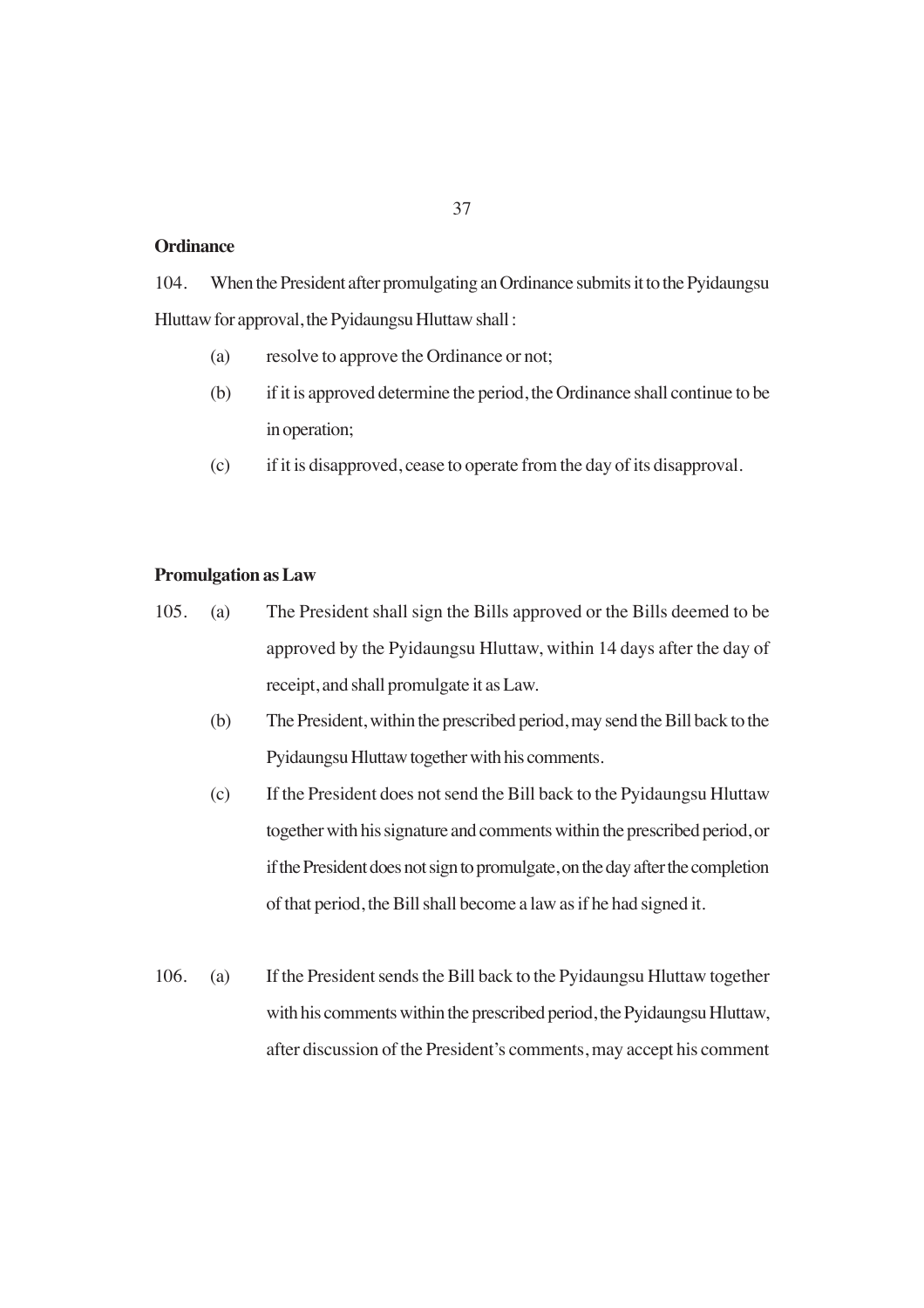and resolve to amend the Bill or may resolve to approve the Bill as it is without accepting the President's comment.

- (b) When the Bill which is amended in accord with the President's comment or the Bill which is approved as it is without accepting the President's comment is sent back to him by the resolution of the Pyidaungsu Hluttaw, the President shall sign the Bill and promulgate it as law within seven days after receiving the Bill back.
- (c) If the Bill sent back by the Pyidaungsu Hluttaw is not signed by the President within the prescribed period, it shall become law as if he had signed it on the last day of the prescribed period.

107. The laws signed by the President or the laws deemed to have been signed by him shall be promulgated by publication in the official gazette. The Law shall come into operation on the day of such promulgation unless the contrary intention is expressed.

### 108. The Pyidaungsu Hluttaw :

- (a) shall give the resolution on matters relating to ratifying, annulling and revoking from international, regional or bilateral treaties, agreements submitted by the President;
- (b) may confer the authority on the President to conclude, annul and revoke any kind of international, regional or bilateral treaties or agreements without the approval of the Pyidaungsu Hluttaw.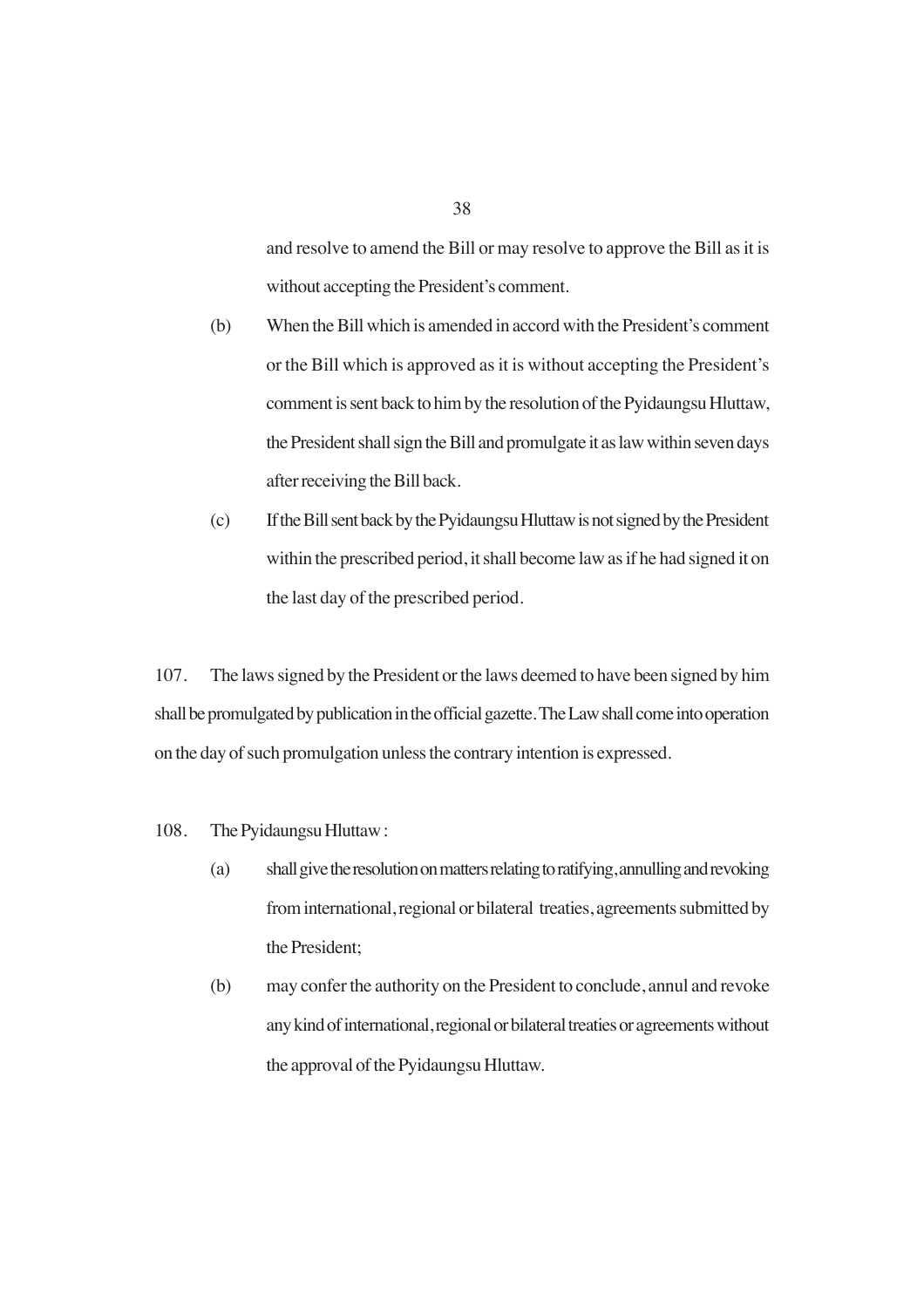### **Pyithu Hluttaw**

### **Formation of the Pyithu Hluttaw**

109. The Pyithu Hluttaw shall be formed with a maximum of 440 Hluttaw representatives as follows :

- (a) not more than 330 Pyithu Hluttaw representatives elected prescribing electorate in accord with law on the basis of township as well as population or combining with an appropriate township which is contagious to the newly-formed township if it is more than 330 townships;
- (b) not more than 110 Pyithu Hluttaw representatives who are the Defence Services personnel nominated by the Commander-in-Chief of the Defence Services in accord with the law.

### **Election of the Pyithu Hluttaw Chairperson**

- 110. (a) A Pyithu Hluttaw representative shall be elected as the Chairperson at the commencement of the first session of the Pyithu Hluttaw for its term.
	- (b) The Chairperson shall take an affirmation of office before the Pyithu Hluttaw;
	- (c) The Chairperson shall supervise the Pyithu Hluttaw session up to the completion of the election of the Speaker and the Deputy Speaker of the Pyithu Hluttaw.

# **Election of the Speaker and the Deputy Speaker of the Pyithu Hluttaw**

111. (a) (i) The Pyithu Hluttaw representatives shall elect a Speaker and a Deputy Speaker from among the Pyithu Hluttaw representatives.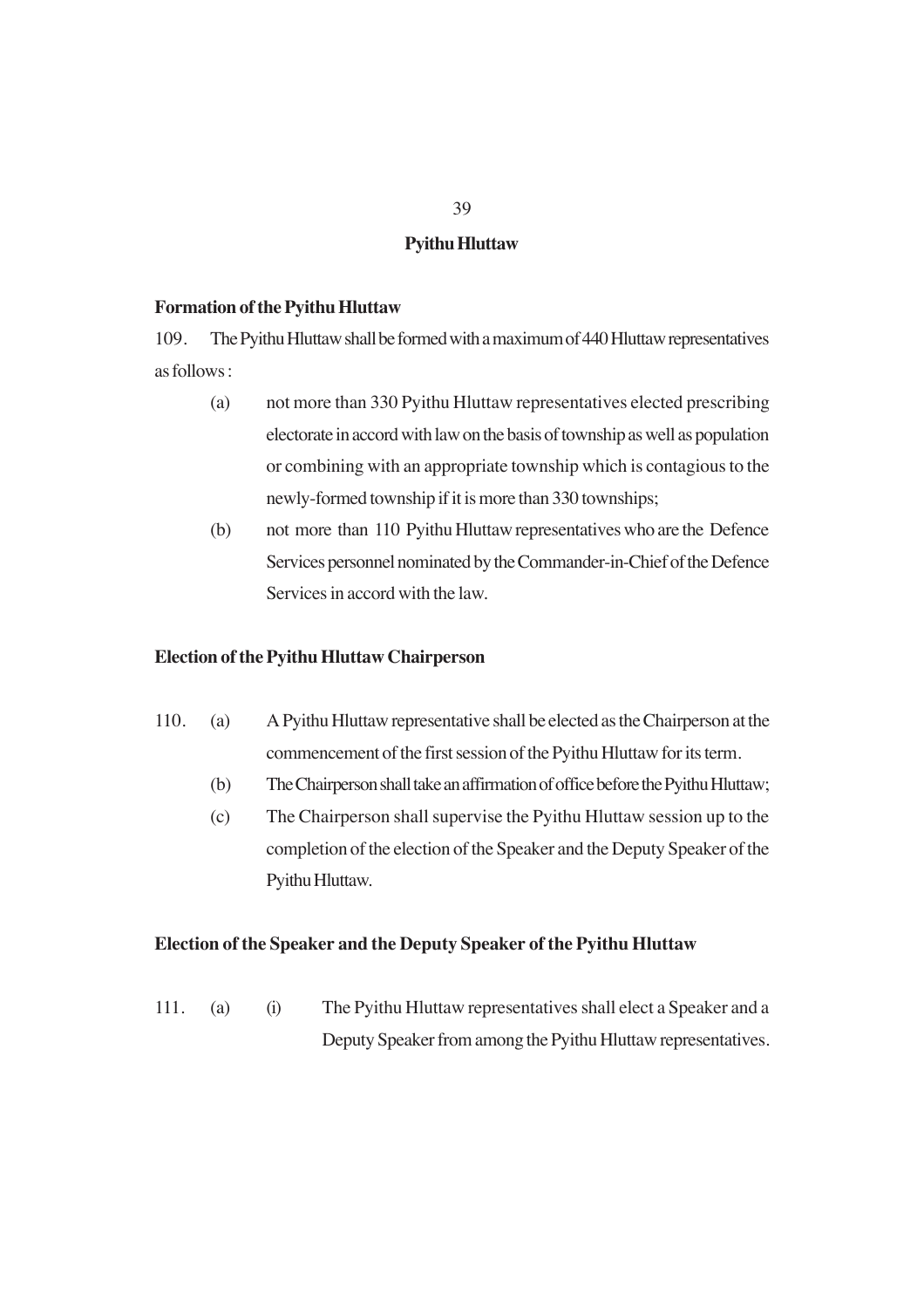- (ii) When the seat of the Speaker or the Deputy Speaker becomes vacant, the substitution shall be made at the nearest session of the Pyithu Hluttaw.
- (iii) When the Speaker is unable to perform the duties of the Speaker, the Deputy Speaker shall temporarily perform the duties of the Speaker.
- (b) The law relating to procedures to elect the Speaker and the Deputy Speaker of the Pyithu Hluttaw shall be enacted.

### **Functions of the Speaker of the Pyithu Hluttaw**

- 112. The Speaker of the Pyithu Hluttaw shall :
	- (a) supervise the Pyithu Hluttaw sessions;
	- (b) invite the President, if he is intimated of the President's desire to address the Pyithu Hluttaw;
	- (c) have the right to invite members of the organization or persons representing any of the Union level organizations formed under the Constitution to attend the Pyithu Hluttaw and give clarifications on matters relating to ongoing discussions of the Pyithu Hluttaw session, if necessary;
	- (d) perform other duties and exercise powers prescribed by the Constitution or any law.

# **Performance and termination of duties of the Speaker and the Deputy Speaker of the Pyithu Hluttaw**

113. (a) The Speaker and the Deputy Speaker of the Pyithu Hluttaw shall perform their duties until the first session of the next term of the Pyithu Hluttaw is held.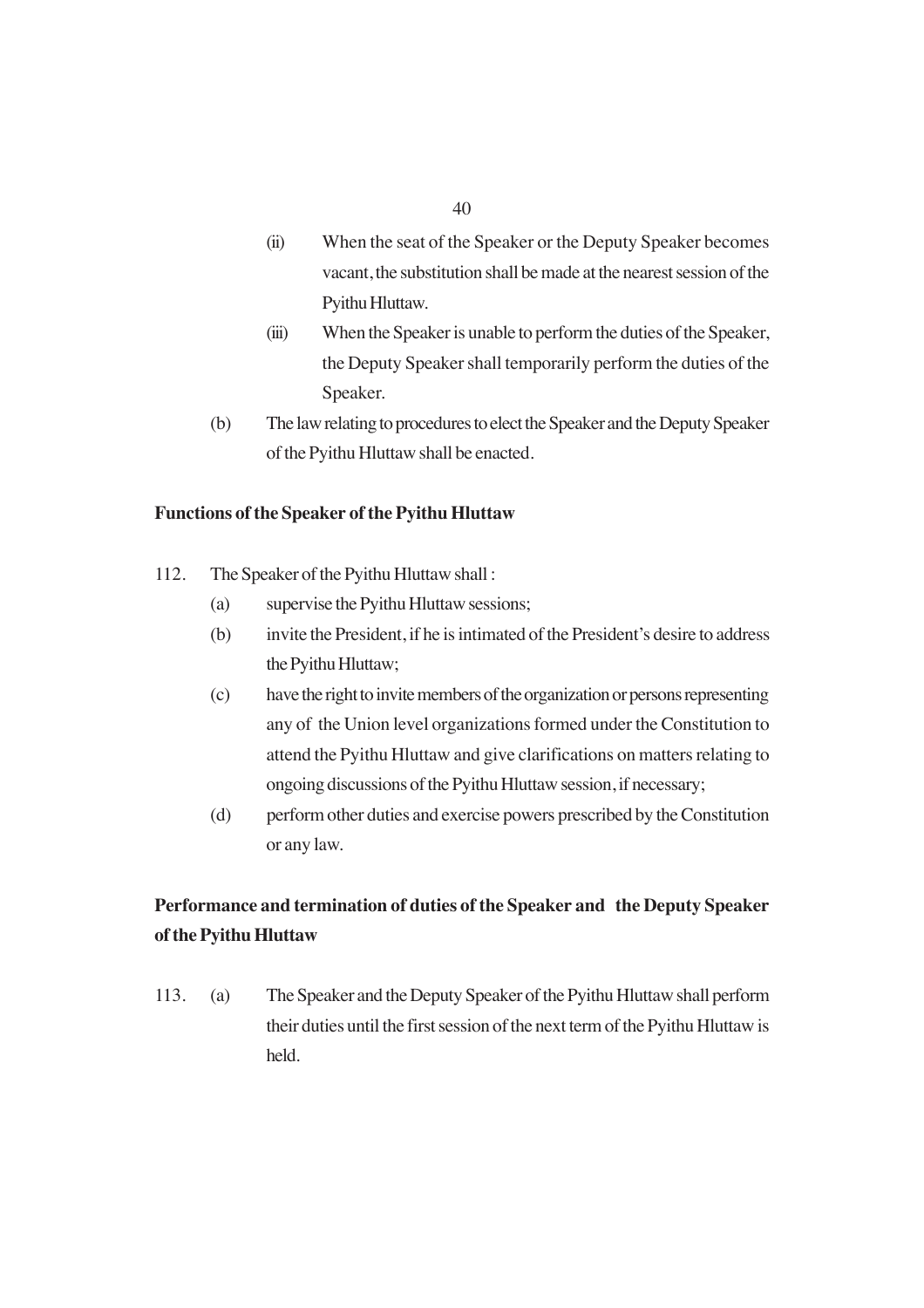(b) If the Speaker or the Deputy Speaker resigns or has ceased to be a Pyithu Hluttaw representative, or has no right to continue to stand as a Pyithu Hluttaw representative, or is suspended from his position as the Speaker or the Deputy Speaker by the Pyithu Hluttaw, or has passed away, he shall have ceased from his position.

114. Duties, powers and rights of the Speaker and the Deputy Speaker of the Pyithu Hluttaw shall be prescribed by law.

### **Formation of the Pyithu Hluttaw Committee, Commission and Bodies**

- 115. (a) The Pyithu Hluttaw shall form Bill Committee, Public Accounts Committee, Hluttaw Rights Committee, and Government's Guarantees, Pledges and Undertakings Vetting Committee with the Pyithu Hluttaw representatives.
	- (b) When the occasion arises to have studies made and submitted on defence and security matters or Military affairs, the Pyithu Hluttaw shall form the Defence and Security Committee with the Pyithu Hluttaw representatives who are the Defence Services Personnel, for a limited time. The Defence and Security Committee so formed may, if necessary, be included suitable Pyithu Hluttaw representatives who are not the Defence Services Personnel in accord with the volume of work.
	- (c) If there arises a need to study and submit other affairs, in addition to legislature, executive, national races affairs, economics, finance, social and foreign affairs, Hluttaw Committees may be formed with the Pyithu Hluttaw representatives for a limited time.
	- (d) The Pyithu Hluttaw shall determine the number of members, duties, powers, rights, and terms of Pyithu Hluttaw Committees.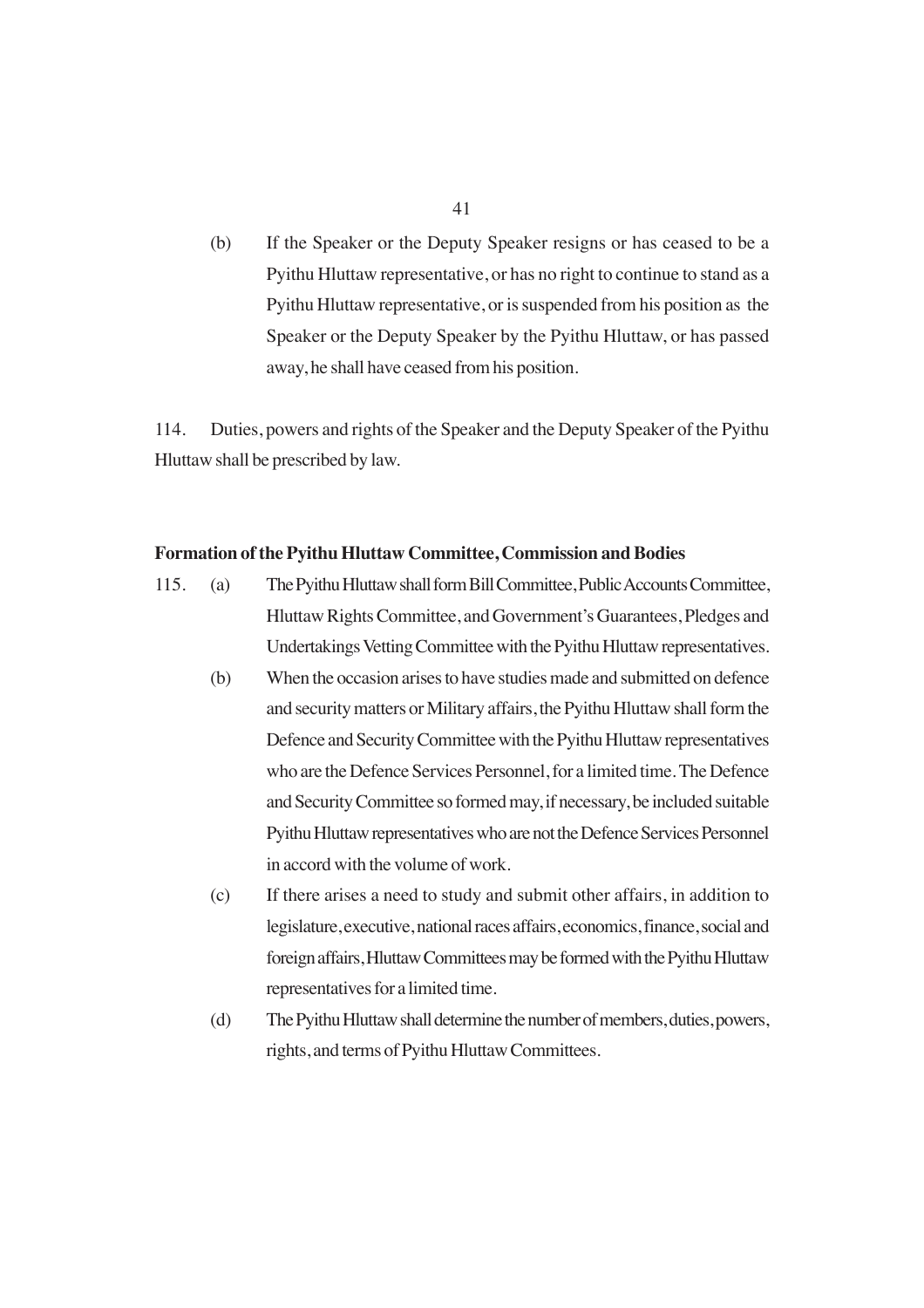116. If there arises a certain matter to co-ordinate with the Amyotha Hluttaw, the Pyithu Hluttaw may elect and assign its representatives who will serve with the Joint Committee comprising an equal number of representatives from the Pyithu Hluttaw and the Amyotha Hluttaw to form that Committee. The term of the Joint Committee shall be until the time they have submitted the report to the Hluttaw concerned.

117. When both the Pyithu Hluttaw and the Amyotha Hluttaw have certain matters to study, apart from matters to be performed by the Committees as prescribed in Sub-Sections (a) and (b) of Section 115, the Speakers of these Hluttaws may co-ordinate among themselves and form a Joint Committee comprising an equal number of representatives from the Pyithu Hluttaw and the Amyotha Hluttaw. The Pyithu Hluttaw may elect and assign the Pyithu Hluttaw representatives included in that Committee. The term of the Joint Committee shall be until the time they have submitted the report to the Hluttaw concerned.

- 118. (a) If there arises a need to study the remaining matters other than those studied by the Pyithu Hluttaw Committees, the Pyithu Hluttaw may form Commissions and Bodies with the Pyithu Hluttaw representatives or including suitable citizens.
	- (b) In forming the above Commissions and Bodies, the Pyithu Hluttaw shall determine the number of members, duties, powers, rights, and the terms of the said Commissions and Bodies.

# **Term of the Pyithu Hluttaw**

119. The term of the Pyithu Hluttaw is five years from the day of its first session.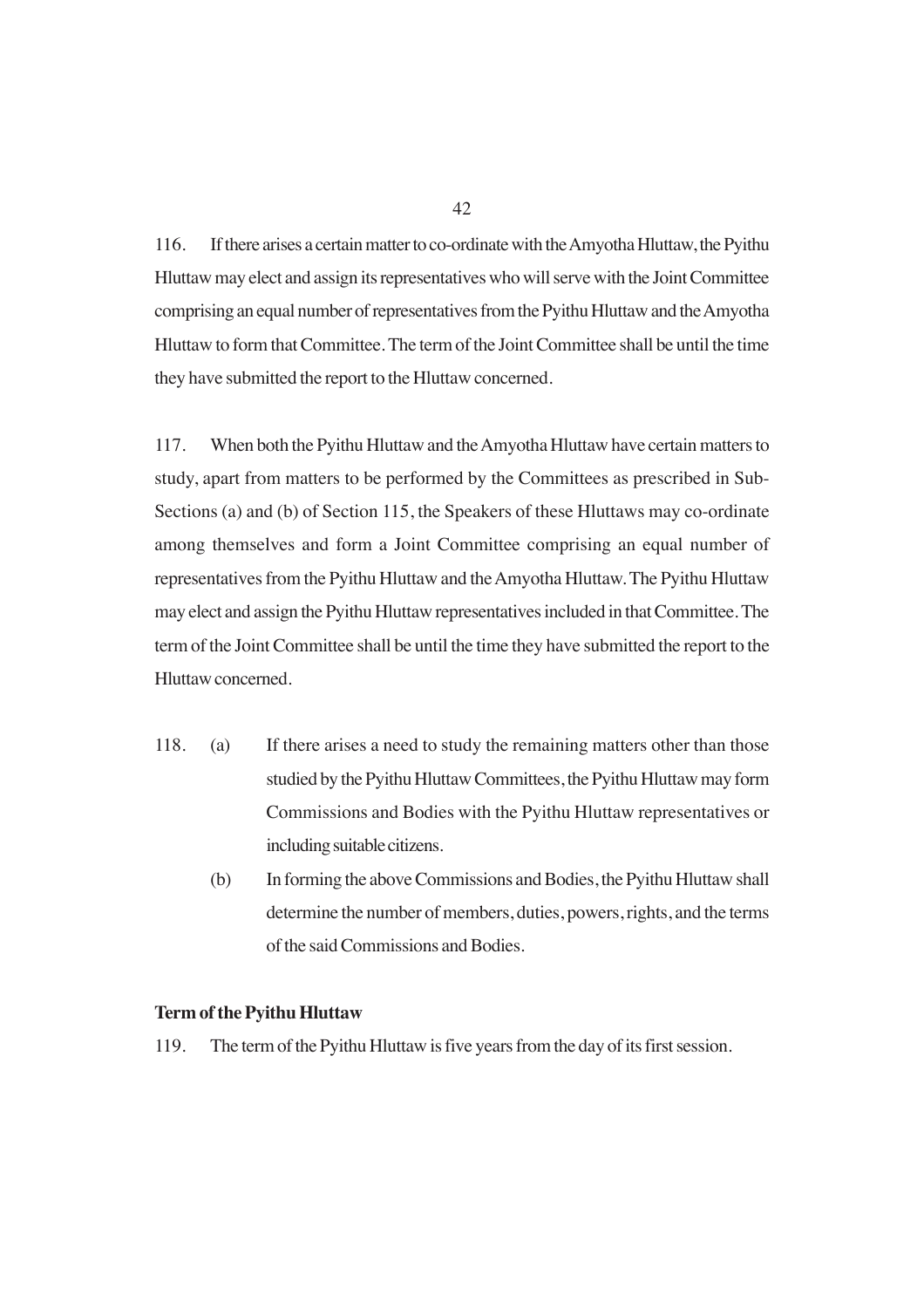### **Qualification of the Pyithu Hluttaw representatives**

120. Persons who possess the following qualifications shall be entitled to be elected as the Pyithu Hluttaw representatives :

- (a) person who has attained the age of 25 years;
- (b) citizen who was born of both parents who are citizens;
- (c) person who has resided in the Union of Myanmar for at least ten consecutive years up to the time of his election as Pyithu Hluttaw representative; Proviso: The official period of stay in a foreign country with the permission of the Union shall be counted as a residing period in the Union,
- (d) person who possesses qualifications prescribed by the Election Law.

# **Disqualification for the Pyithu Hluttaw Representatives**

121. The following persons shall not be entitled to be elected as the Pyithu Hluttaw representatives :

- (a) a person serving prison term, having been convicted by the Court concerned for having committed an offence;
- (b) a person who has no right to be elected a Pyithu Hluttaw representative due to having committed an offence relating to disqualification for the Pyithu Hluttaw representative and being convicted for such offence, unless the period specified by the authority for him has not expired, before or after the Constitution comes into operation;
- (c) person who is of unsound mind as adjudged by the relevant law;
- (d) person who is an undischarged insolvent as being declared by the relevant court;
- (e) person who owes allegiance to a foreign government, or subject to a foreign government or a citizen of a foreign country;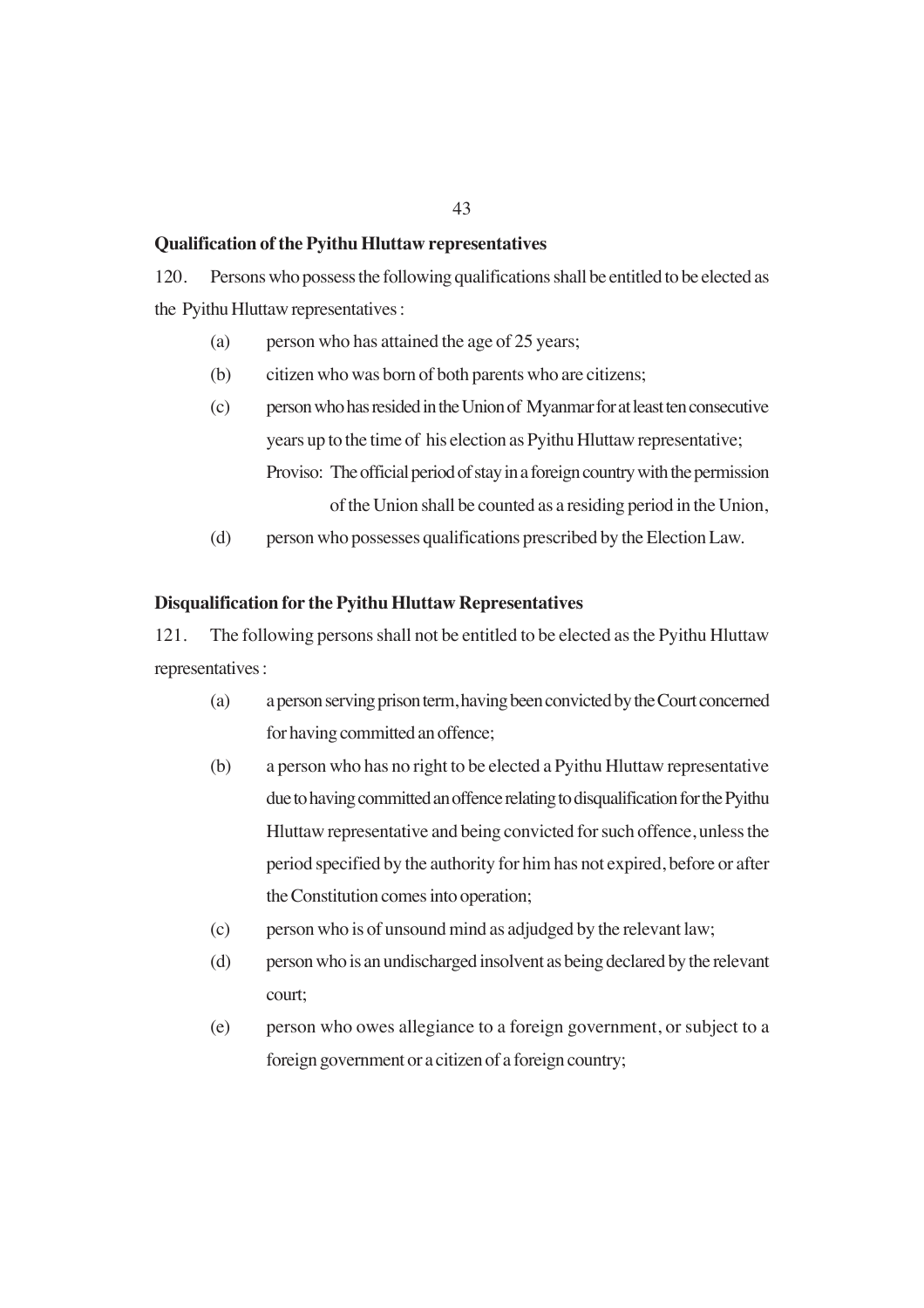- 44
- (f) person who is entitled to enjoy the rights and privileges of a subject of a foreign government or a citizen of a foreign country;
- (g) person himself or is of a member of an organization who obtains and utilizes directly or indirectly the support of money, land, housing, building, vehicle, property, so forth, from government or religious organization or other organizations of a foreign country;
- (h) person himself or is of a member of an organization who abets the act of inciting, giving speech, conversing or issuing declaration to vote or not to vote based on religion for political purpose;
- (i) member of a religious order;
- (j) Civil Services personnel;
	- Proviso: The expression shall not be applied to Civil Services personnel including the Defence Services personnel selected and appointed in the Hluttaws and organizations formed under the Constitution.
- (k) person himself or is of a member of an organization who obtains and utilizes directly or indirectly the State-owned money, land, housing, building, vehicle, property, so forth;
	- Proviso: (i) The expression 'State-owned money' does not include pension, allowance, money or salary, allowances, money officially granted by the Union for services rendered for the benefit of the Union;
		- (ii) The expression 'State-owned land, housing, building, vehicles and property' does not include State-owned land, housing, building and apartments, other building and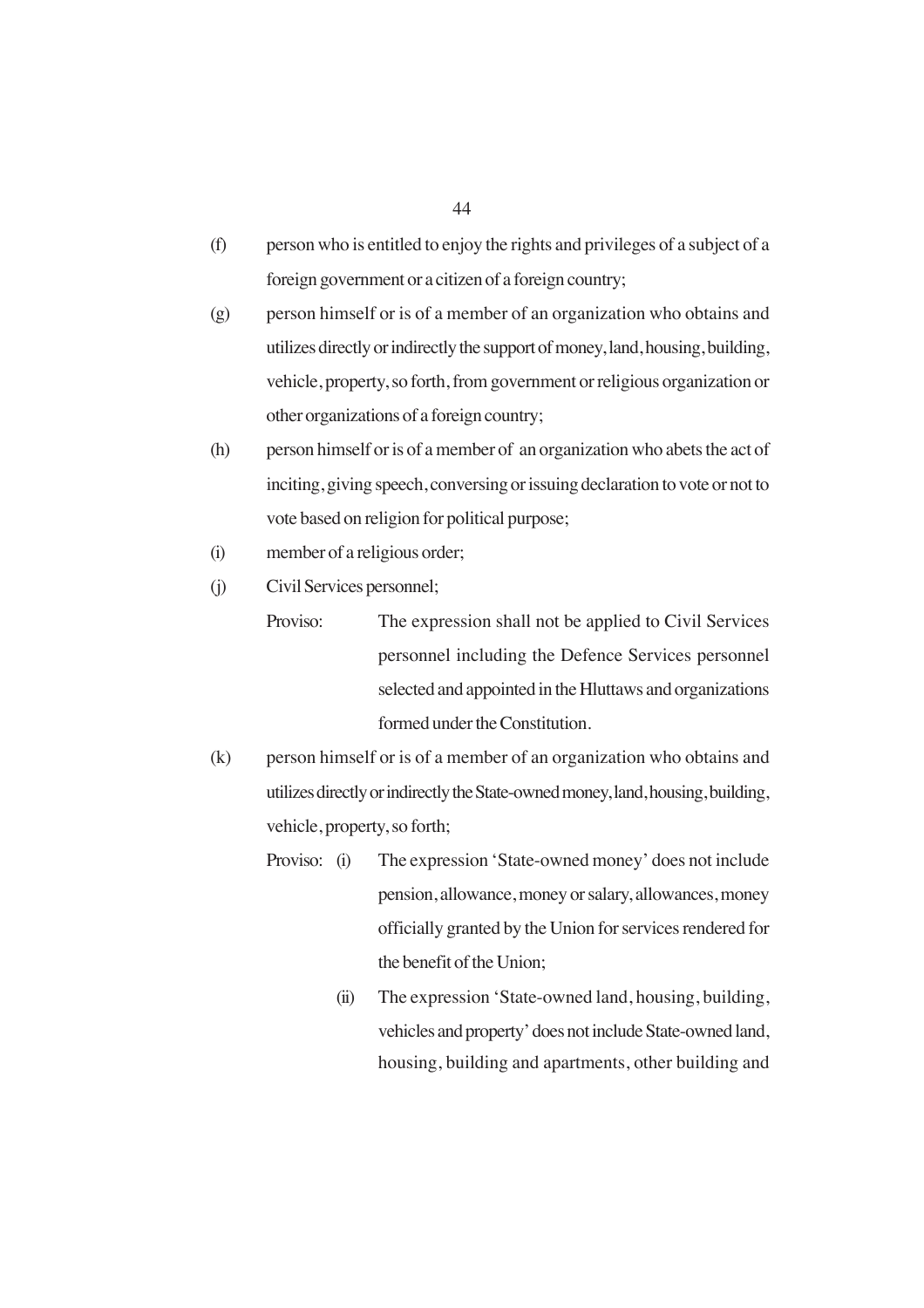apartments, State-owned aircraft, trains, vessels and motor vehicles and property, so forth, which have been permitted by the Union to be used under an existing law or as required by duty, or leased from the Union on payment.

(l) a person who has no right to be elected a Pyithu Hluttaw representative due to having committed a malpractice under relating to the Election Law or acting an omission relating to disqualification for a Pyithu Hluttaw representative being convicted under the Election Law, the period specified by the authority for him has not expired, before or after the Constitution comes into operation.

# **Qualifications of the Pyithu Hluttaw representatives who are the Defence Services personnel**

122. The Defence Services personnel, nominated by the Commander-in-Chief of the Defence Services as Pyithu Hluttaw representatives who are the Defence Services personnel in accord with the law, shall possess the prescribed qualifications for the Pyithu Hluttaw representatives.

# **Convening the Pyithu Hluttaw Session**

123. The first regular session of a term of the Pyithu Hluttaw shall be held within 90 days after the commencement of the general election.

- 124. (a) The first regular session of the Pyithu Hluttaw shall be held by the State Peace and Development Council after the Constitution comes into operation.
	- (b) The first regular sessions for the forthcoming terms of the Pyithu Hluttaw shall be held by the Speaker of the Pyithu Hluttaw who continues to perform his duties in accord with the provisions of the Constitution.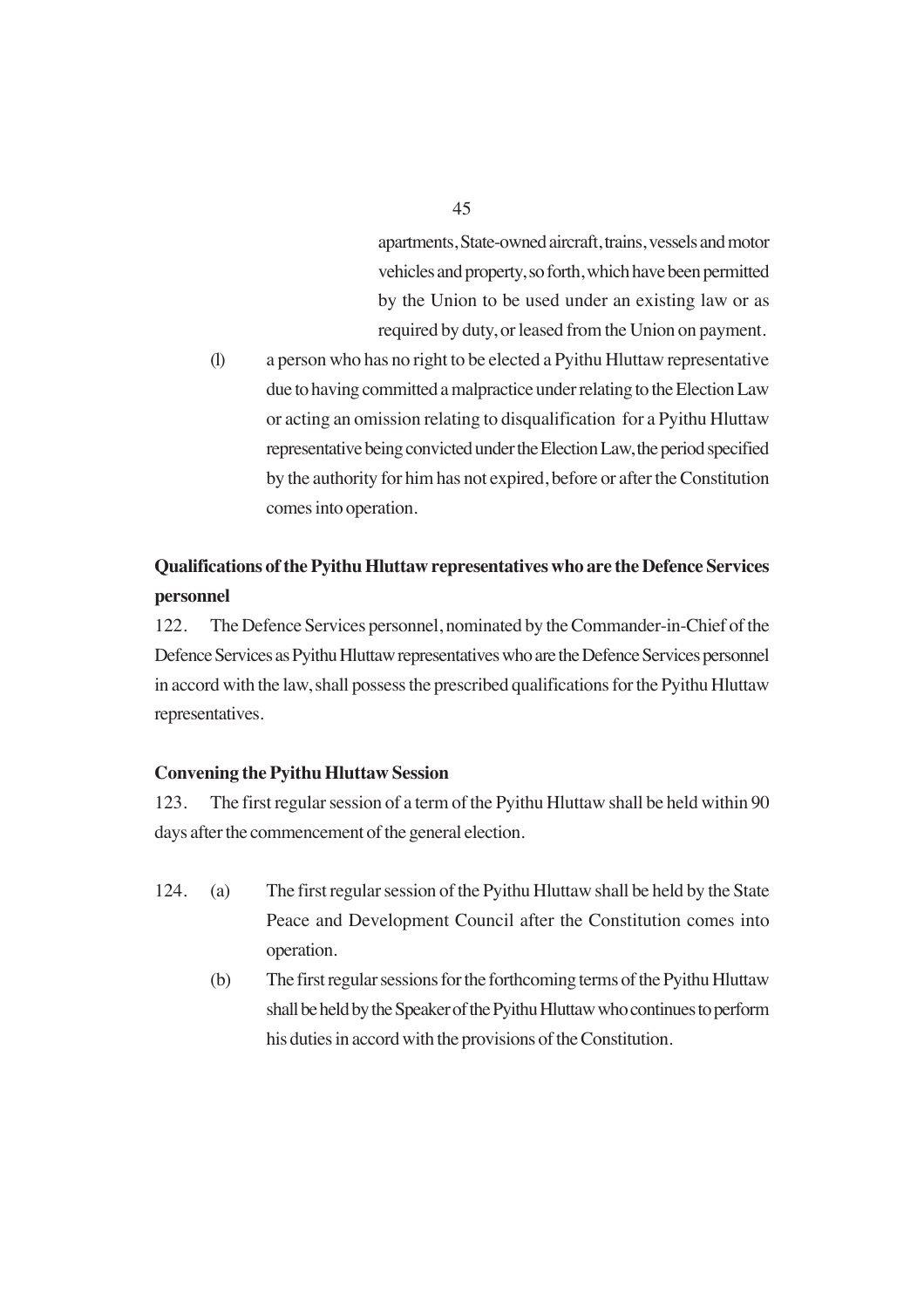- 125. (a) The representatives of the Pyithu Hluttaw shall take an affirmation of office as mentioned in Schedule Four before the Chairperson of the Pyithu Hluttaw at the first regular session of the Pyithu Hluttaw.
	- (b) The representatives of the Pyithu Hluttaw who have not taken an affirmation of office shall do so before the Speaker of the Hluttaw at the session of the Pyithu Hluttaw at which they first attend.

126. The Speaker of the Pyithu Hluttaw shall convene the regular session at least once a year. The maximum interval between regular sessions shall not exceed 12 months.

- 127. The following functions shall be carried out at the Pyithu Hluttaw session :
	- (a) recording the address delivered by the President;
	- (b) reading and recording the message sent by the President and other messages permitted by the Speaker;
	- (c) submitting, discussing and resolving on a Bill;
	- (d) discussing and resolving on the matters to be undertaken by the Pyithu Hluttaw in accord with the provisions of the Constitution;
	- (e) discussing, resolving and recording the reports submitted to the Pyithu Hluttaw;
	- (f) submitting proposals, discussing and resolving;
	- (g) raising questions and replying;
	- (h) performing matters approved by the Speaker of the Pyithu Hluttaw.
- 128. (a) The first day session of the Pyithu Hluttaw shall be valid if more than half of the total number of the Hluttaw representatives, who have the right to attend the session, are present. The session, if invalid, shall be adjourned.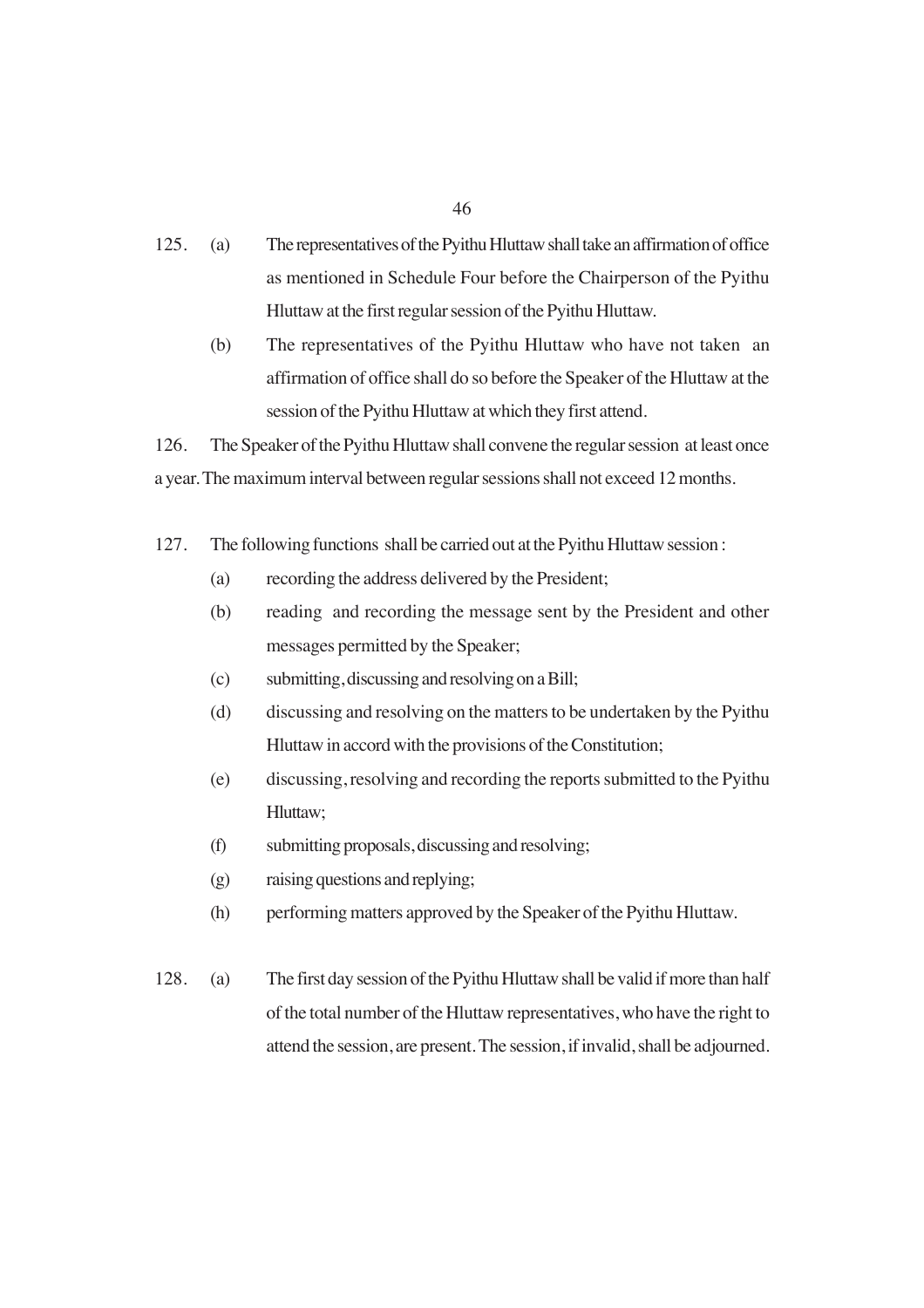- (b) The sessions that are adjourned due to invalidity in accord with the Sub-Section (a) as well as the valid sessions that are extended will be valid if at least one-third of the Hluttaw representatives are present.
- 129. (a) A matter that shall be resolved in the Pyithu Hluttaw, save as otherwise provided by the Constitution, shall be determined by a majority of votes of the Pyithu Hluttaw representatives who are present and voting.
	- (b) The Speaker of the Pyithu Hluttaw or the Deputy Speaker discharging duties as the Speaker at the Pyithu Hluttaw shall not vote in the first instance in the sessions of the Pyithu Hluttaw, but shall have and exercise a casting vote in the matter of an equality of votes.
- 130. (a) If a Pyithu Hluttaw representative is, without permission of the Pyithu Hluttaw, absent from a Pyithu Hluttaw session for a period of at least 15 consecutive days, the Pyithu Hluttaw may declare his seat vacant. In computing the said period of 15 days, no account shall be taken of any period during which the session is adjourned.
	- (b) If the Speaker of the Pyidaungsu Hluttaw informed the Pyithu Hluttaw that a Pyithu Hluttaw representative is absent from a Pyidaungsu Hluttaw session for a period of 15 consecutive days without permission, the Pyithu Hluttaw shall take action against the said representative in accord with the prescribed procedures.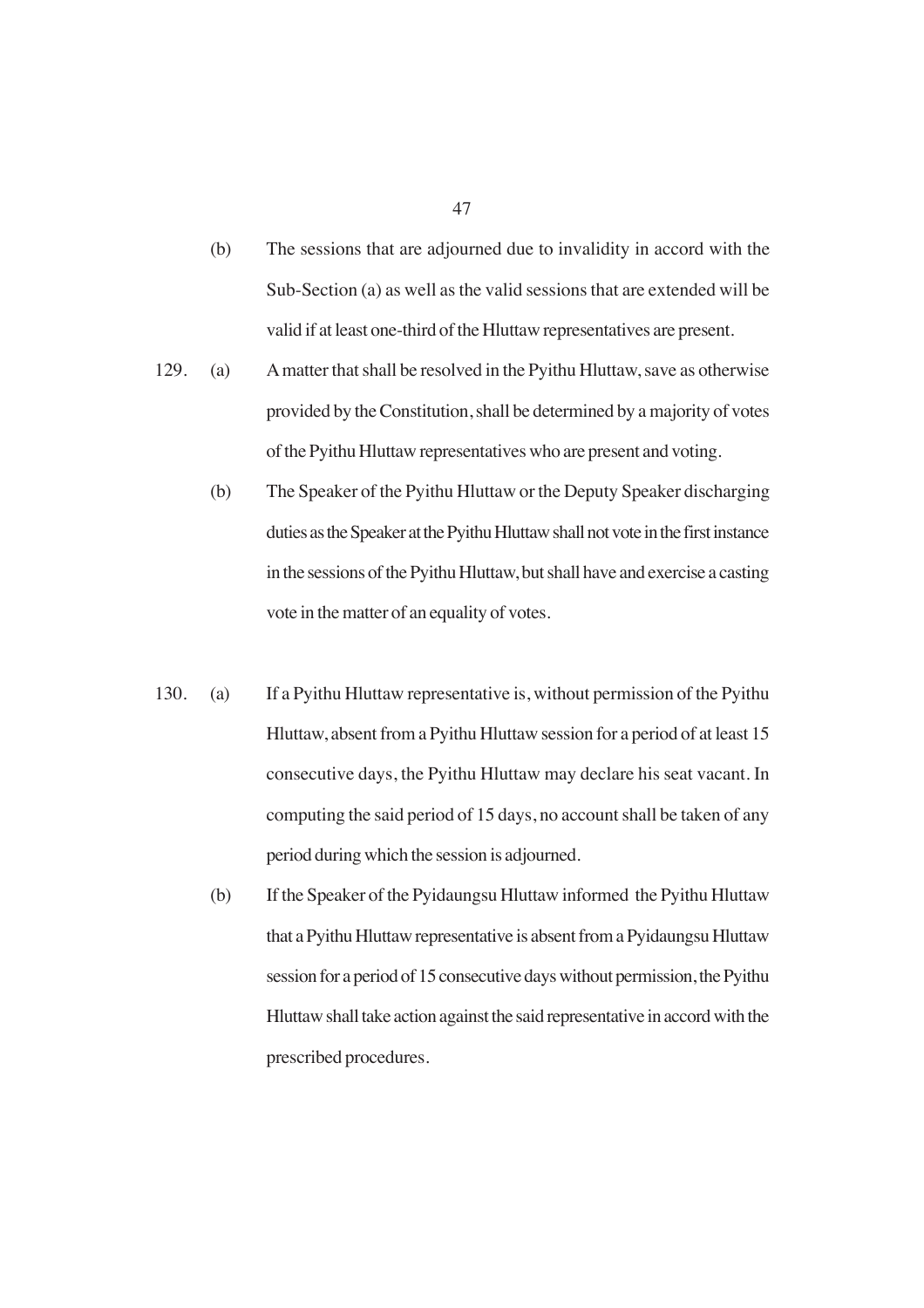131. Although there are vacant seats, the Pyithu Hluttaw shall have the right to carry out its functions. Moreover, the resolutions and proceedings of the Pyithu Hluttaw shall not be annulled, notwithstanding the acts of some person who was not entitled to do so sat or voted or took part in the proceedings are later discovered.

132. The proceedings and the records of the Pyithu Hluttaw shall be published. However, the proceedings and the records prohibited by any law or the resolution of the Pyithu Hluttaw shall not be published.

- 133. (a) Subject to the provisions of the Constitution and the law relating to the Pyithu Hluttaw, the Pyithu Hluttaw representatives shall have freedom of speech and voting at the Pyithu Hluttaw and the Pyithu Hluttaw Committee. Concerning the discussing, submitting and performing at the Pyithu Hluttaw and the Pyithu Hluttaw Committees, no action shall be taken against a Pyithu Hluttaw representative except under its law.
	- (b) Subject to the provisions of the Constitution and the provisions of the law relating to the Pyithu Hluttaw, members of the organizations or persons representing any of the Union level organizations formed under the Constitution who are permitted or invited to attend the session of the Pyithu Hluttaw or any committee of the Pyithu Hluttaw have the freedom of speech at the Pyithu Hluttaw and the Pyithu Hluttaw Committees. No action shall be taken against such members or persons for their submissions and speeches in the Pyithu Hluttaw and the Pyithu Hluttaw Committees by other law except under its law.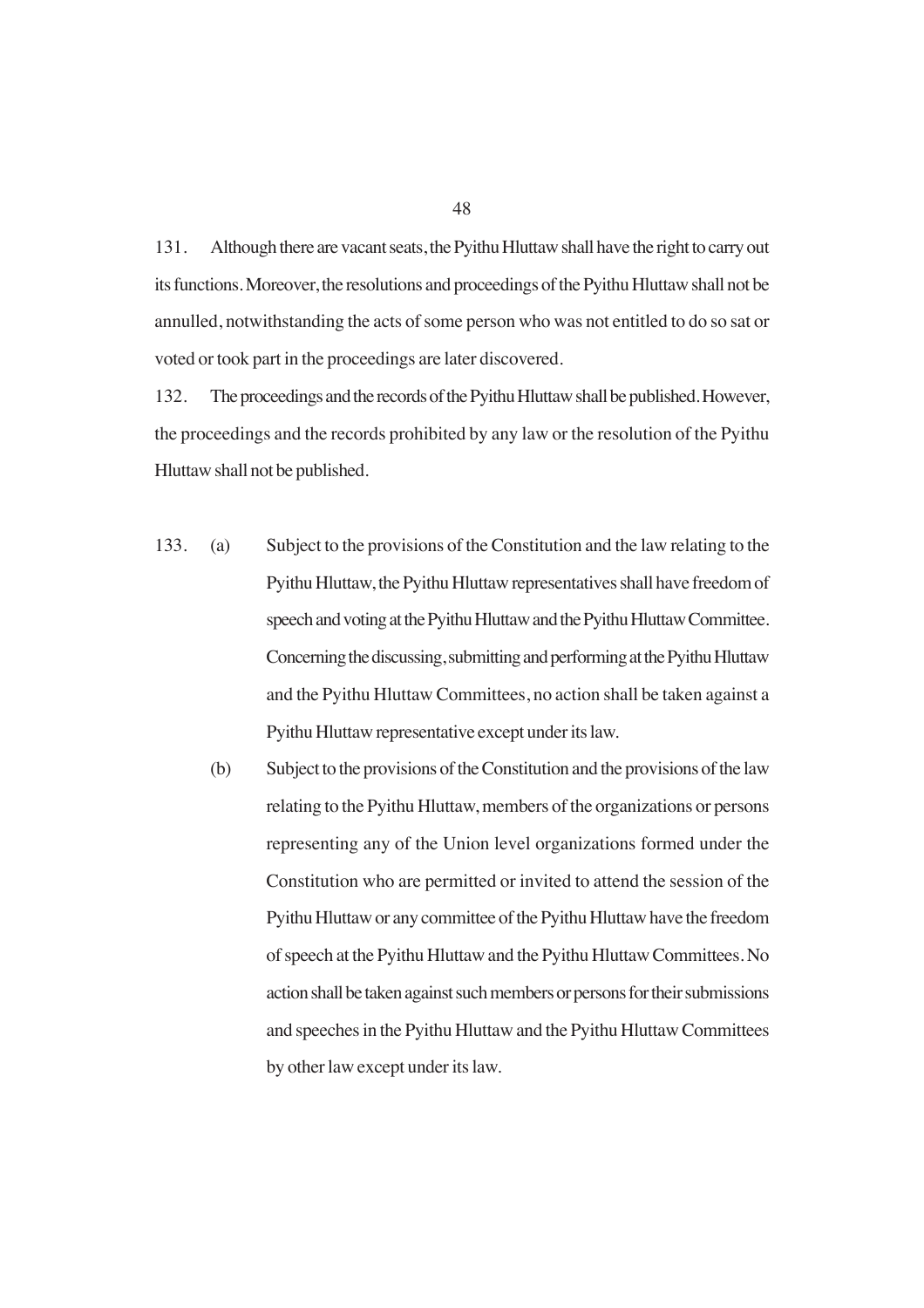- (c) If the persons mentioned in Sub-Sections (a) and (b) committed assault in exercising the said privileges, they shall be liable to punishment under the regulations, by-laws, procedures of the Pyithu Hluttaw or the existing laws.
- 134. (a) If there is a need to arrest a Pyithu Hluttaw representative attending the session or a person attending the Pyithu Hluttaw session with the permission or invitation of the Speaker of the Pyithu Hluttaw, the credible evidence shall be submitted to the Speaker of the Pyithu Hluttaw. He shall not be arrested without the prior permission of the Speaker of the Pyithu Hluttaw.
	- (b) If there is a need to arrest a member of a Committee or Commission or the Body of the Pyithu Hluttaw attending session of any Committee or session of Commission or the Body formed by the Pyithu Hluttaw, the credible evidence shall be submitted to the Speaker of the Pyithu Hluttaw through the Head of the Committee or Commission or Body concerned. He shall not be arrested without the prior permission of the Speaker of the Pyithu Hluttaw.
	- (c) If a Pyithu Hluttaw representative is arrested, the Pyithu Hluttaw or the Pyithu Hluttaw Committee or the Commission or the Body formed by the Pyithu Hluttaw is not in session, the credible evidence in support of such arrest shall as soon as possible be submitted to the Speaker of the Pyithu Hluttaw.

135. No action shall be instituted relating to the reports, documents, and Hluttaw records published by the Pyithu Hluttaw or under its authority.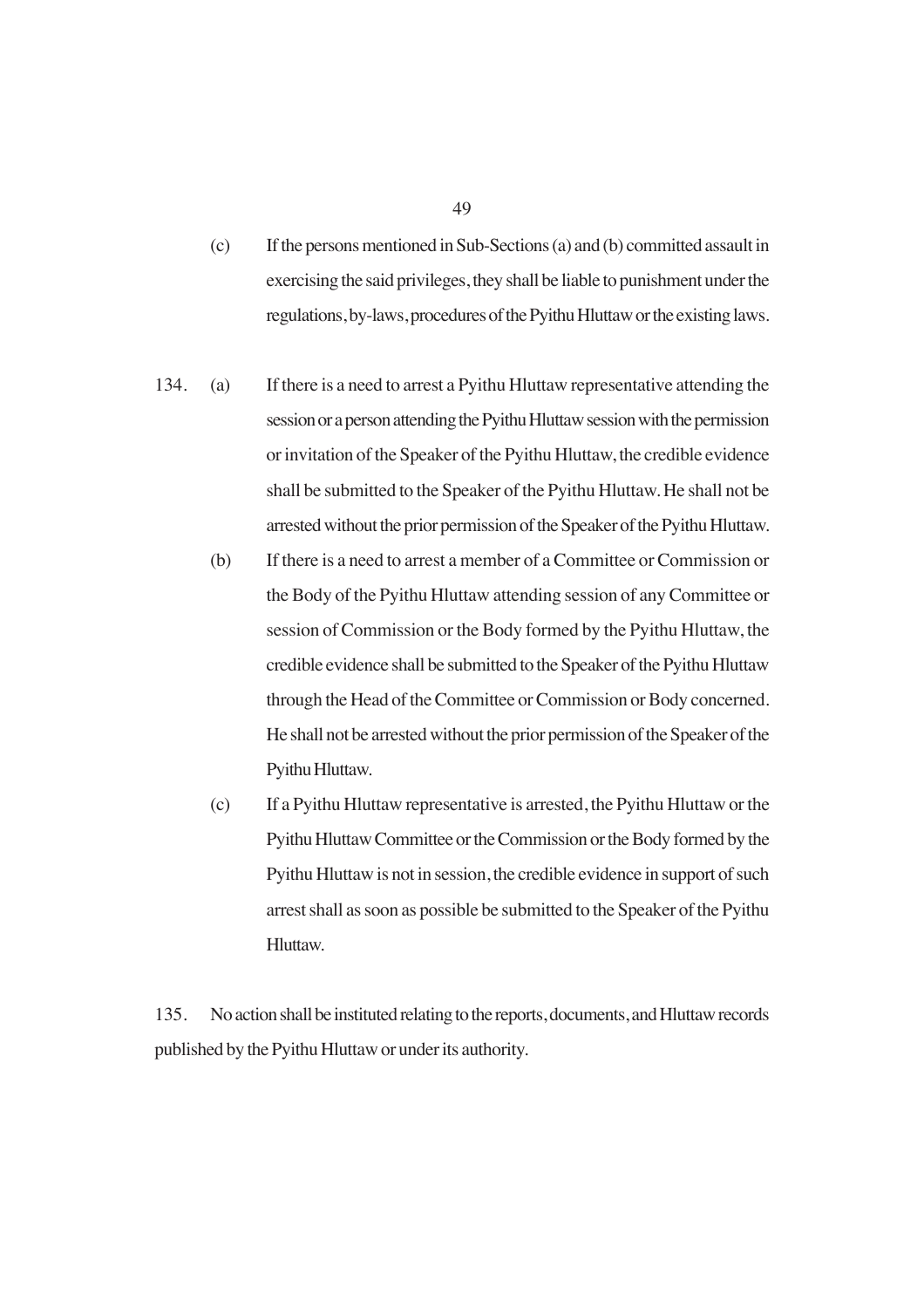### **Submission of Bill**

136. Bills relating to other matters , except the matters prescribed in the Constitution that the Bill shall be submitted and passed exclusively by the Pyidaungsu Hluttaw stated in the Schedule One of Union Legislative List, shall be initiated in the Pyithu Hluttaw in accord with the prescribed procedures.

- 137. (a) After issuing any rule, regulation or by-law in accord with the law enacted by the Pyidaungsu Hluttaw, the Body concerned shall distribute and submit the said rule, regulation or by-law to its representatives at the nearest regular session of the Pyithu Hluttaw with the permitted arrangement of the Speaker of the Hluttaw.
	- (b) If it is found that a rule, regulation or by-law is in conformity with the provisions of relevant law, Hluttaw representatives may move to annul or amend the rule, regulation or by-law to the Pyithu Hluttaw within 90 days from the day that rule, regulation or by-law is submitted and distributed.
	- (c) If there is a disagreement between the Pyithu Hluttaw and the Amyotha Hluttaw to annul or amend any rule, regulation or by-law, it shall be submitted to the Pyidaungsu Hluttaw.
- 138. (a) If Bills submitted by any Union level organization formed under the Constitution are sent in accord with the prescribed procedures of the Pyidaungsu Hluttaw, it shall be deemed that such Bills are initiated in the Pyithu Hluttaw, and shall be discussed and resolved in the Pyithu Hluttaw.
	- (b) Bills relating to other matters , except the matters prescribed in the Constitution that the Bill shall be submitted and passed exclusively by the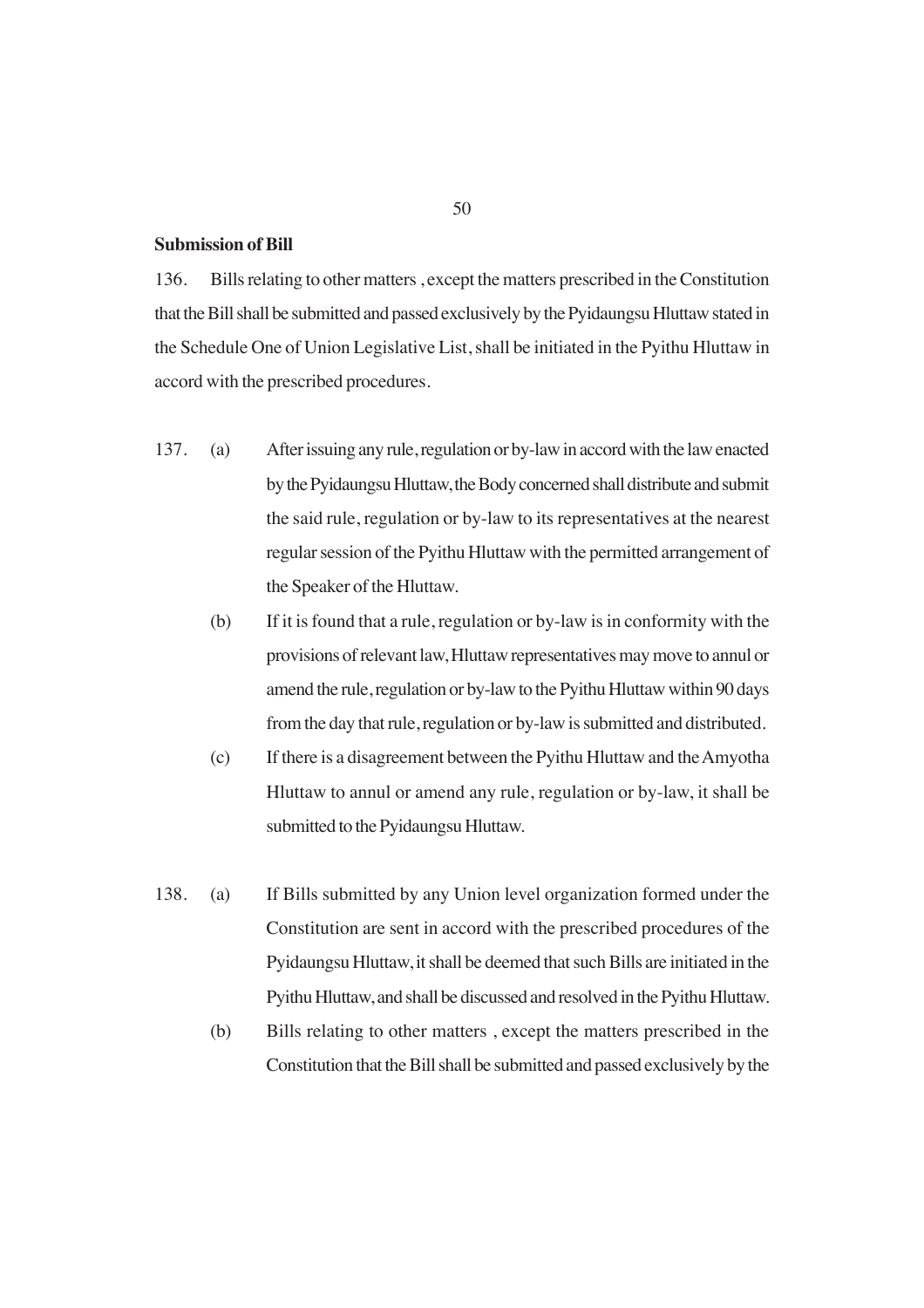Pyidaungsu Hluttaw stated in the Union Legislative List, shall be initiated in the Pyithu Hluttaw in accord with the law. Such Bills shall be discussed and resolved by the Pyithu Hluttaw under the prescribed procedures.

- (c) The Bills passed by the Pyithu Hluttaw shall be sent to the Amyotha Hluttaw to continue to discuss and resolve.
- 139. (a) After receiving a Bill sent by the Amyotha Hluttaw, the Pyithu Hluttaw may resolve to agree or disagree, or agree with amendments in accord with the resolution of the Amyotha Hluttaw. The Bill shall be sent back to the Amyotha Hluttaw together with the resolution of the Pyithu Hluttaw.
	- (b) When the Pyithu Hluttaw recieves the Bill with amendments from the Amyotha Hluttaw it shall, if it accepts the Bill with amendments of the Amyotha Hluttaw, send to the Speaker of the Pyidaungsu Hluttaw.
	- (c) If there is a disagreement between the Pyithu Hluttaw and the Amyotha Hluttaw relating to the Bill sent to the Amyotha Hluttaw, the Pyithu Hluttaw shall take the resolution of the Pyidaungsu Hluttaw.

140. Members of the organization representing any Union level Body formed under the Constitution are entitled :

- (a) to explain, converse and discuss Bills or matters relating to their Bodies when they are attending the Pyithu Hluttaw session with the permission of the Speaker of the Pyithu Hluttaw;
- (b) to explain, converse and discuss Bills or matters relating to their Bodies when they are attending sessions of the Committees, Commissions and Bodies of the Pyithu Hluttaw with the permission of the Head of the Committee, Commission or Body concerned.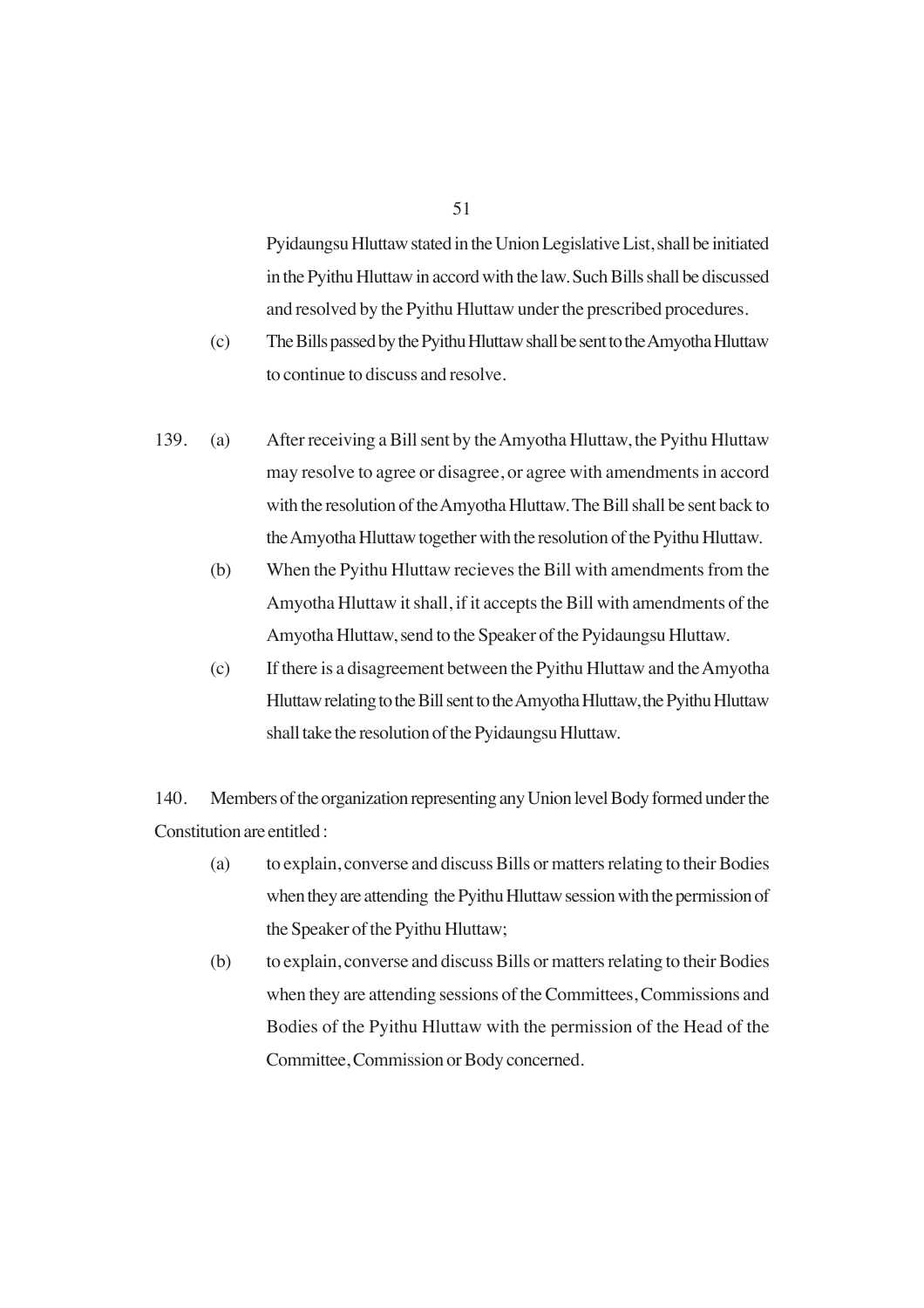## **Amyotha Hluttaw**

#### **Formation of the Amyotha Hluttaw**

141. The Amyotha Hluttaw shall be formed with a maximum of 224 Hluttaw representatives as follows :

- (a) 168 Amyotha Hluttaw representatives elected in an equal number of 12 representatives from each Region or State inclusive of relevant Union territories and including one representative from each Self-Administered Division or Self-Administered Zone;
- (b) 56 Amyotha Hluttaw representatives who are the Defence Services personnel nominated by the Commander-in-Chief of the Defence Services in accord with the law, four representatives from each Region or State inclusive of relevant Union territories;
- (c) in forming the Amyotha Hluttaw as mentioned in Sub-Sections (a) and (b), the relevant Union Territory means the Union Territories, prescribed under the Constitution, or prescribed by law of the Pyidaungsu Hluttaw, which are inclusive in State or Division, Region or State for the purpose of electing the Amyotha Hluttaw representative.

### **Election of Chairperson of the Amyotha Hluttaw**

142. Election of Chairperson of the Amyotha Hluttaw shall be carried out subject to the provisions relating to the election of Chairperson of the Pyithu Hluttaw under Section 110.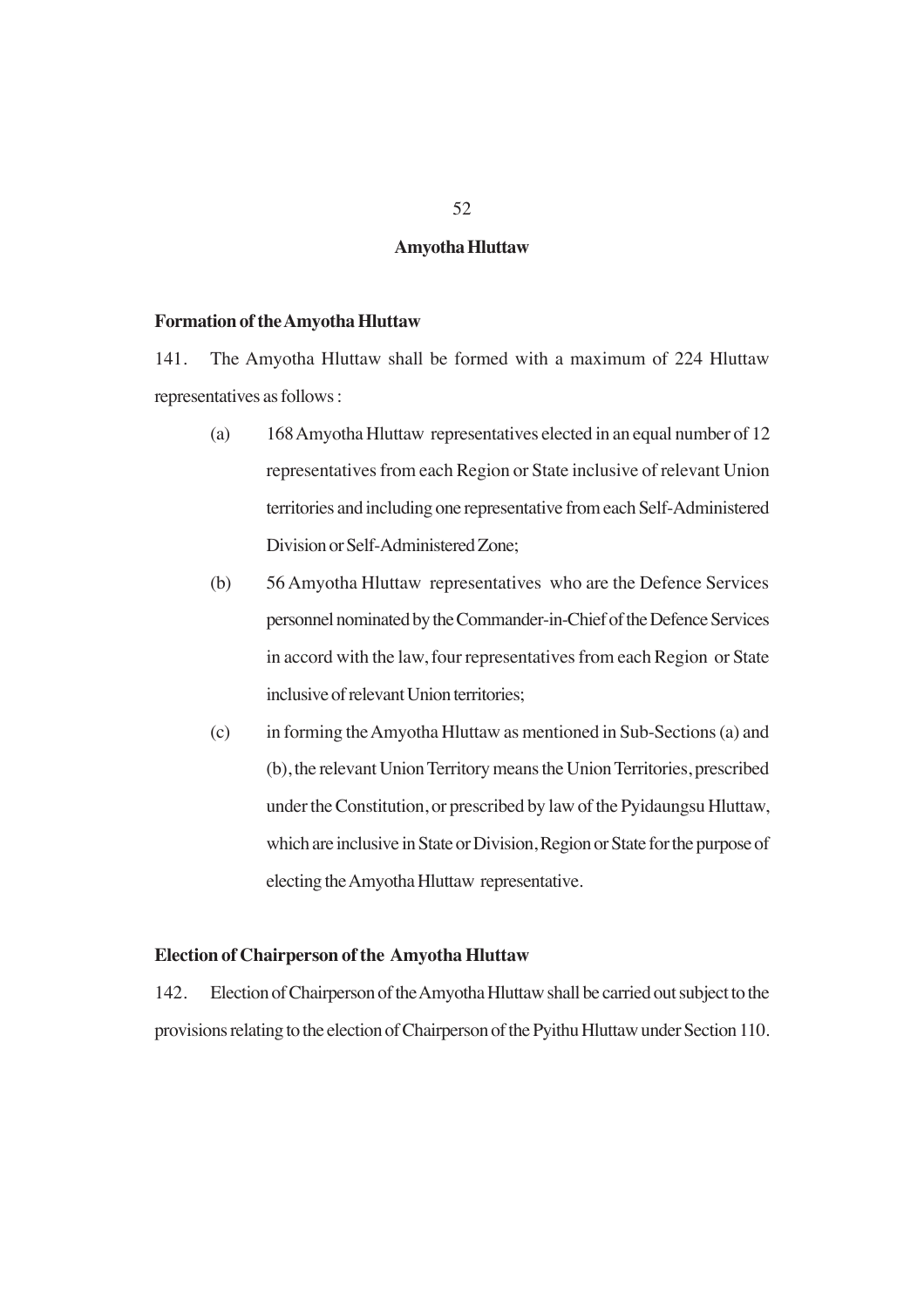# **Election of the Speaker and the Deputy Speaker of the Amyotha Hluttaw**

143. Election of the Speaker and the Deputy Speaker of the Amyotha Hluttaw shall be carried out subject to the provisions relating to the election of the Speaker and the Deputy Speaker of the Pyithu Hluttaw under Section 111.

# **Duties of the Speaker of the Amyotha Hluttaw**

144. The duties of the Speaker of the Amyotha Hluttaw shall be subject to the provisions relating to the duties of the Speaker of the Pyithu Hluttaw under Section 112.

# **Performance and termination of duties of the Speaker and the Deputy Speaker of the Amyotha Hluttaw**

145. Performance and termination of duties of the Speaker and the Deputy Speaker of the Amyotha Hluttaw shall be subject to the provisions relating to the performance and termination of duties of the Speaker and the Deputy Speaker of the Pyithu Hluttaw under Section 113.

146. Duties, powers and rights of the Speaker and the Deputy Speaker of the Amyotha Hluttaw shall be prescribed by law.

# **Formation of the Amyotha Hluttaw Committees, Commissions and Bodies**

- 147. (a) The Amyotha Hluttaw shall form Bill Committee, Public Accounts Committee, Hluttaw Rights Committee, and Government's Guarantees, Pledges and Undertakings Vetting Committee with the Amyotha Hluttaw representatives.
	- (b) When the occasion arises to have studies made and submitted on defence and security matters or Military affairs, the Amyotha Hluttaw shall form the Defence and Security Committee with the Amyotha Hluttaw representatives who are the Defence Services personnel, for a limited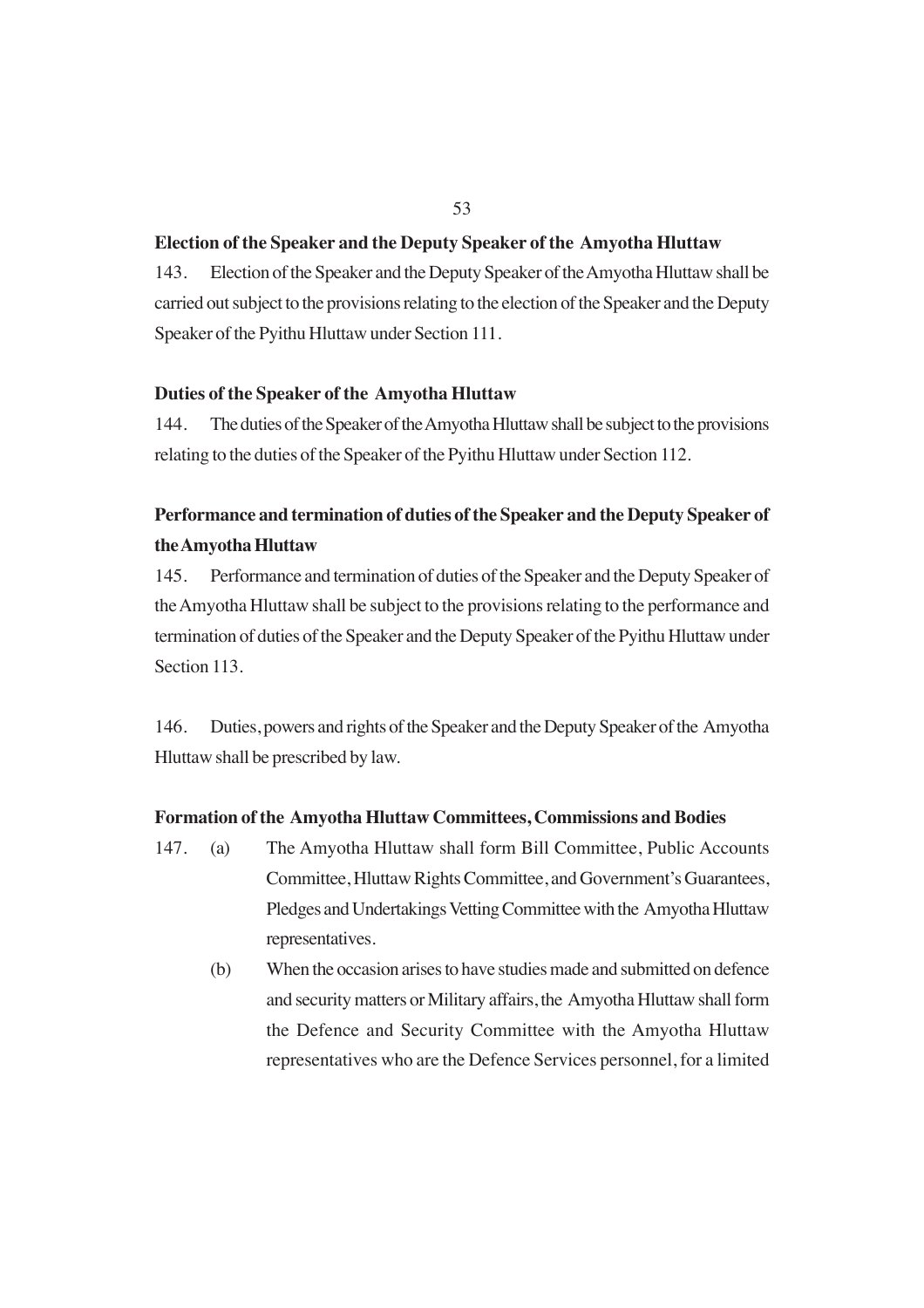time. The Defence and Security Committee so formed may, if necessary, be included suitable Amyotha Hluttaw representatives who are not the Defence Services personnel in accord with the volume of work.

- (c) If there arises a need to study and submit on other affairs, in addition to legislature, executive, national races affairs, economics, finance, social and foreign affairs, the Hluttaw Committees may be formed with the Amyotha Hluttaw representatives for a limited time.
- (d) The Amyotha Hluttaw shall determine the number of members, duties, powers, rights, and term of the Amyotha Hluttaw Committees.

148. If there arises a certain matter to co-ordinate with the Pyithu Hluttaw, the Amyotha Hluttaw may elect and assign its representatives who will serve with the Joint Committee comprising an equal number of representatives from the Amyotha Hluttaw and the Pyithu Hluttaw to form that Committee. The term of the Joint Committee shall be until the time they have submitted the report to the Hluttaw concerned.

149. When both the Amyotha Hluttaw and the Pyithu Hluttaw have certain matters to study, apart from matters to be performed by the Committees as prescribed in Sub-Sections (a) and (b) of Section 147, the Speakers of these Hluttaws may co-ordinate among themselves and form a Joint Committee comprising an equal number of representatives from the Amyotha Hluttaw and the Pyithu Hluttaw. The Amyotha Hluttaw may elect and assign the Amyotha Hluttaw representatives included in that Committee. The term of the Joint Committee shall be until the time they have submitted the report to the Hluttaw concerned.

150. Formation of the Amyotha Hluttaw Commissions and Bodies of the Amyotha Hluttaw shall be carried out subject to the provisions relating to the formation of Commission and Bodies of the Pyithu Hluttaw under Section 118.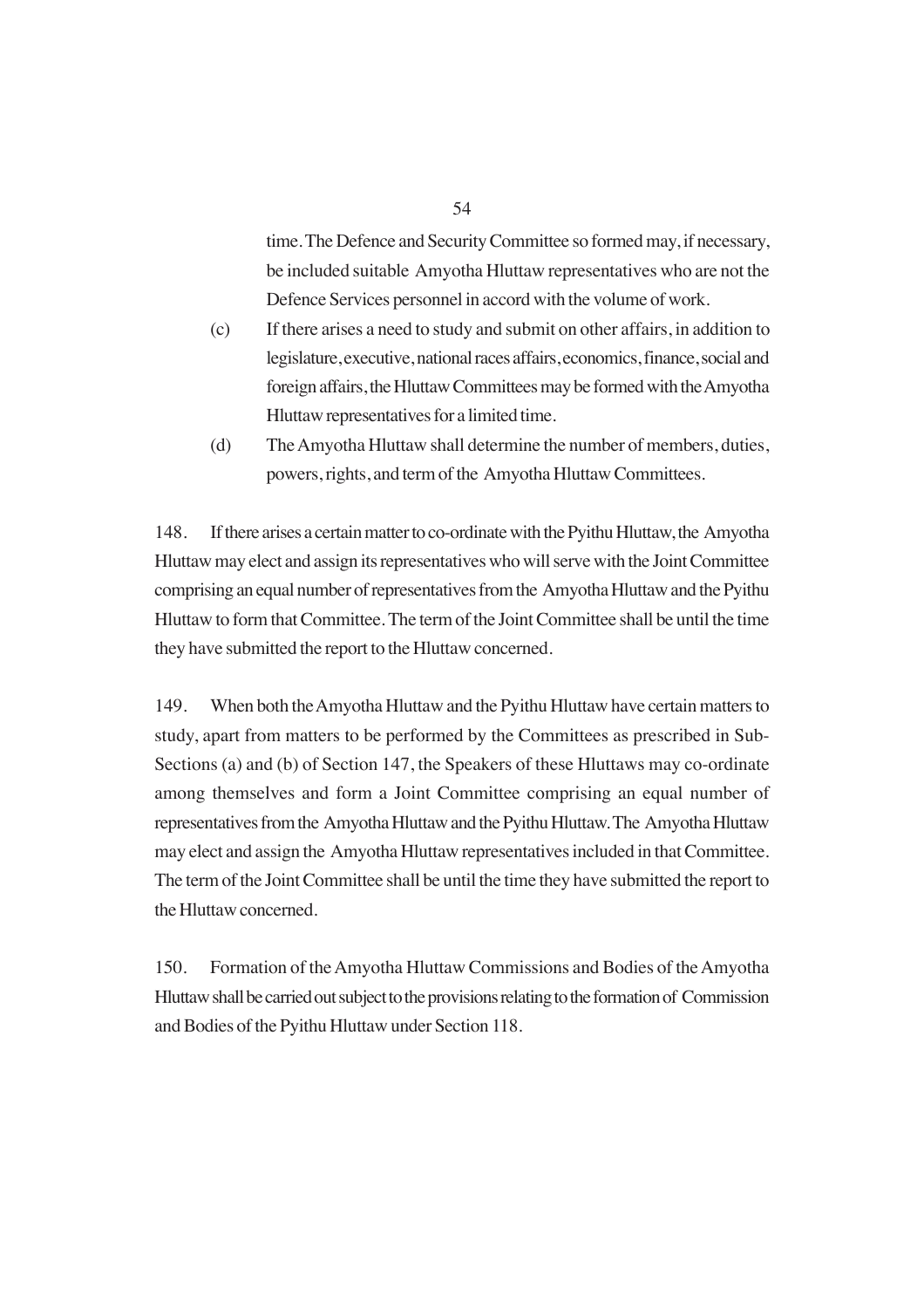## **Term of the Amyotha Hluttaw**

151. The term of the Amyotha Hluttaw is the same as the term of the Pyithu Hluttaw. The term of the Amyotha Hluttaw expires on the day of the expiry of the Pyithu Hluttaw.

## **Qualifications of the Amyotha Hluttaw representatives**

152. The Amyotha Hluttaw representatives shall be :

- (a) persons who have attained the age of 30 years;
- (b) persons who have qualifications, with the exception of the age limit, entitled to be elected as Pyithu Hluttaw representatives prescribed under Section 120;
- (c) persons whose qualifications does not breach the provisions under Section 121 which disqualified a person from standing for election as the Pyithu Hluttaw representatives.

# **Qualifications of the Amyotha Hluttaw representatives who are the Defence Services personnel**

153. The Defence Services personnel, nominated by the Commander-in-Chief of the Defence Services as the Amyotha Hluttaw representatives who are the Defence Services personnel in accord with the law, shall possess the prescribed qualifications for the Amyotha Hluttaw representatives.

### **Convening of the Amyotha Hluttaw Session**

- 154. (a) The commencement of the term of the Amyotha Hluttaw is the day of the commencement of the term of the Pyithu Hluttaw.
	- (b) The first regular session of the Amyotha Hluttaw shall be held within seven days after the commencement of the term of that Hluttaw.

155. Convening the Amyotha Hluttaw session shall be carried out subject to the provisions relating to convening of the Pyithu Hluttaw sessions under Sections 124 to 135.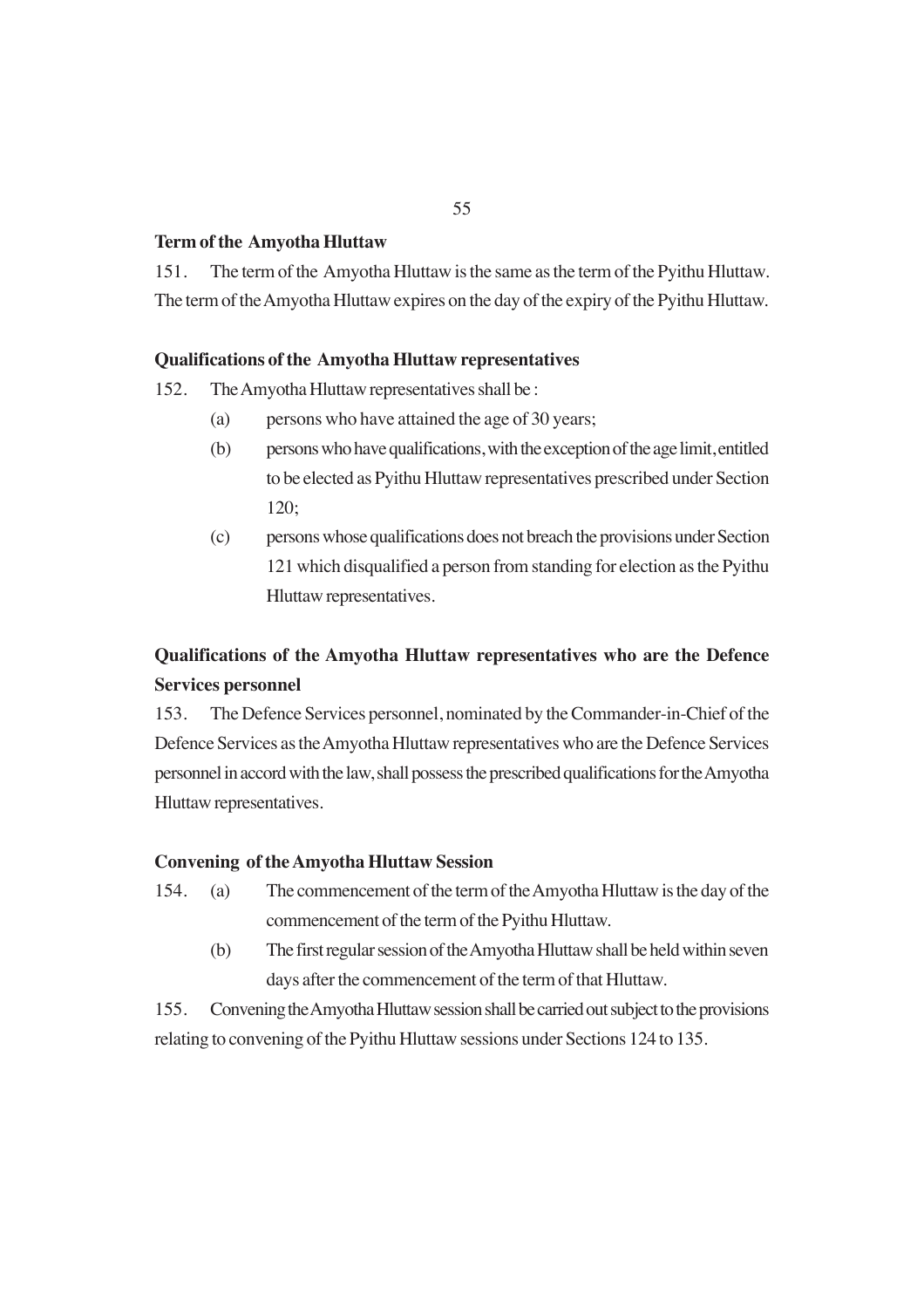### **Submission of Bill**

156. Bills relating to other matters, except the matters prescribed in the Constitution that the Bill was submitted and passed exclusively by the Pyidaungsu Hluttaw stated in Union Legislative List, shall be initiated in the Amyotha Hluttaw in accord with the prescribed procedures.

- 157. (a) After issuing a rule, regulation or by-law in accord with the law enacted by the Pyidaungsu Hluttaw, the Body concerned shall distribute and submit the said rule, regulation or by-law to its representatives at the nearest regular session of the Amyotha Hluttaw with the permitted arrangement of the Speaker of the Hluttaw.
	- (b) If it is found that a rule, regulation or by-law is in conformity with the provisions of relevant law, Hluttaw representatives may move to annul or amend the rule, regulation or by-law to the Amyotha Hluttaw within 90 days from the day that rule, regulation or by-law is submitted and distributed.
	- (c) If there is a disagreement between the Amyotha Hluttaw and the Pyithu Hluttaw to annul or amend any rule, regulation or by-law, it shall be submitted to the Pyidaungsu Hluttaw.
- 158. (a) If Bills submitted by any Union level organization formed under the Constitution are sent in accord with prescribed procedures of the Pyidaungsu Hluttaw, it shall be deemed that such Bills are initiated in the Amyotha Hluttaw, and shall be discussed and resolved in the Amyotha Hluttaw.
	- (b) Bills relating to other matters, except the matters prescribed in the Constitution that the Bill was submitted and passed exclusively by the Pyidaungsu Hluttaw stated in the Union Legislative List shall be initiated in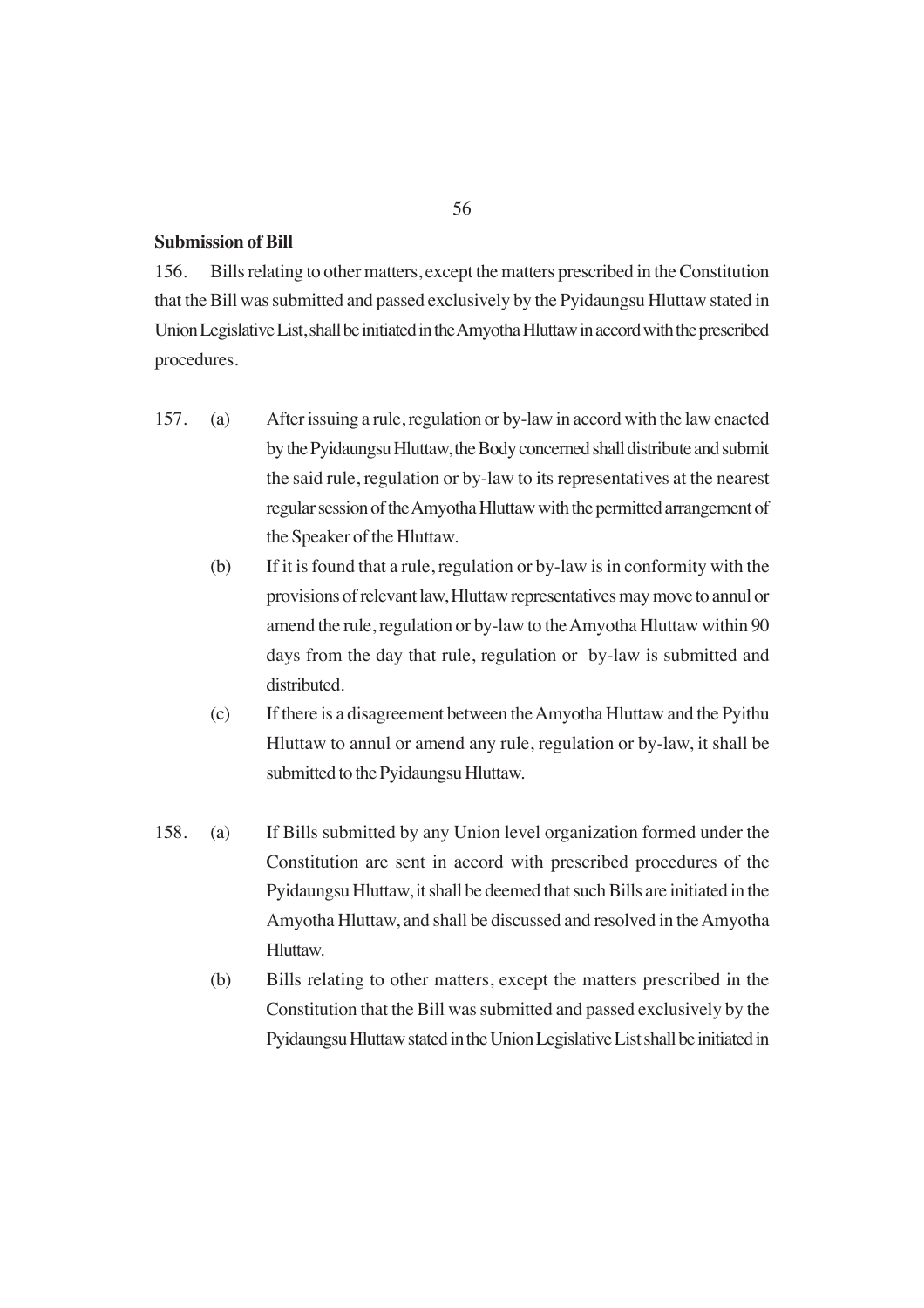the Amyotha Hluttaw in accord with the law. Such Bills shall be discussed and resolved by the Amyotha Hluttaw under the prescribed procedures.

- (c) The Bills passed by the Amyotha Hluttaw shall be sent to the Pyithu Hluttaw to continue to discuss and to resolve.
- 159. (a) After receiving a Bill sent by the Pyithu Hluttaw, the Amyotha Hluttaw may resolve to agree or disagree, or agree with amendments in accord with the resolution of the Pyithu Hluttaw. The Bill shall be sent back to the Pyithu Hluttaw together with the resolution of the Amyotha Hluttaw.
	- (b) When the Amyotha Hluttaw recieves the Bill with amendments from the Pyithu Hluttaw it shall, if it accepts the Bill with amendments of the Pyithu Hluttaw, send to the Speaker of the Pyidaungsu Hluttaw.
	- (c) If there is a disagreement between the Amyotha Hluttaw and the Pyithu Hluttaw relating to the Bill sent to the Pyithu Hluttaw, the Amyotha Hluttaw shall obtain the resolution of the Pyidaungsu Hluttaw.

160. Members representing any Union level Body formed under the Constitution are entitled :

- (a) to explain, converse and discuss Bills or matters relating to their Bodies when they are attending the Amyotha Hluttaw session with the permission of the Speaker of the Amyotha Hluttaw;
- (b) to explain, converse and discuss Bills or matters relating to their Bodies when they are attending sessions of the Committees, Commissions and Bodies of the Amyotha Hluttaw with the permission of the Head of the Committee, Commission or Body concerned.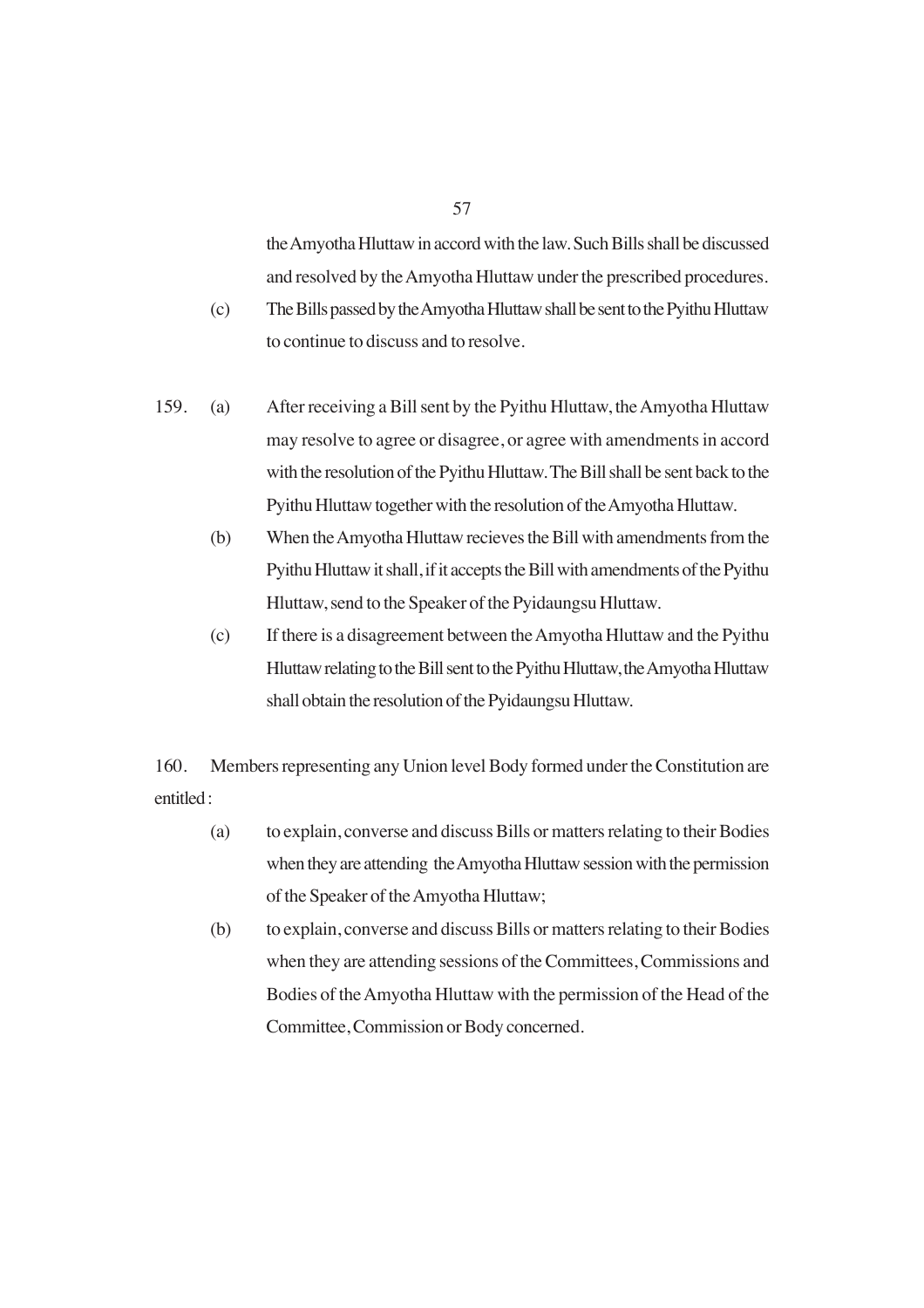### **Region Hluttaw or State Hluttaw**

#### **Formation of the Region Hluttaw or the State Hluttaw**

- 161. The Region or State Hluttaw shall be formed with the following persons :
	- (a) representatives of the Region or State Hluttaw, two of each are elected from each township in the Regions or the States;
	- (b) representatives of the Region Hluttaw, each is elected from each national race determined by the authorities concerned as having a population which constitutes 0.1 percent and above of the population of the Union, of the remaining national races other than those who have already obtained the respective Region or a Self-Administered Area in that Region;
	- (c) representatives of the State Hluttaw, each is elected from each national race determined by the authorities concerned as having a population which constitutes 0.1 percent and above of the population of the Union, of the remaining national races other than those who have already obtained respective State or a Self-Administered Area in that State;
	- (d) representatives of the Region or State Hluttaw who are the Defence Services personnel nominated by the Commander-in-Chief of the Defence Services in accord with the law for an equal number of one-third of the total number of Hluttaw representatives elected under Sub-Sections (a) and (b) or (a) and (c).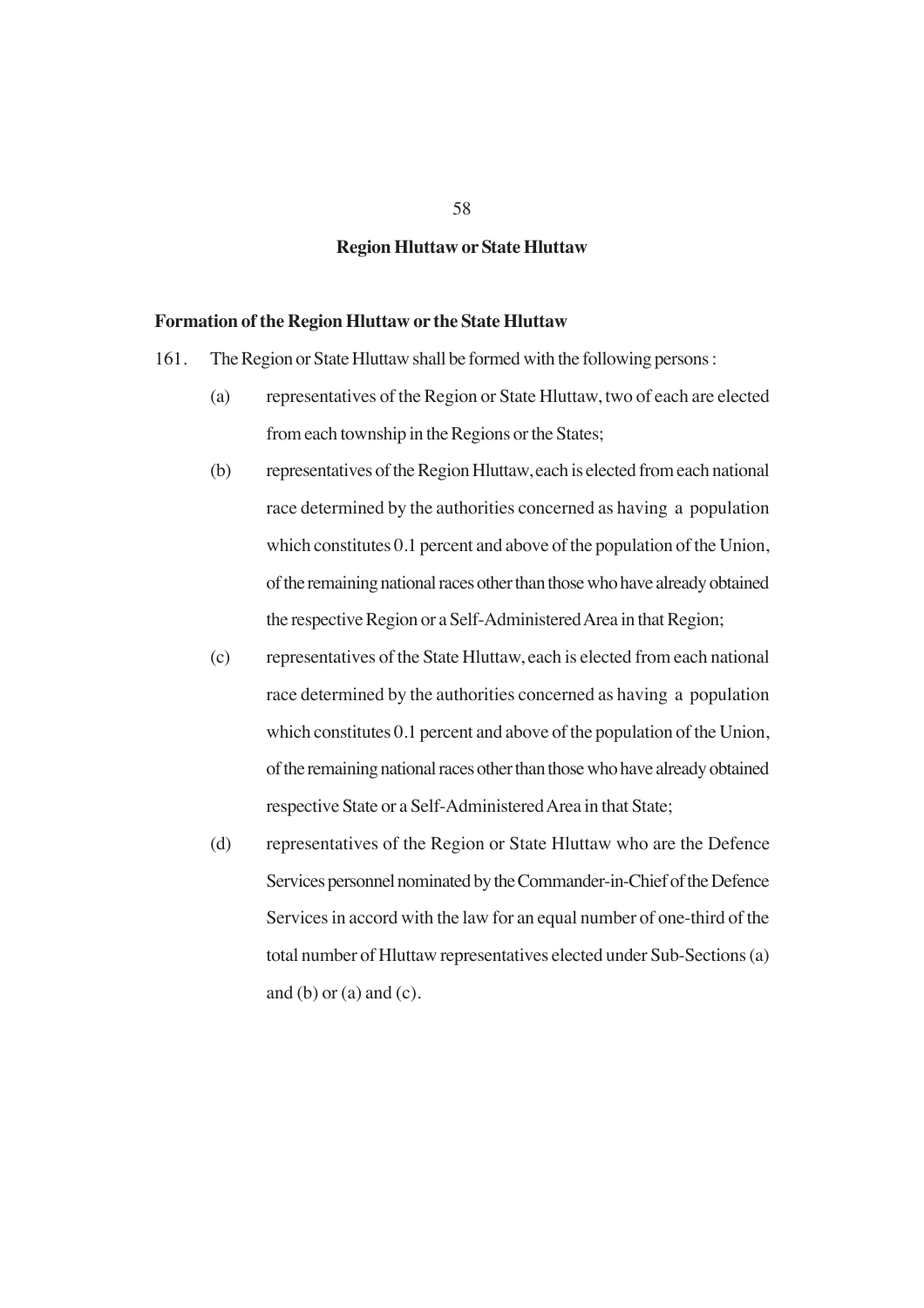### **Election of the Chairperson of the Region or State Hluttaw**

162. Election of Chairperson of the Region Hluttaw or the State Hluttaw shall be carried out subject to the provisions relating to the election of Chairperson of the Pyithu Hluttaw under Section 110.

# **Election of the Speaker and the Deputy Speaker of the Region Hluttaw or the State Hluttaw**

163. Election of the Speaker and the Deputy Speaker of the Region Hluttaw or the State Hluttaw shall be carried out subject to the provisions relating to the election of the Speaker and the Deputy Speaker of the Pyithu Hluttaw under Section 111.

# **Duties of the Speaker of the Region Hluttaw or the State Hluttaw**

164. The Speaker of the Region Hluttaw or the State Hluttaw shall :

- (a) supervise the Region Hluttaw or the State Hluttaw sessions;
- (b) invite the President, if he is informed of the President's desire to address the Region Hluttaw or the State Hluttaw;
- (c) make necessary arrangement if the Chief Minister of the Region or State informs his desire to address;
- (d) have the right to invite members of the organization or persons representing any Region or State level organization formed under the Constitution to attend the session of the Region Hluttaw or the State Hluttaw and give clarifications on matters relating to ongoing discussions, if necessary;
- (e) perform other duties and powers prescribed by the Constitution or any law.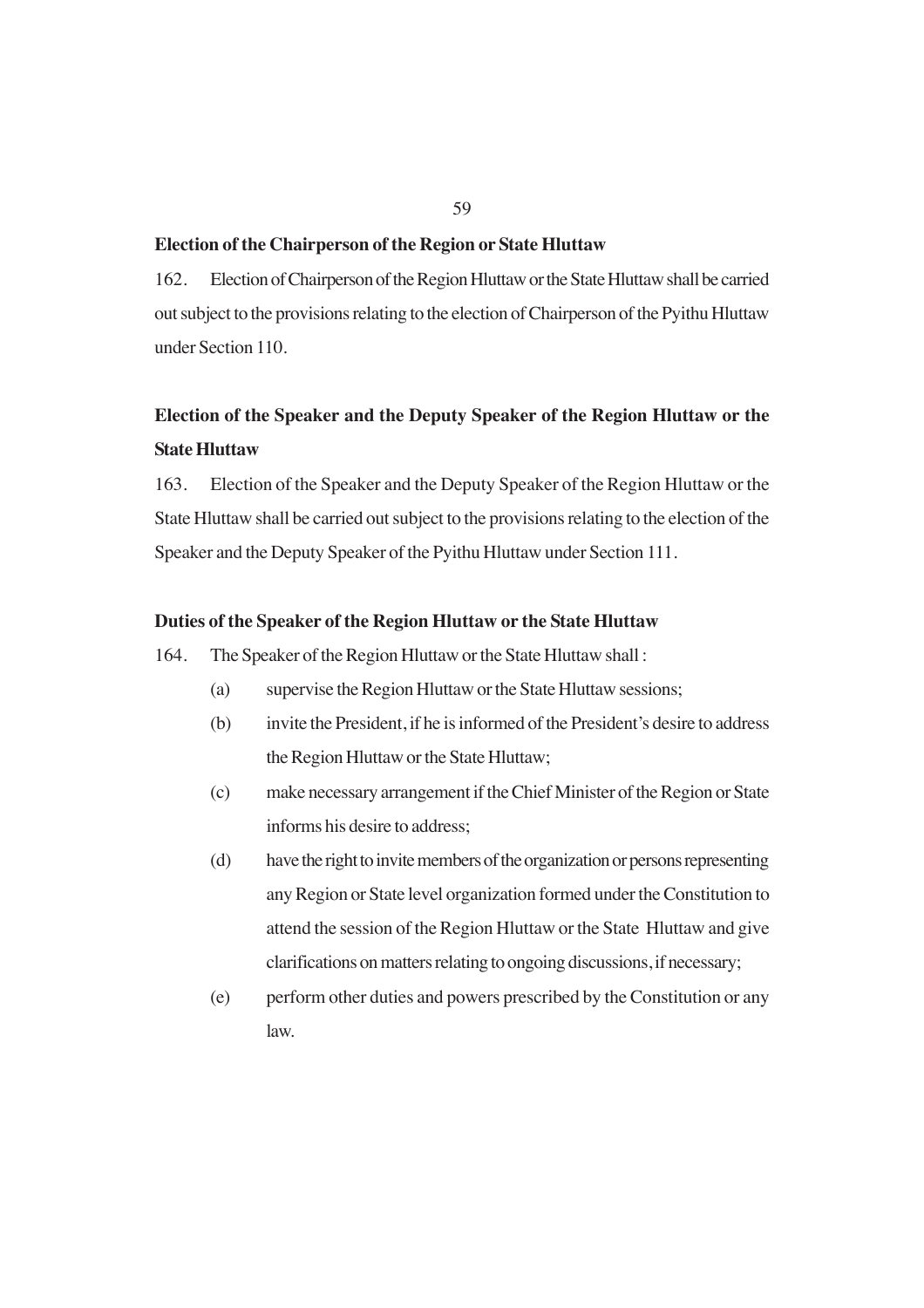# **Performance and termination of duties of the Speaker and the Deputy Speaker of the Region Hluttaw or the State Hluttaw**

165. Performance and termination of duties of the Speaker and the Deputy Speaker of the Region Hluttaw or the State Hluttaw shall be subject to the provisions relating to the performance and termination of duties of the Speaker and the Deputy Speaker of the Pyithu Hluttaw in Section 113.

166. Duties, powers and rights of the Speaker and the Deputy Speaker of the Region Hluttaw or the State Hluttaw shall be prescribed by law.

## **Formation of the Region Hluttaw or the State Hluttaw Committee and Bodies**

- 167. (a) The Region Hluttaw or the State Hluttaw may, if necessary, form Committee and Bodies with the Region or State Hluttaw representatives concerned to study and submit legislation, national races affairs vested by the Constitution.
	- (b) The Region Hluttaw or the State Hluttaw may form above Committees and Bodies including suitable citizens.
	- (c) The Region Hluttaw or the State Hluttaw shall prescribe the number of members, duties, powers, rights and terms of the Committees or Bodies in forming those Committees and Bodies.

## **Term of the Region Hluttaw or the State Hluttaw**

168. The term of the Region or State Hluttaw is the same as the term of the Pyithu Hluttaw. The term of the Region or State Hluttaw expires on the day of the expiry of the Pyithu Hluttaw.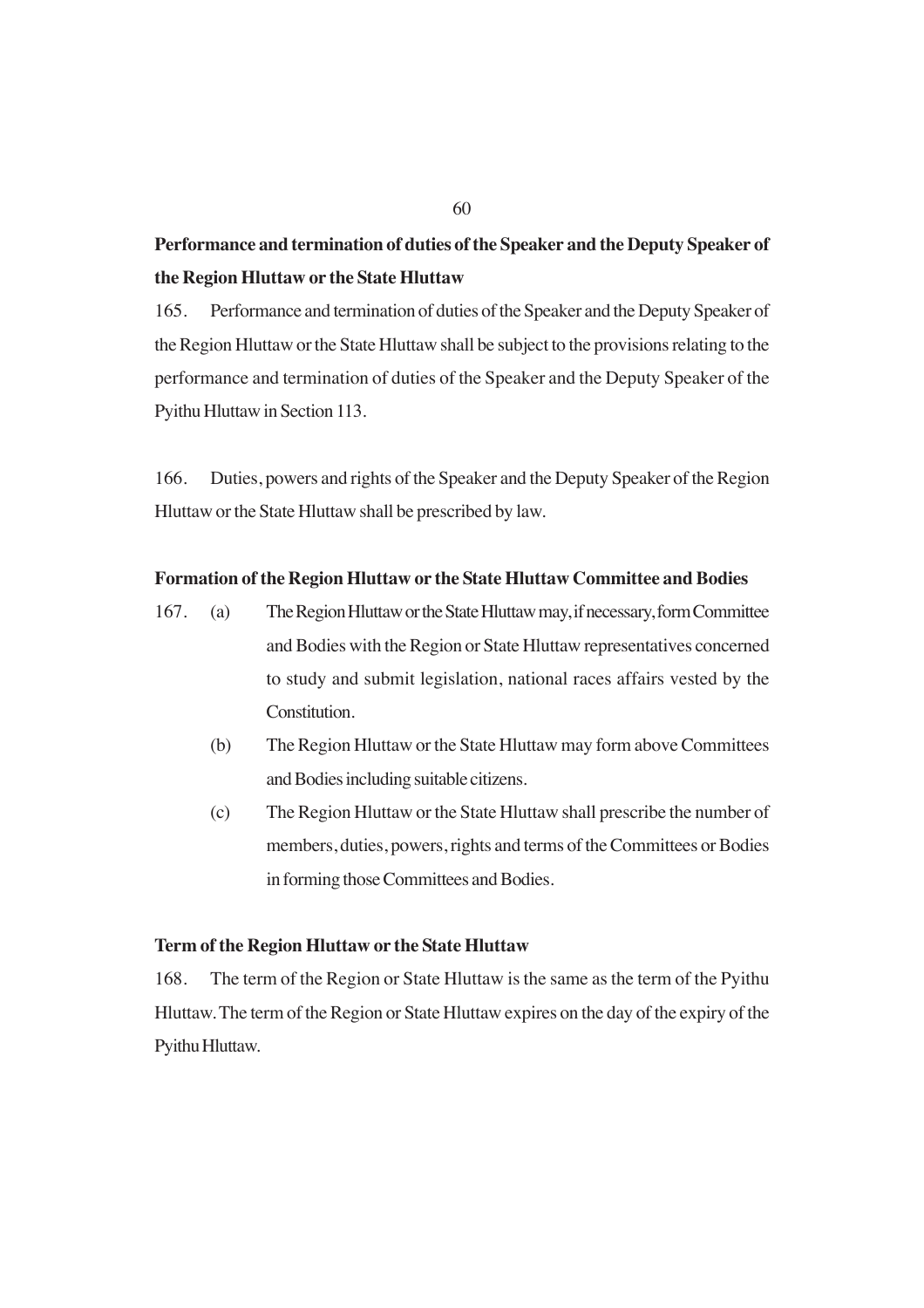## **Qualifications of the Region Hluttaw or the State Hluttaw representatives**

169. The Region or State Hluttaw representatives shall :

- (a) have qualifications entitled to be elected as the Pyithu Hluttaw representatives under Section 120;
- (b) shall be subject to the provisions of Section 121 which provide the disqualifications to be elected as the Pyithu Hluttaw representatives.

# **Qualifications of the Region or State Hluttaw representatives who are Defence Services personnel**

170. The Defence Services personnel**,** nominated by the Commander-in-Chief of the Defence Services as the Region or State Hluttaw representatives who are the Defence Services personnel in accord with the law, shall possess the prescribed qualifications for the Region or State Hluttaw representatives.

### **Convening the Region or State Hluttaw Sessions**

- 171. (a) The commencement of the term of the Region or State Hluttaw is the day of the commencement of the term of the Pyithu Hluttaw.
	- (b) The first regular session of the Region or State Hluttaw shall be held within 15 days after the commencement of the term of the Hluttaw.
- 172. (a) The first regular session of the Region or State Hluttaw shall be convened by the State Peace and Development Council after the Constitution comes into operation.
	- (b) The first regular sessions for the forthcoming terms of the Region or State Hluttaw shall be held by the Speaker of the Region or State Hluttaw who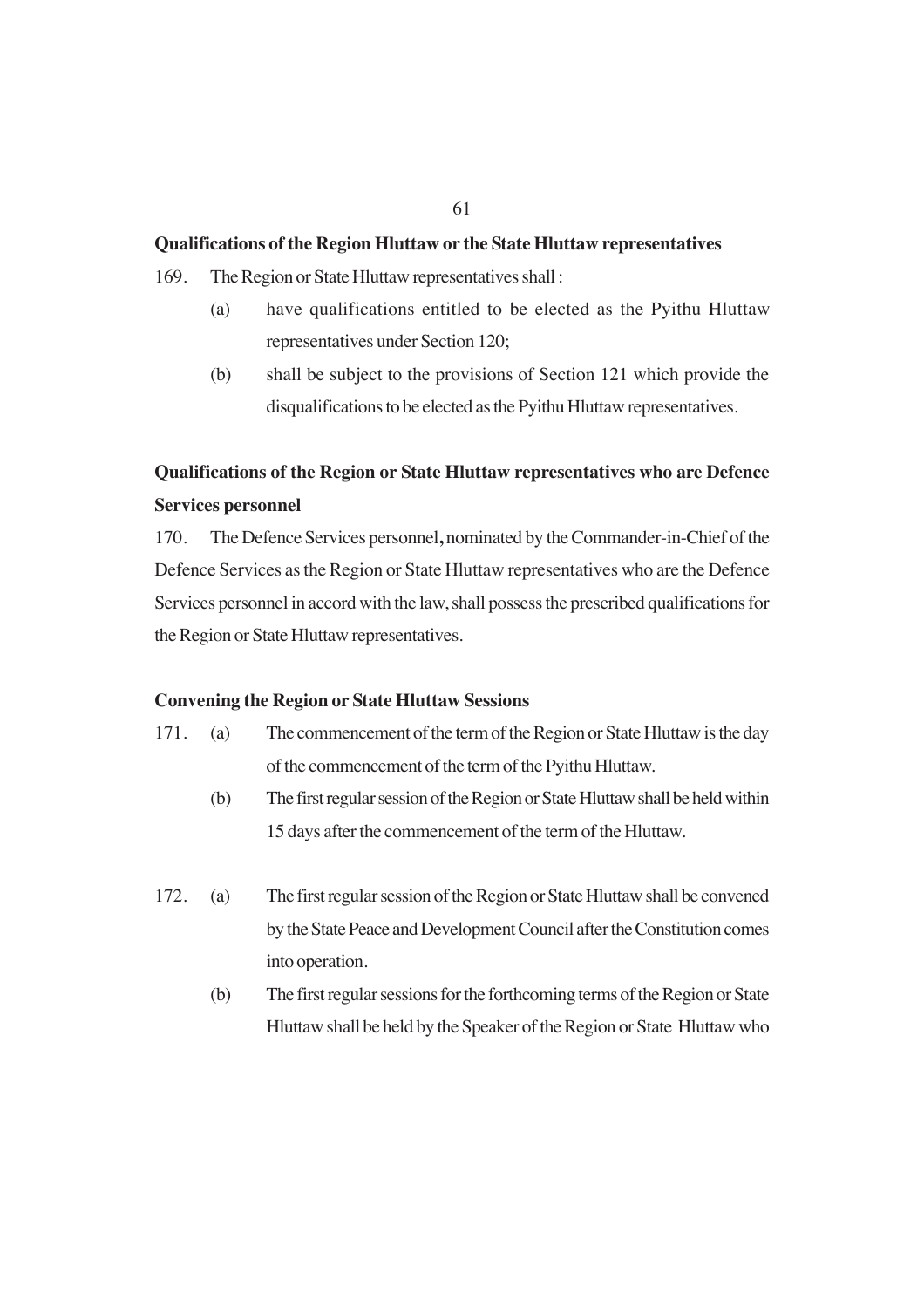continues to perform his duties in accord with the provisions of the Constitution.

- 173. (a) The representatives of the Region or State Hluttaw shall take an affirmation of office as mentioned in Schedule Four before the Chairperson of the Region or State Hluttaw at the first regular session of the Region or State Hluttaw.
	- (b) The representatives of the Region or State Hluttaw who have not taken an affirmation of office shall do so before the Speaker of the Hluttaw at the session of the Region or State Hluttaw at which they first attend.

174. The Speaker of the Region or State Hluttaw shall convene the regular session at least once a year. The maximum interval between regular sessions shall not exceed 12 months.

- 175. The following functions shall be carried out at the Region or State Hluttaw session:
	- (a) recording the addresses delivered by the President;
	- (b) reading and recording the message sent by President and other messages permitted by the Speaker;
	- (c) recording the address delivered by the Chief Minister of the Region or the State;
	- (d) submitting, discussing and resolving on a Bill;
	- (e) discussing and resolving on the matters to be undertaken by the Region or State Hluttaw in accord with the provisions of the Constitution;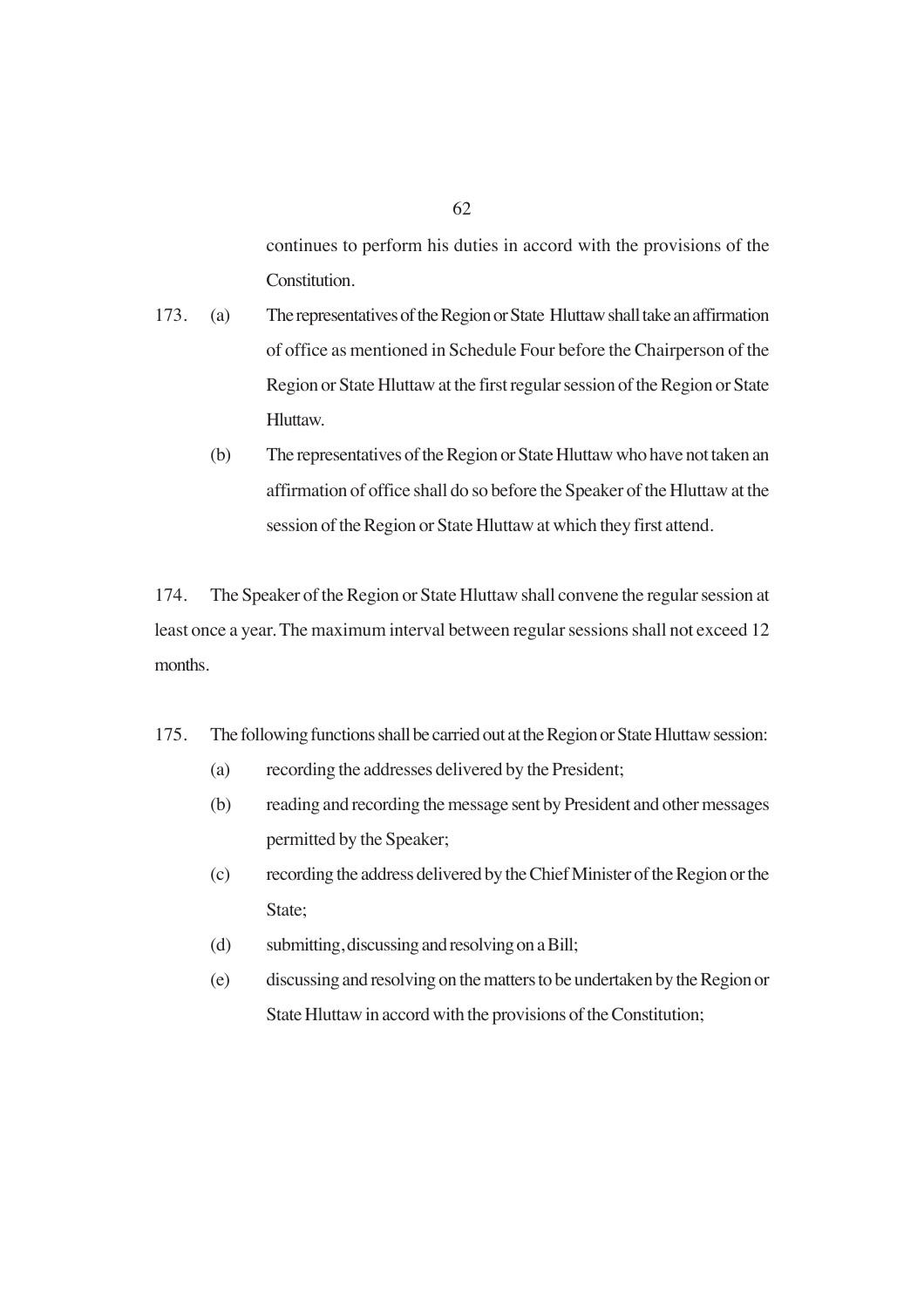- (f) discussing, resolving and recording the reports submitted to the Region or State Hluttaw;
- (g) submitting proposal, discussing and resolving;
- (h) raising questions and replying;
- (i) undertaking matters approved by the Speaker of the Region or State Hluttaw.

176. Matters that require resolution, agreement and approval of the Region or State Hluttaw shall be implemented as follows :

- (a) if the Region or State Hluttaw is in session, the matter shall be resolved at that session;
- (b) if the Region or State Hluttaw is not in session, the matter shall be resolved at the nearest Region or State Hluttaw session;
- (c) a special session or an emergency session shall be convened to discuss and to resolve matters which need urgent action in the interest of the public.

177. The Speaker of the Region or State Hluttaw may convene a special session or an emergency session of the Region or State Hluttaw, if necessary.

178. The Speaker of the Region or State Hluttaw shall convene a special or an emergency session of the Region or State Hluttaw as soon as possible when the Chief Minister of the Region or State informs him to do so.

179. The Speaker of the Region or State Hluttaw shall convene a special session as soon as possible, if at least one-fourth of the total number of the Region or State Hluttaw representatives so require.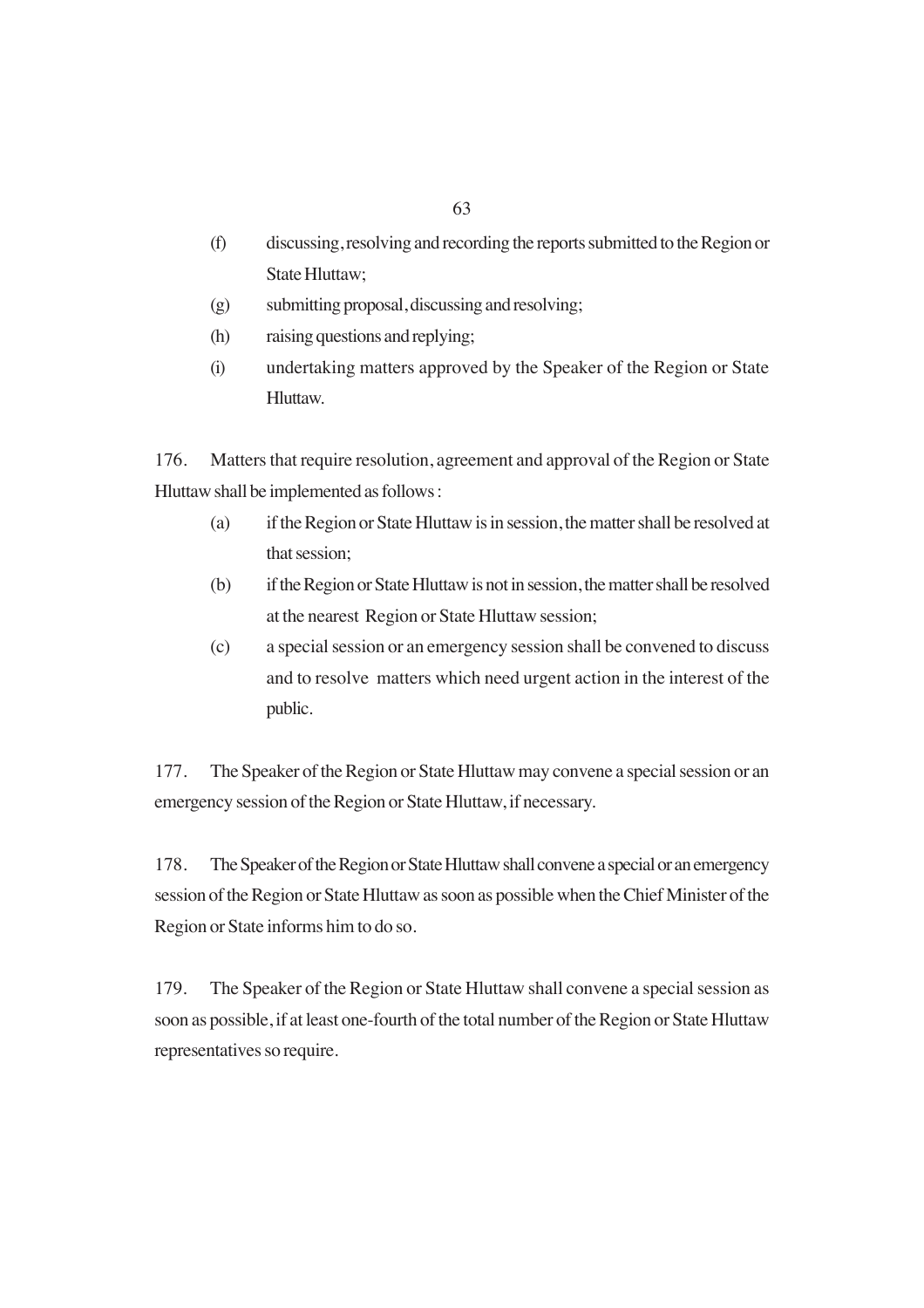- 180. (a) The first day session of the Region or State Hluttaw shall be valid if more than half of the total number of Hluttaw representatives, who have the right to attend the Region or State Hluttaw session, are present. The session, if invalid, shall be adjourned.
	- (b) The sessions that are adjourned due to invalidity in accord with the Sub-Section (a) as well as the valid session that are extended will be valid if at least one-third of the Hluttaw representatives are present.
- 181. (a) A matter that shall be resolved in the Region or State Hluttaw, save as otherwise provided by the Constitution, shall be determined by a majority of votes of the Region or State Hluttaw representatives who are present and voting.
	- (b) The Speaker of the Region or State Hluttaw discharging duties as the Speaker at the Region or State Hluttaw shall not voted in the first instance in the sessions of the Region or State Hluttaw, but shall have and exercise a casting vote in the matter of an equality of votes.

182. If the Region or State Hluttaw representative is, without permission of the Region or State Hluttaw, absent from a Region or a State Hluttaw session for a period of at least 15 consecutive days, the Region or State Hluttaw may declare his seat vacant. In computing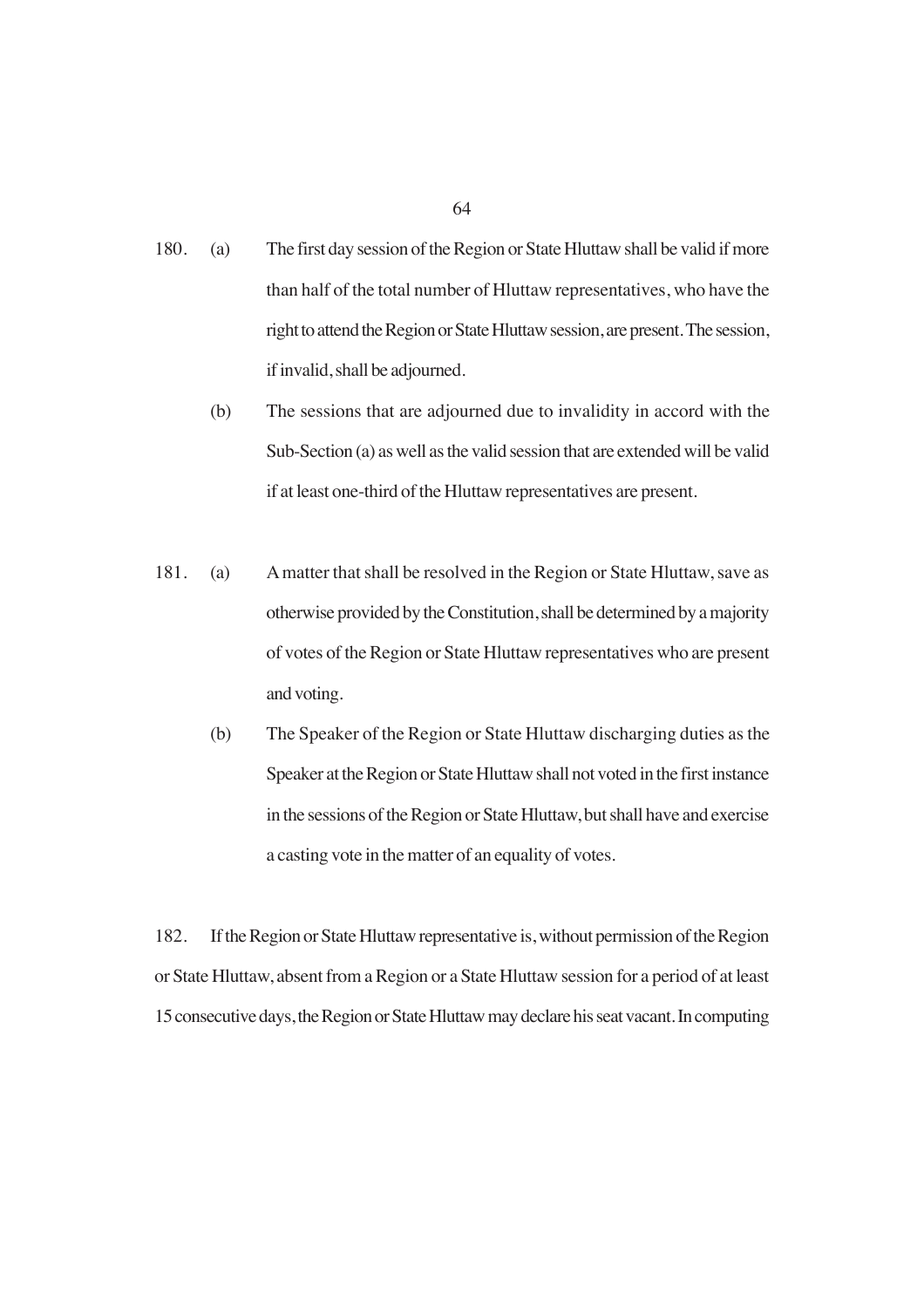the said period of 15 days, it shall not be counted of any period during which the session is adjourned.

183. Although there are vacant seats, the Region or State Hluttaw shall have the right to carry out its functions. Moreover, the resolutions and proceedings of the Region or State Hluttaw shall not be annulled, notwithstanding the acts of some person who was not entitled to do so sat or voted or took part in the proceedings are later discovered.

184. The proceedings and the records of the Region or State Hluttaw shall be published. However, the proceedings and the records prohibited by any law or the resolution of the Region or State Hluttaw shall not be published.

185. (a) Subject to the provisions of the Constitution and the provisions of the law relating to the Region or State Hluttaw, the Region or State Hluttaw representatives shall have freedom of speech and voting at the Region or State Hluttaw and the Committee and Body formed by the Region or State Hluttaw. Concerning the discussing, submitting and performing at the Region or State Hluttaw and the Region or State Hluttaw Committees and Bodies, no action shall be taken against a Region or a State Hluttaw representative except under its laws.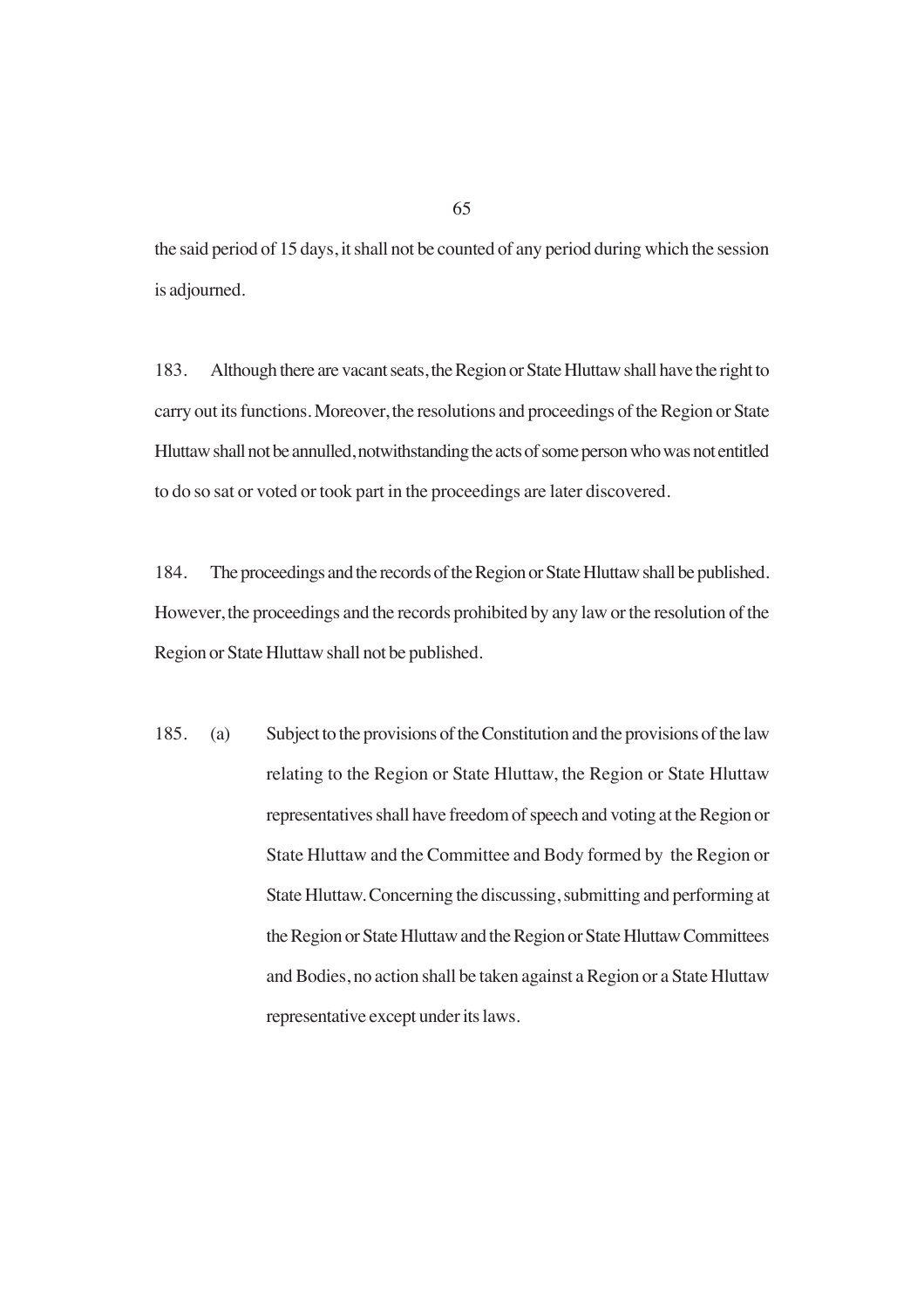- (b) Subject to the provisions of the Constitution and the provisions of the law relating to the Region or State Hluttaw, members of the organizations or persons representing any of the Region or State level organizations formed under the Constitution who are permitted or invited to attend the session of the Region or State Hluttaw or any Committee and Body of the Region or State Hluttaw have the freedom of speech at the Region or State Hluttaw or the Region or State Hluttaw Committees and Bodies. No action shall be taken against such members or persons for their submissions and speeches in the Region or State Hluttaw by other law except under its laws.
- (c) If the persons mentioned in Sub-Sections (a) and (b) committed assault in exercising the said privileges, they shall be liable to punishment under the regulations, by-laws, procedures of the Region or State Hluttaw or the existing laws.
- 186. (a) If there is a need to arrest a Region or a State Hluttaw representative attending the Region or State Hluttaw session or a person attending the Region or State Hluttaw session with the permission or invitation of the Speaker of the Hluttaw, the credible evidence shall be submitted to the Speaker of the Region or State Hluttaw. He shall not be arrested without the prior permission of the Speaker of the Region or State Hluttaw.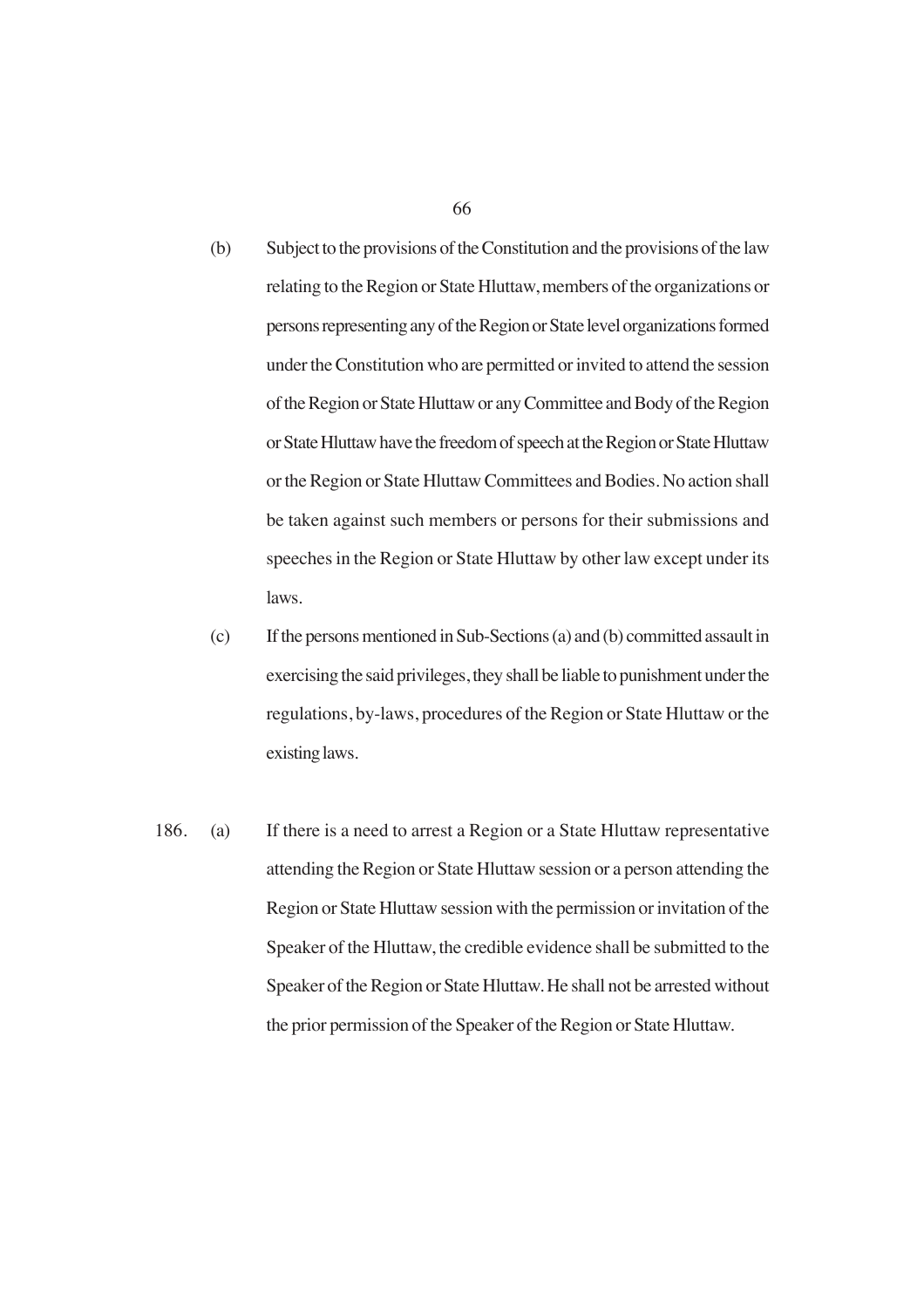- (b) If there is a need to arrest a member of a Committee or a Body of the Region or State Hluttaw attending session of any Committee or Body formed by the Region or State Hluttaw, the credible evidence shall be submitted to the Speaker of the Region or State Hluttaw through the Head of the Committee or Body concerned. He shall not be arrested without the prior permission of the Speaker of the Hluttaw.
- (c) If a representative of the Region or State Hluttaw is arrested, session of the Region or State Hluttaw or session of any Committee or any Body formed by the Hluttaw is not in session, the credible evidence in support of such arrest shall as soon as possible be submitted to the Speaker of the Region or State Hluttaw.

187. No action shall be instituted relating to the reports, documents and Hluttaw records published by the Region or State Hluttaw or under its authority.

#### **Legislation**

188. The Region or State Hluttaw shall have the right to enact laws for the entire or any part of the Region or State related to matters prescribed in Schedule Two of the Region or State Hluttaw Legislative List.

- 189. (a) When the Region or State Hluttaw enacts a law, it may :
	- (i) authorize to issue rules, regulations and by-laws concerning that law to any Region or State level organization formed under the Constitution;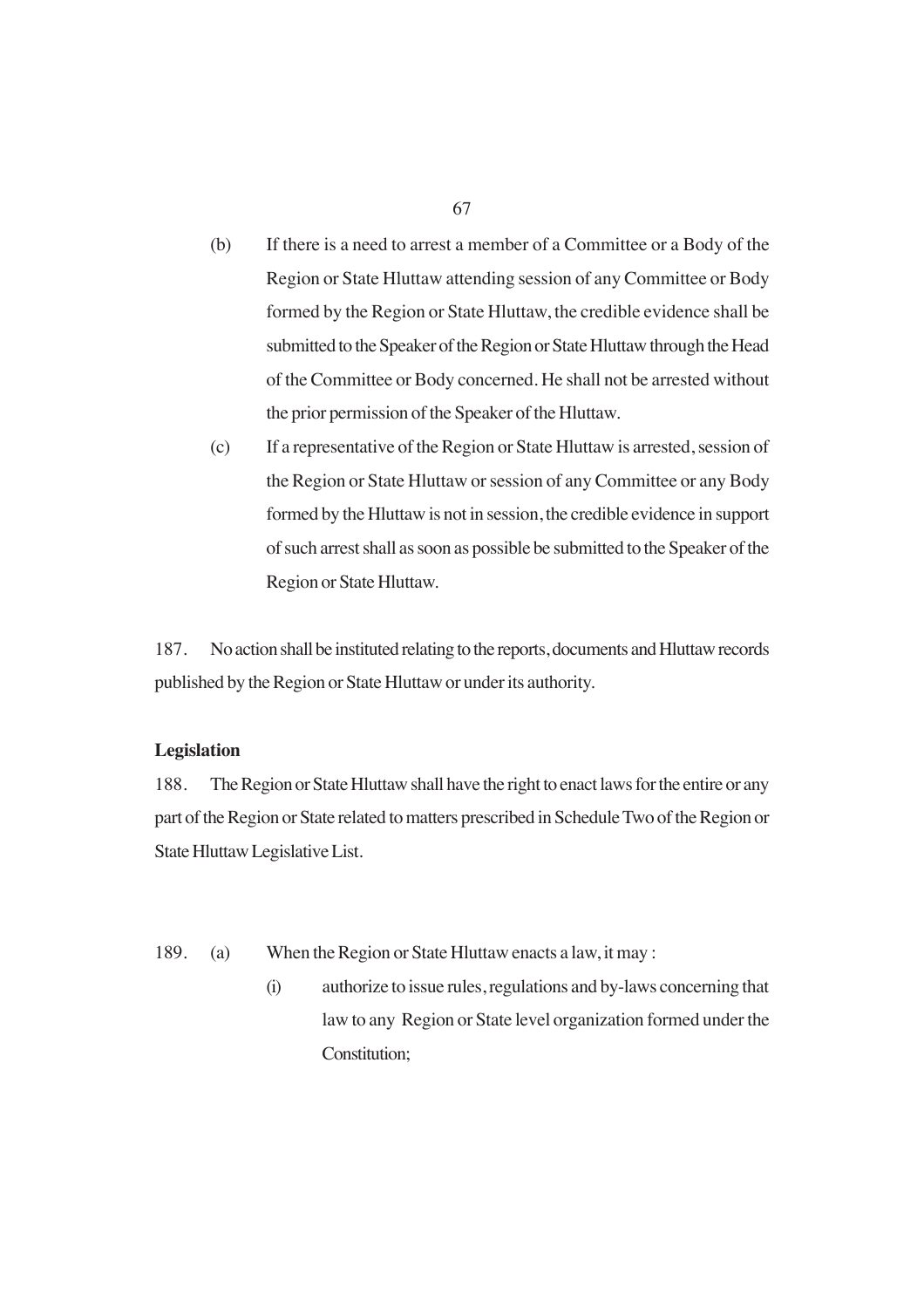- (ii) authorize to issue notifications, orders, directives and procedures to the respective organization or authority.
- (b) The rules, regulations, by-laws, notifications, orders, directives and procedures issued under the power conferred by any law shall be in conformity with the provisions of the Constitution and the relevant law.
- (c) After issuing any rule, regulation or by-law in accord with the law enacted by the Region or State Hluttaw, the Body concerned shall distribute and submit the said rule, regulation or by-law to its representatives at the nearest regular session of the Region or State Hluttaw under the permitted arrangement of the Speaker of the Hluttaw.
- (d) If it is found that a rule, regulation or by-law is in conformity with the provisions of relevant law, Hluttaw representatives may move to annul or amend the rule, regulation or by-law to the Region or State Hluttaw within 90 days from the day that rule, regulation or by-law is submitted and distributed.
- (e) If the Region or State Hluttaw passes a resolution to annul or amend any rule, regulation or by-law, the resolution shall be without prejudice to the validity of any action previously taken under the relevant rules, regulations or by-laws.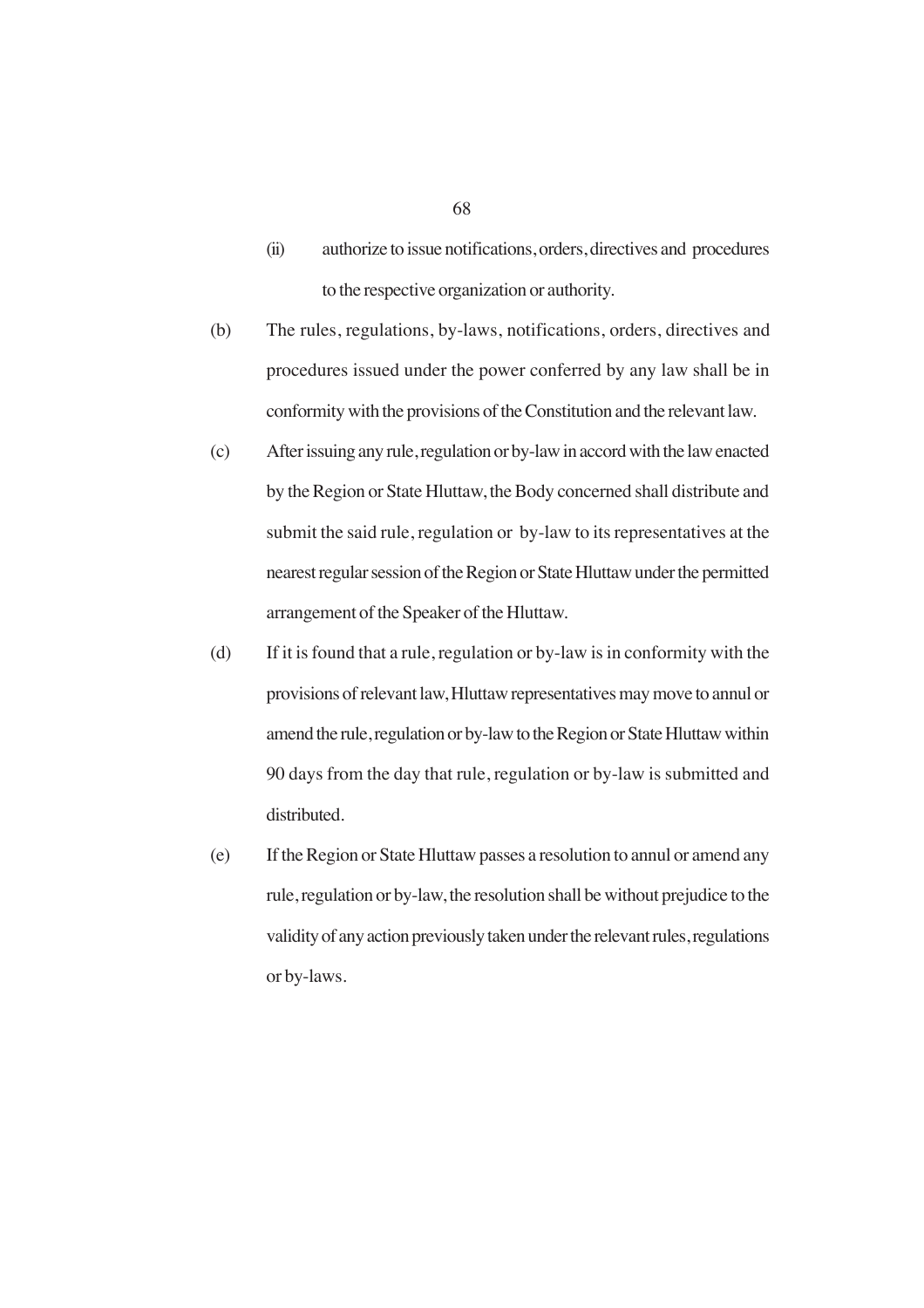#### **Submission of Bill**

- 190. (a) The Region or State level organizations formed under the Constitution shall have the right to submit the Bills relating to matters they administered among the matters included in the Schedule Two of the Region or State Legislative List to the Region or State Hluttaw in accord with the prescribed procedures.
	- (b) Bills relating to regional plans, annual budgets and taxation of the Region or State, which are to be submitted exclusively by the Region or State government, shall be submitted to the Region or State Hluttaw in accord with the prescribed procedures.

191. Representatives of the Region or State Hluttaw shall submit the Bills relating to other matters, except the matters prescribed in the Constitution that the Bill was submitted exclusively by the Region or State Hluttaw stated in the Schedule Two of the Region or State Legislative List, to the Region or State Hluttaw in accord with the prescribed procedures.

- 192. (a) Members, who are representatives of the Region or State Hluttaw among members representing any Region or State level organization formed under the Constitution, are entitled to explain, converse, discuss and vote Bills or matters relating to their organizations at the Hluttaw sessions.
	- (b) Members, who are not representatives of the Region or State Hluttaw among members representing any Region or State level organization formed under the Constitution, when they are attending Hluttaw session with the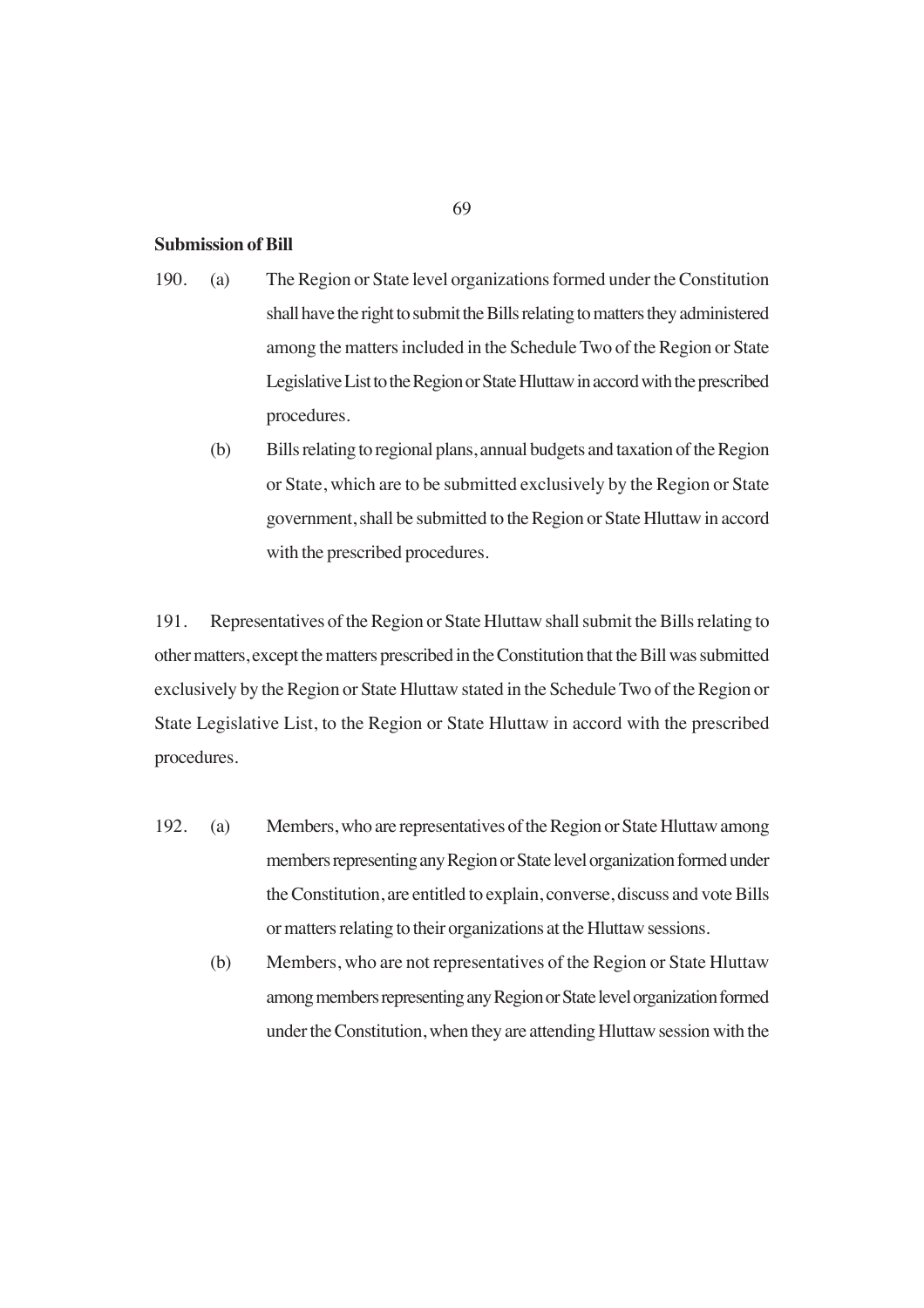permission of the Speaker of the Hluttaw, are entitled to explain, converse and discuss Bills or matters relating to their organizations.

#### **Submission of Region and State Budget Bill**

- 193. (a) The Region or State Annual Budget Bill to which only by the Region or State Government has the right to be submitted only to the Region or State Hluttaw in accord with the prescribed procedures.
	- (b) Relating to the Bill in Sub-Section (a), the Region or State Budget including finance received from the Union Fund of the Region or State under the Union Budget Law or the Supplementary Appropriation Law with the recommendation of the Chief Minister concerned shall be discussed, as may be necessary by the Region or State Hluttaw concerned and shall be carried out and approved, refused, curtailed with the majority consent. In doing so, the following matters may be discussed at the Region Hluttaw or the State Hluttaw, but not refused or curtailed :
		- (i) salary and allowance of Heads and members of the Region or State level organizations formed under the Constitution and expenditures of those organizations;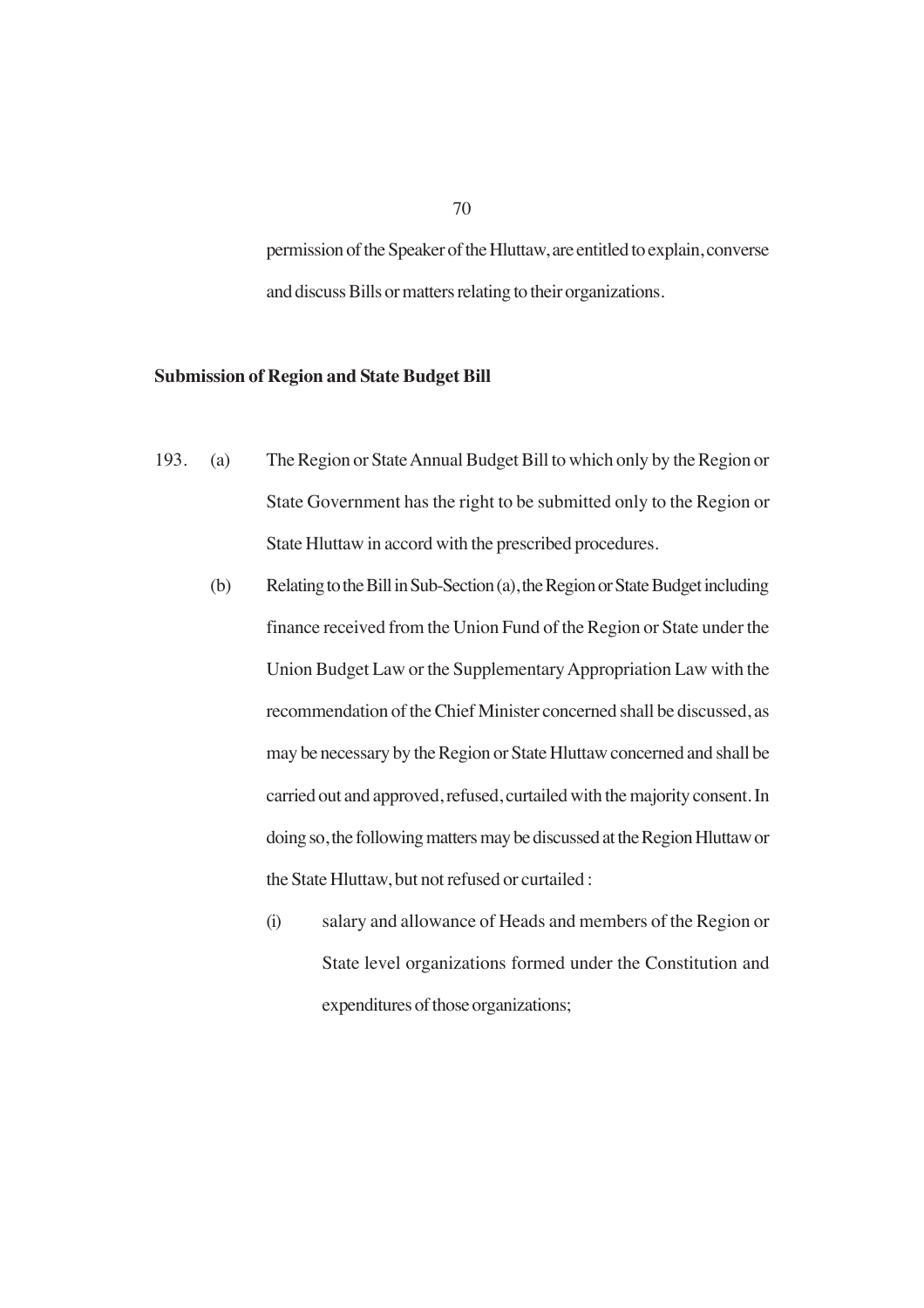- (ii) salary and allowance of Heads and members of Leading Bodies of Self-Administered Area formed under the Constitution and expenditures of those bodies;
- (iii) debts for which the Region or State is liable and expenses relating to the debts, other expenses relating to the loans taken out by the Region or State;
- (iv) expenditures required to satisfy judgment, order or decree of any Court or Tribunal;
- (v) other expenditures which are to be charged by any law enacted by the Region Hluttaw or the State Hluttaw.

194. The Region or State Hluttaw shall pass a resolution when the Region or State government submits the Region or State estimated budget in accord with the prescribed procedures.

#### **Promulgation of Law**

- 195. (a) The Chief Minister of the Region or State shall :
	- (i) sign and promulgate the Bills approved by the Region or State Hluttaw as law within seven days after the day of receipt in accord with the prescribed procedures;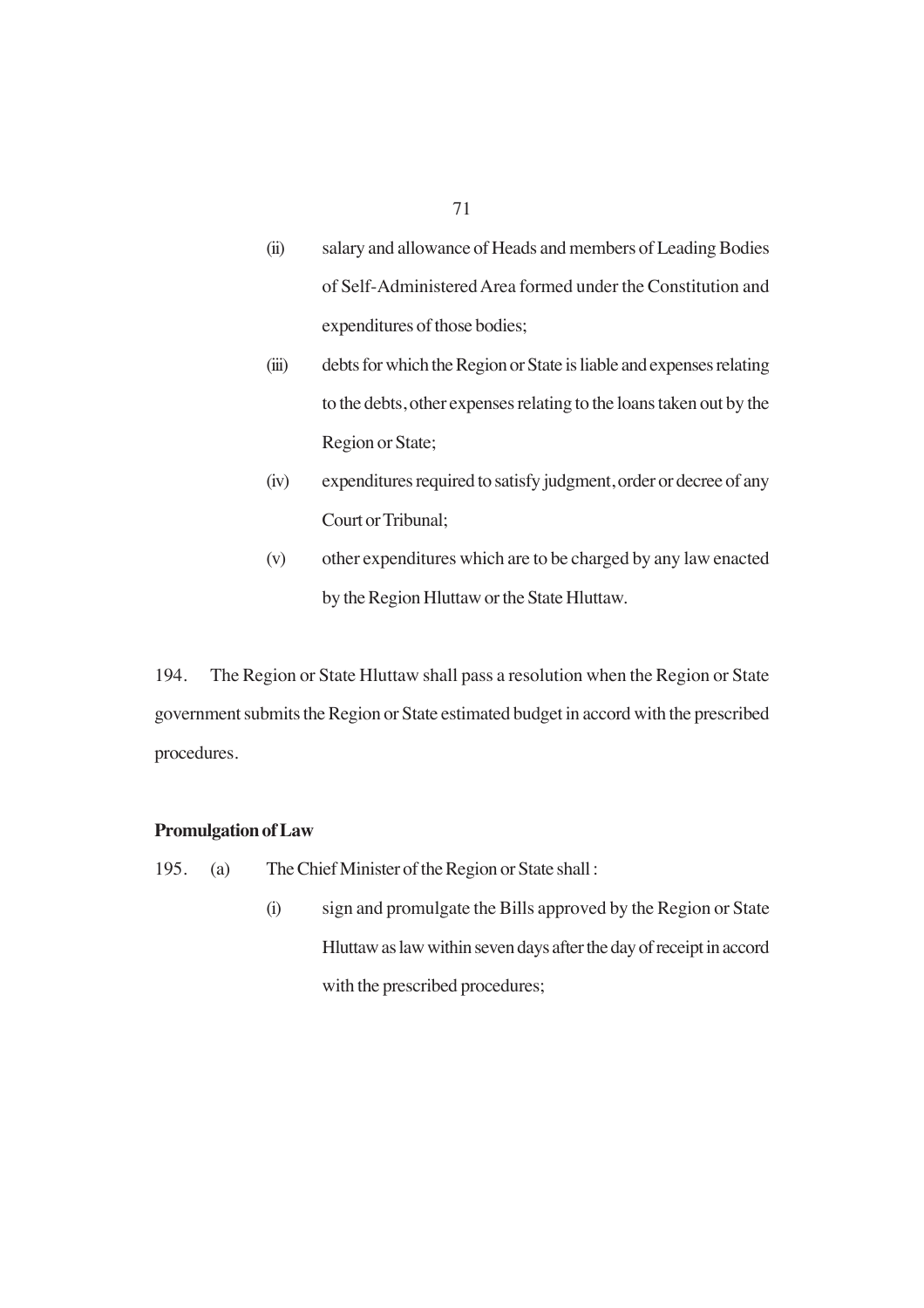- (ii) sign and promulgate the Bills approved by the Leading Body of Self-Administered Division or Self-Administered Zone as law within 14 days after the day of receipt.
- (b) If the Chief Minister of the Region or State does not sign and promulgate the Bill as law within the prescribed period, on the day after the completion of that period, the Bill shall become a law as if he had signed it.
- (c) The laws signed by the Chief Minister of the Region or State and laws which deemed to have been signed by him, shall be promulgated by the publication in the official gazette. The Law shall come into operation on the day of such promulgation unless the contrary intention is expressed.

#### **Self-Administered Division and Self-Administered Zone Leading Bodies**

196. The legislative power relating to the matters listed in the Schedule Three for respective Divisions or Zones are allotted to the Self-Administered Division or the Self-Administered Zone Leading Bodies.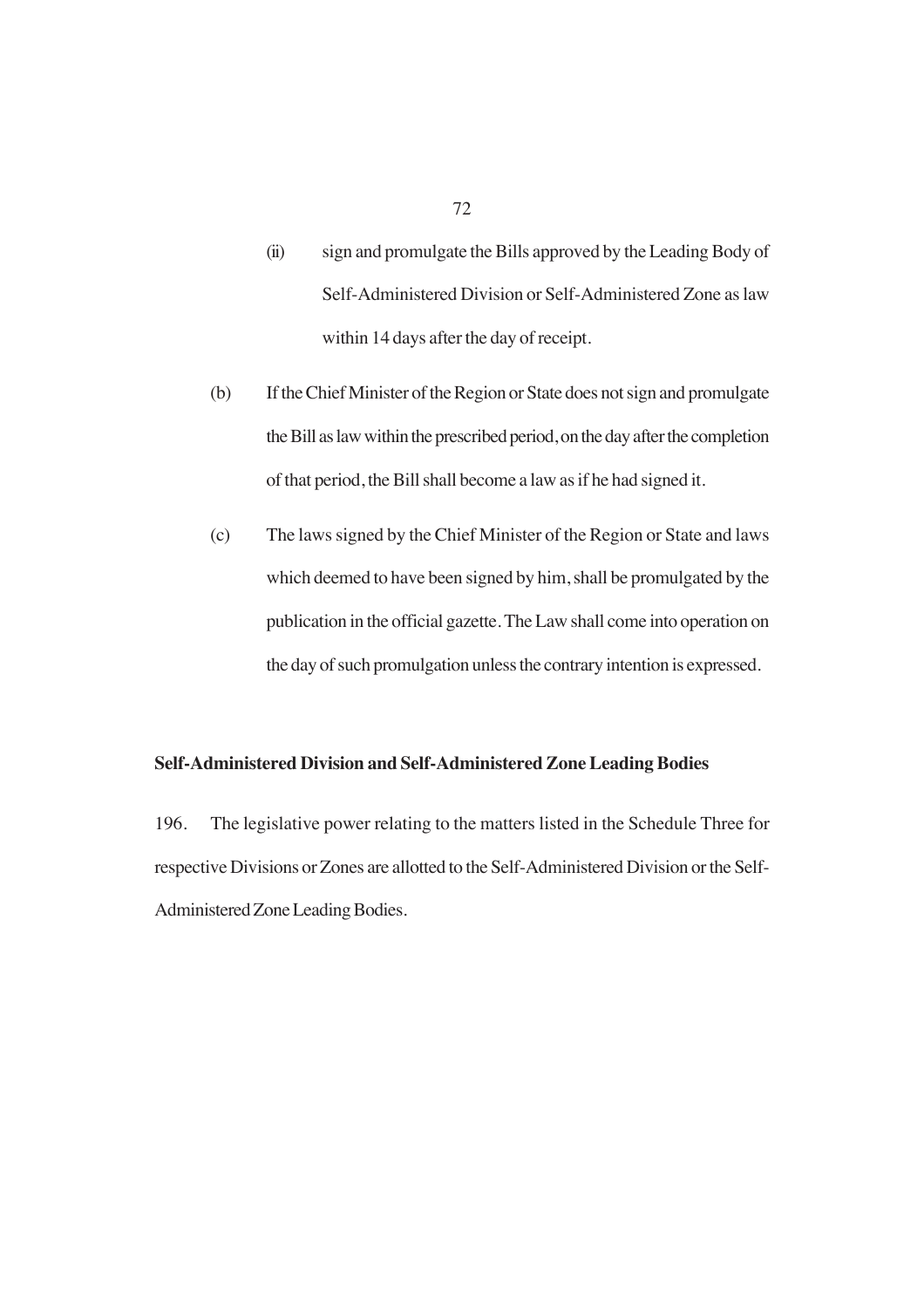## **Duties, powers and rights of the representatives of the Pyithu Hluttaw, the Amyotha Hluttaw and the Region or State Hluttaw**

197. Duties, powers and rights of the representatives of the Pyithu Hluttaw, the Amyotha Hluttaw and the Region or State Hluttaw shall be prescribed by law.

#### **Effect of Laws**

198. The effect of laws enacted by different levels of the Hluttaw and the Leading Bodies of the Self-Administered Area is as follows :

- (a) if any provision of the law enacted by the Pyidaungsu Hluttaw, the Region Hluttaw, the State Hluttaw, the Leading Bodies of the Self-Administered Division or the Self-Administered Zone or, any existing law is inconsistent with any provision of the Constitution, the Constitution shall prevail;
- (b) if any provision of the law enacted by the Region Hluttaw or the State Hluttaw is inconsistent with any provision of the law enacted by the Pyidaungsu Hluttaw, the law enacted by the Pyidaungsu Hluttaw shall prevail;
- (c) if any provision of the law enacted by the Leading Body of the Self-Administered Division or the Self-Administered Zone is inconsistent with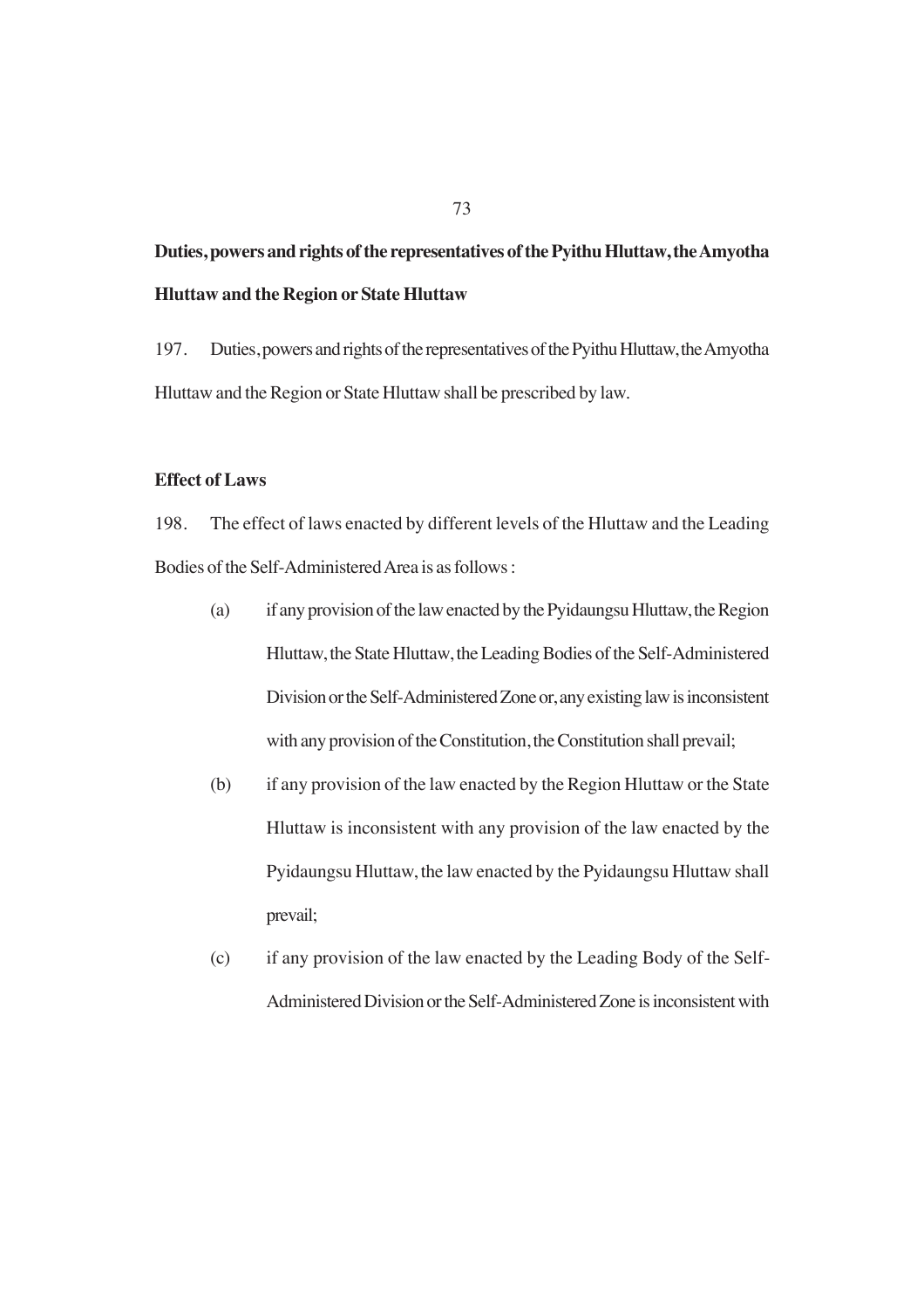any provision of the law enacted by the Pyidaungsu Hluttaw, the law enacted by the Pyidaungsu Hluttaw shall prevail;

(d) if any provision of the law enacted by the Leading Body of the Self-Administered Division or the Self-Administered Zone is inconsistent with any provision of the law enacted by the Region Hluttaw or the State Hluttaw concerned, the law enacted by the Region Hluttaw or the State Hluttaw concerned shall prevail.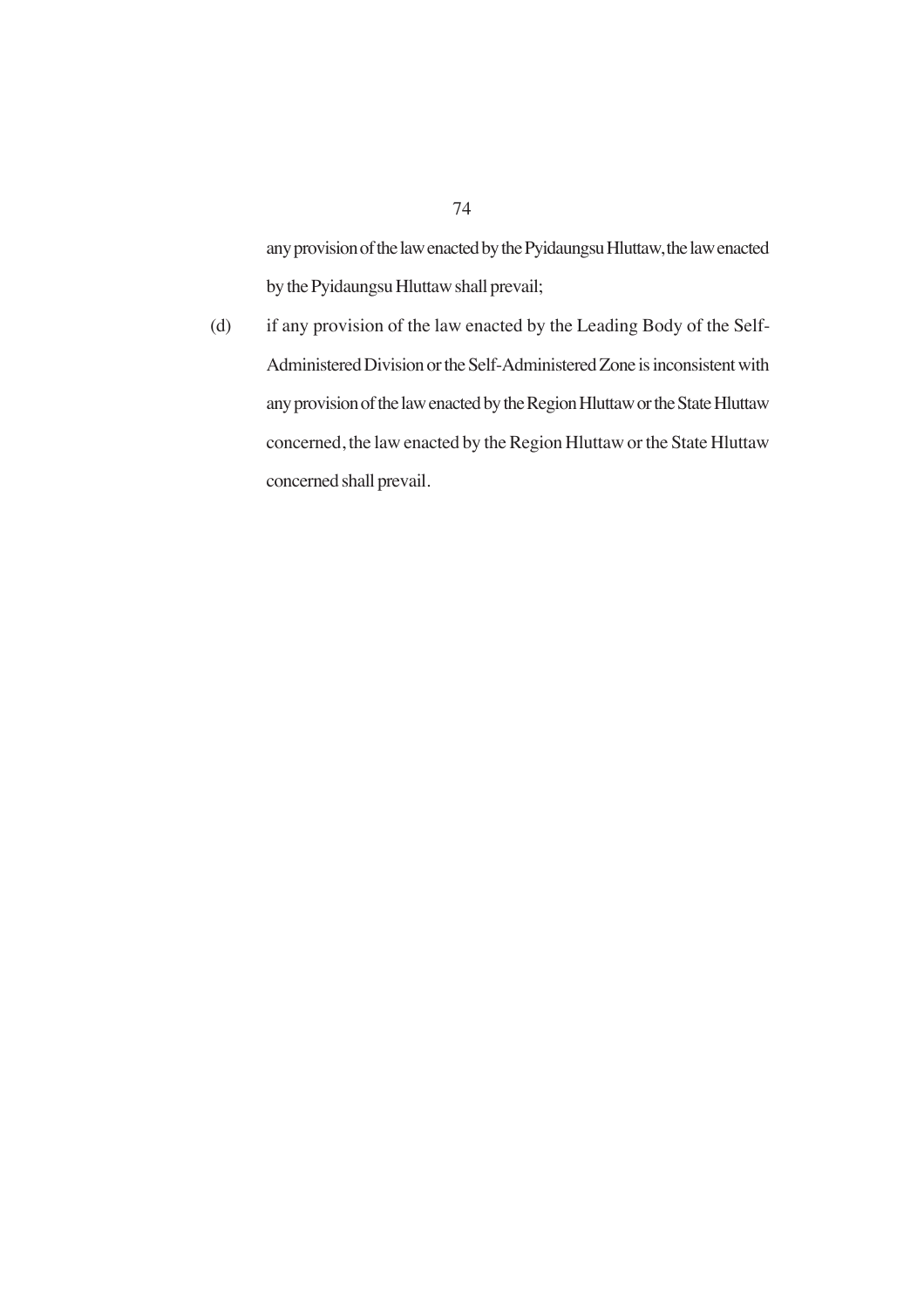# **Chapter V**

# **Executive**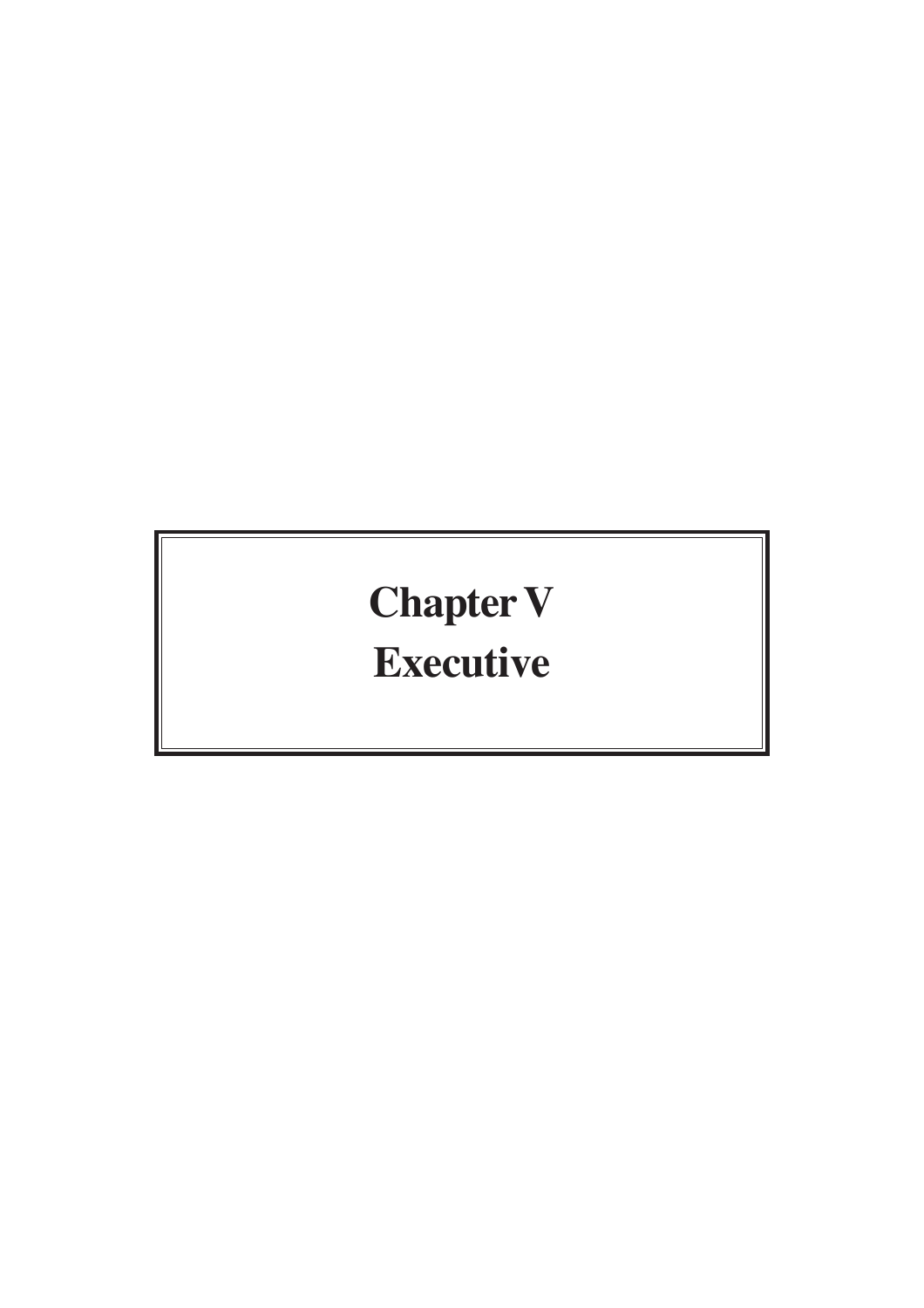# **Chapter V Executive The Union Government**

- 199. (a) The Executive Head of the Union is the President.
	- (b) (i) The executive power of the Union is distributed among the Union, Regions and States.
		- (ii) Self-Administered power is distributed among Self-Administered Areas as prescribed by the Constitution.

#### **Formation of the Union Government**

- 200. The Union Government shall comprise the following persons :
	- (a) The President;
	- (b) Vice-Presidents;
	- (c) Ministers of the Union;
	- (d) The Attorney General of the Union.

#### **Formation of the National Defence and Security Council**

201. The National Defence and Security Council led by the President, to enable it to discharge the duties assigned by the Constitution or any law, shall be formed with the following persons :

- (a) The President;
- (b) Vice-President;
- (c) Vice-President;
- (d) Speaker of the Pyithu Hluttaw;
- (e) Speaker of the Amyotha Hluttaw;
- (f) Commander-in-Chief of the Defence Services;
- (g) Deputy Commander-in-Chief of the Defence Services;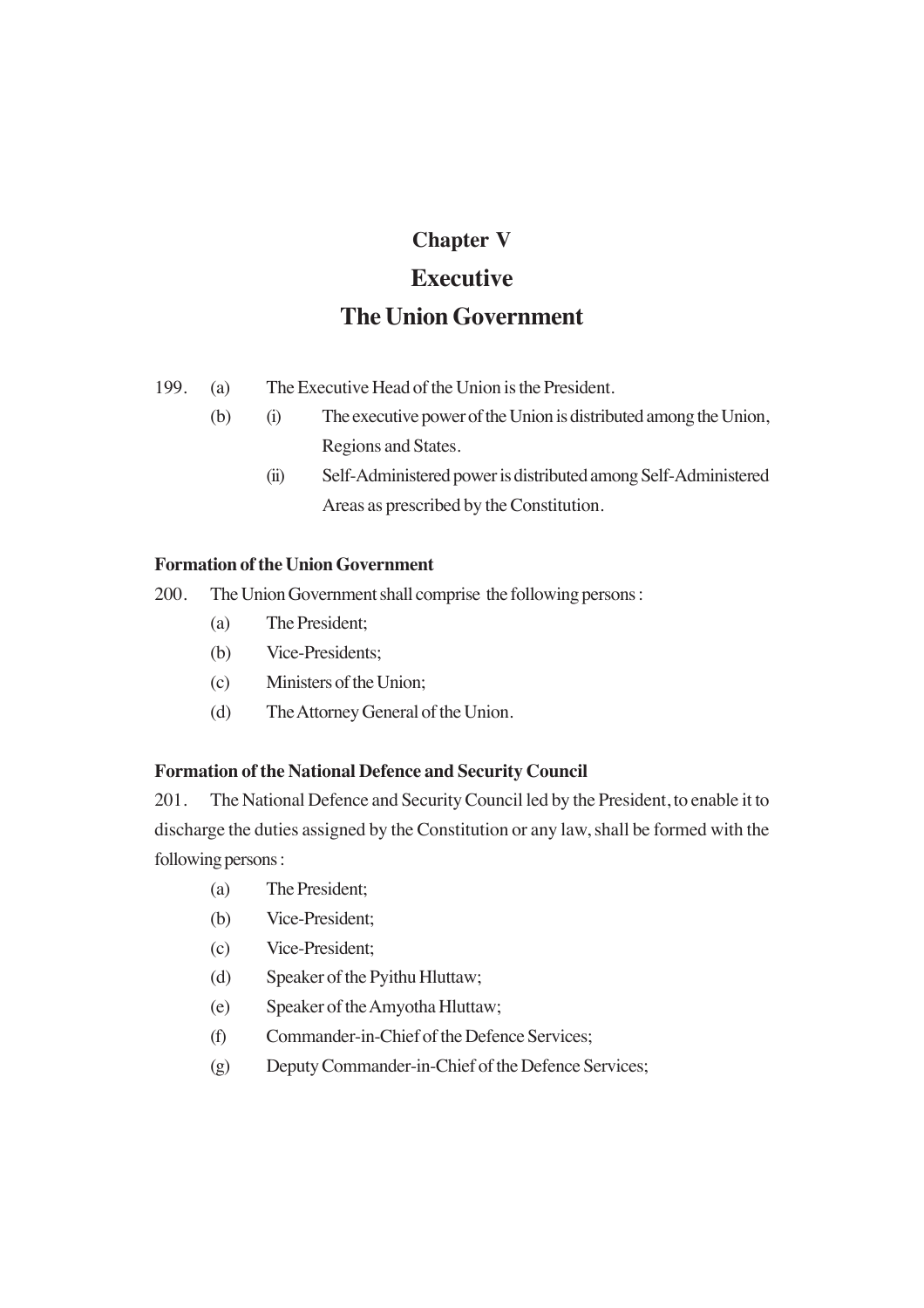- (h) Minister for Defence;
- (i) Minister for Foreign Affairs;
- (j) Minister for Home Affairs;
- (k) Minister for Border Affairs.

#### **Powers and Functions of the President**

- 202. The President, with the approval of the Pyidaungsu Hluttaw, may :
	- (a) designate the Ministries of the Union Government as necessary, and may make changes and additions to the ministries;
	- (b) designate the number of the Union Ministers as necessary, and may increase or decrease the number.

203. The President shall be responsible to the Pyidaungsu Hluttaw. The Vice-Presidents shall be responsible to the President and also to the Pyidaungsu Hluttaw through the President.

- 204. The President has :
	- (a) the power to grant a pardon;
	- (b) the power to grant amnesty in accord with the recommendation of the National Defence and Security Council.
- 205. The President may, in accord with the law, have :
	- (a) the power to confer honorary titles and awards; and
	- (b) the power to revoke conferred honorary titles and awards.

206. The President may establish or sever diplomatic relations with foreign countries with the approval of the Pyidaungsu Hluttaw. However, in situation which requires immediate action, the President may sever diplomatic relations with any foreign country after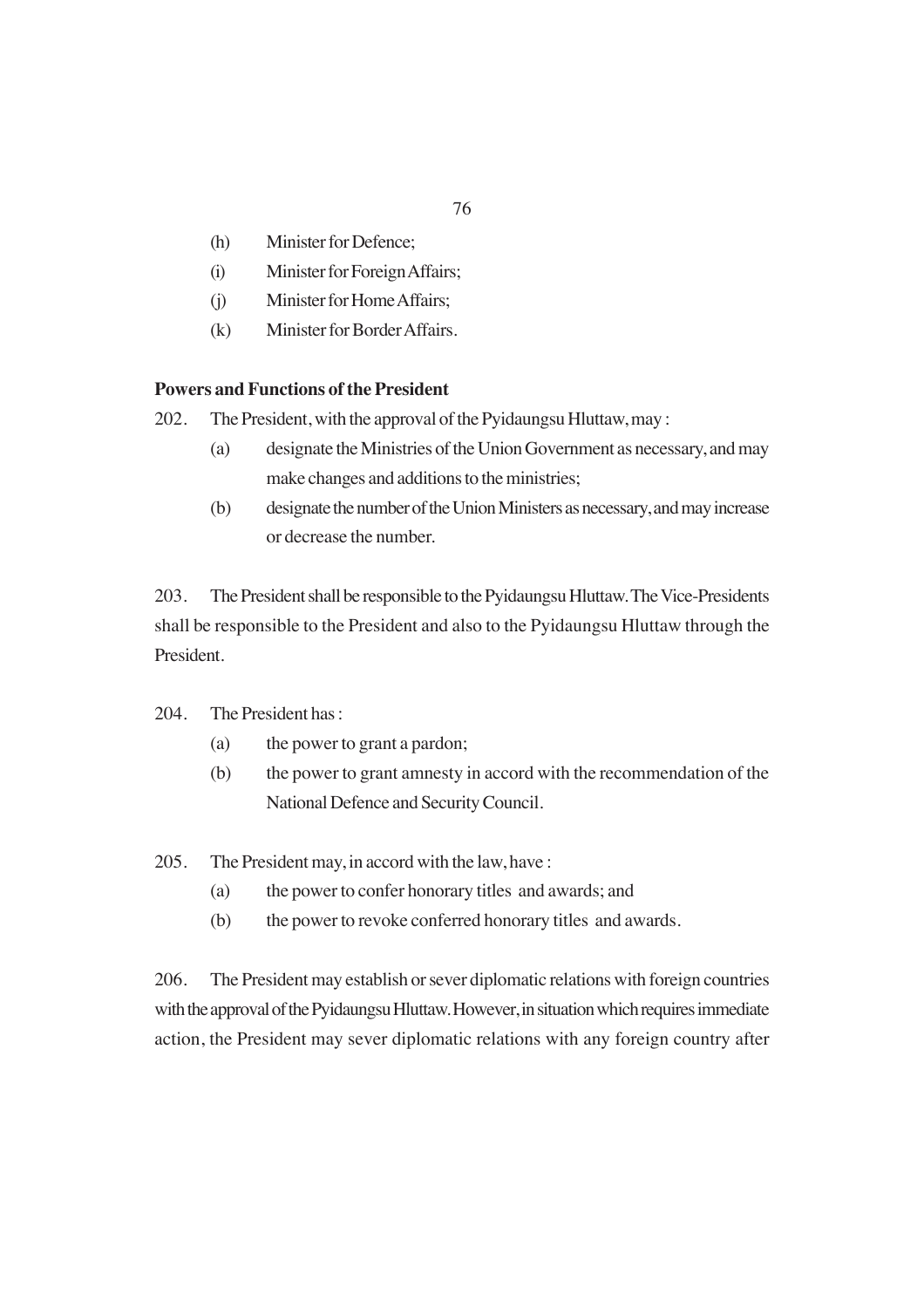coordination with the National Defence and Security Council. The President shall submit that action to the Pyidaungsu Hluttaw for its approval.

207. The President, in accord with the law, may :

- (a) appoint and recall the diplomats of its country;
- (b) agree on the appointment of foreign diplomats and send information on the recall of diplomats;
- (c) accept the letters of accreditation presented by foreign diplomats.

208. The President, in accord with the law, may appoint and dismiss Heads of the Bodies of Civil Services.

- 209. The President, in accord with the law :
	- (a) shall enter into, ratify or annul international, regional or bilateral treaties which require the approval of the Pyidaungsu Hluttaw, or revoke from such treaties;
	- (b) may enter into, ratify or annul international, regional or bilateral treaties which do not require the approval of the Pyidaungsu Hluttaw, or revoke from such treaties.

210. The President shall have the right to occasionally deliver an address or send a message to the session of the Pyidaungsu Hluttaw or the Amyotha Hluttaw, or to the entire country relating to the policies and general situation of the Union.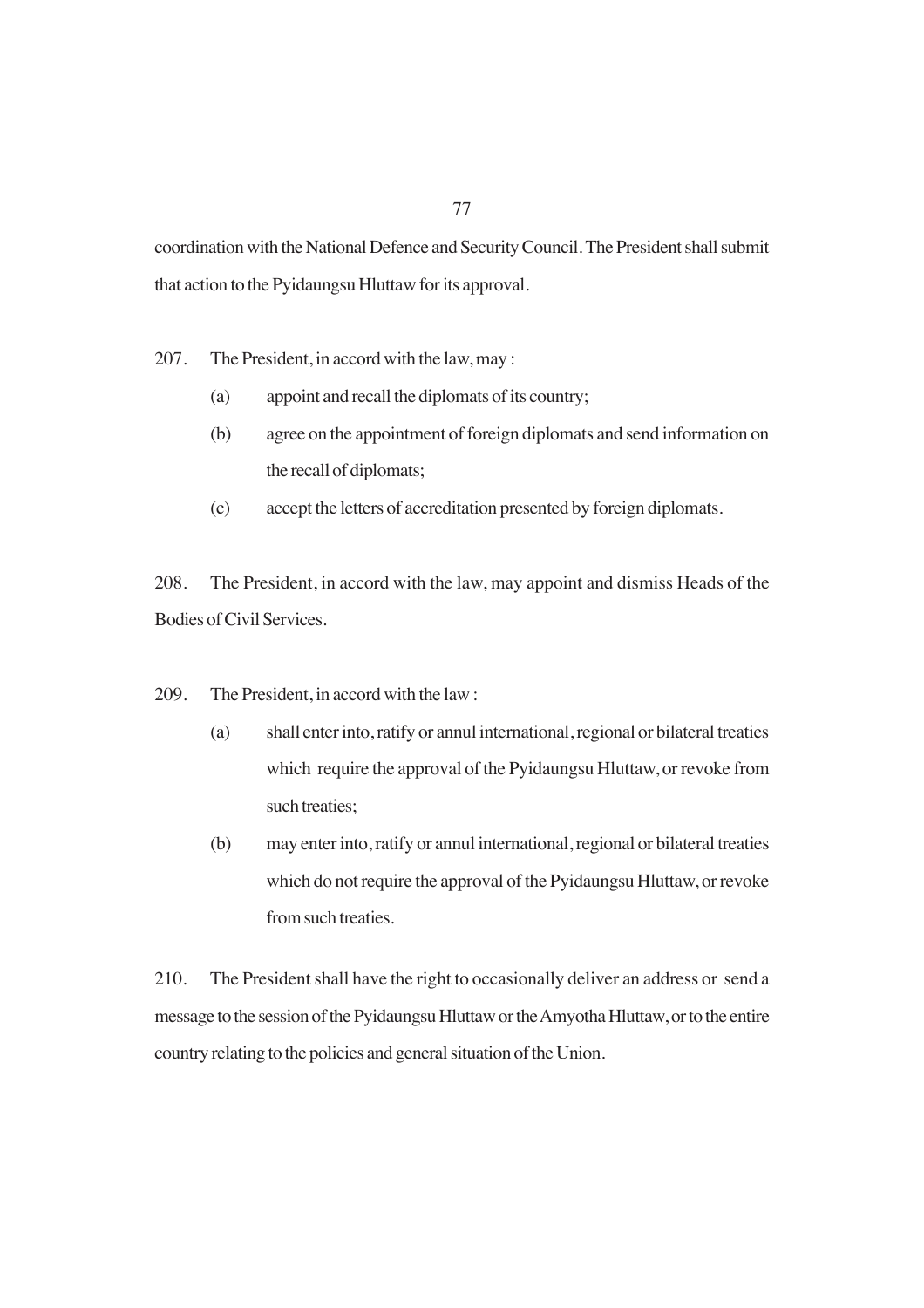211. The President may intimate the Speaker of the Pyidaungsu Hluttaw to summon an emergency or special session of the Pyidaungsu Hluttaw, if necessary.

- 212. (a) Except Union budget matters, the President shall have the right to promulgate an ordinance for administrative matters that need immediate action during the interval between sessions of the Pyidaungsu Hluttaw.
	- (b) If the President has not revoked the ordinance promulgated under Sub-Section (a), he shall submit the ordinance for approval to the nearest session of the Pyidaungsu Hluttaw within 60 days after the promulgation of the ordinance. If the Pyidaungsu Hluttaw is not in session, the President shall, within 60 days after the promulgation of such ordinance, summon a special session of the Pyidaungsu Hluttaw for approval.
	- (c) The ordinance shall cease to have effect from the day on which it is not approved by the Pyidaungsu Hluttaw.
	- (d) The ordinance promulgated by the President, with the approval of the Pyidaungsu Hluttaw, will continue to be in operation for the required period.
	- (e) Notwithstanding that an ordinance has been already revoked within 60 days after its promulgation, it shall be submitted to the nearest session of the Pyidaungsu Hluttaw.
	- (f) If an ordinance contains the provision to which the Pyidaungsu Hluttaw has no right to make a resolution in accord with the Constitution, the said provision shall cease to have effect.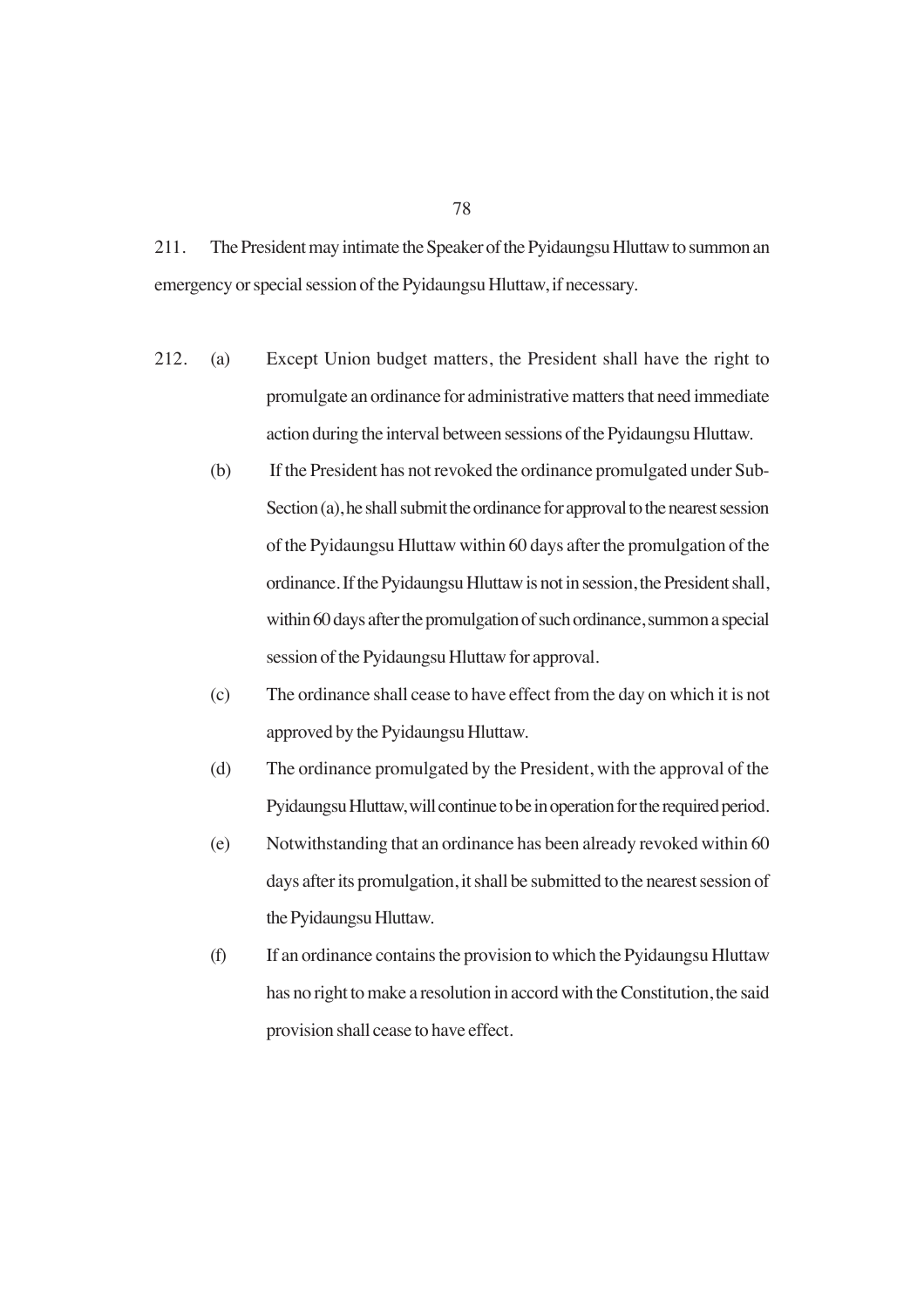- 213. The President :
	- (a) shall have the right to take appropriate military action, in co-ordination with the National Defence and Security Council formed in accord with the Constitution, in case of aggression against the Union;
	- (b) shall submit the action so taken to the Pyidaungsu Hluttaw for approval if it is in session, or to summon an emergency session to submit that matter for approval if the Pyidaungsu Hluttaw is not in session;
	- (c) may declare war or make peace only with the assent of the Pyidaungsu Hluttaw.

214. The President shall take action in accord with the provisions of the Constitution and sign the laws passed and enacted by the Pyidaungsu Hluttaw. The said signed laws shall be promulgated in the Official Gazette.

215. The President shall not be answerable to either any Hluttaw or to any Court for the exercise of the powers and functions of his office or for any act done or purported to be done by him in the exercise of these powers and functions in accord with the Constitution or any law. However, the exemption does not deal with the provisions relating to impeachment of the President under the Constitution.

#### **The Executive Power of the Union Government**

216. Subject to the provisions of the Constitution, the executive power of the Union extends to administrative matters over which the Pyidaungsu Hluttaw has power to make laws.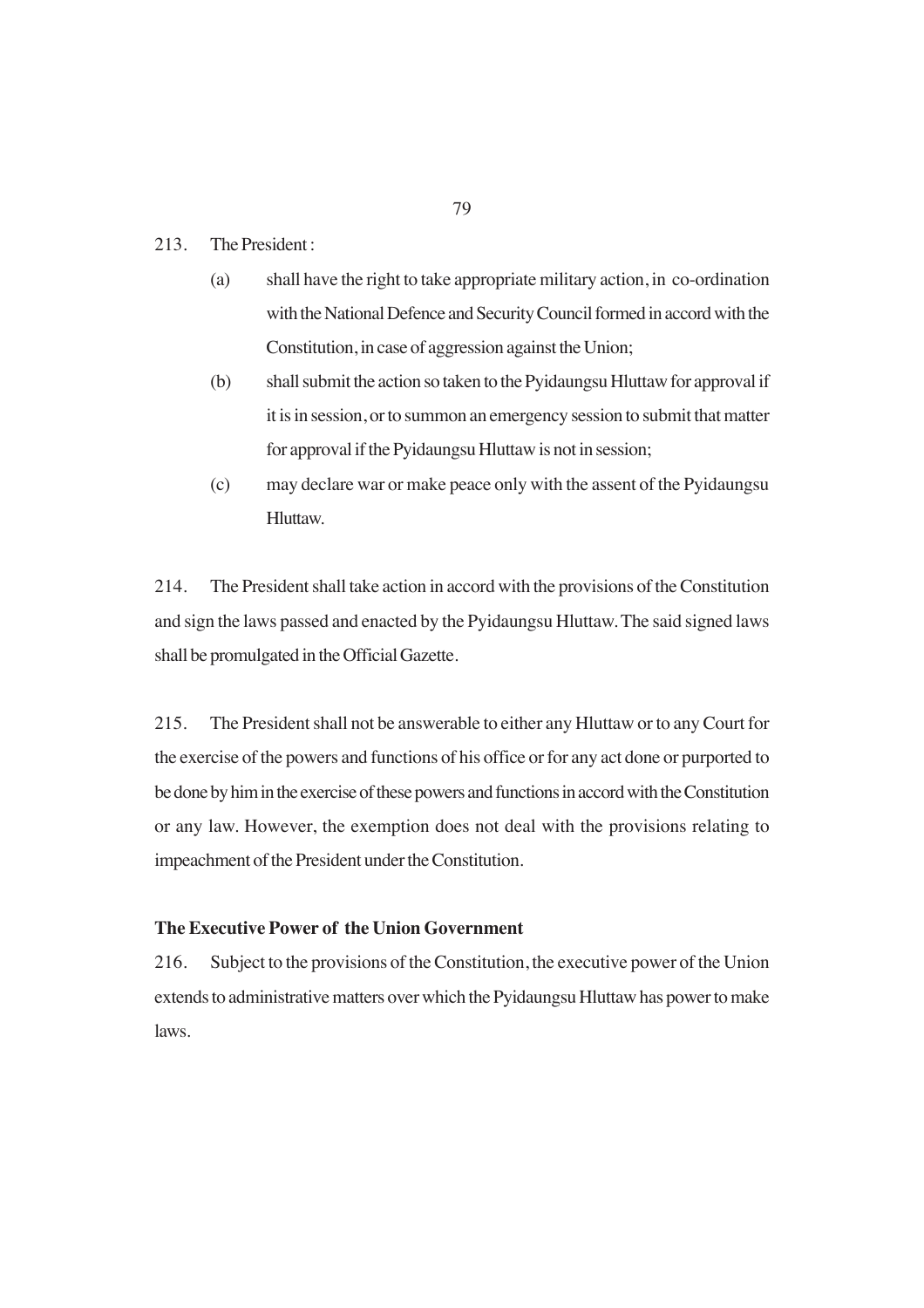217. Subject to the provisions of the Constitution, the executive power of the Union shall be vested in the President. Nothing in this Section shall prevent the Pyidaungsu Hluttaw from conferring functions and powers upon any authoritative body or person, or be deemed to transfer to the President functions and powers vested in any administrative body or person concerned under the existing laws.

- 218. (a) All executive actions of the Union Government shall be taken as action in the name of the President.
	- (b) The President shall, except in matters conferred on him by the Constitution to perform in his own discretion, have the right to issue necessary rules on matters to be performed by the Union Government, on allocation of the said matters to the Ministries of the Union Government, and on allocation to the person responsible to act under any law.
	- (c) Orders and instruments executed in the name of the President shall be in accord with the manners of the prescribed rules issued by the President. Moreover, the validity of such order or instruments shall not be called in question on the ground that it was not done by the President.
	- (d) The President may, without prejudice to the generality of the provisions of Sub-Sections (a), (b) and (c) of this Section, allocate his duties regionally or according to the functions of the Government department.

219. The Union Government preserves stability of the Union, community peace and tranquility and prevalence of law and order.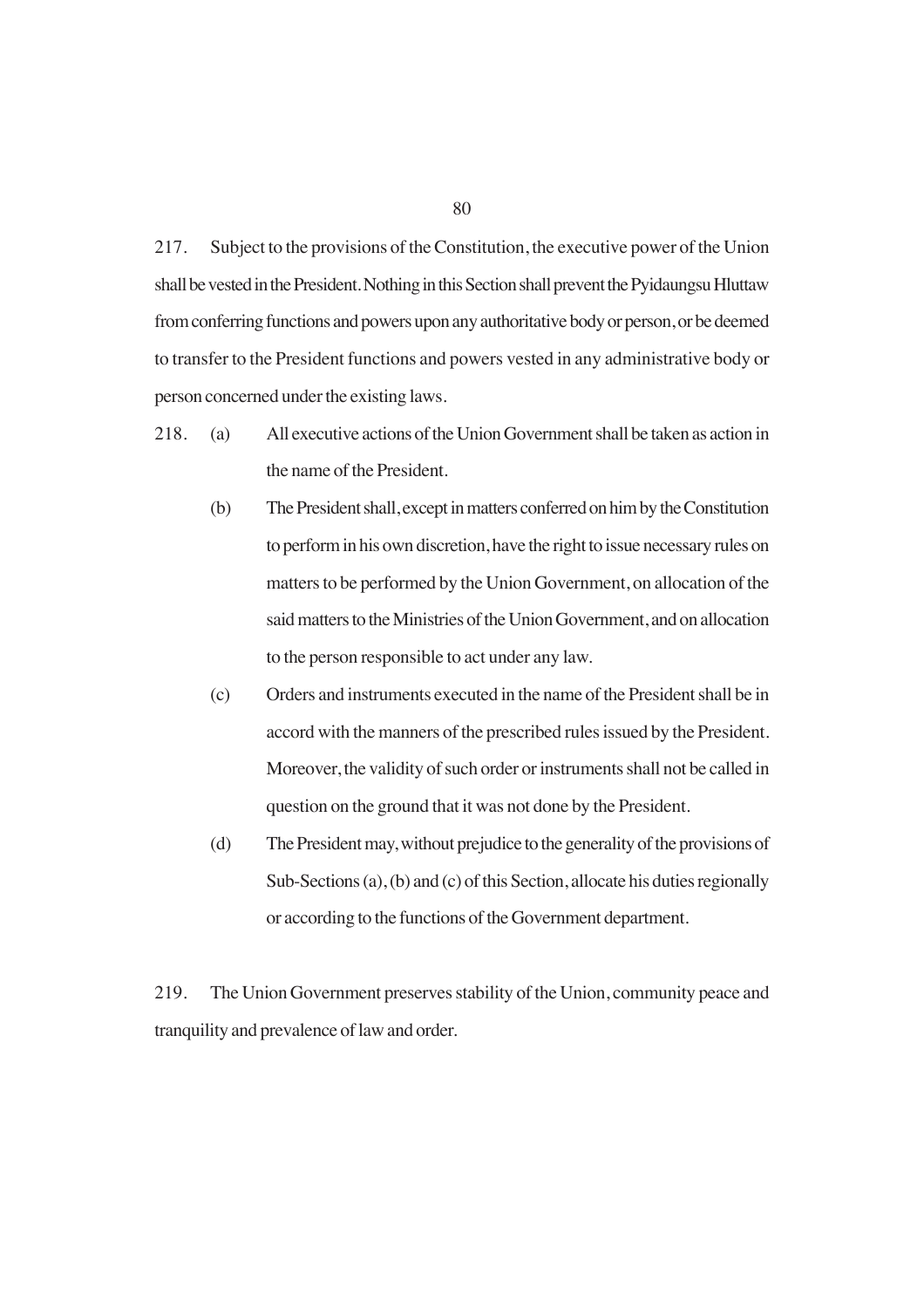220. The Union Government shall promulgate its policies in accord with the provisions of the Constitution. The necessary projects have to be drawn in accord with the said policies and shall be implemented with the approval of the Pyidaungsu Hluttaw.

221. The Union Government shall draft the Union Budget Bill based on the annual Union budget, after coordinating with the Financial Commission, and submit it for approval to the Pyidaungsu Hluttaw in accord with the provisions of the Constitution.

222. The Union Government shall, if the Pyidaungsu Hluttaw is unable to promulgate the Union Budget Bill before the end of the Budget Year, expend within the framework of the general expenditure included in the last-enacted Budget Law of the Pyidaungsu Hluttaw.

223. The Union Government may, relating to the matters which may be enacted into law by the Pyidaungsu Hluttaw in accord with the provisions of the Constitution, submit the Bill to the Pyidaungsu Hluttaw.

224. The Ministries of the Union Government shall, in carrying out the functions of their subordinate governmental departments and organizations, manage, guide, supervise and inspect in accord with the provisions of the Constitution and the existing laws.

225. In carrying out functions of the Region Government, the State Government, and the Leading Bodies of Self-Administered Division and Self-Administered Zone, the Union Government co-operates and co-ordinates with them to be effective and successful.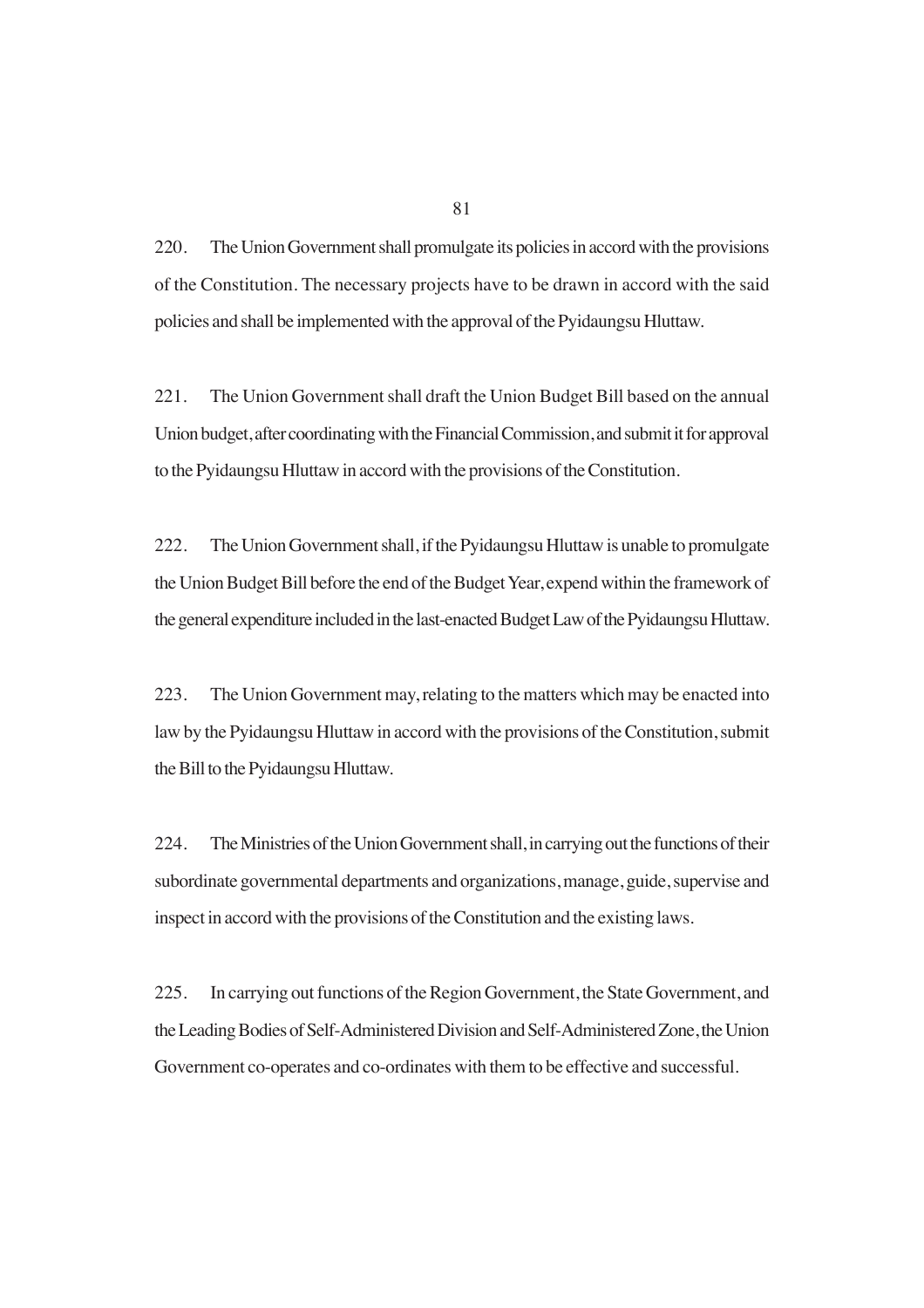226. The Union Government, with the exception of Constitutional disputes and the disputes over territorial re-delineation shall :

- (a) mediate and if necessary, decide, on disputes over administration between the Region and State, among Regions, among States, between Region or State and Self-Administered Area, among Self-Administered Areas; and
- (b) mediate and if necessary, decide, on disputes over administration between the Region or State and Union territory, between Self-Administered Area and Union territory.
- 227. The Union Government, in accord with the law :
	- (a) may form Civil Services organizations relating to the Union as necessary. In so forming, the functions and powers shall be prescribed;
	- (b) may appoint the required civil service personnel.
- 228. The Union Government shall:
	- (a) implement the administrative resolutions passed occasionally by the Pyidaungsu Hluttaw and report back the actions which have been taken to the Pyidaungsu Hluttaw;
	- (b) submit occasionally matters relating to the general situation of the Union to the Pyidaungsu Hluttaw.

#### **Formation of the Financial Commission**

- 229. (a) The Financial Commission shall be formed with the following persons:
	- (i) The President Chairperson (ii) Vice-Presidents Vice-Chairpersons
	- (iii) The Attorney-General of the Union Member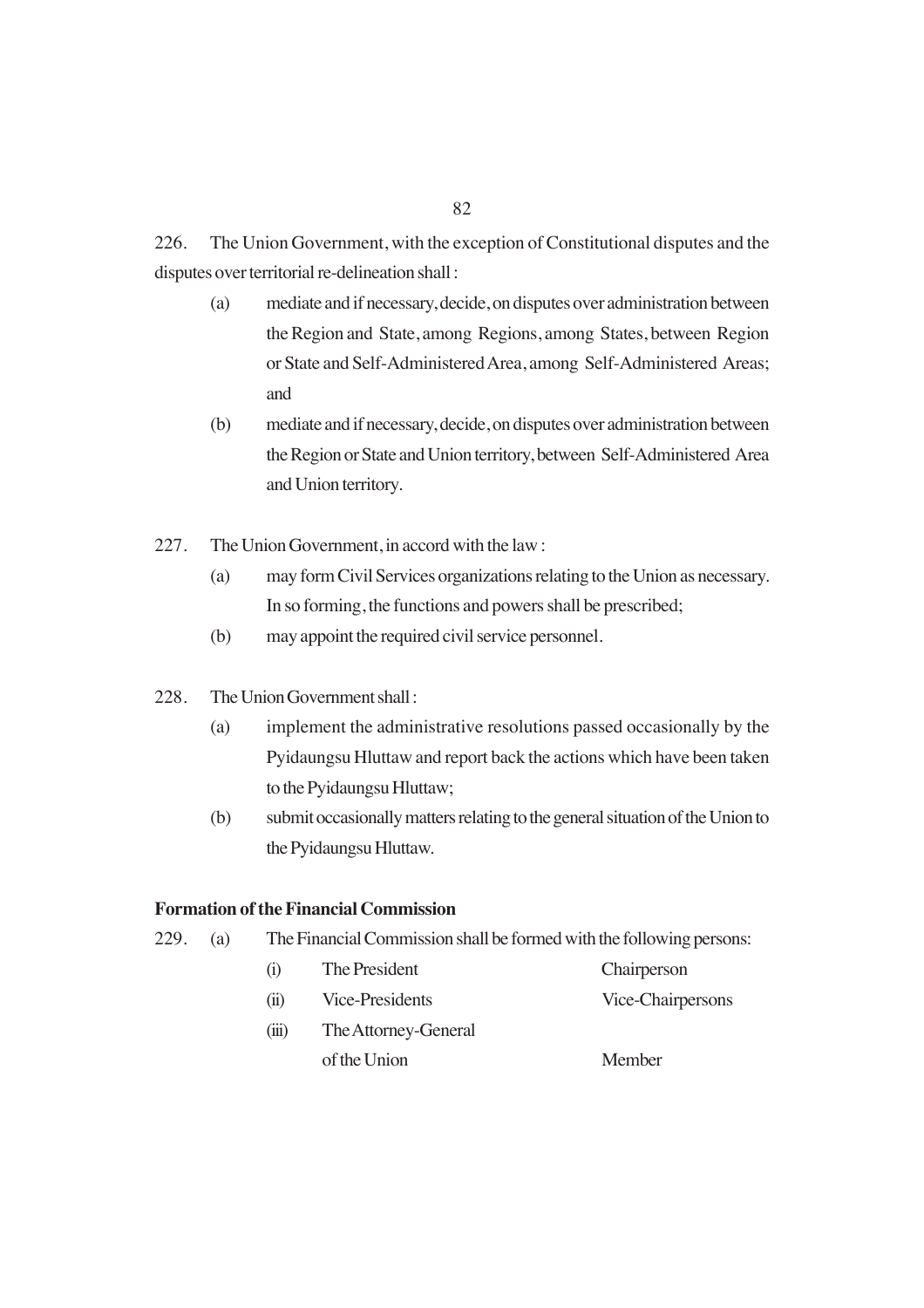|     |       | 83                                                                |                |  |
|-----|-------|-------------------------------------------------------------------|----------------|--|
|     | (iv)  | The Auditor-General                                               |                |  |
|     |       | of the Union                                                      | Member         |  |
|     | (v)   | <b>Chief Ministers</b>                                            |                |  |
|     |       | of the Regions and States                                         | <b>Members</b> |  |
|     |       |                                                                   |                |  |
|     | (vi)  | The Nay Pyi Taw                                                   |                |  |
|     |       | Council Chairperson                                               | Member         |  |
|     | (vii) | The Minister of Finance                                           |                |  |
|     |       | of the Union                                                      | Secretary      |  |
| (b) | (i)   | In forming the Financial Commission, the President may appoint a  |                |  |
|     |       | suitable person as a temporary member if there is vacancy for any |                |  |
|     |       | reason.                                                           |                |  |
|     | (ii)  | The President shall promulgate the formation of the Financial     |                |  |
|     |       | Commission. Moreover, necessary orders or directives, so forth,   |                |  |
|     |       | for the Financial Commission may be promulgated either by the     |                |  |

## **Duties and Functions of the Financial Commission**

230. (a) The budgets of the Union Ministries and Union level organizations are to be vetted by a Vice-President assigned by the President, and the estimated budgets of the Union level organizations including the Union Ministries are to be submitted to the Financial Commission.

President or the person assigned by him.

(b) The budgets of the Region or State are to be vetted by the other Vice-President assigned by the President, and the estimated budgets of the Region or State are to be submitted to the Financial Commission.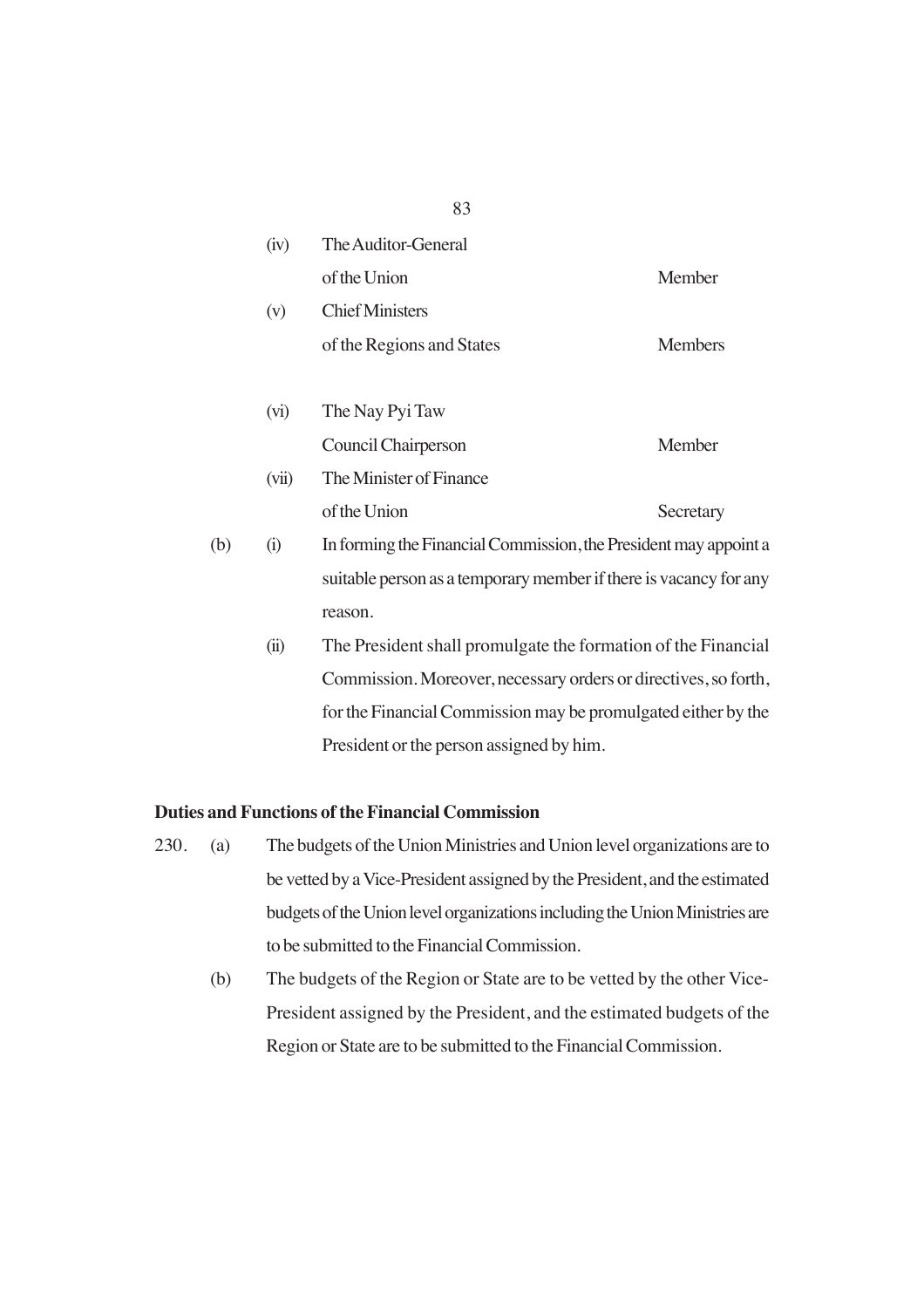- (c) The Financial Commission shall :
	- (i) submit to the Pyidaungsu Hluttaw with recommendation for the Union Budget which includes the expenditure of the Union territory, a supplementary finance as suitable to the Regions or States from the Union Fund, giving grants as a special matter and permitting loans;
	- (ii) to advise financial matters that should be undertaken;
	- (iii) carry out the duties assigned by the Pyidaungsu Hluttaw through the promulgation of law for the emergence of a substantial financial system.
- (d) The Financial Commission shall submit with recommendation to the President, the Bill of Union Budget, which includes Union Budget, the distribution of suitable funds from Union Fund accounts to Regions or States, the provisions or funds as a special case and disbursing of necessary loans for submission them to the Pyidaungsu Hluttaw.
- (e) The Financial Commission may, if necessary, seek advice from financial experts.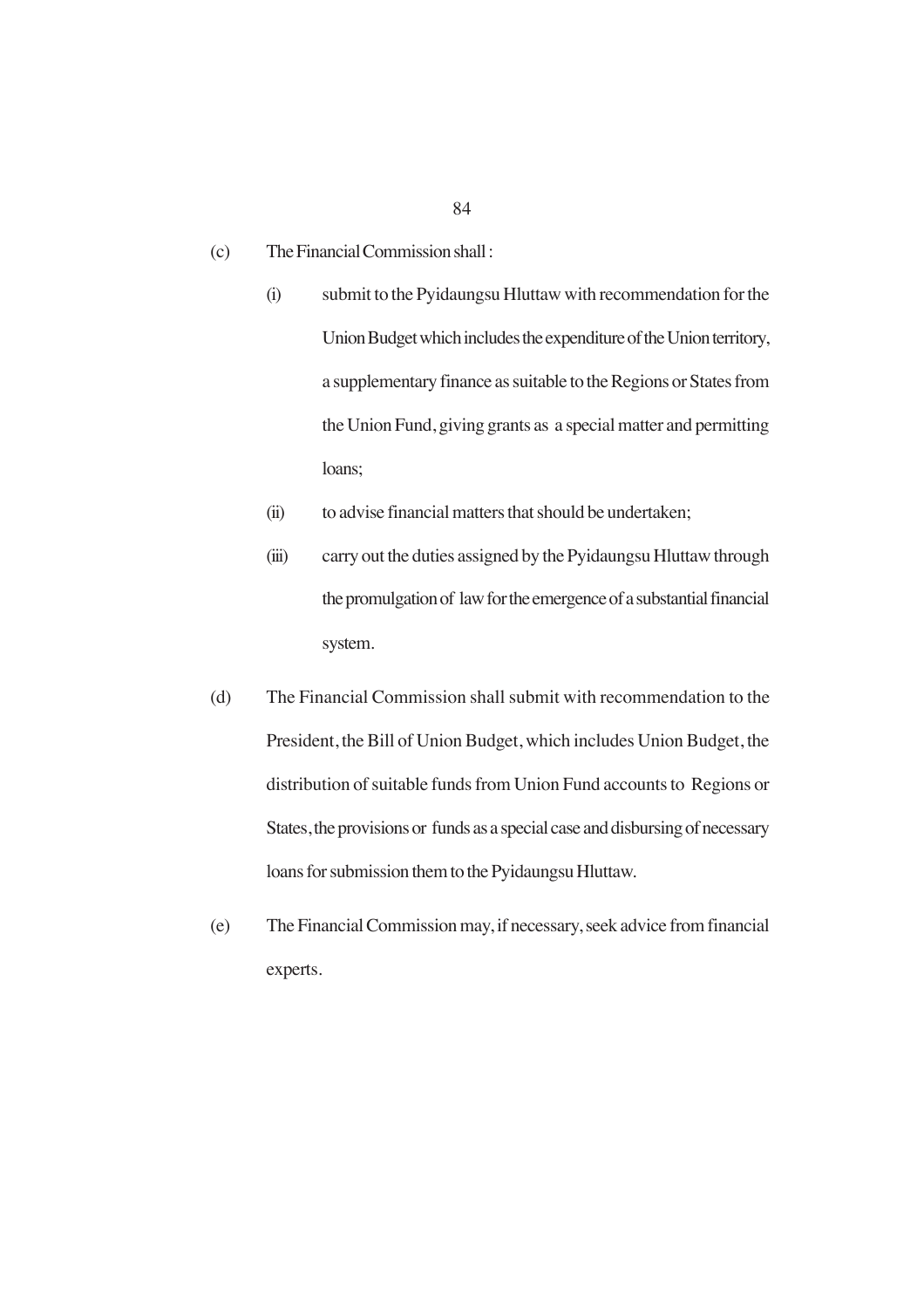#### **Taxes and revenues to be paid to the Union Fund**

- 231. (a) The Union shall, with the exception of the taxes and revenues listed in Schedule Five to be collected by Regions or States, collect all other taxes and revenues in accord with the law and deposit them in the Union Fund.
	- (b) If it is necessary to collect designated receipts or incomes and taxes and revenues to be collected by the Regions or States for the Union territories, the Union shall collect them in accord with the law and deposit them in the Union Fund.
	- (c) The Union has the right to expend the Union Fund in accord with the law.

#### **The Union Ministers and the Deputy Ministers**

#### **Appointment of the Union Ministers**

- 232. (a) The President shall appoint the Union Ministers who possess the following qualifications :
	- (i) person who has attained the age of 40 years;
	- (ii) person who has qualifications, with the exception of age limit, entitled to be elected as Pyithu Hluttaw representatives prescribed in Section 120;
	- (iii) person whose qualifications does not breach the provisions under Section 121 which disqualify the person from standing for election as the Pyithu Hluttaw representative;
	- (iv) person loyal to the Union and its citizens.
	- (b) In order to appoint the Union Ministers, the President shall :
		- (i) select suitable persons who have qualifications prescribed in Sub-Section (a) from among the Hluttaw representatives or persons who are not Hluttaw representatives;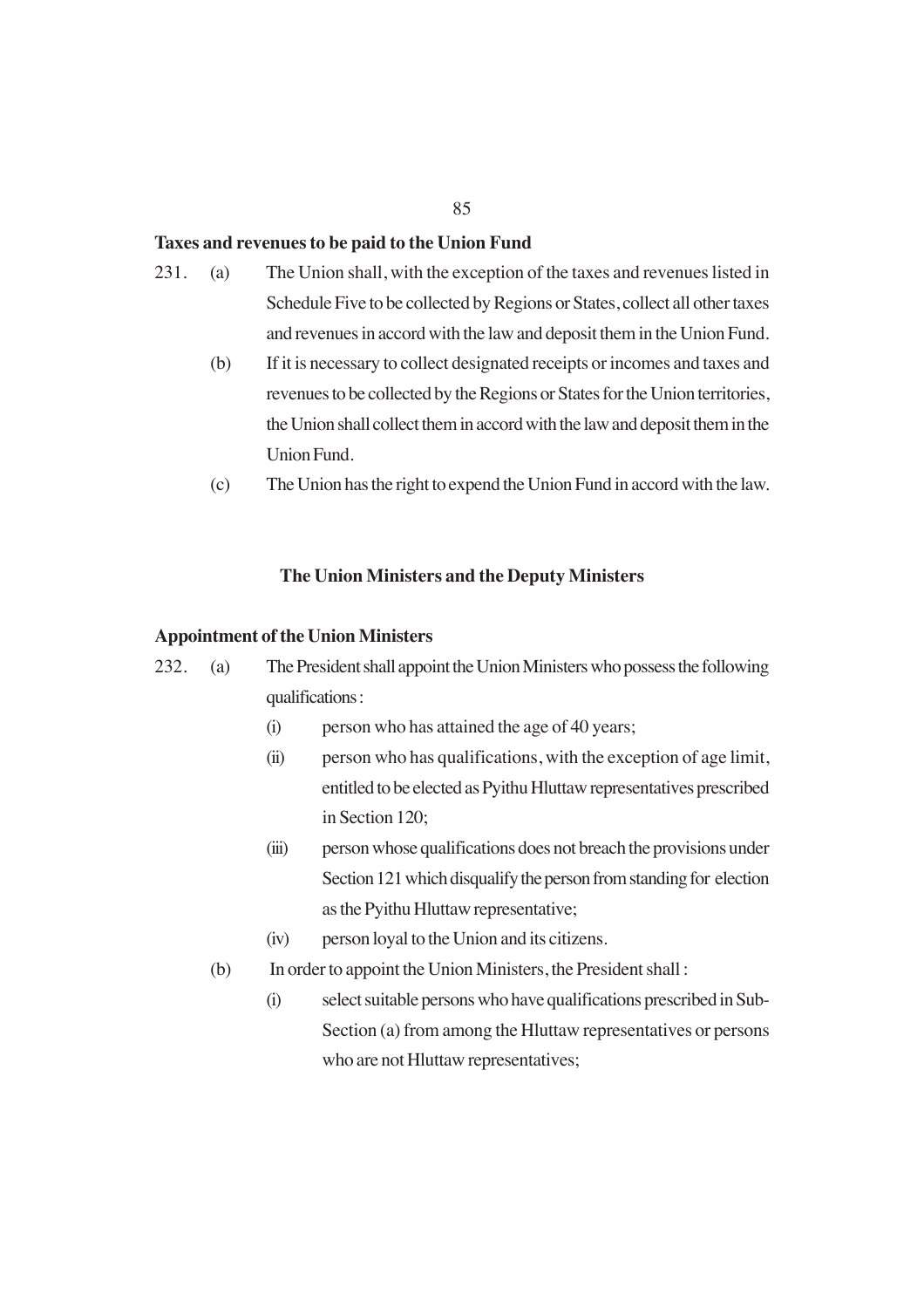- (ii) obtain a list of suitable Defence Services personnel nominated by the Commander-in-Chief of the Defence Services for Ministries of Defence, Home Affairs and Border Affairs;
- (iii) co-ordinate with the Commander-in-Chief of the Defence Services if he desires to appoint the Defence Services personnel as Union Ministers for other Ministries apart from Ministries of Defence, Home Affairs and Border Affairs.
- (c) The President shall compile the list of persons selected by him and the list of the Defence Services personnel nominated by the Commander-in-Chief of the Defence Services and submit them to the Pyidaungsu Hluttaw for its approval.
- (d) The appointment of a person as a Union Minister nominated by the President shall not be refused by the Pyidaungsu Hluttaw unless it can clearly be proved that the person concerned does not meet the qualifications of the Union Minister.
- (e) The President has the right to submit again the list with a new name replacing the one who has not been approved by the Pyidaungsu Hluttaw for the appointment of a Union Minister .
- (f) The President shall appoint the persons who have been approved by the Pyidaungsu Hluttaw as Union Ministers. In doing so, the President shall designate Ministry or Ministries for each Union Minister to take responsibility.
- (g) The President shall intimate the Pyidaungsu Hluttaw whenever he appoints Union Ministers.
- (h) The Union Ministers shall be responsible to the President.
- (i) If the Union Minister is a representative of a Hluttaw, it shall be deemed that he has resigned from the day he is appointed as a Union Minister.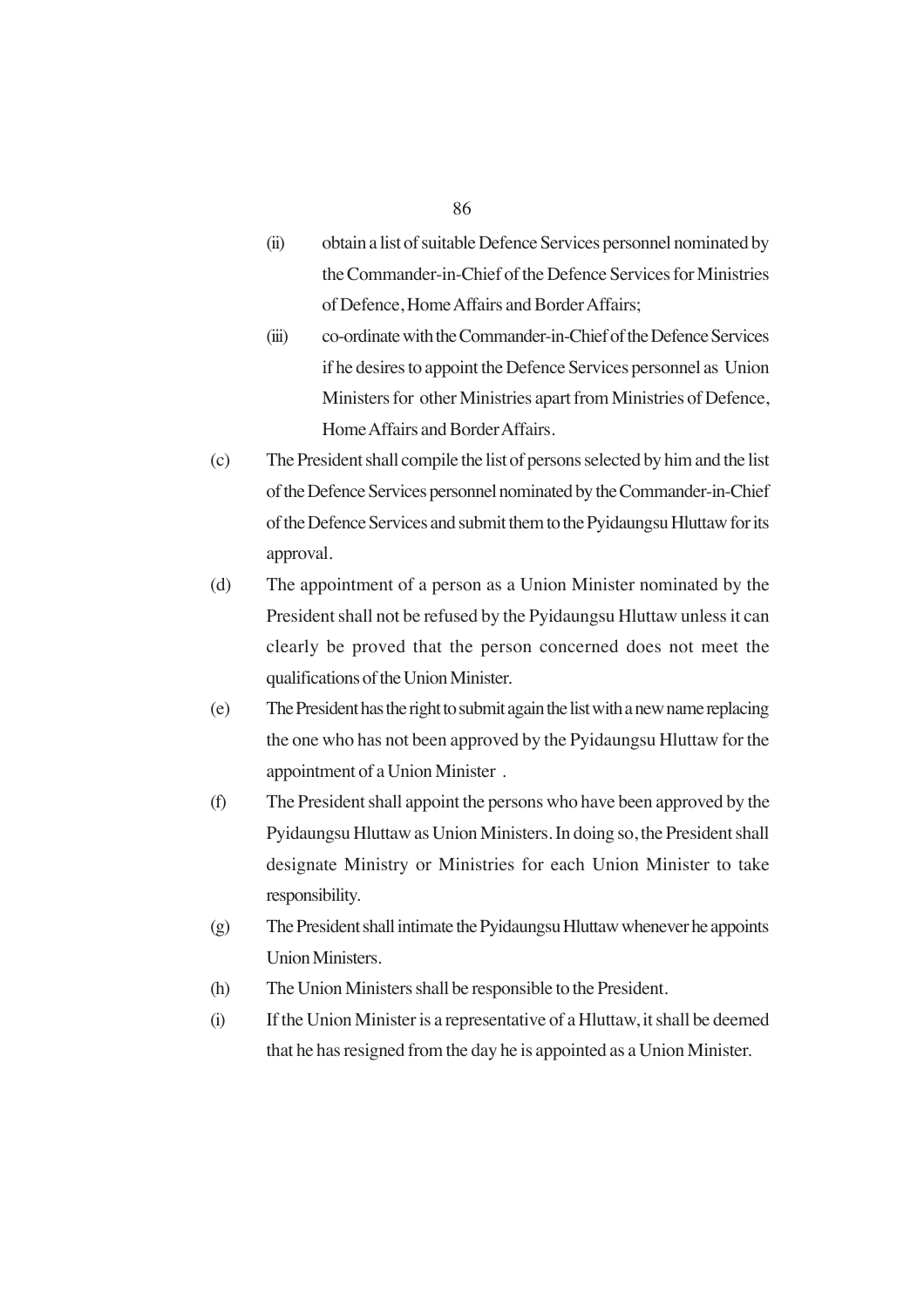- (j) (i) If the Union Minister is a Civil Services personnel, it shall be deemed that he has retired according to the existing civil service rules and regulations from the day he is appointed as a Union Minister.
	- (ii) The Defence Services personnel who are appointed as Union Ministers for the Ministries of Defence, Home Affairs and Border Affairs are not required to retire or resign from the Defence Services.
- (k) If the Union Minister is a member of any political party, he shall not take part in its party activities during the term of office from the day he is appointed as a Union Minister.

#### **Impeachment of the Union Minister**

233. (a) Any Union Minister may be impeached on any of the following reasons :

- (i) high treason;
- (ii) breach of any provision of the Constitution;
- (iii) misconduct;
- (iv) disqualification of qualification of the Union Minister prescribed in the Constitution;
- (v) inefficient discharge of duties assigned by law.
- (b) If there is a need to impeach any Union Minister, the same procedure for the impeachment of the President or Vice-President under Section 71 shall be applied.
- (c) The President shall remove the impeached Union Minister from office when the Hluttaw that had made an investigation had resolved and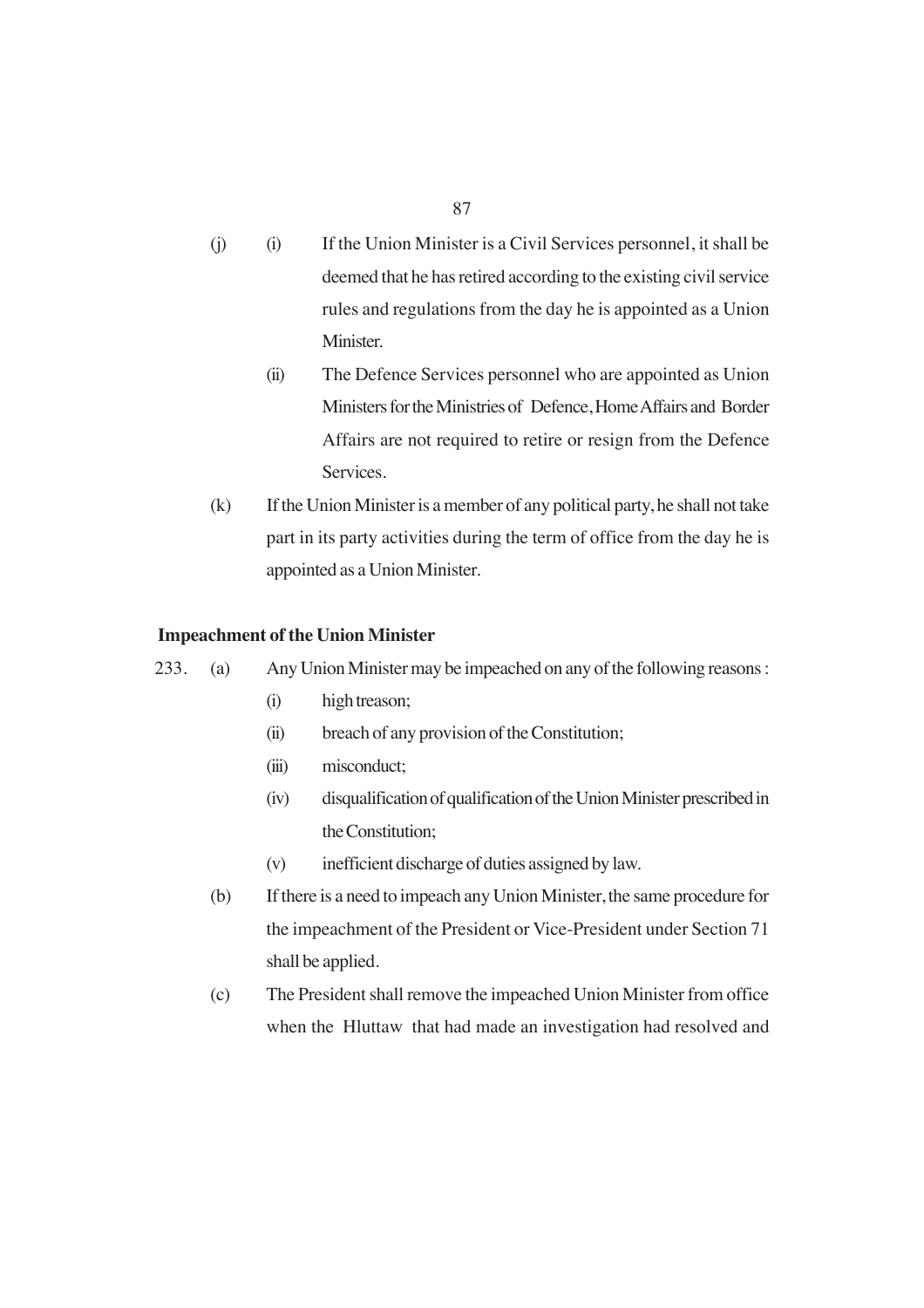submitted to the President that the charge has been substantiated and the Union Minister is unfit to continue in office.

(d) If the Hluttaw concerned resolves that the charge has failed, the Speaker of the Hluttaw shall report the resolution to the President.

#### **Appointment of Deputy Ministers**

- 234. (a) The President shall appoint the persons, from among Hluttaw representatives or from those who are not Hluttaw representatives, possessing the following qualifications, as Deputy Ministers to assist the Union Ministers :
	- (i) persons who have attained the age of 35 years;
	- (ii) persons who have qualifications, with the exception of the age limit, prescribed in Section 120 for Pyithu Hluttaw representatives;
	- (iii) persons whose qualification does not breach the provisions under Section 121 which disqualify a person from standing for election as Pyithu Hluttaw representatives;
	- (iv) persons loyal to the Union and its citizens.
	- (b) The President shall, to appoint the Deputy Ministers for Ministries of Defence, Home Affairs and Border Affairs, have the list of suitable Defence Services personnel nominated by the Commander-in-Chief of the Defence **Services**
	- (c) The President shall co-ordiante with the Commander-in-Chief of the Defence Services if he desires to appoint the Defence Services personnel as the Deputy Ministers of other Ministries apart from the Ministries of Defence, Home Affairs and Border Affairs.
	- (d) The President shall designate Ministries for each Deputy Minister to take responsibility.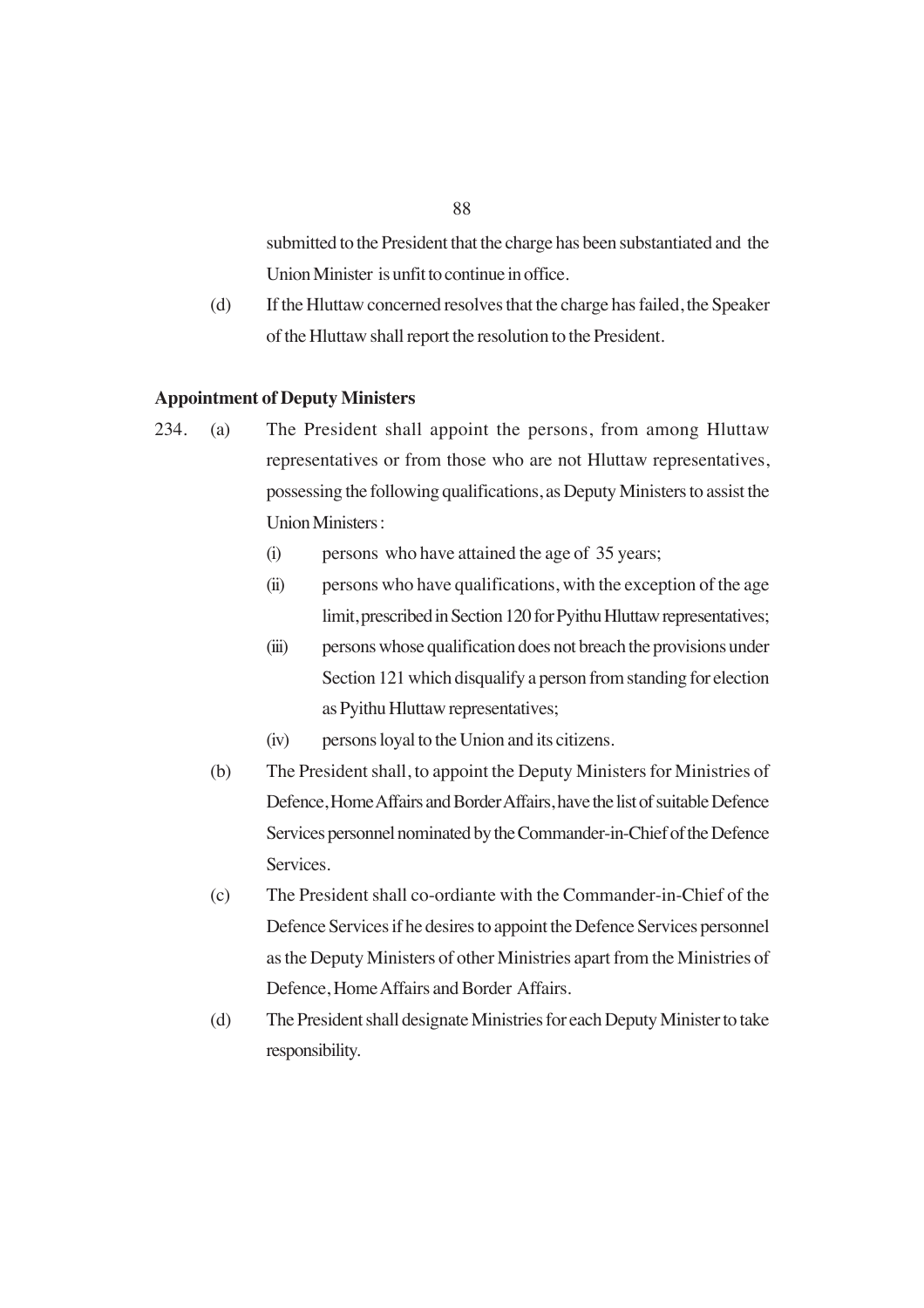- (e) The Deputy Ministers shall be responsible to the relevant Union Minister, and to the President through the relevant Union Minister.
- (f) If the Deputy Minister is a representative of a Hluttaw or a Civil Services personnel or a Defence Services personnel, or a member of a political party, the provisions of Sub-Sections (i), (j) and (k) of Section 232 shall be applied.

### **Term of office, resignation, termination of duties and filling vacancy of the Union Ministers and Deputy Ministers**

- 235. (a) The term of the Union Minister and Deputy Minister is the same as that of the President.
	- (b) The Union Minister or Deputy Minister may resign from office on his own volition due to a certain reason before the expiry of his term of office, after submitting his written resignation to the President.
	- (c) The President :
		- (i) may direct any Union Minister or Deputy Minister who cannot discharge his duties efficiently to resign. If he fails to comply, he shall be terminated from his duties;
		- (ii) shall co-ordinate with the Commander-in-Chief of the Defence Services if it relates to a Defence Services personnel who is a Minister or Deputy Minister to resign or remove from office.
	- (d) If the office of the Union Minister or Deputy Minister becomes vacant due to resignation, removal from office, death or any other reason, the President shall have the right to appoint and assign duties to a new Union Minister or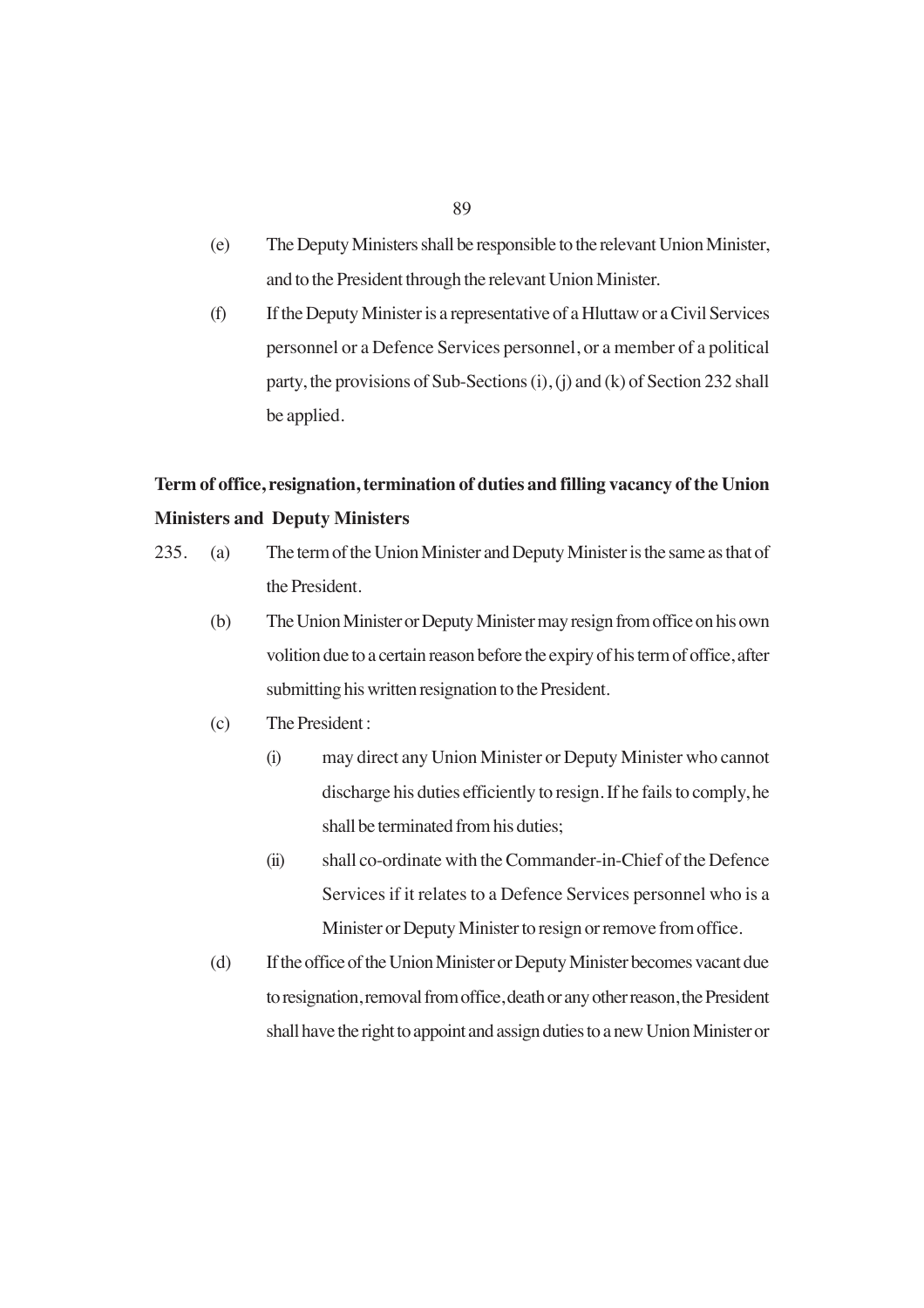Deputy Minister in accord with the provisions of the Constitution relating to the appointment of the Union Minister or Deputy Minister. The term of office of the newly appointed Union Minister or Deputy Minister shall be the same as the remaining term of the President.

- (e) (i) When the President before the expiry of his term in office, has appointed the Union Ministers or Deputy Ministers, and the President's office is vacant due to resignation or death or any other reason, the Union Ministers and the Deputy Ministers shall continue to perform their duties until the new elected President has appointed and assigned duties to the new Union Ministers or Deputy Ministers.
	- (ii) The term of the newly appointed Union Ministers and Deputy Ministers shall be up to the expiry of the remaining term of the new President.
- (f) Duties, powers and rights of the Union Minister and Deputy Ministers shall be prescribed by law.

#### **The Attorney General of the Union and the Deputy Attorney General**

236. The Attorney General of the Union shall be called the Attorney General of the Union.

#### **The appointment of the Attorney General of the Union**

237. (a) The President, with the approval of the Pyidaungsu Hluttaw, shall appoint a person, from among Hluttaw representatives or persons who are not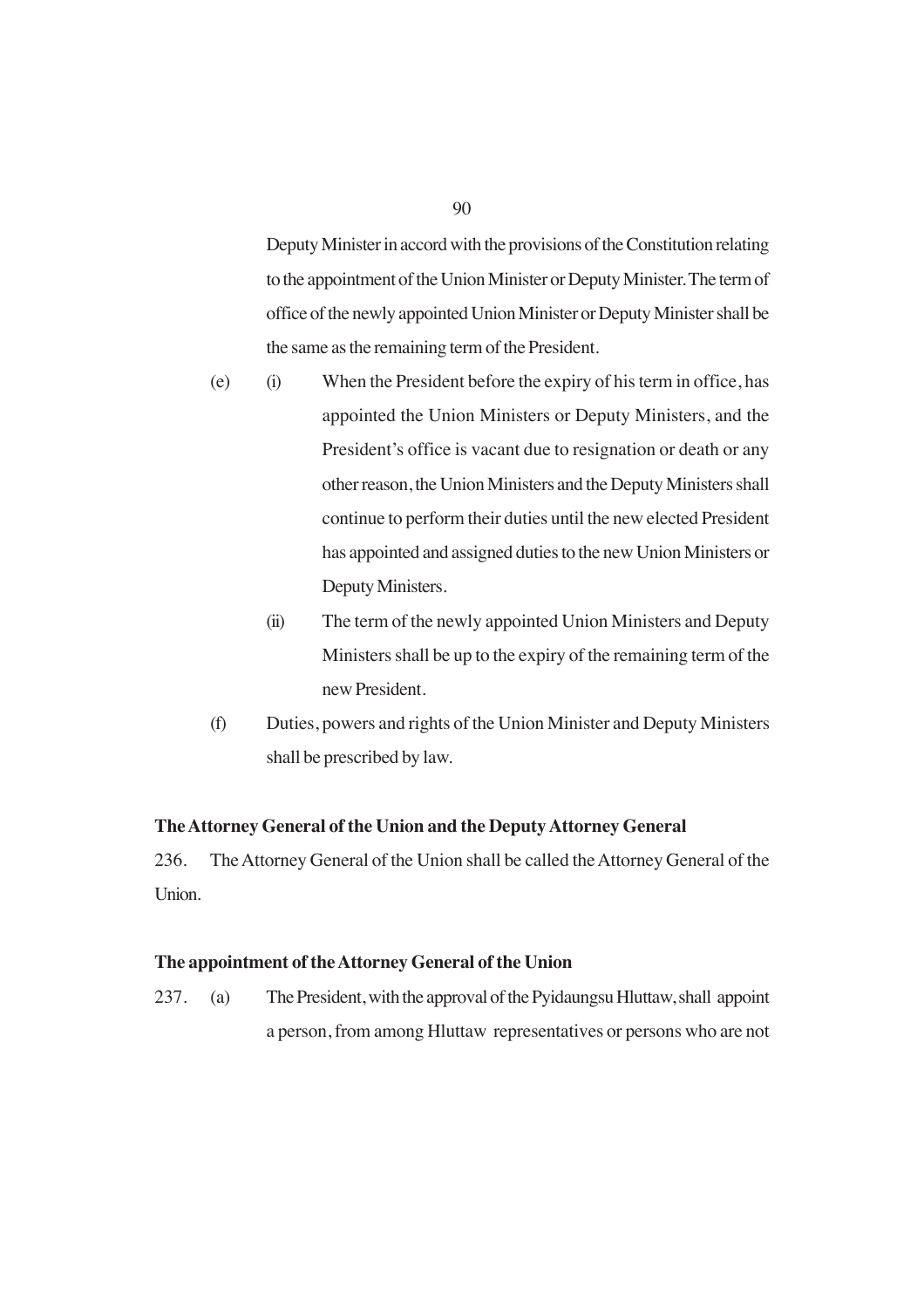Hluttaw representatives having the following qualifications as the Attorney-General of the Union to obtain legal advice and assign duties on legal matters :

- (i) person who has attained the age of 45 years;
- (ii) person who has qualifications, with the exception of age limit, entitled to be elected as Pyithu Hluttaw representatives prescribed in Section 120;
- (iii) person whose qualification does not breach the provisions under Section 121 which disqualify a person from standing for election as the Pyithu Hluttaw representatives;
- (iv) (aa) person who has served as a Judge of the Region or State High Court for at least five years; or
	- (bb) person who has served as a judicial officer or law officer for at least 10 years not lower than that of the Region or State Level;
	- (cc) person who has practised as an advocate for at least 20 years;
	- (dd) person who is, in the opinion of the President, as an eminent jurist;
- (v) person who is loyal to the Union and its citizens.
- (b) The appoitment of a person as the Attorney-General of the Union by the President shall not be refused by the Pyidaungsu Hluttaw unless it can clearly be proved that the person concerned does not meet the qualification of the Attorney-General of the Union.
- (c) The President has the right to submit again the list with a new name replacing the one who has not been approved by the Pyidaungsu Hluttaw for the appointment of a person as the Attorney-General of the Union.
- (d) The Attorney-General of the Union is a member of the Union Government.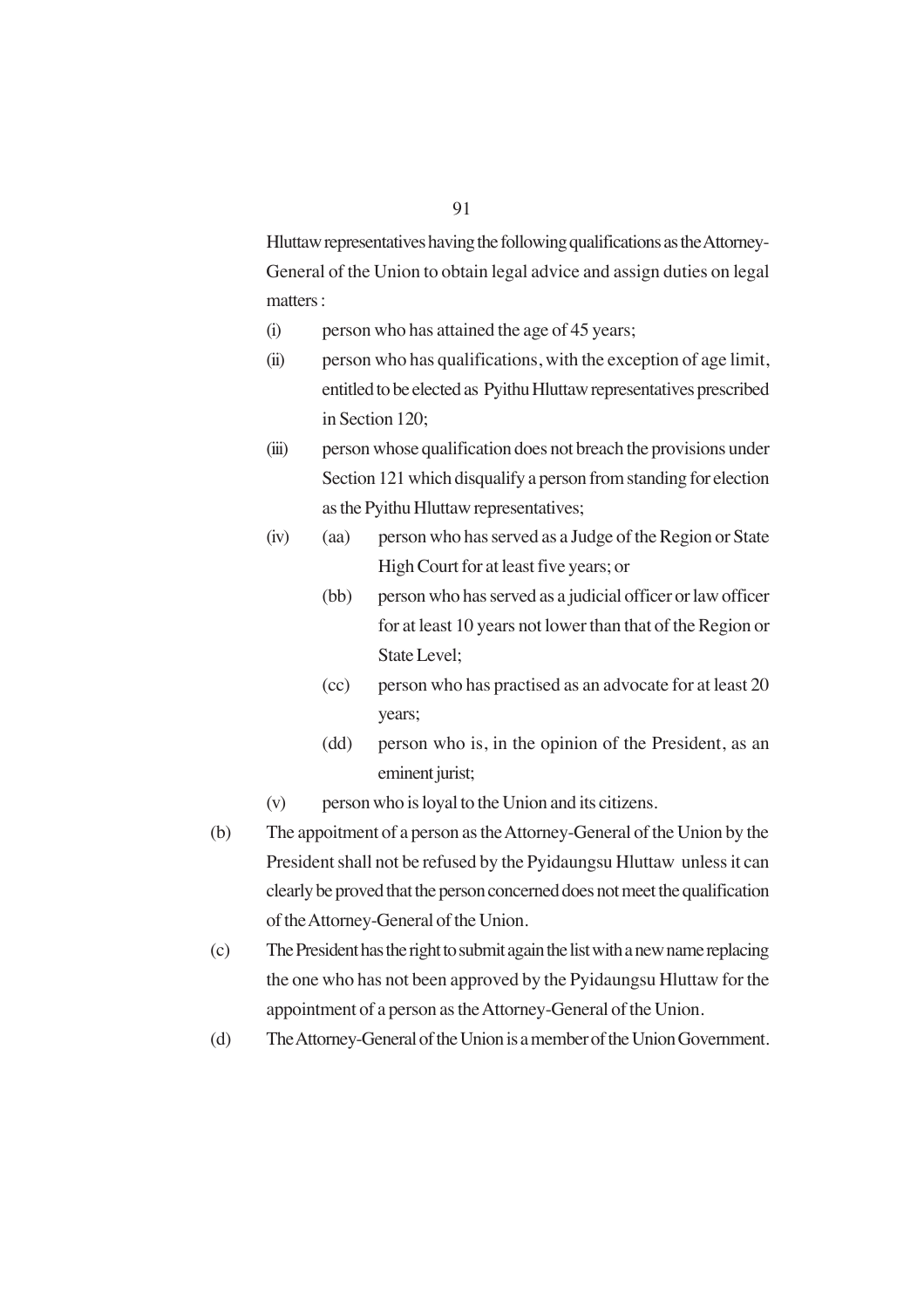- 92
- (e) The Attorney General of the Union shall be responsible to the President.
- (f) If the Attorney General of the Union is a representative of a Hluttaw, it shall be deemed that he has resigned from the day he is appointed as Attorney General of the Union.
- (g) If the Attorney General of the Union is a Civil Services personnel, it shall be deemed that he has retired according to the existing civil service rules and regulations from the day he is appointed as the Attorney General of the Union.
- (h) If the Attorney General of the Union is a member of any political party, he shall not take part in its party activities during the term of office from the day he is appointed as the Attorney General of the Union.

#### **Impeachment of the Attorney General of the Union**

238. If there is a need to impeach the Attorney General of the Union, the same procedure for the impeachment of the Union Minister under Section 233 shall be applied.

#### **Appointment of the Deputy Attorney General**

- 239. (a) The President shall appoint, in his own volition, the persons from among the Hluttaw representatives or from among those who are not Hluttaw representatives who have the following qualifications, as Deputy Attorney General to assist the Attorney General of the Union :
	- (i) person who has attained the age of 40 years;
	- (ii) person who has qualifications, with the exception of age limit, entitled to be elected as Pyithu Hluttaw representatives prescribed in Section 120;
	- (iii) persons whose qualification does not breach the provisions under Section 121 which disqualify a person from standing for election as Pyithu Hluttaw representatives;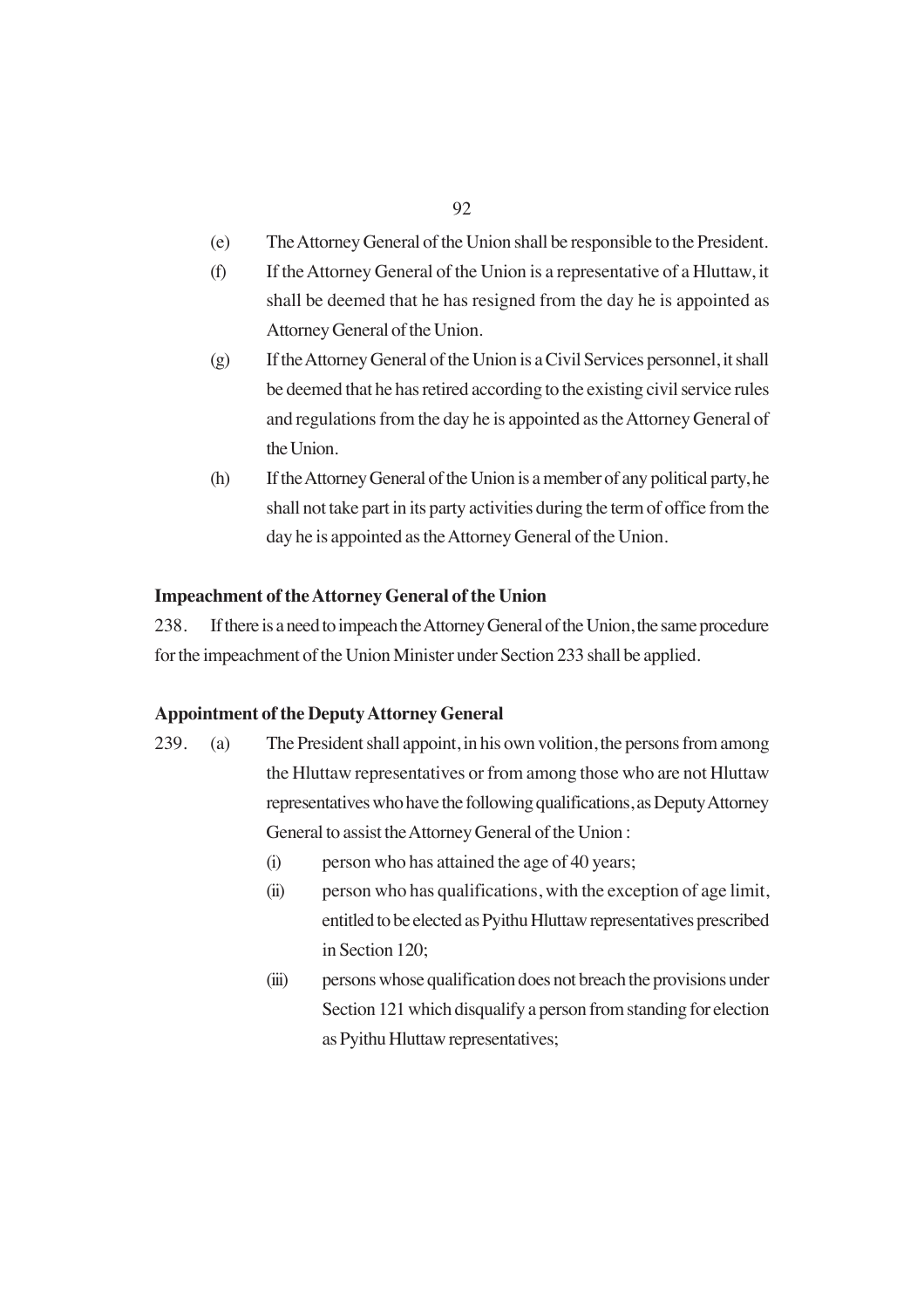- (iv) (aa) person who has served as a Judge of the Region or State High Court for at least five years; or
	- (bb) person who has served as a judicial officer or law officer for at least 10 years not lower than that of the Region or State Level; or
	- (cc) person who has practised as an advocate for at least 15 years;
	- (dd) person who is, in the opinion of the President, as an eminent jurist;
	- (v) person who is loyal to the Union and its citizens.
- (b) The Deputy Attorney-General shall be responsible to the Attorney-General of the Union and to the President through the Attorney-General of the Union.
- (c) If the Deputy Attorney-General of the Union is a representative of a Hluttaw or a Civil Services personnel or a member of a political party, the provisions of Sub-Sections (f), (g) and (h) of Section 237 shall be applied.

## **Term of office, resignation, termination of office, filling the vacancy of the Attorney-General of the Union and the Deputy Attorney-General**

- 240. (a) The term of the Attorney-General of the Union and the Deputy Attorney-General is normally the same as that of the President.
	- (b) The Attorney-General of the Union or the Deputy Attorney-General may resign from office on his own volition due to a certain reason before expiry of the term of office, after submitting his written resignation to the President.
	- (c) The President may direct to resign the Attorney-General of the Union or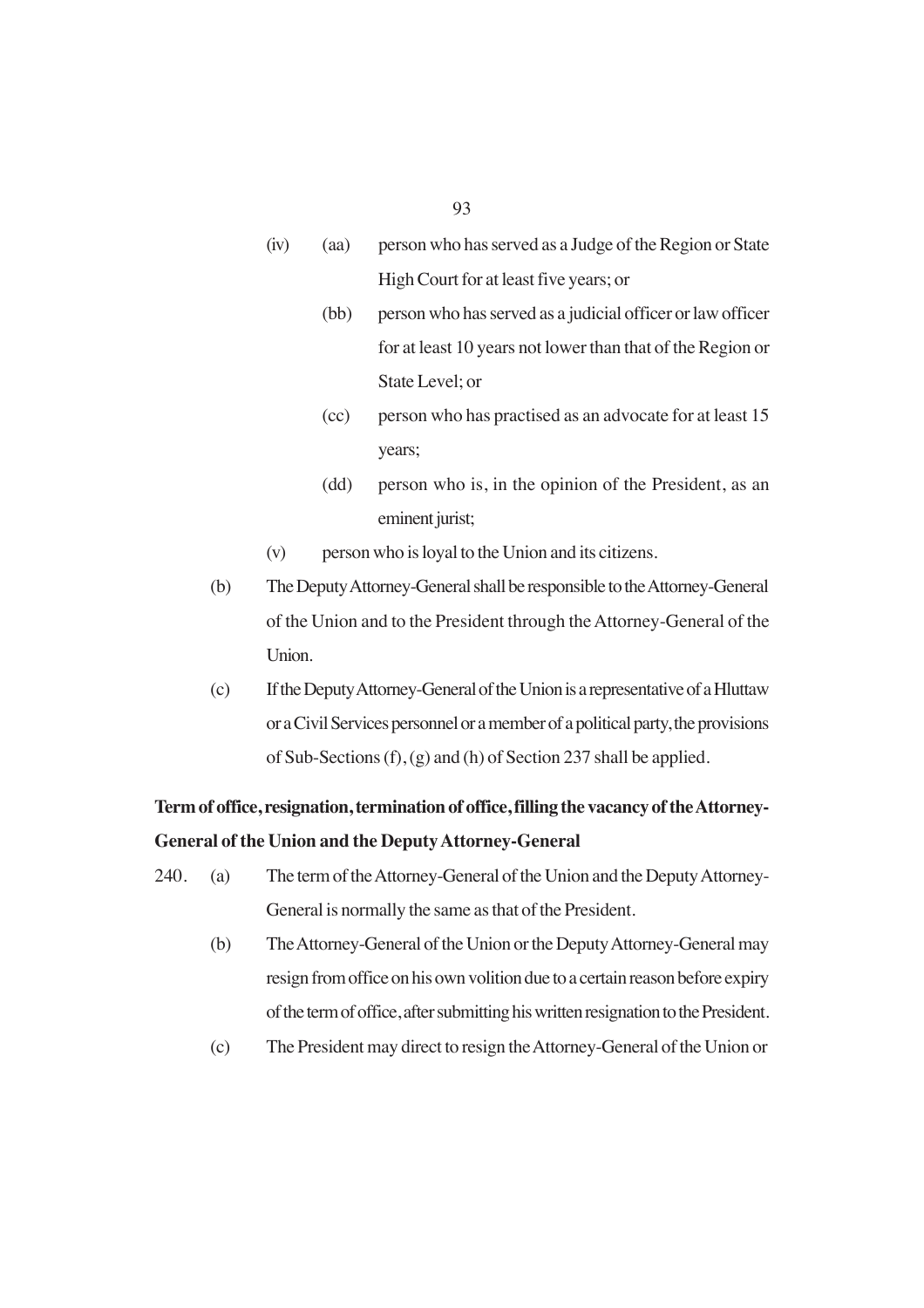the Deputy Attorney-General who cannot discharge his duties efficiently. If either of them fails to comply, he shall be terminated from his duties.

- (d) If the office of the Attorney-General of the Union or the Deputy Attorney-General becomes vacant due to resignation, removal from office, death or any other reason, the President shall have the right to appoint and assign duties to a new Attorney-General of the Union or the Deputy Attorney-General in accord with the provisions of the Constitution relating to the appointment of the Attorney-General of the Union or the Deputy Attorney-General. The term of the newly appointed Attorney-General of the Union or the Deputy Attorney-General shall be the same as the remaining term of office of the President.
- (e) (i) When the President before the expiry of his term in office, has appointed the Attorney-General of the Union and the Deputy Attorney-General, and the President's office is vacant due to resignation or death or any other reason, the Attorney-General of the Union or the Deputy Attorney-General may be continued to be assigned or shall continue to perform their duties until the new elected President has appointed and assigned duties to the new Attorney-General of the Union or the Deputy Attorney-General in accord with the provisions of the Constitution .
	- (ii) The term of the new appointed Attorney-General of the Union and the Deputy Attorney-General shall be up to the expiry of the remaining term of the new President.
- (f) Duties, powers and rights of the Attorney-General of the Union and the Deputy Attorney-General shall be prescribed by law.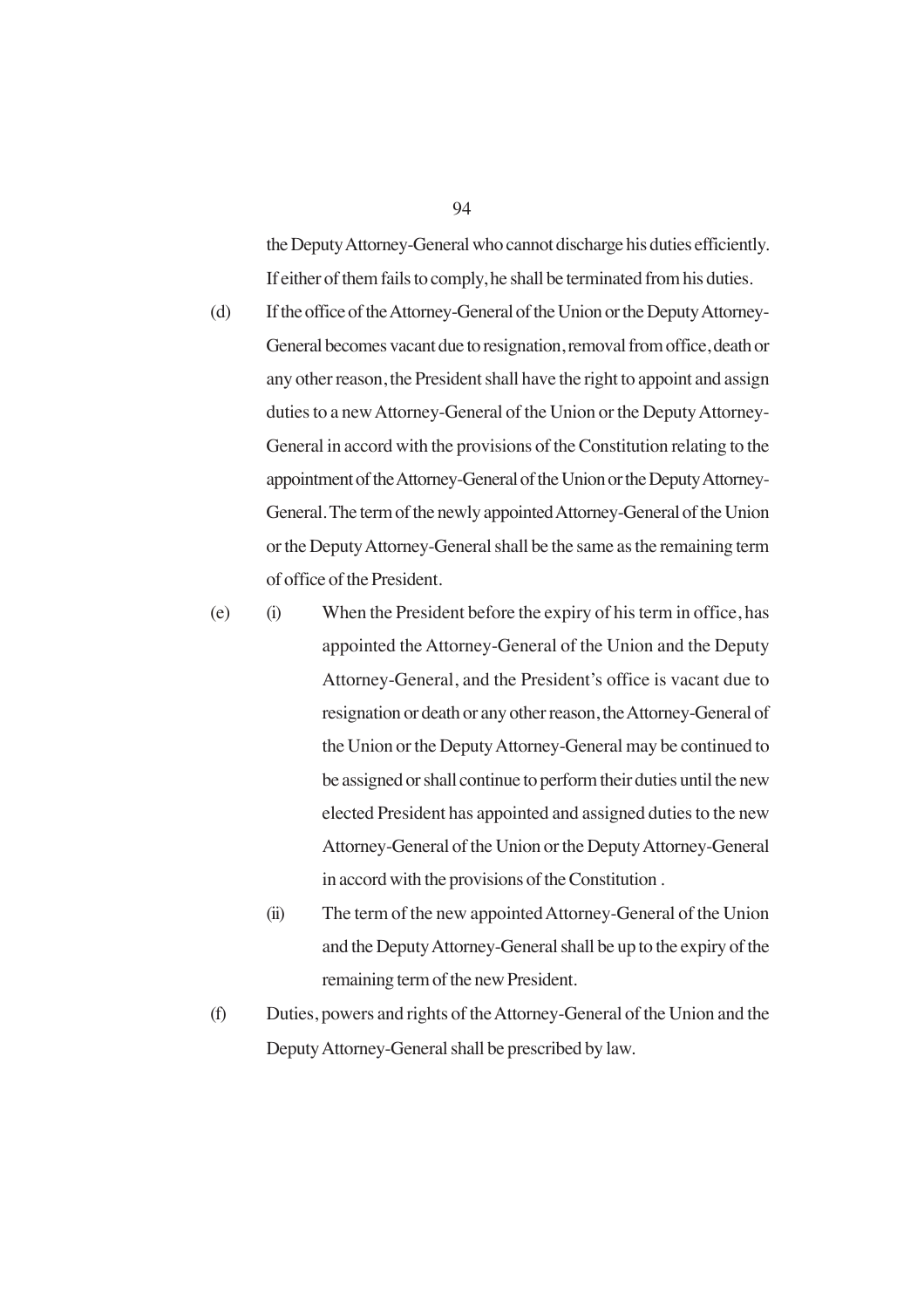#### **Auditor-General of the Union and the Deputy Auditor-General**

241. The Auditor-General of the Union shall be called the Auditor-General of the Union.

#### **Appointment of the Auditor-General of the Union**

- 242. (a) The President, with the approval of the Pyidaungsu Hluttaw, shall appoint a person from among Hluttaw representatives or from among those who are not Hluttaw representatives, who has the following qualifications, as the Auditor-General of the Union so as to audit Union Budget and report thereon to the Pyidaungsu Hluttaw :
	- (i) person who has attained the age of 45 years;
	- (ii) person who has qualifications, with the exception of the age limit, entitled to be elected as Pyithu Hluttaw representatives prescribed in Section 120;
	- (iii) persons whose qualification does not breach the provisions in Section 121 which disqualify a person from standing for election as Pyithu Hluttaw representatives;
	- (iv) (aa) person who has served as an auditor for at least 10 years not lower than that of the Region or State Level; or
		- (bb) person who has served as a Registered Accountant or a Certified Public Accountant for at least 20 years; or
		- (cc) person who is, in the opinion of the President, as an eminent accountant, statistician or economist.
	- (v) person who is loyal to the Union and its citizens.
	- (b) The person nominated by the President to be appointed as the Auditor-General of the Union shall not be refused by the Pyidaungsu Hluttaw unless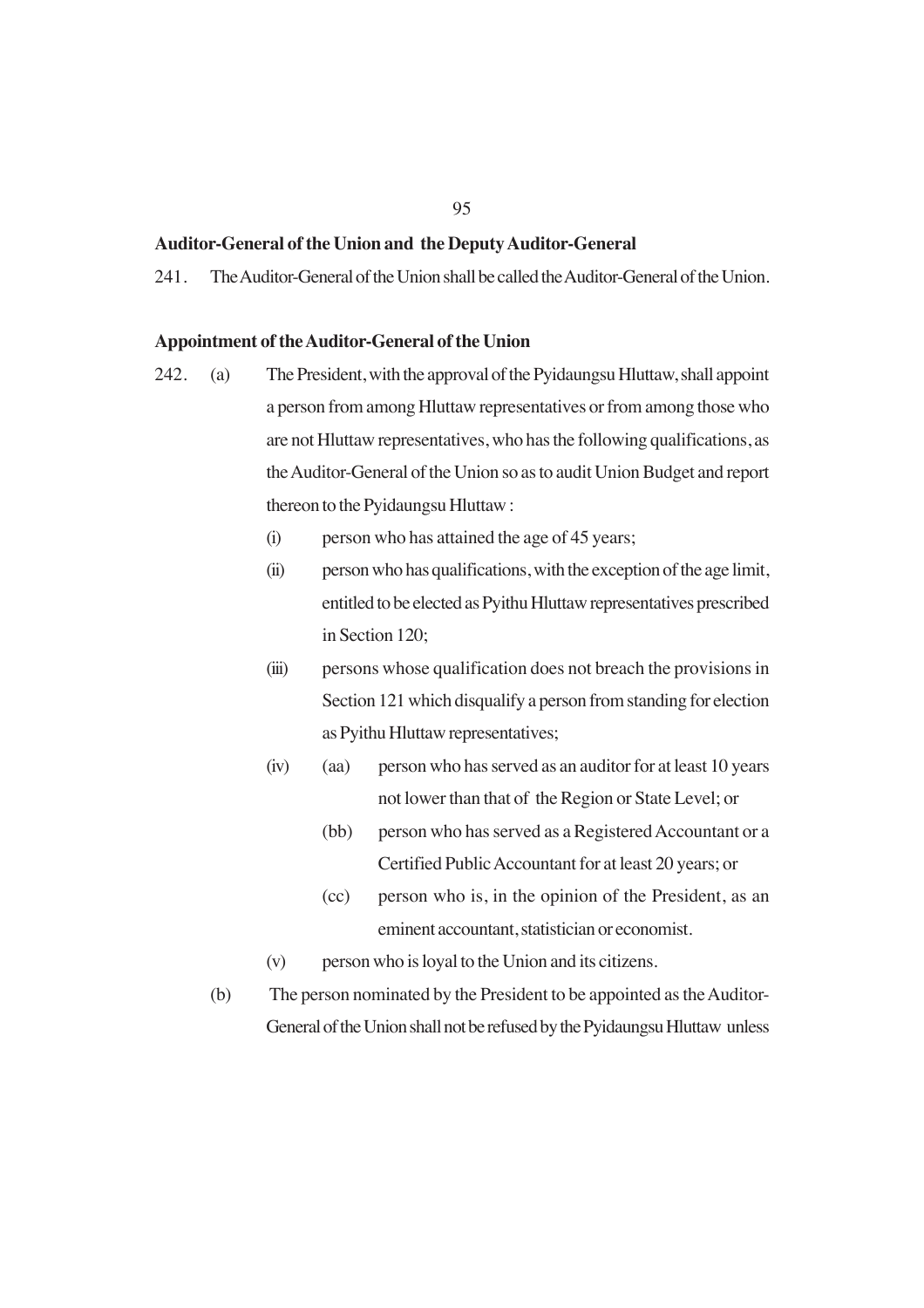it can clearly be proved that the person concerned does not meet the qualification to be the Auditor-General of the Union.

- (c) The President has the right to submit again the list with a new name replacing the one who has not been approved by the Pyidaungsu Hluttaw for the appointment of the Auditor-General of the Union.
- (d) The Auditor-General of the Union shall be responsible to the President.
- (e) If the Auditor-General of the Union is a Hluttaw representative, it shall be deemed that he has resigned from the day he is appointed as the Auditor-General of the Union.
- (f) If the Auditor-General of the Union is a Civil Services personnel, it shall be deemed that he has retired according to the existing civil service rules and regulations from the day he is appointed as the Auditor-General of the Union.
- (g) If the Auditor-General of the Union is a member of any political party, he shall not take part in its party activities during the term of office from the day he is appointed as Auditor-General of the Union.

#### **Impeachment of the Auditor-General of the Union**

243. If there is a need to impeach the Auditor-General of the Union, the same procedure for the impeachment of the Union Minister under Section 233 shall be applied.

#### **Appointment of the Deputy Auditor-General**

244. (a) The President shall appoint, in his own volition, the persons from among the Hluttaw representatives or from those who are not Hluttaw representatives, who have the following qualifications, as the Deputy Auditor-General to assist the Auditor-General of the Union :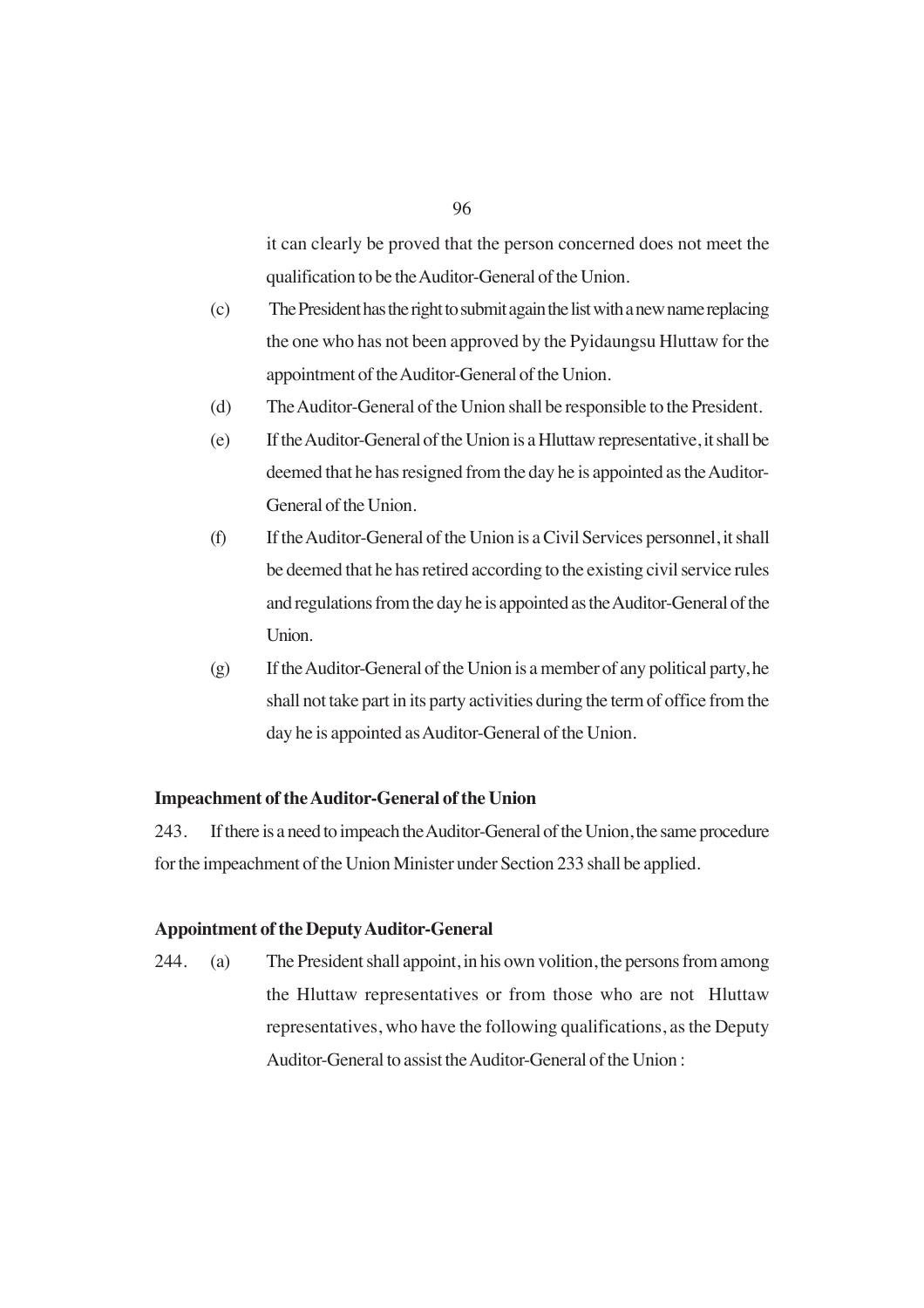- (i) person who has attained the age of 40 years;
- (ii) person who has qualifications, with the exception of age limit, entitled to be elected as Pyithu Hluttaw representatives prescribed in Section 120;
- (iii) persons whose qualification does not breach the provisions under Section 121 which disqualify a person from standing for election as Pyithu Hluttaw representatives;
- (iv) (aa) person who has served as an auditor for at least 10 years not lower than that of the Region or State Level; or
	- (bb) person who has served as a Registered Accountant or a Certified Public Accountant for at least 15 years; or
	- (cc) person who is, in the opinion of the President, as an eminent accountant, statistician or economist.
- (v) person who is loyal to the Union and its citizens.
- (b) The Deputy Auditor-General shall be responsible to the Auditor-General of the Union and the President through the Auditor-General of the Union.
- (c) If the Deputy Auditor-General of the Union is a representative of a Hluttaw or civil service personnel or member of a political party, the provisions of Sub-Sections (e), (f) and (g) of Section 242 shall be applied.

## **Term of office, resignation, termination of office, filling the vacancy of the Auditor-General of the Union and the Deputy Auditor-General**

245. (a) The term of the Auditor-General of the Union and the Deputy Auditor-General is normally the same as that of the President.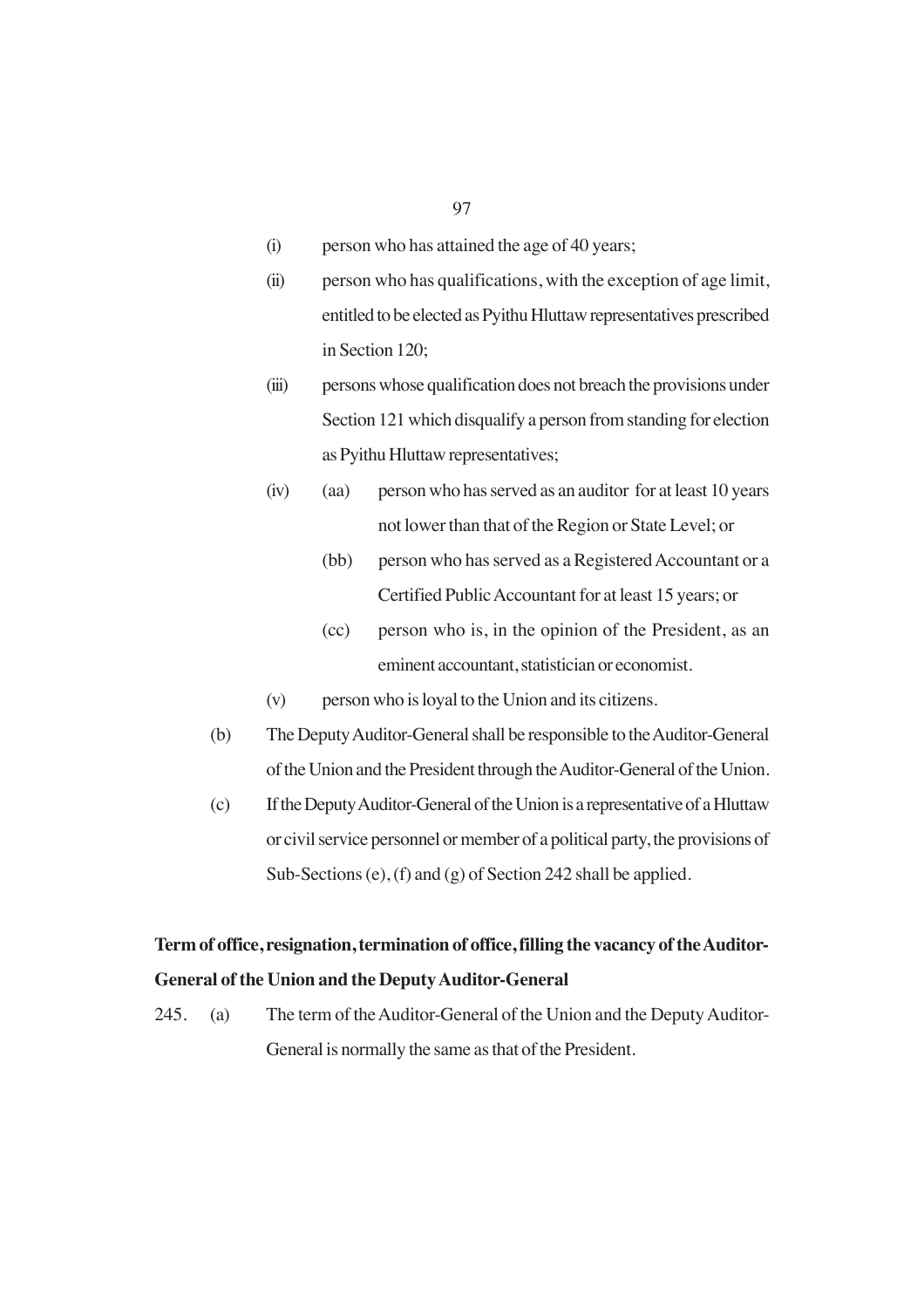- (b) The Auditor-General of the Union or the Deputy Auditor-General may resign from office on his own volition due to a certain reason before expiry of the term of office, after submitting his written resignation to the President.
- (c) The President may direct to resign the Auditor-General of the Union or the Deputy Auditor-General who cannot discharge his duties efficiently. If either of them fails to comply, he shall be terminated from his duties.
- (d) If the office of the Auditor-General of the Union or the Deputy Auditor-General becomes vacant due to resignation, removal from office, death or any other reason, the President shall have the right to appoint and assign duties to a new Auditor-General of the Union or the Deputy Auditor-General in accord with the provisions of the Constitution relating to the appointment of the Auditor-General of the Union or the Deputy Auditor-General. The term of the newly appointed Auditor-General of the Union or the Deputy Auditor-General shall be the same as the remaining term of the President.
- (e) (i) When the President before the expiry of his term in office, has appointed the Auditor-General of the Union and the Deputy Auditor-General, and the President's office is vacant due to resignation or death or any other reason, the Auditor-General of the Union or the Deputy Auditor-General may be continued to be assigned or shall continue to perform their duties until the new elected President has appointed and assigned duties to the new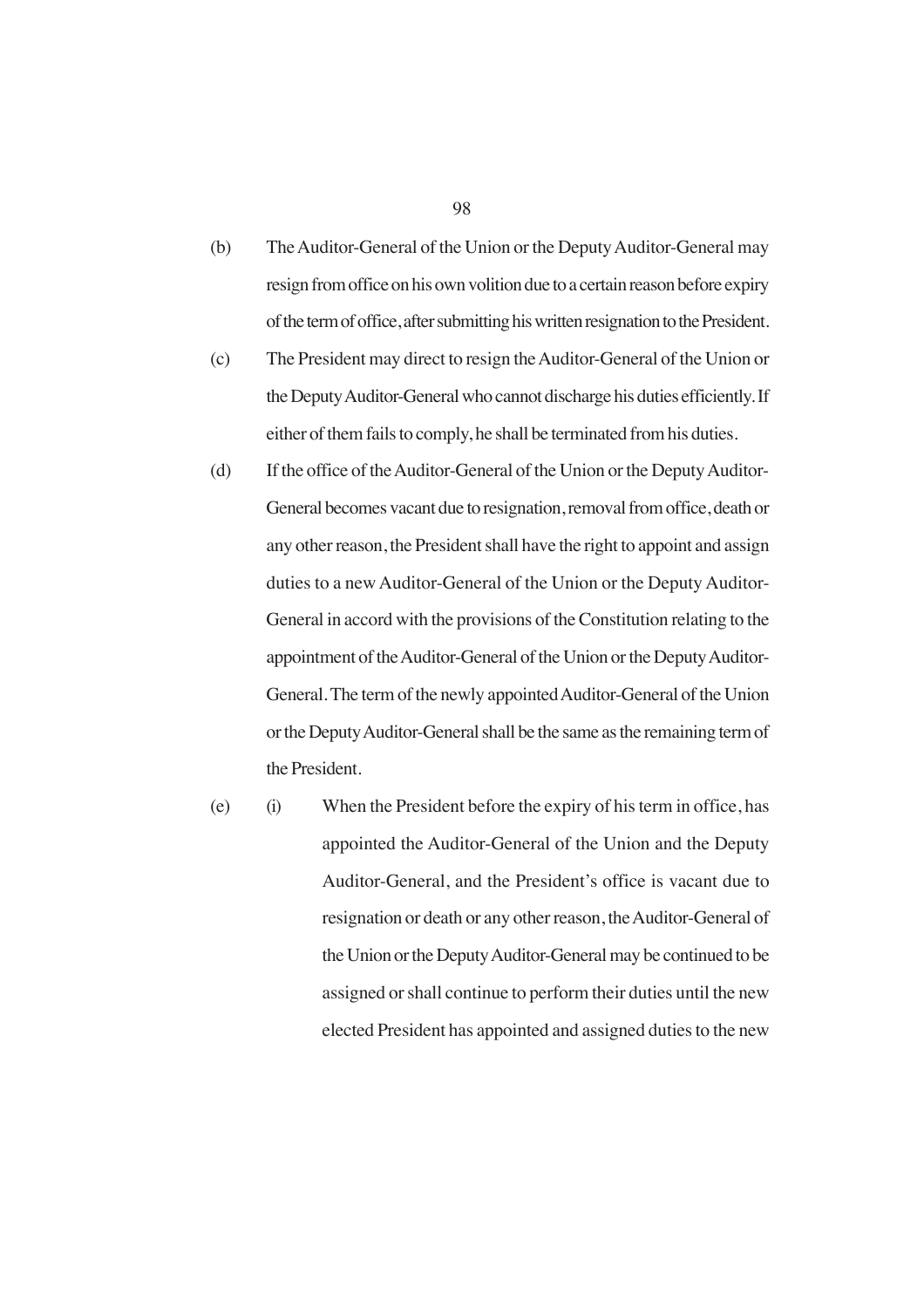Auditor-General of the Union or the Deputy Auditor-General in accord with the provisions of the Constitution.

- (ii) The term of the new appointed Auditor-General of the Union or the Deputy Auditor-General shall be up to the expiry of the remaining term of the new President.
- (f) Duties, powers and rights of the Auditor-General of the Union and the Deputy Auditor-General shall be prescribed by law.

#### **Formation of the Union Civil Services Board**

- 246. (a) The President shall form the Union Civil Services Board to enable to perform the duties of selecting, training the Civil services personnel and prescribing of Civil Service regulations.
	- (b) The President shall appoint the persons who have the following qualifications as the Chairperson and Members of the Union Civil Services Board :
		- (i) person who has attained the age of 50 years;
		- (ii) person who has qualifications, with the exception of the age limit, entitled to be elected as Pyithu Hluttaw representatives prescribed in Section 120;
		- (iii) persons whose qualification does not breach the provisions under Section 121 which disqualify a person from standing for election as Pyithu Hluttaw representatives;
		- (iv) experienced intelligentsia and intellectuals;
		- (v) person who is loyal to the Union and its citizens;
		- (vi) person who is not a member of a political party;
		- (vii) person who is not a Hluttaw representative.
	- (c) If the Chairperson and members of the Union Civil Services Board are Civil Services personnel, it shall be deemed that they have retired according to the existing Civil Services rules and regulations from the day they are appointed as Chairperson and Members of the Union Civil Services Board of the Union.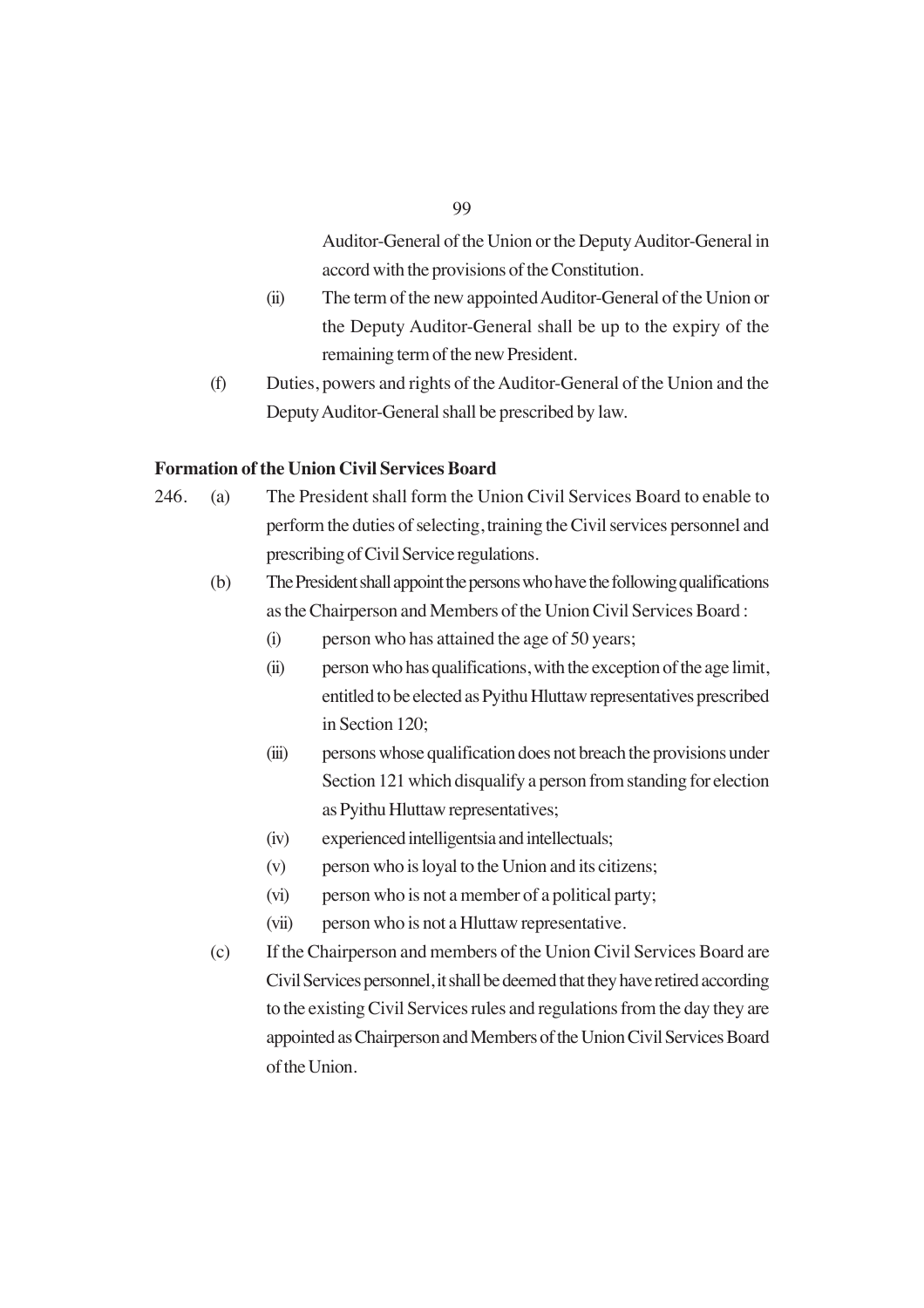#### 100

- (d) The Chairperson of the Union Civil Services Board shall be responsible to the President, and members of the Union Civil Services Board shall be responsible to the President through the Chairperson of Union Civil Services Board.
- (e) The term of the Chairperson and members of the Union Civil Services Board is normally the same as that of the President.
- (f) Formation of the Union Civil Services Board, duties, powers and rights of the Chairperson and Members, resignation and termination of duties shall be prescribed by law.

#### **The Region Government or the State Government**

- 247. (a) The Head of the Region or State shall be called the Chief Minister of the Region or State.
	- (b) The Member of the Region or State Government shall be called the Minister of the Region or State.

#### **Formation of the Region Government or State Government**

- 248. (a) The Region Government is formed in the Region and State Government is formed in the State respectively.
	- (b) The Region or State Government is formed with the following persons :
		- (i) the Chief Minister of the Region or State;
		- (ii) the Ministers of the Region or State;
		- (iii) the Adovocate General of the Region or State.
	- (c) The President, with the approval of the Region or State Hluttaw concerned, may :
		- (i) specify the Region or State Ministries as may be necessary. Moreover, he may make changes and additions to the specified Ministries;
		- (ii) specify the number of the Ministers of the Region or State as may be necessary. Moreover, the specified number may be increased or decreased.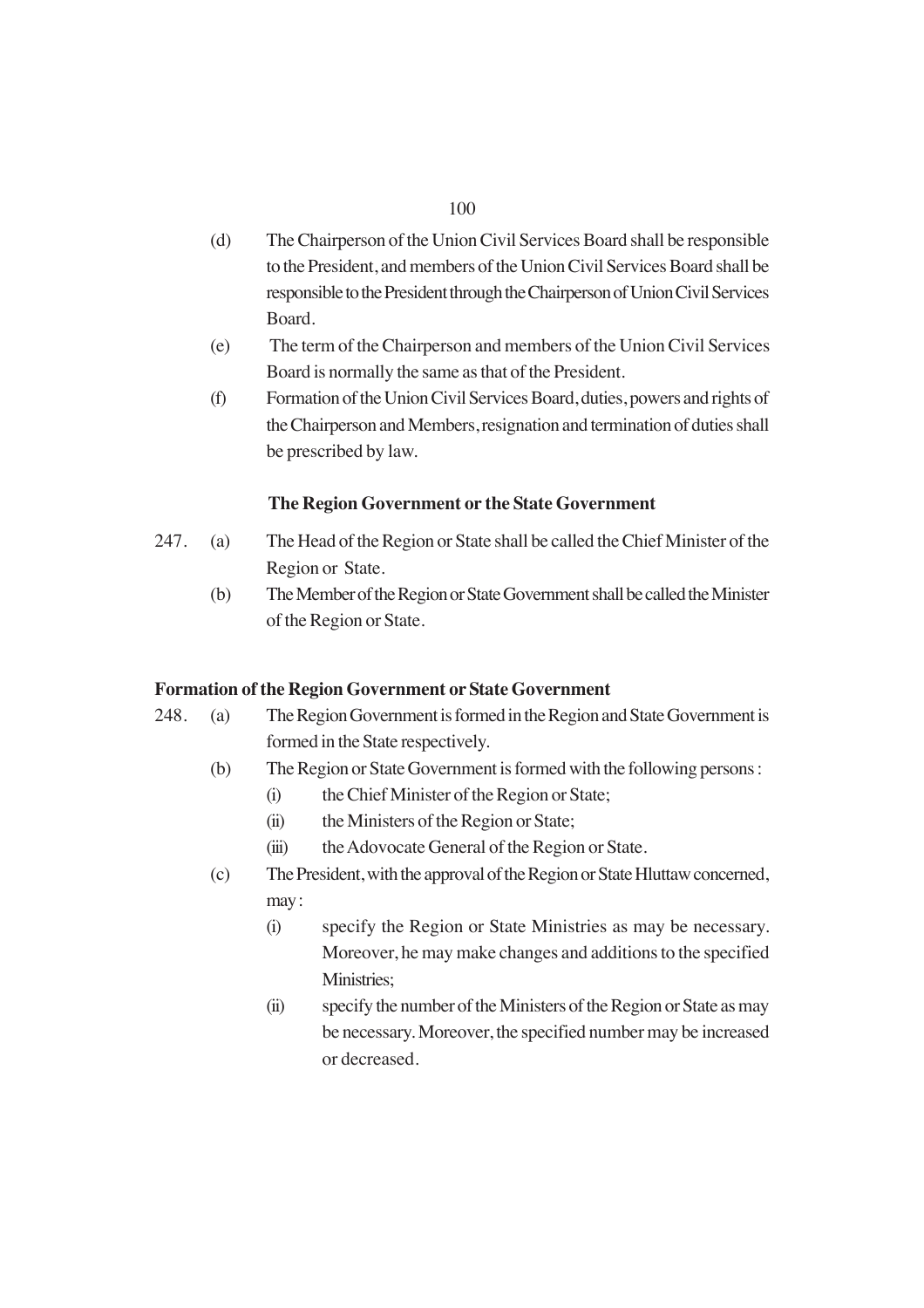#### **Executive powers of the Region or State Government**

249. Subject to the provisions of the Constitution, the executive power of the Region or State Government extends to the administrative matters which the Region or State Hlutttaw has power to make laws. Moreover, it also extends to the matters which the Region or State Government is permitted to perform in accord with any Union Law.

250. The Region or State Government shall have the responsibility to assist the Union Government in the preservation of the stability of the Union, community peace and tranquillity and prevalence of law and order.

251. The Region or State Government shall, subject to the policies adopted by the Union Government and Union Laws, implement projects that are to be undertaken in the Region or State with the approval of the Region or State Hluttaw concerned.

252. The Region or State Government shall, in accord with the provisions of the Constitution, submit the Region or State Budget Bill based on the annual Union Budget to the Region or State Hluttaw concerned.

253. The Region or State Government shall, if the Region or State Budget Bill is unable to promulgate before the end of the Budget year, expend within the framework of the general expenditure included in the last-enacted Budget Law of the Region or State Hluttaw.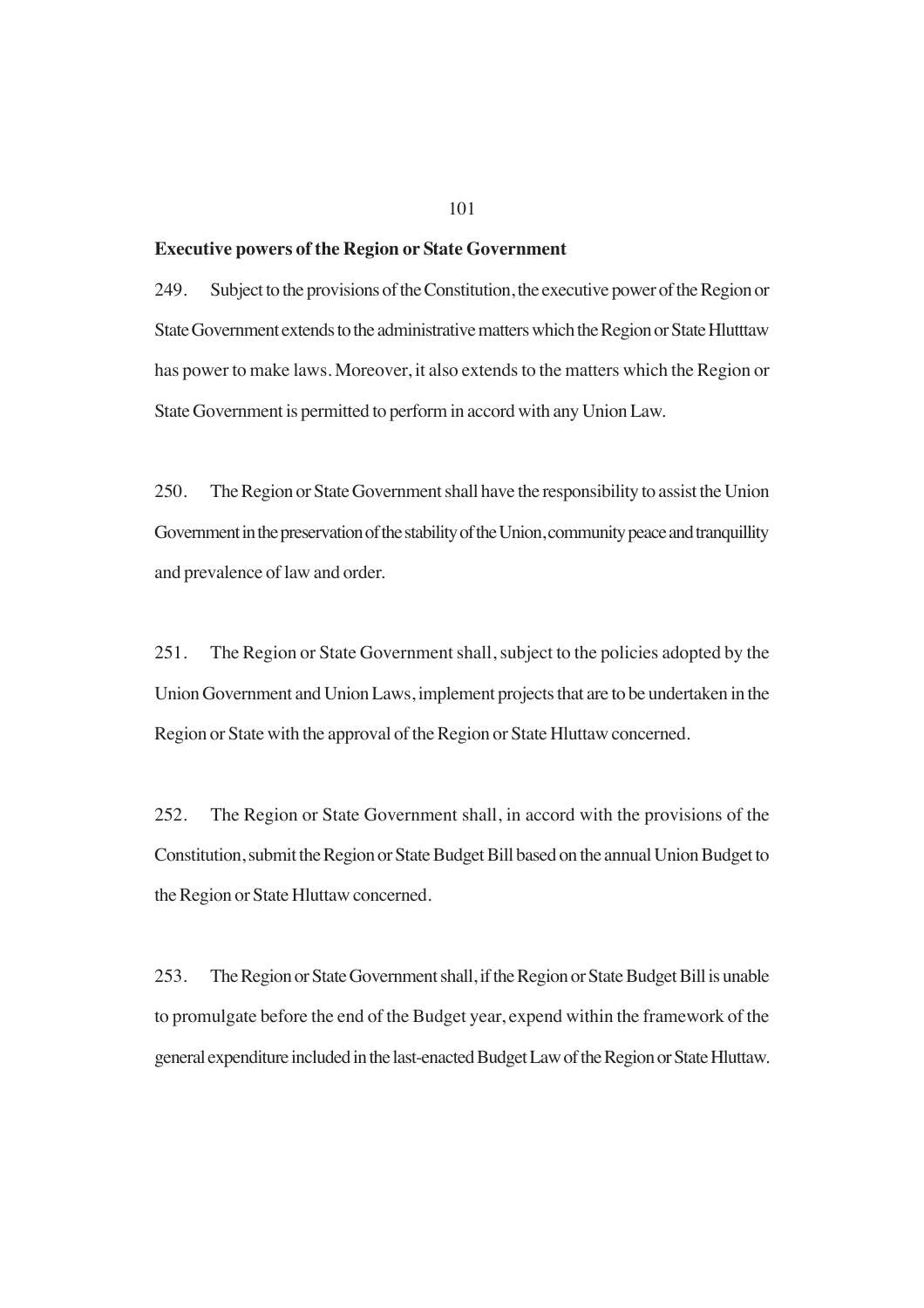#### **Charges and Taxes to be Collected by the Region or State Government**

- 254. (a) The Region or State shall collect the taxes and revenues listed in Schedule Five in accord with law and deposit them in the Region or State fund.
	- (b) The Region or State has the right to expend the Region or State fund in accord with the law.

255. The Region or State Government, in accord with the provisions of the Constitution, may submit the necessary Bill relating to matters listed in Schedule Two of the Region or State Legislative List to the Region or State Hluttaw.

- 256. The Region or State Government :
	- (a) shall, in carrying out the functions of the Region or State Ministries, their subordinate governmental departments and organizations, manage, guide, supervise and inspect in accord with the provisions of the Constitution and the existing laws;
	- (b) may, relating to the performance of the civil service organizations discharging duties in their Region or State concerned, supervise, inspect and coordinate in accord with the law.

257. The Region or State Government may, for enabling the performance of the functions to be carried out in accord with the Union Law for Civil Services and in co-ordination with the Union Government in advance :

- (a) form Civil Services organizations relating to the Region or State as necessary;
- (b) appoint the required number of Civil Services personnel.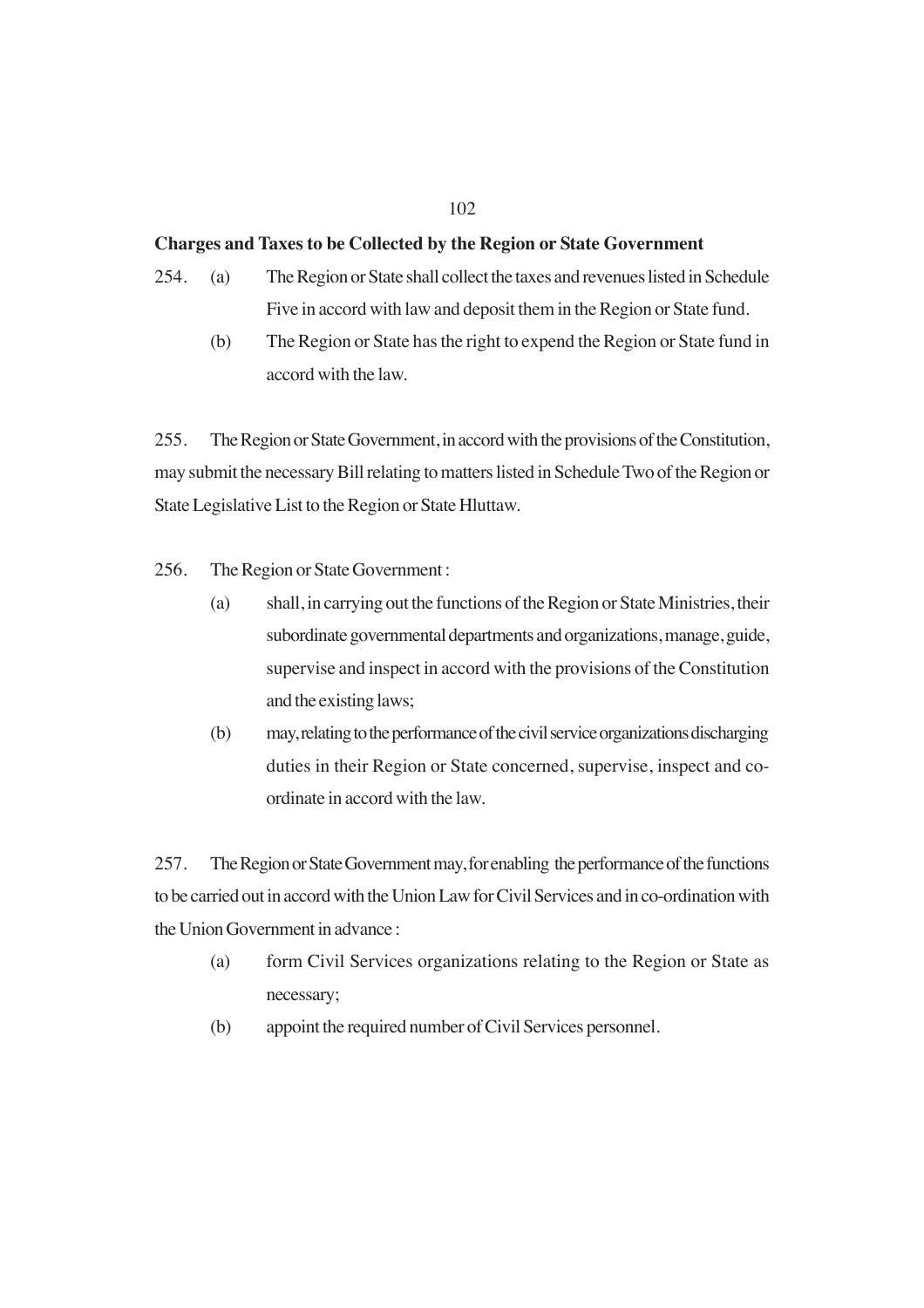- (a) implement the administrative resolutions passed occasionally by the Region or State concerned and report back the actions which has taken to the Region or State Hluttaw concerned;
- (b) submit the report on the general situations of its area to the Union Government and to the Region or State Hluttaw concerned.

259. The Region or State Government shall discharge the functions occasionally assigned by the Union Government.

#### **Office of the Region or State Government**

260. The Head of the General Administration Department of the Region or State is the ex-officio Secretary of the Region or State Government concerned. Moreover, the General Administration Department of the Region or State is the Office of the Region or State Government concerned.

### **Chief Minister of the Region or State**

### **Appointment of the Chief Minister of the Region or State**

- 261. (a) The Chief Minister of the Region or State shall have the following qualifications :
	- (i) person who has attained the age of 35 years;
	- (ii) person who has qualifications, with the exception of the age limit, entitled to be elected as Pyithu Hluttaw representatives prescribed in Section 120;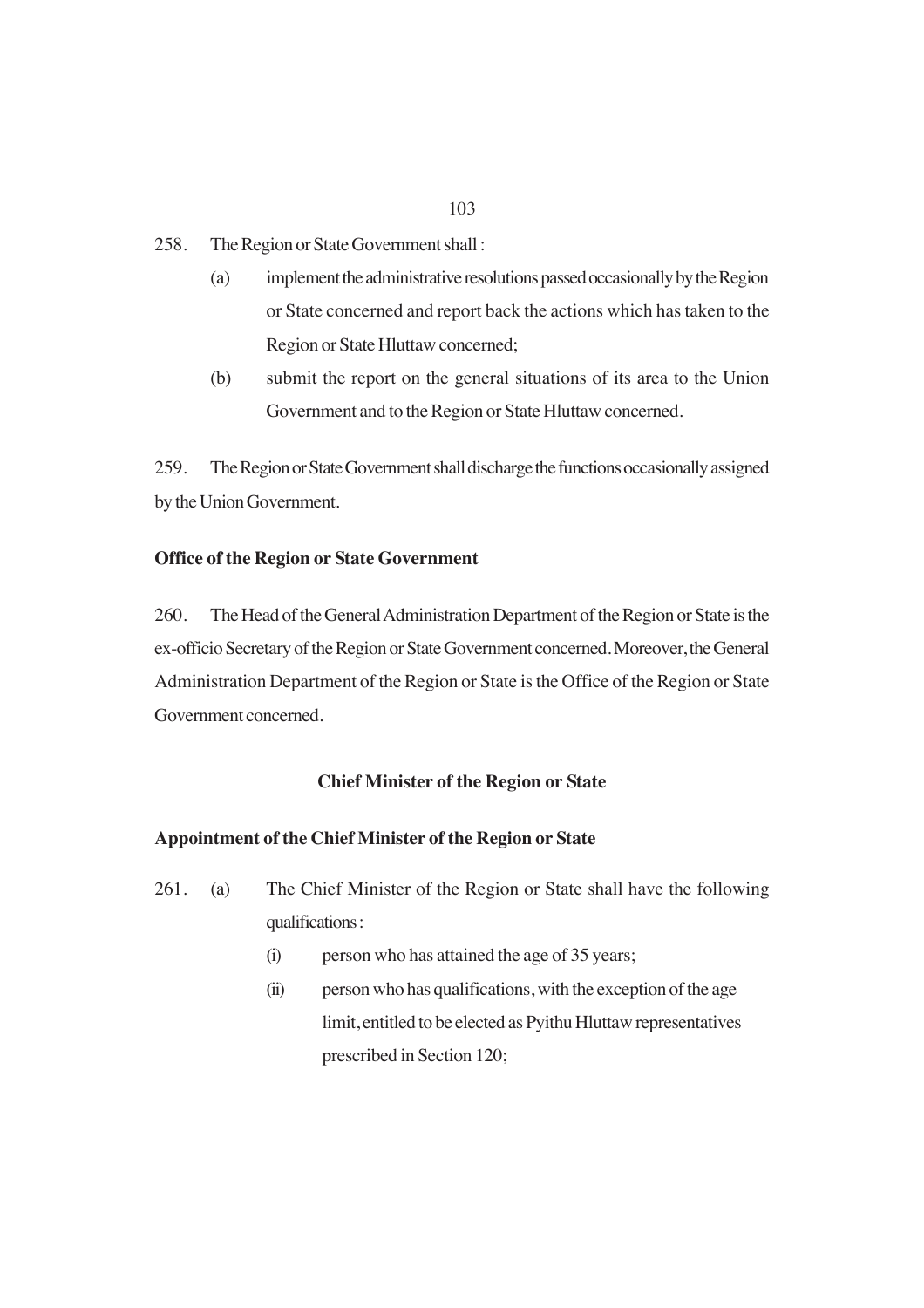- (iii) person whose qualification does not breach the provisions under Section 121 which disqualify a person from standing for election as Pyithu Hluttaw representatives;
- (iv) person who is loyal to the Union and its citizens.
- (b) In order to appoint the Chief Minister of the Region or State concerned, the President shall :
	- (i) select a suitable Hluttaw representative who has the prescribed qualifications from among the Region or State Hluttaw representatives concerned;
	- (ii) submit the list of the elected Hluttaw representatives to the Region or State Hluttaw concerned for its approval.
- (c) The President shall appoint the Hluttaw representative approved by the Region or State Hluttaw as the Chief Minister of the Region or State concerned.
- (d) The appointment of a person as a Chief Minister of the Region or State nominated by the President shall not be refused by the Region or State Hluttaw unless it can clearly be proved that the person concerned does not meet the qualifications of the Chief Minister of the Region or State.
- (e) The President has the right to submit again the list with a new name replacing the one who has not been approved by the Region or State Hluttaw for the appointment of the Chief Minister.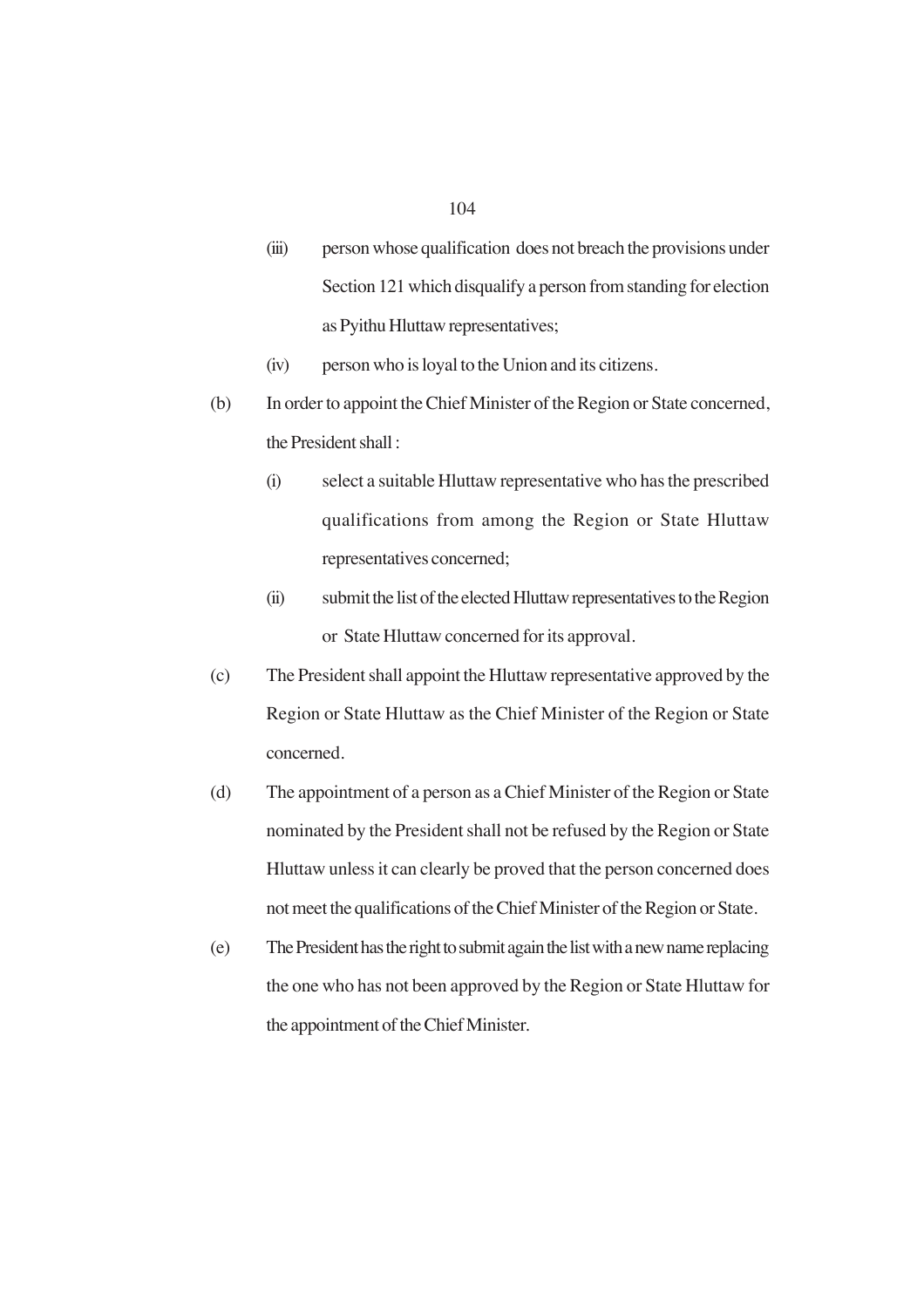#### **Ministers of the Region or Ministers of the State**

#### **Appointment of the Ministers of the Region or Ministers of the State**

- 262. (a) The Chief Minister of the Region or State shall :
	- (i) select suitable persons who have prescribed qualifications under Sub-Section (a) of Section 261, from among the Region or State Hluttaw representatives or from among persons who are not Hluttaw representatives concerned;
	- (ii) request for a list of suitable Defence Services personnel nominated by the Commander-in-Chief of the Defence Services to assign responsibilities of Security and Border Affairs;
	- (iii) obtain a list of Chairpersons of Leading Bodies of the Self-Administered Division or the Self-Administered Zone in the Region or State concerned;
	- (iv) obtain the list of Hluttaw representatives elected to carry out the affairs of National races in the Region or State concerned from the relevant Election Commission.
	- (b) The Chief Minister of the Region or State shall compile the list of persons selected by him and the list of the Defence Services personnel nominated by the Commander-in-Chief of the Defence Services and submit them to the Region or State Hluttaw concerned for its approval.
	- (c) The appointment of a person as a Minister of the Region or State nominated by the Chief Minister of the Region or State shall not be refused by the Region or State Hluttaw unless it can clearly be proved that the person concerned does not have the qualifications of the Minister of the Region or State.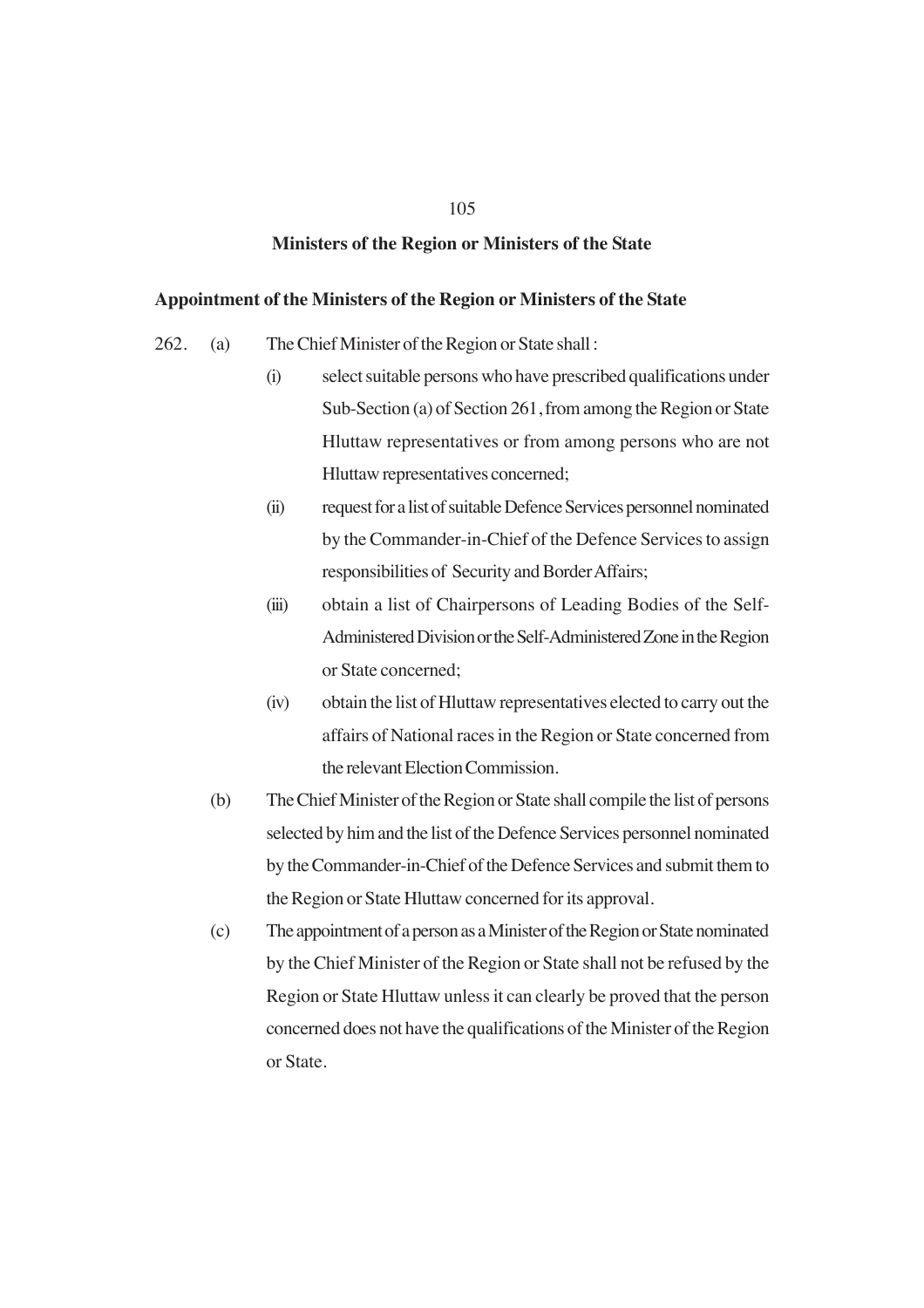- (d) The Chief Minister of the Region or State has the right to submit again the list with a new name replacing the one who has not been approved by the Region or State Hluttaw for the appointment of a Minister of the Region or State.
- (e) The Chief Minister of the Region or State shall submit the list of persons who are approved by the Region or State Hluttaw or Chairpersons of the Self-Administered Division or Self-Administered Zone and the list of persons who are representatives elected to undertake the affairs of National races to appoint as the Ministers of the Region or State to the President.
- (f) The President shall appoint the persons who have been approved by the Chief Minister of the Region or State as Ministers of the Region or State. In doing so, he shall, in co-ordination with the Chief Minister of the Region or State concerned, designate the Ministry or Ministries which each Region or the State Minister to take responsiblity.
- (g) The President shall :
	- (i) assign duties to the Chairpersons of the Self-Administered Division and the Self-Administered Zone who are the Ministers of the Region or State, to perform the affairs of the Self-Administered Division or Self-Administered Zone concerned;
	- (ii) assign duties to the Hluttaw representatives who are the Ministers of the Region or State, to perform the affairs of National races concerned.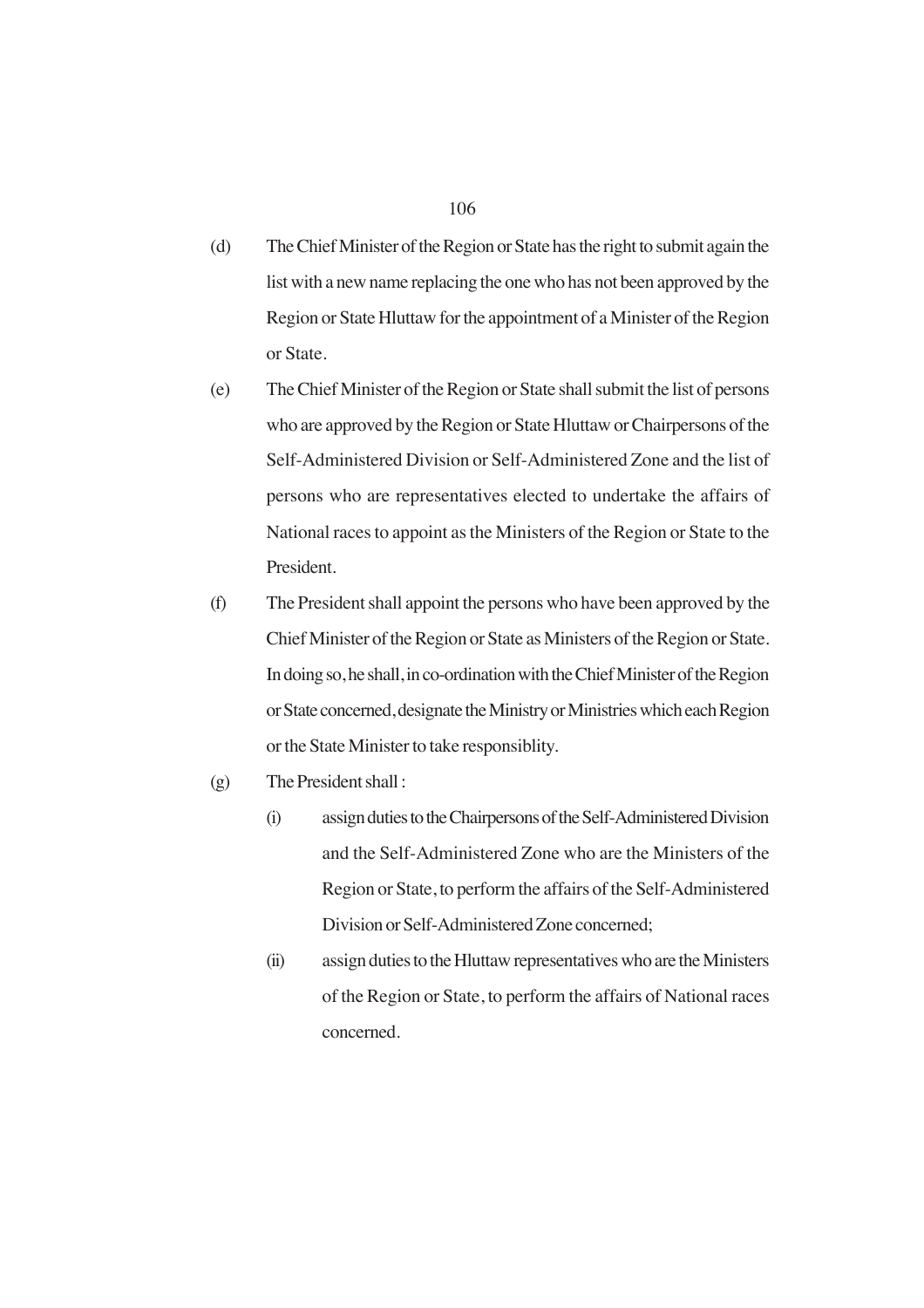- (h) The President shall relax the prescribed age limit under the Constitution in appointing the Minister of the Region or State, the Chairperson of the Self-Administered Division or the Self-Administered Zone or elected Hluttaw representative to perform the affairs of National races concerned.
- (i) The President may, in co-ordination with the Chief Minister, appoint Ministers for the Self-Administered Division or the Self-Administered Zone or Ministers for National races affairs as Ministers concurrently in charge of other Ministries.
- (j) The Chief Minister of the Region or State shall, if he wishes to assign the Defence Services personnel as the Region or State Ministers for other duties apart from security and border affairs, obtain their list from the Commander-in-Chief of the Defence Services with the approval of the Region or State Hluttaw concerned, submit it to the President.
- (k) The President shall intimate the appointments of the Chief Minister and Ministers of the Region or State to the Region or State Hluttaw concerned and Pyidaungsu Hluttaw.
- (l) (i) The Chief Minister of the Region or State shall be responsible to the President.
	- (ii) The Ministers of the Region or State shall be responsible to the Chief Minister of the Region or State concerned and to the President through the Chief Minister of the Region or State concerned.
- (m) The term of the Chief Minister and Ministers of the Region or State is the same as that of the President.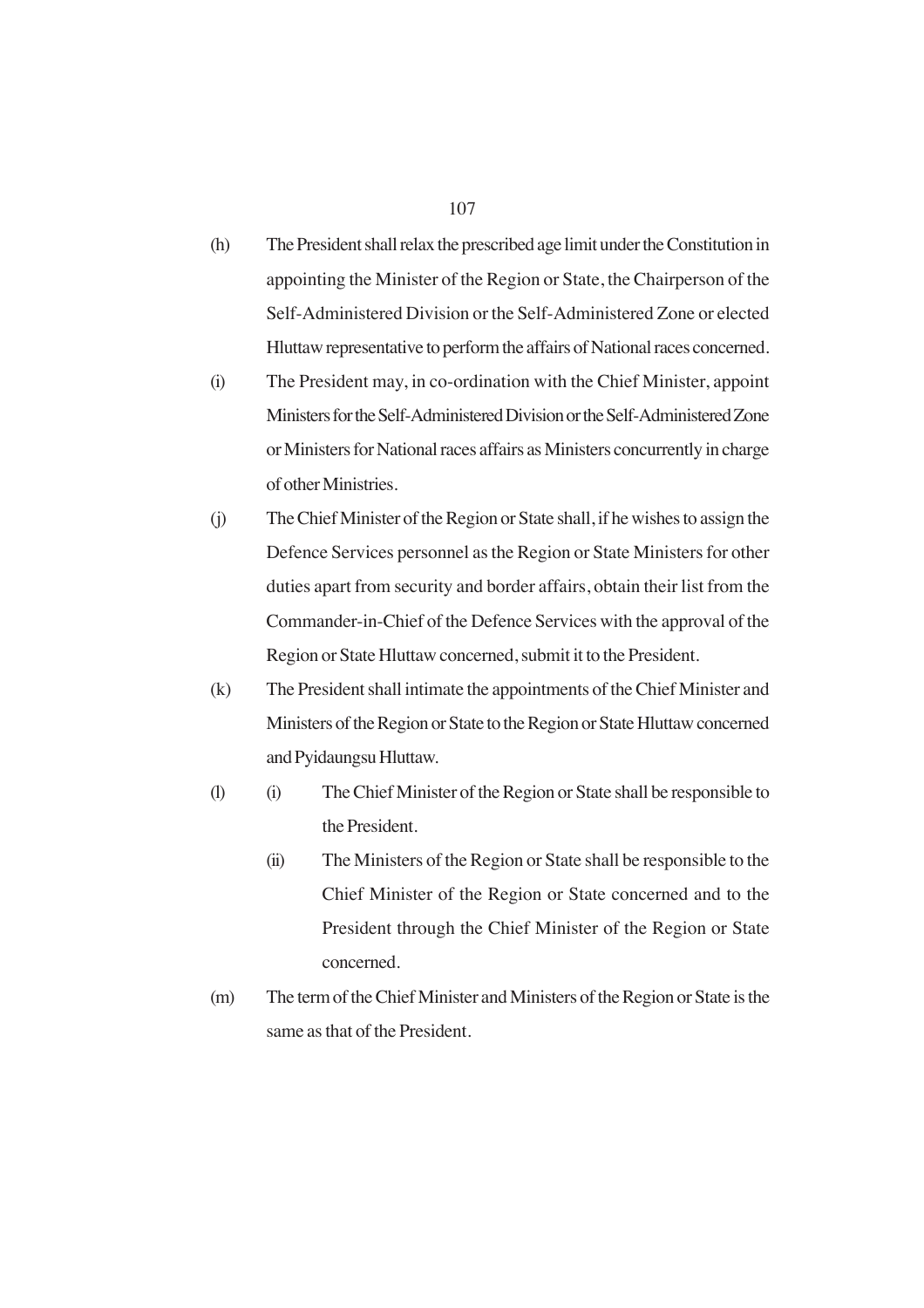- (n) (i) If the Minister of the Region or State is a Civil Services personnel, it shall be deemed that he has retired according to the existing Civil Services rules and regulations from the day he is appointed as Minister of the Region or State.
	- (ii) The Defence Services personnel who are appointed as Ministers of the Region or State for Ministries of Security and Border Affairs are not required to retire or resign from the Defence Services.

#### **Impeachment of the Chief Minister of the Region or State or any Minister**

- 263. (a) The Chief Minister of the Region or State or any Minister, may be impeached for one of the following reasons :
	- (i) high treason;
	- (ii) breach of any of the provisions of the Constitution;
	- (iii) misconduct;
	- (iv) disqualification of qualification of the Chief Minister or Minister of the Region or State prescribed in the Constitution;
	- (v) inefficient discharge of duties assigned by law.
	- (b) If there is a need to impeach the Chief Minister or any of the Ministers of the Region or State, a charge signed by not less than one-fourth of the total number of representatives of either the Region or State Hluttaw concerned shall be submitted to the Speaker of the Hluttaw concerned.
	- (c) The Speaker of the Hluttaw concerned shall form a body of investigation to investigate the charge. The term of the completion of the investigation shall be determined on the volume of work.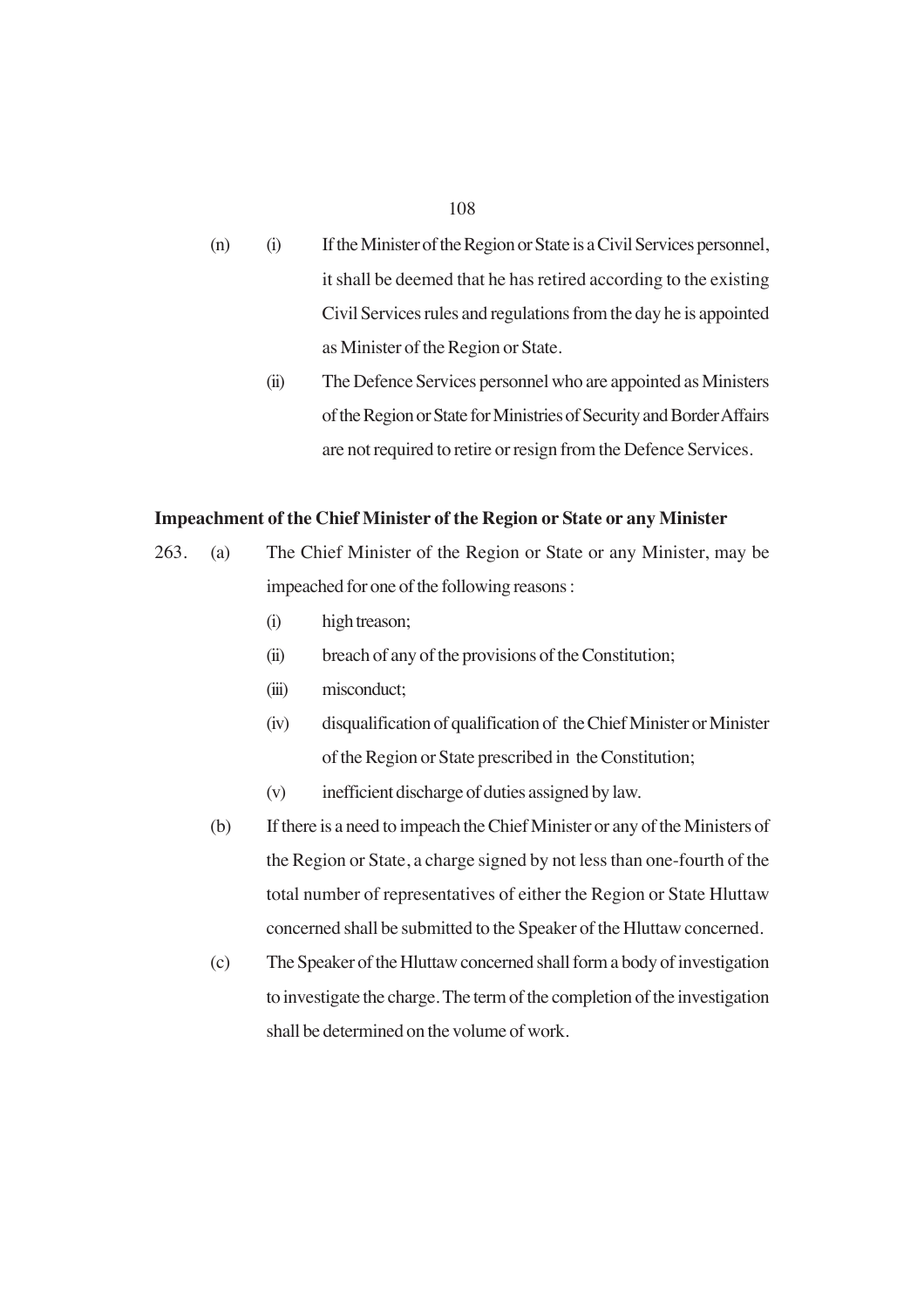- (d) When the charge is being investigated, the Chief Minister or Minister of the Region or State shall have the right to defend himself in person or through a representative.
- (e) (i) If an Investigation Body submits its investigation concerning the impeachment of the Chief Minister or any Minister of the Region or State by the Region or State Hluttaw concerned, the Speaker of the Hluttaw shall submit it to the relevant Region or State Hluttaw.

If, after the investigation, on submitting the findings of the charge has been substantiated and that Chief Minister or any Minister of the Region or State is unfit to continue in office by not less than two-thirds of the total number of representatives of the Hluttaw concerned which investigated, the Speaker shall submit the resolution to the President.

- (ii) The President, upon receipt of the report, shall remove the impeached Chief Minister or Minister of the Region or State.
- (iii) If the Hluttaw concerned resolves that the charge has been failed, the Speaker of the Hluttaw shall submit the resolution to the President.

# **Resignation, termination of office, filling the vacancy of the Chief Minister or Minister of the Region or State**

264. (a) The Chief Minister or any Minister of the Region or State may resign from office on his own volition due to a certain reason before expiry of the term of office, after submitting his written resignation to the President.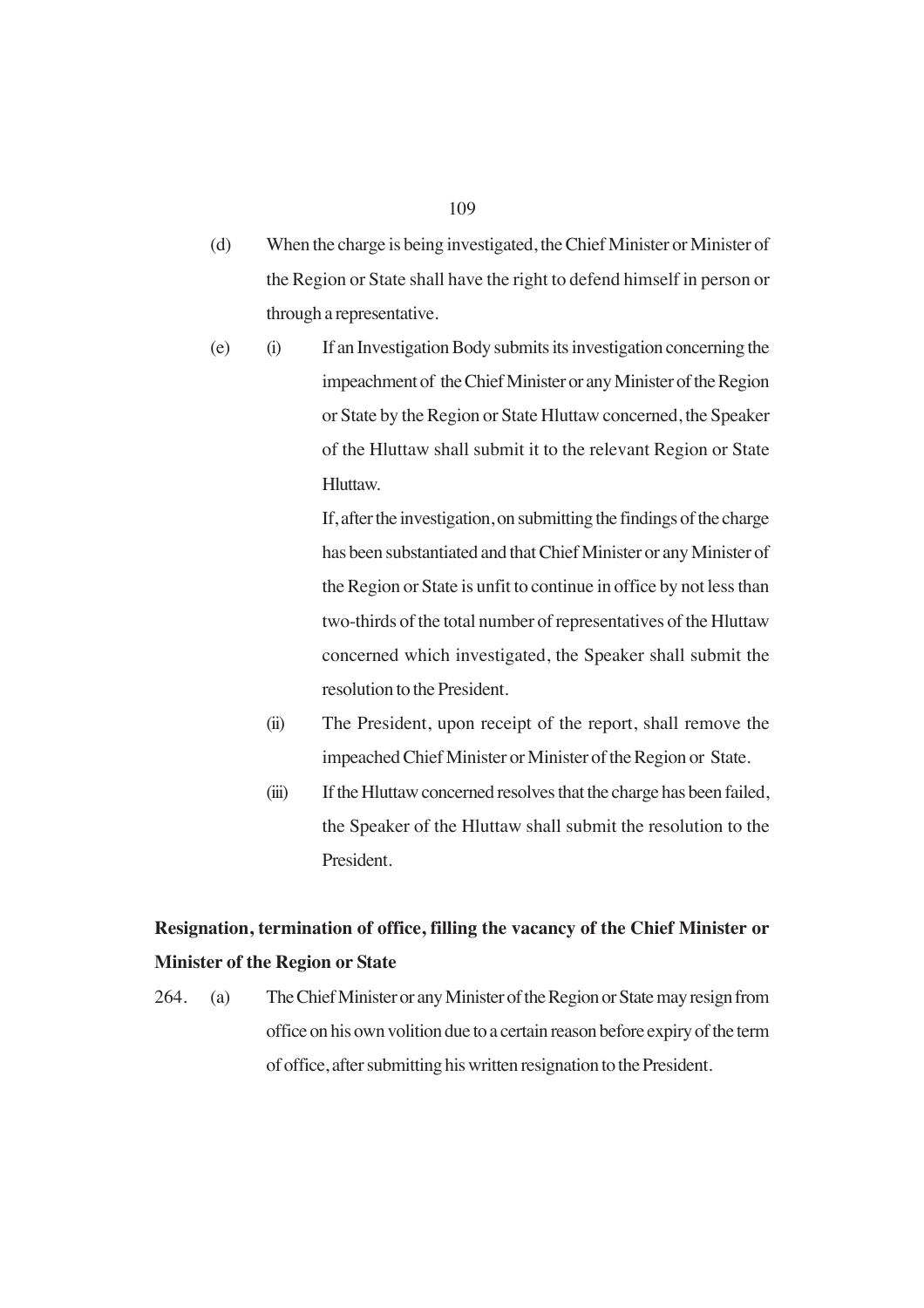- (b) The President shall :
	- (i) direct to resign the Chief Minister or Minister of the Region or State who cannot discharge his duties efficiently. If he fails to comply, he shall be terminated from his duties;
	- (ii) co-ordinate with the Commander-in-Chief of the Defence Services concerning the Denfence Services personnel who is Minister of the Region or State who has to resign or be terminated from his duties.
- (c) If the office of the Chief Minister or Ministers of the Region or State becomes vacant due to resignation, removal from office, death or any other reason, the President shall have the right to appoint and assign duties to a new Chief Minister of the Region or State in accord with the provisions of the Constitution relating to the appointment of the Chief Minister or Ministers of the Region or State. The term of the newly appointed Chief Minister or Ministers of the Region or State shall be the same as the remaining term of the President.
- (d) Duties, powers and rights of the Chief Minister and Ministers of the Region or State shall be prescribed by law.

#### **Advocate-General of the Region or Advocate-General of the State**

265. The Advocate-General of the Region or the Advocate-General of the State shall be called the Advocate-General of the Region or the Advocate-General of the State.

#### **The Appointment of the Advocate-General of the Region or State**

266. (a) The Chief Minister of the Region or State shall, with the approval of the Region or State Hluttaw concerned, appoint a person from among the Region or State Hluttaw representatives or from those who are not the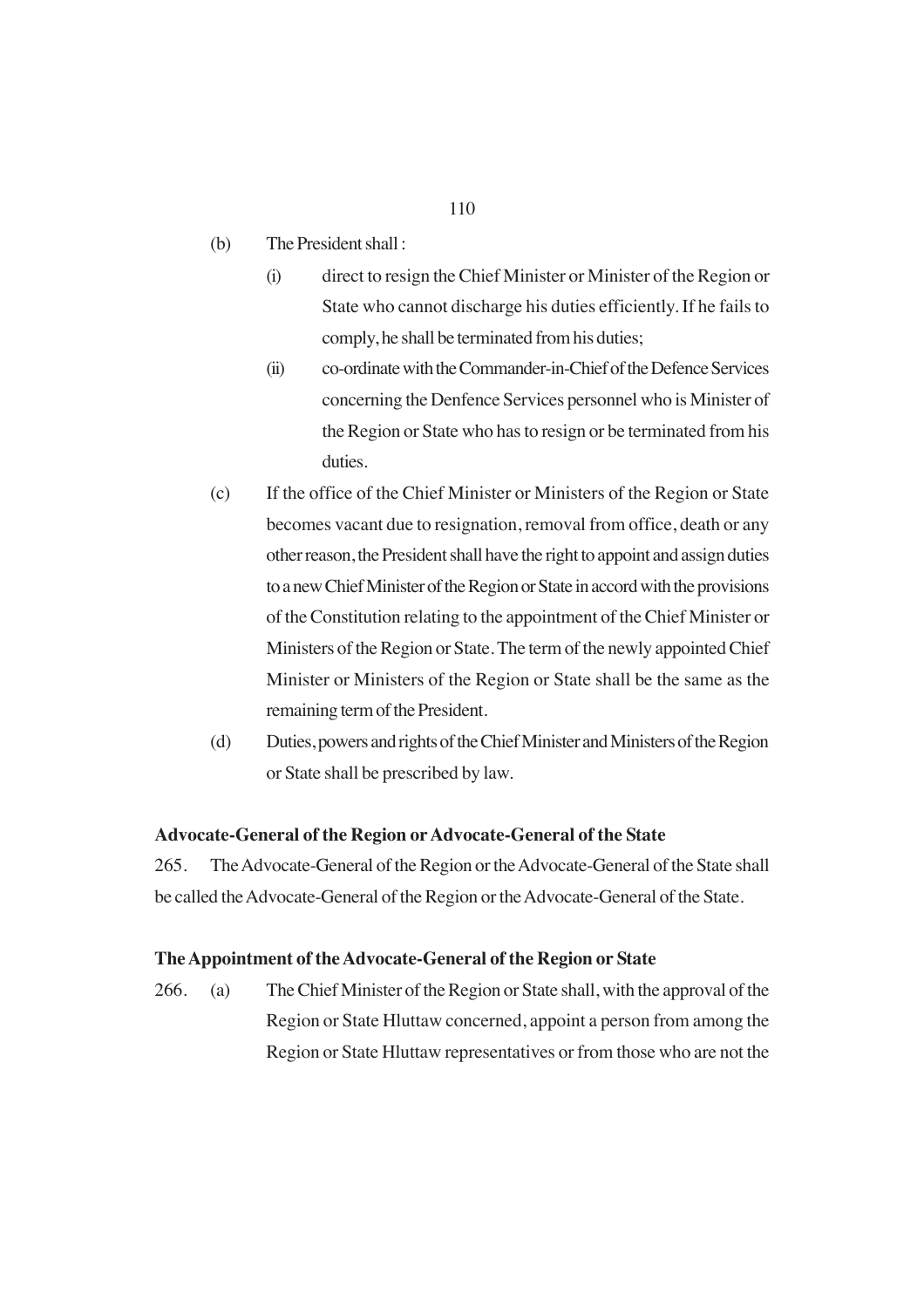Hluttaw representatives having the following qualifications as the Advocate General of the Region or State to obtain legal advice and assign duties on legal matters :

- (i) person who has attained the age of 40 years;
- (ii) person who has qualifications, with the exception of age limit, as the Pyithu Hluttaw representatives , prescribed in Section 120;
- (iii) persons whose qualification does not breach the provisions under Section 121 which disqualify a person from standing for election as Pyithu Hluttaw representatives;
- (iv) (aa) person who has served as a judicial officer or law officer for at least five years not lower than that of the Region or State High Court; or person who has served as a judicial officer or law officer for at least 10 years not lower than that of the District Level;
	- (bb) person who has been an advocate for at least 15 years.
- (v) person loyal to the Union and its citizens.
- (b) The President, with the approval of the Hluttaw shall appoint a person from among Hluttaw representatives as the Advocate-General of the Region or State.
- (c) The appointment of a person as the Advocate-General of the Region or State nominated by the Chief Minister of the Region or State, to be appointed as the Advocate-General of the Region or State shall not be refused by the Region or State Hluttaw concerned unless it can clearly be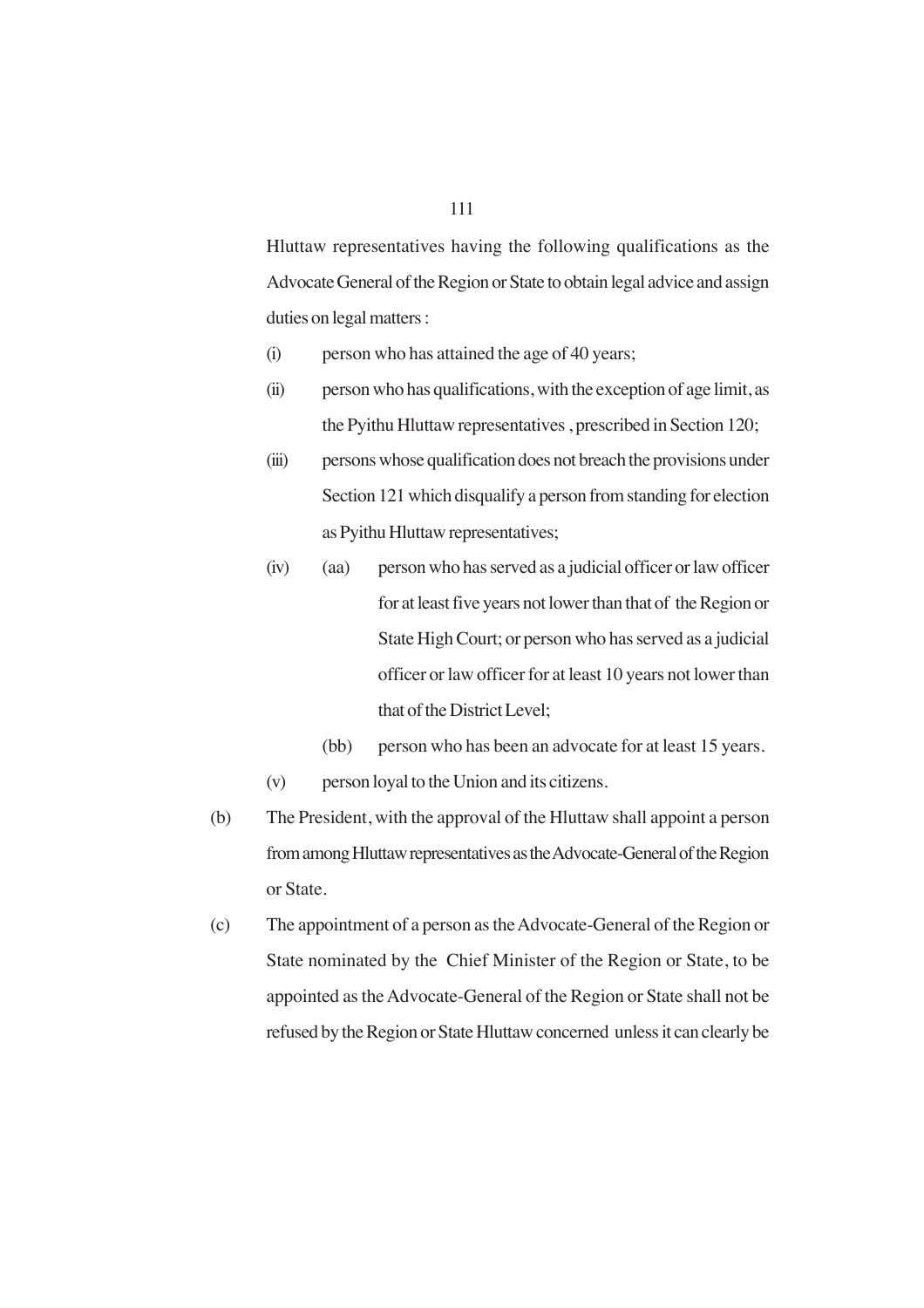proved that the person concerned does not meet the qualifications of the Advocate-General of the Region or State.

- (d) The Chief Minister of the Region or State has the right to submit again the list for the appointment of a person as the Advocate-General of the Region or State to the Region or State Hluttaw concerned instead of the one who has not been approved by the Region or State Hluttaw.
- (e) The Advocate-General of the Region or State is a member of the Government of the Region or State concerned.
- (f) The Advocate-General of the Region or State shall :
	- (i) be responsible to the President through the Chief Minister of the Region or State concerned;
	- (ii) be responsible to the relevant Advocate-General of the Union or the relevant Chief Minister of the Region or State.

#### **Impeachment of the Advocate-General of the Region or State**

267. If there is a need to impeach the Advocate-General of the Region or State, the same procedure for the impeachment of the Chief Minister or any Minister of the Region or State under Section 263 shall be applied.

# **Resignation, termination of office, filling vacancy of the Advocate-General of the Region or State**

268. The Advocate-General of the Region or State is, subject to provisions of Sections 262 (n) and 264 prescribed for the relevant Chief Minister or the relevant Ministers of the Region or State concerning resignation, termination of office, filling the vacancy and deeming the person to have retired in case he is a Civil Services personnel.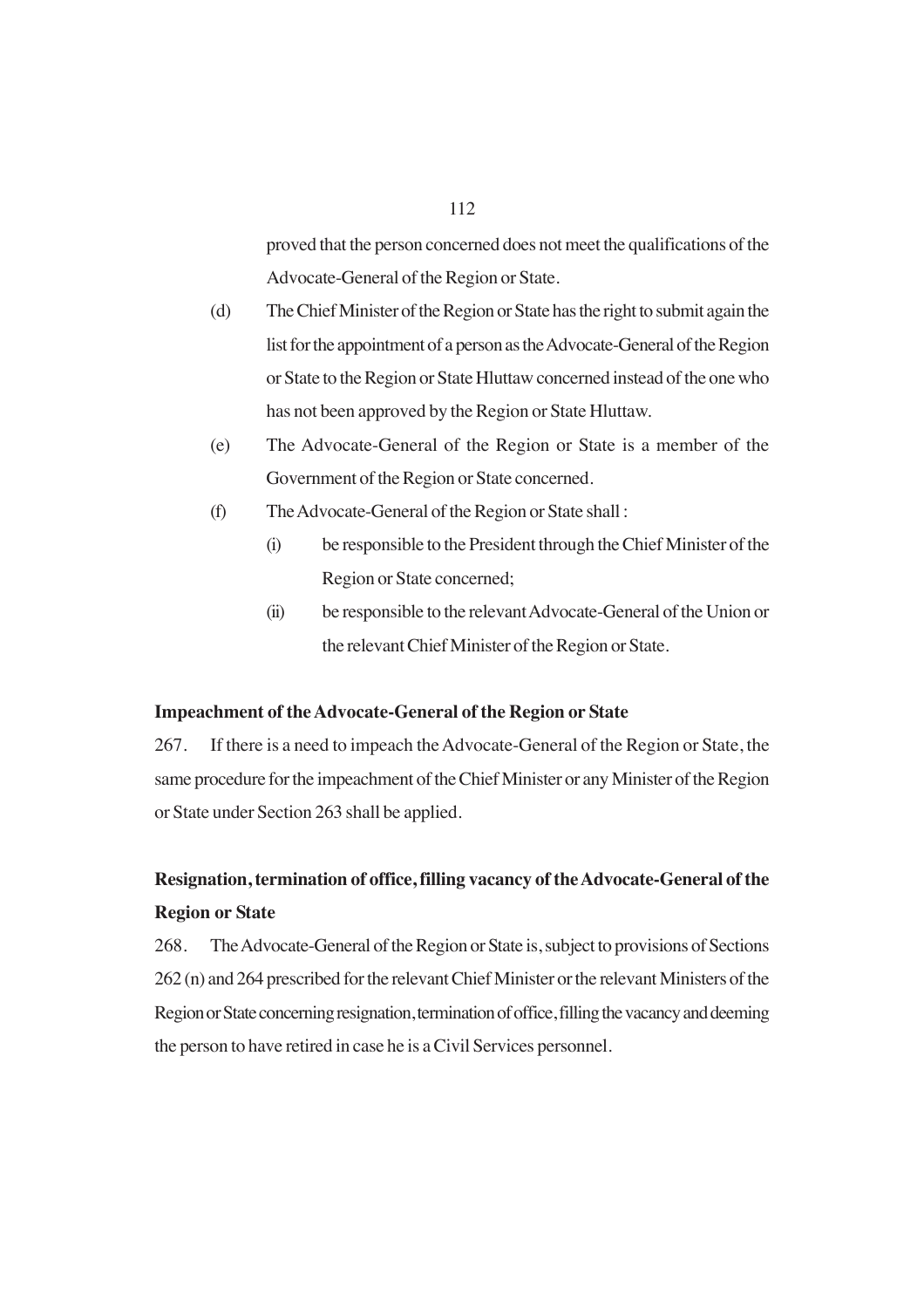269. Duties, powers and rights of the Advocate-General of the Region or State shall be prescribed by law.

#### **Auditor-General of the Region or Auditor-General of the State**

270. The Auditor-General of the Region or State shall be called the Auditor-General of the Region or Auditor-General of the State.

## **Appointment of the Auditor-General of the Region or the Auditor-General of the State**

- 271. (a) The Chief Minister of the Region or State shall appoint a person from Hluttaw representatives or from those who are not Hluttaw representatives, who has the following qualifications, with the approval of the relevant Region or State Hluttaw as the Auditor-General of the Region or State so as to audit the Region or State budget and report it:
	- (i) person who has attained the age of 40 years;
	- (ii) person who has qualifications, with the exception of age limit, as the Pyithu Hluttaw representatives prescribed in Section 120;
	- (iii) persons whose qualifications does not breach the provisions under Section 121 which disqualify a person from standing for election as Pyithu Hluttaw representatives;
	- (iv) (aa) person who has served as an auditor of the Region or State for at least five years not lower than that of the Region or State Level; or person who has served as an auditor at least 10 years not lower than that of the District Level; or
		- (bb) person who has served as a Registered Accountant or a Certified Public Accountant for at least 15 years;
	- (v) person who is loyal to the Union and its citizens .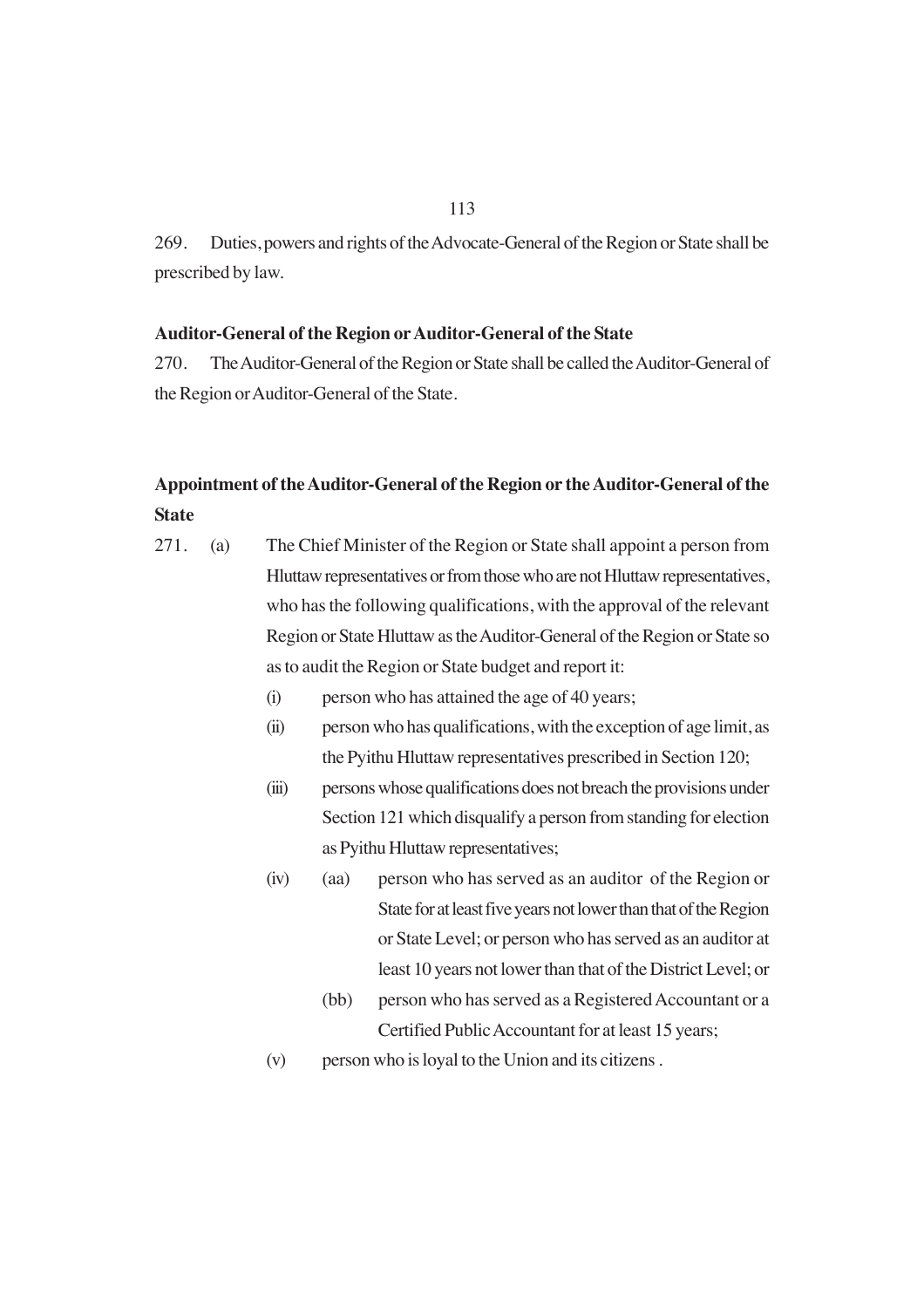- (b) The President shall appoint the person submitted by the relevant Chief Minister of the Region or State with the approval of the Hluttaw concerned as the Auditor-General of the Region or State.
- (c) The person nominated by the Chief Minister of the Region or State concerned to be appointed as the Auditor-General of the Region or State shall not be refused by the Region or State Hluttaw concerned unless it can clearly be proved that the person concerned is not qualified to be the Auditor-General of the Region or State.
- (d) The Chief Minister of the Region or State has the right to submit again the new list for the appointment of a person as the Auditor-General of the Region or State to the Region or State Hluttaw concerned instead of the one who has not been approved by the Region or State Hluttaw.
- (e) The Auditor-General of the Region or State shall :
	- (i) be responsible to the President through the Chief Minister of the Region or State concerned;
	- (ii) be responsible to the Auditor-General of the Union and to the Chief Minister of the Region or State concerned.

# **Impeachment of the Auditor-General of the Region or the Auditor-General of the State**

272. If there is a need to impeach the Auditor-General of the Region or State, the same procedure for the impeachment of the Chief Minister or any Minister of the Region or State under Section 263 shall be applied.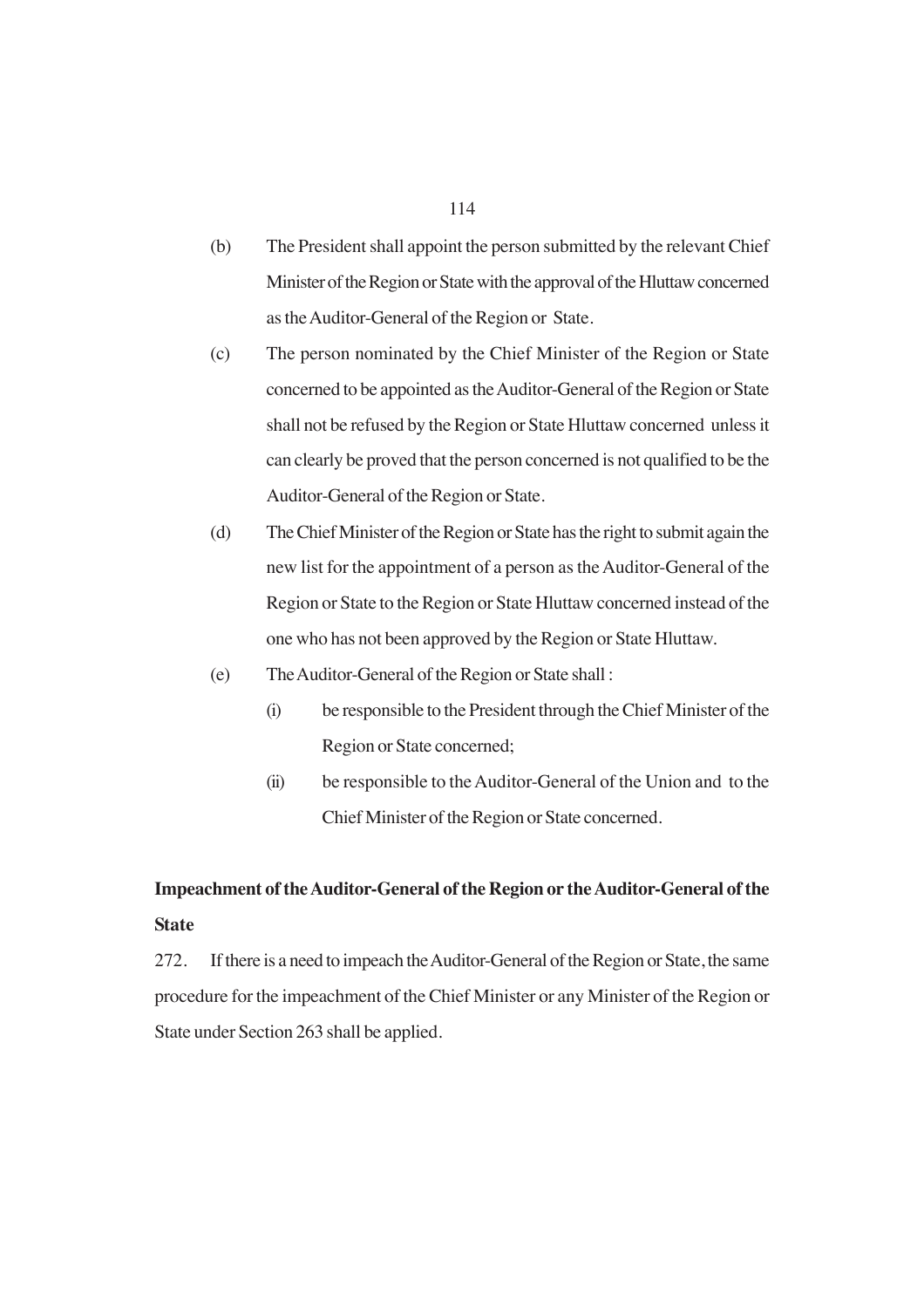## **Resignation, termination of office, filling the vacancy of the Auditor-General of the Region or the Auditor-General of the State**

273. The Auditor-General of the Region or State is, subject to provisions of Section 264 prescribed for the Chief Minister or Ministers of the Region or State concerning resignation, termination of office, filling the vacancy and deeming as the person to have retired in case he is a Civil Services personnel.

274. Duties, powers and rights of the Auditor-General of the Region or State shall be prescribed by law.

#### **Administrative Body of the Self-Administered Division or Self-Administered Zone**

275. The Administrative Body of Self-Administered Division or Self-Administered Zone shall be called the leading body of the Self-Administered Division or leading body of the Self-Administered Zone.

# **Formation of Leading Bodies of the Self-Administered Division and the Self-Administered Zone**

- 276. (a) Being Self-Administered Areas, the Self-Administered Division and the Self-Administered Zones are of equal status.
	- (b) Leading Bodies of the Self-Administered Division and the Self-Administered Zone are formed respectively in each and every Self-Administered Division and the Self-Administered Zone. Such Leading Bodies exercise legislative power vested under the Schedule Three of the Constitution.
	- (c) Leading Bodies of the Self-Administered Division or the Self-Administered Zone shall consist of at least 10 members.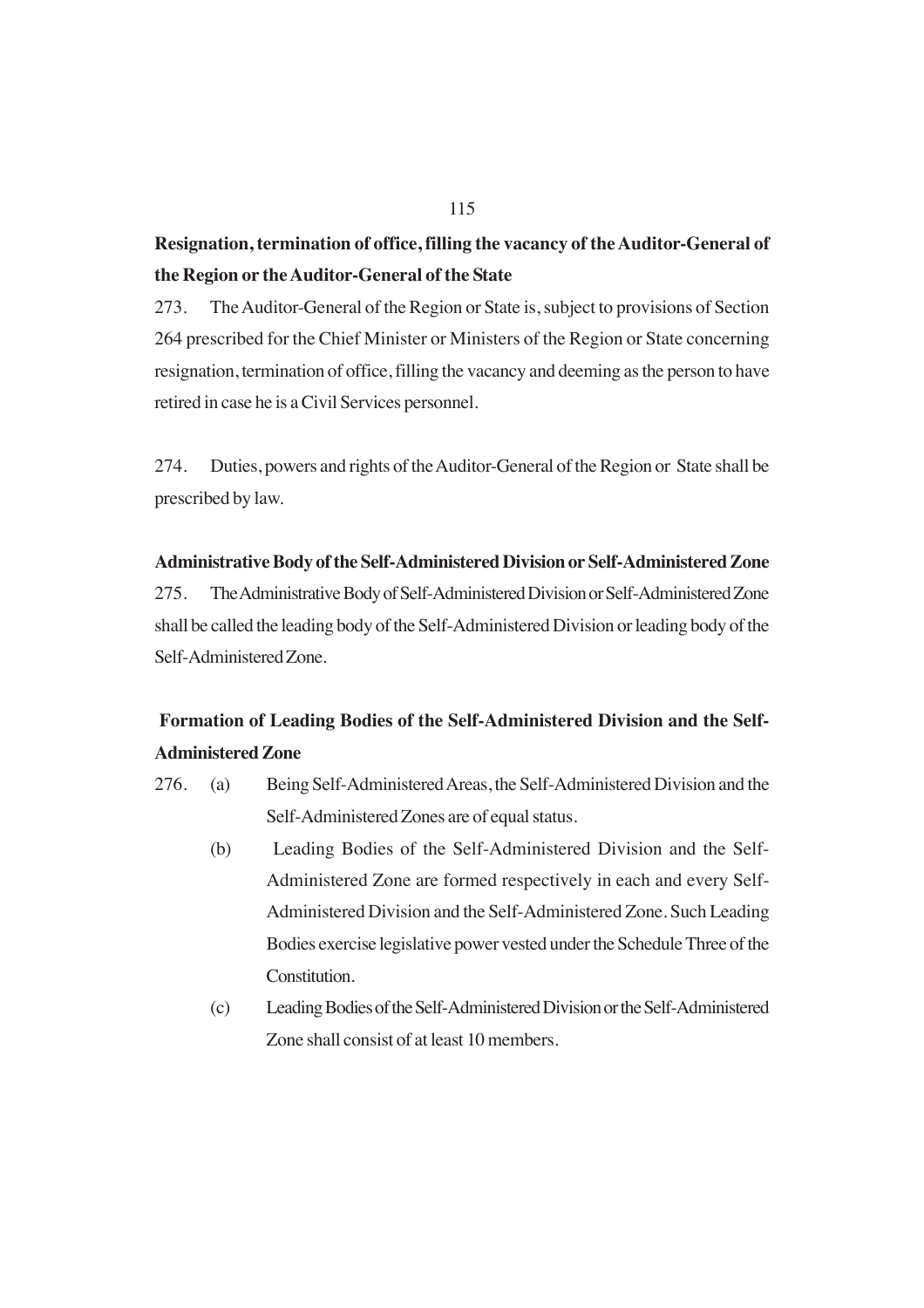- (d) Leading Bodies of the Self-Administered Division or the Self-Administered Zone shall be formed with the following persons :
	- (i) Region or State Hluttaw representatives elected from townships in the Self-Administered Division or Self-Administered Zone concerned;
	- (ii) the Defence Services personnel representatives nominated by the Commander-in-Chief of the Defence Services to assign duties relating to Security or Border Affairs;
	- (iii) Additional representatives selected by persons stated in Sub-Section (d) (i) and (ii).
- (e) Members of the Leading Bodies of the Self-Administered Division or the Self-Administered Zone stated in above Sub-Section (d)(i) and (ii) shall, after co-ordinating among themselves, select a suitable person as the Chairperson of the Self-Administered Division or the Self-Administered Zone from the Region or State Hluttaw representatives elected from the townships in the Self-Administered Division or the Self-Administered Zone. The name of the person so elected shall be submitted to the President through the Chief Minister of the Region or State concerned.
- (f) The President shall appoint the person who is nominated as the Chairperson of the Self-Administered Division or the Self-Administered Zone concerned.
- (g) The Chairperson of the Self-Administered Division or the Self-Administered Zone is the ex-officio Minister in the Region or State concerned. Except for the method of the appointment of the Minister of the Region or State, the other provisions of the Constitution shall be applied to the Chairperson of the Self-Administered Division or Self-Administered Zone.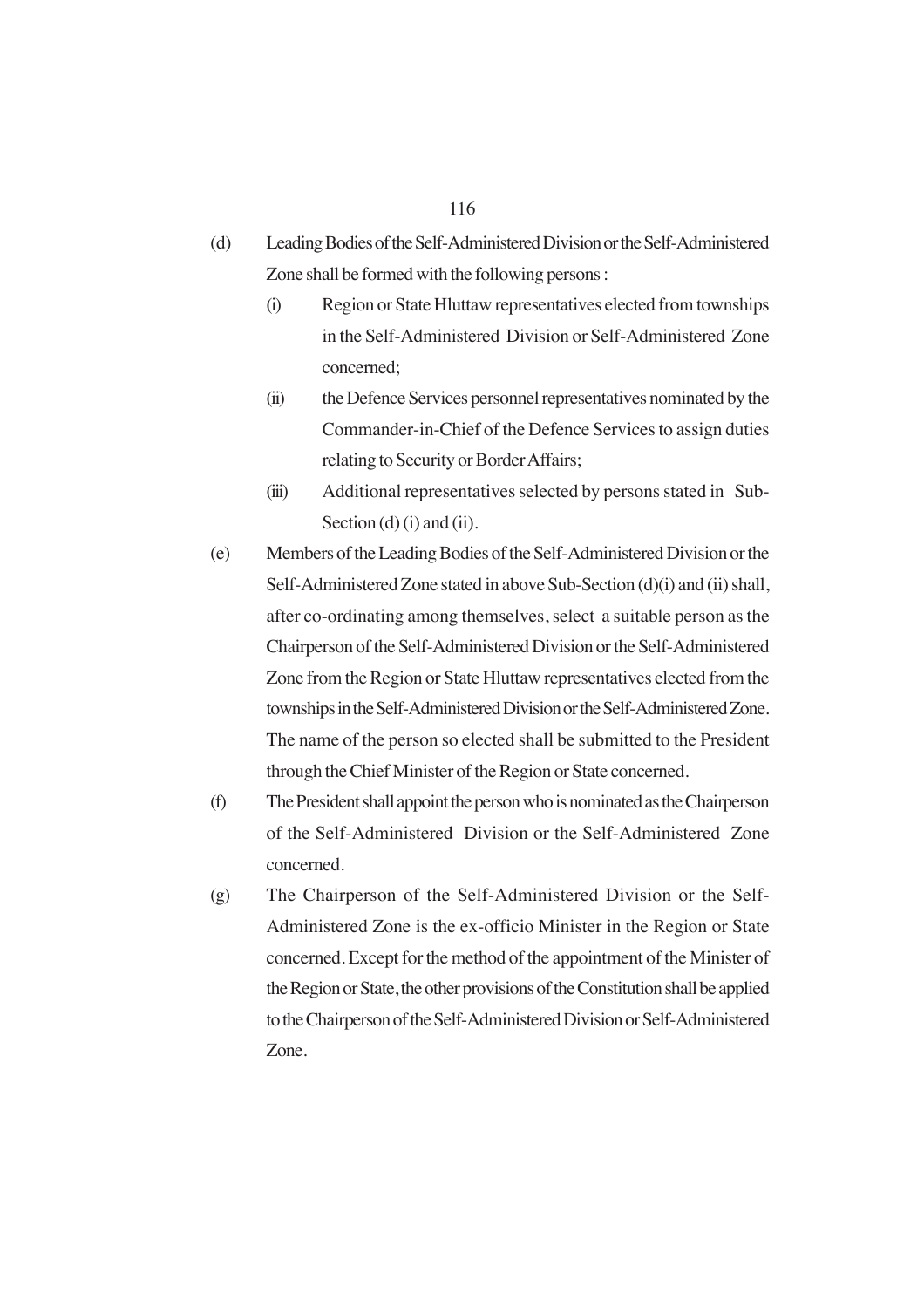## (h) The Chairperson of the Self-Administered Division or Self-Administered Zone and members of the Leading Body concerned shall:

- (i) except the National races who have already obtained the Self-Administered Division or Self-Administered Zone concerned residing in the Self-Administered Division or Self-Administered Zone concerned, if they are National races that are deemed by the authority concerned to have a population of over 10,000, from the remaining National races, each representative of the said National races shall be elected and appointed as a member of the Leading Body. The elected member of the Leading Body shall have the prescribed qualifications of Hluttaw representatives of the Region or State under Section 169;
- (ii) if the number of members of the Leading Body of the Self-Administered Division or Self-Administered Zone is less than 10 members, the required number of members from those residing in the Self-Administered Division or Self-Administered Zone concerned and who have qualifications prescribed for the Region or State Hluttaw representatives shall be elected and appointed to fill up 10 members as they desire.
- (i) The Commander-in-Chief of the Defence Services shall assign the duties to the one-fourth of the total number of members with the Defence Services personnels in the Leading Bodies of the Self-Administered Division or Self-Administered Zone, as necessary.
- (j) The Defence Services personnel, nominated in accord with the law by the Commander-in-Chief of the Defence Services, to be assigned as the members of the Leading Bodies of the Self-Administered Division or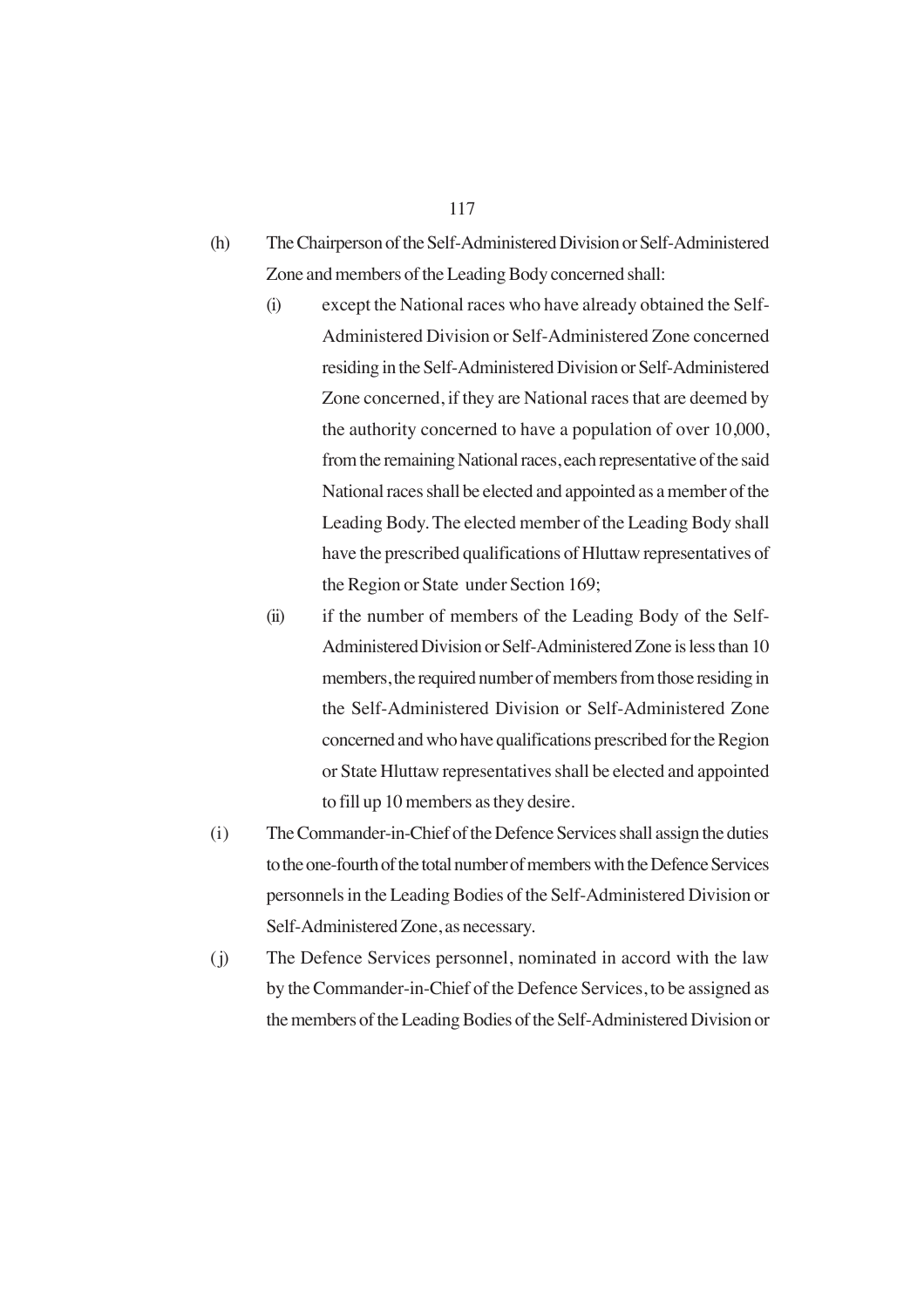Self-Administered Zone shall have qualifications of the Region or State Hluttaw representatives.

- (k) (i) The Chairperson of the Leading Bodies of the Self-Administered Division or Self-Administered Zone concerned shall declare the name of the members of the Leading Bodies of the Self-Administered Division or Self- Administered Zone.
	- (ii) The Chairperson of the Leading Bodies of the Self-Administered Division or Self- Administered Zone shall be responsible to the Region or State Chief Minister concerned, and to the President through the Chief Minister concerned.
	- (iii) Members of Leading Bodies of the Self-Administered Division or Self-Administered Zone shall be responsible to their Chairperson.
	- (iv) The term of office, taking action, resignation, termination of duty and filling the vacancy of the Chairperson of the Leading Bodies of the Self-Administered Division or Self-Administered Zone shall be prescribed by law.
- (l) Duties, powers and rights of the Chairperson and members of the Leading Bodies of the Self-Administered Division or Self-Administered Zone shall be perscribed by law.

## **Executive Powers of the Leading Bodies of the Self-Administered Division or Self-Administered Zone**

277. Subject to provisions of the Constitution, the Self- executive power of the Leading Bodies of the Self-Administered Division or Self-Administered Zone extend to the following matters :

- (a) on which the Leading Bodies of the Self-Administered Division or Self-Administered Zone has power to make law under Schedule Three;
- (b) on which the Leading Bodies of the Self-Administered Division or Self-Administered Zone has power to implement in accord with any law enacted by the Pyidaungsu Hluttaw;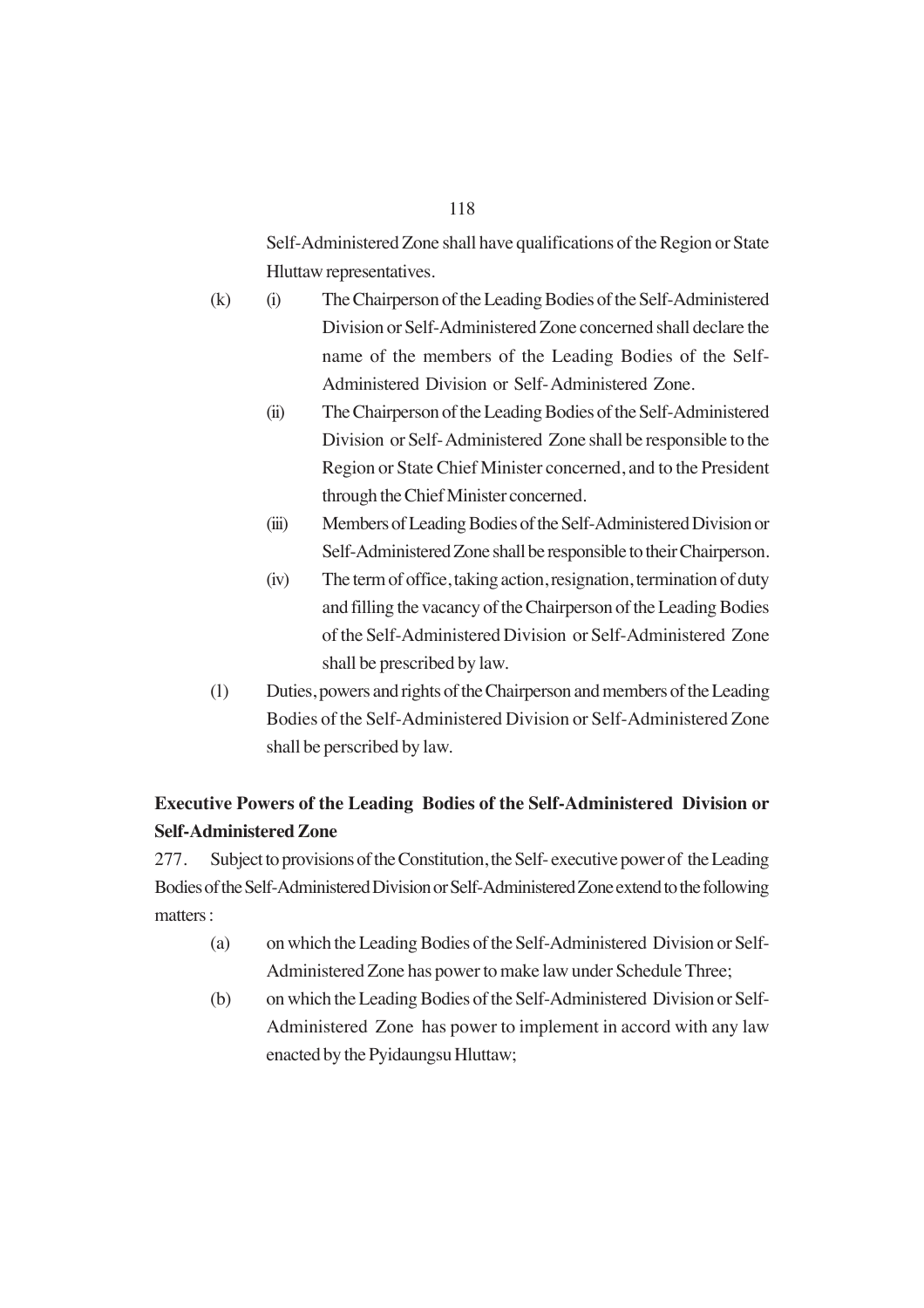(c) on which the Leading Bodies of the Self-Administered Division or Self-Administered Zone has power to implement in accord with any law enacted by the Region or State Hluttaw concerned.

278. The Leading Bodies of the Self-Administered Division or Self-Administered Zone shall be responsible to assist the Union Government in preserving stability of the Union, community peace and tranquillity and prevalence of law and order.

279. The Leading Bodies of the Self-Administered Division or Self- Administered Zone shall :

- (a) subject to the policies of the Union Government draw work programmes for the development of their territory and shall co-ordinate with the Region or State Government concerned;
- (b) draw annual budgets and co-ordinate for approval with the Region or State Government concerned in accord with the provisions of the Constitutions;
- (c) have the right to expend the allotted fund included in the Budget Law of the Region or State Government concerned in accord with the rules;
- (d) have the right to expend within the permitted framework to the general expenditure included in the last-enacted Budget Law of the Region or State Hluttaw if the Region or State Hluttaw is unable to pass the Region or State Budget Bill submitted by the Region or State Government.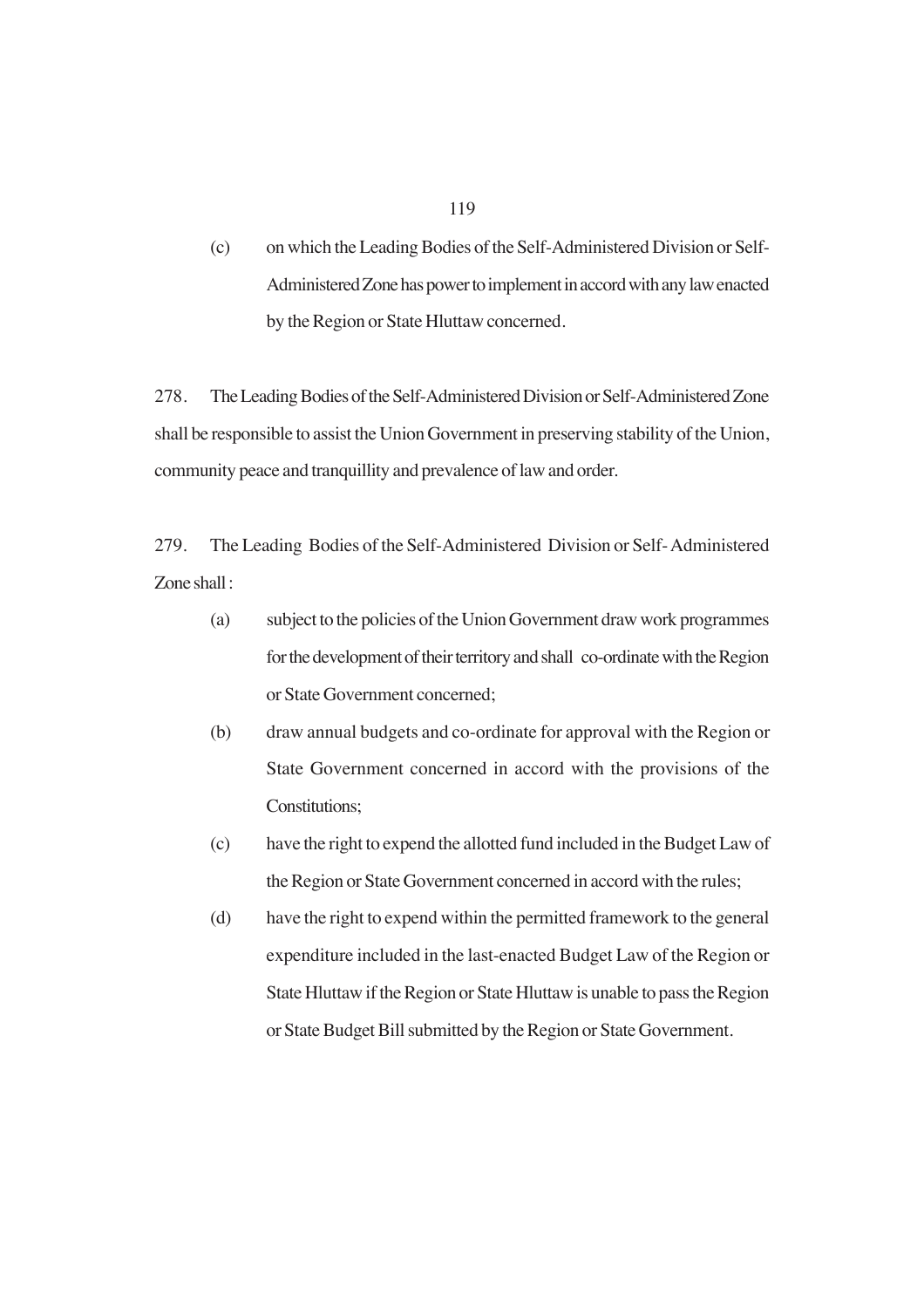280. The Leading Bodies of the Self-Administered Division or Self-Administered Zone may, in accord with the law, supervise, co-operate and co-ordinate the functions of the Civil Services organizations which are performing the duties within their territory.

281. The Leading Bodies of the Self-Administered Division or Self-Administered Zone shall submit reports of the general situations of their territory to the Union Government and the Region or State Government concerned.

282. The Leading Bodies of the Self-Administered Division or Self-Administered Zone shall perform the functions which are occasionally assigned by the Union Government and the Region or State Government concerned.

# **Office of the Leading Bodies of the Self-Administered Division or Self-Administered Zone**

283. The Head of General Administration Department of the Leading Bodies of the Self-Administered Division or Self-Administered Zone shall serve as the Secretary of the Leading Bodies of the Self-Administered Division or Self-Administered Zone. Moreover, the General Administration Department of the Self-Administered Division or Self-Administered Zone is also the Office of the Leading Bodies of the Self-Administered Division or Self-Administered Zone.

#### **Administration of Nay Pyi Taw , the Union Territory**

- 284. (a) Nay Pyi Taw which is the Union Territory, shall consist of all districts and townships that are Nay Pyi Taw development territory, on the day the Constitution come into operation.
	- (b) The President may change, if necessary, the demarcation of districts and townships in Nay Pyi Taw which is the Union Territory.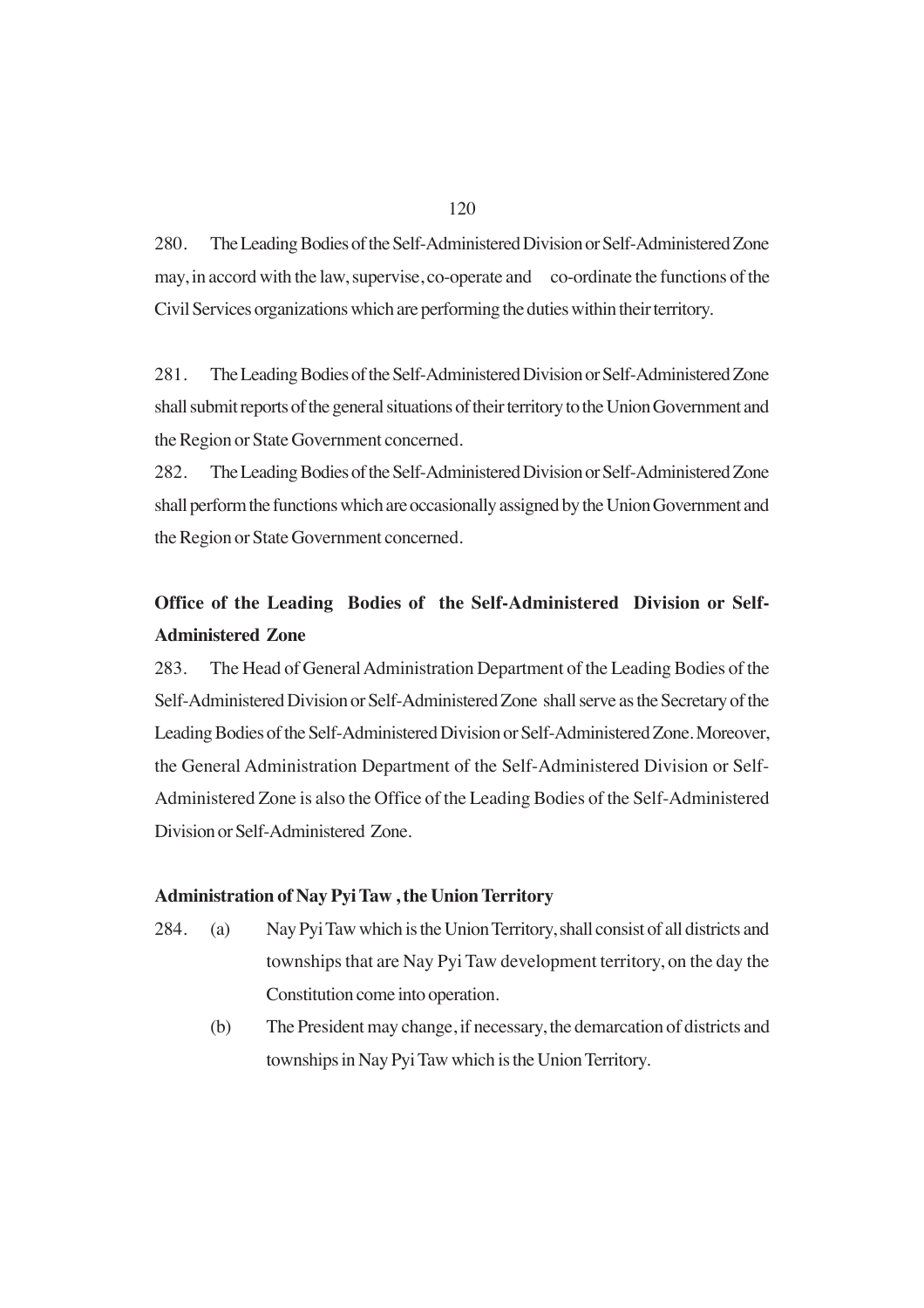#### **Formation of the Nay Pyi Taw Council**

- 285. (a) The Chairperson and members of the Nay Pyi Taw Council shall have the following qualifications :
	- (i) person who has attained the age of 35 years ;
	- (ii) person who has qualifications, with the exception of age limit, entitled to be elected as Pyithu Hluttaw representatives prescribed in Section 120;
	- (iii) persons whose qualifications does not breach the provisions under Section 121 which disqualify a person from standing for election as Pyithu Hluttaw representatives;
	- (iv) who have other qualifications prescribed by the President.
	- (b) The President :
		- (i) shall form a Nay Pyi Taw Council;
		- (ii) shall appoint persons who have the prescribed qualifications as Chairperson and members of Nay Pyi Taw Council;
		- (iii) shall obtain the nomination of suitable Defence Services personnel who have prescribed qualifications for appointment as Council member or members from the Commander-in-Chief of the Defence Services for co-ordination of Security matters of Nay Pyi Taw which is the Union Territory;
		- (iv) may prescribe the number of members, including the Chairperson, to serve in Nay Pyi Taw Council in accord with the law as necessary.
	- (c) The Chairperson of the Nay Pyi Taw Council shall be responsible to the President and the members shall be responsible to the Chairperson of the Nay Pyi Taw Council and the President through the Chairperson of the Nay Pyi Taw Council.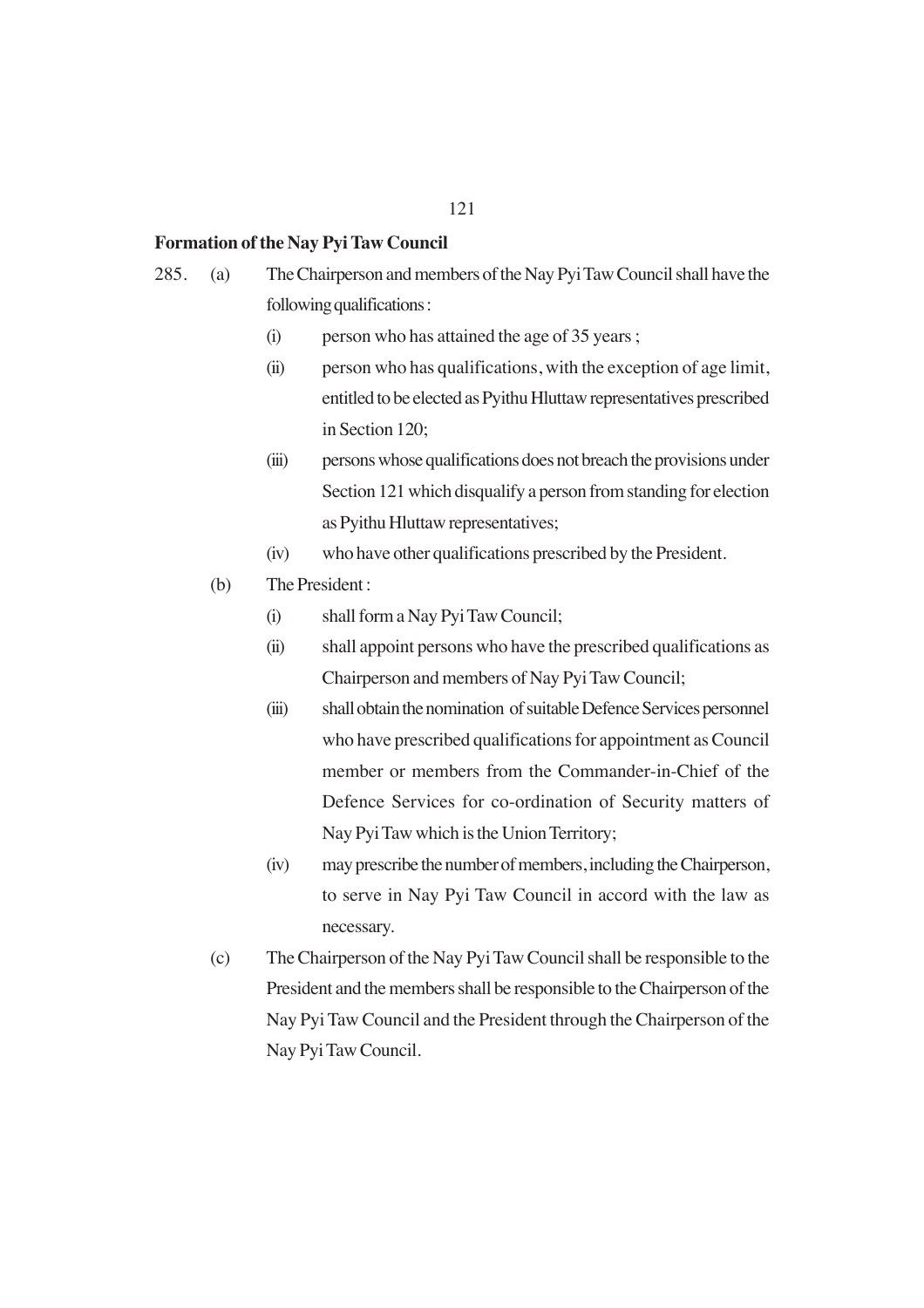- (d) If the Chairperson or a member of the Nay Pyi Taw Council is a representative of a Hluttaw, it shall be deemed that he has resigned from the day he is appointed as Chairperson or a member of the Nay Pyi Taw Council.
- (e) If the Chairperson or a member of the Nay Pyi Taw Council is a Civil Services personnel, it shall be deemed that he has retired according to the existing Civil Services rules and regulations from the day he is appointed as the Chairperson or a member of the Nay Pyi Taw Council.
- (f) The Defence Services personnel who are appointed as a member or members of the Nay Pyi Taw Council, to co-ordinate Security Affairs, are not required to retire or resign from the Defence Services.
- (g) If the Chairperson or a member of the Nay Pyi Taw Council is a member of any political party, he shall not take part in its party activities during the term from the day he is appointed as the Chairperson or a member of the Nay Pyi Taw Council.

# **Resignation, termination of office, filling the vacancy of the Chairperson and members of the Nay Pyi Taw Council**

- 286. (a) (i) The term of the Chairperson and members of the Nay Pyi Taw Council is the same as that of the President.
	- (ii) The Chairperson and any member of the Nay Pyi Taw Council may resign from office on his own volition due to a certain reason before expiry of the term of office, after submitting his written resignation to the President.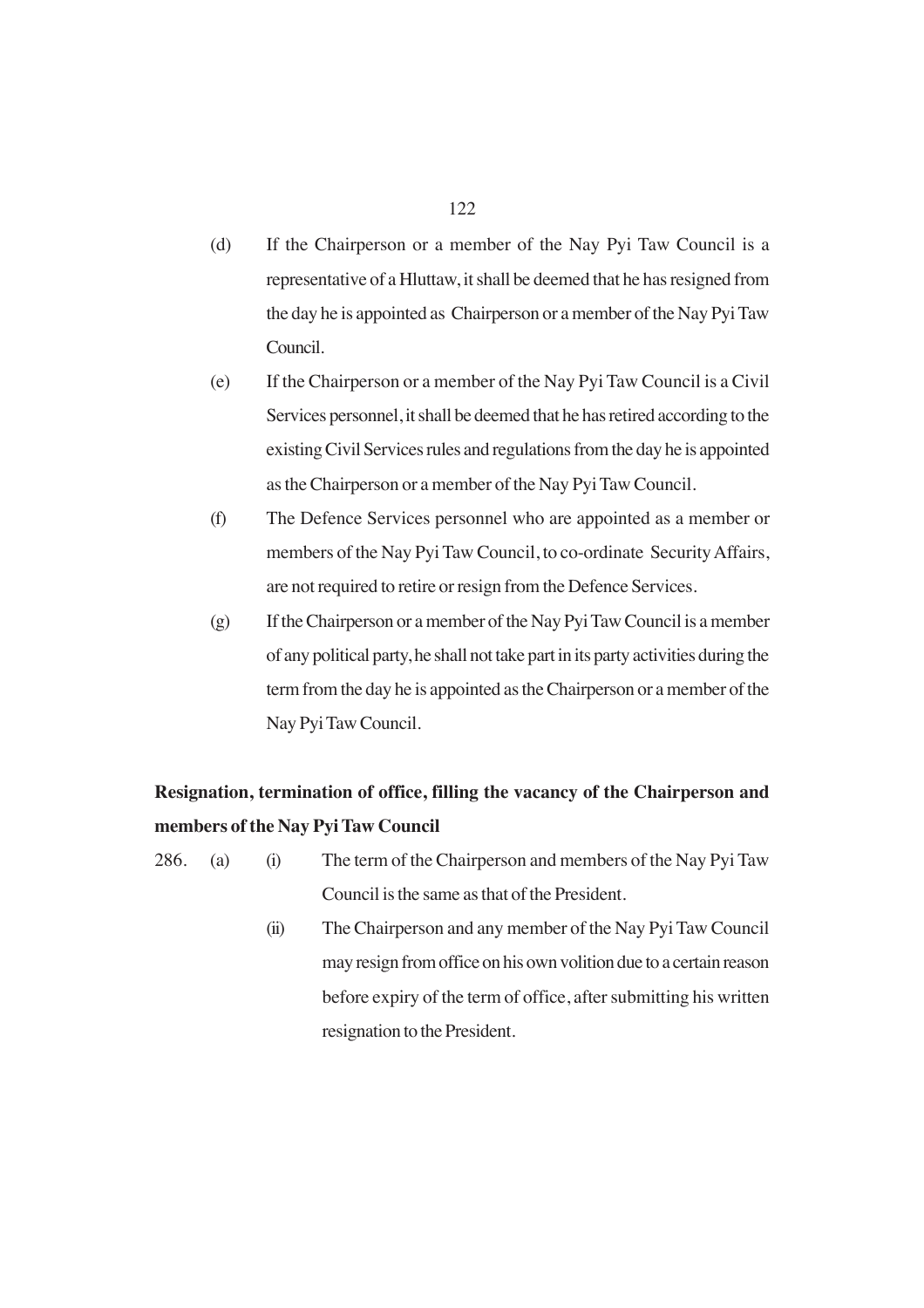- (iii) The President may :
	- (aa) direct the Chairperson and any member of the Nay Pyi Taw Council to resign if he cannot discharge his duties efficiently. If he fails to comply, he shall be terminated from his office;
	- (bb) co-ordinate with the Commander-in-Chief of the Defence Services concerning with the Defence Services personnel who is the member of the Nay Pyi Taw Council and has to resign or be terminated from office.
- (iv) If the office of the Chairperson or member of the Nay Pyi Taw Council becomes vacant due to resignation, removal from office, death or any other reason, the President shall have the right to appoint and assign duties to a new Chairperson or member of the Nay Pyi Taw Council in accord with the provisions of the Constitution. The term of the newly appointed Chairperson or member of the Nay Pyi Taw Council shall be the same as that of the remaining term of the President .
- (b) The formation of Nay Pyi Taw Council, duties, powers and rights of the Chairperson and members of Nay Pyi Taw Council shall be prescribed by law.

#### **Office of Nay Pyi Taw Council**

287. The Head of General Administration Department of Nay Pyi Taw is ex-officio the secretary of the Nay Pyi Taw Council. General Administration Department of Nay Pyi Taw is the office of the Nay Pyi Taw Council.

#### **Administration of district and township**

288. Administration of district and township level shall be assigned to the Civil Services personnel.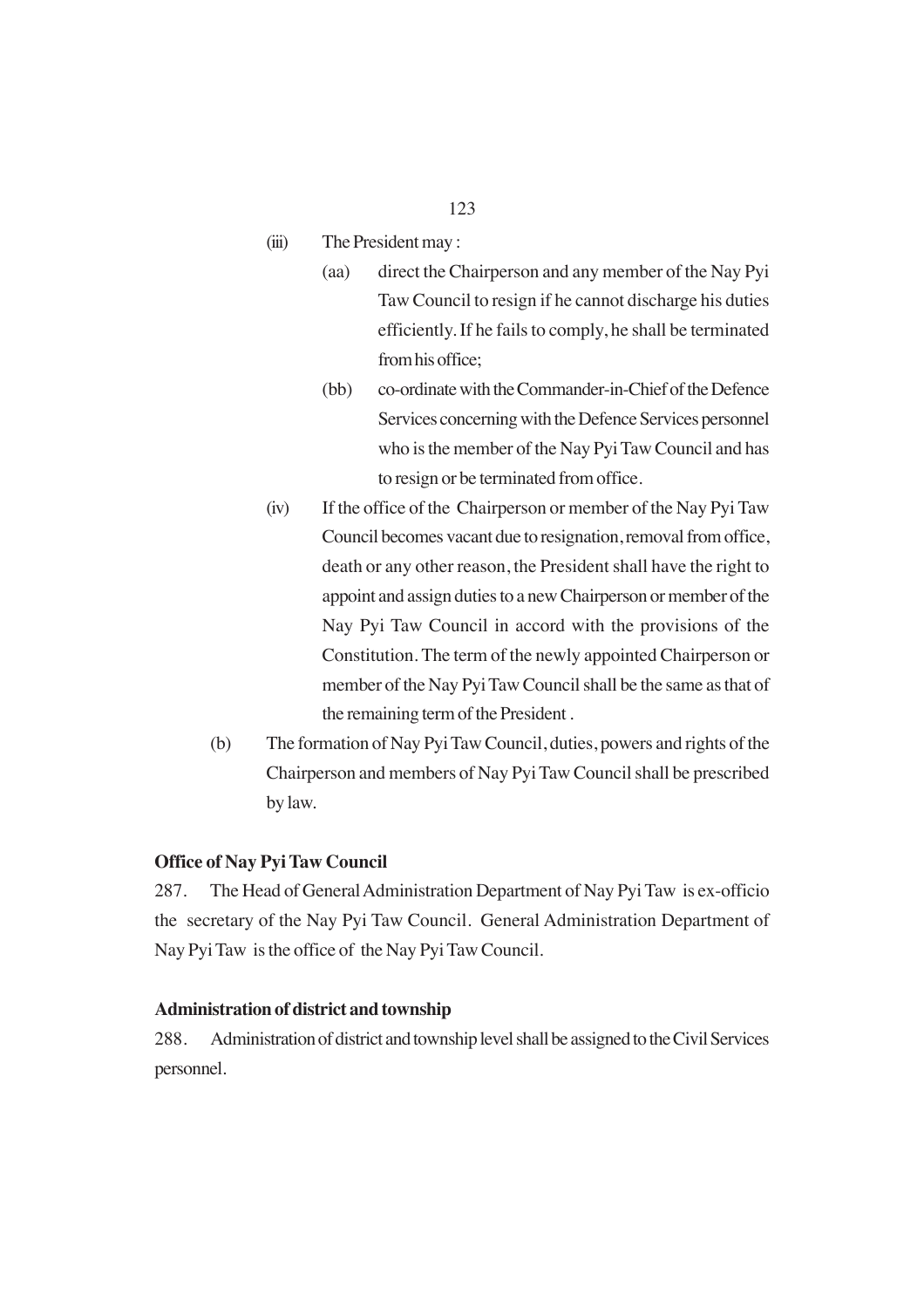#### **Administration of ward and village-tract**

289. Administration of ward or village-tract shall be assigned in accord with the law to a person whose integrity is respected by the community.

#### **Civil Services Personnel**

290. Matters relating to the appointment, promotion, retirement, enforcement of rules and regulations and taking action on the Civil services personnel shall be exercised in accord with the law.

291. With respect to the Defence Services personnel who are also Civil Services personnel whose nature of work, is of special significant, they shall be given by the relevant Military laws.

292. With respect to members of Myanmar Police Force who are also Civil Services personnel whose nature of work, is of special significant, they shall be given by the specified law which shall be enacted.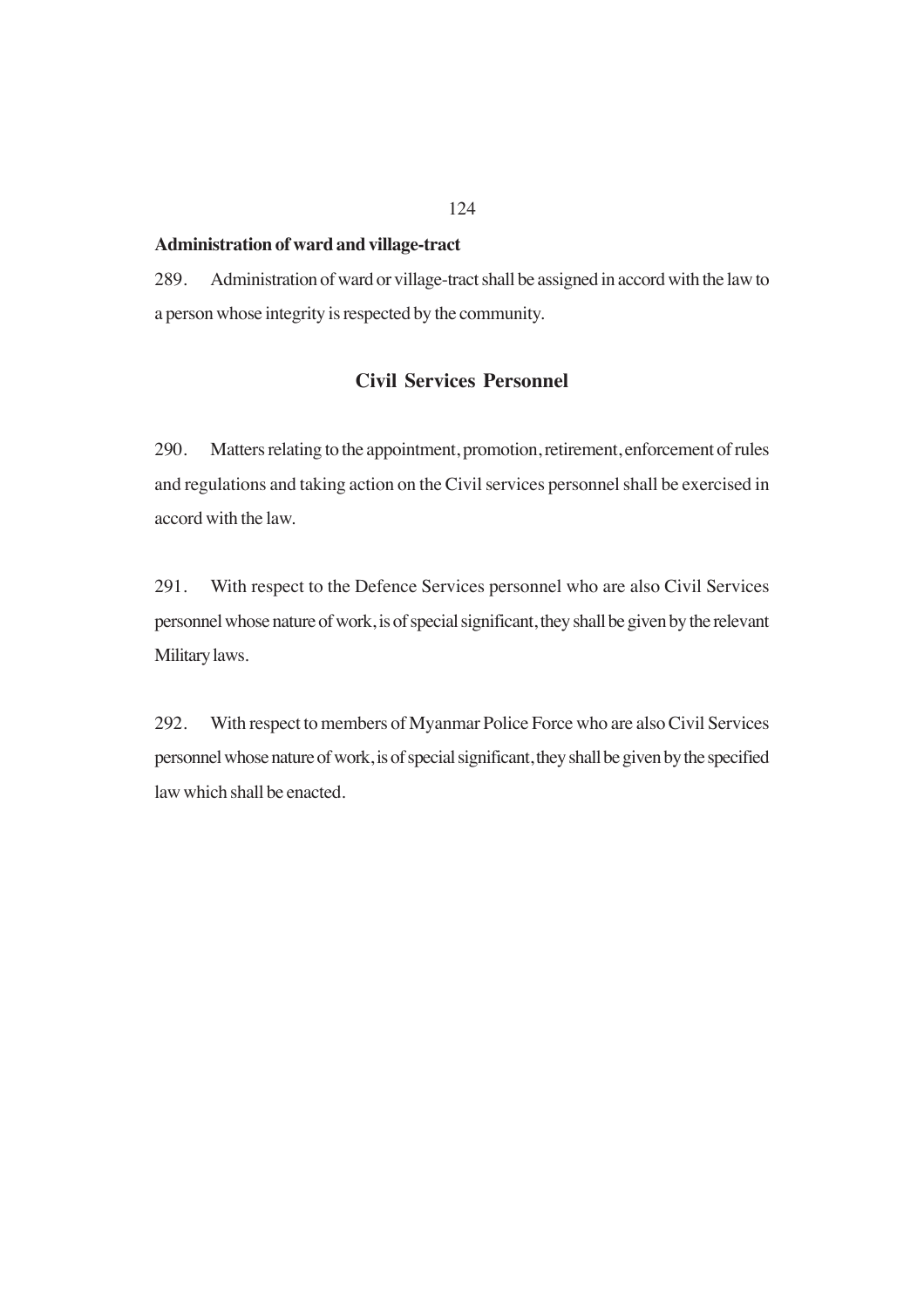# **Chapter VI**

# **Judiciary**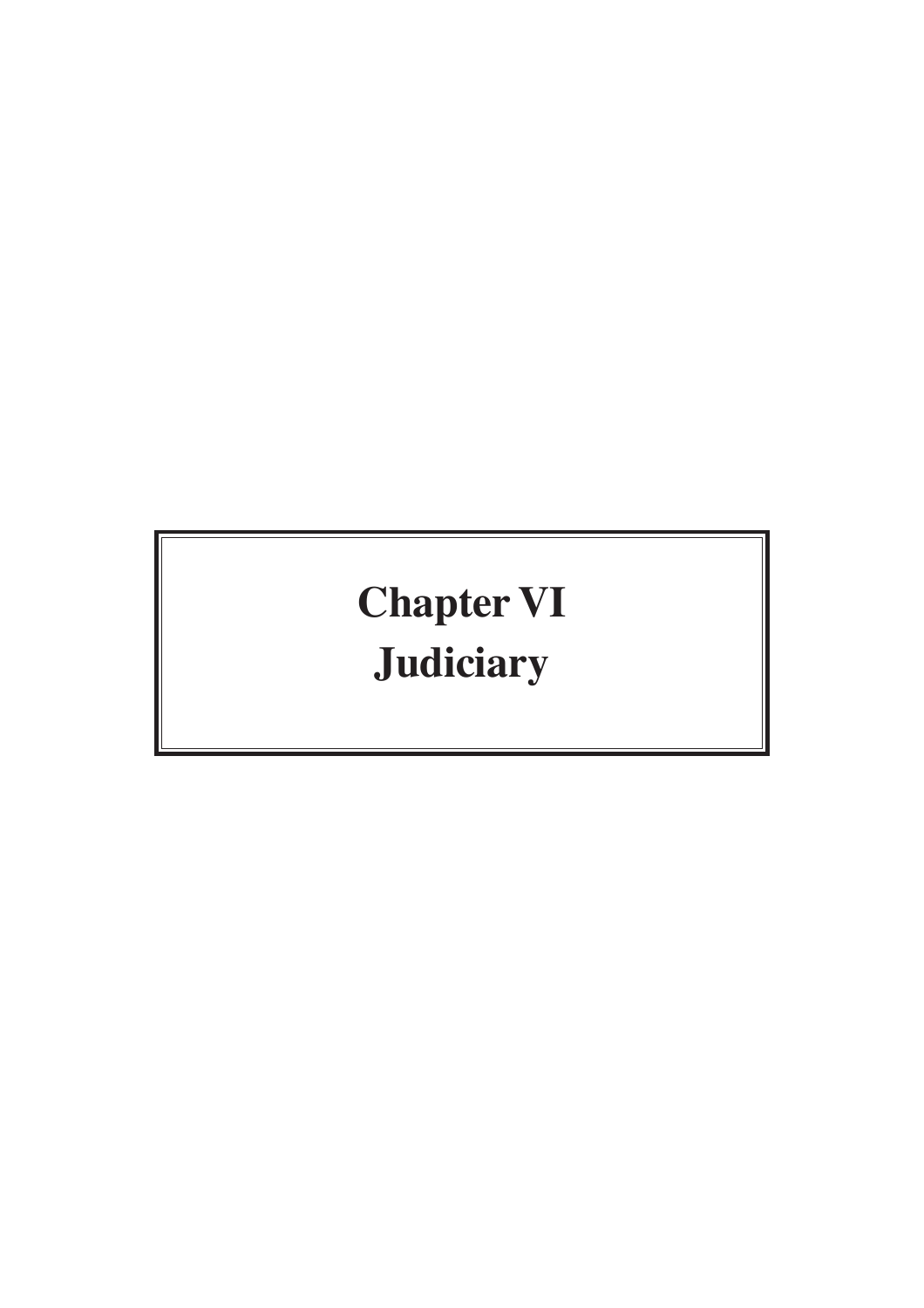# **Chapter VI Judiciary**

#### **Formation of Courts**

293. Courts of the Union are formed as follows :

- (a) Supreme Court of the Union, High Courts of the Region, High Courts of the State, Courts of the Self-Administered Division, Courts of the Self-Administered Zone, District Courts, Township Courts and the other Courts constituted by law;
- (b) Courts-Martial;
- (c) Constitutional Tribunal of the Union.

#### **Supreme Court of the Union**

#### **Constitution of the Supreme Court of the Union**

294. In the Union, there shall be a Supreme Court of the Union. Without affecting the powers of the Constitutional Tribunal and the Courts-Martial, the Superme Court of the Union is the highest Court of the Union.

#### **Original Jurisdiction of the Supreme Court of the Union**

- 295. (a) Only the Supreme Court of the Union has the following original jurisdiction :
	- (i) in matters arising out of bilateral treaties concluded by the Union;
	- (ii) in other disputes, except the Constitutional problems, between the Union Government and the Region or State Governments;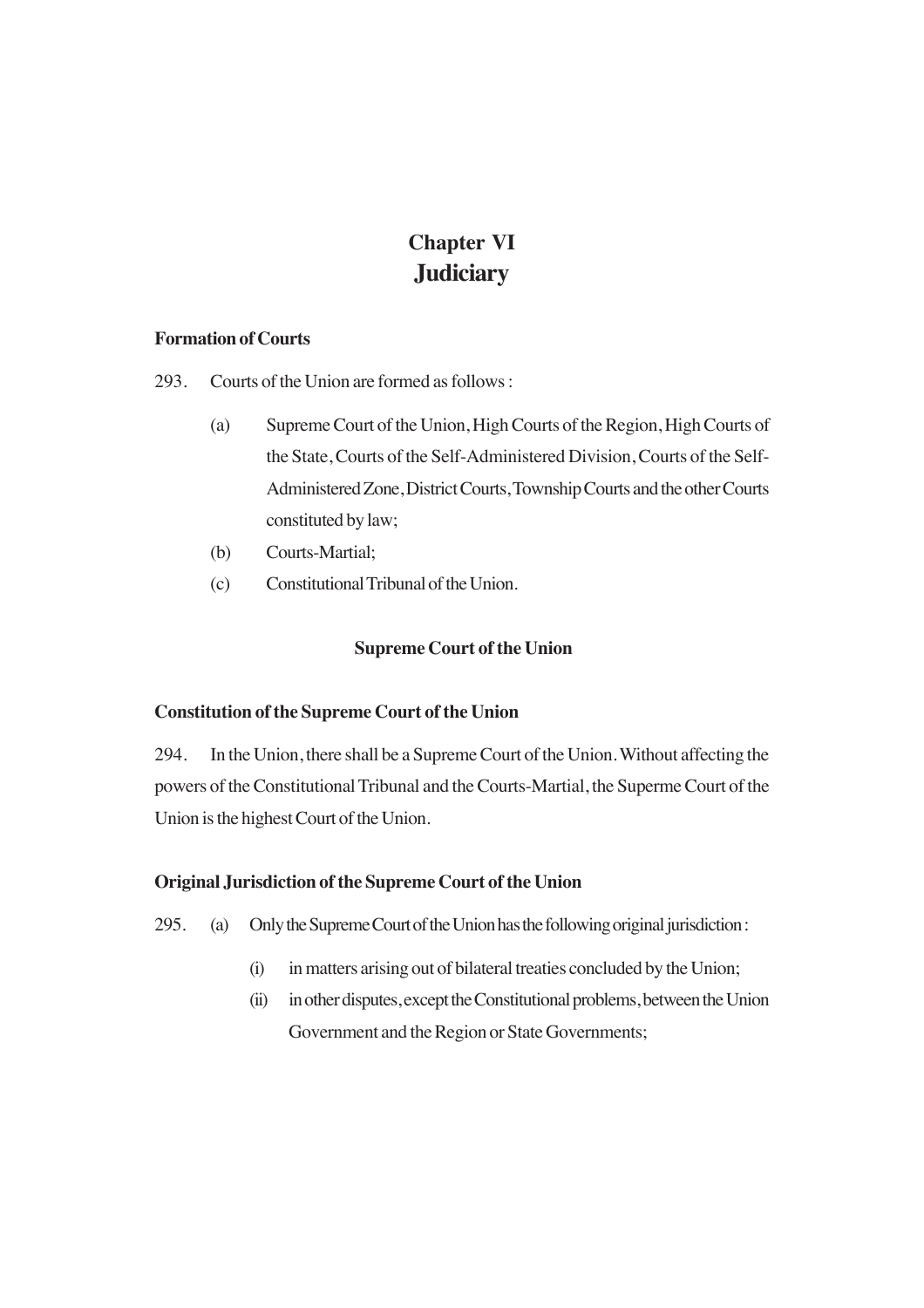- 126
- (iii) in other disputes, except the Constitutional problems, among the Regions, among the States, between the Region and the State and between the Union Territory and the Region or the State;
- (iv) other matters as prescribed by any law.
- (b) As the Supreme Court of the Union is the highest court of the Union, it is the court of final appeal.
- (c) The judgments of the Supreme Court of the Union are final and conclusive and have no right of appeal.
- (d) The Supreme Court of the Union, subject to any provision of the Constitution or any provision of other law, has the appellate jurisdiction to decide judgments passed by the High Courts of the Regions or the States. Moreover, the Supreme Court of the Union also has the appellate jurisdiction to decide judgments passed by the other courts in accord with the law.
- (e) The Supreme Court of the Union has the revisional jurisdiction in accord with the law.
- 296. The Supreme Court of the Union :
	- (a) has the power to issue the following writs :
		- (i) Writ of Habeas Corpus;
		- (ii) Writ of Mandamus;
		- (iii) Writ of Prohibition;
		- (iv) Writ of Quo Warranto;
		- (v) Writ of Certiorari.
	- (b) The applications to issue writs shall be suspended in the areas where the state of emergency is declared.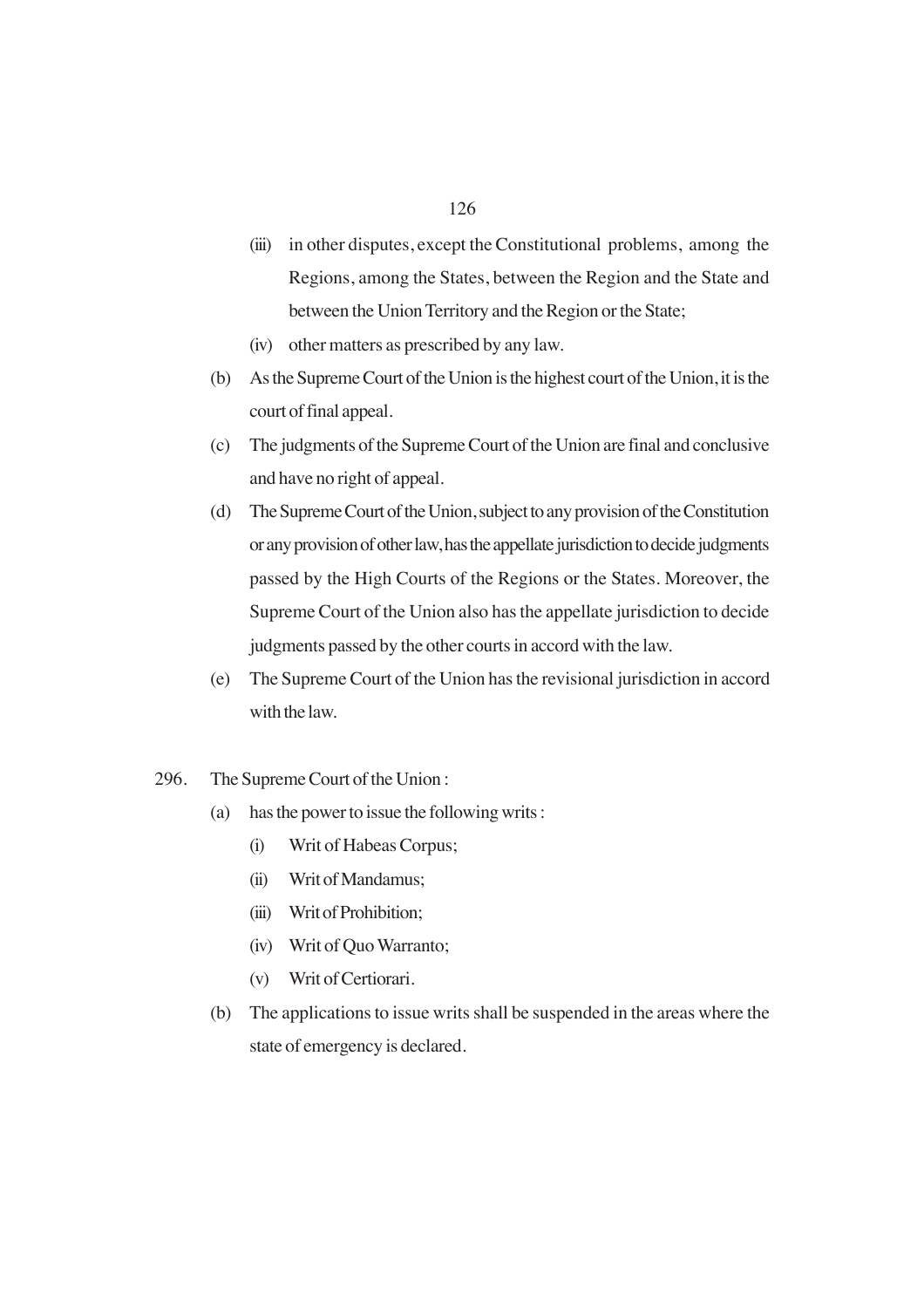#### **Judiciary Budget**

297. The Supreme Court of the Union shall submit judiciary budget to the Union Government in order to include and present in the Annual Budget Bill of the Union in accord with the provisions of the Constitution.

#### **Submission of the Judiciary Situation**

298. The Chief Justice of the Union may submit important judiciary situation concerning the Union or the public, either to the session of the Pyidaungsu Hluttaw or the Pyithu Hluttaw or the Amyotha Hluttaw from time to time.

## **Appointment of the Chief Justice of the Union and the Judges of the Supreme Court of the Union**

- 299. (a) The Head of the Supreme Court of the Union shall be called the Chief Justice of the Union.
	- (b) Judges of the Supreme Court of the Union including the Chief Justice of the Union may be appointed in the Supreme Court from a minimum of seven and a maximum of 11 in number.
	- (c) (i) The President shall submit the nomination of the person suitable to be appointed as the Chief Justice of the Union to the Pyidaungsu Hluttaw and seek its approval.
		- (ii) The Pyidaungsu Hluttaw shall have no right to refuse the person nominated by the President for the appointment of Chief Justice of the Union and Judges of the Supreme Court of the Union unless it can clearly be proved that the persons do not meet the qualifications for the post prescribed in Section 301.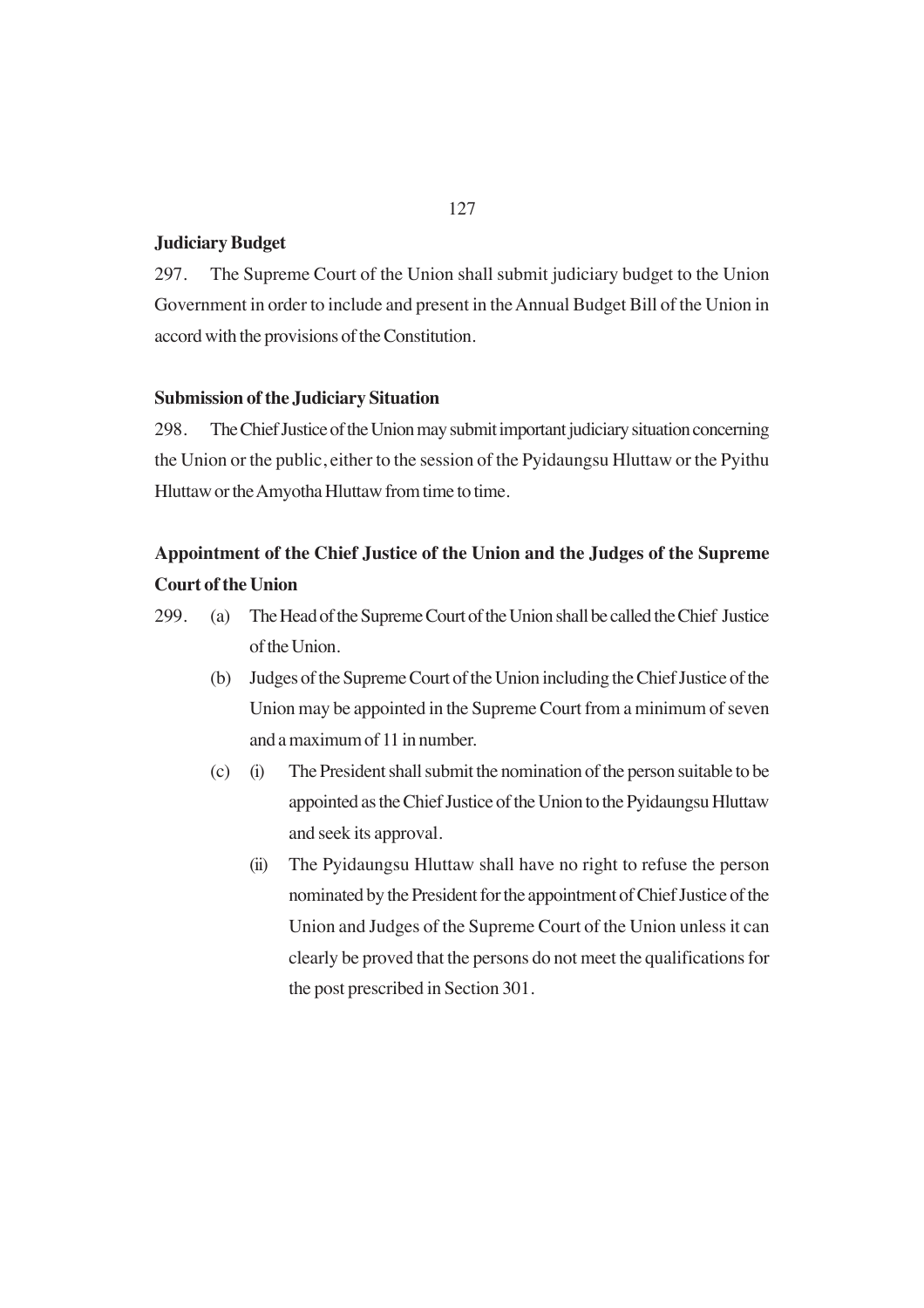- (iii) The President has the right to submit again the list furnished with a new name replacing the one who has not been approved by the Pyidaungsu Hluttaw for the appointment of the Chief Justice of the Union.
- (iv) The President shall appoint the person who has been approved by the Pyidaungsu Hluttaw as the Chief Justice of the Union.
- (d) (i) The President, in co-ordination with the Chief Justice of the Union, shall submit the nomination of the persons suitable to be appointed as the Judges of the Supreme Court of the Union to the Pyidaungsu Hluttaw and seek its approval.
	- (ii) The Pyidaungsu Hluttaw has no right to refuse the persons nominated by the President for the appointment of the Chief Justice of the Union and Judges of the Supreme Court of the Union unless it can clearly be proved the persons concerned do not possess the qualifications prescribed for Judges of Supreme Court of the Union. in Section 301.
	- (iii) The President has the right to submit again the list furnished with a new name replacing the one who has not been approved by Pyidaungsu Hluttaw for the appointment of a Judge of the Supreme Court of the Union.
	- (iv) The President shall appoint the persons approved by Pyidaungsu Hluttaw as Judges of the Supreme Court of the Union.
- 300. (a) The Chief Justice of the Union or Judges of the Supreme Court of the Union must be free from party politics.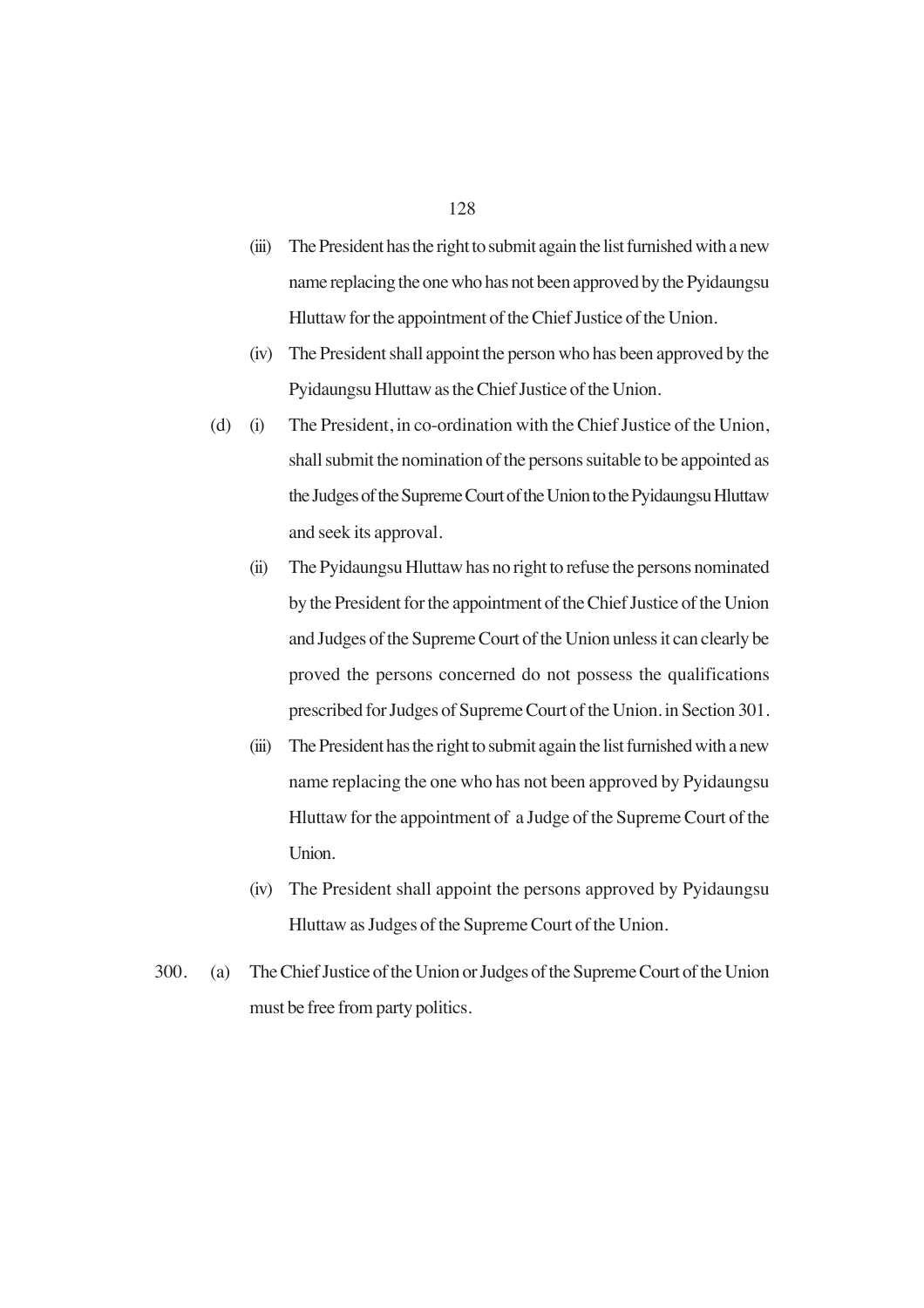#### 129

(b) The Chief Justice of the Union or Judges of the Supreme Court of the Union, if they are Civil Services personnel, shall be deemed to have retired in accord with the existing Civil Services Regulations commencing from the day of the appointment as the Chief Justice of the Union or Judge of the Supreme Court of the Union.

# **Qualifications of the Chief Justice of the Union and Judges of the Supreme Court of the Union**

301. The Chief Justice of the Union and Judges of the Supreme Court of the Union shall be a person of following qualifications :

- (a) not younger than 50 years and not older than 70 years;
- (b) who has qualifications, with the exception of the age limit, prescribed in Section 120 for Pyithu Hluttaw representatives;
- (c) whose qualifications does not breach the provisions under the Section 121 which disqualify him from standing for election as Pyithu Hluttaw representatives;
- (d) (i) who has served as a Judge of the High Court of the Region or State for at least five years; or
	- (ii) who has served as a Judicial Officer or a Law Officer at least 10 years not lower than that of the Region or State level; or
	- (iii) who has practised as an Advocate for at least 20 years; or
	- (iv) who is, in the opinion of the President, an eminent jurist;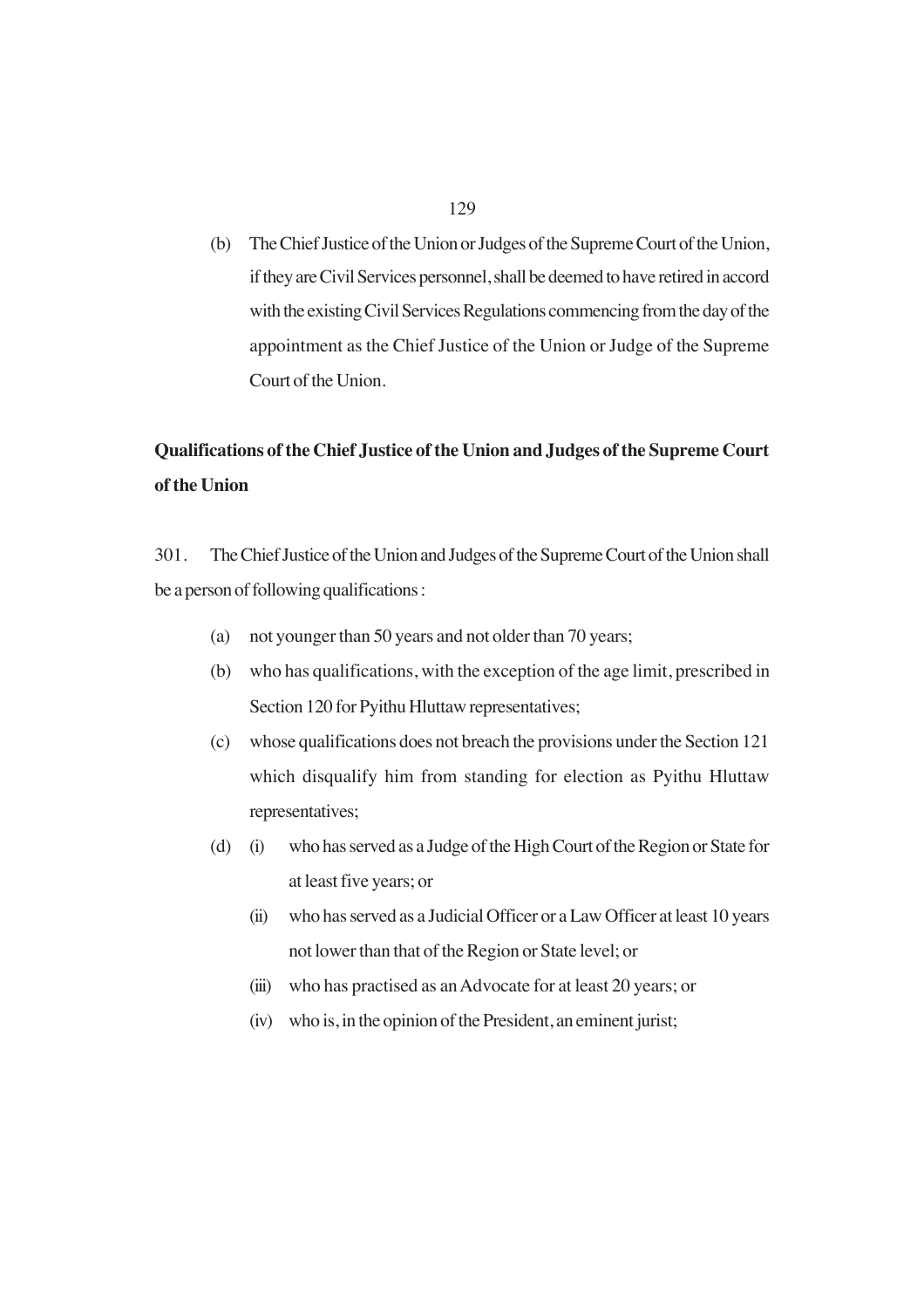- (e) loyal to the Union and its citizens;
- (f) who is not a member of a political party;
- (g) who is not a Hluttaw representative.

## **Impeachment of the Chief Justice of the Union and Judges of the Supreme Court of the Union**

302. (a) The President or the representatives of the Pyithu Hluttaw or Amyotha Hluttaw may impeach the Chief Justice of the Union or any Judge of the Supreme Court of the Union for any of the following reasons :

- (i) high treason;
- (ii) breach of any provision of the Constitution;
- (iii) misconduct;
- (iv) disqualifications of the qualifications of the Chief Justice of the Union and Judges of the Supreme Court of the Union prescribed under Section 310;
- (v) inefficient discharge of duties assigned by law.
- (b) If the President wishes to impeach :
	- (i) he shall submit the charge to the Speaker of the Pyidaungsu Hluttaw;
	- (ii) the Speaker of the Pyidaungsu Hluttaw shall form an investigation body and cause the charge to be investigated in accord with the law;
	- (iii) in forming the investigation body, an equal number of representatives of the Pyithu Hluttaw and Amyotha Hluttaw shall be included and any suitable member of the body be assigned as the Chairperson of such body;
	- (iv) the time for the completion of the investigation shall be determined on the volume of work;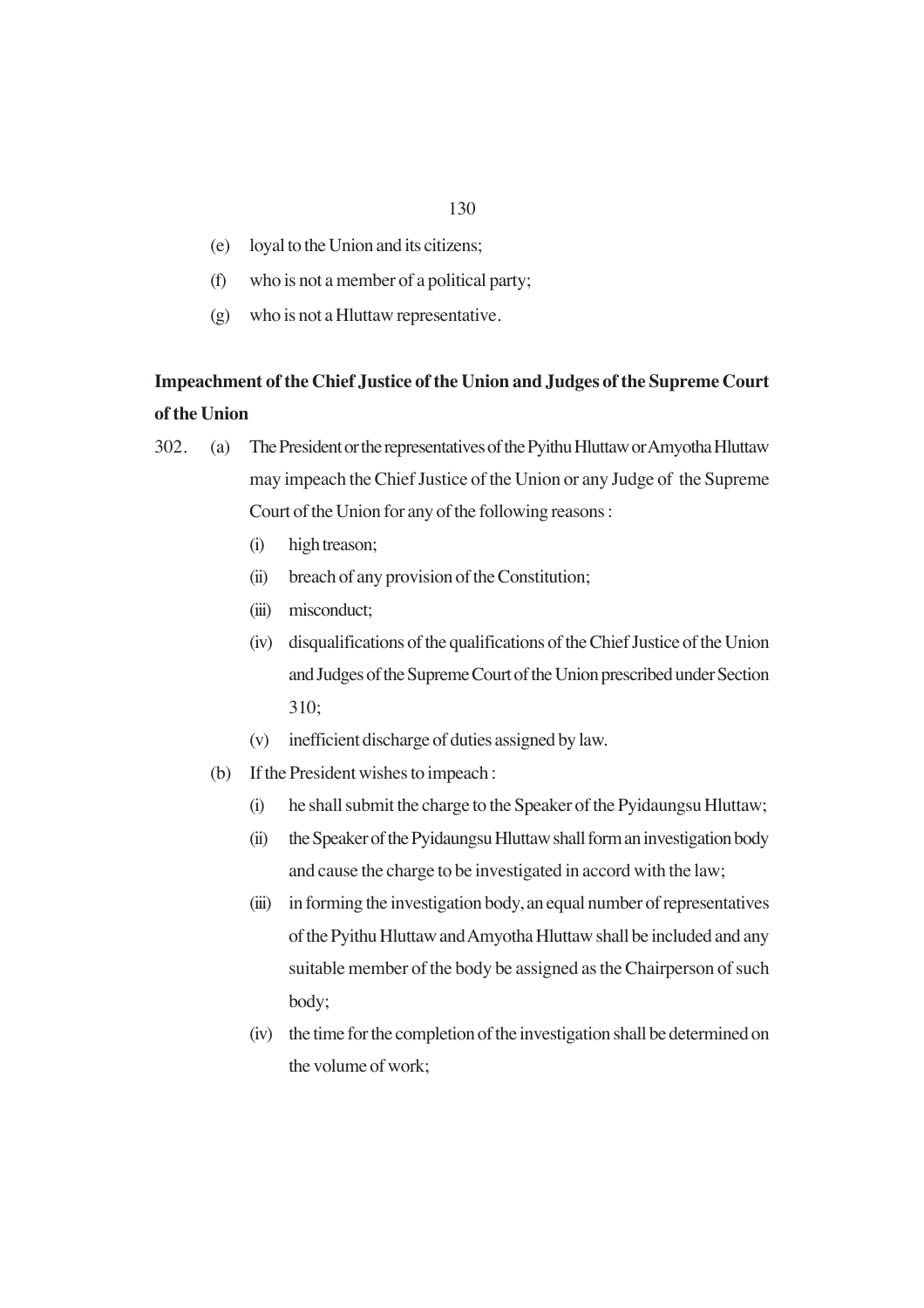- (v) the President may, himself in person or through a representative, explain and present the charge before the investigation body and has also the right to submit evidence and witnesses;
- (vi) when the charge is being investigated, the person being charged shall be given the right to defend himself in person or through a representative;
- (vii) the Speaker of the Pyidaungsu Hluttaw shall, on being submitted the findings of the investigation concerning the impeachment by the investigation body, present it to the Pyidaungsu Hluttaw;
- (viii) the Speaker of the Pyidaungsu Hluttaw shall, if the resolution is passed that the charge has been substantiated and the alleged person is unfit to continue to serve as the Chief Justice of the Union or a Judge of the Supreme Court of the Union by the two-thirds of the total number of the Pyidaungsu Hluttaw representatives, present and report the said resolution to the President;
- (ix) on presentation of the report, the President shall, proceed to remove the Chief Justice of the Union or the Judge of the Supreme Court of the Union who has been impeached from office;
- (x) if the Pyidaungsu Hluttaw resolves that the charges has failed, the Speaker of the Pyidaungsu Hluttaw shall present and report the said resolution to the President;
- (c) if the representatives of the Pyithu Hluttaw or the Amyotha Hluttaw wish to impeach :
	- (i) the provisions for the impeachment of the President or the Vice-President under Section 71 shall be applied;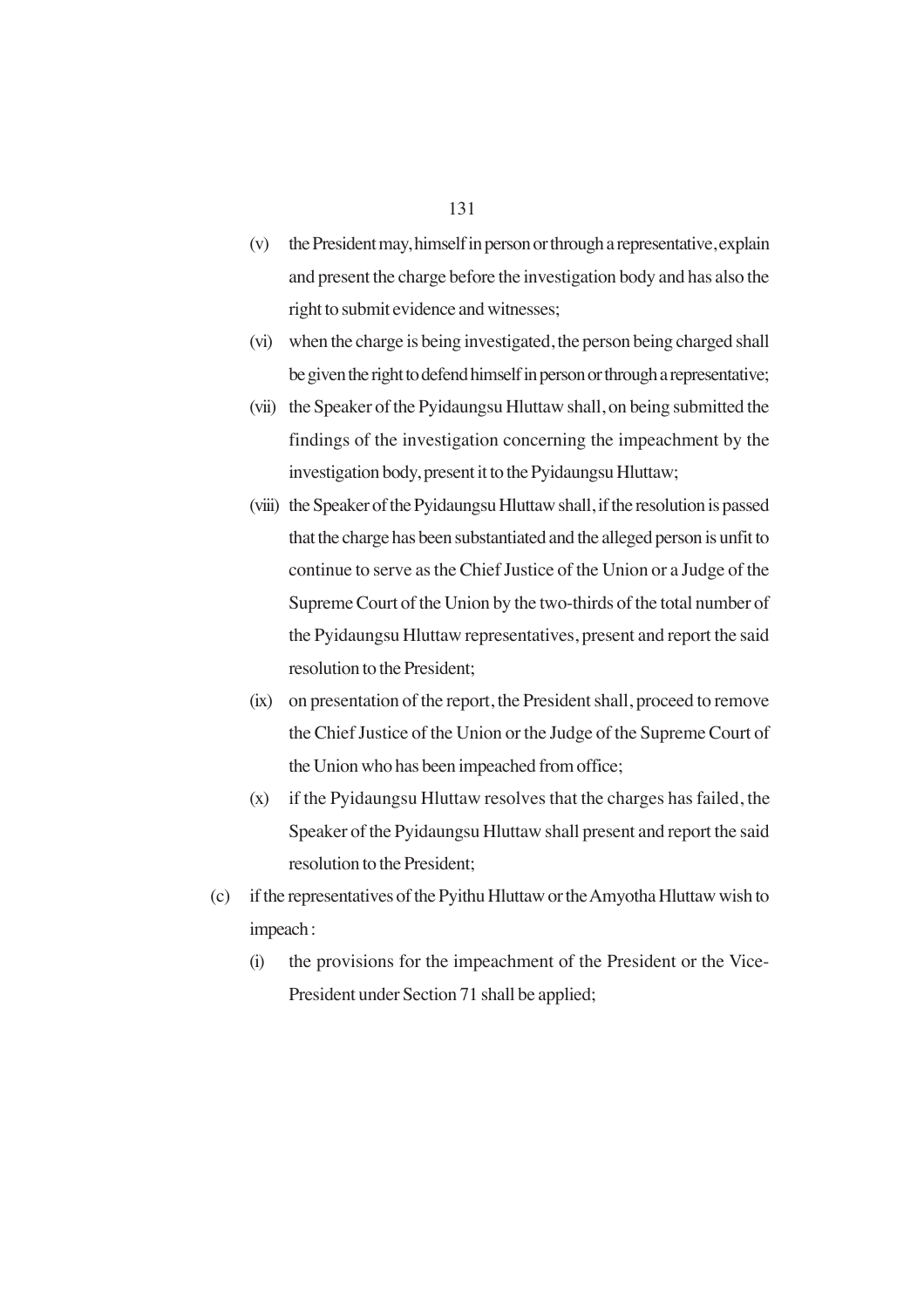- (ii) the President shall, if the Hluttaw which made the investigation resolves and reports that the charge made upon the Chief Justice of the Union or any Judge of the Supreme Court of the Union has been substantiated and the person being charged is unfit to continue to serve as the Chief Justice of the Union or Judge of the Supreme Court of the Union, proceed to remove the Chief Justice of the Union or the Judge of the Supreme Court of the Union who has been impeached from office;
- (iii) if the Hluttaw which made the investigation resolves that the charge has been failed, the Chairperson of the Hluttaw concerned shall present and report the resolution to the President.

# **Term of the Chief Justice of the Union and Judges of the Supreme Court of the Union**

303. The Chief Justice of the Union and Judges of the Supreme Court of the Union shall hold office up to the age of 70 years unless one of the following occurs :

- (a) resignation on his own volition;
- (b) being impeached in accord with the provisions under the Constitution and removed from office;
- (c) being found to be unable to continue to serve due to permanent disability caused by either physical or mental defect according to the findings of the medical board formed by law;
- (d) death.

304. Duties, powers and rights of the Chief Justice of the Union and Judges of the Supreme Court of the Union shall be prescribed by law.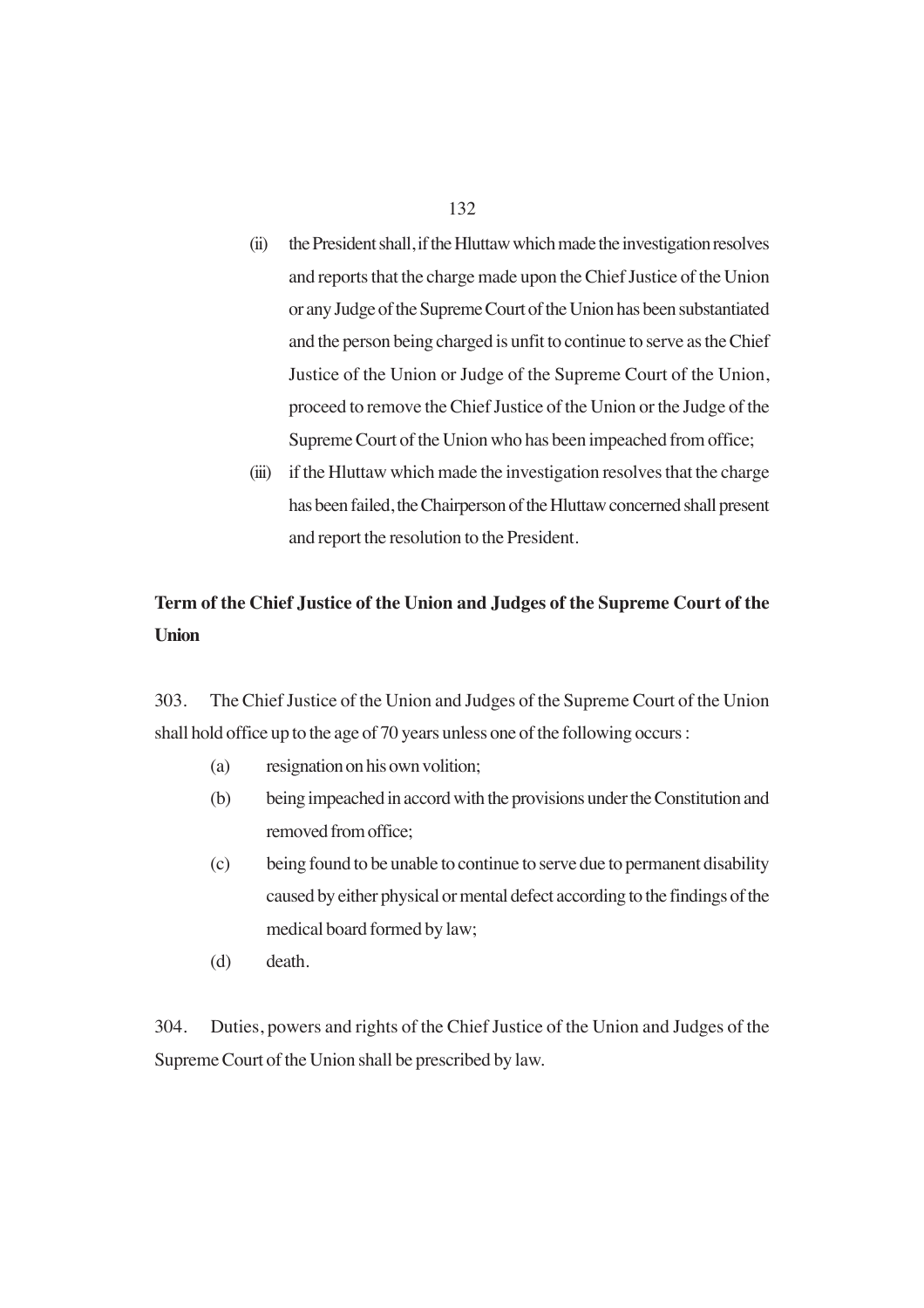#### **High Courts of the Region or High Courts of the State**

#### **Formation of High Courts of the Region or High Courts of the State**

305. There is the High Court of the Region in the Region and the High Court of the State in the State.

#### **Jurisdictions of High Courts of the Region or High Courts of the State**

306. High Courts of the Region or State shall have the following jurisdictions in accord with the law :

- (a) adjudicating on original case;
- (b) adjudicating on appeal case;
- (c) adjudicating on revision case;
- (d) adjudicating on matters prescribed by any law.
- 307. (a) For the purpose of judicial administration, the High Court of Mandalay Region is the High Court of the Courts situated in Nay Pyi Taw.
	- (b) For the purpose of judicial administration, where any area located in the Region or State is designated as a Union Territory, the High Court of the Region or State concerned is the High Court of the Courts situated in the said Union Territory.

**Appointment of the Chief Justice and Judges of the High Court of the Region or the High Court of the State**

308. (a) (i) The Head of the High Court of the Region or the High Court of the State shall be called the Chief Justice of the High Court of the Region or the Chief Justice of the High Court of the State.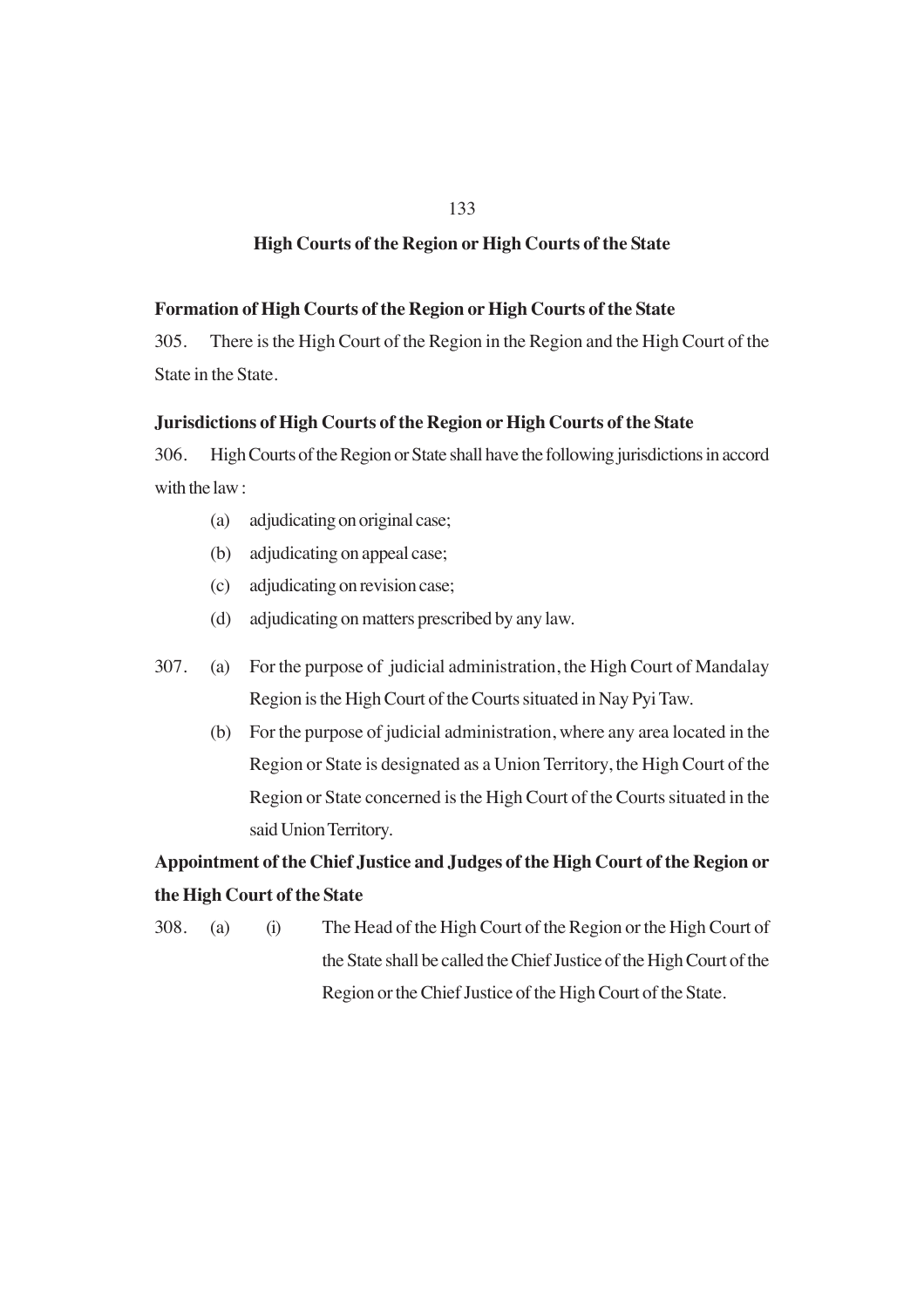- (ii) In the High Court of the Region or the High Court of the State, judges of the High Court of the Region or Judges of the High Court of the State including the Chief Justice of the High Court of the Region or the Chief Justice of the High Court of the State may be appointed from a minimum of three and a maximum of seven in number.
- (b) (i) The President, in co-ordination with the Chief Justice of the Union and the Chief Minister of the Region or State concerned, shall prepare the nomination for the appointment of the Chief Justice of the High Court of the Region or State concerned and the Chief Minister of the Region or State concerned, in co-ordination with the Chief Justice of the Union, shall prepare the nomination for the appointment of the Judges of the High Court of the Region or State concerned, and the said nomination shall be sent to the Region or State Hluttaw concerned.
	- (ii) The Region or State Hluttaw concerned shall have no right to refuse the person or persons nominated by the President, in coordination with the Chief Justice of the Union and the Chief Minister of the Region or State concerned, for the appointment of the Chief Justice of the High Court of the Region or State concerned, or the person or persons nominated by the Chief Minister of the Region or State concerned, in co-ordination with the Chief Justice of the Union, for the appointment of Judges of the High Court of the Region or State concerned unless it can clearly be proved that the person does not meet the qualifications prescribed under Section 310 for the Chief Justice of the High Court of the Region or State and the Judge of the High Court of the Region or State.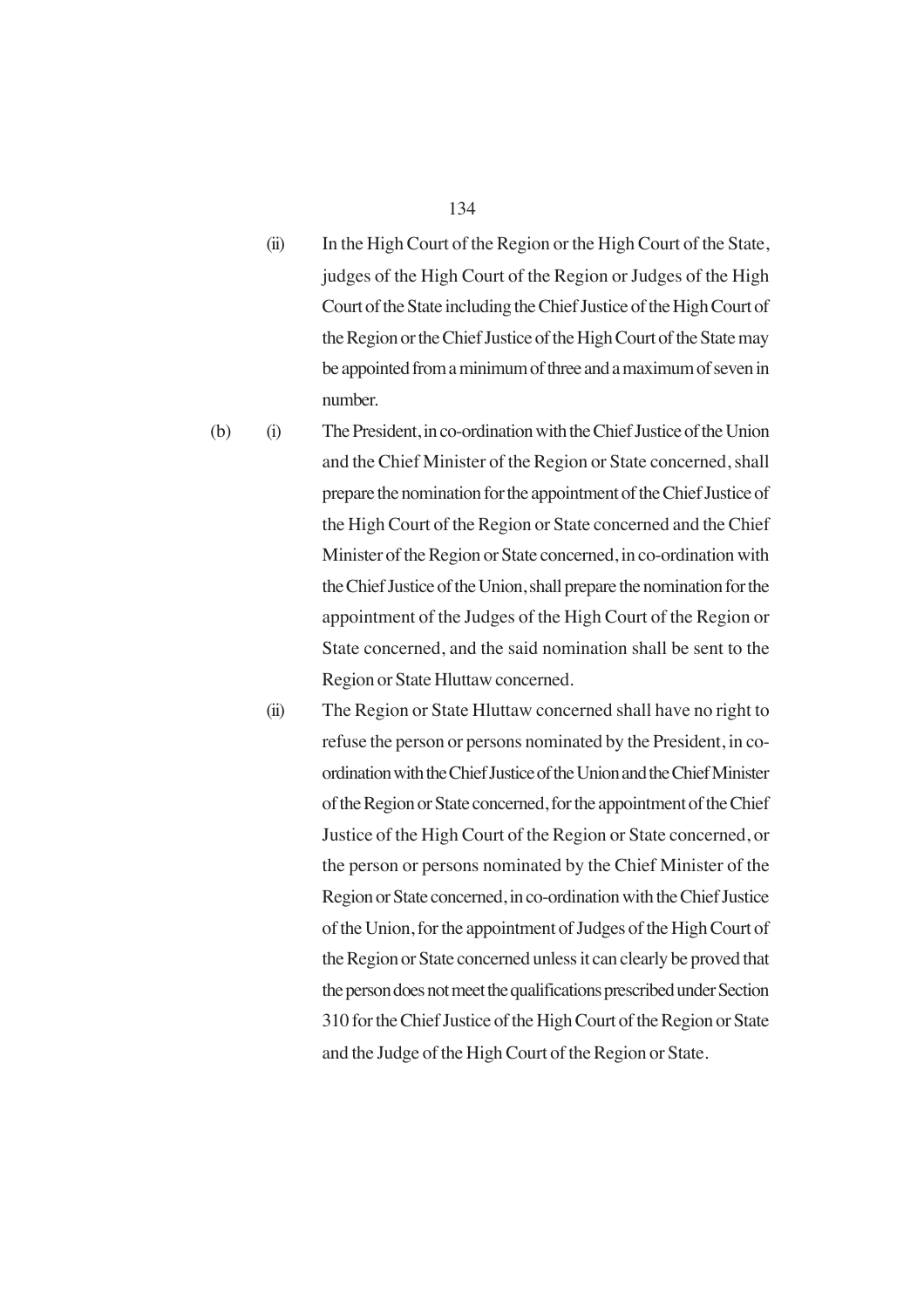- 135
- (iii) There is the right to resubmit a new nomination list as prescribed in place of the persons who are refused under Sub-Section (ii).
- (iv) The President shall appoint persons approved by the Region or State Hluttaw as the Chief Justice of the High Court of the Region or State concerned and Judges of the High Court of the Region or State concerned.
- 309. (a) The Chief Justice of the High Court of the Region or State and Judges of the High Court of the Region or State must be free from party politics.
	- (b) The Chief Justice of the High Court of the Region or State and Judges of the High Court of the Region or State, if they are civil service personnel, shall be deemed to have retired from the civil service in accord with the existing Civil Service Regulations commencing from the day they have been appointed as the Chief Justice of the High Court of the Region or State and the Judge of the High Court of the Region or State.

## **Qualification of the Chief Justice of the High Court of the Region or the High Court of the State and Judges of the High Court of the Region or the High Court of the State**

310. The Chief Justice of the High Court of the Region or State and Judges of the High Court of the Region or State shall be a person of the following qualifications :

- (a) not younger than 45 years and not older than 65 years of age;
- (b) who has the qualifications, with the exception of the age limit, prescribed under Section 120 for the Pyithu Hluttaw representatives;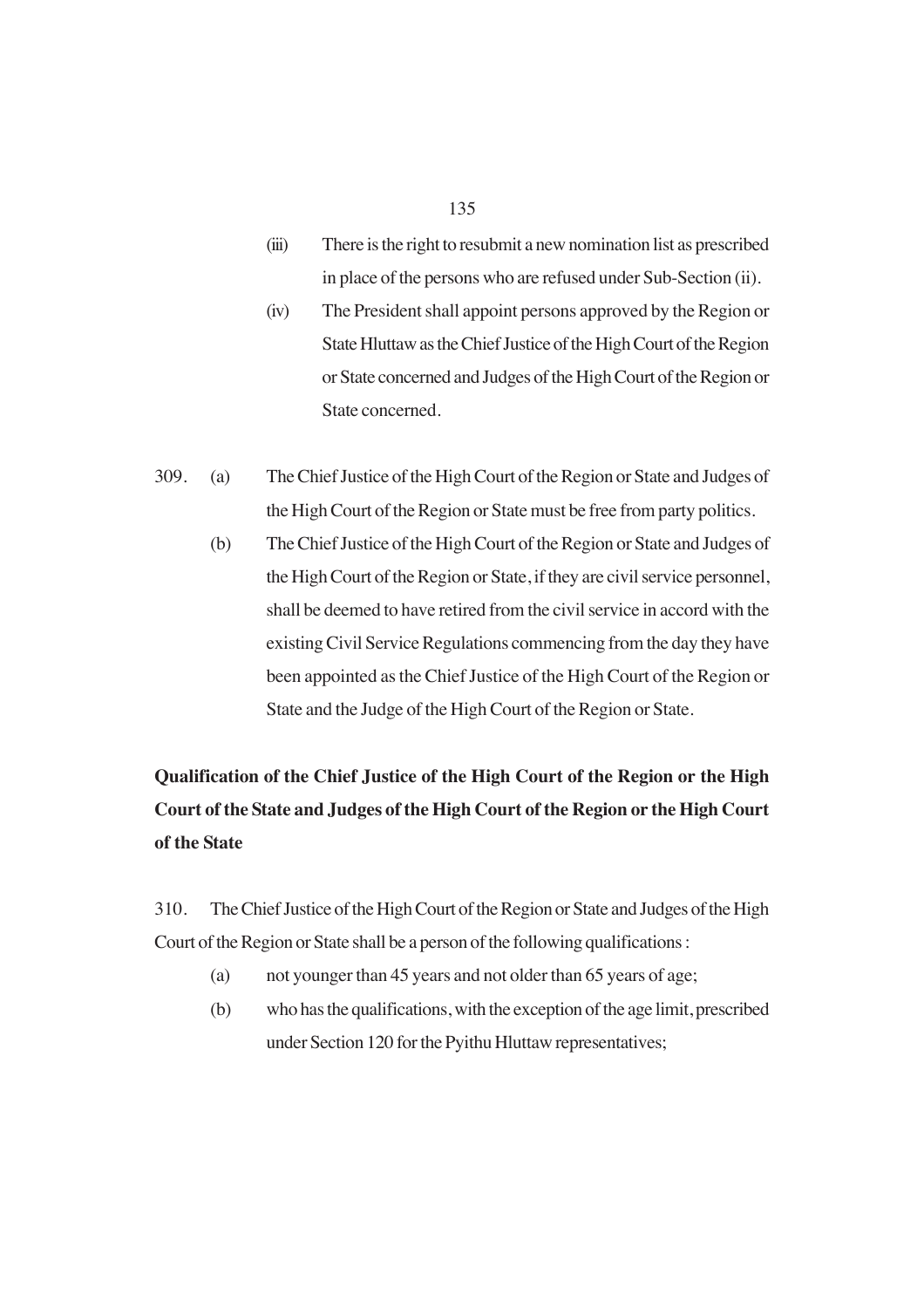- 136
- (c) whose qualifications does not breach the provisions under Section 121 which disqualify him from standing for election as Pyithu Hluttaw representatives;
- (d) (i) who has served as a Judicial Officer or Law Officer at least five years not lower than that of the Region or State level or as a Judicial Officer or Law Officer at least 10 years not lower than that of the District level for; or
	- (ii) who has practised as an Advocate for at least 15 years; or
	- (iii) who is, in the opinion of the President, an eminent jurist.
- (e) loyal to the Union and its citizens;
- (f) who is not a member of a political party;
- (g) who is not a Hluttaw representative.

**Impeachment of the Chief Justice of the High Court of the Region or the High Court of the State and Judges of the High Court of the Region or the High Court of the State**

- 311. (a) The Chief Justice of the High Court of the Region or State or Judges of the High Court of the Region or State may be impeached on any of the following reasons :
	- (i) high treason;
	- (ii) breach of any provision of the Constitution;
	- (iii) misconduct;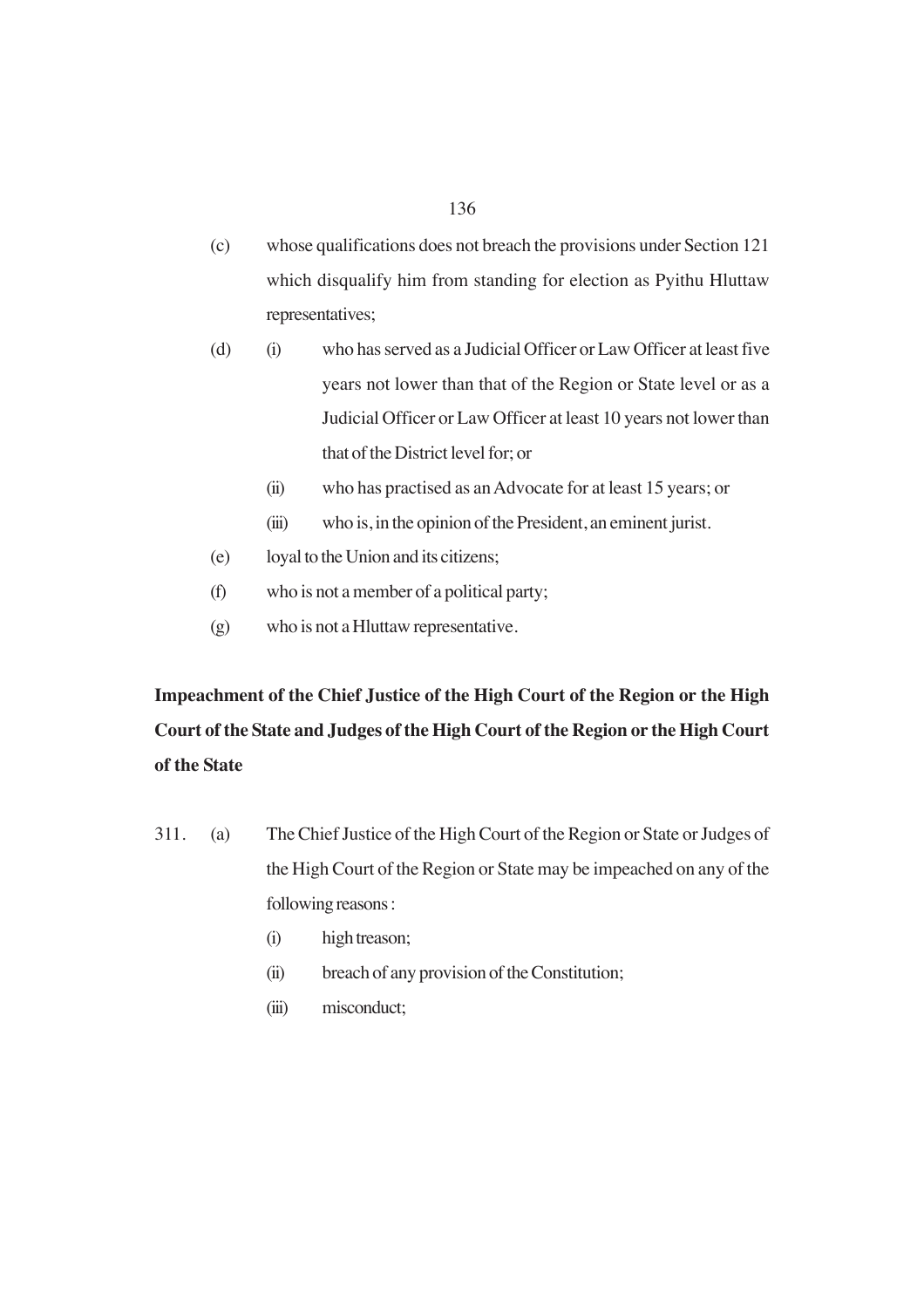- (iv) disqualification of the qualification of the Chief Justice of the High Court of the Region or State and Judges of the High Court of the Region or State prescribed under Section 310;
- (v) inefficient discharge of duties assigned by law.
- (b) If the President wishes to impeach the Chief Justice of the High Court of the Region or State or the Chief Minister of the Region or State wishes to impeach any of the Judges of the High Court of the Region or State concerned, he shall submit the charge to the Speaker of the Region or State Hluttaw.
- (c) If the representatives of the Region or State Hluttaw wish to impeach the Chief Justice of the High Court of the Region or State concerned or the Judge of the High Court of the Region or State concerned, the charge signed by not less than one-fourth of the total number of representatives of the Region or State Hluttaw concerned shall be submitted to the Speaker of the Region or State Hluttaw concerned.
- (d) The Speaker of the Region or State Hluttaw shall form an investigation body and cause the charge to be investigated in accord with the law. The time for the completion of the investigation shall be determined on the volume of work.
- (e) (i) If the President or the Chief Minister of the Region or the Chief Minister of the State wishes to carry out the impeachment, an investigation body shall be formed with the representatives of the Region or State Hluttaw concerned and a suitable person from among the members of the investigation body shall be assigned as the Chairperson.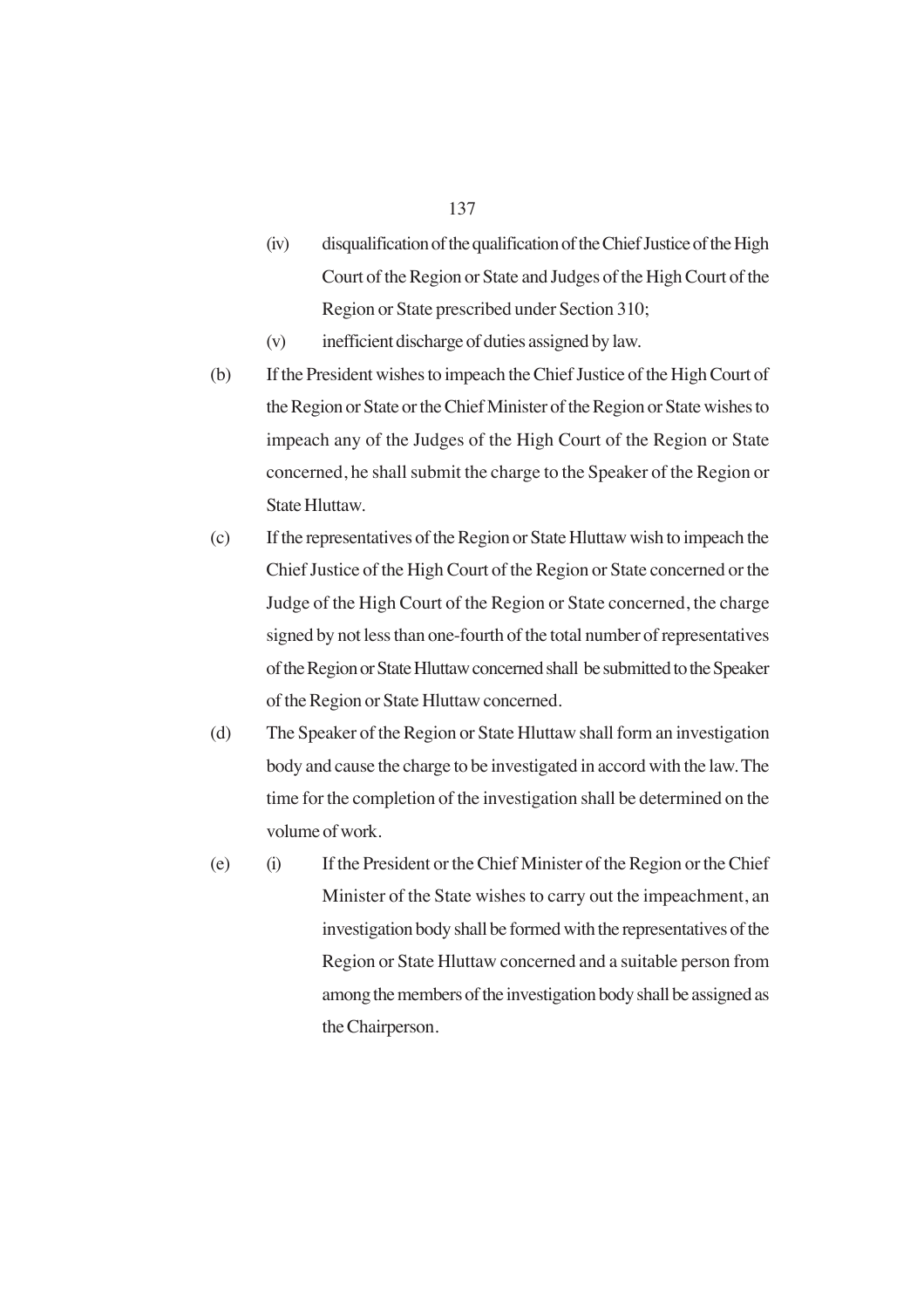- (ii) The President or the Chief Minister of the Region or State concerned may, himself in person or through a representative, explain the charge before the investigation body and has also the right to submit relevant evidences and witnesses.
- (f) When the charge is being investigated, the person being charged shall be given the right to defend himself in person or through a representative.
- (g) The Speaker of the Region or State Hluttaw shall, on being submitted the findings of the investigation concerning the impeachment by the investigation body, report it to the Region or State Hluttaw.
- (h) The Speaker of the Region or State Hluttaw shall, if the resolution is passed that the charge has been substantiated and the alleged person is unfit to continue to serve as the Chief Justice of the High Court of the Region or State or a Judge of the High Court of the Region or State by two-thirds of the total number of the representatives of the Region or State Hluttaw, if it is the case concerning the Chief Justice of the High Court of the Region or State, the said resolution is submitted to the President and if it is the case concerning a Judge of the High Court of the Region or State, the said resolution is submitted to the Chief Minister of the Region or State concerned. The Chief Minister of the Region of the State shall, on receiving the said resolution, submit it to the President.
- (i) On receiving the report, the President shall, proceed to remove the Chief Justice of the High Court of the Region or State or the Judge of the High Court of the Region or State who has been impeached from office.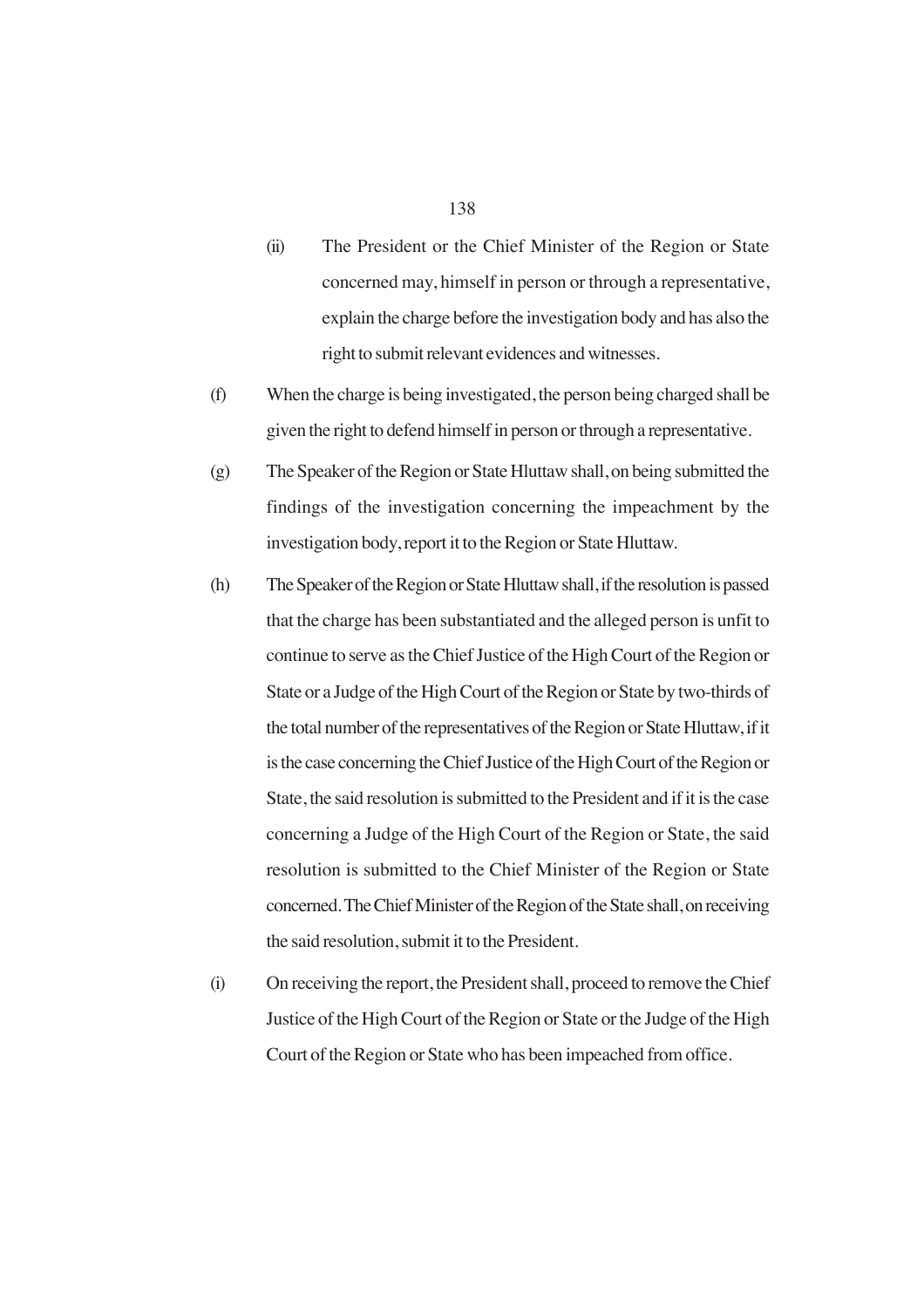#### 139

(j) If the Region or State Hluttaw concerned resolves that the charge has failed, the Speaker of the Region or State Hluttaw shall, if it is the case concerning the Chief Justice of the High Court of the Region or State, such resolution is submitted to the President and if it is the case concerning the Judge of the High Court of the Region or State, such resolution is submitted to the Chief Minister of the Region or State concerned.

## **Term of the Chief Justice of the High Court of the Region or the High Court of the State and Judges of the High Court of the Region or High Court of the State**

312. The Chief Justice of the High Court of the Region or State and Judges of the High Court of the Region or State shall hold office up to the age of 65 years unless any of the following occurs :

- (a) resignation on his own volition;
- (b) being impeached in accord with the provisions under the Constitution and removed from office;
- (c) being found to be unable to continue to serve due to permanent disability caused by either physical or mental defect according to the findings of the medical board formed by law;
- (d) death.

313. Duties, powers and rights of the Chief Justice of the High Court of the Region or State and the Judges of the High Court of the Region or State shall be prescribed by law.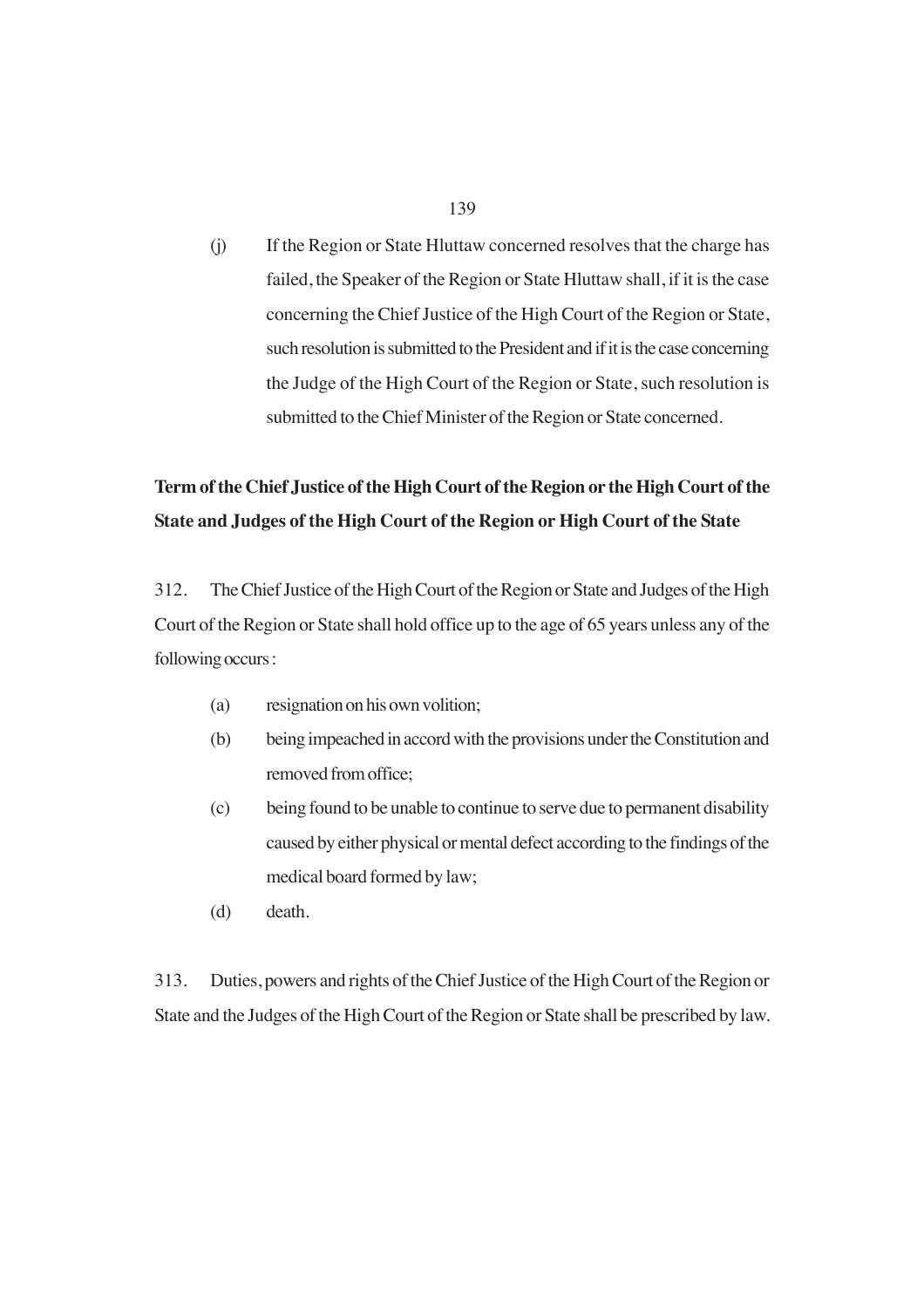## **Courts under the Supervision of the High Court of the Region or the High Court of the State**

314. The following levels of Courts are under the supervision of the High Court of the Region or State :

- (a) if there is no Self-Administered Areas in the Region or State :
	- (i) District Courts;
	- (ii) Township Courts.
- (b) if there is Self-Administered Areas in the Region or State :
	- (i) In the Self-Administered Division :
		- (aa) Court of the Self-Administered Division;
		- (bb) Township Courts.
	- (ii) In the Self-Administered Zone :
		- (aa) Court of the Self-Administered Zone;
		- (bb) Township Courts.
	- (iii) In the remaining areas :
		- (aa) District Courts;
		- (bb) Township Courts.
- (c) In the Union Territory :
	- (i) District Courts;
	- (ii) Township Courts.
- (d) Other Courts constituted by law.

### **Jurisdiction of the District Courts and Township Courts**

315. District Courts, Courts of the Self-Administered Division, and Courts of the Self-Administered Zone, in accord with the law, have the jurisdiction relating to original criminal cases, original civil cases, appeal cases, revision cases or matters prescribed by any law.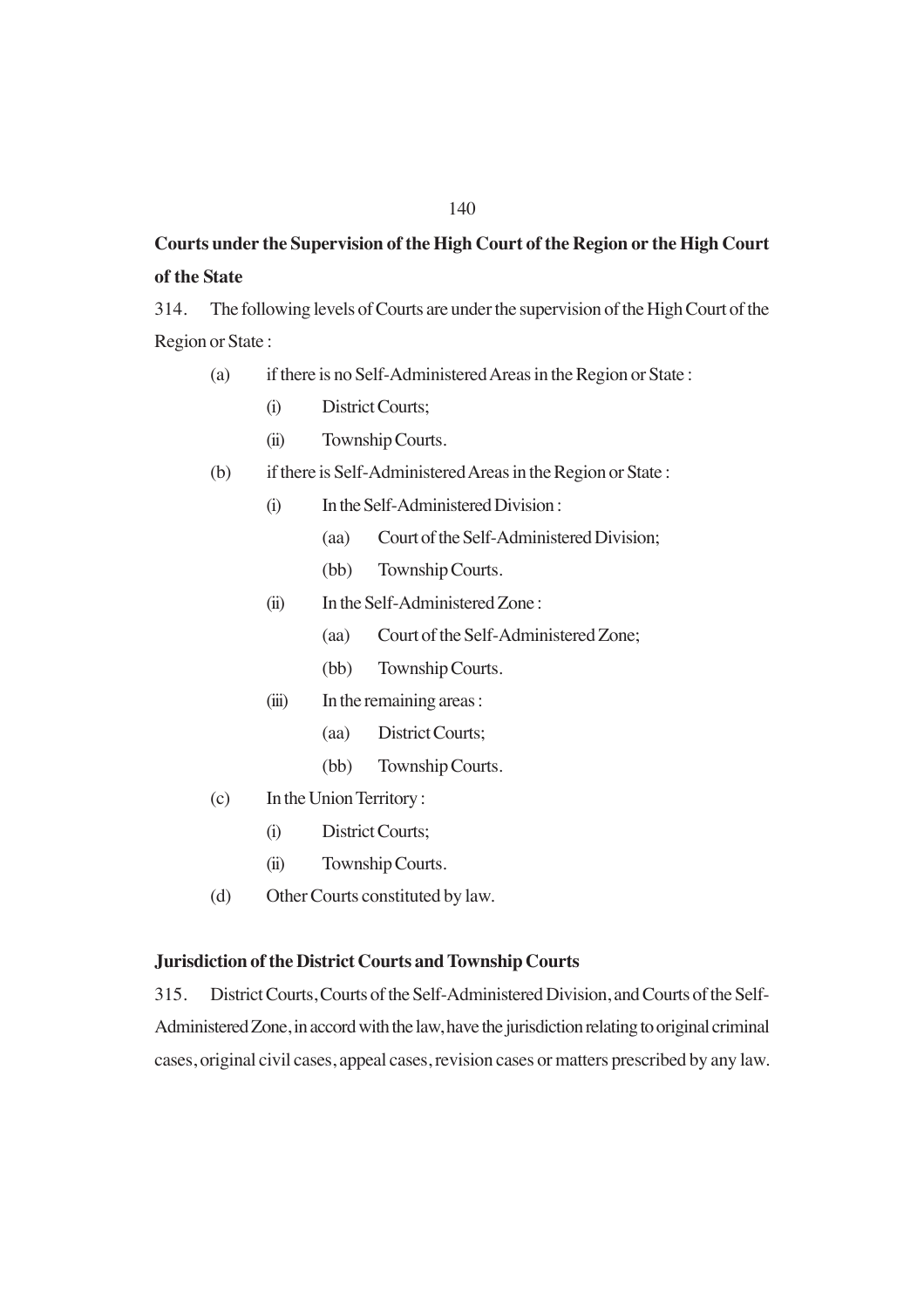141

316. Township Courts, in accord with the law, have the jurisdiction relating to original criminal cases, original civil cases or matters prescribed by any law.

317. The Judges appointed in accord with the law at the Courts formed by the Constitution or any other law shall administer all judicial affairs in the entire Union.

- 318. (a) Appointment of Judges at various levels of Courts under the supervision of the High Court of the Region or State, conferring judicial powers, prescribing the duties, powers and rights shall be in accord with the law.
	- (b) Formation of staff organizations, comprising of officers and other ranks at the Supreme Court of the Union, the High Courts of the Region or State and other Courts, and prescribing duties, powers and rights shall be in accord with the law.

#### **Courts-Martial**

319. According to Sub-Section (b) of Section 293, the Courts-Martial shall be constituted in accord with the Constitution and the other law and shall adjudicate Defence Services personnel.

### **The Constitutional Tribunal of the Union**

#### **Formation of the Constitutional Tribunal of the Union**

320. The Constitutional Tribunal of the Union shall be formed with nine members including the Chairperson.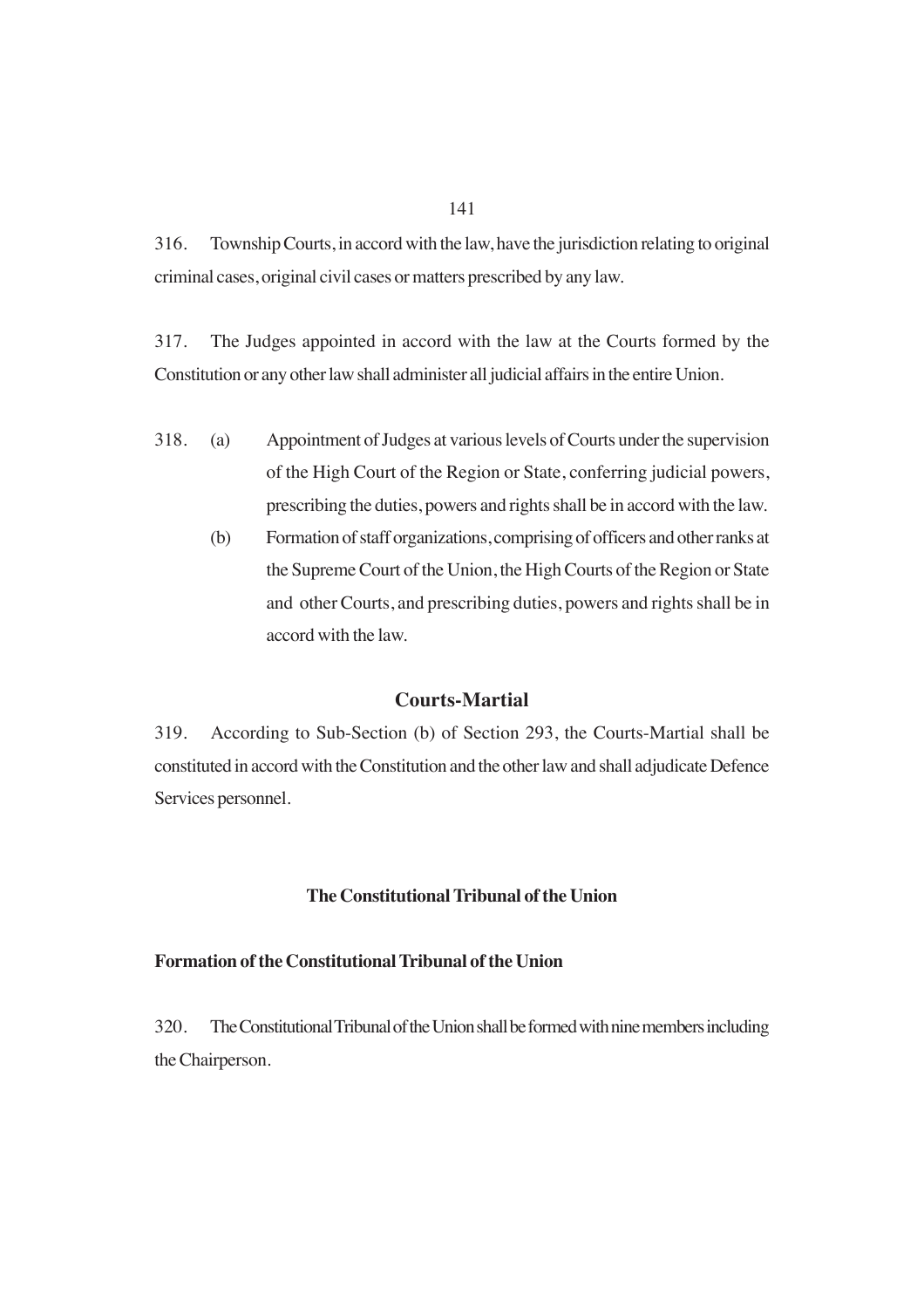321. The President shall submit the candidature list of total nine persons, three members chosen by him, three members chosen by the Speaker of the Pyithu Hluttaw and three members chosen by the Speaker of the Amyotha Hluttaw, and one member from among nine members to be assigned as the Chairperson of the Constitutional Tribunal of the Union, to the Pyidaungsu Hluttaw for its approval.

#### **Functions and Duties of the Constitutional Tribunal of the Union**

322. The functions and the duties of the Constitutional Tribunal of the Union are as follows :

- (a) interpreting the provisions under the Constitution;
- (b) vetting whether the laws promulgated by the Pyidaungsu Hluttaw, the Region Hluttaw, the State Hluttaw or the Self-Administered Division Leading Body and the Self-Administered Zone Leading Body are in conformity with the Constitution or not;
- (c) vetting whether the measures of the executive authorities of the Union, the Regions, the States, and the Self-Administered Areas are in conformity with the Constitution or not:
- (d) deciding Constitutional disputes between the Union and a Region, between the Union and a State, between a Region and a State, among the Regions, among the States, between a Region or a State and a Self-Administered Area and among the Self-Administered Areas;
- (e) deciding disputes arising out of the rights and duties of the Union and a Region, a State or a Self-Administered Area in implementing the Union Law by a Region, State or Self-Administered Area;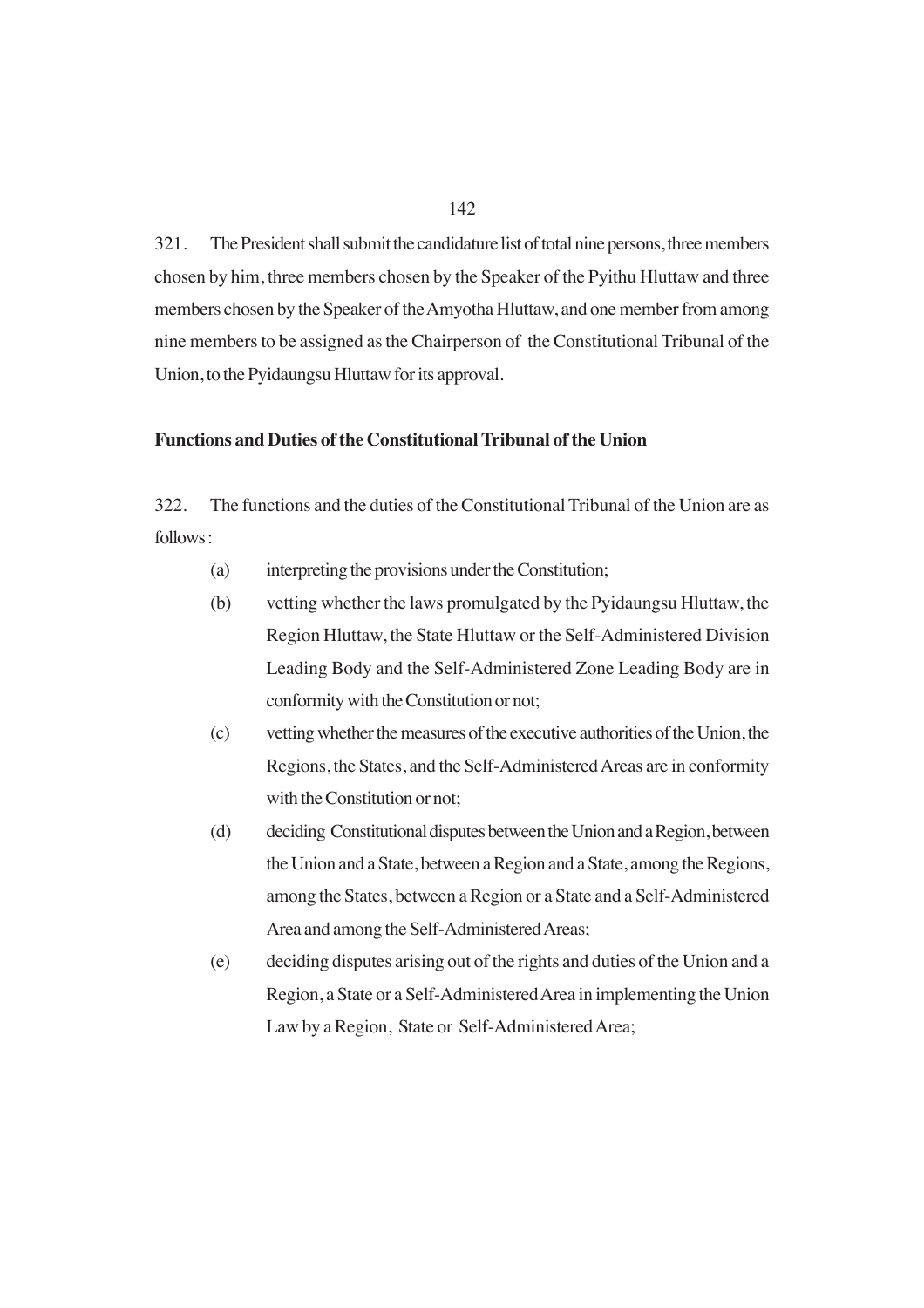- (f) vetting and deciding matters intimated by the President relating to the Union Territory;
- (g) functions and duties conferred by laws enacted by the Pyidaungsu Hluttaw.

## **Effect of the Resolution of the Constitutional Tribunal of the Union**

323. In hearing a case by a Court, if there arises a dispute whether the provisions contained in any law contradict or conform to the Constitution, and if no resolution has been made by the Constitutional Tribunal of the Union on the said dispute, the said Court shall stay the trial and submit its opinion to the Constitutional Tribunal of the Union in accord with the prescribed procedures and shall obtain a resolution. In respect of the said dispute, the resolution of the Constitutional Tribunal of the Union shall be applied to all cases.

324. The resolution of the Constitutional Tribunal of the Union shall be final and conclusive.

## **Submission to obtain the interpretation, resolution and opinion of the Constitutional Tribunal of the Union**

325. The following persons and organizations shall have the right to submit matters directly to obtain the interpretation, resolution and opinion of the Constitutional Tribunal of the Union :

- (a) the President;
- (b) the Speaker of the Pyidaungsu Hluttaw;
- (c) the Speaker of the Pyithu Hluttaw;
- (d) the Speaker of the Amyotha Hluttaw;
- (e) the Chief Justice of the Union;
- (f) the Chairperson of the Union Election Commission.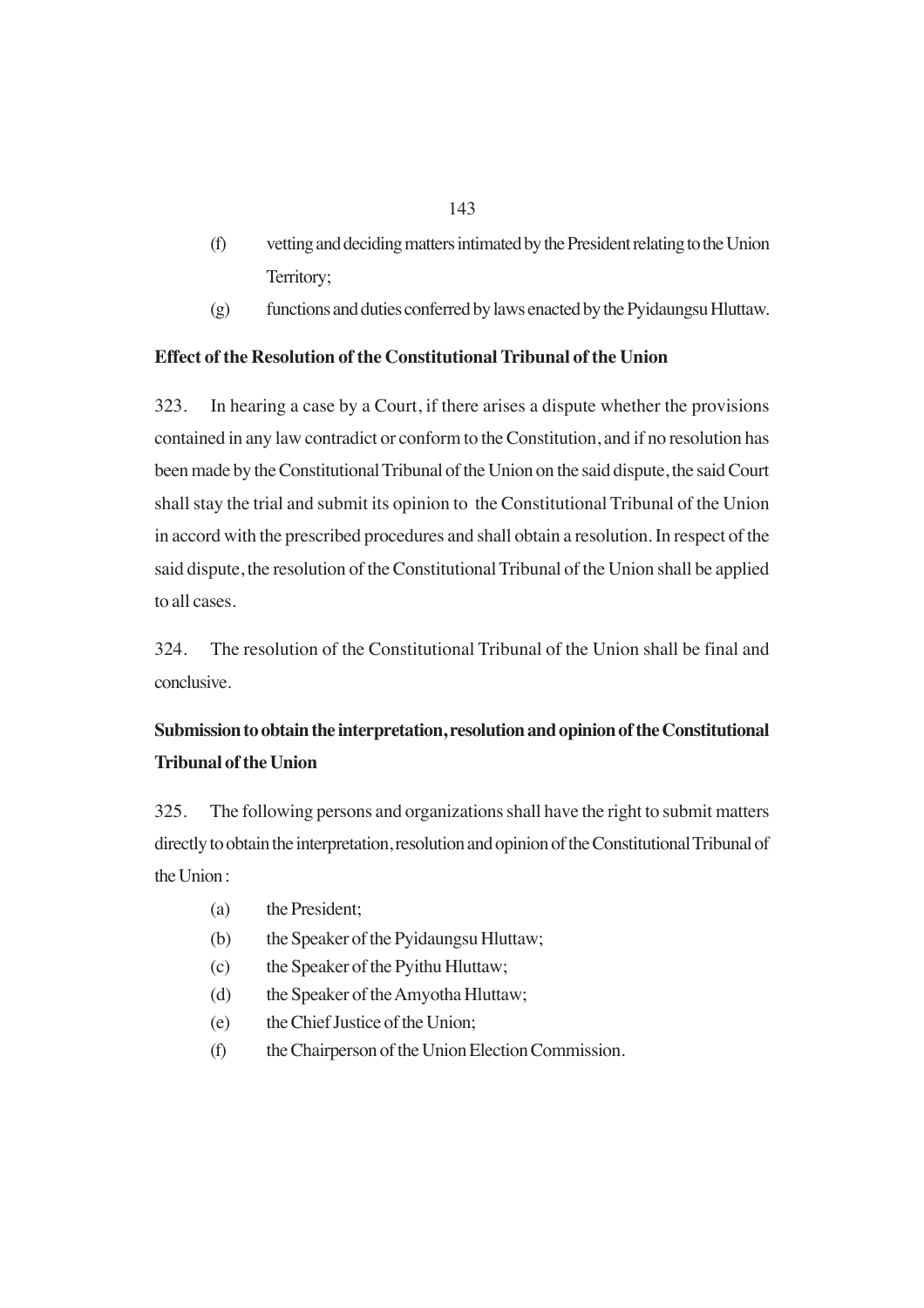326. The following persons and organizations shall have the right to submit matters to obtain the interpretation, resolution and opinion of the Constitutional Tribunal of the Union in accord with the prescribed procedures :

- (a) the Chief Minister of the Region or State;
- (b) the Speaker of the Region or State Hluttaw;
- (c) the Chairperson of the Self-Administered Division Leading Body or the Self-Administered Zone Leading Body;
- (d) Representatives numbering at least ten percent of all the representatives of the Pyithu Hluttaw or the Amyotha Hluttaw.

## **Appointment of the Chairperson and members of the Constitutional Tribunal of the Union**

327. The President shall appoint the Chairperson and members of the Constitutional Tribunal of the Union approved by the Pyidaungsu Hluttaw .

328. The Pyidaungsu Hluttaw shall have no right to refuse the persons nominated for members of the Constitutional Tribunal of the Union by the President unless it can clearly be proved that they are disqualified.

329. The President has the right to submit again, in accord with the provisions of the Constitution, the new nomination list to replace the person who has not been approved by the Pyidaungsu Hluttaw for appointment as member of the Constitutional Tribunal of the Union.

330. A member of the Constitutional Tribunal of the Union shall :

(a) if he is a representative of any Hluttaw, be deemed to have resigned as representative of the Hluttaw commencing from the day he has been appointed as a member of the Constitutional Tribunal of the Union;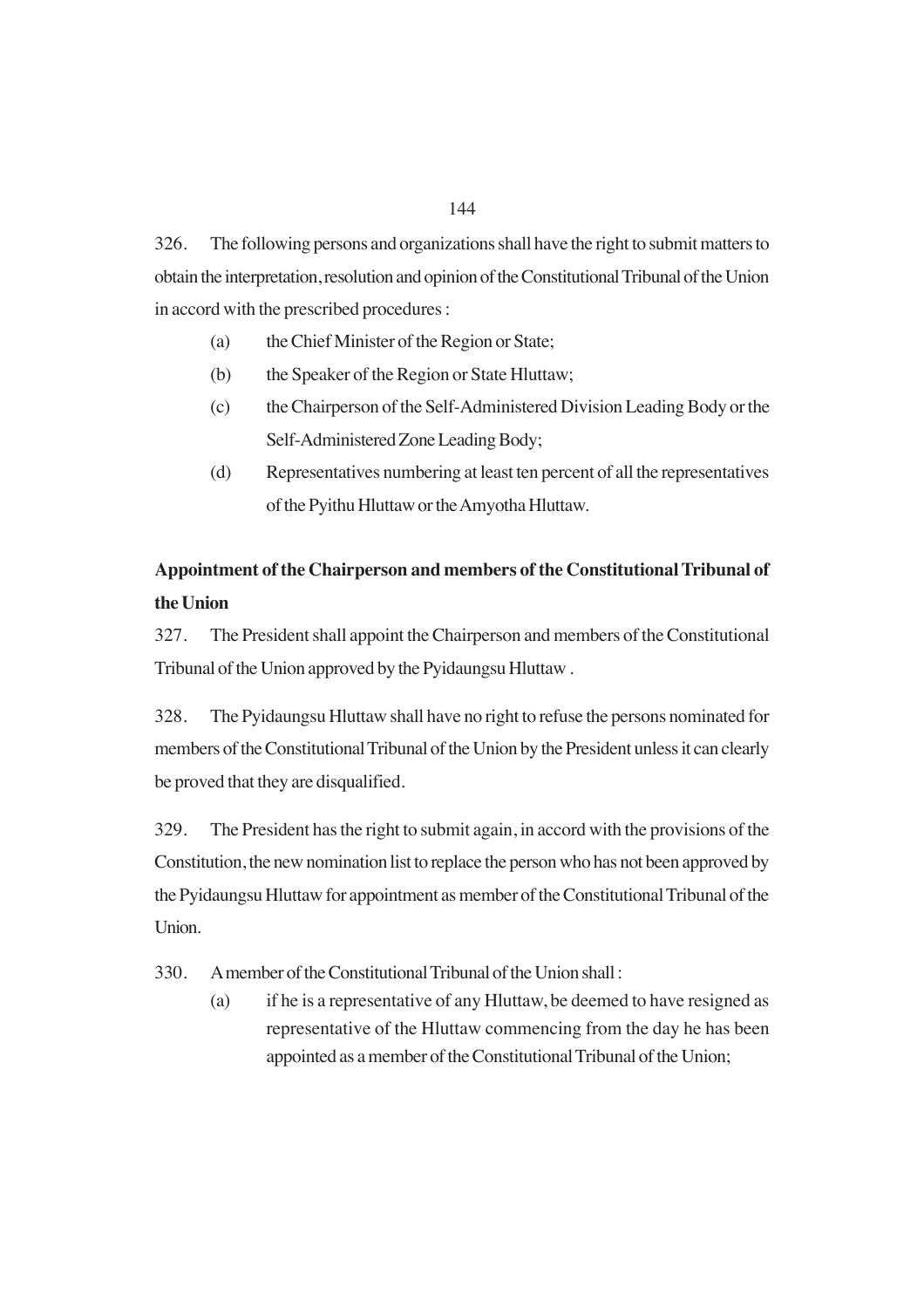#### 145

- (b) if he is a Civil Services personnel, be deemed to have retired from the Civil Services in accord with the existing Civil Services Regulations commencing from the day he has been appointed as a member of the Constitutional Tribunal of the Union;
- (c) if he is a member of any political party, he shall not take part in its party activities during his term, commencing from the day he has been appointed a member of the Constitutional Tribunal of the Union.

331. If a member of the Constitutional Tribunal of the Union wishes to resign on his own volition from office before the expiry of his term due to any reason, he may do so, after submitting his resignation in writing to the President.

332. If the position of a member of the Constitutional Tribunal of the Union is vacant for any reason, the President may appoint a new member of the Constitutional Tribunal of the Union in accord with the provisions under the Constitution.

#### **Qualifications of the Member of the Constitutional Tribunal of the Union**

333. The President, the Speaker of the Pyithu Hluttaw and the Speaker of the Amyotha Hluttaw shall select from among the Hluttaw representatives or among those who are not Hluttaw representatives with three members each who has the following qualifications :

- (a) person who has attained the age of 50 years;
- (b) person who has qualifications, with the exception of the age limit, prescribed in Section 120 for Pyithu Hluttaw representatives;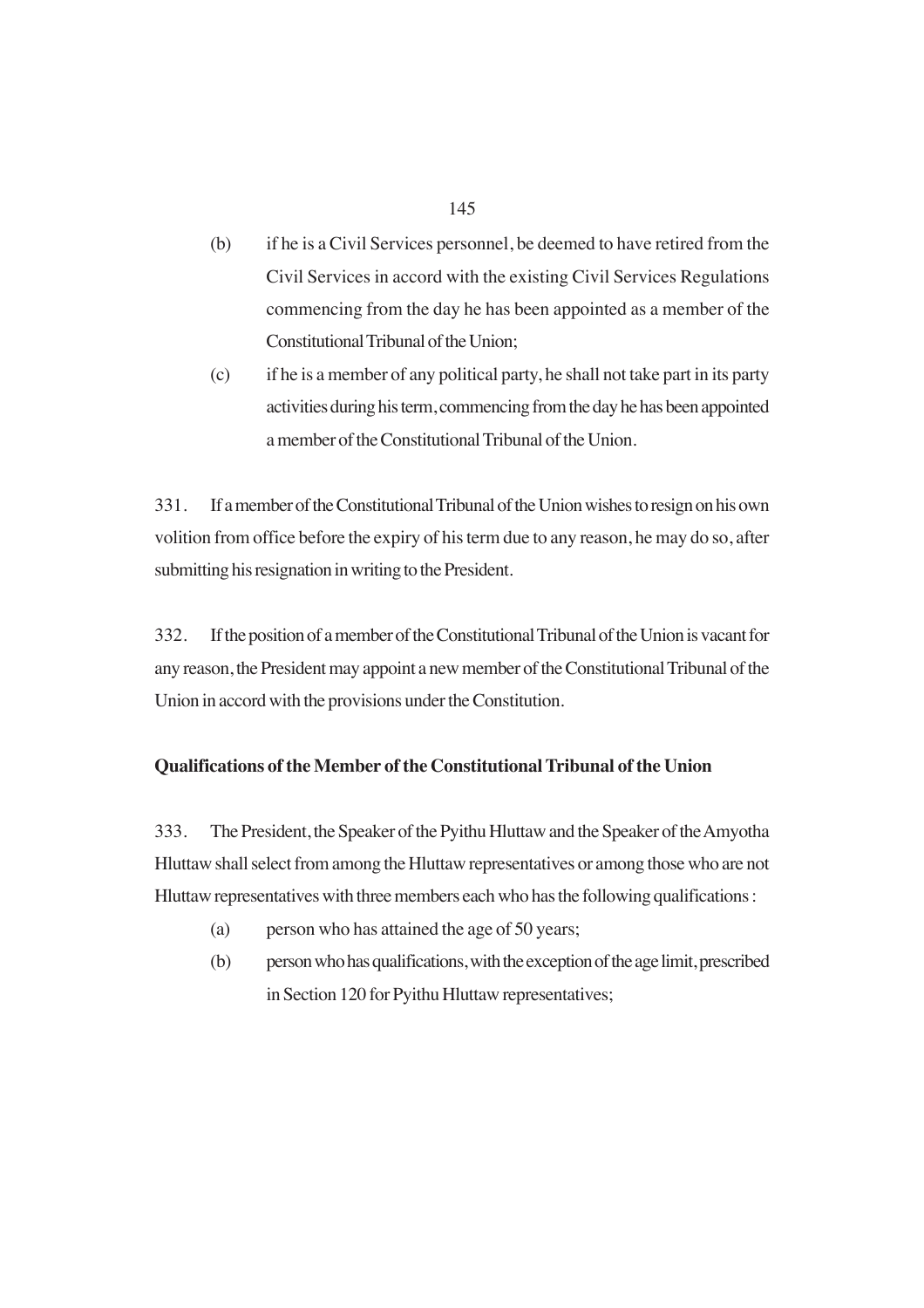- (c) person whoes qualification does not breach the provisions under Section 121 which disqualify a person standing for election as Pyithu Hluttaw representatives;
	- (d) (i) person who has served as a Judge of the High Court of the Region or State for at least five years; or
		- (ii) person who has served as a Judicial Officer or a Law Officer at least 10 years not lower than that of the Region or State level for; or
		- (iii) person who has practised as an Advocate for at least 20 years; or
		- (iv) person who is, in the opinion of the President, an eminent jurist.
	- (e) person who is not a member of a political party;
	- (f) person who is not a Hluttaw representative;
	- (g) person who has political, administrative, economic and security outlook;
	- (h) person loyal to the Union and its citizens.

## **Impeachment of the Chairperson and the Members of the Constitutional Tribunal of the Union**

- 334. (a) The Chairperson and members of the Constitutional Tribunal of the Union may be impeached on any of the following reasons :
	- (i) high treason;
	- (ii) breach of any of the provisions under the Constitution;
	- (iii) misconduct;
	- (iv) disqualification of the qualifications of member of the Constitutional Tribunal of the Union prescribed under Section 333;
	- (v) inefficient discharge of duties assigned by law.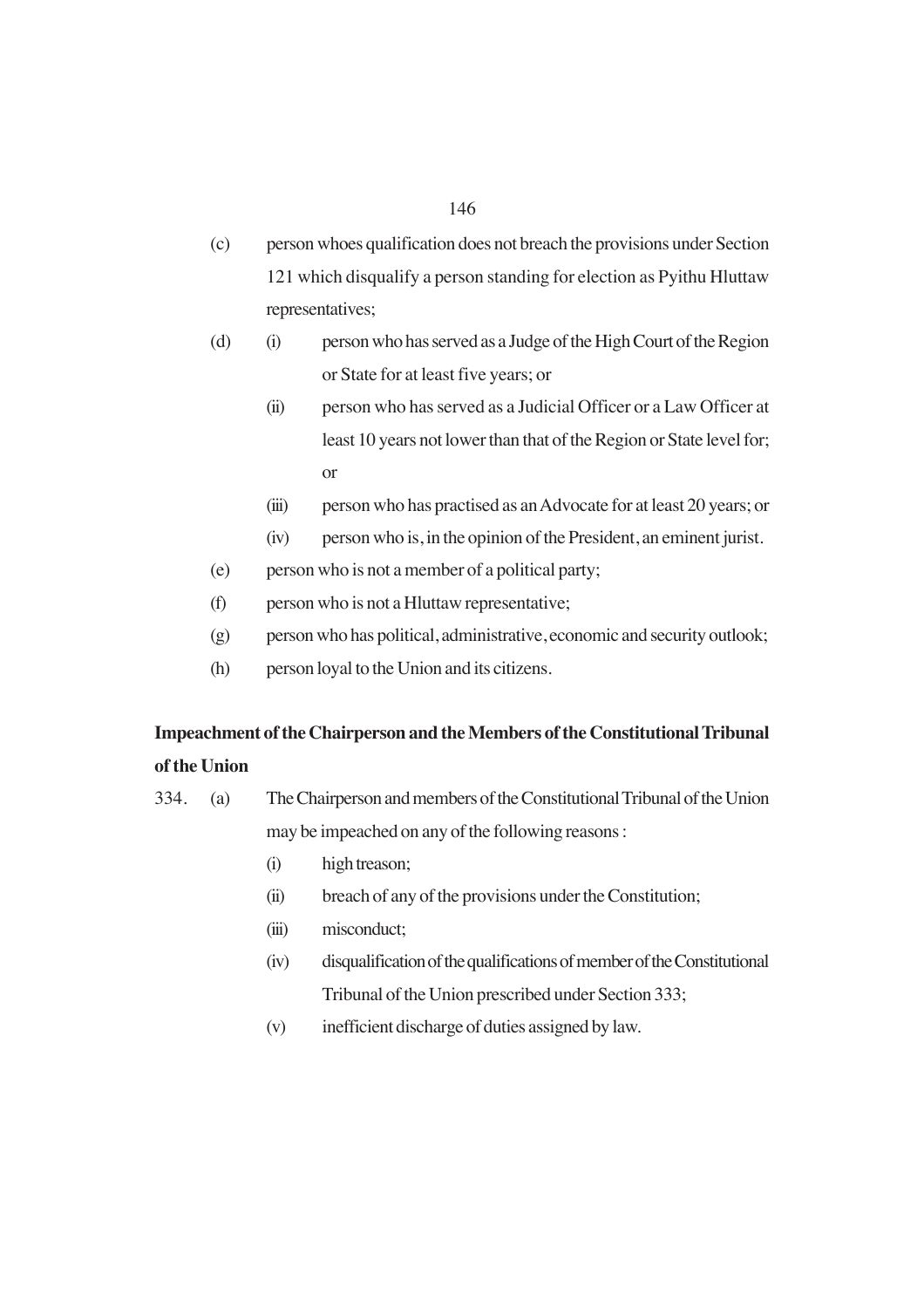(b) If the Chairperson or any member of the Constitutional Tribunal of the Union is to be impeached, it shall be done so in accord with the impeachment provisions as prescribed under Section 302 of the Chief Justice of the Union or a Judge of the Supreme Court of the Union.

#### **Term of the Constitutional Tribunal of the Union**

335. The term of the Constitutional Tribunal of the Union is the same as that of the Pyidaungsu Hluttaw being five years. However, the ongoing Constitution Tribunal of the Union, on expiry of its term, shall continue its functions till the President forms a new Tribunal under the Constitution.

336. The formation and communication of the Constitutional Tribunal of the Union, duties, powers and rights of the Chairperson and members of the Tribunal shall be prescribed by law.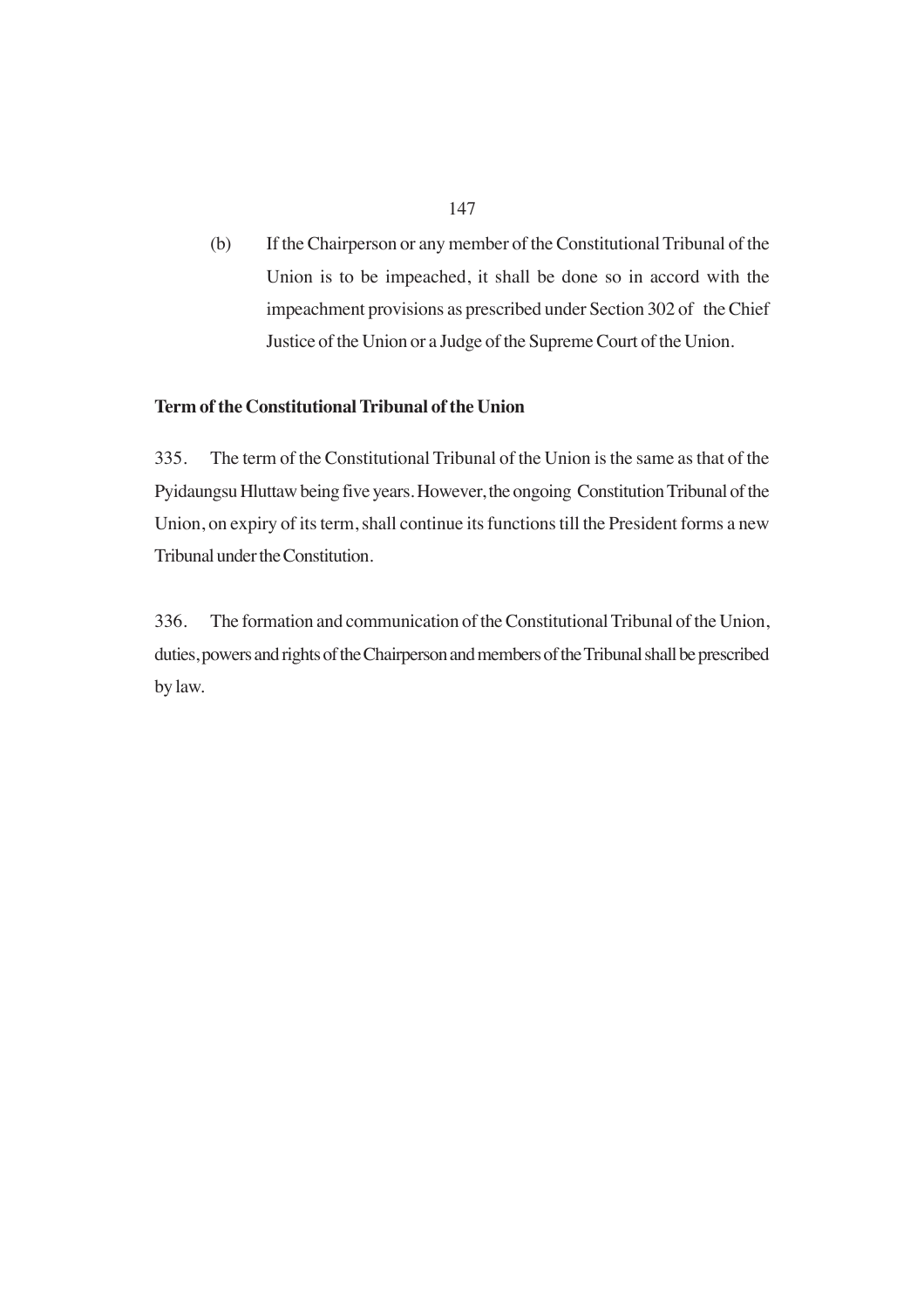## **Chapter VII**

## **Defence Services**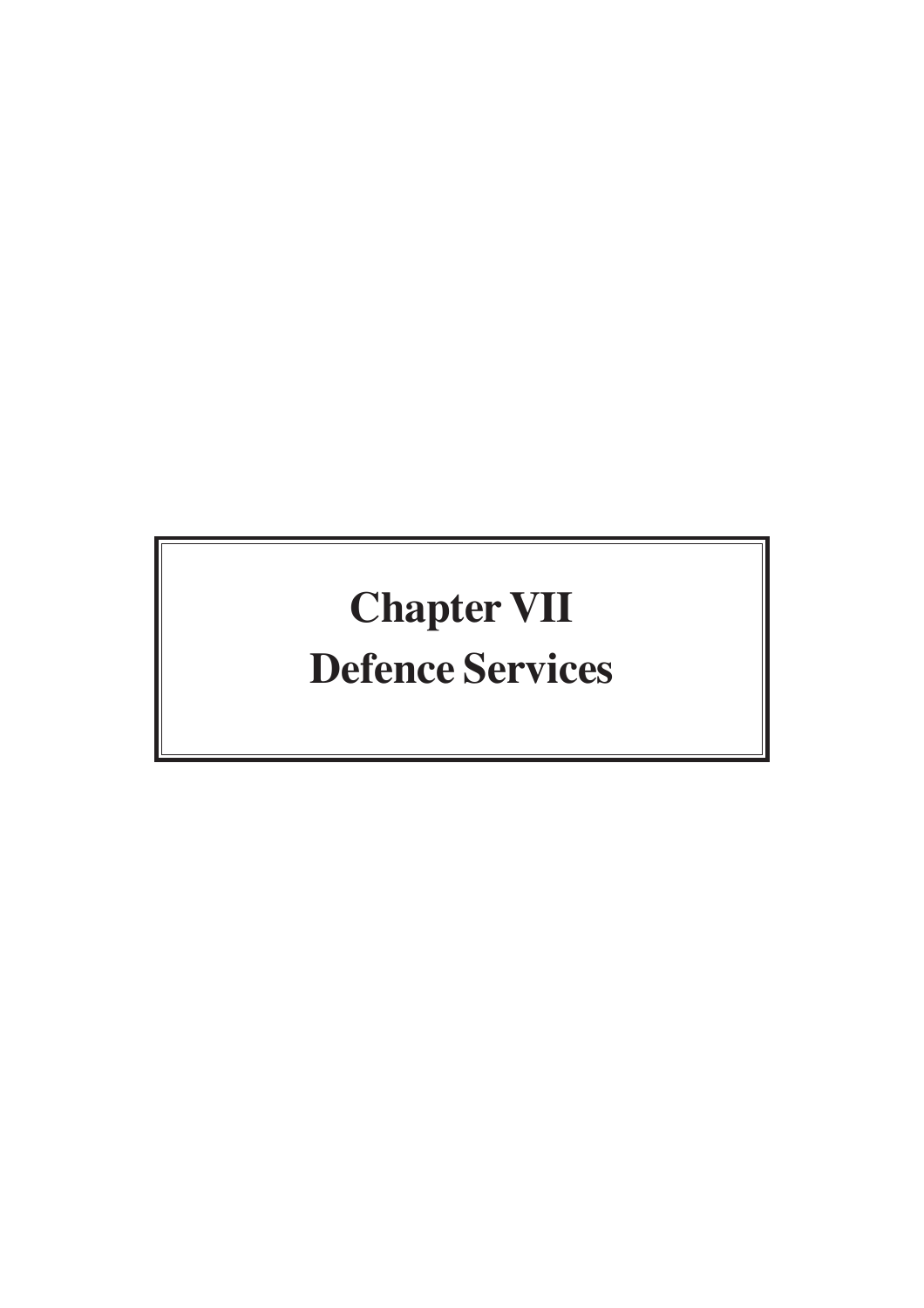## **Chapter VII Defence Services**

337. The main armed force for the Defence of the Union is the Defence Services.

338. All the armed forces in the Union shall be under the command of the Defence Services.

339. The Defence Services shall lead in safeguarding the Union against all internal and external dangers.

340. With the approval of the National Defence and Security Council, the Defence Services has the authority to administer the participation of the entire people in the Security and Defence of the Union. The strategy of the people's militia shall be carried out under the leadership of the Defence Services.

341. The Defence Services shall render assistance when calamities that affects the Union and its citizens occur in the Union.

342. The President shall appoint the Commander-in-Chief of the Defence Services with the proposal and approval of the National Defence and Security Council.

- 343. In the adjudication of Military justice :
	- (a) the Defence Services personnel may be administered in accord with law collectively or singly;
	- (b) the decision of the Commander-in-Chief of the Defence Services is final and conclusive.

344. A law shall be enacted to provide assistance and care for disabled Defence Services personnel and the families of deceased or fallen Defence Services personnel.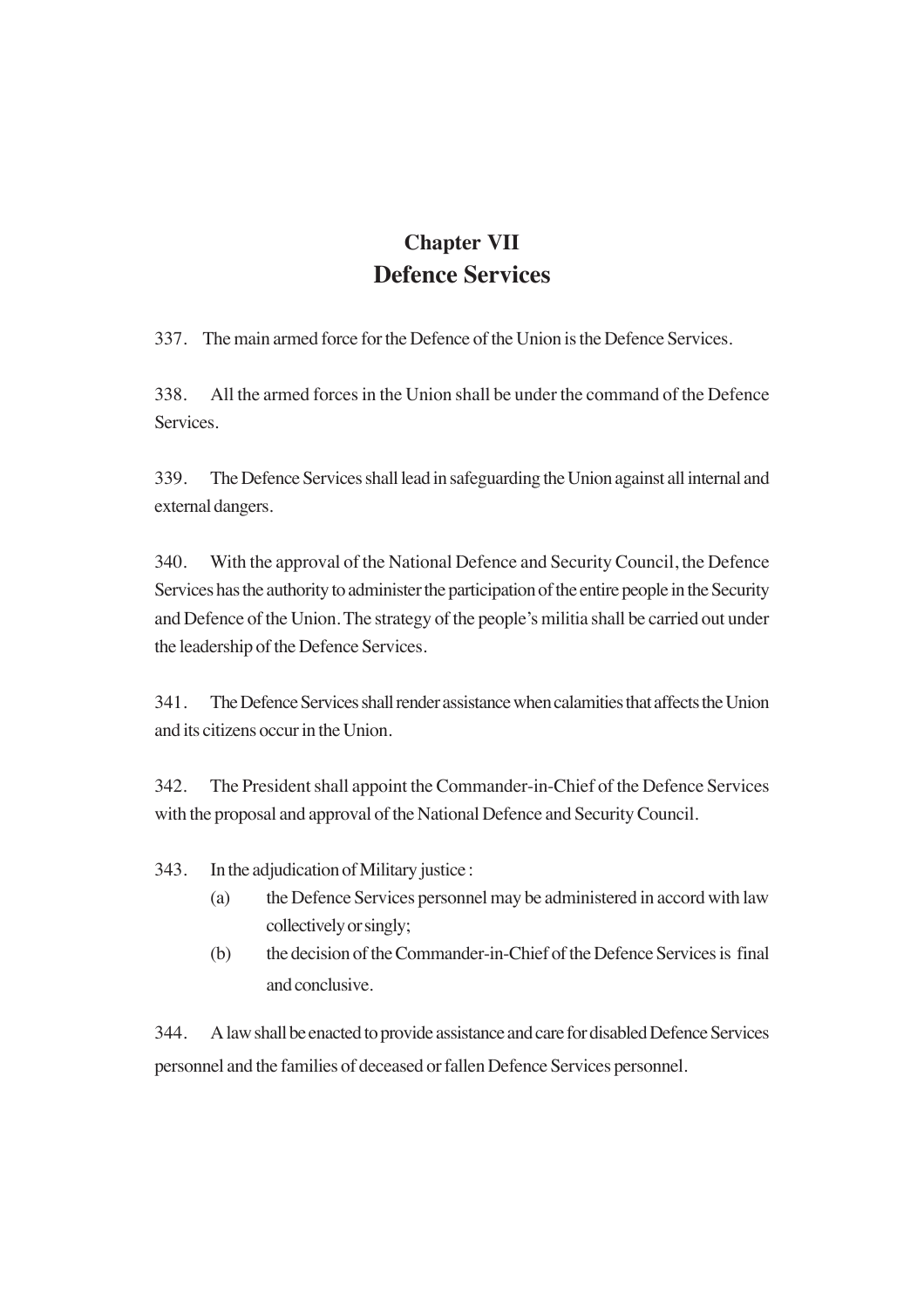## **Chapter VIII Citizen, Fundamental Rights and Duties of the Citizens**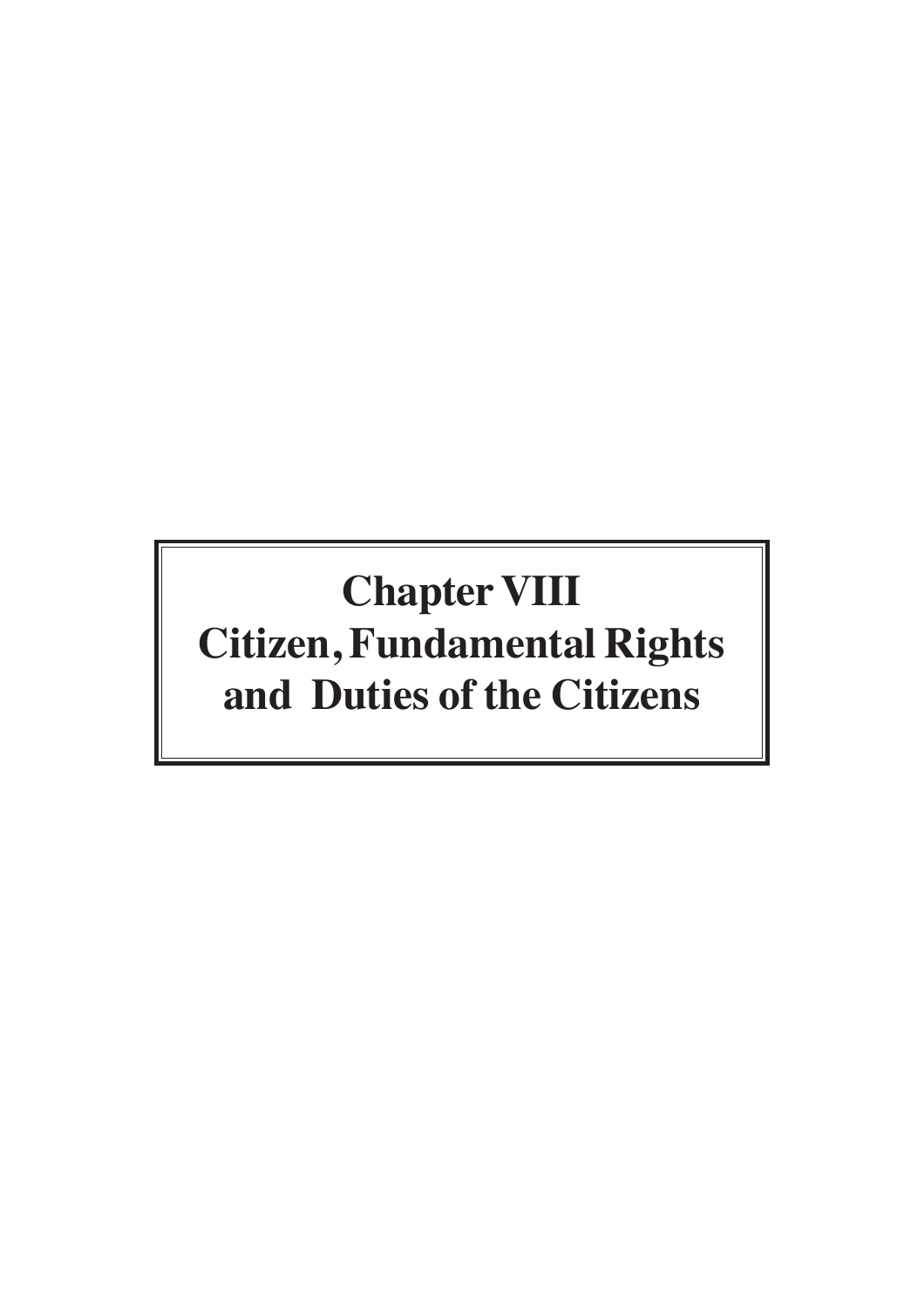## **Chapter VIII Citizen, Fundamental Rights and Duties of the Citizens**

345. All persons who have either one of the following qualifications are citizens of the Republic of the Union of Myanmar:

- (a) person born of parents both of whom are nationals of the Republic of the Union of Myanmar;
- (b) person who is already a citizen according to law on the day this Constitution comes into operation.

346. Citizenship, naturalization and revocation of citizenship shall be as prescribed by law.

347. The Union shall guarantee any person to enjoy equal rights before the law and shall equally provide legal protection.

348. The Union shall not discriminate any citizen of the Republic of the Union of Myanmar, based on race, birth, religion, official position, status, culture, sex and wealth.

349. Citizens shall enjoy equal opportunity in carrying out the following functions :

- (a) public employment;
- (b) occupation;
- (c) trade;
- (d) business;
- (e) technical know-how and vocation;
- (f) exploration of art, science and technology.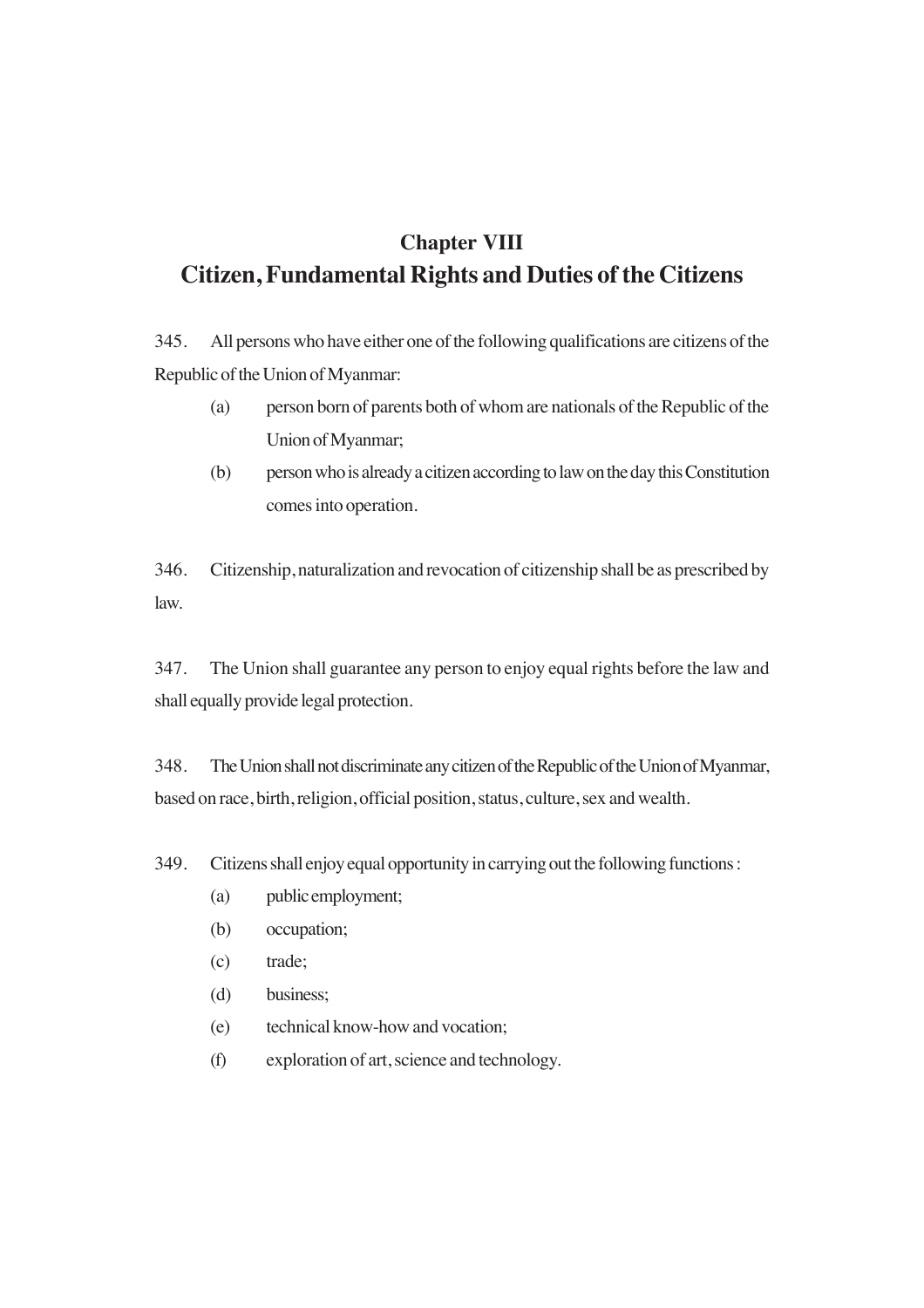350. Women shall be entitled to the same rights and salaries as that received by men in respect of similar work.

351. Mothers, children and expectant women shall enjoy equal rights as prescribed by law.

352. The Union shall, upon specified qualifications being fulfilled, in appointing or assigning duties to civil service personnel, not discriminate for or against any citizen of the Republic of the Union of Myanmar, based on race, birth, religion, and sex. However, nothing in this Section shall prevent appointment of men to the positions that are suitable for men only.

353. Nothing shall, except in accord with existing laws, be detrimental to the life and personal freedom of any person.

354. Every citizen shall be at liberty in the exercise of the following rights, if not contrary to the laws, enacted for Union security, prevalence of law and order, community peace and tranquility or public order and morality:

- (a) to express and publish freely their convictions and opinions;
- (b) to assemble peacefully without arms and holding procession;
- (c) to form associations and organizations;
- (d) to develop their language, literature, culture they cherish, religion they profess, and customs without prejudice to the relations between one national race and another or among national races and to other faiths.

355. Every citizen shall have the right to settle and reside in any place within the Republic of the Union of Myanmar according to law.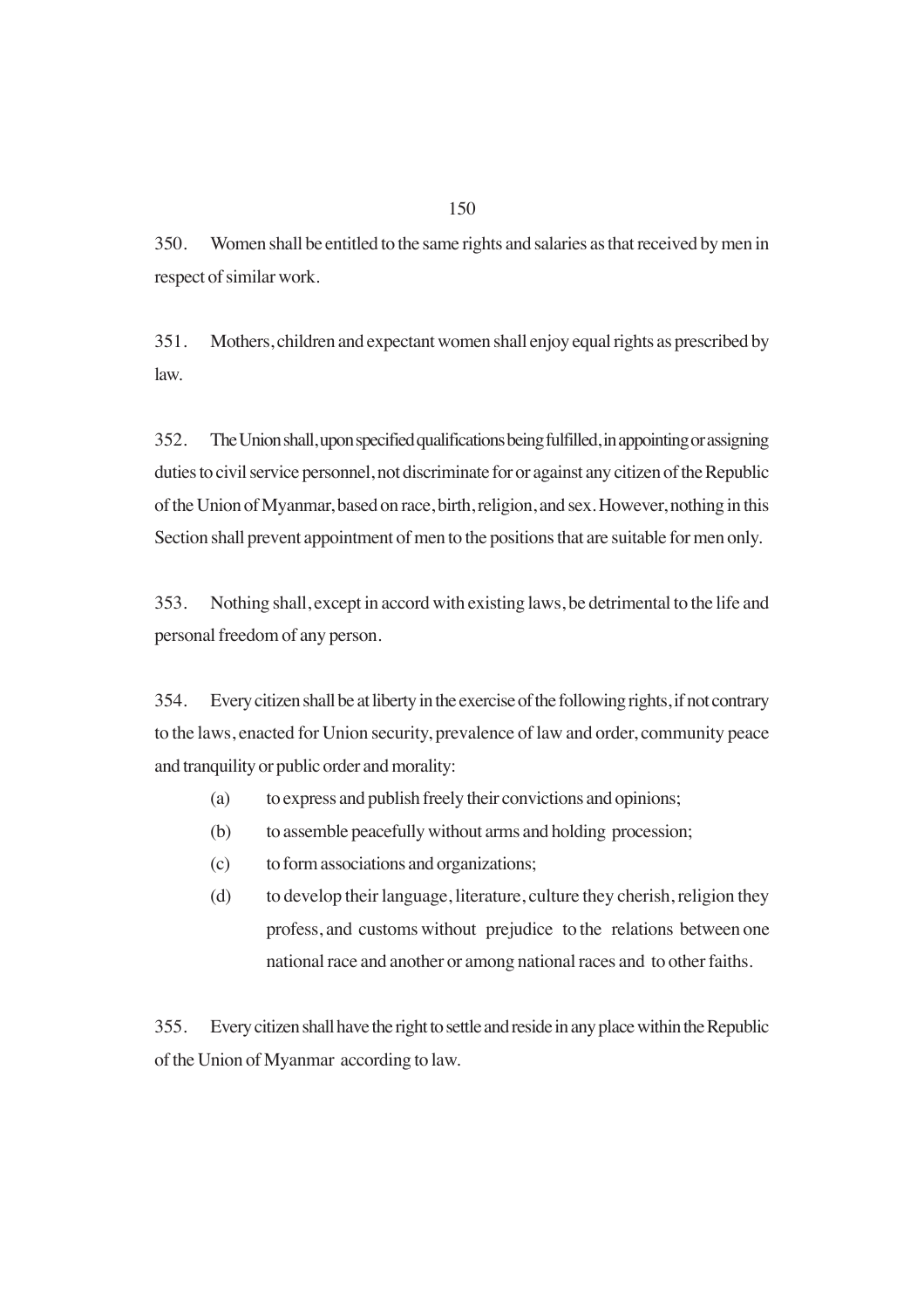356. The Union shall protect according to law movable and immovable properties of every citizen that are lawfully acquired.

357. The Union shall protect the privacy and security of home, property, correspondence and other communications of citizens under the law subject to the provisions of this Constitution.

358. The Union prohibits the enslaving and trafficking in persons.

359. The Union prohibits forced labor except hard labor as a punishment for crime duly convicted and duties assigned by the Union in accord with the law in the interest of the public.

- 360. (a) The freedom of religious right given in Section 34 shall not include any economic, financial, political or other secular activities that may be associated with religious practice.
	- (b) The freedom of religious practice so guaranteed shall not debar the Union from enacting law for the purpose of public welfare and reform.

361. The Union recognizes special position of Buddhism as the faith professed by the great majority of the citizens of the Union.

362. The Union also recognizes Christianity, Islam, Hinduism and Animism as the religions existing in the Union at the day of the coming into operation of this Constitution.

363. The Union may assist and protect the religions it recognizes to its utmost.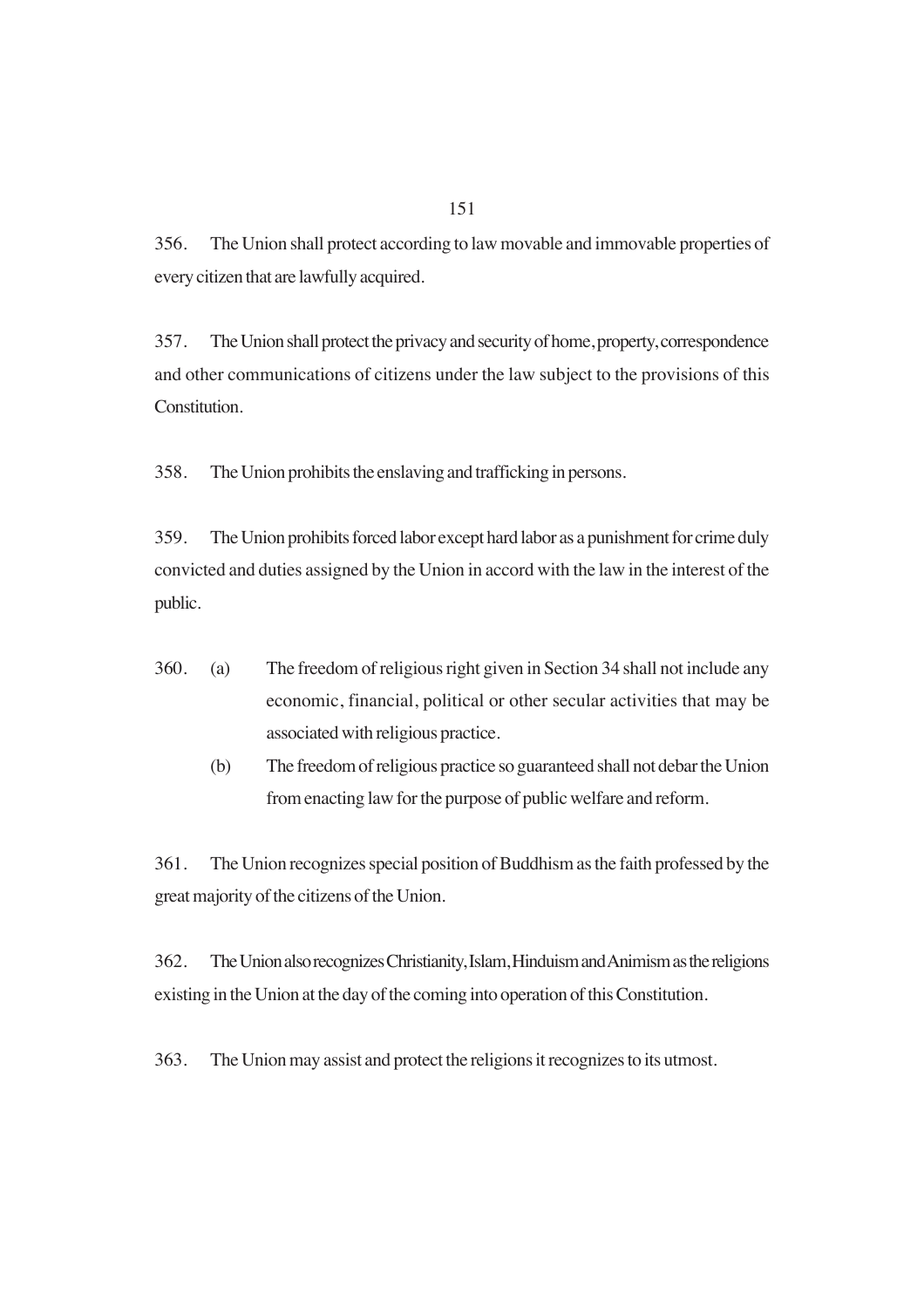364. The abuse of religion for political purposes is forbidden. Moreover, any act which is intended or is likely to promote feelings of hatred, enmity or discord between racial or religious communities or sects is contrary to this Constitution. A law may be promulgated to punish such activity.

365. Every citizen shall, in accord with the law, have the right to freely develop literature, culture, arts, customs and traditions they cherish. In the process, they shall avoid any act detrimental to national solidarity. Moreover, any particular action which might adversely affect the interests of one or several other national races shall be taken only after coordinating with and obtaining the settlement of those affected.

366. Every citizen, in accord with the educational policy laid down by the Union :

- (a) has the right to education;
- (b) shall be given basic education which the Union prescribes by law as compulsory;
- (c) have the right to conduct scientific research explore science, work with creativity and write to develop the arts and conduct research freely other branches of culture.

367. Every citizen shall, in accord with the health policy laid down by the Union, have the right to health care.

368. The Union shall honour and assist citizens who are outstanding in education irrespective of race, religion and sex according to their qualifications.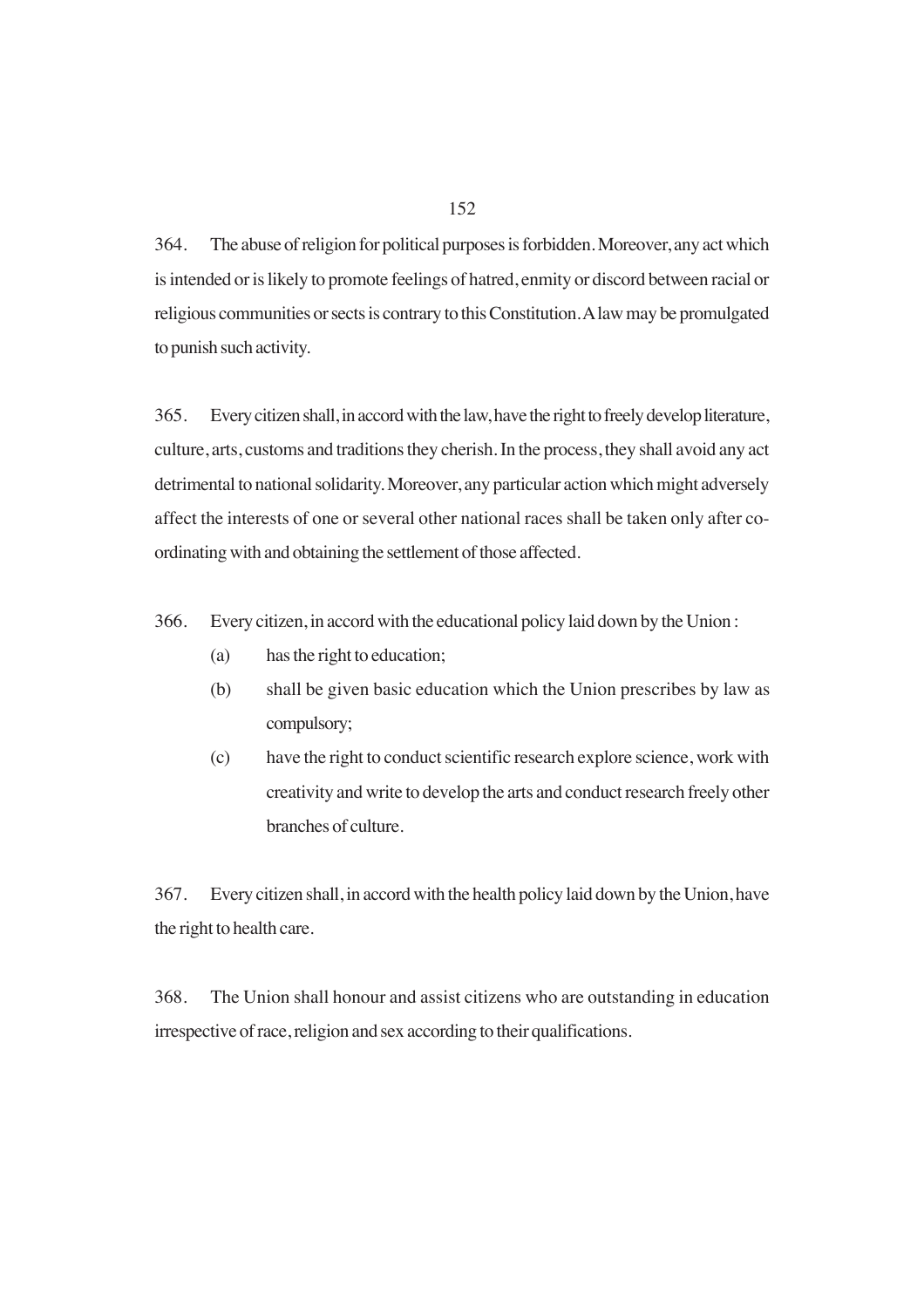- 369. (a) Subject to this Constitution and relevant laws, every citizen has the right to elect and right to be elected to the Pyithu Hluttaw, the Amyotha Hluttaw, and the Region or State Hluttaw.
	- (b) Relevant electorate has the right to recall a Hluttaw representative in accord with the law.

370. Every citizen has, in accord with the law, the right to conduct business freely in the Union, for national economic development.

371. The Union may assist the access to technology, investment, machinery, raw material, so forth, for national economic development.

372. The Union guarantees the right to ownership, the use of property and the right to private invention and patent in the conducting of business if it is not contrary to the provisions of this Constitution and the existing laws.

373. Any person who committed a crime, shall be convicted only in accord with the relevant law then in operation. Moreover, he shall not be penalized to a penalty greater than that is applicable under that law.

374. Any person convicted or acquitted by a competent court for an offence shall not be retried unless a superior court annuls the judgment and orders the retrial.

375. An accused shall have the right of defence in accord with the law.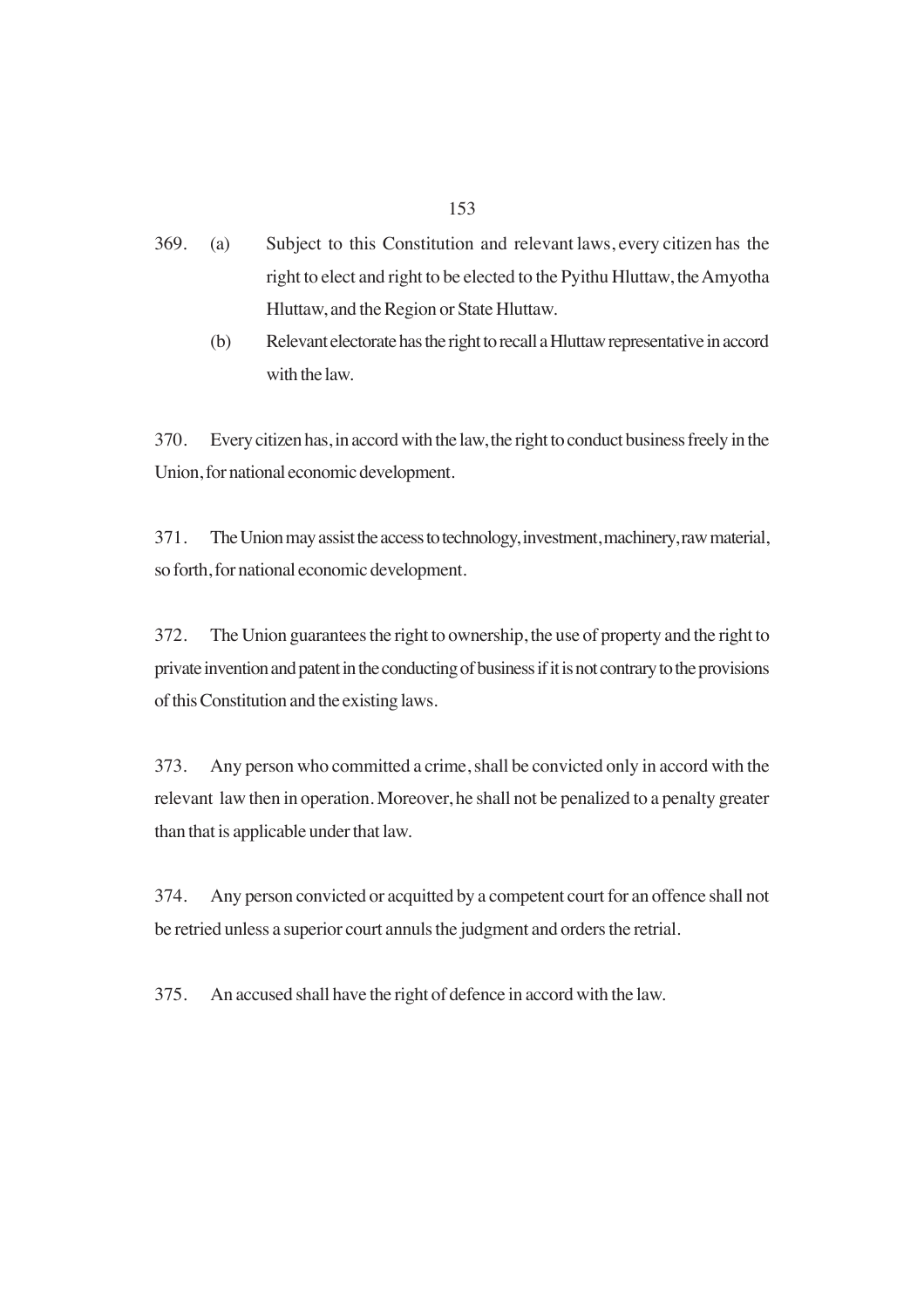376. No person shall, except matters on precautionary measures taken for the security of the Union or prevalence of law and order, peace and tranquility in accord with the law in the interest of the public, or the matters permitted according to an existing law, be held in custody for more than 24 hours without the remand of a competent magistrate.

377. In order to obtain a right given by this Chapter, application shall be made in accord with the stipulations, to the Supreme Court of the Union.

- 378. (a) In connection with the filing of application for rights granted under this Chapter, the Supreme Court of the Union shall have the power to issue the following writs as suitable :
	- (1) Writ of Habeas Corpus;
	- (2) Writ of Mandamus;
	- (3) Writ of Prohibition;
	- (4) Writ of Quo Warranto;
	- (5) Writ of Certiorari.
	- (b) The right to issue writs by the Supreme Court of the Union shall not affect the power of other courts to issue order that has the nature of writs according to the existing laws.

379. At the time of the occurrence the following situation, the rights under Section 377 shall not be suspended unless the public safety may so require :

- (a) in time of war;
- (b) in time of foreign invasion;
- (c) in time of insurrection.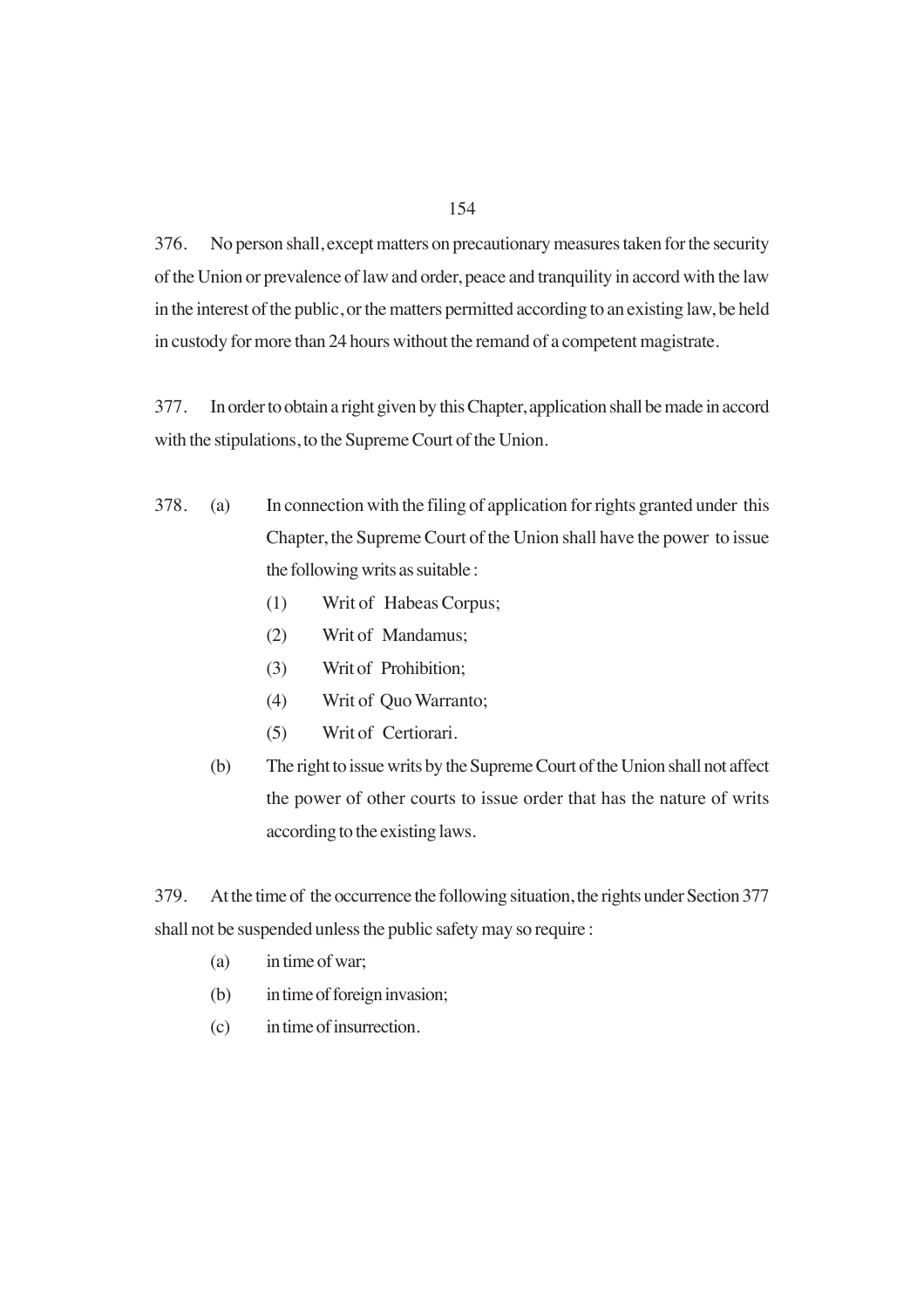380. Every citizen who has relations with foreign countries shall have the right to seek protection of the Union at home or abroad.

381. Except in the following situations and time, no citizen shall be denied redress by due process of law for grievances entitled under law :

- (a) in time of foreign invasion;
- (b) in time of insurrection;
- (c) in time of emergency.

382. In order to carry out their duties fully and to maintain the discipline by the Defence Forces personnel or members of the armed forces responsible to carry out peace and security, the rights given in this Chapter shall be restricted or revoked through enactment to law.

- 383. Every citizen has the duty to uphold :
	- (a) non-disintegration of the Union;
	- (b) non-disintegration of national solidarity;
	- (c) perpetuation of sovereignty.

384. Every citizen has duty to abide by the provisions of this Constitution.

385. Every citizen has the duty to safeguard independence, sovereignty and territorial integrity of the Republic of the Union of Myanmar.

386. Every citizen has the duty to undergo military training in accord with the provisions of the law and to serve in the Armed Forces to defend the Union.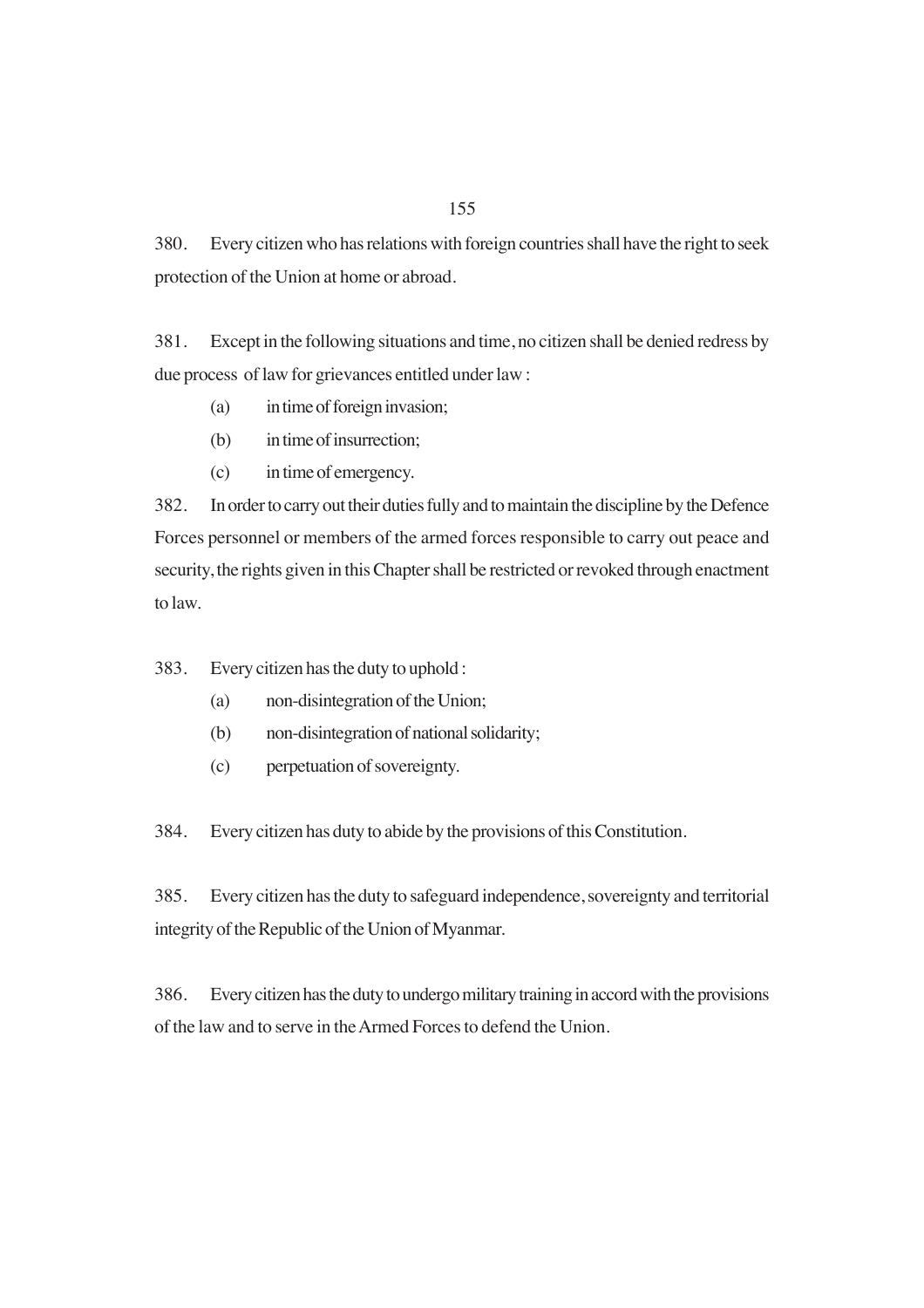387. Every citizen, with the Union Spirit, has the duty to enhance unity among national races and to ensure public peace and stability.

388. Every citizen has the duty for the emergence of a modern developed Nation.

- 389. Every citizen has the duty to pay taxes to be levied according to the law.
- 390. Every citizen has the duty to assist the Union in carrying out the following matters :
	- (a) preservation and safeguarding of cultural heritage;
	- (b) environmental conservation;
	- (c) striving for development of human resources;
	- (d) protection and preservation of public property.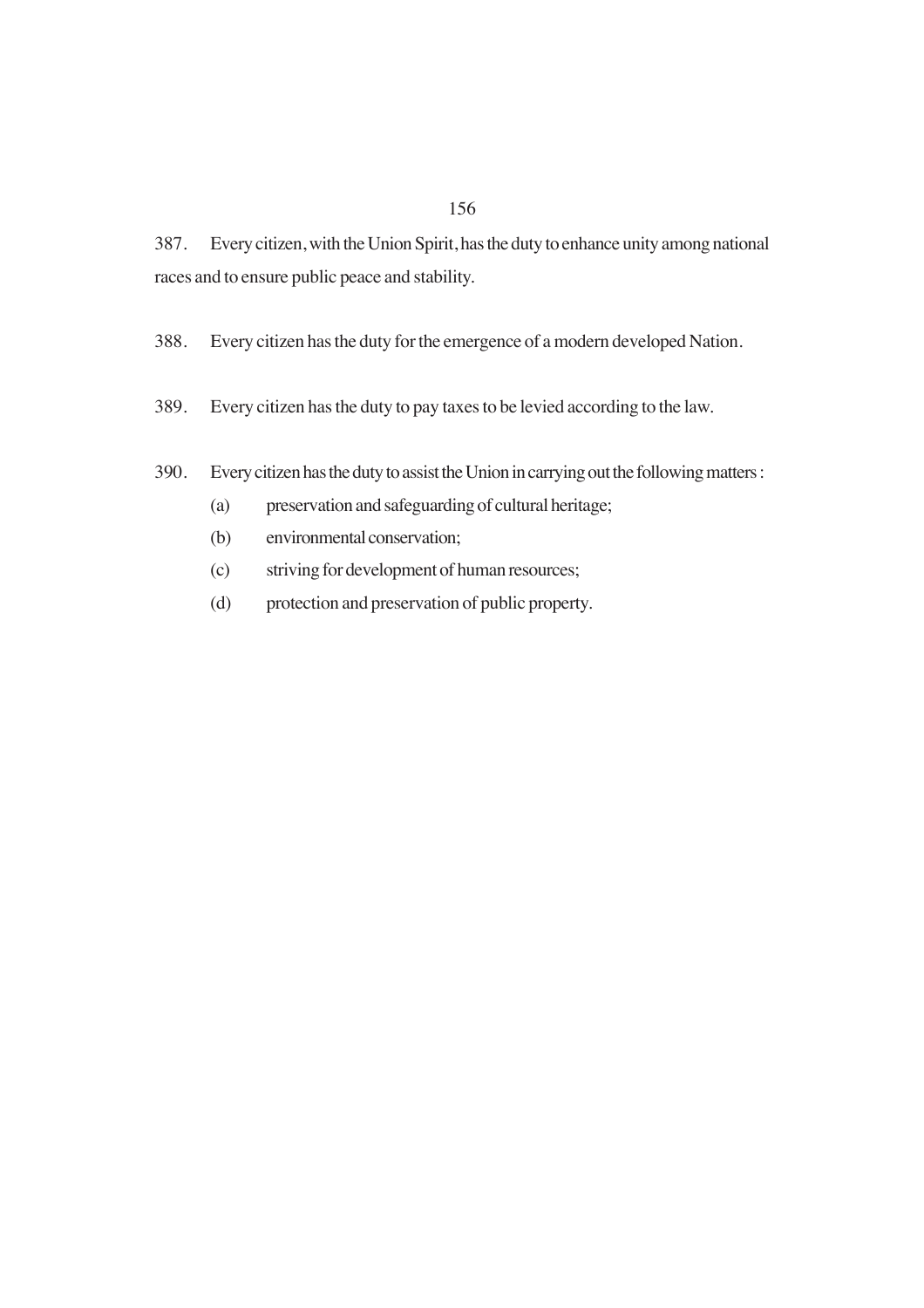# **Chapter IX**

**Election**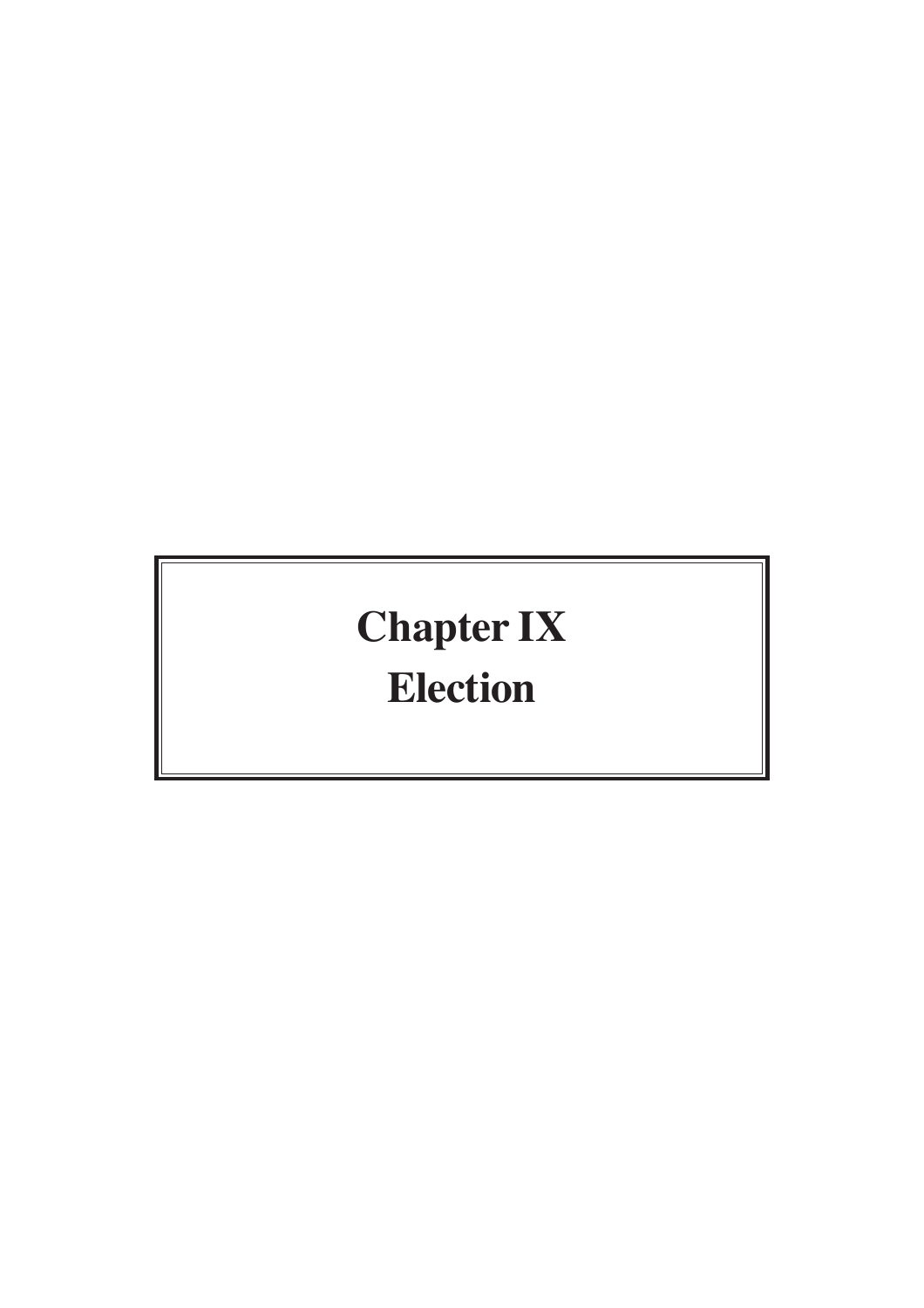## **Chapter IX ELECTION**

### **Election of People's Representatives to the Hluttaws**

- 391. In electing people's representatives to the Hluttaws :
	- (a) every citizen who has attained 18 years of age on the day on which the election commences, who is not disqualified by law, who is eligible to vote, and person who has the right to vote under the law, shall have the right to vote;
	- (b) every citizen who is eligible to vote and person who has the right to vote under the law shall cast a vote only for each Hluttaw at a constituency in an election;
	- (c) Moreover, the relevant national races having right to vote in accord with the provisions contained in this Constitution have also the right to vote to elect Hluttaw representatives of national races for their Region or State Hluttaw:
	- (d) secret balloting system shall be practised.
- 392. The following persons shall have no right to vote :
	- (a) members of religious orders;
	- (b) persons serving prison terms;
	- (c) persons determined to be of unsound mind and stands so declared by a competent Court;
	- (d) persons who have not yet been declared free from insolvent;
	- (e) persons disqualified by election law.
- 393. A Hluttaw candidate has, in an election :
	- (a) the right to be elected to one Hluttaw only;
	- (b) the right to stand for one constituency only.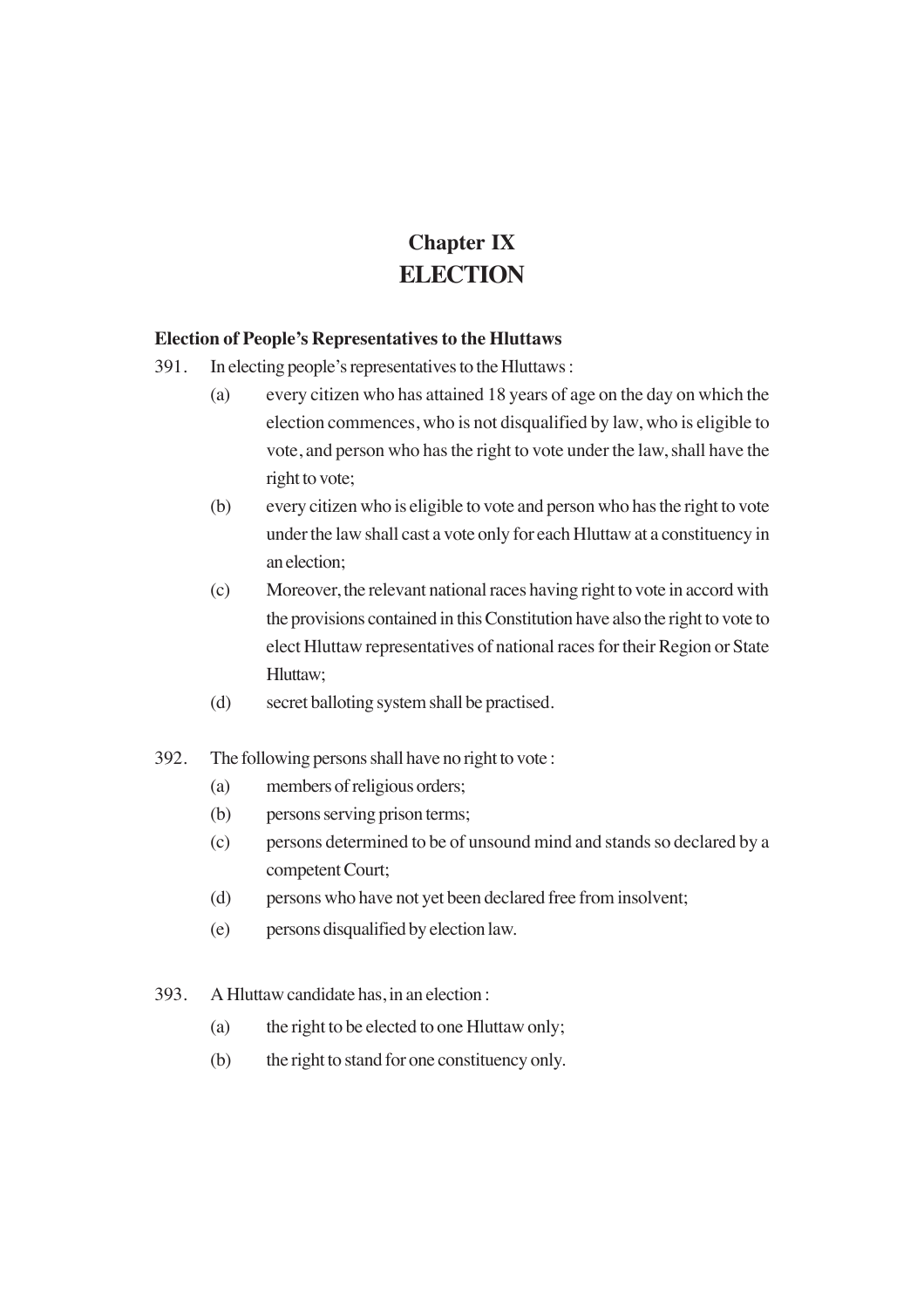- 394. (a) The electorate residing in the Union Territory or Union Territories designated by enactment of Pyidaungsu Hluttaw law have the right to elect the Pyithu Hluttaw and Amyotha Hluttaw representatives only.
	- (b) A Region or State Hluttaw representative elected from a territory designated as a Union Territory through enactment of a Pyidaungsu Hluttaw law, save as otherwise provided by the law, shall not continue to stand as a representative of the said Hluttaw.

395. Every citizen who is not disqualified by the provisions under this Constitution or the provisions of the election law shall have the right to stand for election to any Hluttaw.

#### **Recalling a representative of the Hluttaw**

- 396. (a) A representative of the Hluttaw may be recalled on any of the following reasons :
	- (1) high treason;
	- (2) breach of any provision of this Constitution;
	- (3) misbehavior;
	- (4) disqualification prescribed in this Constitution for the Hluttaw representative;
	- (5) inefficient discharge of duties assigned to.
	- (b) A minimum of one percent out of the original voters of the electorate of the constituency concerned shall submit the complaint to the Union Election Commission against the Hluttaw representative on whom it wishes to recall.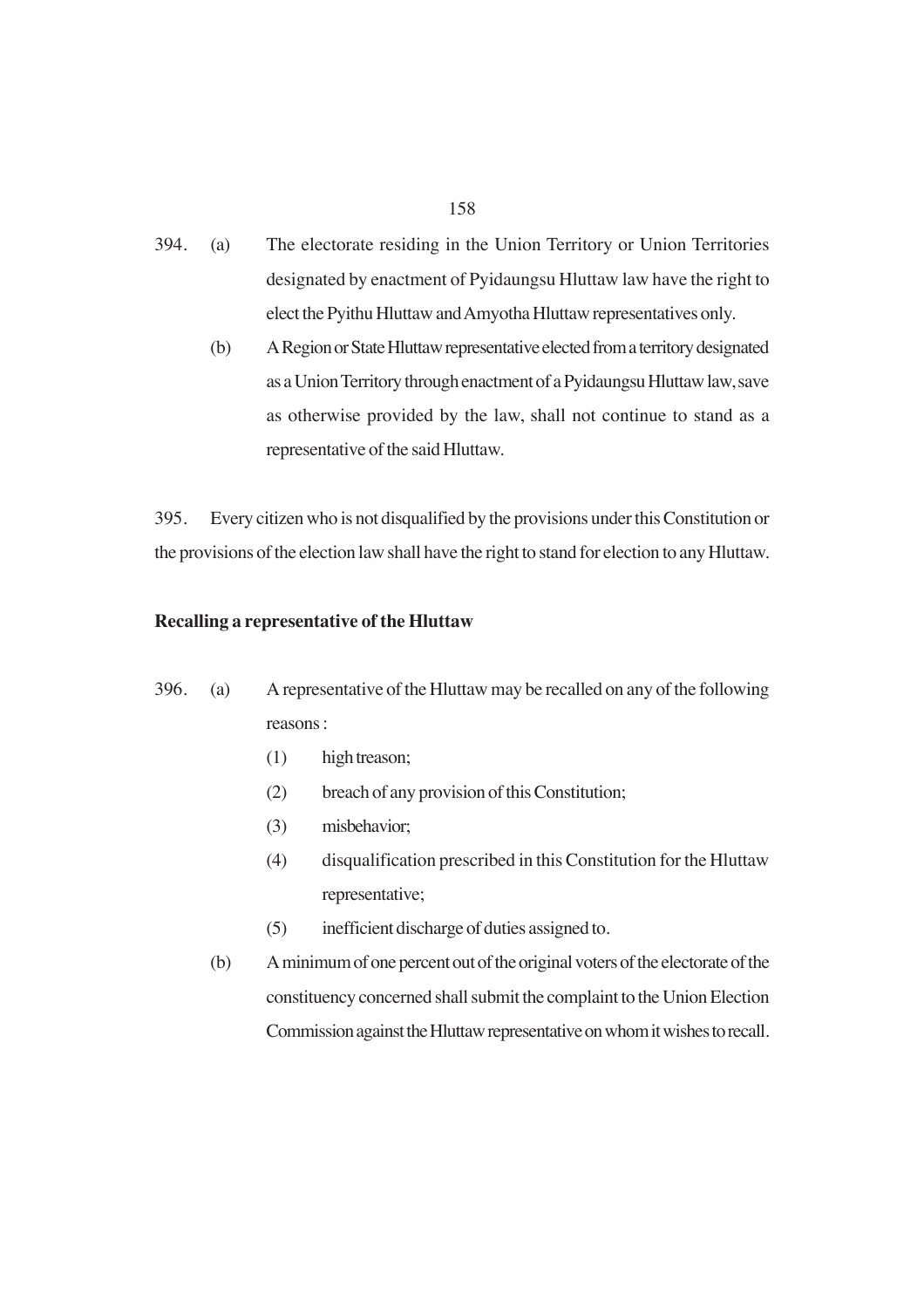- (c) The Union Election Commission shall conduct the investigation in accord with the law.
- (d) In conducting the investigation on an allegation made to a Hluttaw representative, he has a right to defend himself in person or through an agent.
- (e) If the Union Election Commission considers that the allegation is true and that the alleged person should not continue to serve as a Hluttaw representative any longer, the Union Election Commission shall proceed in accord with the law.

397. The Pyidaungsu Hluttaw shall enact the necessary laws on matters relating to 'Election' and on matters relating to 'Recall'.

### **Formation of the Union Election Commission**

- 398. (a) The President shall constitute a Union Election Commission. In constituting the Commission, he may appoint a minimum of five members including the chairman of the Union Election Commission in accord with the provisions on appointment of the Union Minister prescribed in this Constitution.
	- (b) The chairman and members of the Union Election Commission shall be persons who :
		- (1) have attained 50 years of age;
		- (2) with the exception of the age limit, shall have the qualifications prescribed for the Pyithu Hluttaw representatives;
		- (3) (aa) have served in the position of the Chief Justice of the Union or Judge of the Supreme Court of the Union or Judge of the High Court of the Region or State or a similar position for a minimum of five years; or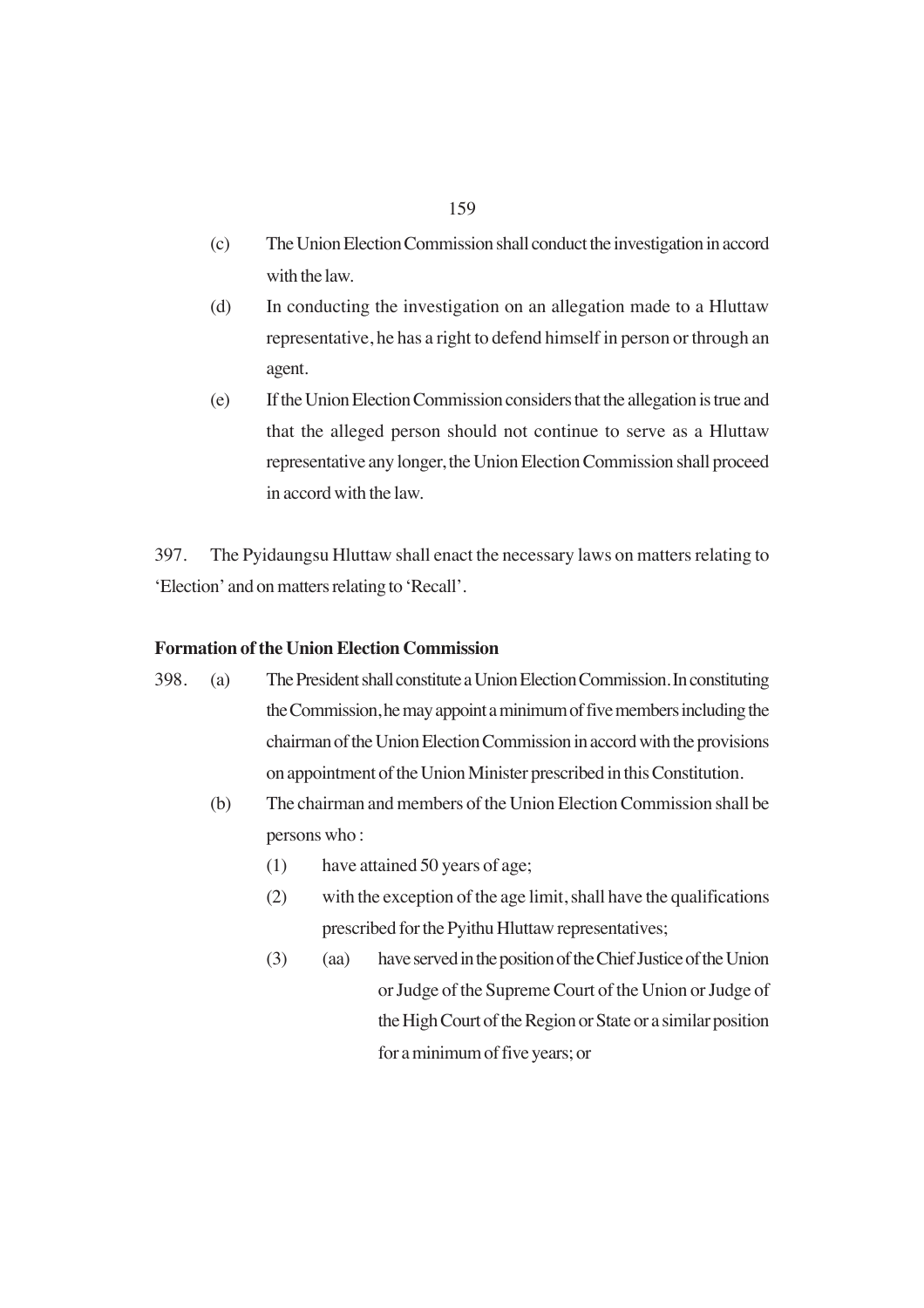- 160
- (bb) have served in the position of the judicial officer or the law officer not lower than the rank of the Region or State level for a period of 10 years; or
- (cc) have served as a practising lawyer for a minimum of 20 years as an Advocate; or
- (dd) shall be deemed by the President to be an eminent person.
- (4) shall have integrity and experience;
- (5) shall be not relevant with the provisions for disqualification of election as the Pyithu Hluttaw representative;
- (6) shall be loyal to the State and its citizens;
- (7) shall not be a member of a political party;
- (8) shall not be a Hluttaw representative;
- (9) shall not be a person who accepts the position that entitles salary, allowance or money.

#### **Duties of the Union Election Commission**

- 399. The duties of the Union Election Commission are as follows :
	- (a) holding Hluttaw elections;
	- (b) supervising Hluttaw elections; forming different levels of sub-commissions and supervising thereof;
	- (c) designating and amending the constituencies;
	- (d) compiling lists of voters and amending thereof;
	- (e) postponing elections of the constituencies where free and fair election cannot be held due to natural disaster or due to local security situation;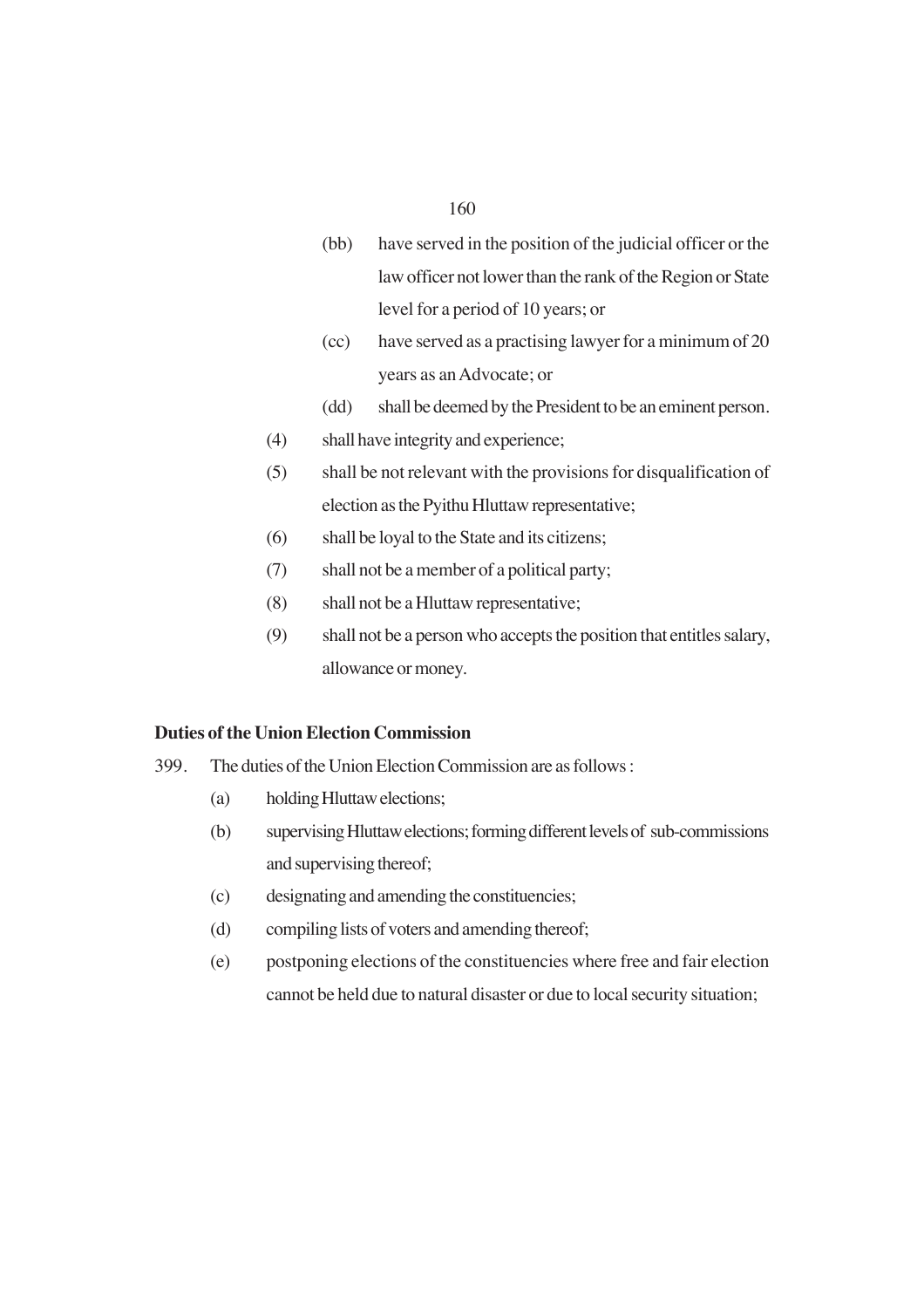- (f) prescribing rules relating to elections or political parties in accord with the provisions of this Constitution, and procedures, directives, so forth, in accord with the relevant laws;
- (g) constituting the election tribunals for trial of disputes relating to election in accord with the law;
- (h) performing duties assigned under a law.

#### **Impeachment of the Chairman or the members of the Union Election Commission**

- 400. (a) The President may impeach the Chairman or the members of the Union Election Commission for one of the following reasons :
	- (1) high treason;
	- (2) breach of any provision of this Constitution;
	- (3) misconduct;
	- (4) disqualification on conditions prescribed for the representative concerned prescribe in this Constitution;
	- (5) inefficient discharge of duties assigned to.
	- (b) Impeachment shall be conducted in accord with the procedure laid down in this Constitution relating to the impeachment of the Chief Justice of the Union or a Judge of the Supreme Court of the Union.
- 401. (a) If the Chairman or a member of the Union Election Commission during this term of service wishes to resign on his own accord due to any reason, he may submit his resignation in writing to the President.
	- (b) If the seat of the Chairman or the member of the Union Election Commission is vacant due to resignation, termination of duties, death or any other reason,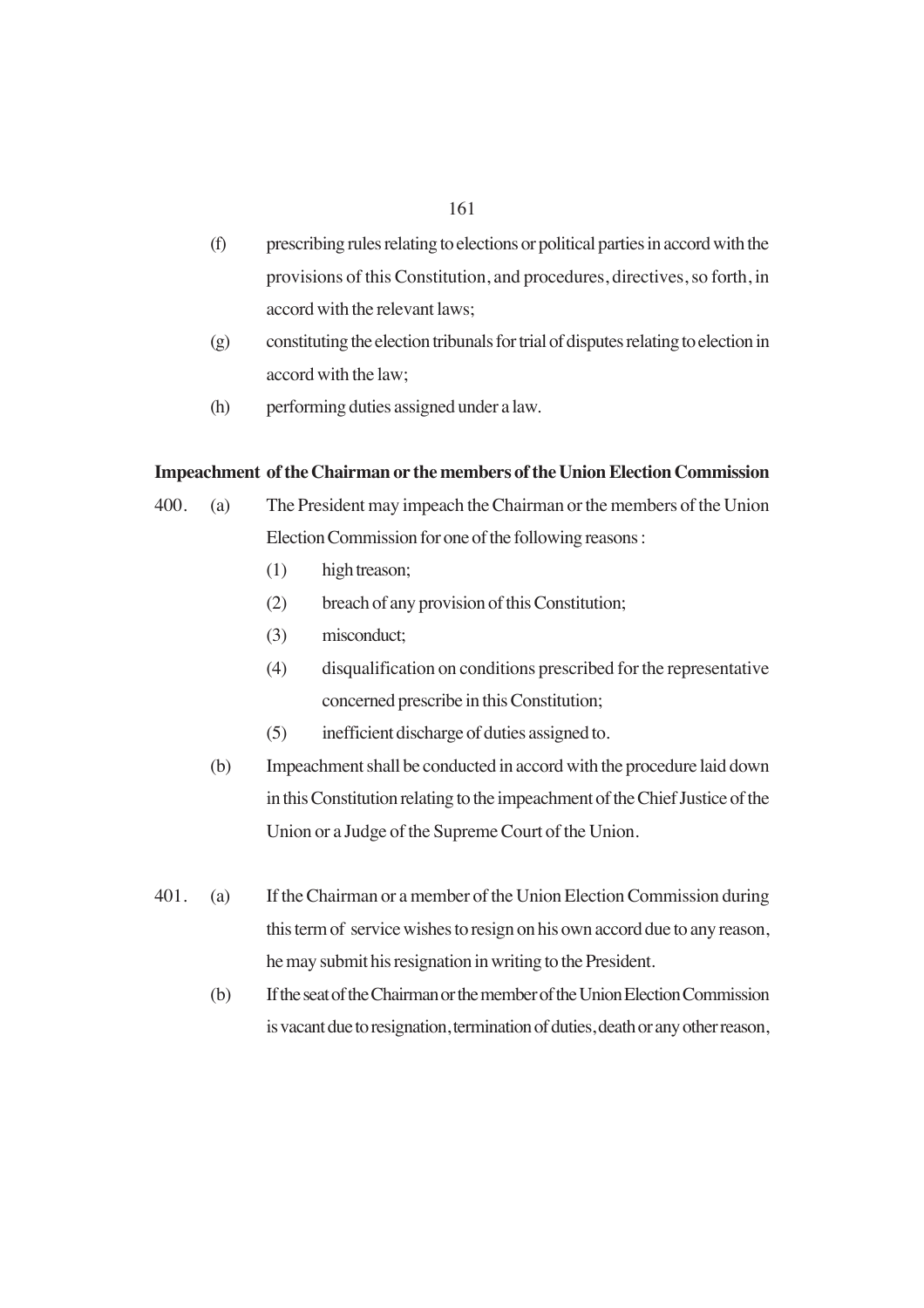the President may appoint a new Chairman, or a member of the Union Election Commission in accord with the provisions of appointment of a Union Minister prescribed in this Constitution.

(c) If the Chairman or member of the Union Election Commission is a Civil Services Personnel it shall be deemed that he has been retired from service in accord with the existing service regulations from the day of appointment of the Chairman or member of the Union Election Commission.

## **Resolutions and Functions of the Union Election Commission**

402. The resolutions and functions made by the Union Election Commission on the following matters shall be final and conclusive :

- (a) election functions;
- (b) appeals and revisions relating to the resolutions and orders of the election tribunals;
- (c) matters taken under the law relating to political party.

403. Duties, powers and privileges of the Chairman and members of the Union Election Commission shall be prescribed by law.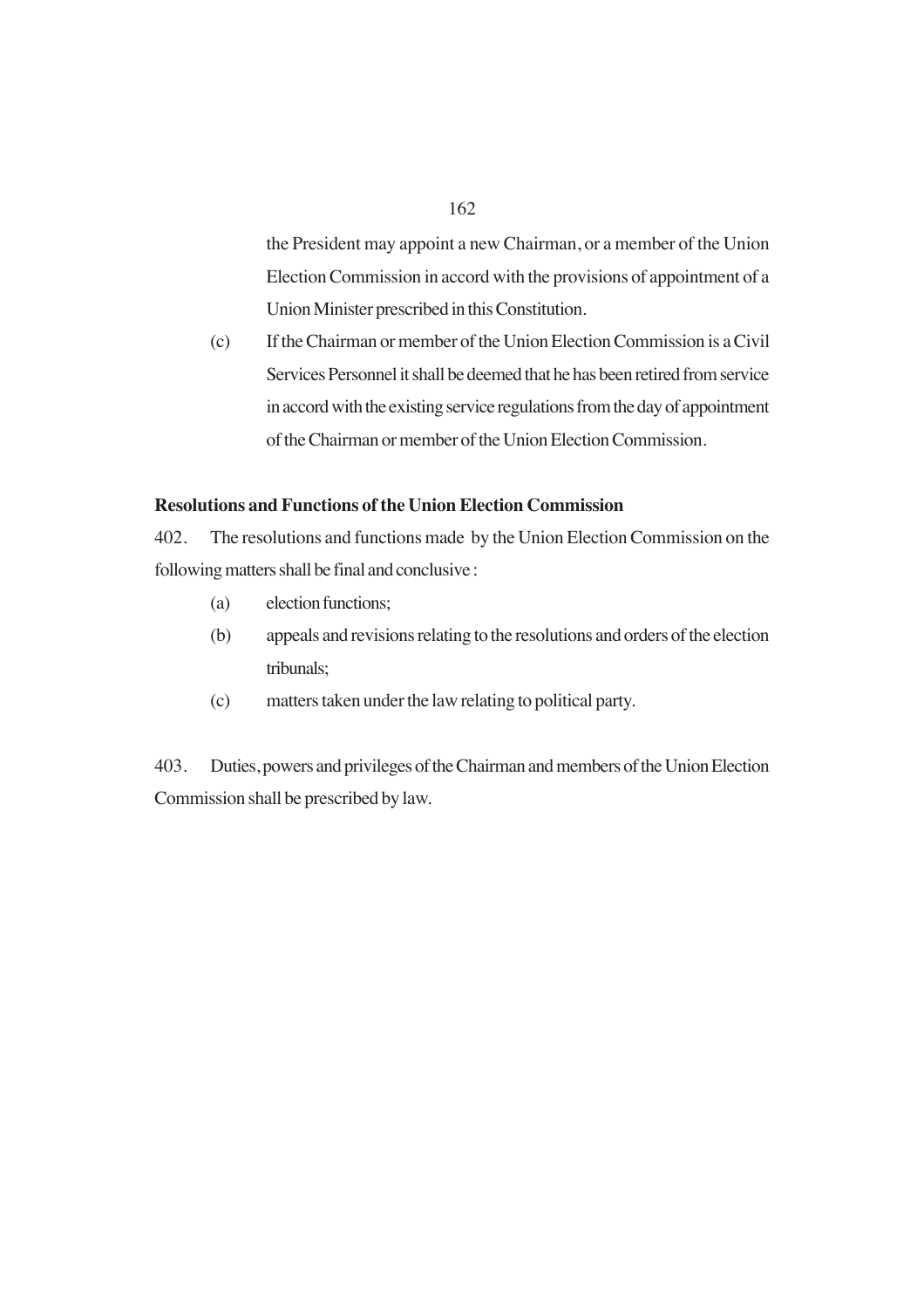## **Chapter X Political Parties**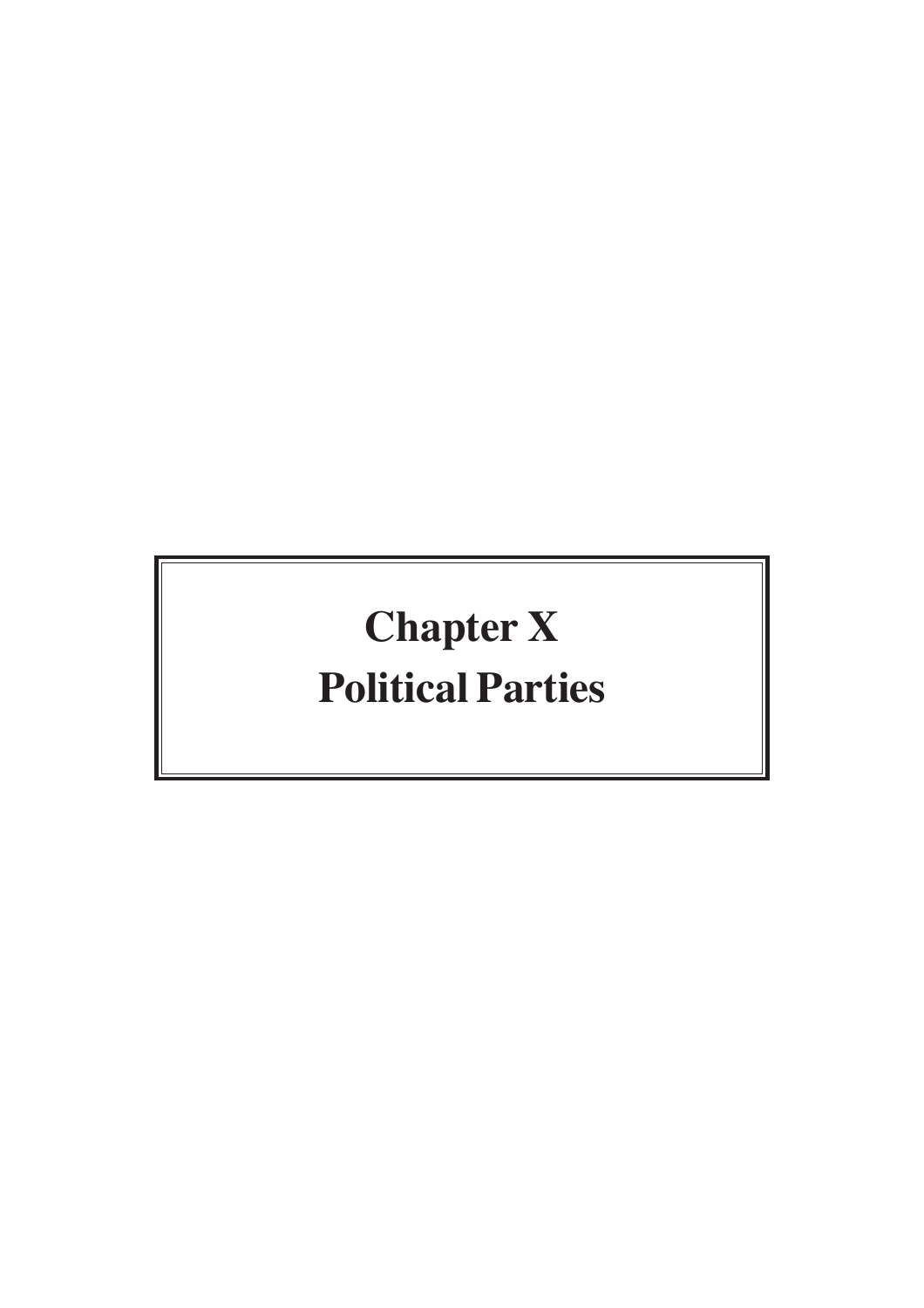## **Chapter X POLITICAL PARTIES**

#### **Formation of the Political Parties**

- 404. A political party shall :
	- (a) set the objective of non-disintegration of the Union, non-disintegration of national solidarity and perpetuation of sovereignty;
	- (b) be loyal to the State.
- 405. A political party shall :
	- (a) accept and practise a genuine and discipline-flourishing multi-party democratic system;
	- (b) abide by and respect this Constitution and the existing laws;
	- (c) form and register as a political party in accord with the law.
- 406. A political party shall, in accord with the law, have the right in the Union to :
	- (a) organize freely;
	- (b) participate and compete in the elections.

### **The right of Non**-**Existence of Political Parties**

407. If a political party infringe one of the following stipulations, it shall have no right of continued existence :

- (a) having been declared an unlawful association under the existing law;
- (b) directly or indirectly contacting or abetting the insurgent group launching armed rebellion against the Union or the associations and persons determined by the Union to have committed terrorist acts or the association declared to be an unlawful association;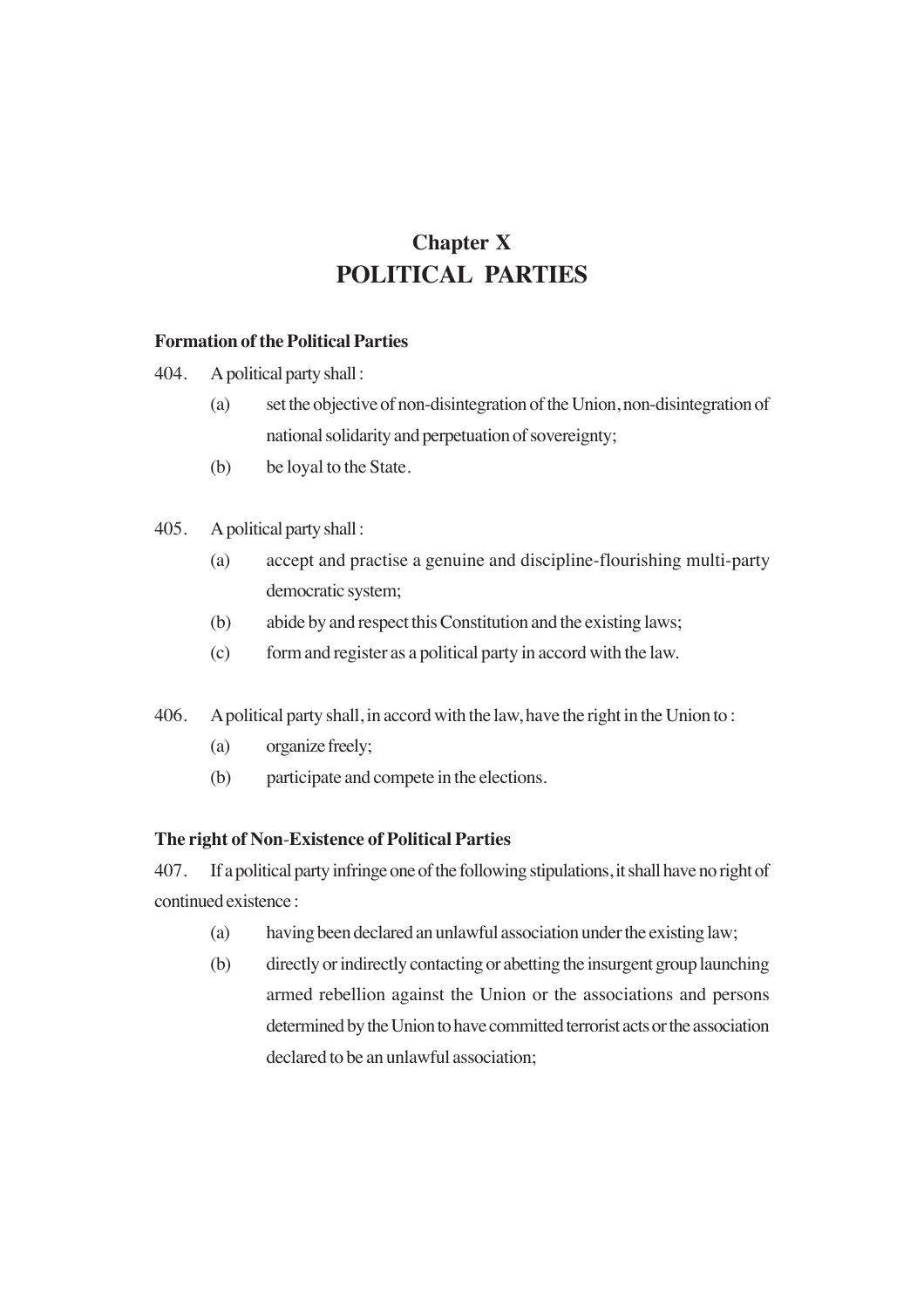- (c) directly or indirectly receiving and expending financial, material and other assistance from a foreign government, a religious association, other association or a person from a foreign country;
- (d) abusing religion for political purpose.

408. If the body having authority to register political parties finds that a political party infringes one of the stipulations contained in Section 407, the party's registration shall be revoked.

409. The Pyidaungsu Hluttaw shall enact necessary laws concerning political parties.

## 164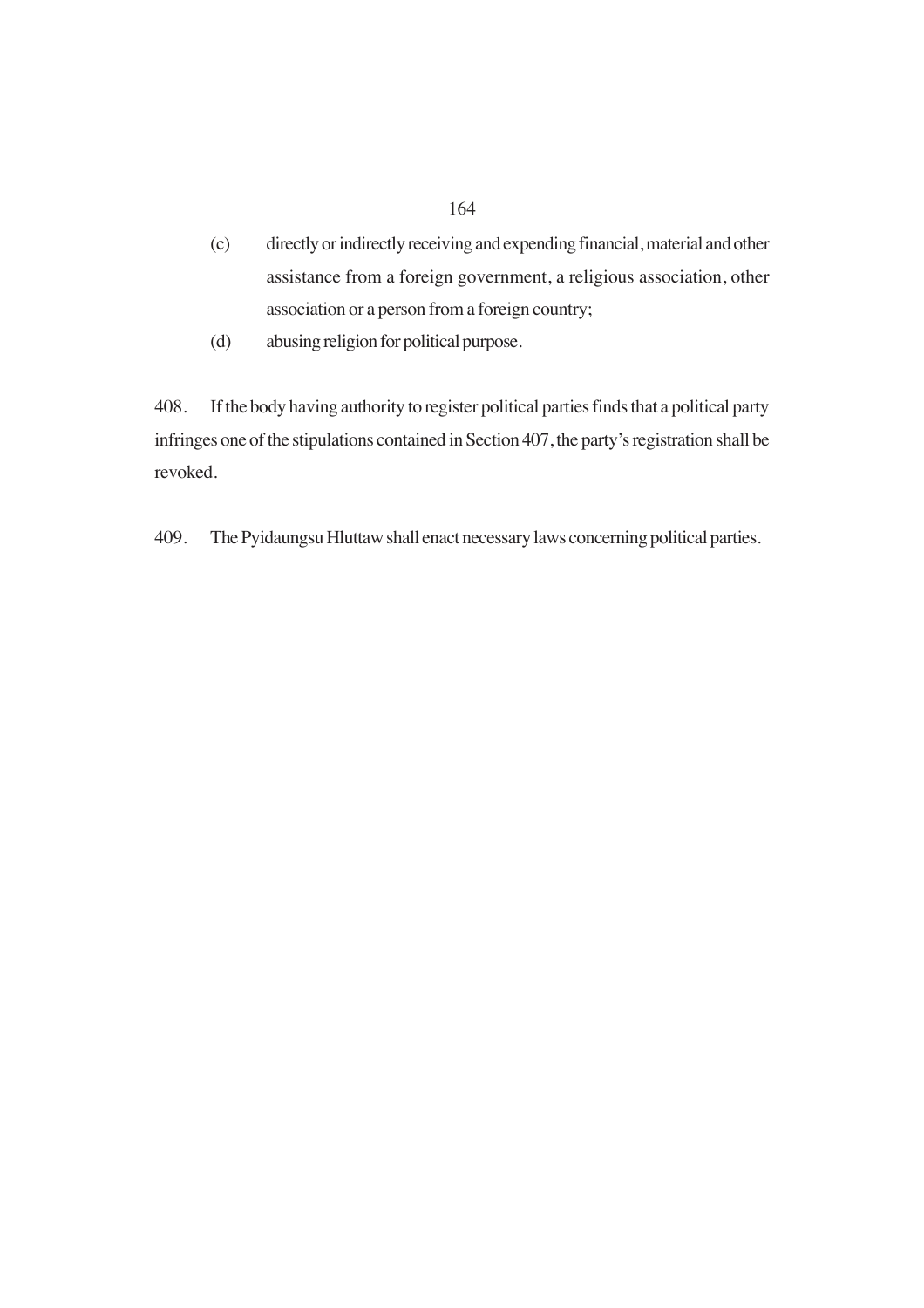## **Chapter XI**

## **Provisions on State of Emergency**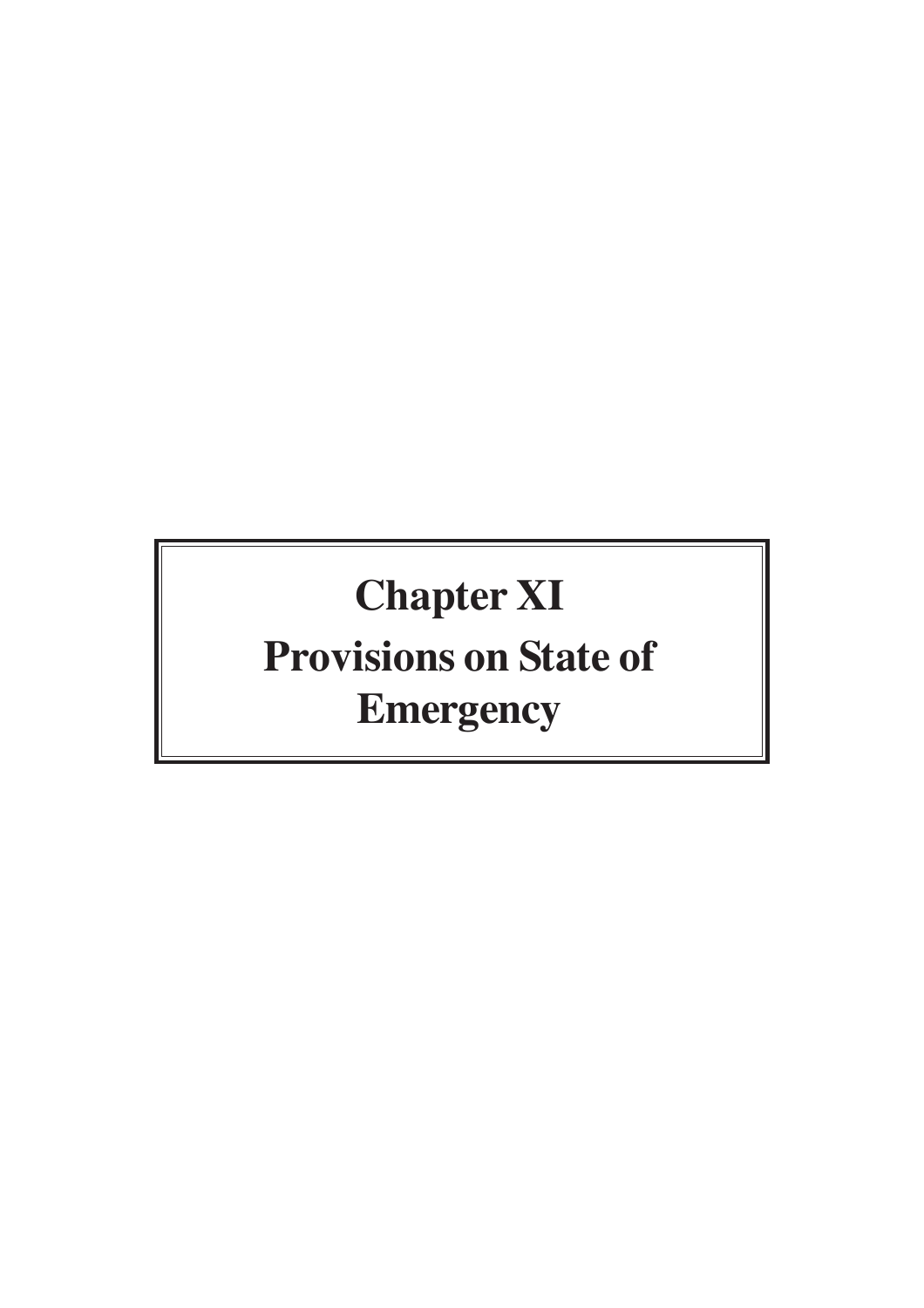## **Chapter XI Provisions on State of Emergency**

410. If the President learns that or if the respective local administrative body submits that the administrative functions cannot be carried out in accord with the Constitution in a Region or a State or a Union territory or a Self-Administered Area, he may, after coordinating with the National Defence and Security Council, promulgate an ordinance and declare a state of emergency.

411. In the matter concerning the declaration of a state of emergency in accord with Section 410, the President :

- (a) may exercise the executive power of a Region or a State or a Self-Administered Area concerned. Moreover, he may form an appropriate body or a suitable person and entrust the said executive power;
- (b) in doing so, if necessary, has the right to exercise the legislative power only for executive matters from among the matters that may be legislated by the respective Region, State or Self-Administered Areas. However, the legislative power shall not be empowered on any body or any person.
- 412. (a) If the President, learns that or if the respective local administrative body submits that there arises or is sufficient reason to arise a state of emergency endangering the lives, shelter and property of the public in a Region or a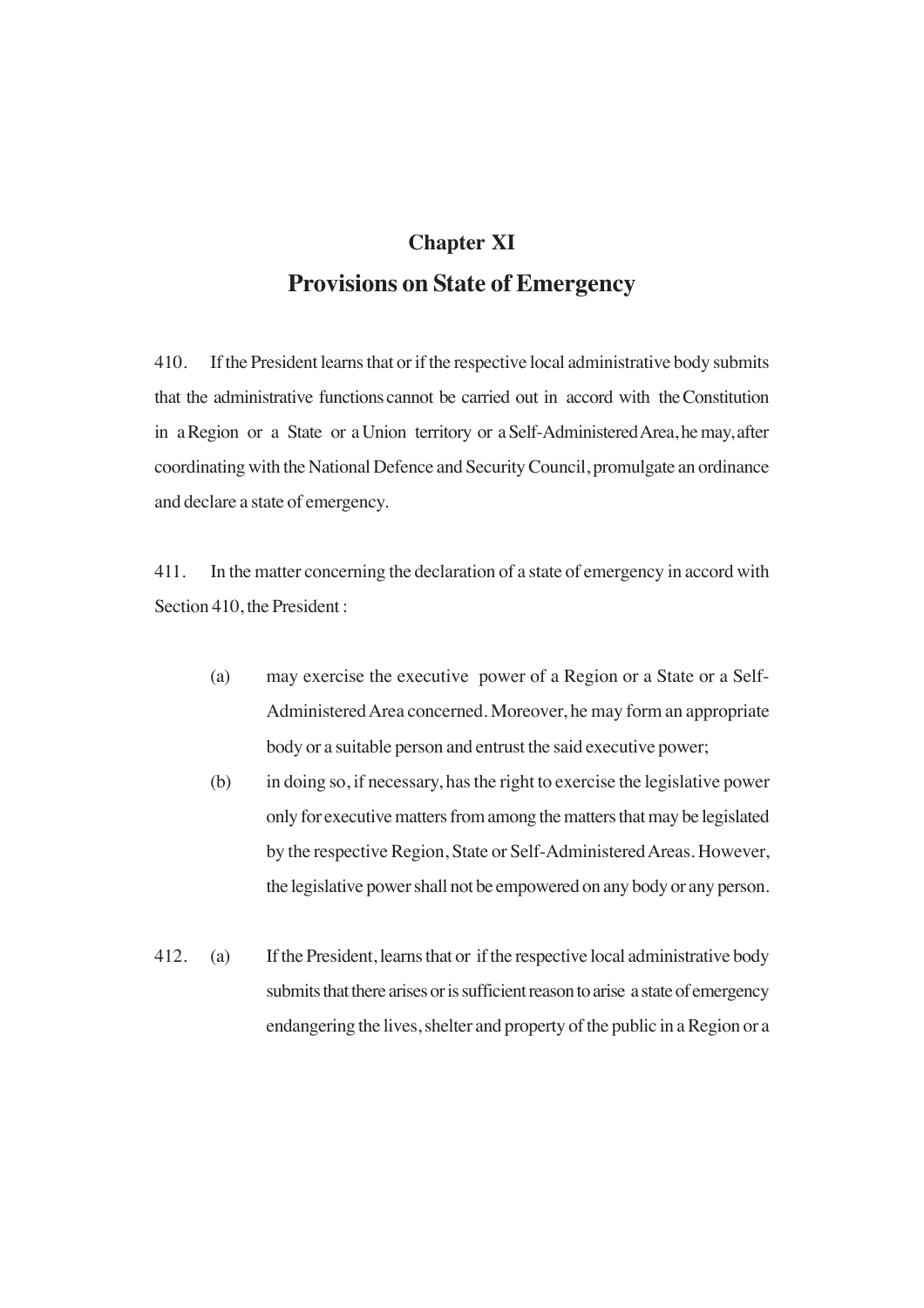state or a Union Territory or a Self-Administered Area, after co-ordinating with the National Defence and Security Council, may promulgate an ordinance and declare a state of emergency.

- (b) If all the members are unable to attend the meeting held by the President to co-ordinate with the National Defence and Security Council under Sub-Section (a), the President may declare in time a state of emergency after co-ordinating with the Commander-in-Chief of the Defence Services, the Deputy Commander-in-Chief of the Defence Services, the Minister for Defence, and the Minister for Home Affairs who are members. The said declaration shall be submitted to the National Defence and Security Council for approval as soon as possible.
- 413. According to Section 412, concerning the declaration of a state of emergency :
	- (a) the local administrative bodies and their members and the Civil Services organizations and their members may obtain the assistance of the Defence Services to effectively carry out their duties in accord with the existing laws in order to quickly restore to its original situation in an area where the declaration of a state of emergency has been in operation;
	- (b) the President may, if necessary, declare a military administrative order. In the said order, the executive powers and duties and the judicial powers and duties concerning community peace and tranquillity and prevalence of law and order shall be conferred on the Commander-in-Chief of the Defence Services. The Commander-in-Chief of the Defence Services may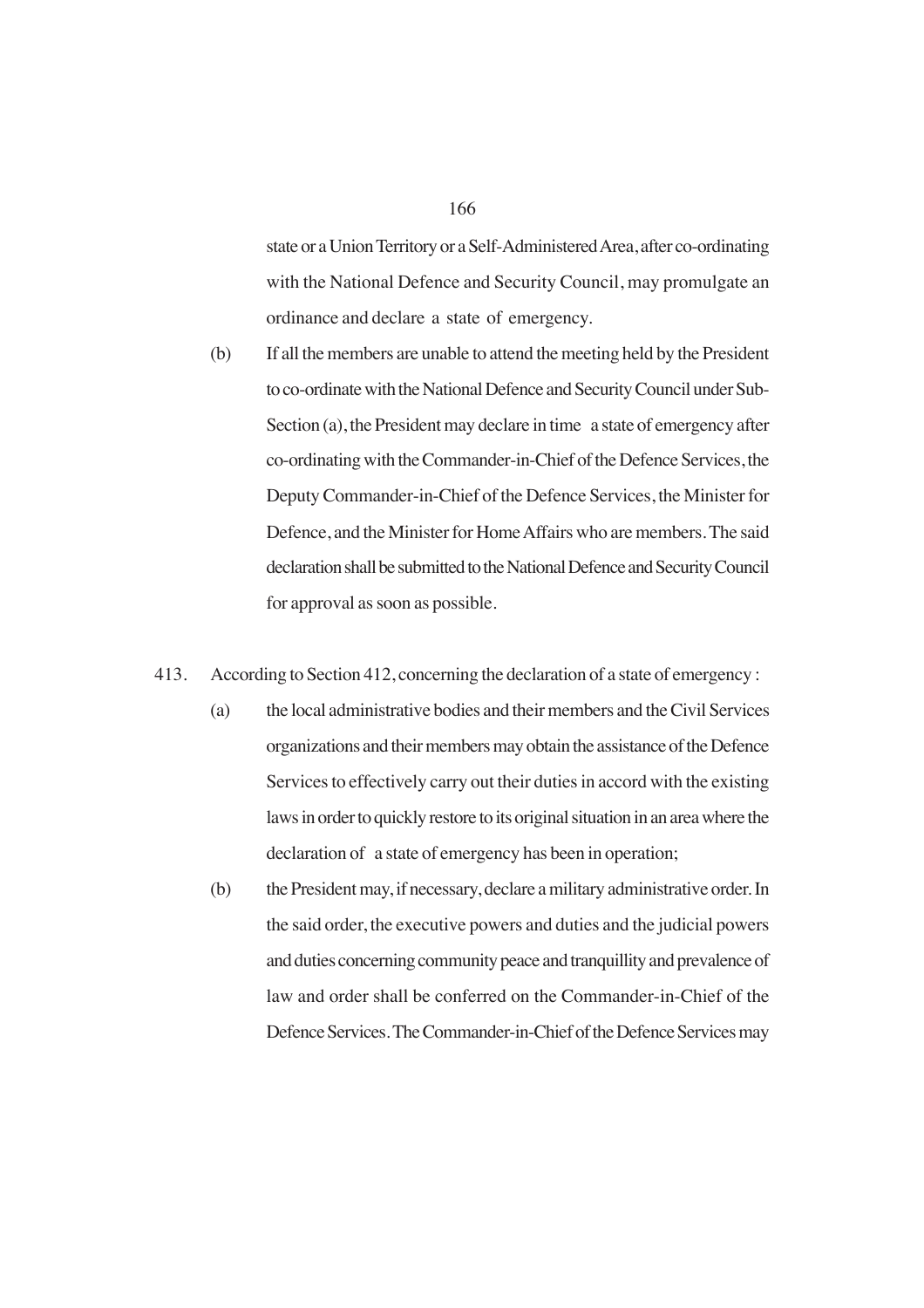exercise the said powers and duties himself or empower on any suitable military authority to exercise thereof.

- 414. The President, in promulgating an ordinance and declaring a state of emergency :
	- (a) shall specify in the said ordinance the areas and the duration that the state of emergency is in operation;
	- (b) may, if necessary, restrict or suspend as required, one or more fundamental rights of the citizens residing in the areas where the state of emergency is in operation.

415. The President shall, relating to the measures taken under Sections 410 and 411, and relating to the measures taken under Sections 412 and 413 in declaring a state of emergency, carry out such measures in accord with Section 212 (b), (c) and (e).

416. If the Pyidaungsu Hluttaw session besides approving the submission of the President under Section 415 also extends the duration of the ordinance, it shall remain in operation up to the expiry of the extended duration.

417. If there arises or if there is sufficient reason for a state of emergency to arise that may disintegrate the Union or disintegrate national solidarity or that may cause the loss of sovereignty, due to acts or attempts to take over the sovereignty of the Union by insurgency, violence and wrongful forcible means, the President may, after co-ordinating with the National Defence and Security Council, promulgate an ordinance and declare a state of emergency. In the said ordinance, it shall be stated that the area where the state of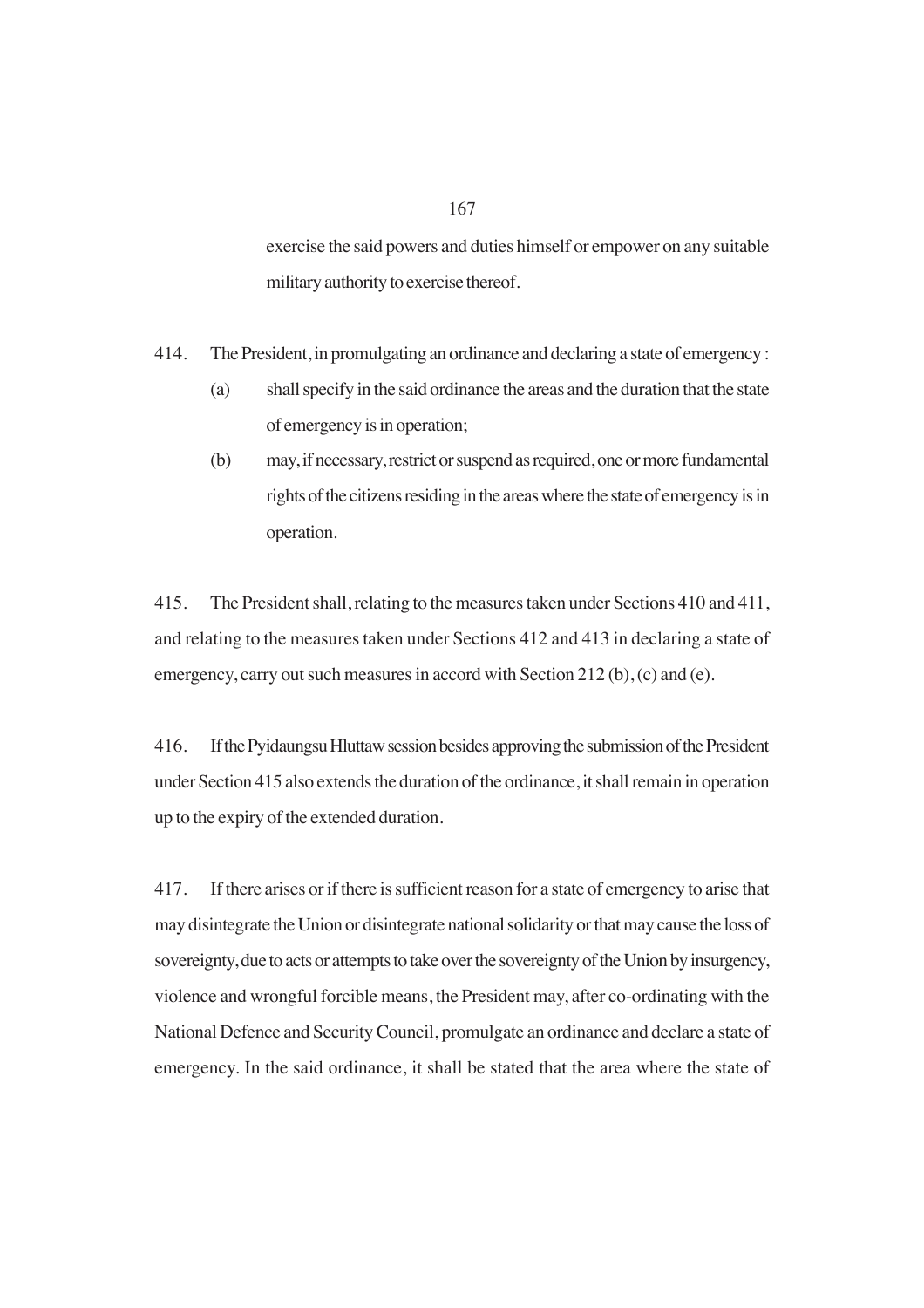emergency in operation is the entire Nation and the specified duration is one year from the day of promulgation.

- 418. (a) In the matter concerning the declaration of the state of emergency according to Section 417, the President shall declare the transferring of legislative, executive and judicial powers of the Union to the Commander-in-Chief of the Defence Services to enable him to carry out necessary measures to speedily restore its original situation in the Union. It shall be deemed that the legislative functions of all Hluttaws and leading bodies shall be suspended from the day of declaration. It shall also be deemed that on the expiry of the term of the said Hluttaws, the relevant Hluttaws have been dissolved automatically.
	- (b) Notwithstanding anything contained in the Constitution, commencing from the day of transfer of the sovereign power to the Commander-in-Chief of the Defence Services, it shall be deemed that the members appointed and assigned duties by approval of the relevant Hluttaws in accord with the Constitution, Self-Administered Division Leading Bodies or the members of Self-Administered Zone Leading Bodies, with the exception of the President and the Vice-Presidents, have been terminated from duty.

419. The Commander-in-Chief of the Defence Services to whom the sovereign power has been transferred shall have the right to exercise the powers of legislature, executive and judiciary. The Commander-in-Chief of the Defence Services may exercise the legislative power either by himself or by a body including him. The executive power and the judicial power may be transferred to and exercised by an appropriate body that has been formed or a suitable person.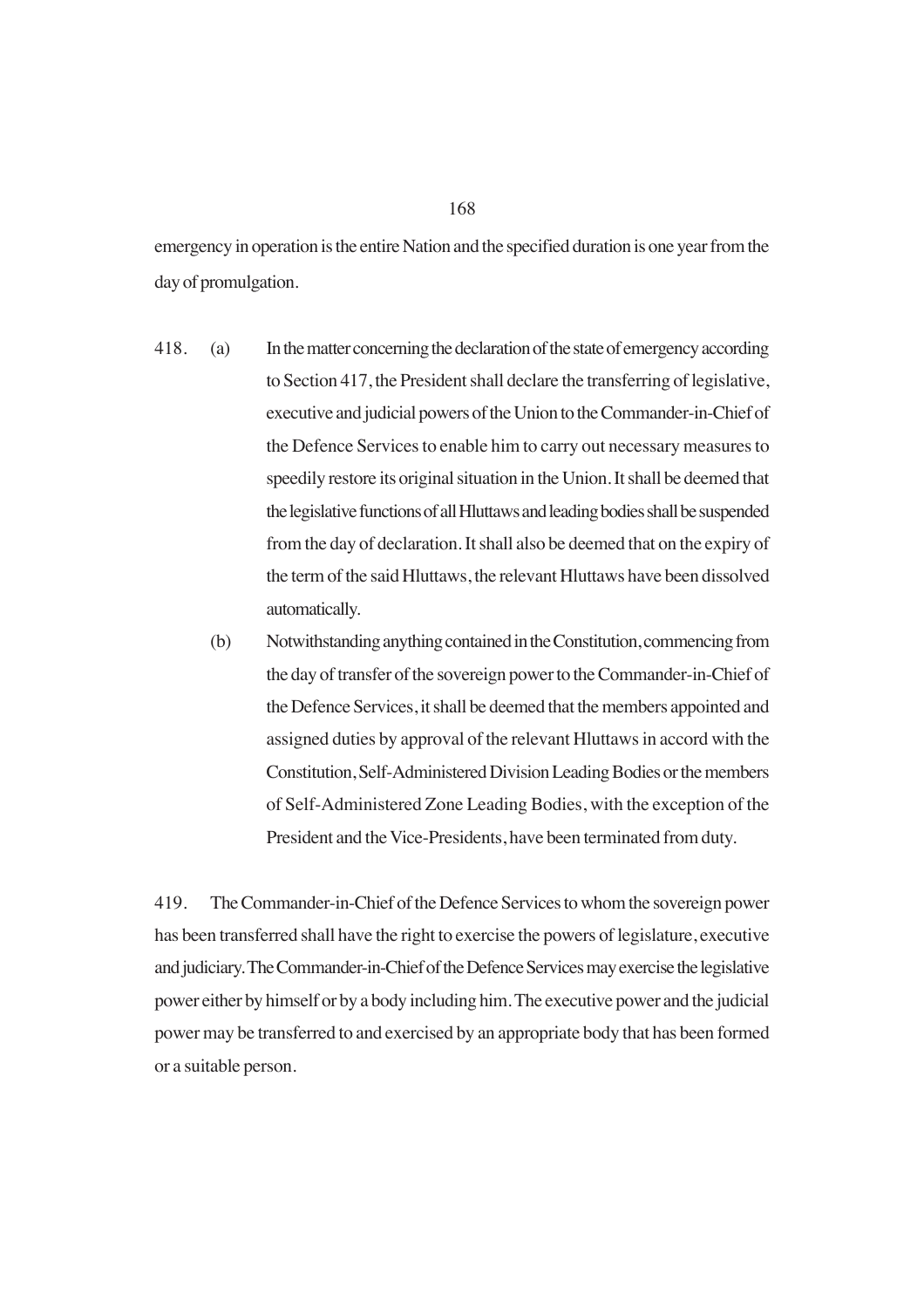420. The Commander-in-Chief of the Defence Services may, during the duration of the declaration of a state of emergency, restrict or suspend as required, one or more fundamental rights of the citizens in the required area.

- 421. The President :
	- (a) shall submit the matter of transferring the sovereign power to the Commander-in-Chief of the Defence Services, after declaring a state of emergency under Sections 417 and 418, to a regular session of the Pyidaungsu Hluttaw if it is in session, or to an emergency session of the Pyidaungsu Hluttaw by summoning it, if it is not in regular session;
	- (b) may, if the Commander-in-Chief of the Defence Services submits the extension of the prescribed duration by giving reasons why he has not yet been able to accomplish the duties assigned to him, and after co-ordinating with the National Defence and Security Council, normally permit two extensions of the prescribed duration for a term of six months for each extension. The matter relating to the extension shall be reported to the emergency session of the Pyidaungsu Hluttaw by summoning it.

422. The President shall, on submission of a report that the Commander-in-Chief of the Defence Services has accomplished the duties assigned, declare the annulment of the ordinance transferring the sovereign power to the Commander-in-Chief of the Defence Services under Section 418, after co-ordinating with the National Defence and Security Council, on the day of submission of the report by convening an emergency session of the Pyidaungsu Hluttaw if the term of the Pyidaungsu Hluttaw has not expired, or on the day that the submission of the report of the Commander-in-Chief of the Defence Services is received if that term of the Pyidaungsu Hluttaw has expired.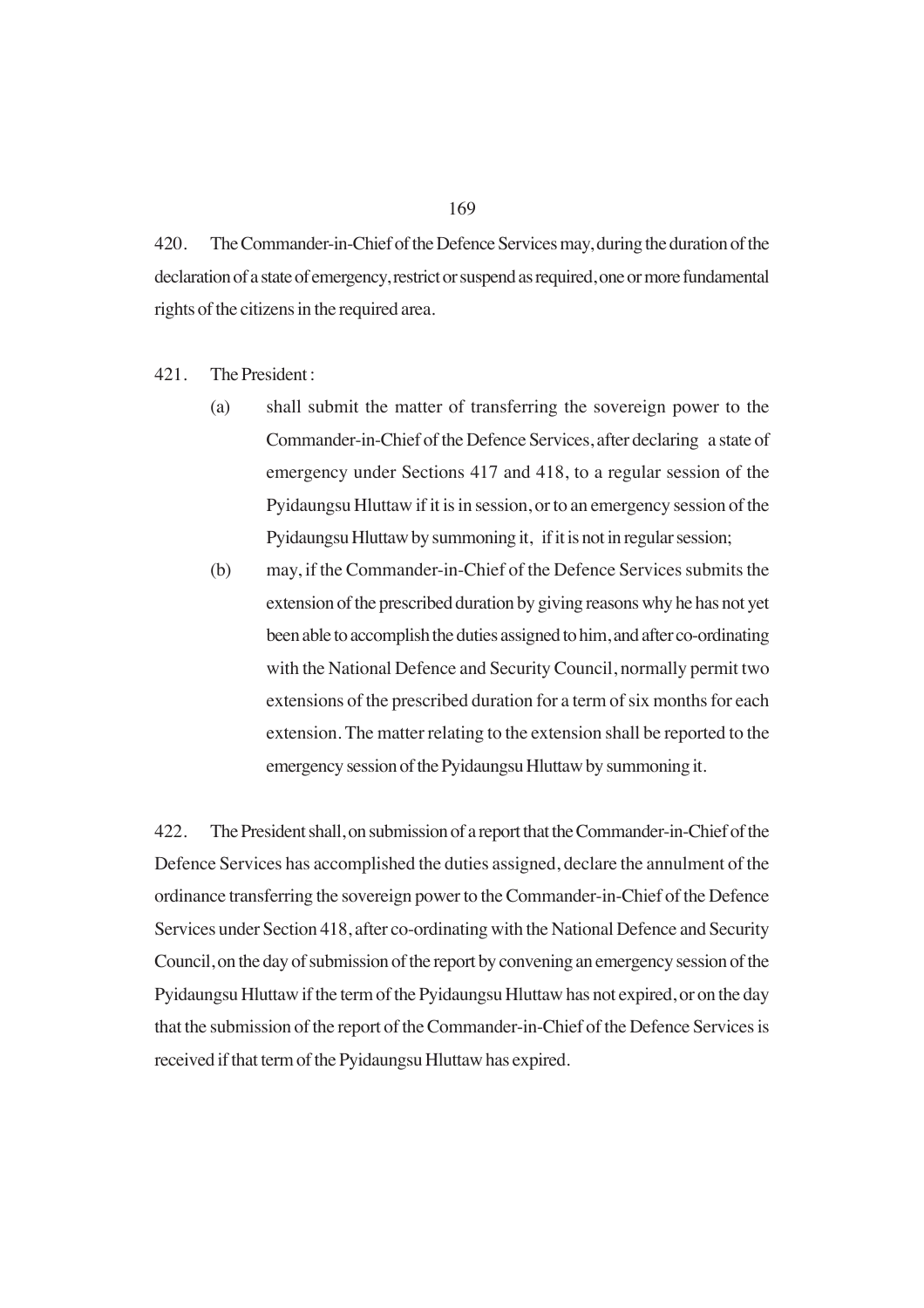423. The President shall, on receiving the report of the Commander-in-Chief of the Defence Services under Section 422, revoke the temporary suspension of the legislative functions of all Hluttaws and Leading Bodies if the term of the Pyidaungsu Hluttaw has not expired. The New executive and judicial bodies prescribed in the Constitution shall then be formed and assigned duties in accord with the Constitution. Such bodies shall only carry out the duties for the remaining term of the Hluttaw.

424. Notwithstanding that the term of the Pyidaungsu Hluttaw has expired, the President and the Vice-Presidents, or the Speaker of the Pyithu Hluttaw and the Speaker of the Amyotha Hluttaw shall remain in their office until the new President and the new Vice-Presidents, or the new Speaker of the Pyithu Hluttaw and the new Speaker of the Amyotha Hluttaw have been elected in accord with the Constitution.

425. The National Defence and Security Council may, if the Commander-in-Chief of the Defence Services submits the extension of the prescribed duration by giving reasons why he has not been able to accomplish the assigned duties, on the expiry of the term of the Pyidaungsu Hluttaw, normally permit two extensions of the prescribed duration for a term of six months for each extension.

426. The National Defence and Security Council shall, concerning the matter of transferring of sovereign power by the President to the Commander-in-Chief of the Defence Services by declaring a state of emergency under Sections 417 and 418, declare the annulment of the ordinance transferring the sovereign power to him under Section 418 on receiving the report that the Commander-in-Chief of the Defence Services has accomplished the duties assigned to him.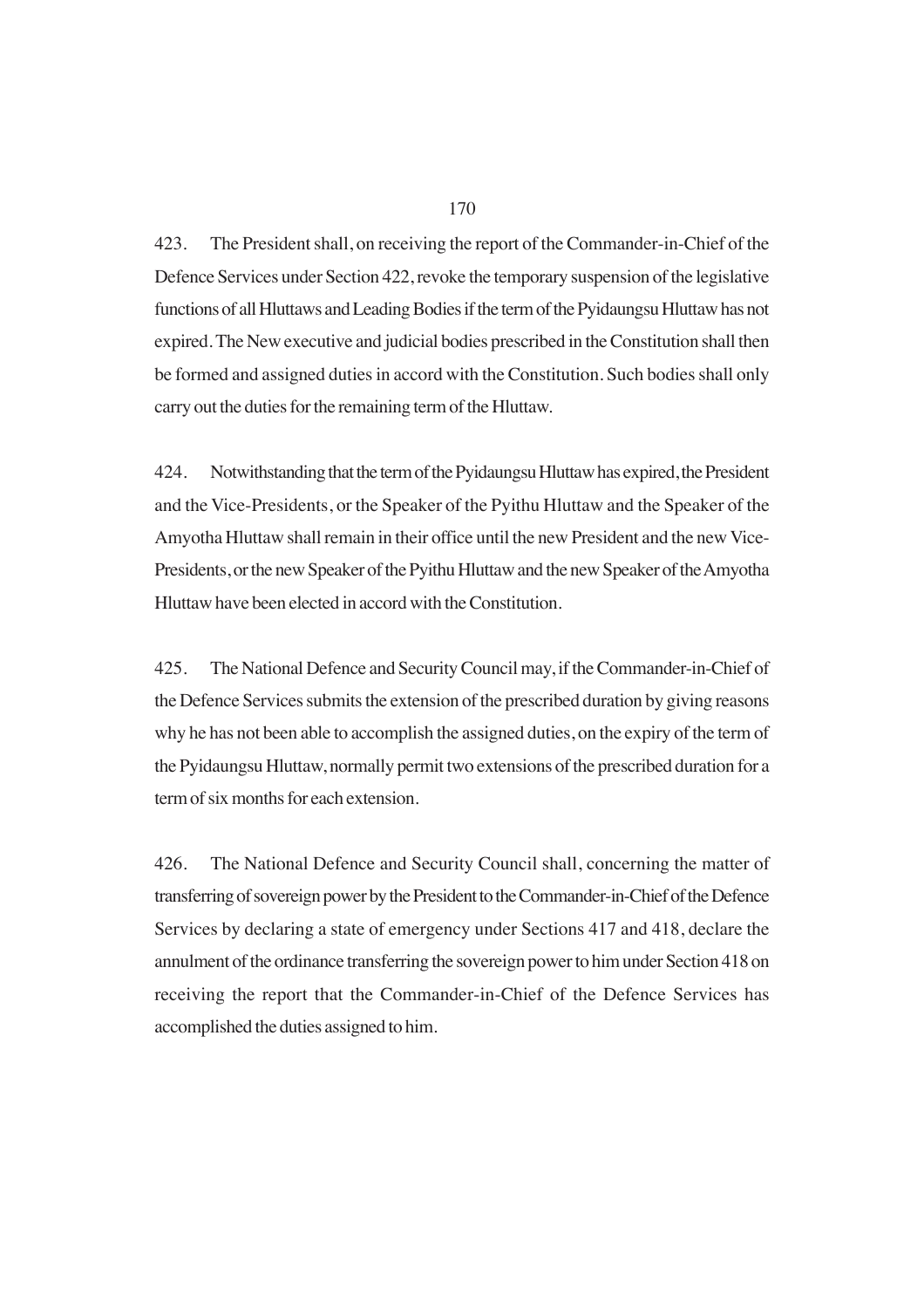- 427. The National Defence and Security Council :
	- (a) exercises the powers of the legislature, executive and judiciary before the Hluttaws are formed in accord with the Constitution;
	- (b) has the right to exercise the sovereign power until the new President has been elected and the Union level administrative bodies have been formed in accord with the provisions in this Constitution. In exercising thereof, the legislative power shall be exercised by itself. The executive power and the judicial power may be transferred to and exercised by the appropriate Bodies that have been formed or a suitable person at the Union, Region or State and Self-Administered Area levels.

428. The National Defence and Security Council shall form and assign duties to different levels of administrative bodies, the Self-Administered Division Leading Body, or the Self-Administered Zone Leading Bodies and Election Commission prescribed in the Constitution with persons who meet the relevant qualifications prescribed in the Constitution.

429. The National Defence and Security Council shall hold the general election in accord with the provisions of the Constitution within a duration of six months commencing from the day on which the ordinance is annulled under Section 426.

430. The bodies formed under Section 428 shall continue to perform their functions and duties until legislative, executive and judicial bodies have been formed in accord with the Constitution after holding the general election.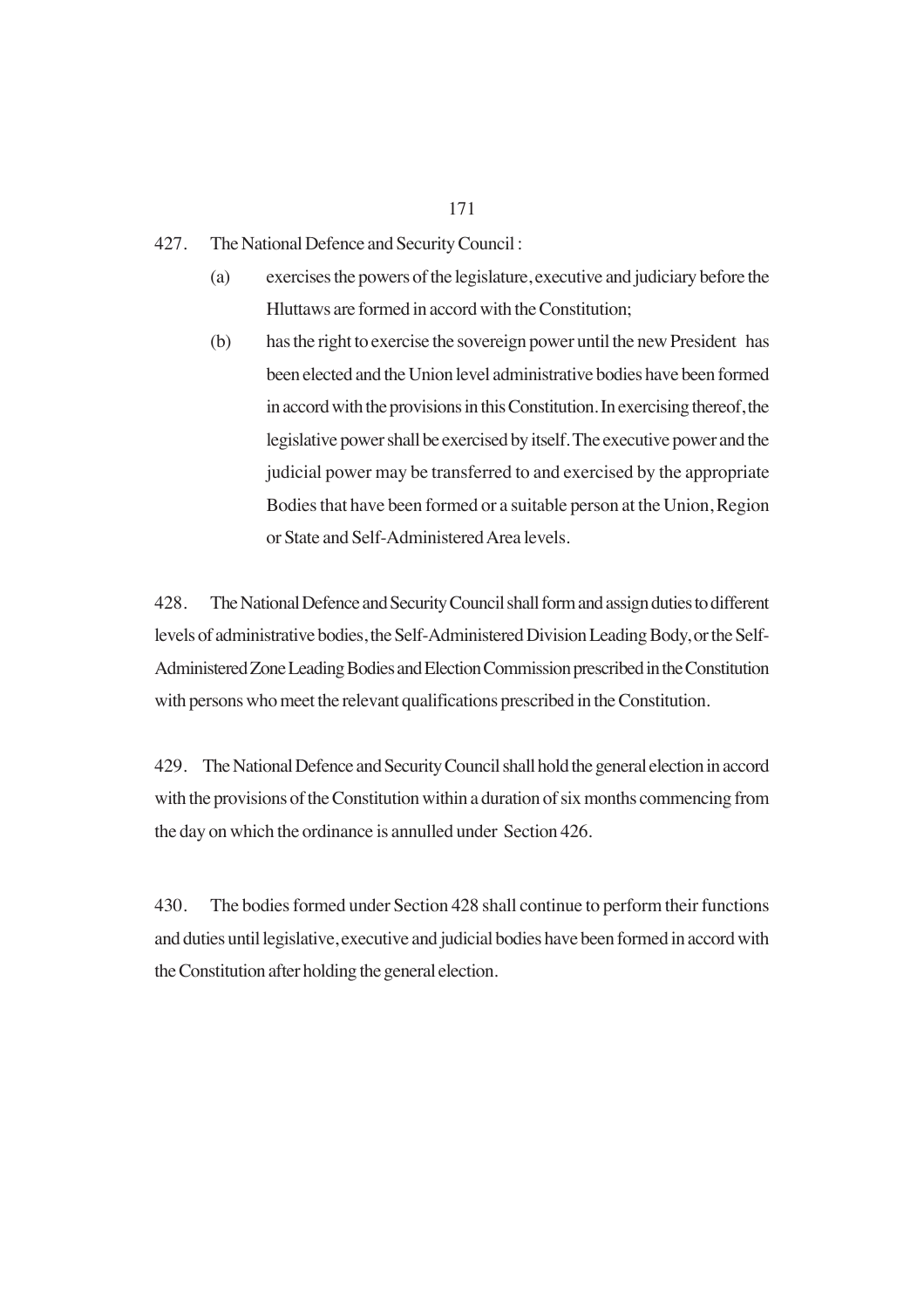431. The National Defence and Security Council shall exercise the sovereign power in the name of the President.

432. The legitimate measures of any administrative body or any of its members, any Civil Services body or any of its members, and any military body or any of its members assigned powers and duties to take measures as required in order to speedily restore the security, stability, community peace and tranquility and prevalence of law and order to its original state on behalf of the President while a declaration of emergency is in operation or during the duration the sovereign power is being exercised by the Commander-in-Chief of the Defence Services or during the duration the sovereign power is being exercised by the National Defence and Security Council, shall be valid. No legal action shall be taken on such legitimate measures.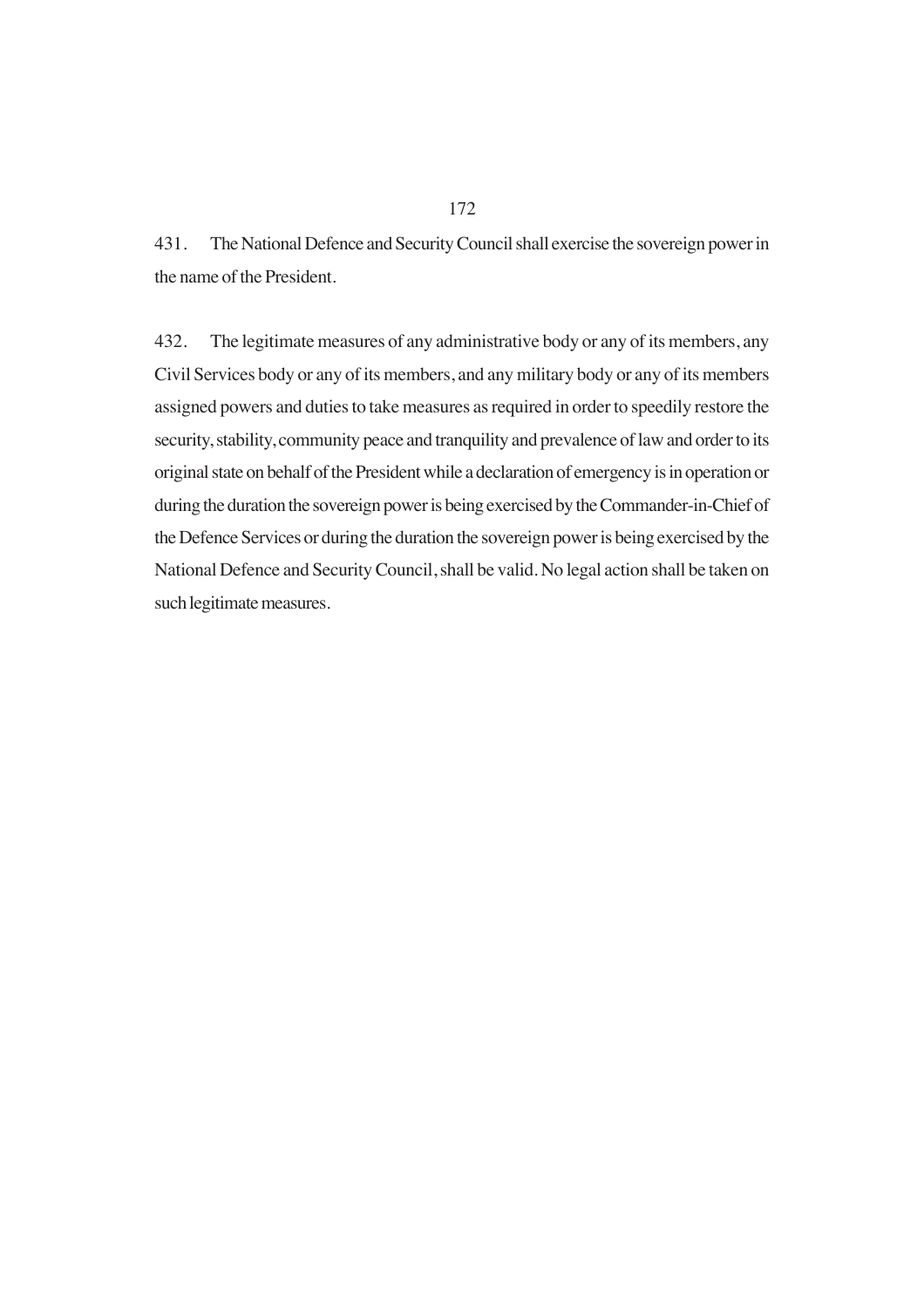## **Chapter XII**

# **Amendment of the Constitution**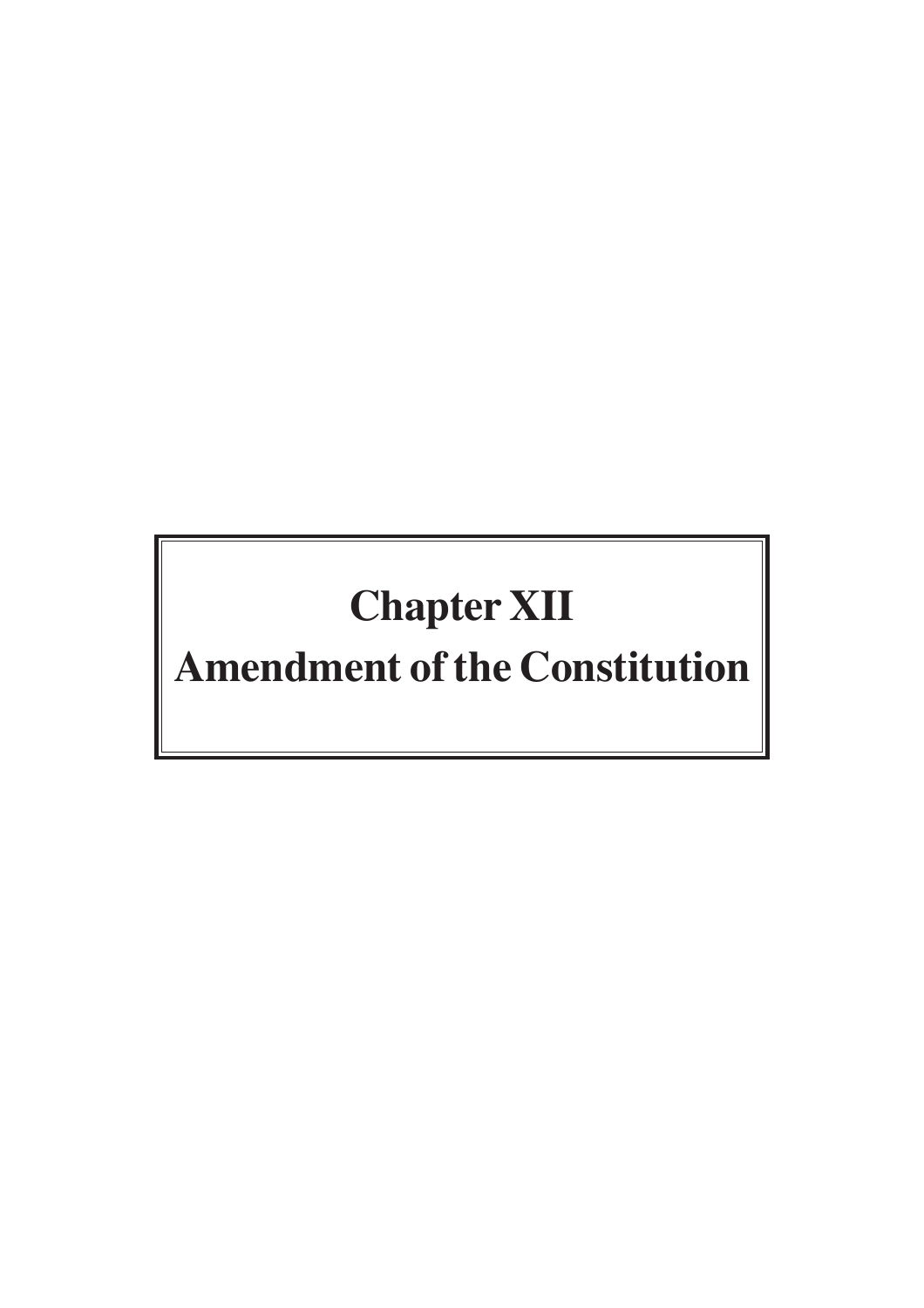#### **Chapter XII**

#### **AMENDMENT OF THE CONSTITUTION**

433. Any provision of this Constitution may be amended in the manner herein after provided :

- (a) the proposal to amend the Constitution shall be submitted in the form of a Bill;
- (b) the Bill to amend the Constitution shall not contain other proposals.
- 434. The Bill to amend the Constitution shall be submitted to the Pyidaungsu Hluttaw.

435. If twenty percent of the total number of the Pyidaungsu Hluttaw representatives submit the Bill to amend the Constitution, it shall be considered by the Pyidaungsu Hluttaw.

436. (a) If it is necessary to amend the provisions of Sections 1 to 48 in Chapter I, Sections 49 to 56 in Chapter II, Sections 59 and 60 in Chapter III, Sections 74, 109, 141 and 161 in Chapter IV, Sections 200, 201, 248 and 276 in Chapter V, Sections 293, 294, 305, 314 and 320 in Chapter VI, Sections 410 to 432 in Chapter XI and Sections 436 in Chapter XII of this Constitution, it shall be amended with the prior approval of more than seventy-five percent of all the representatives of the Pyidaungsu Hluttaw, after which in a nation-wide referendum only with the votes of more than half of those who are eligible to vote.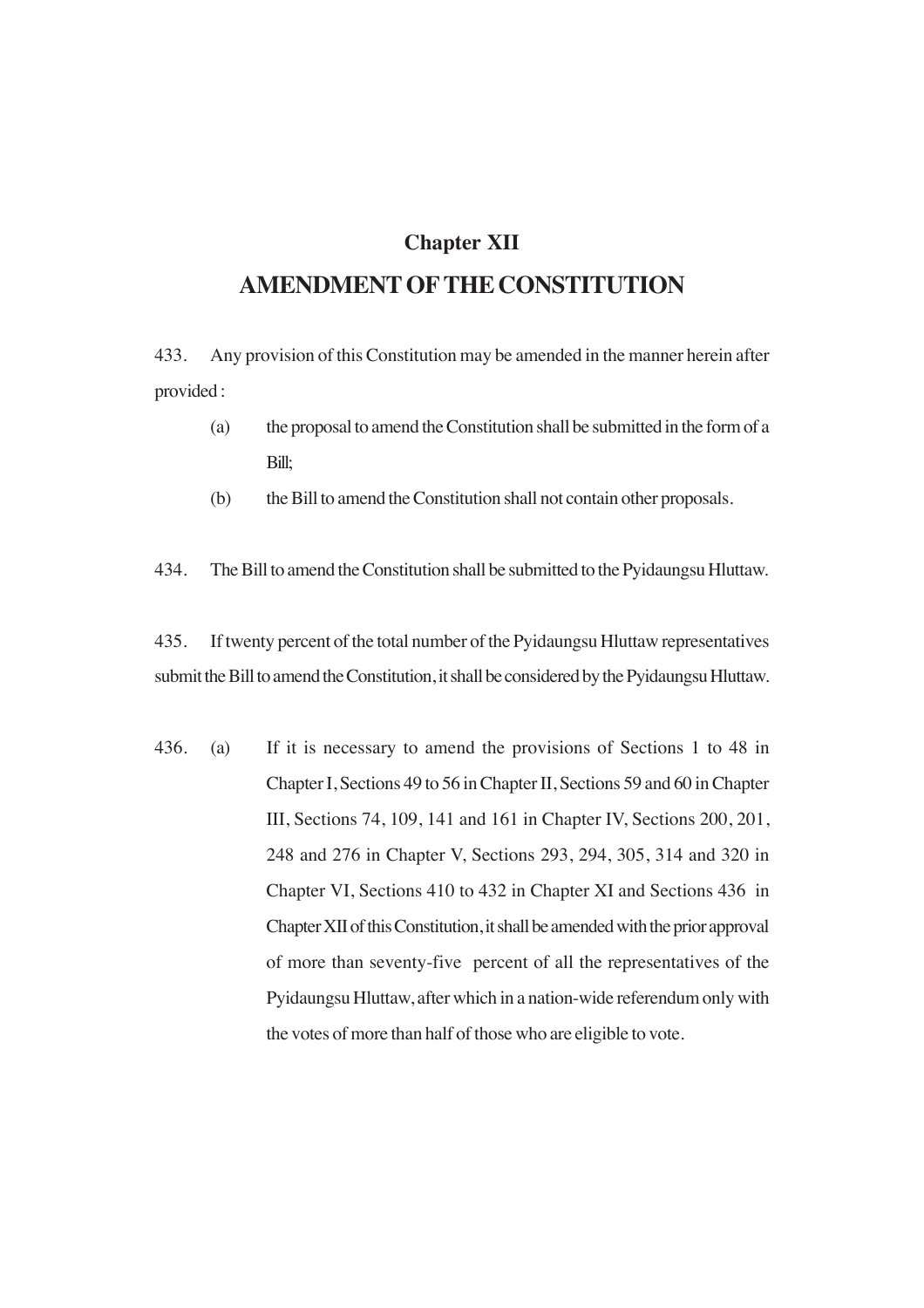(b) Provisions other than those mentioned in Sub-Section (a) shall be amended only by a vote of more than seventy-five percent of all the representatives of the Pyidaungsu Hluttaw.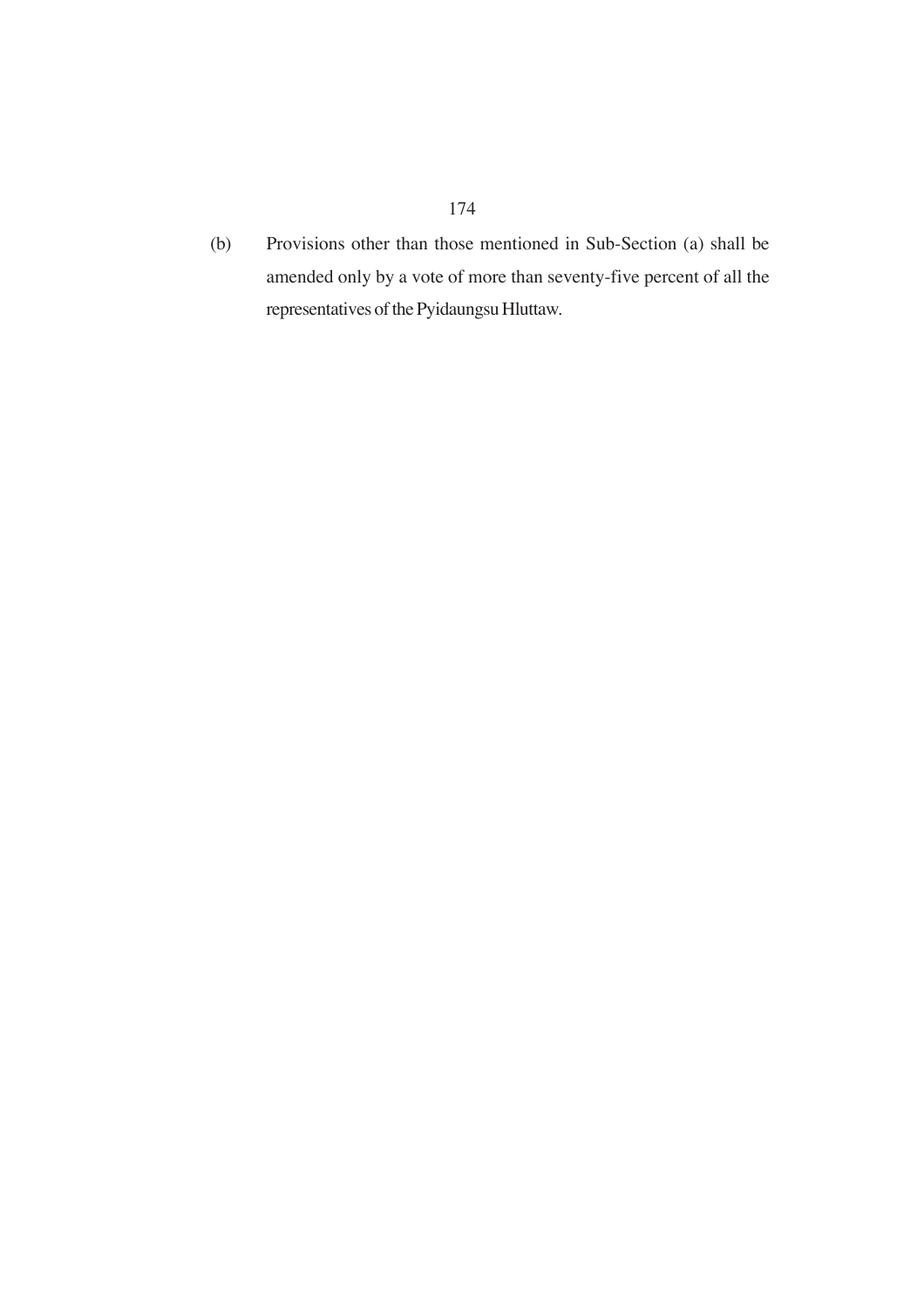## **Chapter XIII State Flag, State Seal, National Anthem and the Capital**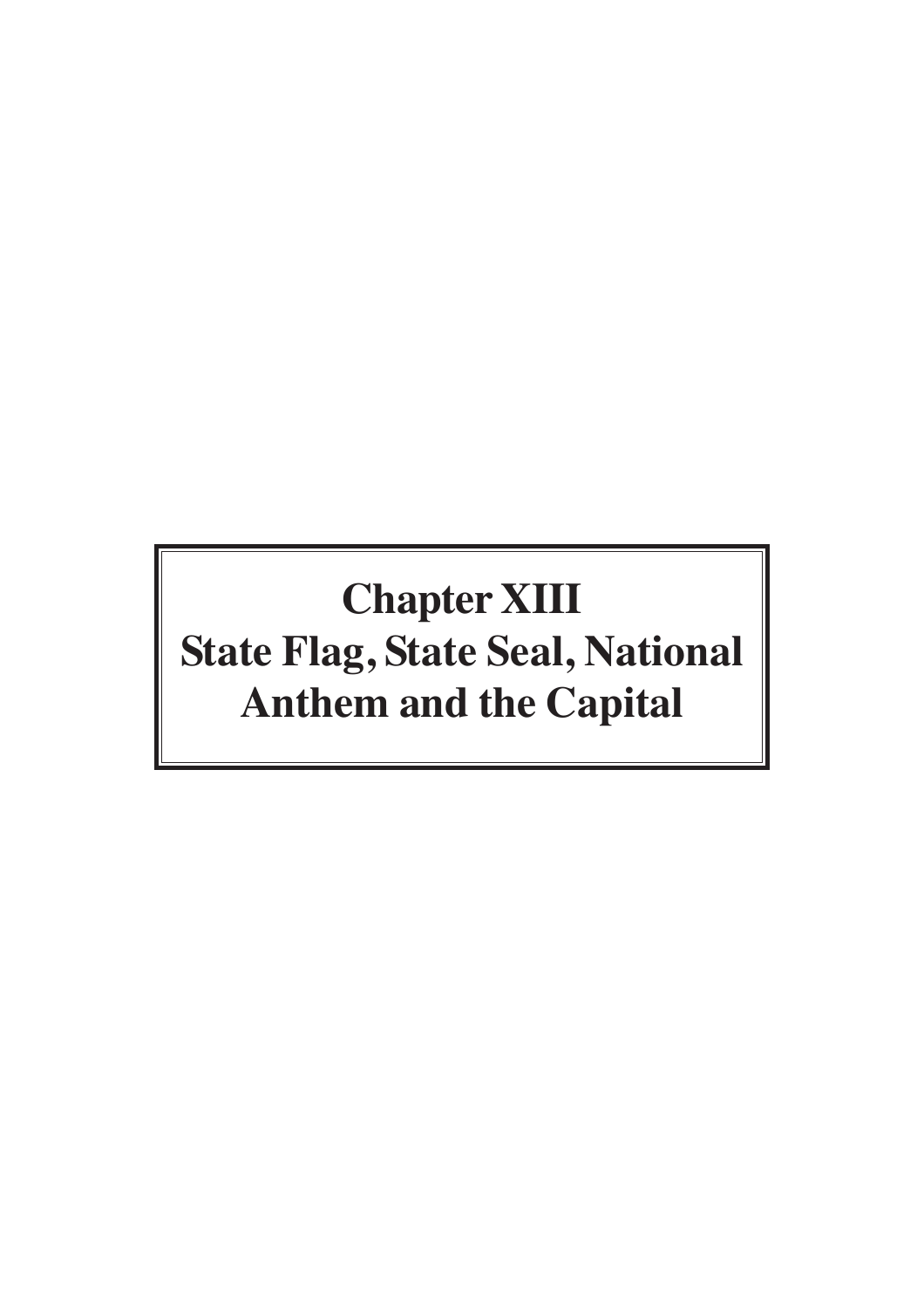### **Chapter XIII State Flag, State Seal, National Anthem and Capital**

437. (a) The State Flag shall be as shown below :



- (b) Law shall be promulgated concerning the State Flag.
	- သမ္မတ
- (b) Law shall be promulgated concerning the State Seal.

438. (a) The State Seal shall be as shown below :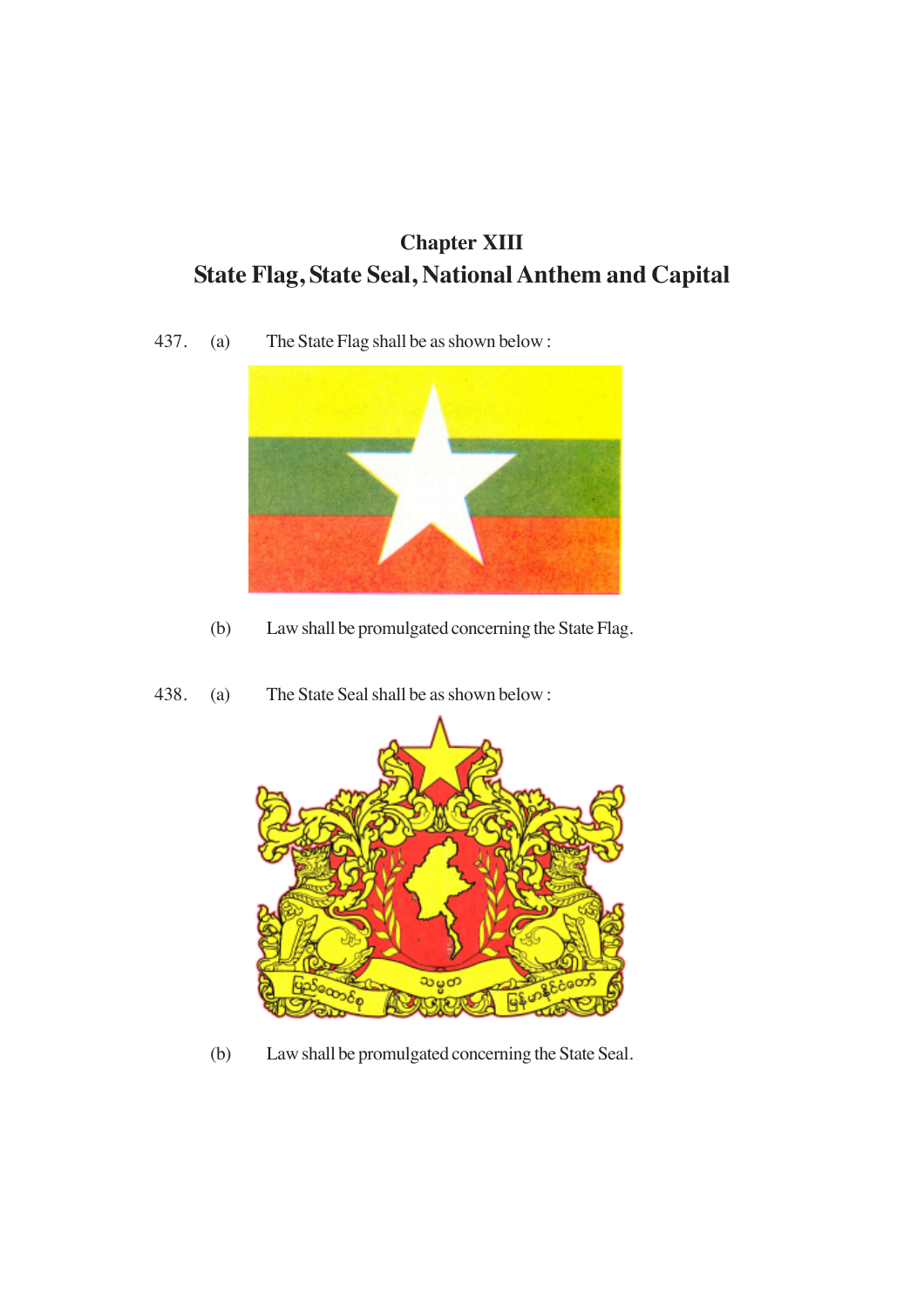- 176
- 439. (a) The present National Anthem shall be prescribed as the National Anthem.
	- (b) Law shall be promulgated concerning the National Anthem.
- 440. The Capital of the Republic of the Union of Myanmar is Nay Pyi Taw.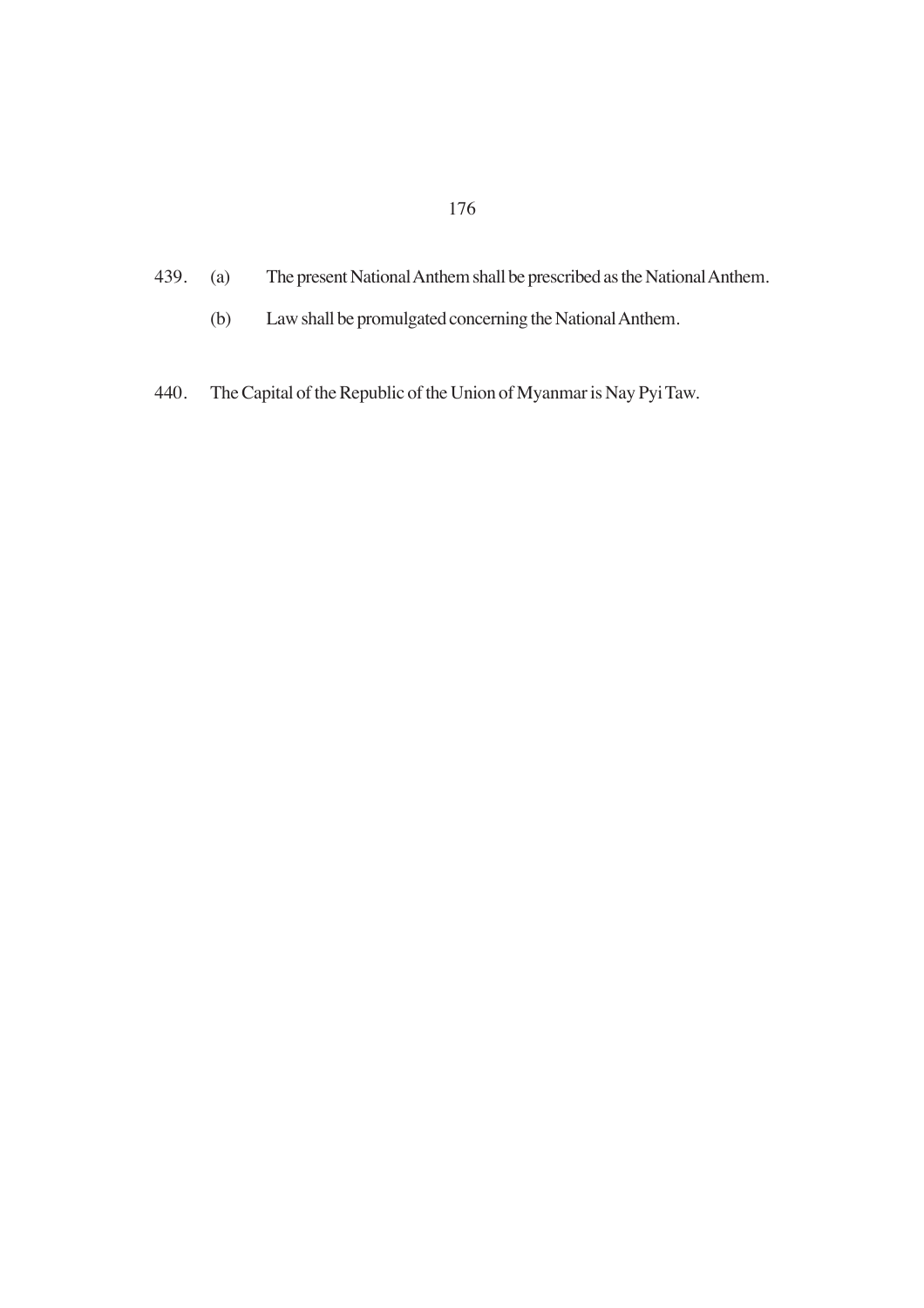## **Chapter XIV**

# **Transitory Provisions**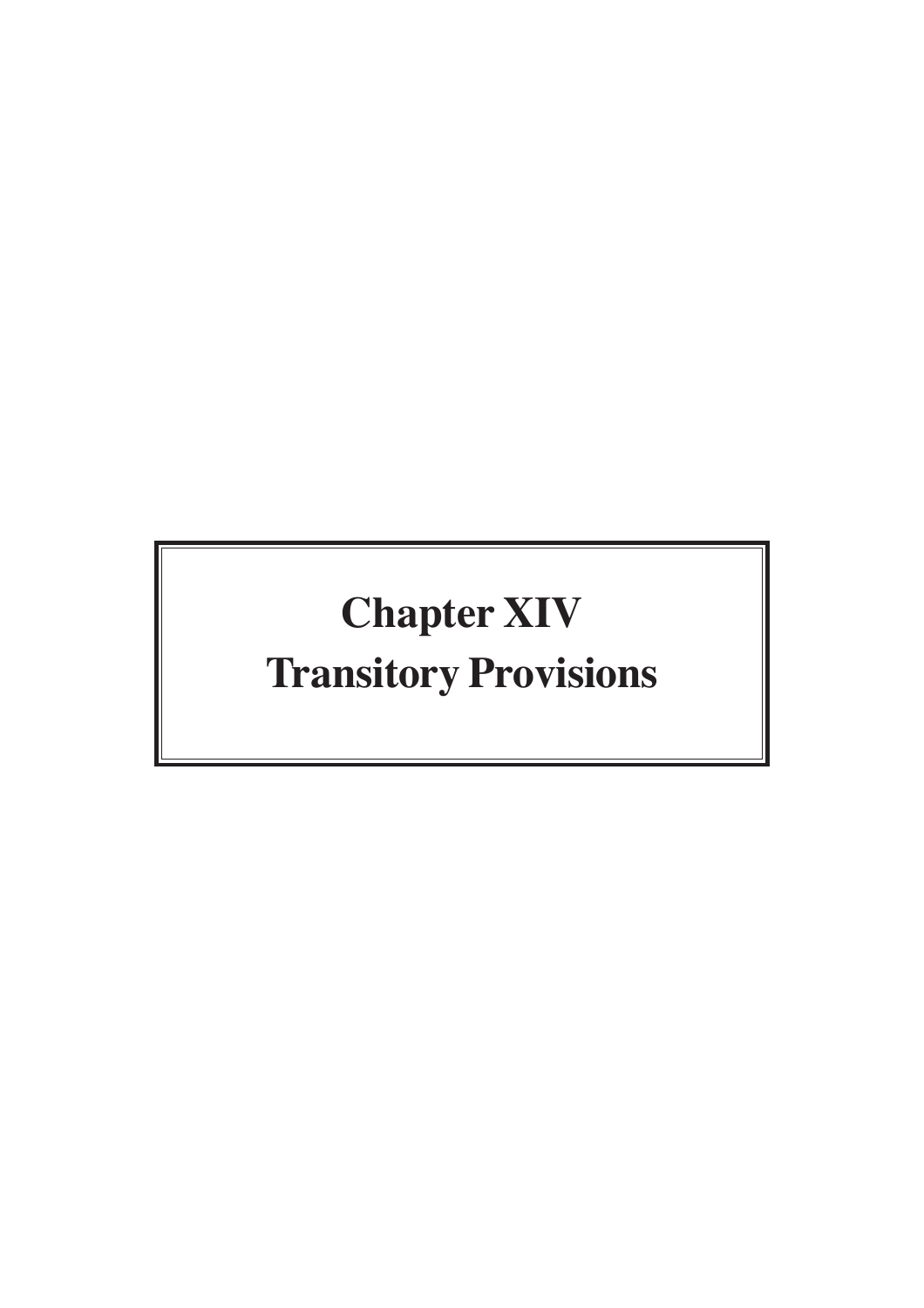### **Chapter XIV TRANSITORY PROVISIONS**

441. A nation-wide referendum held for adoption of this Constitution where more than half of the eligible voters voted, of which majority of these voters adopted this Constitution, shall come into operation throughout the Union from the day the first session of the Pyidaungsu Hluttaw is convened.

442. The State Peace and Development Council shall continue to exercise State sovereignty before this Constitution comes into operation.

443. The preparatory work done by the State Peace and Development Council, before this Constitution comes into operation, to bring the Constitution into operation, shall be deemed to have been carried out in accord with this Constitution.

- 444. (a) The Government that exists on the day this Constitution comes into operation shall continue to discharge the respective duties until the emergence of the new Government formed and assigned duties in accord with this Constitution.
	- (b) All courts existing on the day the coming into operation of this Constitution shall continue to exercise their jurisdiction until new courts are constituted by law in accord with this Constitution. All cases, civil, criminal and revenue, pending in the said courts, shall be disposed of in accord with the laws exercised on the day on which the cases came up for trial.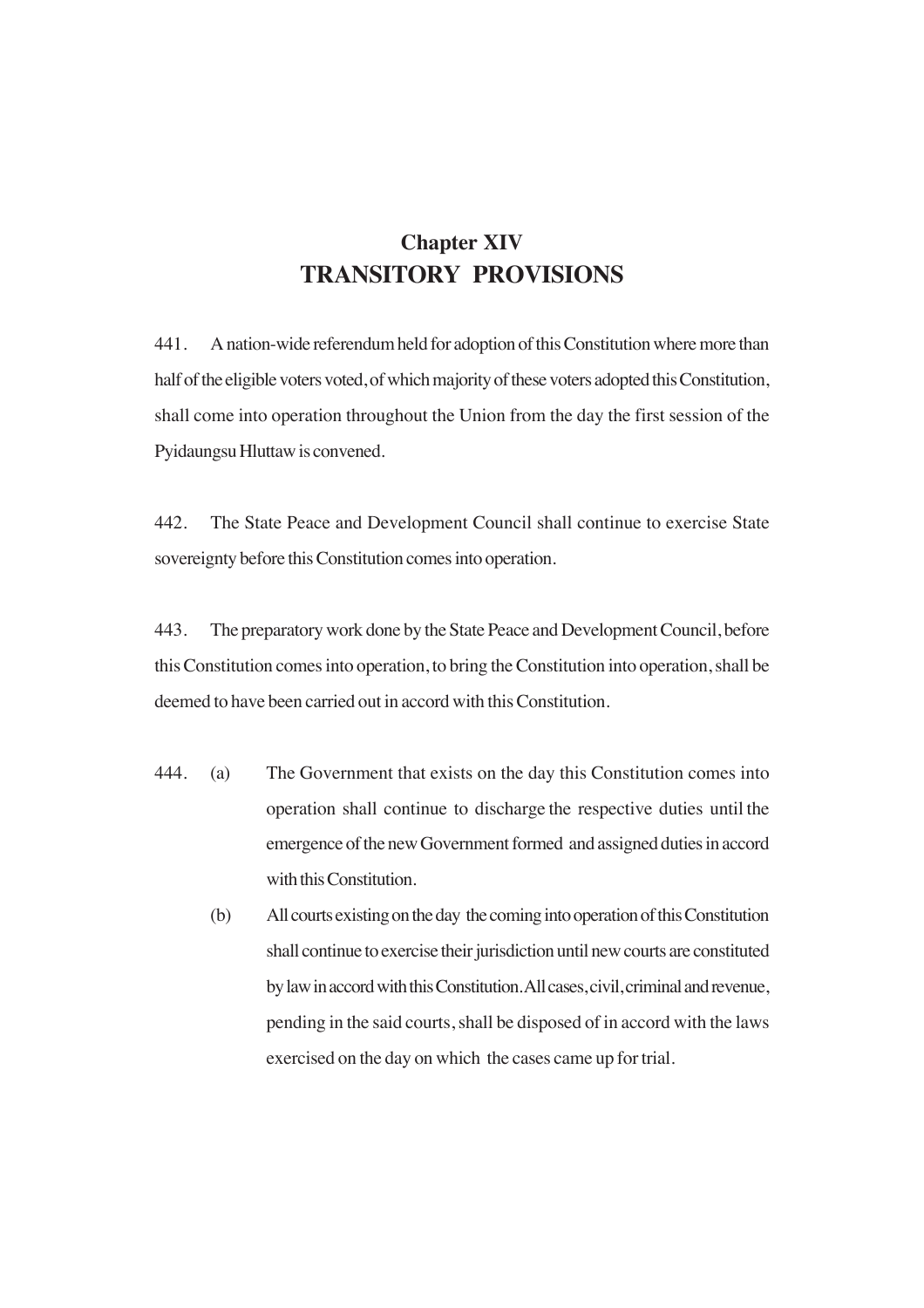445. All policy guidelines, laws, rules, regulations, notifications and declarations of the State Law and Order Restoration Council and the State Peace and Development Council or actions, rights and responsibilities of the State Law and Order Restoration Council and the State Peace and Development Council shall devolve on the Republic of the Union of Myanmar. No proceeding shall be instituted against the said Councils or any member thereof or any member of the Government, in respect of any act done in the execution of their respective duties.

446. Existing laws shall remain in operation in so far as they are not contrary to this Constitution until and unless they are repealed or amended by the Pyidaungsu Hluttaw.

447. Existing rules, regulations, by-laws, notifications, orders, directives and procedures shall remain in operation in so far as they are not contrary to this Constitution until and unless they are repealed or amended by the Union Government.

448. All functioning Civil Services personnel of departmental organizations including the Defence Services under the State Peace and Development Council on the day this Constitution comes into operation, shall continue in their functions unless otherwise prescribed by the Government of the Republic of the Union of Myanmar.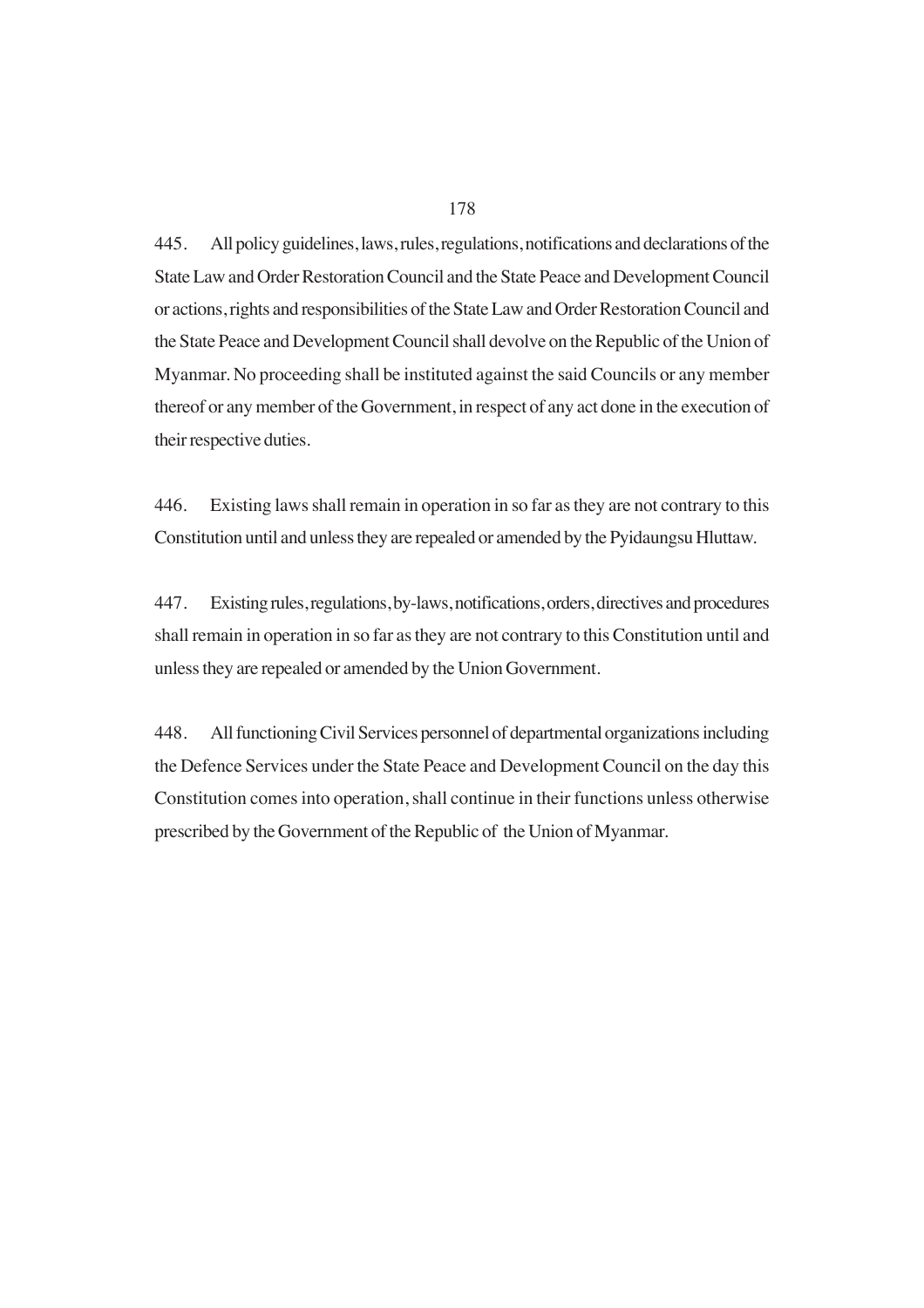## **Chapter XV**

## **General Provisions**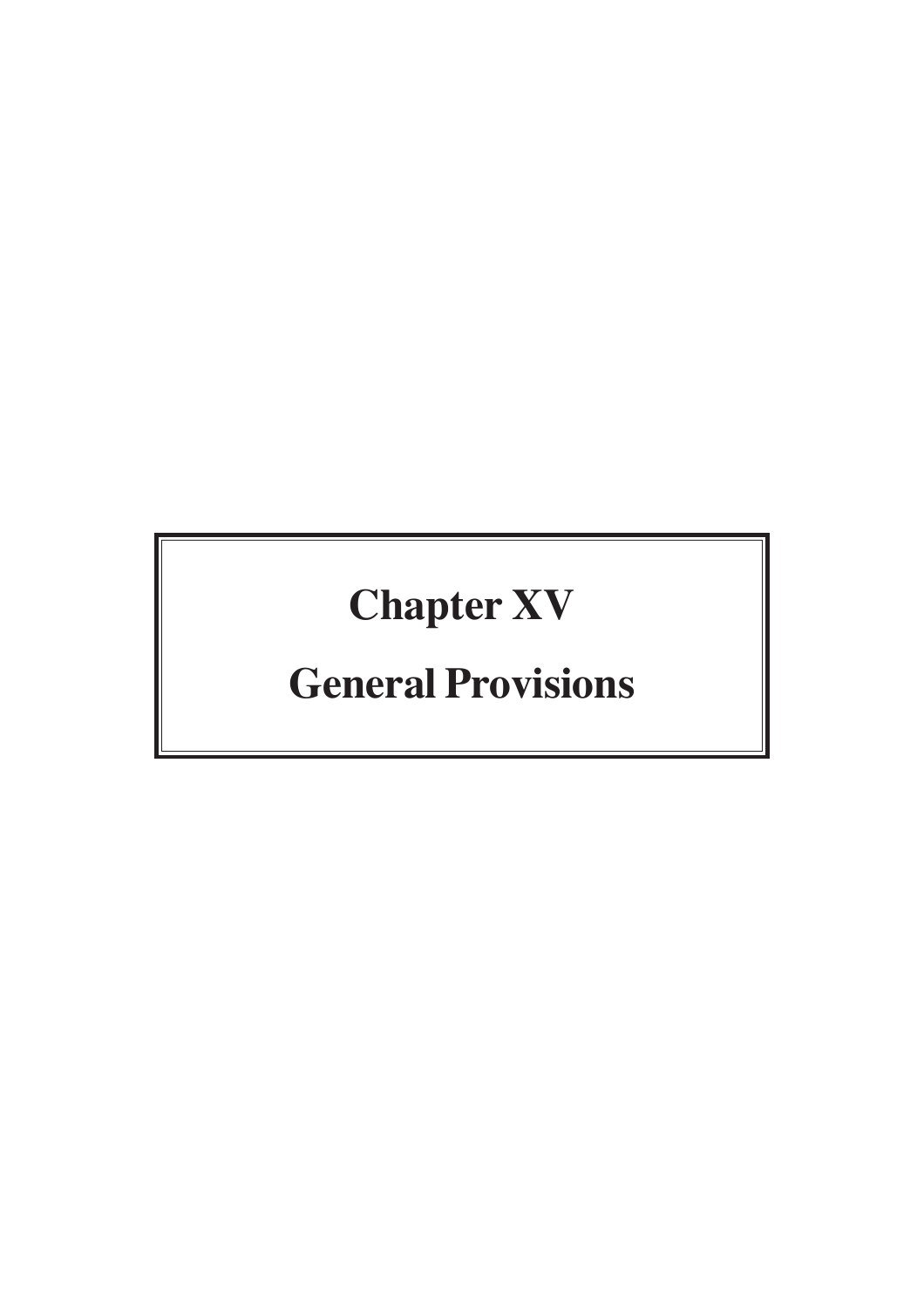### **Chapter XV GENERAL PROVISIONS**

449. This Constitution is the Basic Law of all the laws of the Union.

450. Myanmar language is the official language.

451. The application of the Basic Principles of the Union in the legislation and administration shall be the care of the Union but shall not be enforceable in any Court of law.

452. Interpretation of the preamble, Sections, Sub-Sections, expressions, individual words and ideas of this Constitution shall be based only on the Myanmar text.

453. In interpretation of expressions contained in this Constitution reference shall be made to the existing Interpretation Law.

454. The Myanmar text of this Constitution shall be kept as record in the National Archives. Such text shall be conclusive evidence of the provisions of this Constitution.

455. The Government of the Union may, in the interest of the Union, relating to any of the economic activity prescribed to be carried out only by the Government of the Union :

(a) permit the Region government or the State government to form a joint venture with the Government of the Union or to operate under terms and conditions;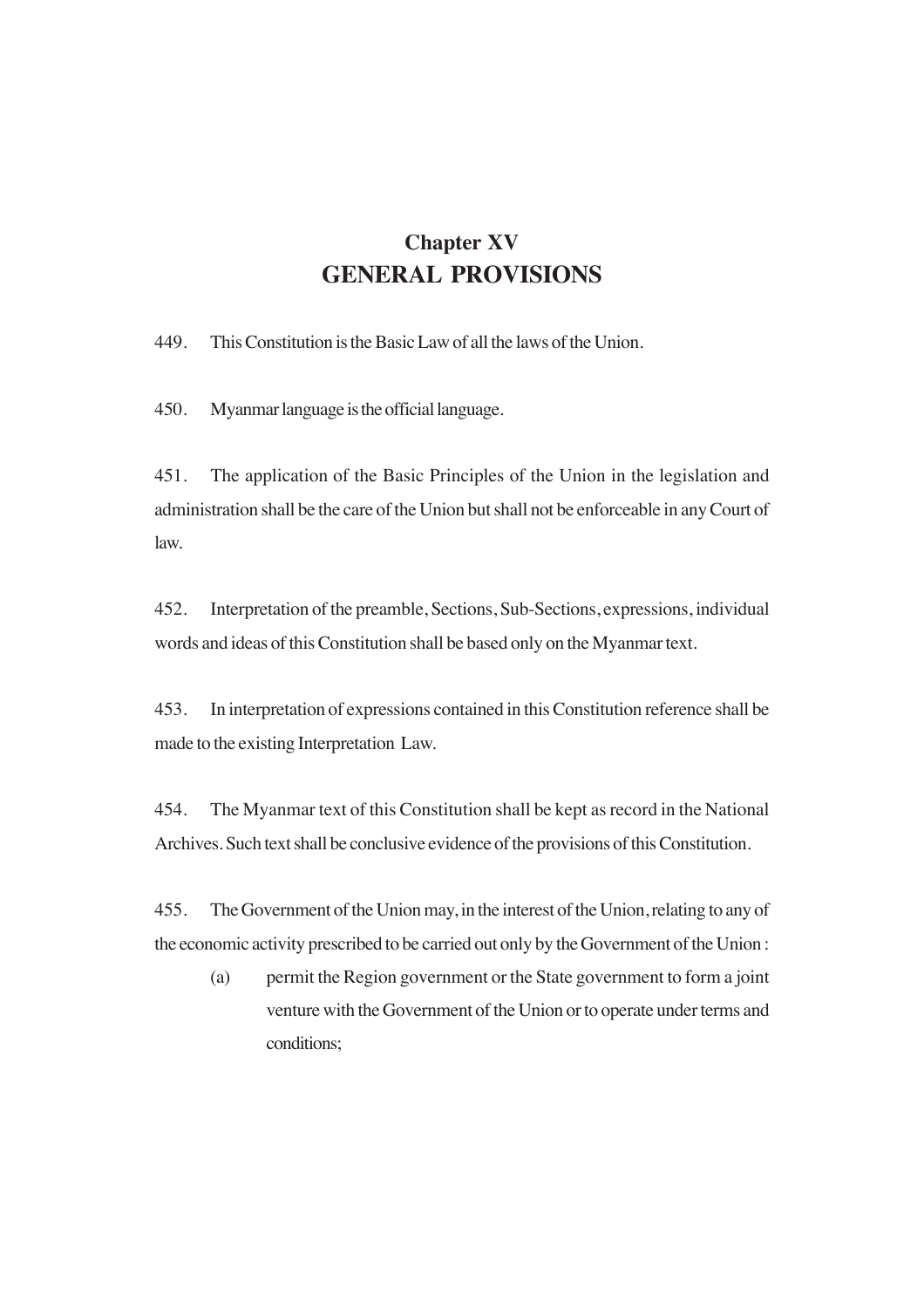(b) permit a co-operative organization, economic organization and an individual person to form a joint venture with the Government of the Union or to operate under terms and conditions.

456. The Republic of the Union of Myanmar shall honour all legitimate obligations arising out of treaties or agreements which before the commencement of this Constitution have been in operation between the Government of the Union of Myanmar and the Government of other State, provided that such other State honours any reciprocal obligations towards the Union of Myanmar.

- 457. (a) Any proceedings relating to contract or liabilities which might have been brought against the Government of the Union of Myanmar before this Constitution comes into operation, may be brought against the Government of the Union of Myanmar.
	- (b) The Republic of the Union of Myanmar may sue and be sued in the name of the Republic of the Union of Myanmar.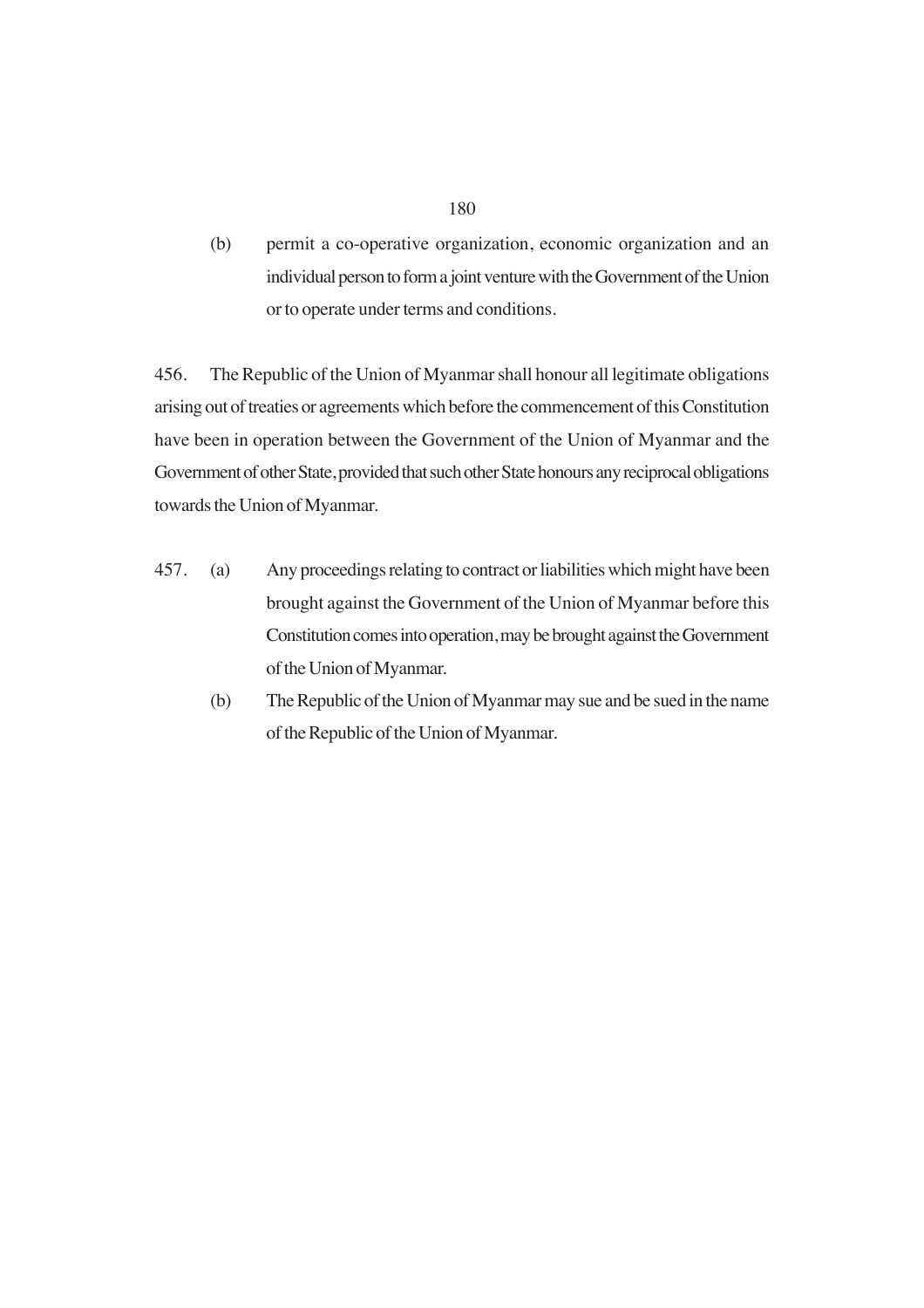### **SCHEDULE ONE Union Legislative List (Refer to Section 96)**

#### **1. Union Defence and Security Sector**

- (a) Defence of the Republic of the Union of Myanmar and every part thereof and preparation for such defence;
- (b) Defence and Security industries;
- (c) Arms, ammunition and explosives including biological and chemical weapons;
- (d) Atomic energy, nuclear fuel and radiation and mineral resources essential to its production;
- (e) Declaration of war and conclusion of peace;
- (f) Stability, peace and tranquility of the Union and prevalence of law and order; and
- (g) Police force.

#### **2. Foreign Affairs Sector**

- (a) Representatives of the diplomatic, consular and other affairs;
- (b) United Nations;
- (c) Participation in international, regional and bilateral conferences, seminars, meetings, associations and other organizations and implementation of resolutions thereof;
- (d) Conclusion and implementation of international and regional treaties, agreements, conventions and bilateral agreements and treaties;

#### 181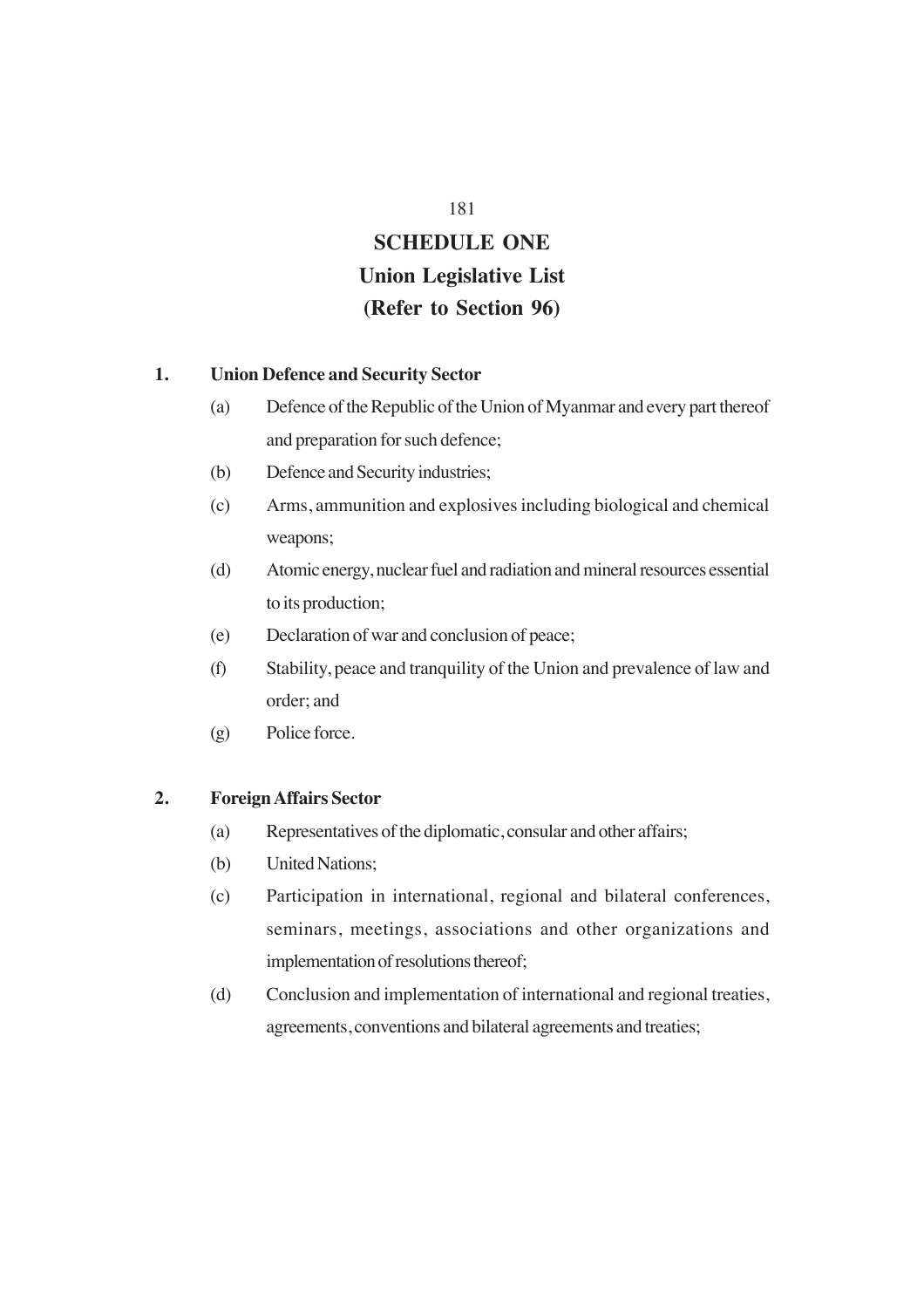- (e) Passports and identification certificates;
- (f) Visas, admission into the Republic of the Union of Myanmar, stay, departure, immigration and deportation; and
- (g) Extradition and request for extradition.

#### **3. Finance and Planning Sector**

- (a) The Union Budget;
- (b) The Union Fund;
- (c) Currency and coinage;
- (d) The Central Bank of Myanmar and financial institutions;
- (e) Foreign exchange control;
- (f) Capital and money markets;
- (g) Insurance;
- (h) Income tax;
- (i) Commercial tax;
- (j) Stamp duty;
- (k) Customs duty;
- (l) Union lottery;
- (m) Tax appeal;
- (n) Services of the Union;
- (o) Sale, lease and other means of execution of property of the Union;
- (p) Disbursement of loans from the Union Funds;
- (q) Investment of the Union Funds;
- (r) Domestic and foreign loans;
- (s) Acquisition of property for the Union; and
- (t) Foreign aid and financial assistance.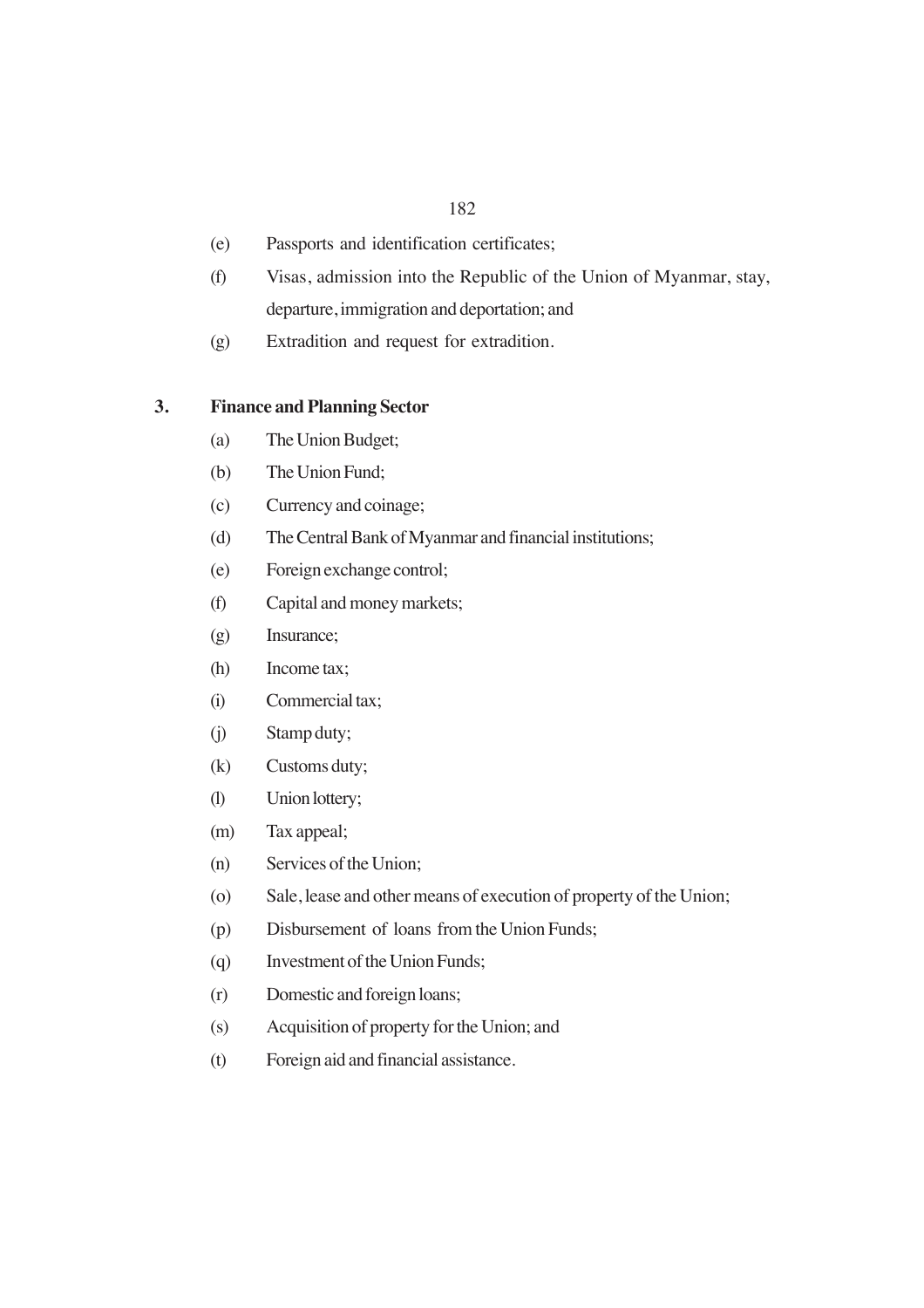#### **4. Economic Sector**

- (a) Economy;
- (b) Commerce;
- (c) Co-operatives;
- (d) Corporations, boards, enterprises, companies and partnerships;
- (e) Imports, exports and quality control thereon;
- (f) Hotels and lodging houses; and
- (g) Tourism.

#### **5. Agriculture and Livestock Breeding Sector**

- (a) Land administration;
- (b) Reclamation of vacant, fallow and virgin lands;
- (c) Settlements and land records;
- (d) Land survey;
- (e) Dams, embankments and irrigation works managed by the Union;
- (f) Meteorology, hydrology and seismic survey;
- (g) Registration of documents;
- (h) Mechanized agriculture;
- (i) Agricultural research;
- (j) Production of chemical fertilizers and insecticides;
- (k) Marine fisheries; and
- (l) Livestock proliferation, prevention and treatment of diseases and research works.

#### **6. Energy, Electricity, Mining and Forestry Sector**

(a) Petroleum, natural gas, other liquids and substances declared by the Union Law to be dangerously inflammable;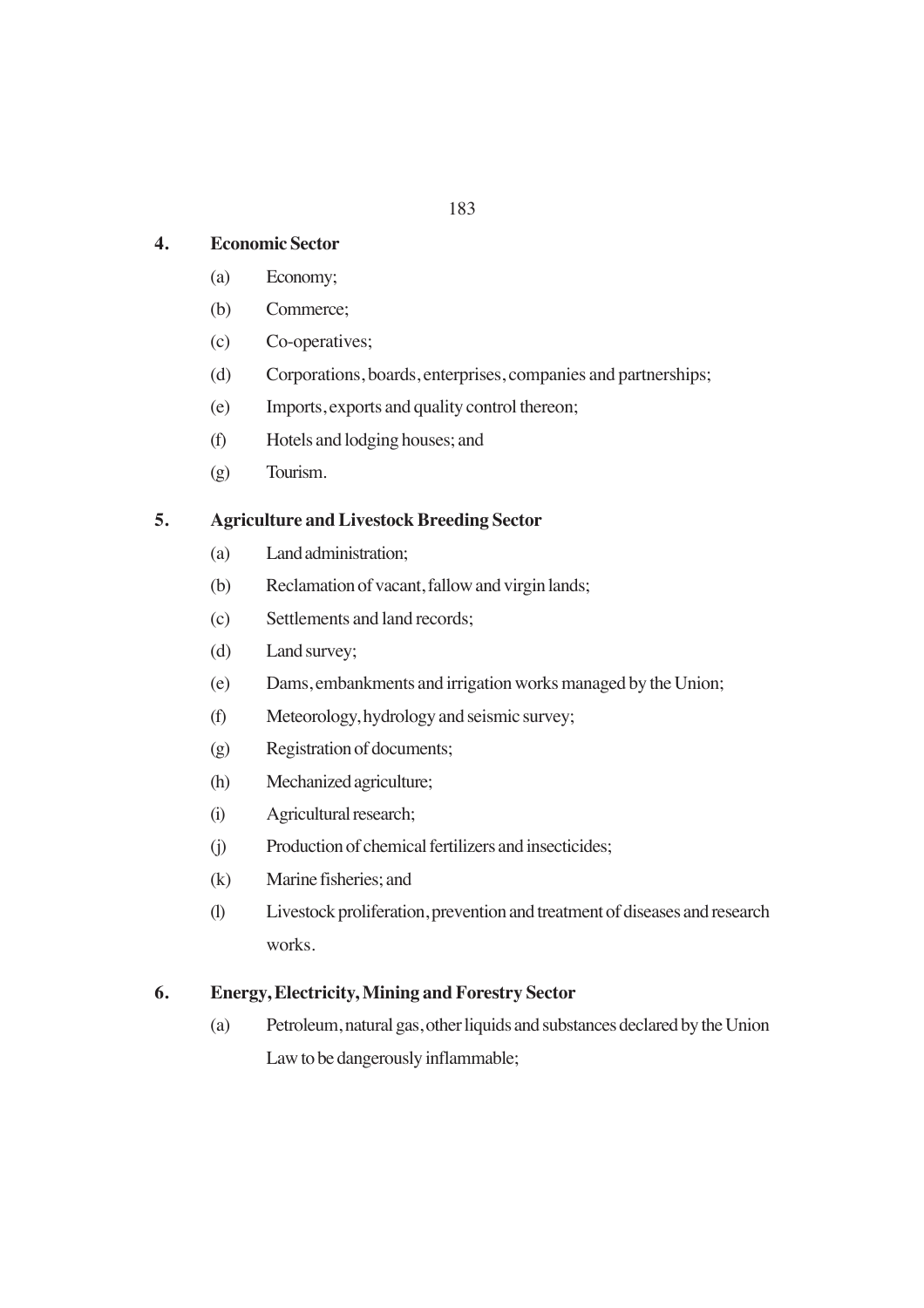- (b) Production and distribution of electricity of the Union;
- (c) Minerals, mines, safety of mine workers, and environmental conservation and restoration;
- (d) Gems;
- (e) Pearls;
- (f) Forests; and
- (g) Environmental protection and conservation including wildlife, natural plants and natural areas.

#### **7. Industrial Sector**

- (a) Industries to be undertaken by the Union level;
- (b) Industrial zones;
- (c) Basic standardization and specification for manufactured products;
- (d) Science and technology and research thereon;
- (e) Standardization of weights and measures; and
- (f) Intellectual property such as copyrights, patents, trademarks and industrial designs.

#### **8. Transport, Communication and Construction Sector**

- (a) Inland water transport;
- (b) Maintenance of waterways;
- (c) Development of water resources and rivers and streams;
- (d) Carriage by sea;
- (e) Major ports;
- (f) Lighthouses, lightships and lighting plans;
- (g) Shipbuilding, repair and maintenance;
- (h) Air transport;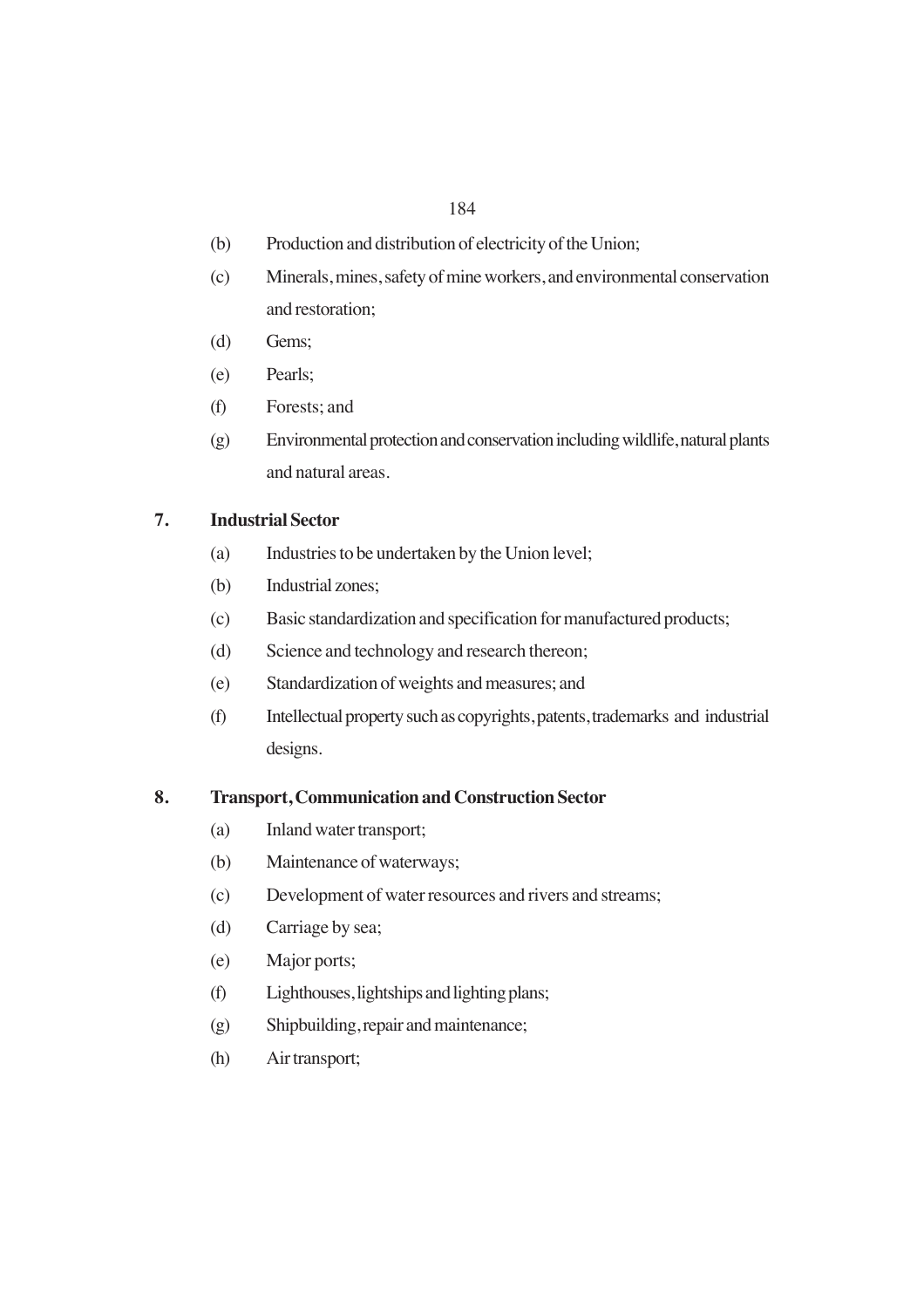- (i) Air navigation, control and airfields construction;
- (j) Land transport;
- (k) Railways;
- (l) Major highways and bridges managed by the Union;
- (m) Posts, telegraphs, telephones, fax, e-mail, internet, intranet and similar means of communication; and
- (n) Television, satellite communication, transmission and reception, and similar means of communication and housing and buildings.

#### **9. Social Sector**

- (a) Educational curricula, syllabus, teaching methodology, research, plans, projects and standards;
- (b) Universities, degree colleges, institutes and other institutions of higher education;
- (c) Examinations prescribed by the Union;
- (d) Private schools and training;
- (e) National sports;
- (f) National health;
- (g) Development of traditional medicinal science and traditional medicine;
- (h) Charitable hospitals and clinics and private hospitals and clinics;
- (i) Maternal and child welfare;
- (j) Red cross society;
- (k) Prevention from adulteration, manufacture and sale of foodstuffs, drugs, medicines and cosmetics;
- (l) Welfare of children, youths, women, the disabled, the aged and the homeless;
- (m) Relief and rehabilitation;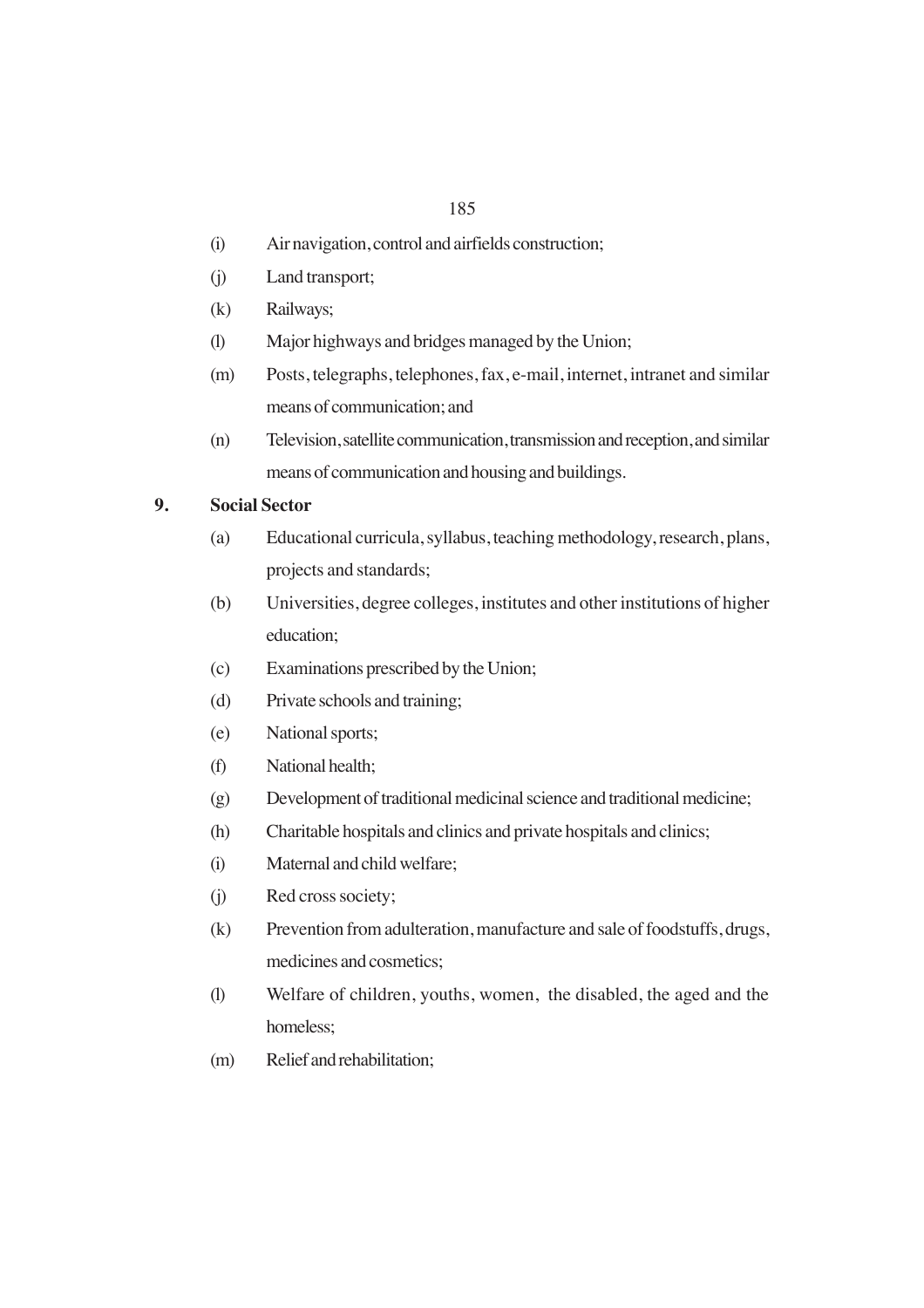- (n) Fire Brigade;
- (o) Working hours, resting-hours, holidays and occupational safety;
- (p) Trade disputes;
- (q) Social security;
- (r) Labour organizations;
- (s) Managements by the Union, the following:
	- (i) Ancient culture or historical sites, buildings, monuments, records, stone inscriptions, ink inscriptions on stucco, palm-leaf parabaiks, handwritings, handiworks, inanimate objects and archaeological works:
	- (ii) Museums and libraries.
- (t) Literature, dramatic arts, music, traditional arts and crafts, cinematographic films and videos; and
- (u) Registration of births and deaths.

#### **10. Management Sector**

- (a) General administration;
- (b) Administration of town and village land;
- (c) Tenants;
- (d) Narcotic drugs and psychotropic substances;
- (e) Union secrets;
- (f) Associations;
- (g) Prisons;
- (h) Development of border areas;
- (i) Census;
- (j) Citizenship, naturalization, termination and revocation of citizenship, citizenship scrutiny and registration; and
- (k) Titles and honours.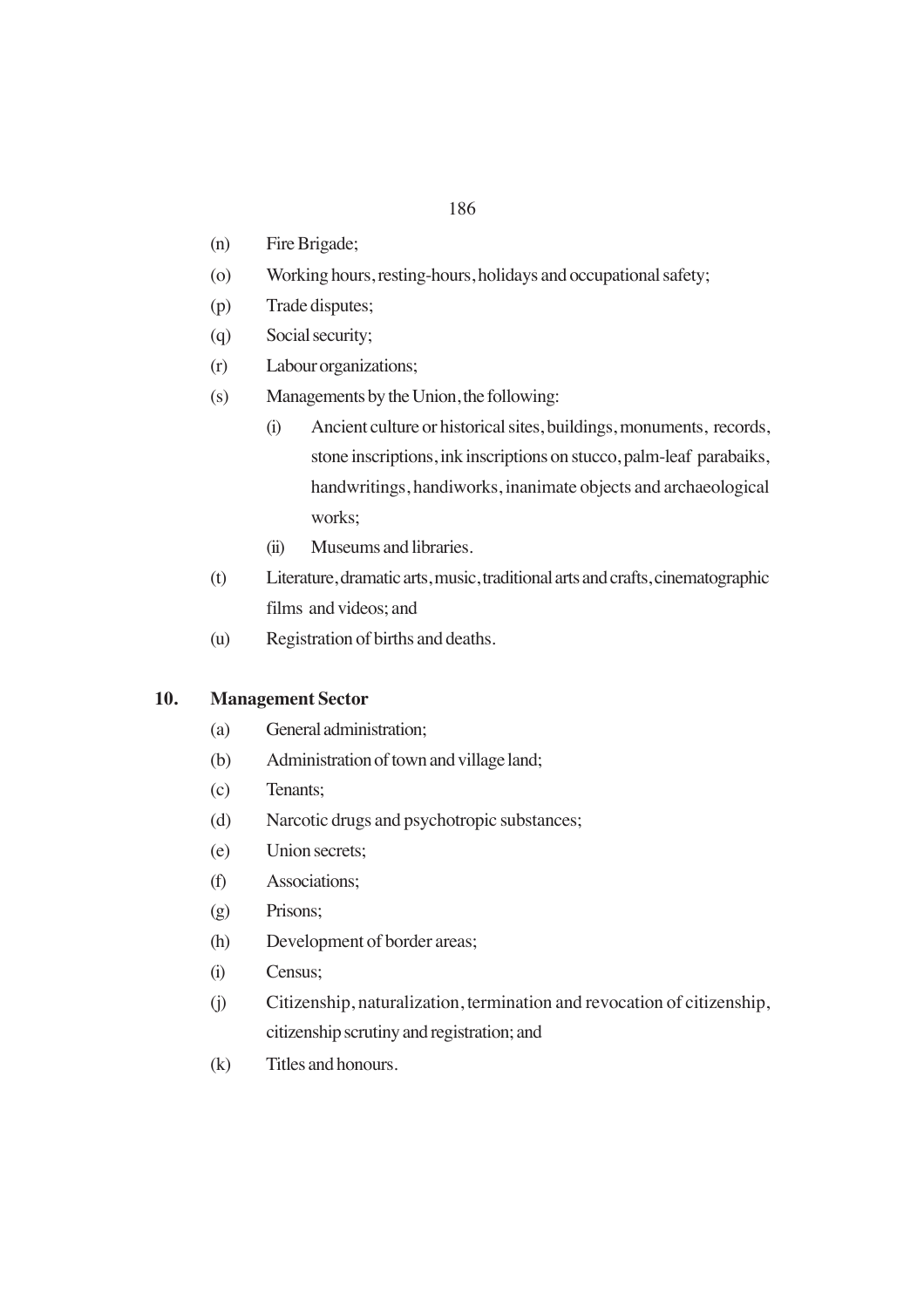#### **11. Judicial Sector**

- (a) Judiciary;
- (b) Lawyers;
- (c) Criminal Laws and procedures;
- (d) Civil Laws and procedures including contract, arbitration, actionable wrong, insolvency, trust and trustees, administrator and receiver, family laws, guardians and wards, transfer of property and inheritance;
- (e) Law of Evidence;
- (f) Limitation;
- (g) Suit valuation;
- (h) Specific relief;
- (i) Foreign jurisdiction;
- (j) Admiralty jurisdiction; and
- (k) Piracies, crimes committed in international waters or in outer space and offences against the international law on land or in international waters or in outer space.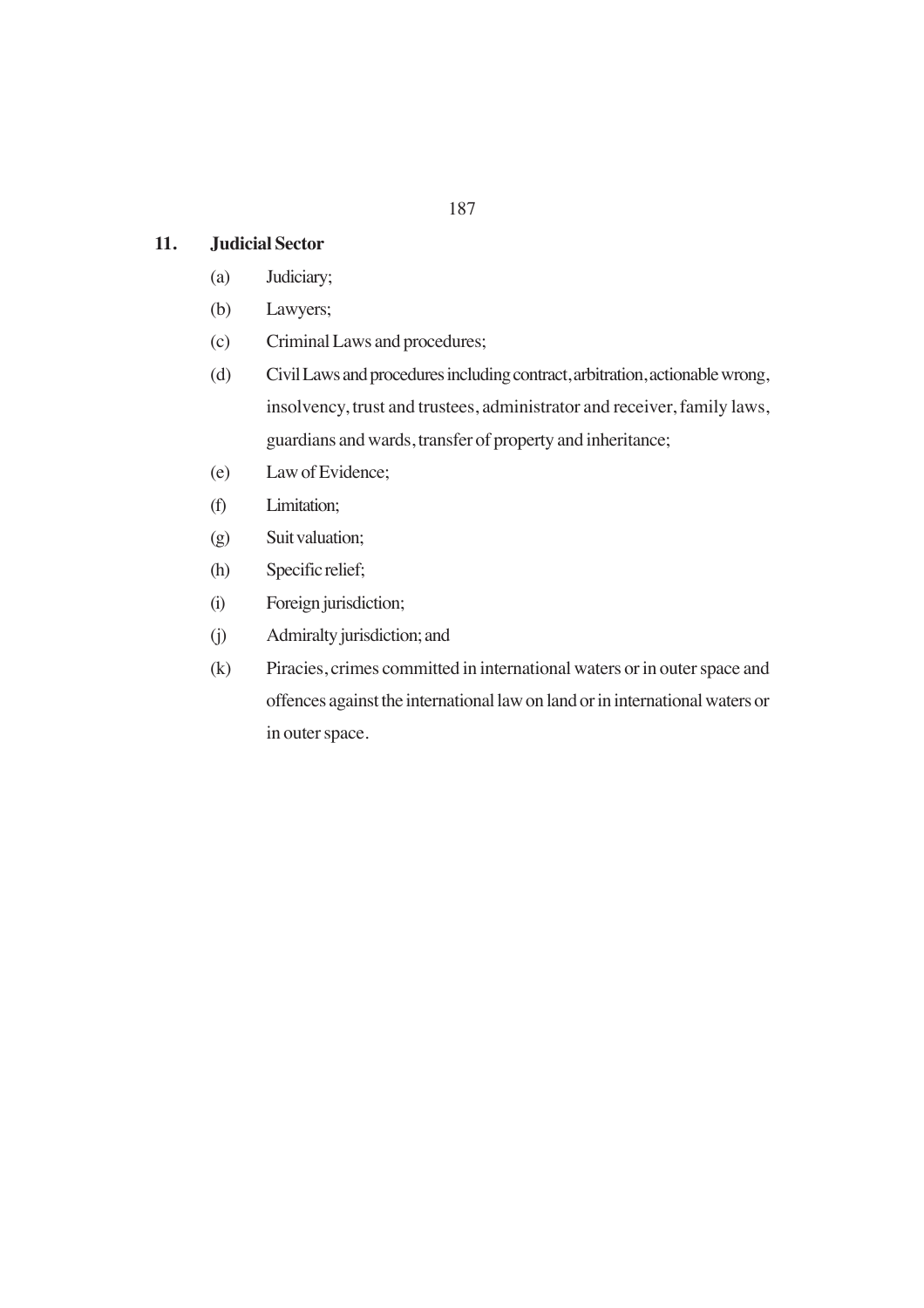### **SCHEDULE TWO Region or State Legislative List (Refer to Section 188)**

#### **1. Finance and Planning Sector**

- (a) The Region or State budget;
- (b) The Region or State fund;
- (c) Land revenue;
- (d) Excise duty (not including narcotic drugs and psychotropic substances);
- (e) Municipal taxes such as taxes on buildings and lands, water, street lightings and wheels;
- (f) Services of the Region or State;
- (g) Sale, lease and other means of execution of property of the Region or State;
- (h) Disbursement of loans in the country from the Region or State funds;
- (i) Investment in the country from the Region or State funds;
- (j) Local plan; and
- (k) Small loans business.

#### **2. Economic Sector**

- (a) Economic matters undertaken in the Region or State in accord with law enacted by the Union;
- (b) Commercial matters undertaken in the Region or State in accord with law enacted by the Union; and
- (c) Co-operative matters undertaken in the Region or State in accord with law enacted by the Union.

#### 188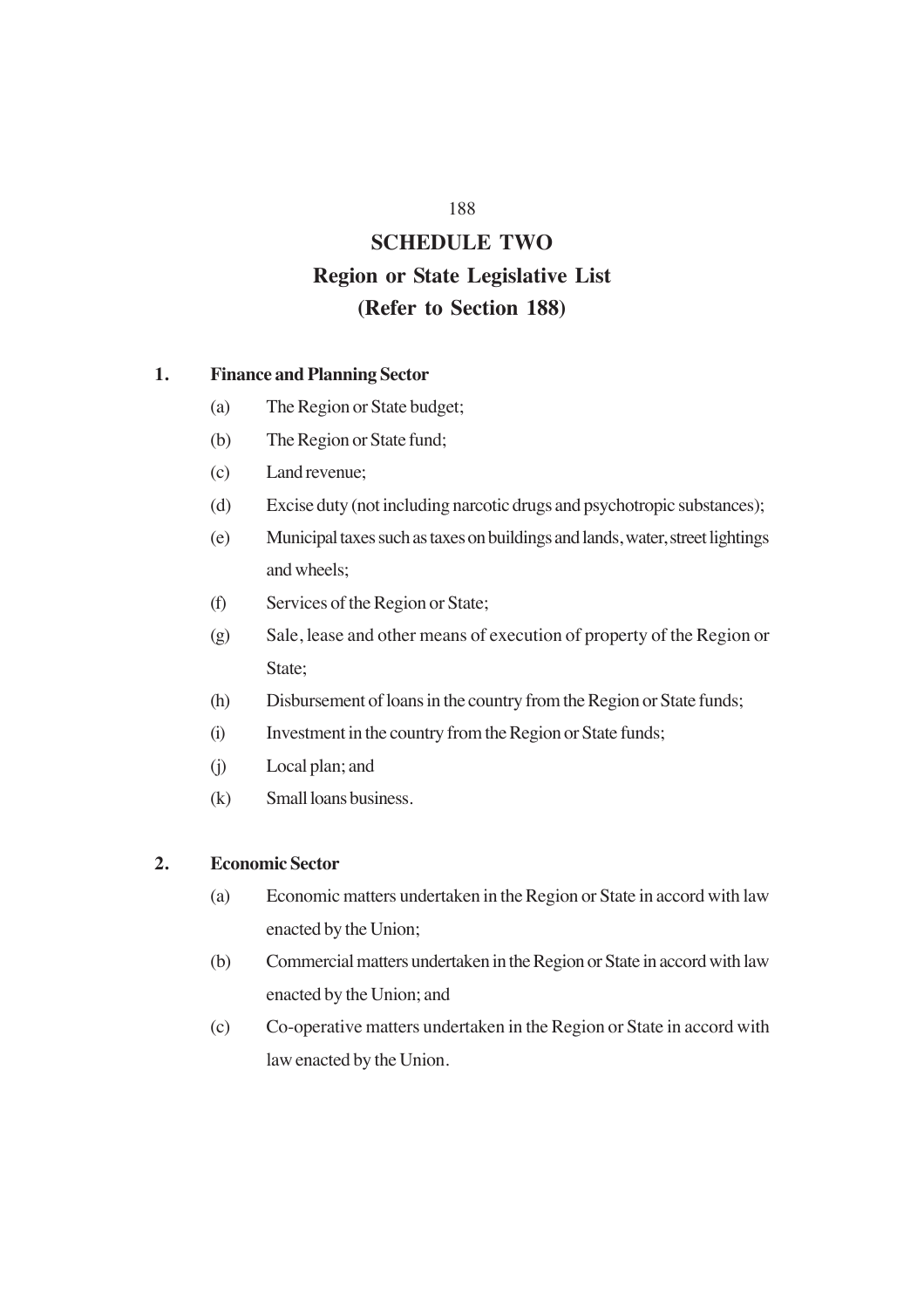#### **3. Agriculture and Livestock Breeding Sector**

- (a) Agriculture;
- (b) Protection against and control of plants and crop pests and diseases;
- (c) Systematic use of chemical fertilizers and systematic production and use of natural fertilizers;
- (d) Agricultural loans and savings;
- (e) Dams, embankments, lakes, drains and irrigation works having the right to be managed by the Region or State;
- (f) Fresh water fisheries; and
- (g) Livestock breeding and systematic herding in accord with the law enacted by the Union.

#### **4. Energy, Electricity, Mining and Forestry Sector**

- (a) Medium and small scale electric power production and distribution that have the right to be managed by the Region or State not having any link with national power grid, except large scale electric power production and distribution having the right to be managed by the Union;
- (b) Salt and salt products;
- (c) Cutting and polishing of gemstones within the Region or State;
- (d) Village firewood plantation; and
- (e) Recreation centers, zoological garden and botanical garden.

#### **5. Industrial Sector**

- (a) Industries other than those prescribed to be undertaken by the Union level; and
- (b) Cottage industries.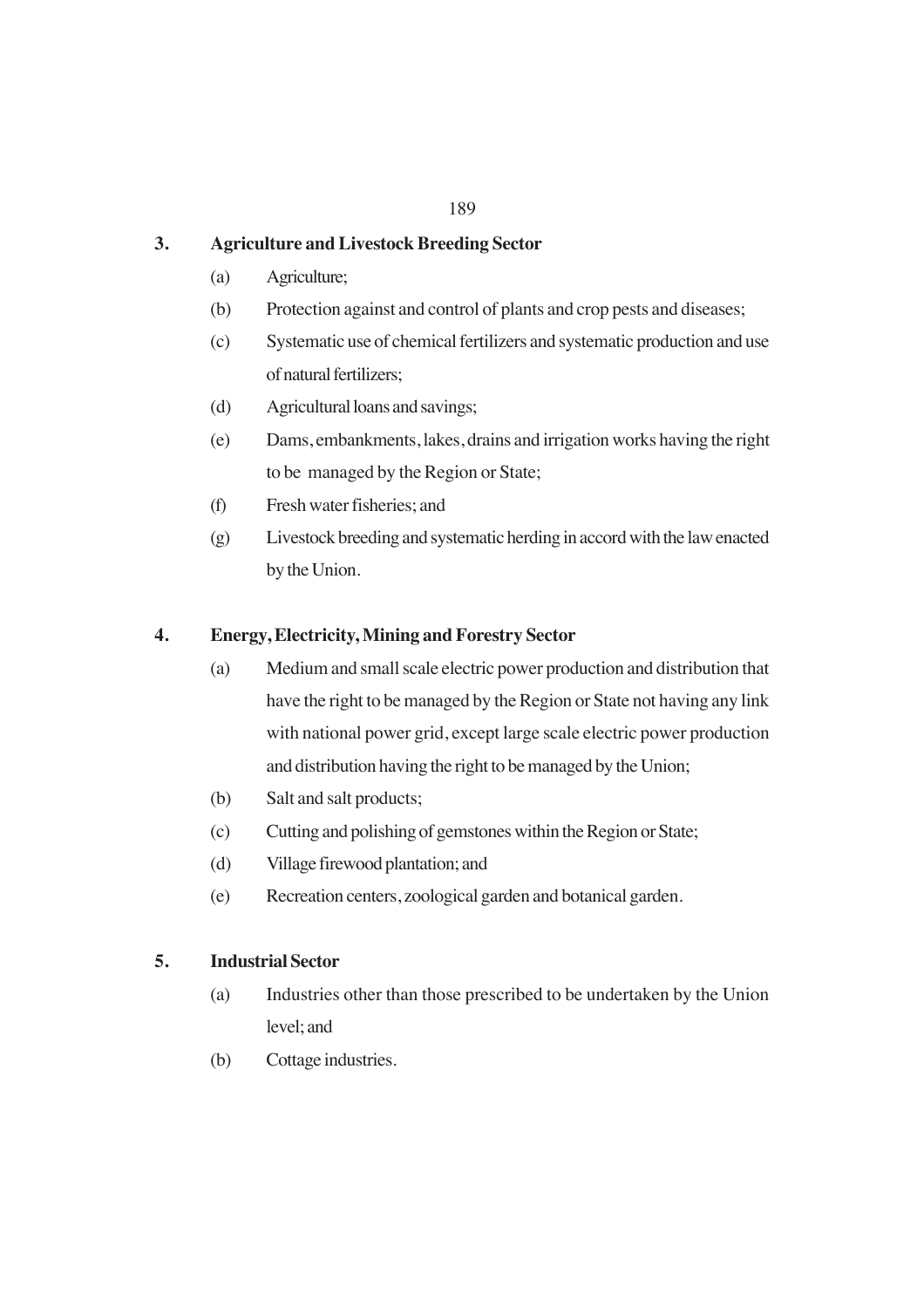#### **6. Transport, Communication and Construction Sector**

- (a) Ports, jetties and pontoons having the right to be managed by the Region or State;
- (b) Roads and bridges having the right to be managed by the Region or State; and
- (c) Systematic running of private vehicles within the Region or State.

#### **7. Social Sector**

- (a) Matters on traditional medicine not contrary to traditional medicine policies prescribed by the Union;
- (b) Social welfare works within the Region or State;
- (c) Preventive and precautionary measures against fire and natural disasters;
- (d) Stevedoring;
- (e) Having the right of management by the Region or State, the following:
	- (i) preservation of cultural heritage;
	- (ii) museums and libraries.
- (f) Theatres, cinemas and video houses; and
- (g) Exhibitions such as photographs, paintings and sculptures.

#### **8. Management Sector**

- (a) Development matters;
- (b) Town and housing development; and
- (c) Honorary certificates and awards.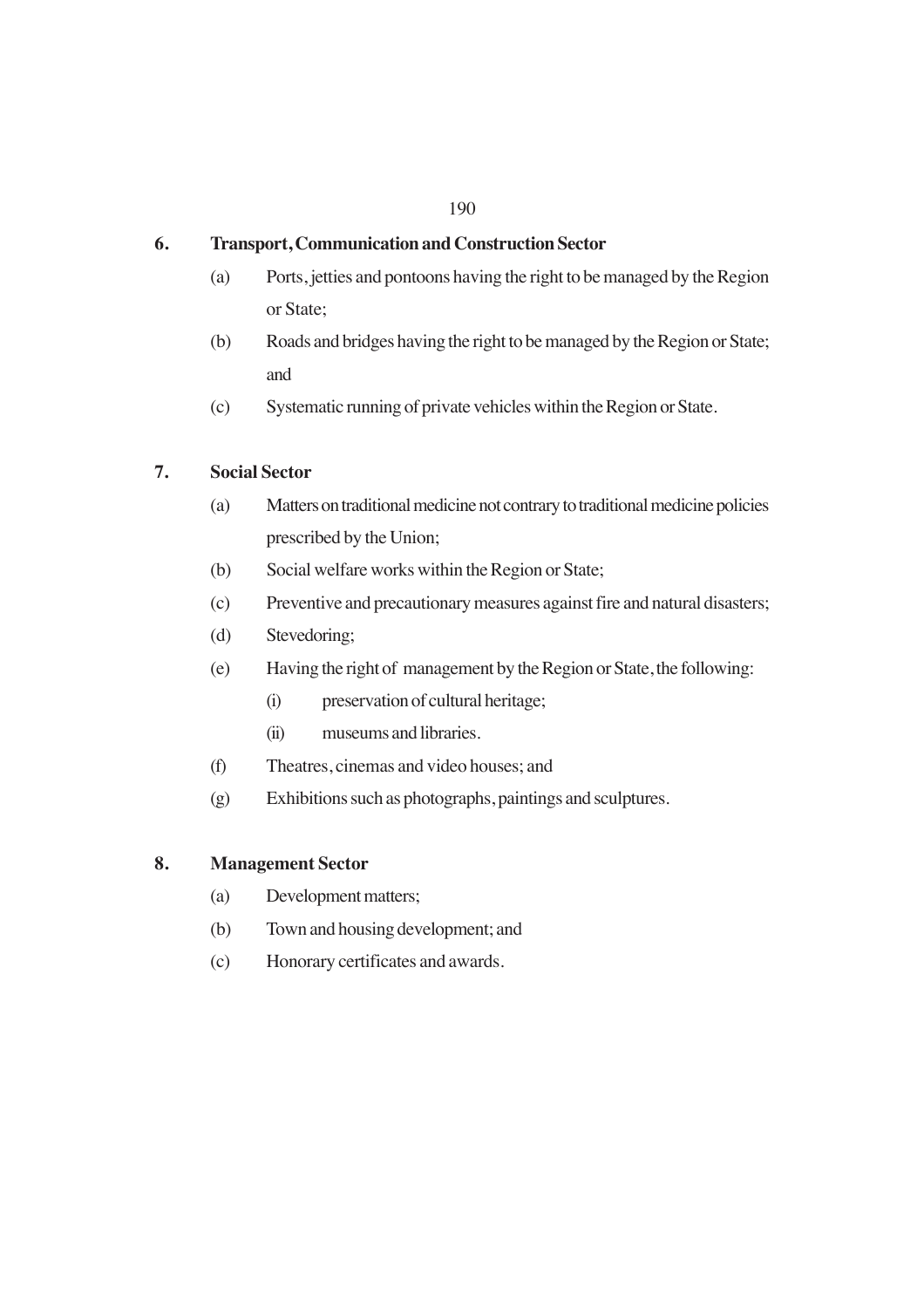### **SCHEDULE THREE List of Legislation of the Leading Body of Self-Administered Division or Self-Administered Area (Refer to Section 196)**

- 1. Urban and Rural Projects
- 2. Construction and Maintenance of Roads and Bridges
- 3. Public Health
- 4. Development Affairs
- 5. Prevention of Fire Hazard
- 6. Maintenance of Pasture
- 7. Conservation and Preservation of Forest
- 8. Preservation of Natural Environment in Accord with Law Promulgated by the **Union**
- 9. Water and Electricity Matters in Towns and Villages
- 10. Market Matters of Towns and Villages

#### 191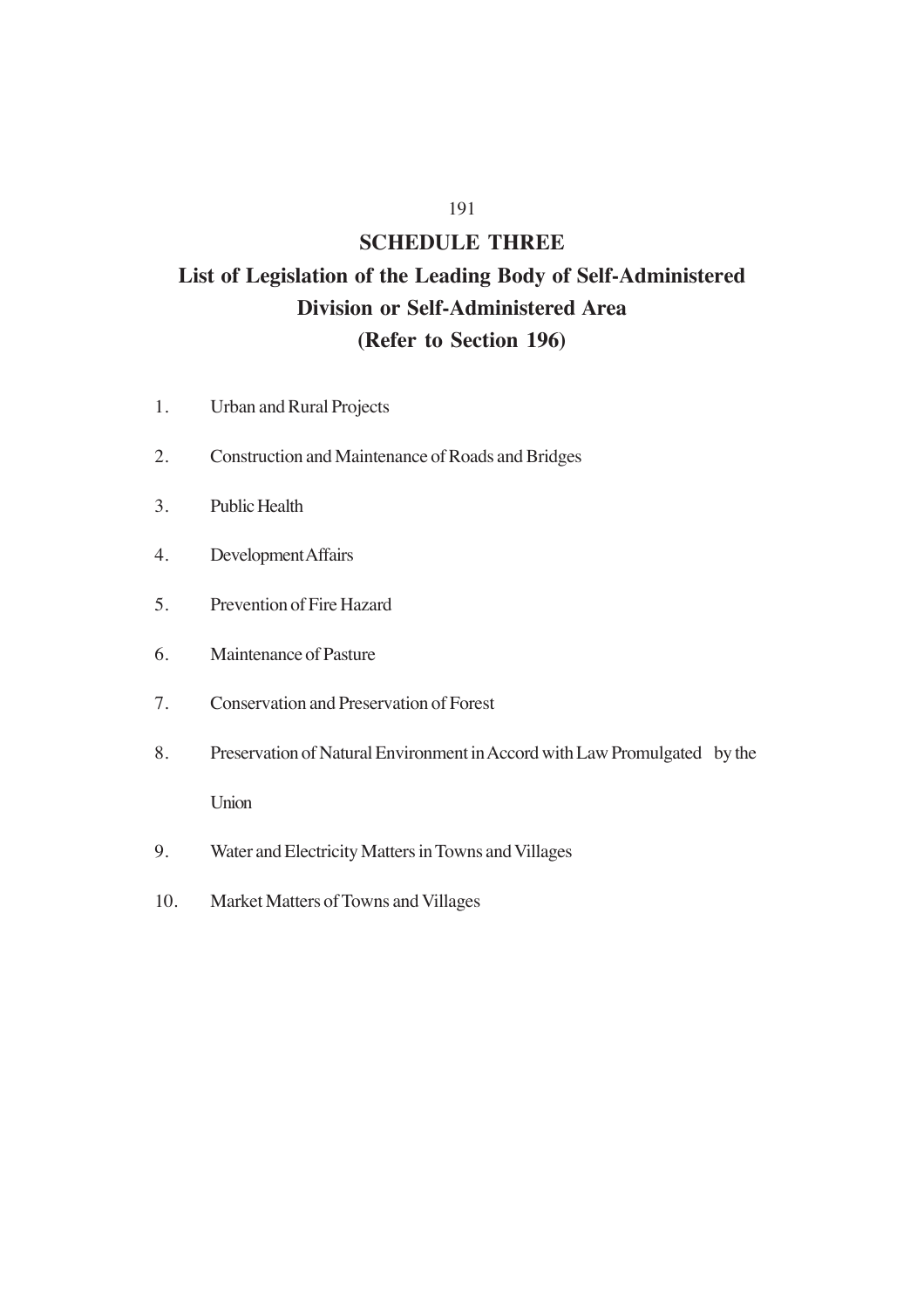### **SCHEDULE FOUR Form of Oaths or Affirmation (Refer to Section 125)**

I ................ do solemnly and sincerely promise that as an elected representative of the Pyithu Hluttaw/ the Amyotha Hluttaw/ the Region or State Hluttaw, I will uphold and abide by the Constitution of the Union. I will be loyal to the Republic of the Union of Myanmar and citizenry and hold always in esteem non-disintegration of the Union, non-disintegration of national solidarity and perpetuation of sovereignty. In addition, I will carry out the responsibilities uprightly to the best of my ability.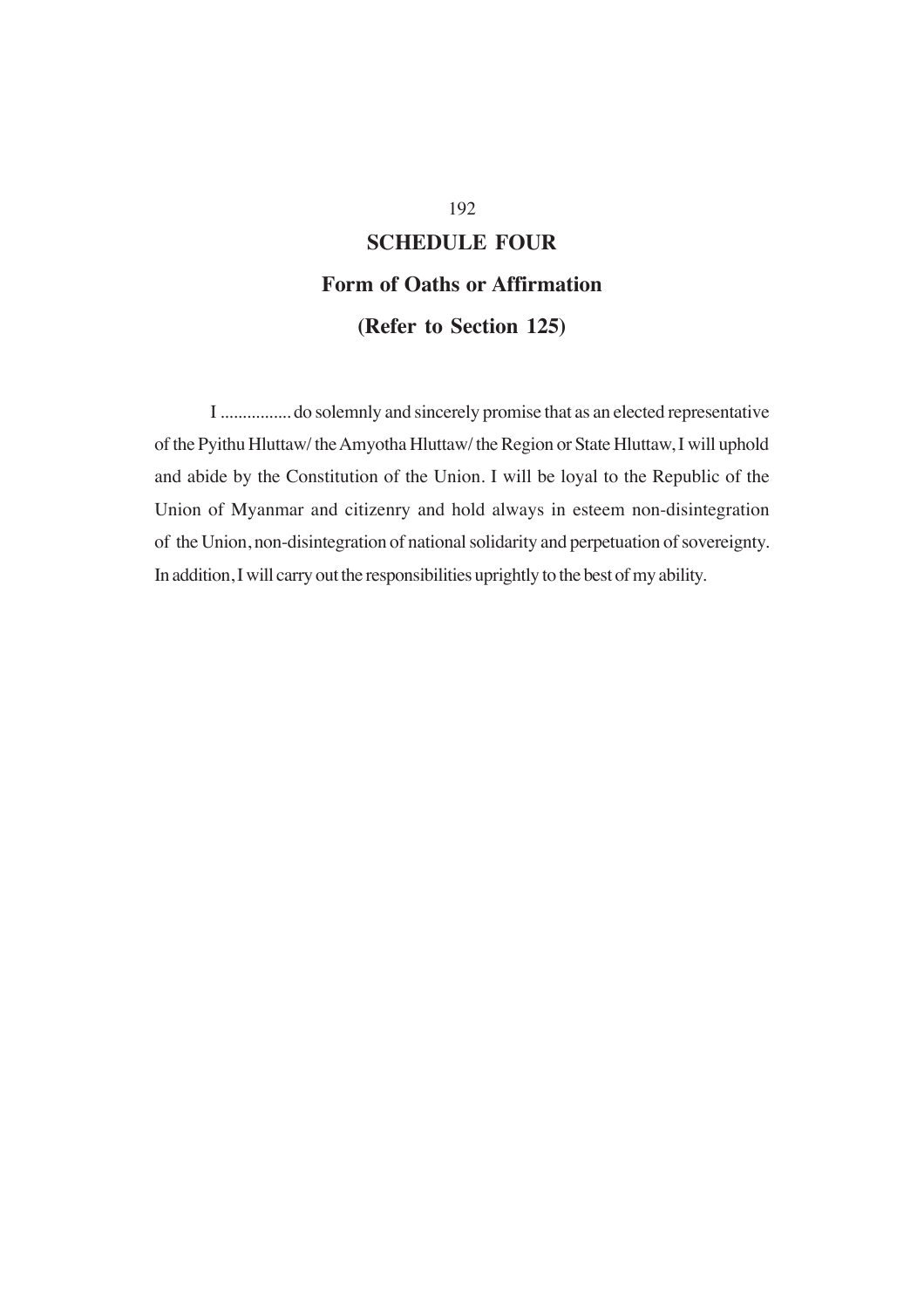## **SCHEDULE FIVE Taxes Collected by Region or States (Refer to Section 254)**

- 1. Land revenue.
- 2. Excise revenue.
- 3. Water tax and embankment tax based on dams and reservoirs managed by the Region or State and tax on use of electricity generated by such facilities managed by the Region or State.
- 4. Toll fees from using roads and bridges managed by the Region or State.
- 5. (a) Royalty collected on fresh water fisheries.
	- (b) Royalty collected on marine fisheries within the permitted range of territorial water.
- 6. Taxes collected on vehicles on road transport and vessels on inland waterway transport, in accord with law, in a Region or a State.
- 7. Proceeds, rent fees and other profits from those properties owned by a Region or a State.
- 8. Fees, taxes and other revenues collected on services enterprises by a Region or a State.

#### 193